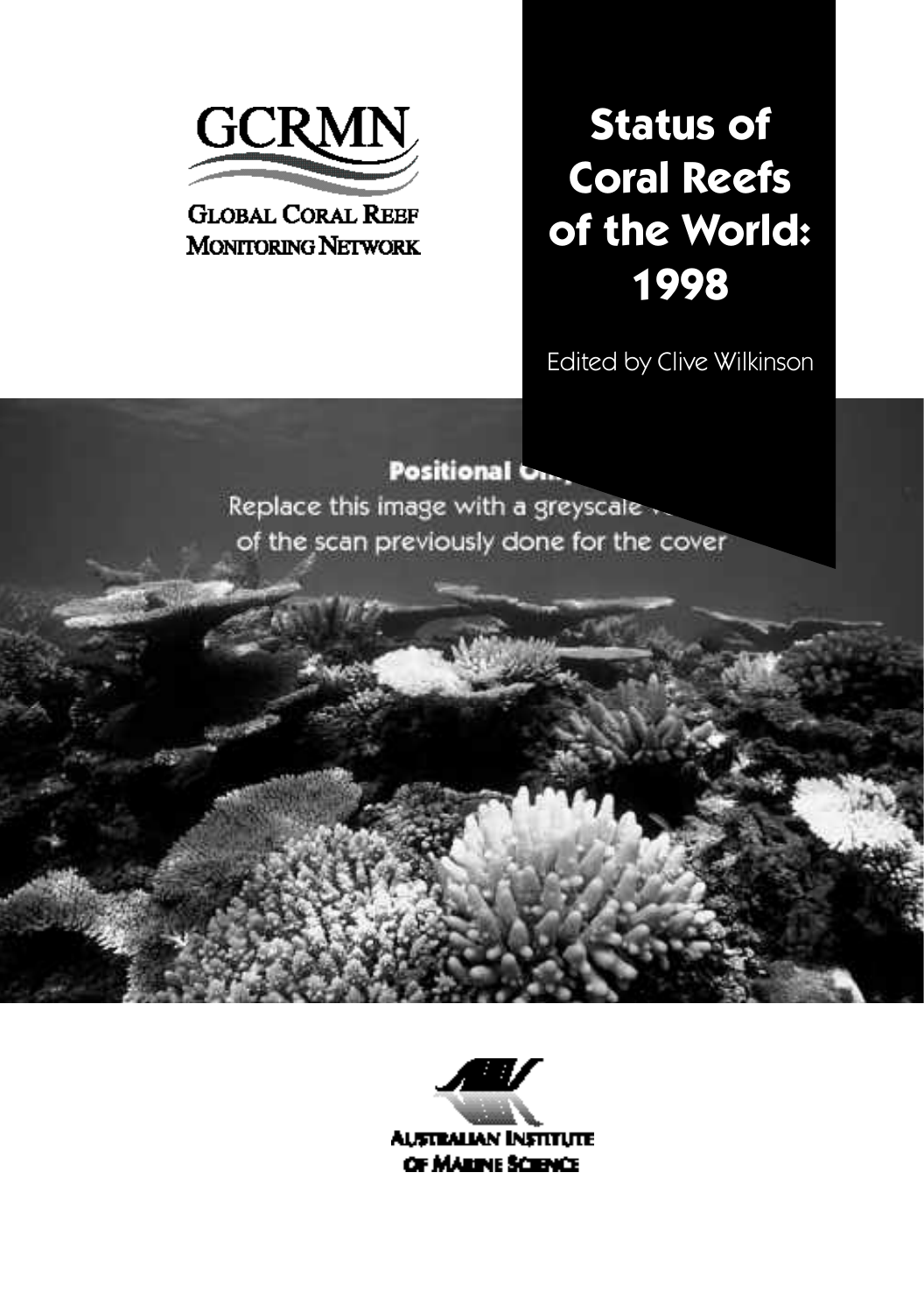Published on behalf of the Global Coral Reef Monitoring Network by the Australian Institute of Marine Science

This work is copyright. Apart from any fair dealing for the purpose of study, research, criticism, or review, as permitted under the Copyright Act, no part may be reproduced by any process without written permission of the author. Inquiries may be made to the publisher.

#### *Dedication*

This book is dedicated to the President, Vice-President, the Government and People of the United States of America for their concern for the coral reefs of the world and for their foresight in establishing the International Coral Reef Initiative and supporting the Global Coral Reef Monitoring Network.

© Australian Institute of Marine Science Cape Ferguson, Queensland, and Dampier, Western Australia

Postal addresses:

PMB No 3 PO Box 264 Townsville MC QLD 4810 Dampier WA 6713 Australia Australia

| Telephone: | $(07)$ 4753 4444                       | (08) 9183 1122 |
|------------|----------------------------------------|----------------|
| Facsimile: | (07) 4772 5852                         | (08) 9183 1085 |
|            | World Wide Web: http://www.aims.gov.au |                |

National Library of Australia Cataloguing-in-Publication data:

Status of coral reefs of the world : 1998

ISBN 0 642 32218 X

1. Coral reefs and islands. I. Wilkinson, Clive R.

II. Australian Institute of Marine Science.

578.7789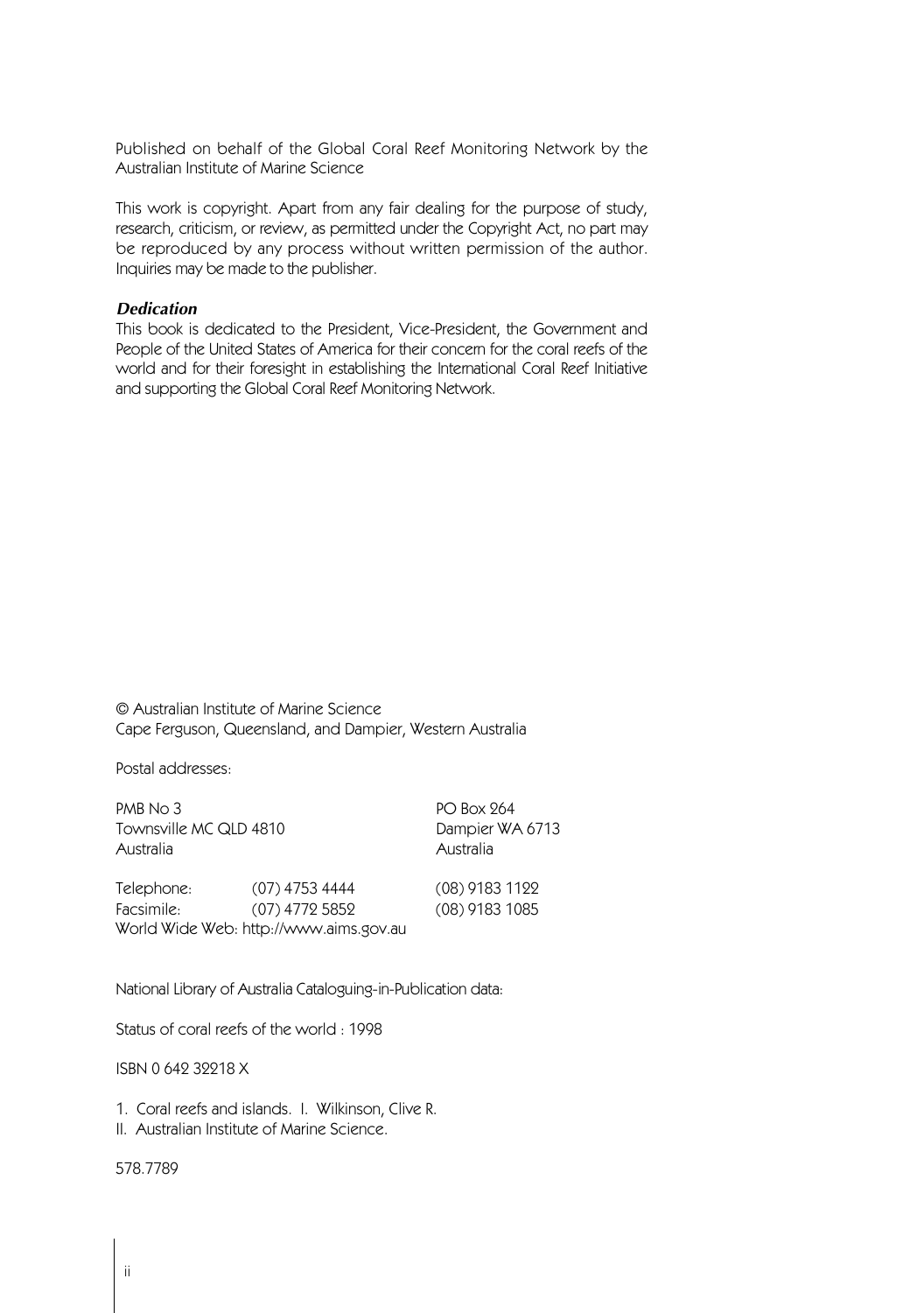# **FOREWORD**

Coral reefs are particularly important to millions of people around the world as sources of high quality protein, medicinal, and cultural products. They also provide raw materials for dwellings along the coast, and protect fragile shorelines from storm damage and erosion. Many economies are also dependent on reefs and their products. The coral reefs, and the white sand beaches they produce, are worth hundreds of million of dollars in tourism to some tropical countries, and are the mainstay of many small island developing states. Lobster, conch, snapper, and grouper are increasingly in demand by thriving tourist industries as well as the international seafood market.

Coral reefs are also of great value to the world at large as they are the hotspots of marine biodiversity. For example, a small coral reef in Indonesia may support over 300 species of corals, 700 species of fish, and many thousands of other animals and plants.

But in the early 1990s, alarm calls were sounded from all quarters — the reefs of the world were in serious trouble, with large-scale degradation occurring in East Africa, South and Southeast Asia, parts of the Pacific, and across the Caribbean. These calls were made up of a series of individual reports of reefs being damaged by human activities, or often by a combination of human and natural stress, but there were no clear assessments documenting the status of reefs around the world. Thus came a response by governments, donor agencies, and the scientific community to set up global monitoring programs that could help decision makers and the public evaluate the health of the world's reefs.

In 1994, the government of the USA stimulated the formation of the International Coral Reef Initiative (ICRI), and a subsequent Framework for Action, which included the establishment of a Global Coral Reef Monitoring Network (GCRMN), which has produced this book. About this time, the International Center for Living Aquatic Resources Management in Manila (ICLARM), a member of the Consultative Group for International Agricultural Research, set up a global database — ReefBase. Subsequent monitoring efforts include Reef Check, a rapid assessment technique which developed out of Hong Kong, and AGRA, a regional initiative for the Gulf of Mexico and the Caribbean. It is very pleasing to note that these programs are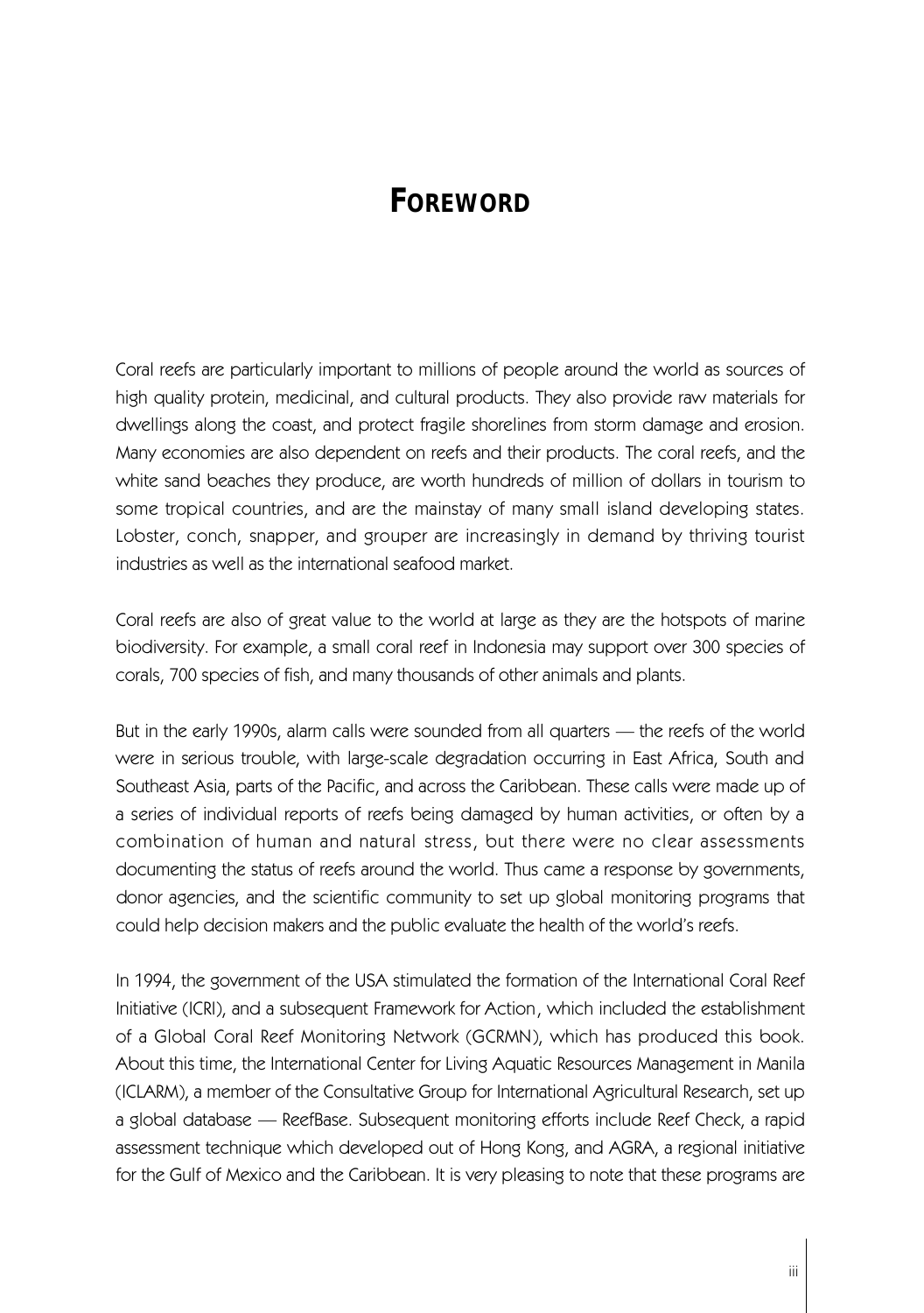not simply research oriented, but are designed to provide resource managers with the type of information they need to make wise decisions for reef conservation.

The World Bank also recognised the importance of coral reefs to its clients, as a global public good under increasing threat from unsustainable development. The Bank, in partnership with the Global Environment Facility and others, is currently supporting the preparation and implementation of a growing portfolio of coral reef conservation and management projects around the world. These include national projects in Indonesia, Madagascar, Mauritius, the Seychelles, Egypt, India, and Mozambique, and regional initiatives in Mesoamerica and the Red Sea. The World Bank has also been a strong supporter of the International Coral Reef Initiative since its inception, and is now pleased to be a co-sponsor of the GCRMN.

I welcome this summary report on the status of the world's reefs, and urge you to join in supporting efforts such as these to understand not only the physical dimensions of coral reef integrity and health, but the social and economic aspects of how we affect and are affected by the health of these vital marine ecosystems. As we know, the threats to coral reefs from all quarters are increasing. The following report summarizes the unprecedented massive coral bleaching event that occurred during the El Niño-La Niña ocean current oscillations of 1997–1998. From the information provided by this and other monitoring efforts, we can begin to develop a critical baseline against which to monitor trends and evaluate our attempts to introduce better management of reef resources. Only in this way can we hope to reverse the degradation that threatens the very existence of coral reefs and preserve for future generations the contemplation of these natural wonder.

Ismail Serageldin 19 October, 1998 Vice-President, Special Programs The World Bank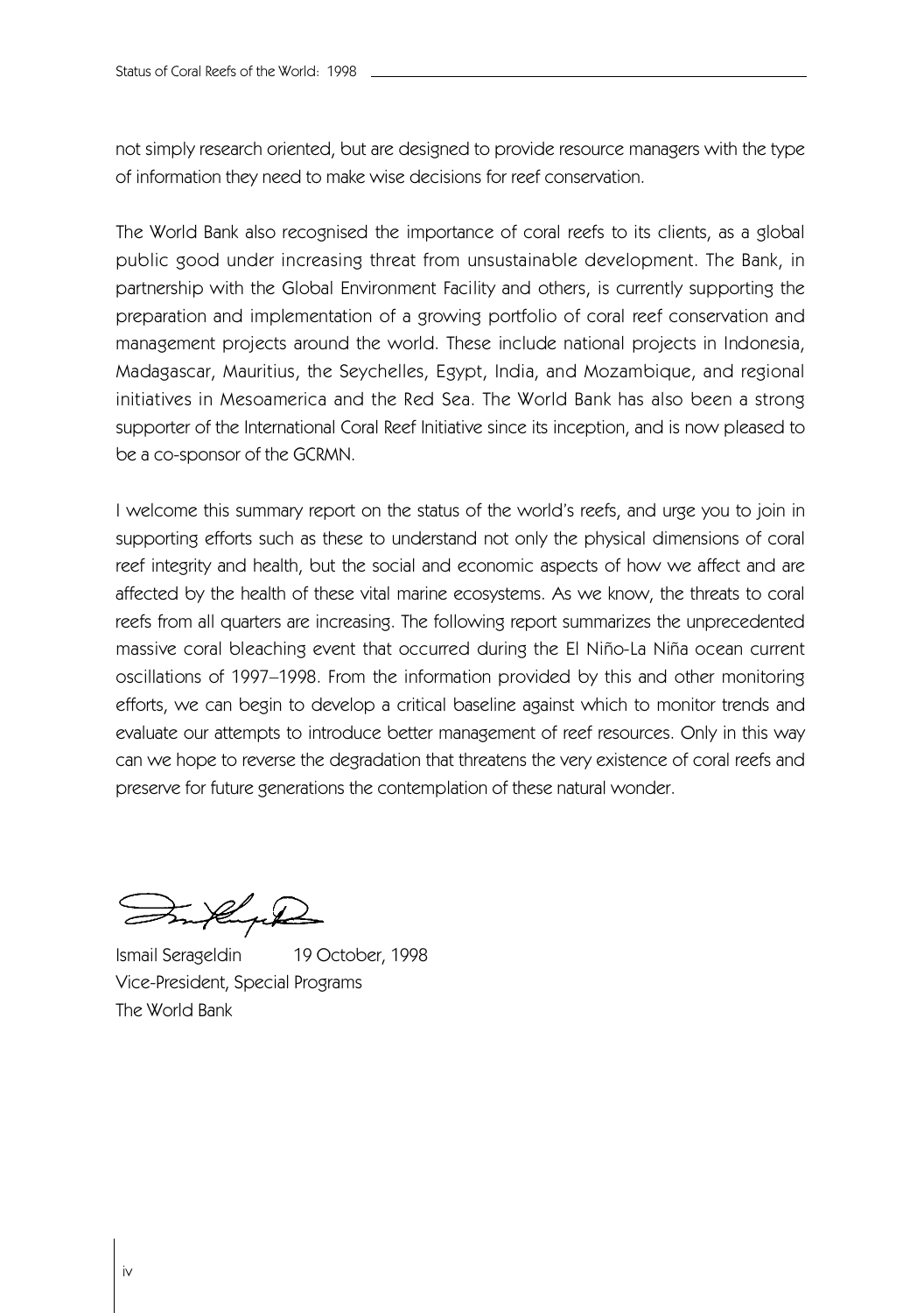# **CONTENTS**

|     | <b>ACKNOWLEDGEMENTS</b>                                                                                                                                                                                                                                                          | vii |
|-----|----------------------------------------------------------------------------------------------------------------------------------------------------------------------------------------------------------------------------------------------------------------------------------|-----|
|     | <b>INTRODUCTION</b><br>Russell Reichelt, Meryl Williams and Patricio Bernal                                                                                                                                                                                                      | 1   |
|     | <b>EXECUTIVE SUMMARY</b><br>Clive Wilkinson                                                                                                                                                                                                                                      | 5   |
| 1.  | THE 1997-1998 MASS BLEACHING EVENT AROUND THE WORLD<br>compiled by Clive Wilkinson                                                                                                                                                                                               | 15  |
| 2.  | STATUS OF CORAL REEFS IN THE MIDDLE EAST<br>Moustafa Fouda                                                                                                                                                                                                                       | 39  |
| 3.  | Status of coral reefs in south Asia<br>Arjan Rajasuriya and Alan White                                                                                                                                                                                                           | 47  |
| 4.  | STATUS OF CORAL REEFS IN THE WESTERN INDIAN OCEAN AND<br>EVOLVING CORAL REEF PROGRAMMES<br>Rod Salm, Nyawira Muthiga and Chris Muhando                                                                                                                                           | 53  |
| 5.  | STATUS OF CORAL REEFS OF AUSTRALIA: GREAT BARRIER REEF<br>AND WESTERN AUSTRALIA<br>Terry Done and Clive Wilkinson                                                                                                                                                                | 65  |
| 6.  | <b>STATUS OF SOUTHEAST ASIAN CORAL REEFS</b><br>Loke Ming Chou                                                                                                                                                                                                                   | 79  |
| 7A. | STATUS OF CORAL REEFS OF THE SOUTHWEST AND EAST PACIFIC:<br><b>MELANESIA AND POLYNESIA</b><br>Jim Maragos                                                                                                                                                                        | 89  |
| 7B. | STATUS OF CORAL REEFS IN THE NORTHWEST PACIFIC OCEAN:<br><b>MICRONESIA AND EAST ASIA</b><br>Jim Maragos, Charles Birkeland and Gregor Hodgson                                                                                                                                    | 109 |
| 8.  | STATUS OF CORAL REEFS IN THE NORTHERN AREAS OF<br>THE WIDER CARIBBEAN<br>Judy Lang, Pedro Alcolado, Juan Pablo Carricart-Ganivet,<br>Mark Chiappone, Al Curran, Phil Dustan, Gudrun Gaudian,<br>Francisco Geraldes, Steve Gittings, Robbie Smith, Wes<br>Tunnell and Jean Wiener | 123 |
| 9.  | STATUS OF CORAL REEFS IN THE LESSER ANTILLES, WESTERN ATLANTIC<br>Allan Smith, Caroline Rogers and Claude Bouchon                                                                                                                                                                | 135 |

v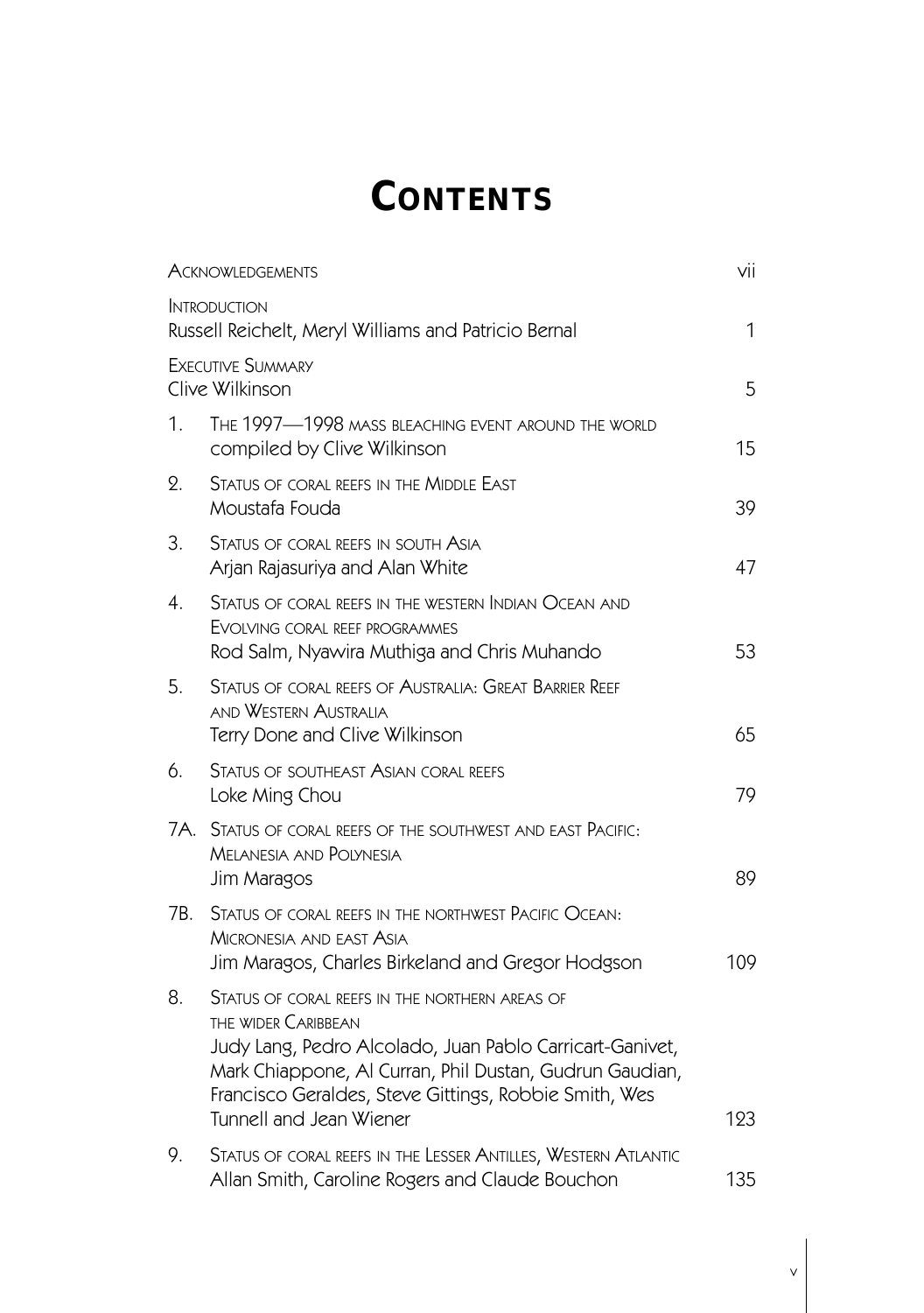|     | 10. STATUS OF CORAL REEFS IN THE SOUTH-CENTRAL CARIBBEAN<br>Jeremy Woodley, Kalli De Meyer, Philippe Bush,<br>Gina Ebanks-Petrie, Jaime Garzon-Ferreira, Eduardo Klein,<br>Leendert Pors, and Cornelius Wilson | 145 |
|-----|----------------------------------------------------------------------------------------------------------------------------------------------------------------------------------------------------------------|-----|
|     | 11. Status of coral reefs of Central America: Pacific and<br>CARIBBEAN COASTS<br>Jorge Cortés and Marea E Hatziolos                                                                                            | 155 |
| 19. | REEF CHECK AND SUSTAINABLE MANAGEMENT OF CORAL REEFS<br>Gregor Hodgson                                                                                                                                         | 165 |
|     | 13. GLOBAL CORAL REFE MONITORING NETWORK: ROLE IN<br>CONSERVATION OF THE WORLD'S REEFS<br>Clive Wilkinson and Bernard Salvat                                                                                   | 169 |
|     | <b>SUGGESTED READING</b>                                                                                                                                                                                       | 175 |
|     | <b>LIST OF ACRONYMS</b>                                                                                                                                                                                        | 179 |
|     | <b>SPONSORING ORGANISATIONS</b>                                                                                                                                                                                | 181 |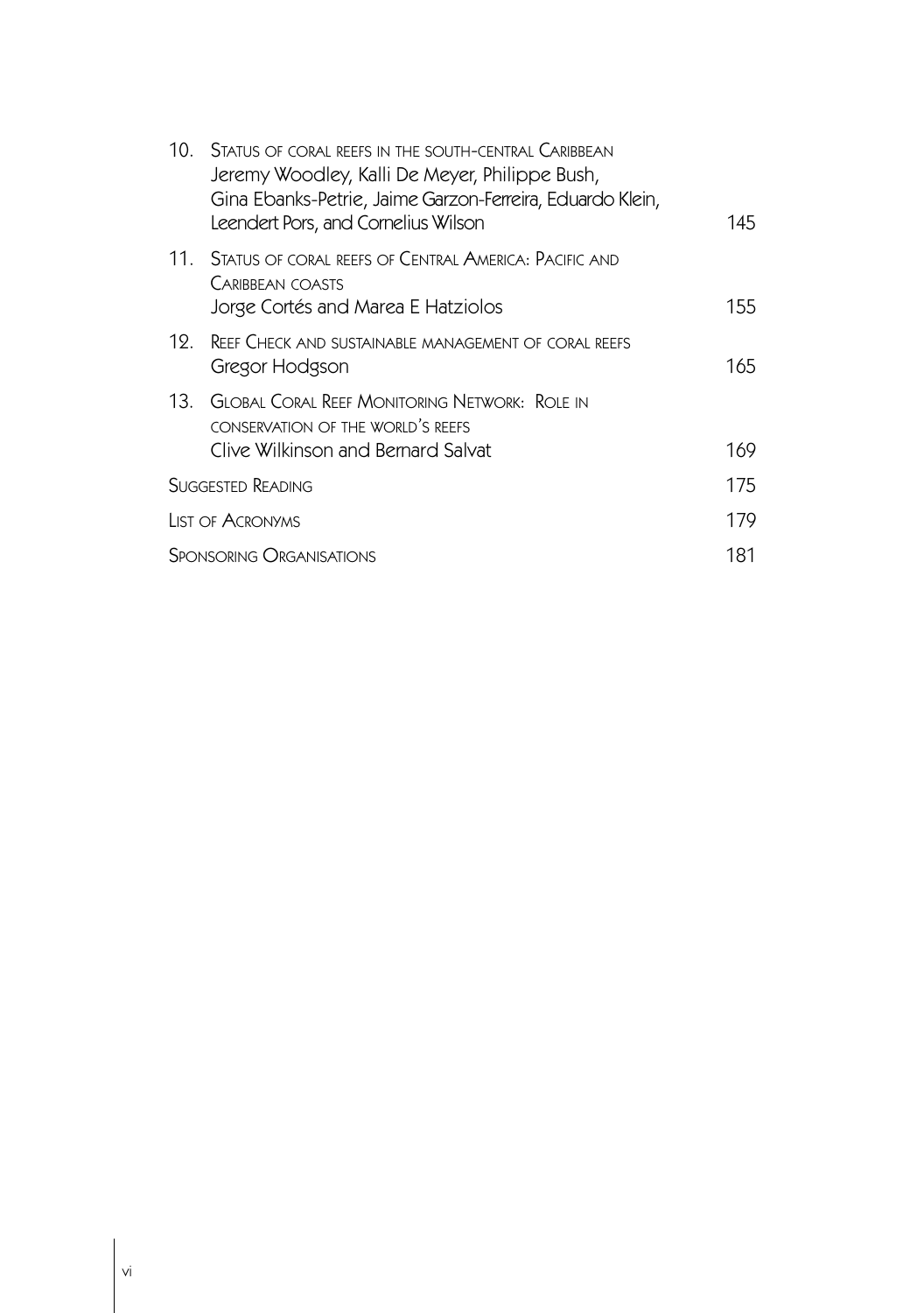# **ACKNOWLEDGEMENTS**

The production of this book had a gestation period of more than three years. At the International Coral Reef Initiative meeting in Dumaguete, Philippines in May-June 1995, a call was made to form the Global Coral Reef Monitoring Network (GCRMN) and one of its tasks was to produce a report on the ecological condition of coral reefs for international forums. This is the first of those reports. In June1996, Bernard Salvat (EPHE University of Perpignan, France) and I organised a session at the 8th International Coral Reef Symposium in Panama at which many of these papers summarising the status of coral reefs were presented and most were published in the proceedings.

The authors who contributed then, and have since assisted in editing and updating the essays, are specially thanked — without them there would be no volume. Some of the essays required considerable reworking to fit into the style of this book, and this has consumed much of the authors time — thank you.

The GCRMN has four co-sponsors. Particular thanks go to Patricio Bernal, the Executive Secretary of the Intergovernmental Oceanographic Commission of UNESCO, and George Grice, who have been major supporters of the GCRMN and have assisted in many administrative and policy matters. The United Nations Environment Programme and Agneta Nilsson have provided strong advice and financial support, and help has been obtained from some regional offices of the World Conservation Union (IUCN in Nairobi and Colombo). Recently the World Bank joined as a co-sponsor, and Ismail Serageldin, Marea Hatziolos and Andy Hooten gave strong moral support and advice prior to this.

The major financial support to keep the GCRMN going has come principally through the help of Peter Thomas, of the Department of State, and Arthur Paterson, of the National Oceanographic and Atmospheric Administration of the US Government. These agencies have provided most of the financial support for the Network, along with a considerable contribution from my home institution, the Australian Institute of Marine Science.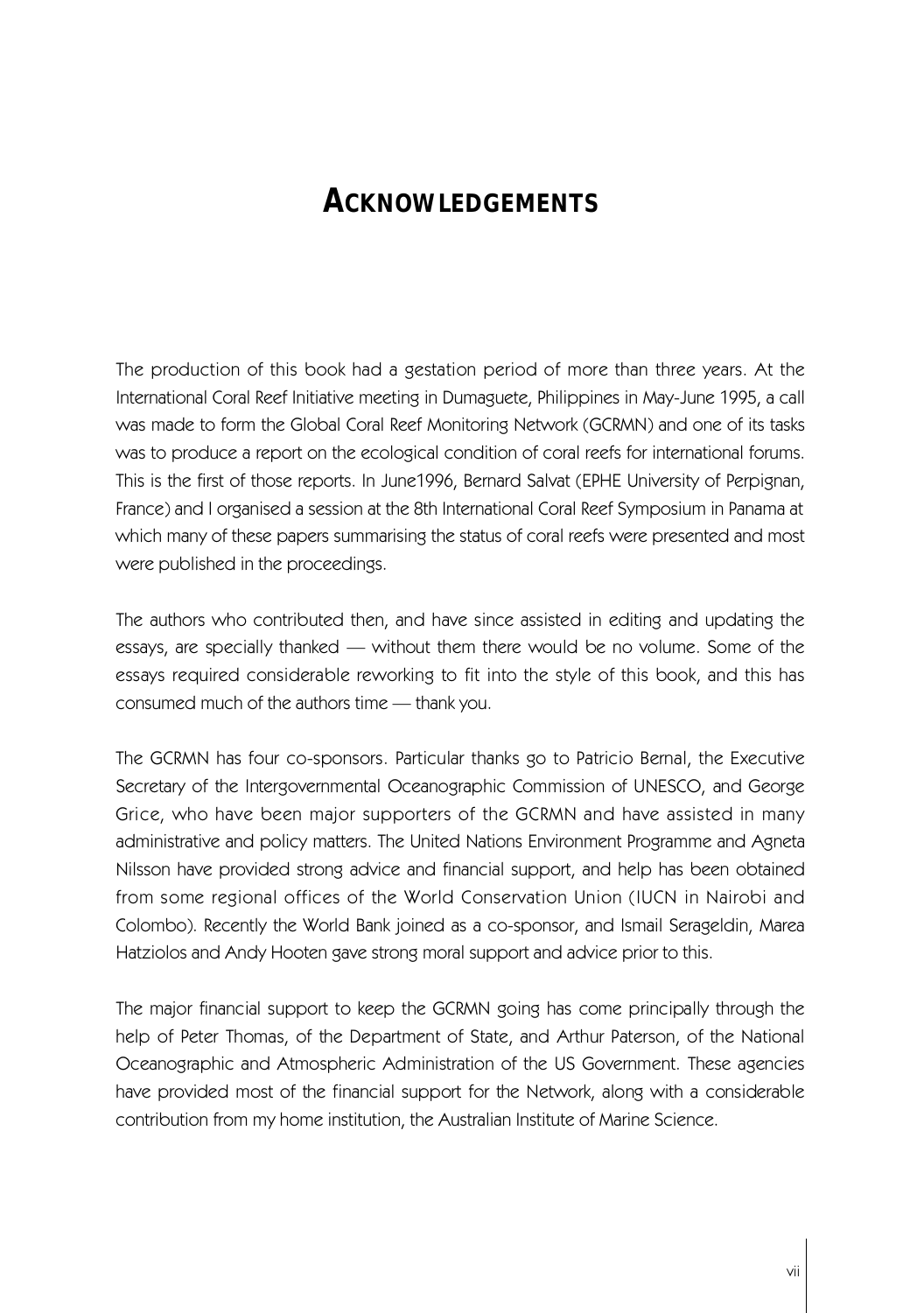The donors of funds for the production of this volume listed on the inside cover and back cover are specially thanked, as their generosity has enabled us to distribute this book at no charge. Particular thanks go to those people who acted as their agents: Bernard Salvat on behalf of EPHE and Naturalia et Biologia; Ismail Serageldin, Marea Hatziolos and Andy Hooten for the World Bank; Lynne Hale of CRC, University of Rhode Island and USAID; Steve Colwell on behalf of CORAL — The Coral Reef Alliance; George Grice on behalf of IOC/UNESCO; and Olof Linden on behalf of the Swedish International Development Cooperation Agency (Sida) and Swedish Agency for Research Cooperation with Developing Countries (SAREC).

The Director (Russell Reichelt) and staff of the Australian Institute of Marine Science are thanked for providing considerable advice on coral reefs and monitoring, and for the production of this book, especially Terry Done, Hugh Sweatman and Will Oxley. The Director General of ICLARM (Meryl Williams) and John McManus and the team in ReefBase have given great support and provided data for many of these essays.

Most importantly, I wish to thank those wonderfully helpful and patient people in AIMS Science Communications: Sandra Child, Steve Clarke, Wendy Ellery, and Tim Simmonds. Sandra was particularly helpful as an editor, correcting many little flaws of scientific jargon under high pressure of deadlines. Janelle Lane made an excellent job of the maps.

Last, but not least, special thanks go to Bernard Salvat and George Grice who are the two main advisors for the GCRMN, and who both provide almost day-to-day assistance, and to Madeleine Nowak who kept me sane when I was putting this together.

Clive Wilkinson Australian Institute of Marine Science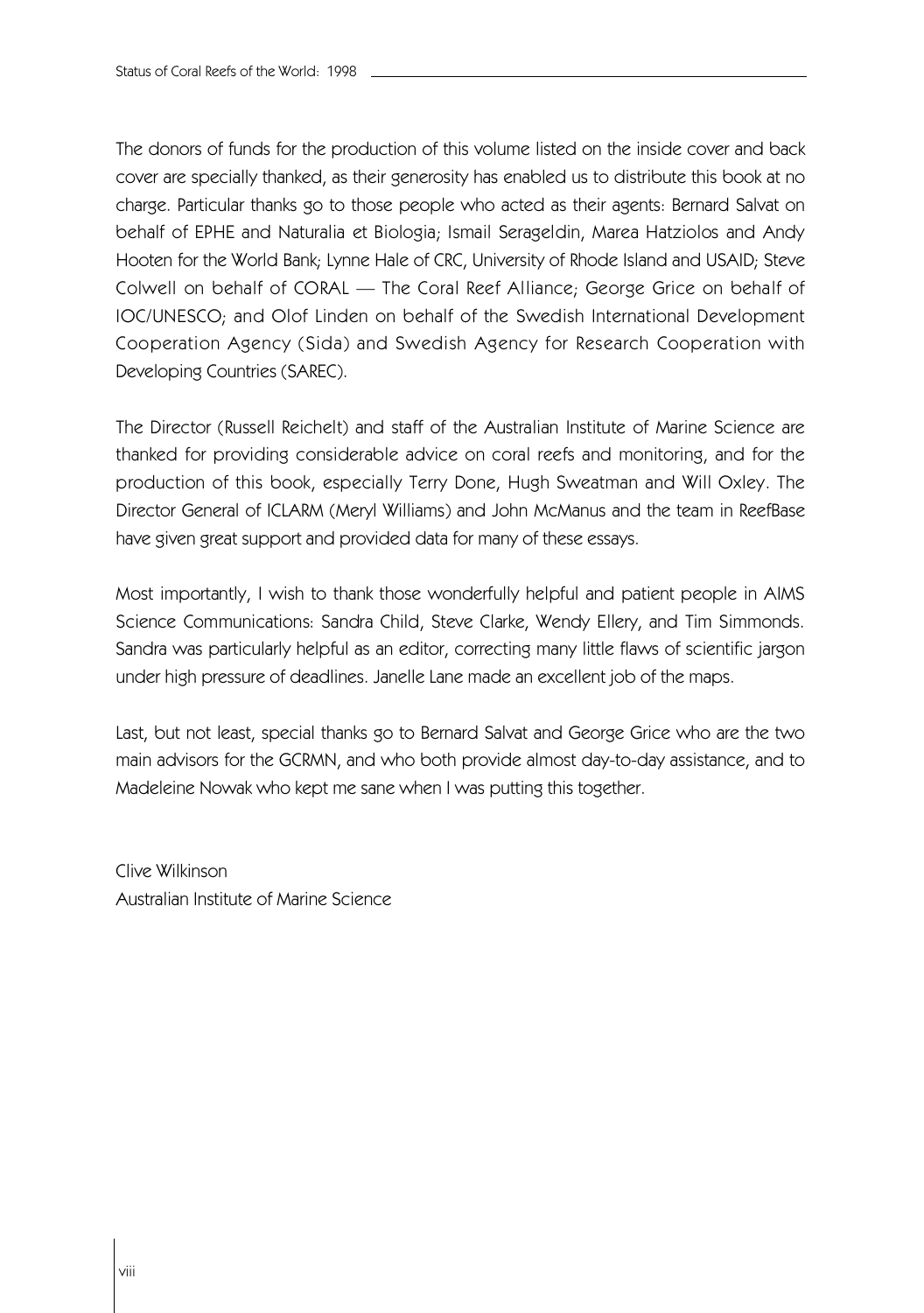# **INTRODUCTION**

# RUSSELL REICHELT, MERYL WILLIAMS AND PATRICIO BERNAL

In 1996, at the International Coral Reef Symposium in Panama City, Clive Wilkinson and Bernard Salvat organized a symposium to summarise the status of the world's coral reefs. Leading coral reef scientists with direct experience of the condition of reefs in many parts of the world presented summary statements about reef regions and these were published in the symposium proceedings. The scientific papers presented at the symposium have been summarised and updated for this booklet which aims to inform the public, decision makers, international agencies, and the media about the current status of coral reefs around the world. Since the Panama meeting, coral reefs of the world have been seriously impacted by a major coral bleaching event in 1997 and 1998. A summary of this event is included, listing the countries affected.

The Global Coral Reef Monitoring Network (GCRMN) is producing this book to provide an up-to-date summary of reef status for the International Tropical Marine Ecosystems Management Symposium in Townsville, Queensland, in November 1998. The GCRMN was established in 1995 at a meeting of the International Coral Reef Initiative held in the provincial town of Dumaguete in Southern Philippines with over 35 countries present. The GCRMN aims to promote regional networks for gathering consistent information about coral reefs so that governments will be better aware of the state of these valuable resources. This Network is hosted jointly by the Australian Institute of Marine Science (AIMS) and the International Center for Living Aquatic Resources Management (ICLARM). ReefBase, the global database for the GCRMN is hosted by ICLARM.

Coral reef research has been a major theme of study at AIMS since it started in 1972, and AIMS has established itself as a centre for the development of marine monitoring methodology. The methods used by the GCRMN were developed by AIMS in collaboration with scientists from five ASEAN countries (Indonesia, Malaysia, Philippines, Singapore, and Thailand) during the ASEAN-Australia Living Coastal Resources Project from 1984 to 1994. Copies of the methods manual (English, S., Wilkinson, C., Baker, V., 1997, Survey Manual for Tropical Marine Resources, 2nd Edition, Australian Institute of Marine Science, Townsville, p. 390) are available through the AIMS home page: www.aims.gov.au.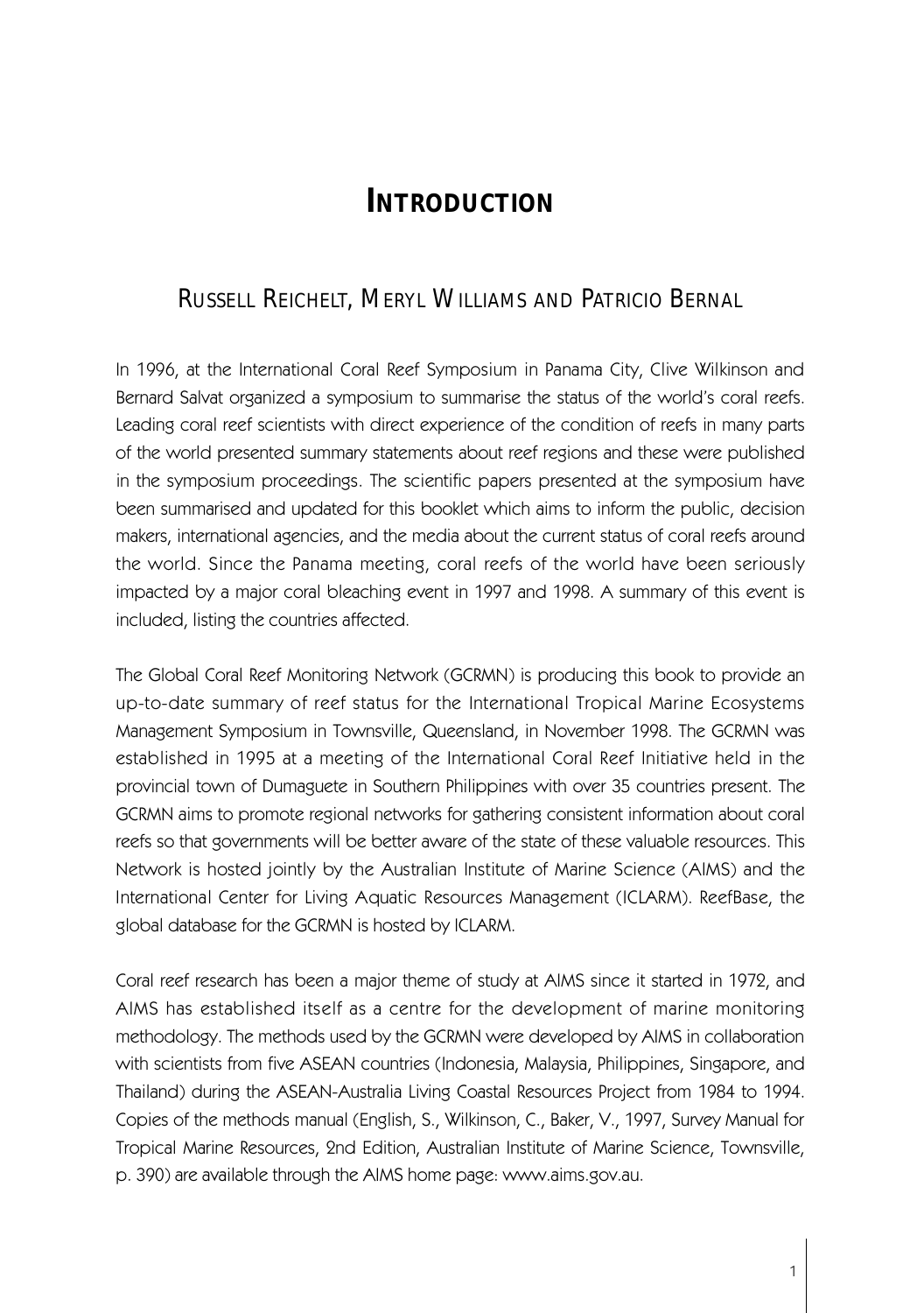ICLARM has an active program of research and training on the use, health, monitoring, and management of coral reefs, with an emphasis on those in developing countries. Coral reefs are fragile but productive ecosystems on which millions of poor people in developing countries depend. As part of its international review activities, ICLARM and the World Resources Institute, the World Conservation Monitoring Centre and the United Nations Environment Programme recently conducted a model-based assessment of the degree of threat to selected coral reefs around the world. The report of this study, Reefs at Risk (Bryant et al. 1998) is recommended as a complement to this volume of empirical scientific studies on reefs.

### **INTERNATIONAL CORAL REFE INITIATIVE AND THE GLOBAL CORAL REFE MONITORING NETWORK**

AIMS is a supporter of the International Coral Reef Initiative and hosts the Global Coral Reef Monitoring Network (GCRMN) at its headquarters in Townsville. AIMS is able to provide both logistical and financial support in monitoring methodology, data analysis, and for publications, and we are happy to assist in the production of this book. Members of the AIMS Long-Term Monitoring Project have provided training in monitoring methods for the GCRMN in several countries of the Pacific and southeast Asia (Cook Islands, Tonga, Saipan, Palau, Papua New Guinea, Vietnam). The GCRMN is also supported by the government of the USA through grants to the Intergovernmental Oceanographic Commission (IOC) of UNESCO and the United Nations Environment Programme.

AIMS is also involved in long-term, large-scale monitoring of Australia's Great Barrier Reef and reefs of northwestern Australia. This information is made directly available to the major management agencies for Australian reefs: the Great Barrier Reef Marine Park Authority and Western Australia's Conservation and Land Management Department.

AIMS and ICLARM recognise that different levels of monitoring are required to obtain data and information on the thousands of coral reefs spread across the tropical and subtropical oceans. There are just too few scientists available to visit more than just a few of these reefs, and detailed scientific monitoring is both time consuming and expensive. Indeed it is becoming harder to find money for coral reef monitoring in these difficult financial times. Thus the approach of the GCRMN is to encourage reef monitoring by communities and volunteers, and governments and institutions in the developing world.

The GCRMN is focussing on monitoring by governments in developing countries around the world. It is doing this by establishing networks of adjacent countries and by providing the networks with training and basic equipment. A critical role is to search for funds to run these networks. To date, the European Union and the Governments of the UK and Sweden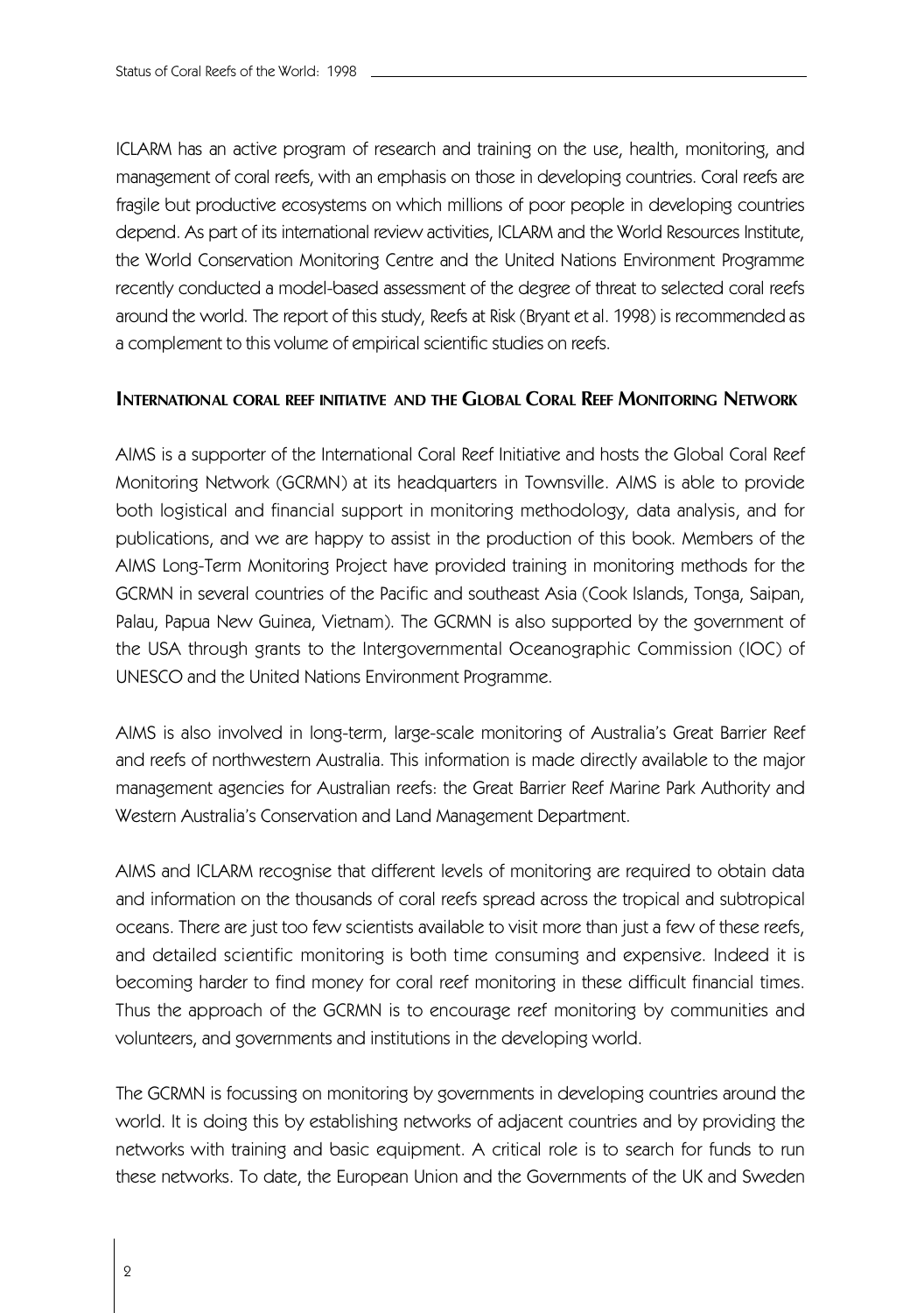have provided funds for networks to get started. These networks are also assisted by research scientists in these countries and others nearby to provide the training and assistance in data analysis and report writing.

The GCRMN has combined with Reef Check out of Hong Kong to cover the community and volunteer level monitoring. Reef Check has only been established for two years, but it has galvanised hundreds of volunteers, who work with coral reef scientists to assess hundreds of reefs in over 40 countries. The Reef Check network is being expanded to provide communities around the world who want to assess and manage their own coral reefs with the basic methodology.

The GCRMN has two distinct goals: gathering information on the status and trends in coral reefs around the world; and raising awareness amongst those who do the monitoring and receive the information on the need for immediate action to reduce the damaging impacts of human activities. The data will be contributed to the Global Ocean Observing System (GOOS) of the IOC to construct models of coastal ecosystems.

The awareness-raising goal is particularly important as most reefs are so remote that only adjacent communities have the capacity to implement surveillance and direct management to stop damaging practices. These communities in turn will put pressure on governments to implement better regulations to prevent damage from pollution and sediment flow resulting from poor land practices, such as clear-felling of tropical forests. Over-fishing is another major threat, particularly when the fishing is done with cyanide poison and dynamite.

This is the strength of the partnership between AIMS and ICLARM: AIMS is a scientific institute that is focussed on gathering data on tropical marine ecosystems; whereas ICLARM seeks to work with peoples of the developing world to improve their livelihoods, through wise use of their resources and through promoting aquaculture and sustainable development.

The goal of this book is to make the information from leading scientists available to a wide audience outside the scientific community. It gives the latest summary of coral bleaching gathered from contributions on the internet and through e-mail listings. Many reefs around the world have been seriously damaged by bleaching over the last 12 months, but there is also evidence that large areas of the world's reefs have not been impacted at all.

We welcome this summary report on the status of the world's reefs. This report will constitute a baseline against which we can measure our attempts to introduce better management of reef resources in the future. The recent bleaching event demonstrates that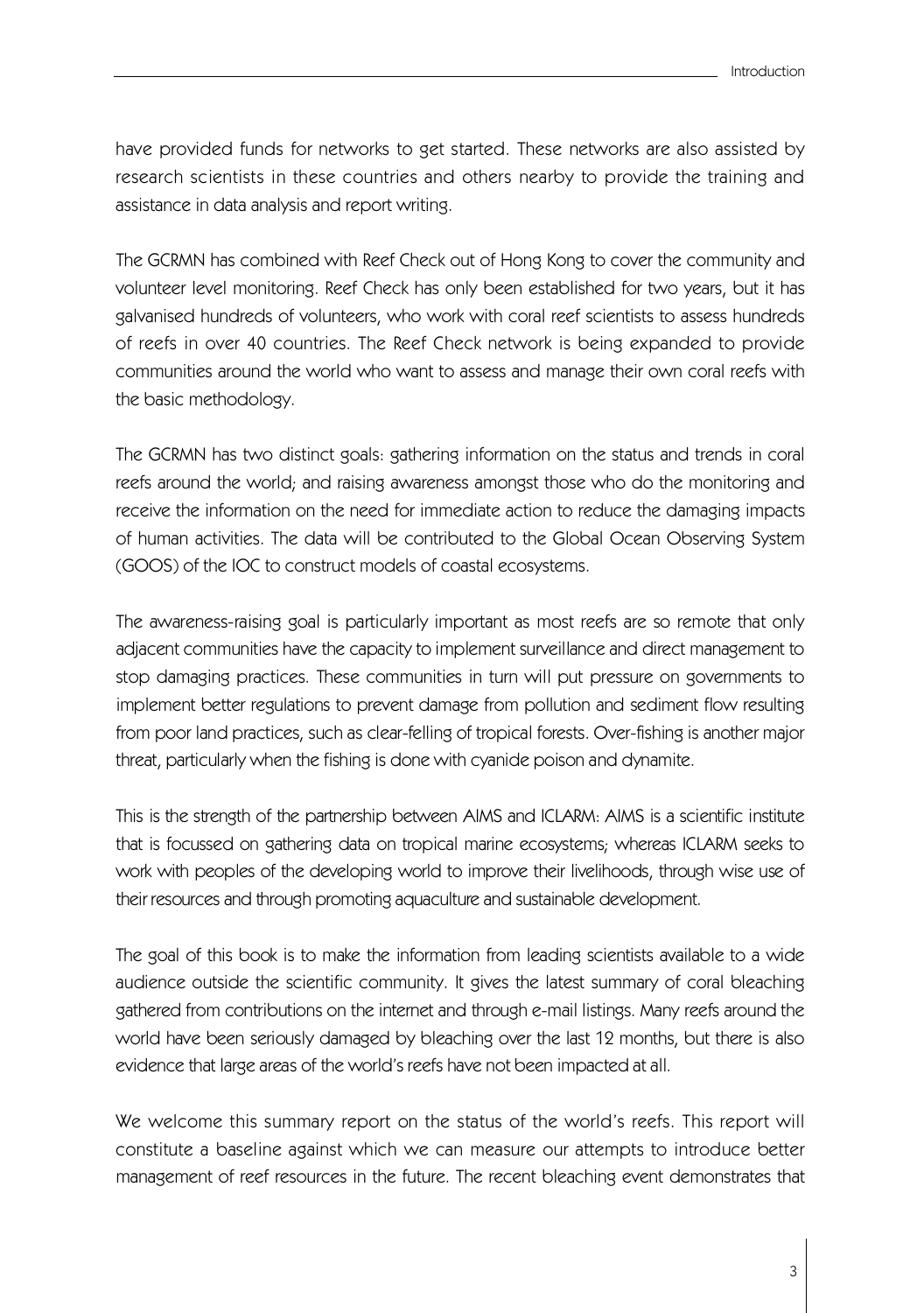long-term monitoring data are essential, as many reefs around the world have already been severely impacted by natural impacts and direct and inadvertent human activities. It will be critical to follow-up the bleaching to determine whether bleached corals are able to recover and whether reefs can bounce back after a massive setback. Programs like the GCRMN and Reef Check must continue to monitor the reefs after this bleaching to assess whether the corals recover or die, whether there is regrowth of damaged corals, or whether new recruits are settling. If the reefs do not recover, this may be a sign that there are other stresses preventing natural recovery, and this information may guide resource managers as to what other pressures must be reduced to speed up the recovery process.

We endorse the efforts of the GCRMN and encourage you to read this book.

Russell Reichelt **Director** Australian Institute of Marine Science Townsville

Meryl Williams Director General International Center for Living Aquatic Resources Management Manila

Patricio Bernal Executive Secretary Intergovernmental Oceanographic Commission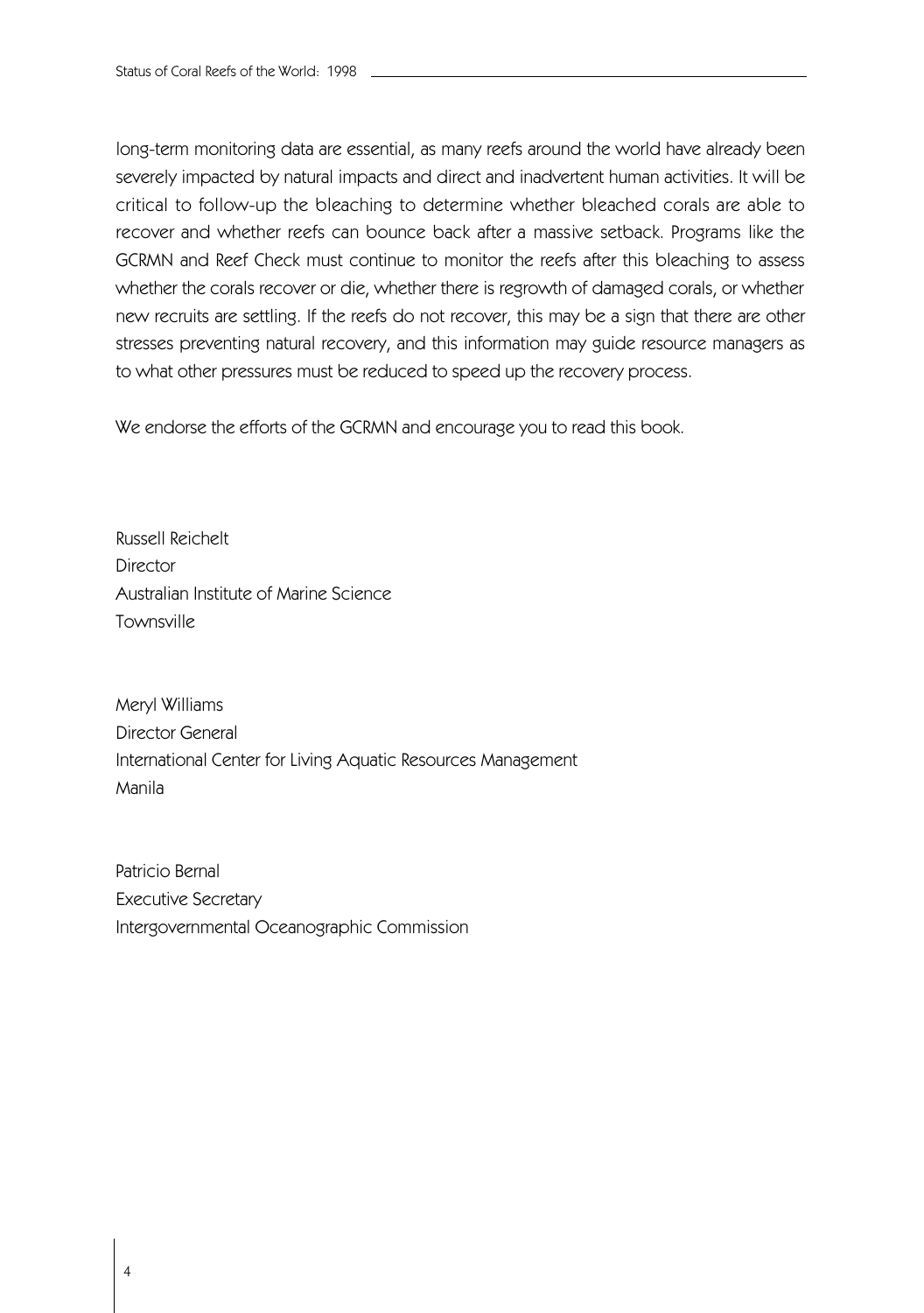# **EXECUTIVE SUMMARY**

# CLIVE WILKINSON

# **HOW CORAL REEFS RESPOND TO STRESS**

# *Natural resilience of coral reefs to stress*

Recent reports from the Global Coral Reef Monitoring Network (GCRMN), Reef Check, and many other projects indicate that coral reefs are under considerable stress and are experiencing considerable damage. Coral reefs have been resilient ecosystems since the Mesozoic (about 200 million years ago), surviving major environmental events such as ice ages, meteor strikes, and large changes in solar activity. Notwithstanding these events, coral reefs have recovered to form the extensive reefs we see today, although recovery may have taken thousands to hundreds-of-thousands of years. For example, during the last ice age (end of the Pleistocene) sea levels fell by over 100 m, killing all existing coral reefs, but corals continued to grow on continental margins and seamounts. When sea levels started to rise 10,000 years ago, corals invaded continental shelves and island slopes and, over the last 6000 years of relatively stable sea level, have been forming new reefs. Coral reefs also have the capacity to regenerate rapidly after catastrophic tropical storms, plagues of the coral-eating crown-of-thorns starfish, and severe bleaching. Recovery often takes 15 to 20 years. However, over the past 50 years, there have been major increases in stresses to coral reefs from direct and indirect human activities. These stresses are threatening the existence of reefs in some areas, and will diminish the value of reefs in other areas. Fortunately the corals on vast areas of remote reefs are unlikely to be severely affected. The same cannot be said about valuable reef fisheries resources.

## *Natural stresses to coral reefs*

The major stresses to reefs are storms and waves, particularly tropical storms and cyclones (called hurricanes in the Atlantic; cyclones in the south Pacific and Indian Oceans; and typhoons in the north Pacific). These cause major intermittent damage to reefs, particularly to those reefs that rarely experience these storms. For example, Guam in the northwest Pacific is hit by one typhoon a year on average, such that the corals are stunted and robust; whereas reefs in the eastern Pacific, such as in French Polynesia and the southern Caribbean, rarely experience such storms, with the result that strong waves from the infrequent storms smash the fragile coral communities.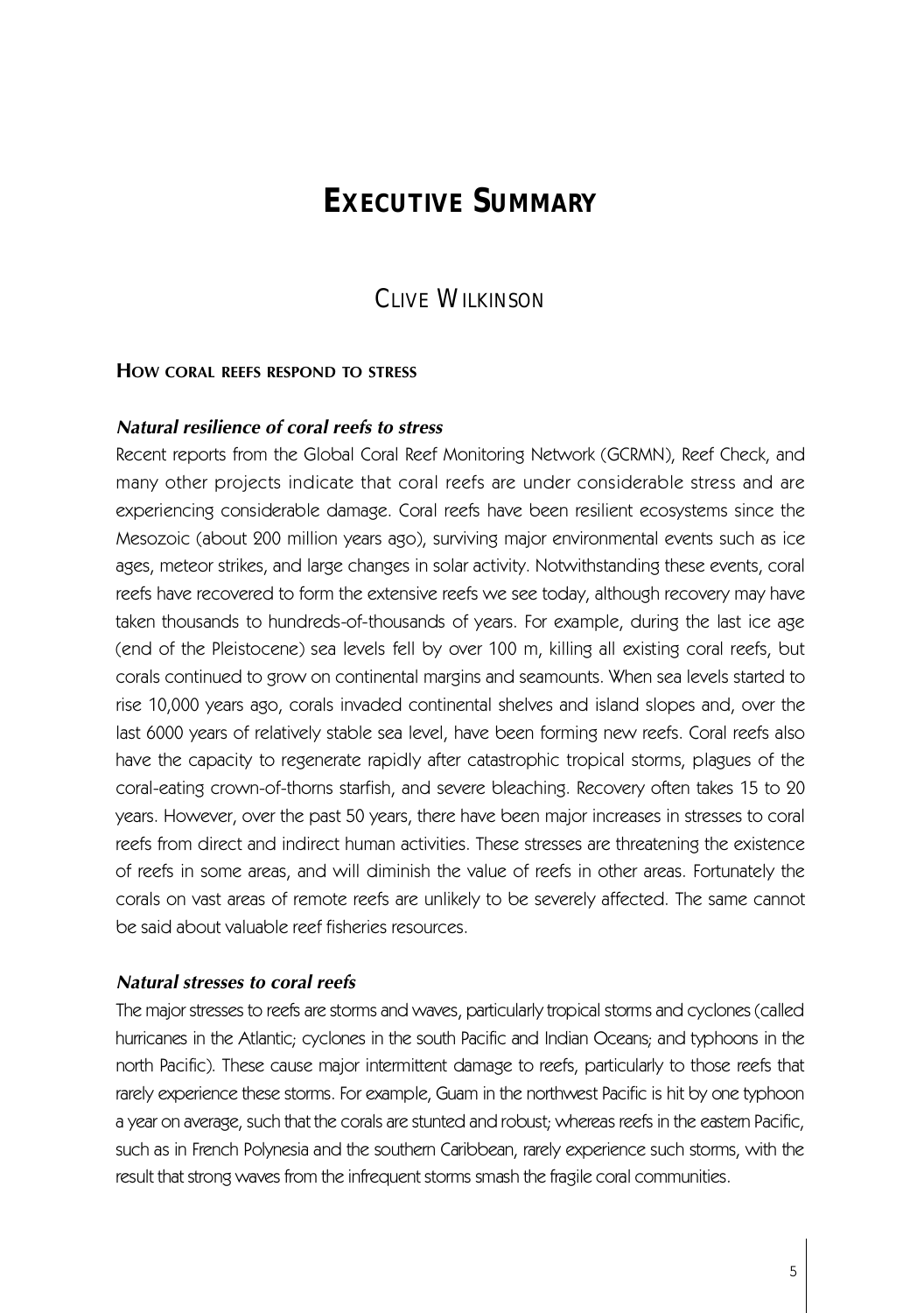Freshwater runoff damages reefs in semi-enclosed bays and lagoons of the larger Pacific islands (e.g. Kaneohe Bay in Hawaii) by lowering salinity and depositing large amounts of sediments and nutrients. Reefs are also damaged by volcanic activity (earthquakes, volcanic lava flows, severe uplifting) in the Pacific, for example in Vanautu, the Solomons, Papua New Guinea, the Philippines and Indonesia. Coral bleaching has been particularly notable recently, and particularly damaging from 1997 to 1998. While bleaching is a response by corals to many stresses, the recent apparent increase in incidence and severity may be a foretaste of global climate change (see below).

The major biological stresses on reefs are predation by the crown-of-thorns starfish, and diseases. Starfish plagues can outbreak on reefs in the Pacific and Indian Oceans, and often reappear at 12 to 20 year intervals. In the Caribbean, coral diseases have been particularly devastating in some areas. There is now considerable speculation that the incidence of both these stresses has been exacerbated by human activities.

# *Human stresses to coral reefs*

Increases in human populations and economic activity in the tropics over the past 50 years have resulted in increasing pressures on adjacent reefs. The major damaging factors to reef corals are: pollution from excess sediment and nutrients because of poor land-use practices on high islands, agriculture, industries, urban sewage and over-fishing. The major stress to remote reefs is from over-fishing, particularly the use of destructive methods in the Indo-Pacific over the past 10 to 20 years. In 1997, the first GCRMN/Reef Check global coral reef survey revealed that most reefs show clear evidence of local extinction of species, and obvious damage from blast and poison fishing in the West Pacific. The value of, and demand for, reef fisheries products has increased rapidly, particularly for export to east Asia. The surveys showed that key indicator species, such as giant clams, lobsters, sea cucumbers, pearl shell and trochus, and reef sharks have been removed. Now high-priced fish such as grouper, humphead wrasse, snappers, and parrot fish are being removed from reefs throughout the Indo-Pacific through the use of fine-mesh gill nets and traps, dynamite (usually home-made), and poisons, such as cyanide and bleach. Subsistence fishing is depleting fish stocks in the Caribbean, particularly through the use of fine-mesh traps and nets.

# **STATUS OF THE WORLD'S REEFS**

The first and second global GCRMN/Reef Check surveys showed that most of the world's reef corals are in good to excellent condition, because they are either remote from human populations, or are under good management, such as the Great Barrier Reef. But these surveys also showed that management in most marine parks is failing to stop the loss of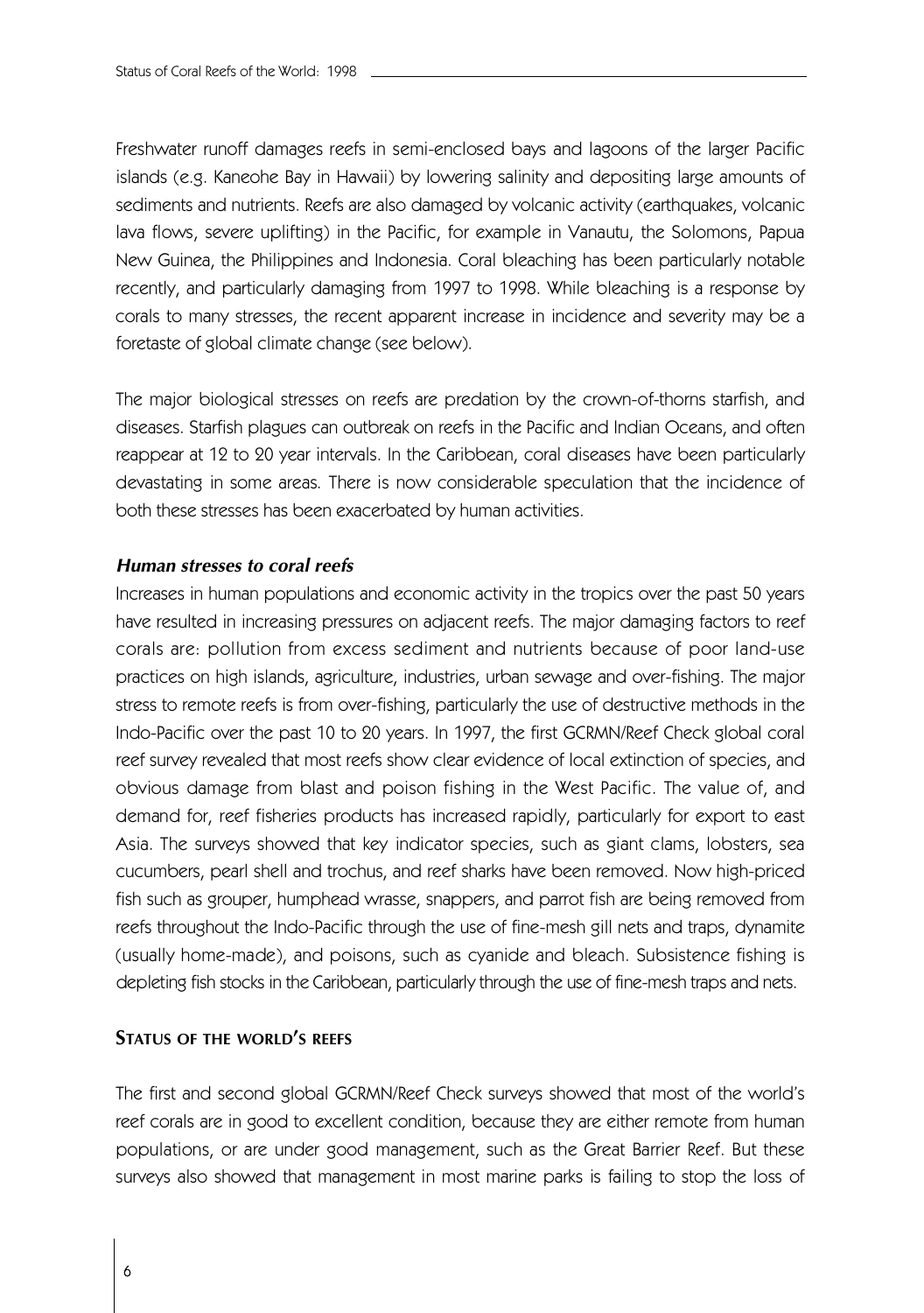high-value, edible species, and that greater attention is needed to improve management. The ecological balance in many of the world's best reefs has been altered by the removal of high-value organisms.

A recent estimate by the World Resources Institute in Washington suggested that as many as 56% of the world's reefs are threatened. Finally, there are those reefs that have been severely damaged or destroyed. Approximately 10% of the world's reefs fit into this category, being mined for sand and rock, reclaimed for development (particularly for airports), or have been buried under sediment washing into the sea from inappropriate land use.

Fortunately most reefs have a high capacity for recovery, and if pressures are reduced or removed, many damaged reefs will rebound to a healthy status.

# *Status of Middle East coral reefs*

The Red Sea reefs are only affected in a minor way by human disturbances. Consequently the reefs are in near-pristine condition, and few threats loom on the horizon. Reefs on the Arabian Sea coast are heavily influenced by cool upwellings, which limit coral growth and favour the growth of large algae. But these reefs are only marginally affected by human activities, and remain in good condition. The shallow fringing reefs in the Arabian Gulf are impacted by high sediment runoff, and large fluctuations in temperature and salinity, hence they are not well developed. Also they have been severely impacted by coral bleaching in recent years. There is little active coral-reef management in the region, however, there are projects to increase management capacity and conserve some valuable reefs. An imminent threat to these reef systems is oil pollution from increasing tanker traffic.

### *Status of western Indian Ocean coral reefs*

The status of reefs ranges from those in virtually pristine condition, such as the atolls in midocean, to reefs that are heavily impacted by human activities, such as those fringing the coasts of East Africa and Madagascar. Extensive clearing of land and forests in Kenya, Tanzania, and Madagascar has led to excessive sediment runoff, which has damaged many reefs. In addition, there is over-fishing, including the use of explosives, so that these reefs are in medium to poor condition. Some reefs on Mauritius have been impacted by sediment runoff from sugar-cane farming, and by over-fishing, whereas the reefs of the Comoros and Seychelles are mostly in good to very good condition, except immediately adjacent to large population centres. Reef management is not well developed, and fisheries and coastal development are poorly regulated. Rapidly increasing populations and tourism are contributing to reef destruction. Recently there has been significant progress in reef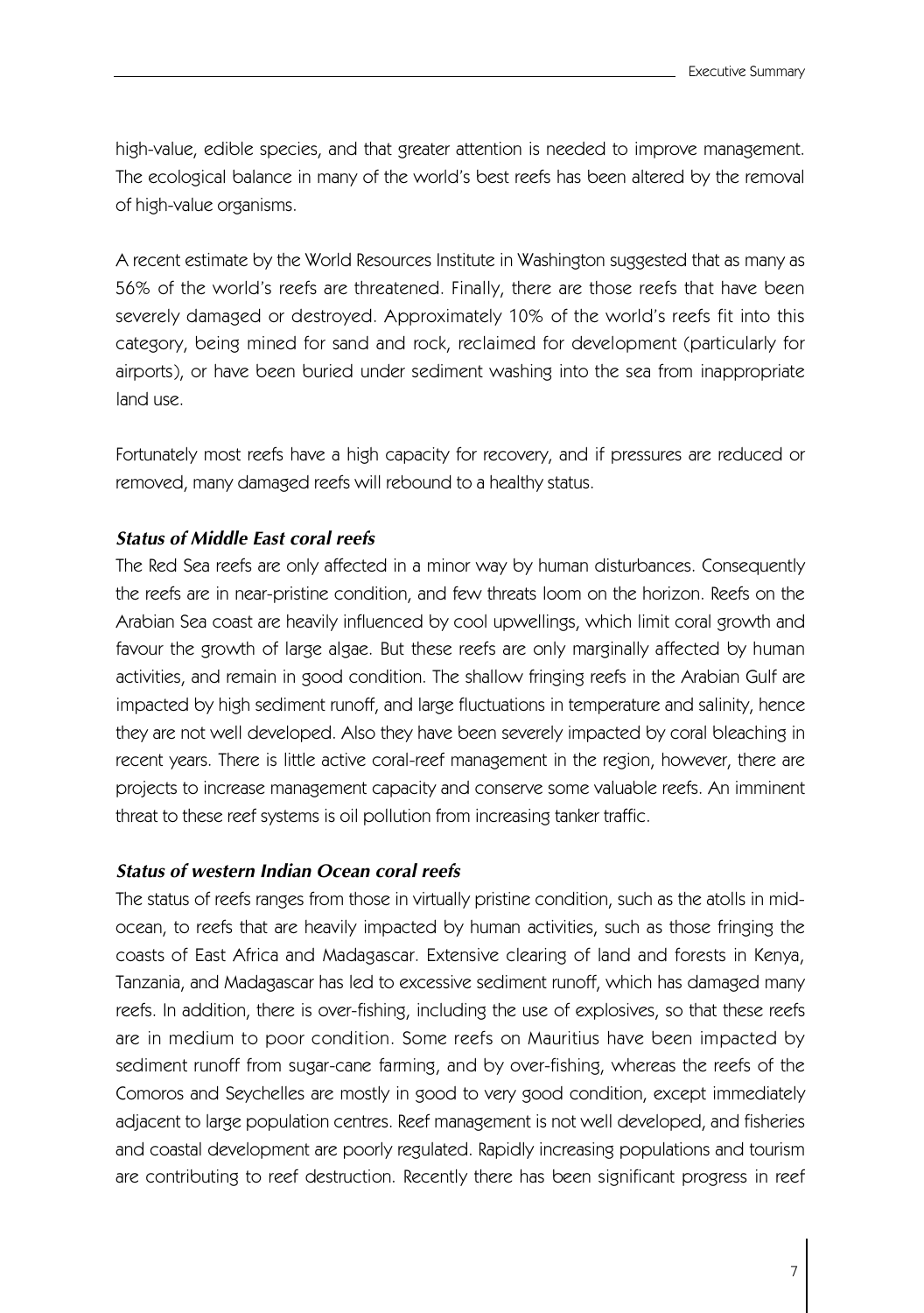management in the Seychelles, Mauritius, Kenya, and Tanzania, particularly in establishing marine protected areas for tourism. Efforts at increasing community-level management are proving successful in some areas of Kenya and Tanzania.

# *Status of south Asian coral reefs*

The coral reefs of south Asia vary considerably. In the Maldives, Laccadive/Lakshadweep and Chagos atolls the status of the oceanic reefs is very good, and virtually undisturbed reefs fringe the Andaman and Nicobar Islands. In contrast, the fringing reefs and patch reefs off India and Sri Lanka are predominantly in poor condition, and increased sedimentation, pollution, coral mining, and intensive fishing, including for the aquarium industry, are major problems. Tourism is now the mainstay of the economy in the Maldives, and is increasing in Sri Lanka and the Andaman Islands. Virtually all reefs in South Asia (except Chagos) have suffered major damage from coral bleaching in 1998. Environmental awareness is increasing, and reef management is gradually improving.

# *Status of southeast Asian coral reefs*

Approximately 30% of the coral reefs of the world are in southeast Asia, the global centre of biodiversity for hard corals and many other reef animals and plants. But the populations and economies of the region are growing rapidly, mainly in coastal areas, and the result is non-sustaina ble use and degradation of many reefs, particularly those close to major populations. Some remote reefs may still be healthy, but fishers are moving throughout the region, taking fish by destructive means, especially cyanide. The demand for healthy reefs for tourism may increase reef conservation because tourism can generate long-term sustainable income if managed carefully. Many reefs have been monitored and show a steady decline in live coral cover over the last 15 years. As a response, more marine protected areas have been gazetted, but less than 10% a re well managed. Although awareness of the importance of reefs is increasing, recent economic problems will mean that reef conservation may take a lower priority.

## *Status of Australian coral reefs*

The major stresses to Australian reefs are natural, such as cyclones, coral bleaching, and crown-of-thorns starfish. Human stresses are minimal, except on some reefs close to the land, because population density is low, the economic status is high, and fishing pressure is low. Major research is underway to ensure that fishing is sustainable for target species, for total catch, and for reef health. All Australian reefs are efficiently managed, local support for reef management is strong, and compliance is achieved more by education and involvement than by enforcement.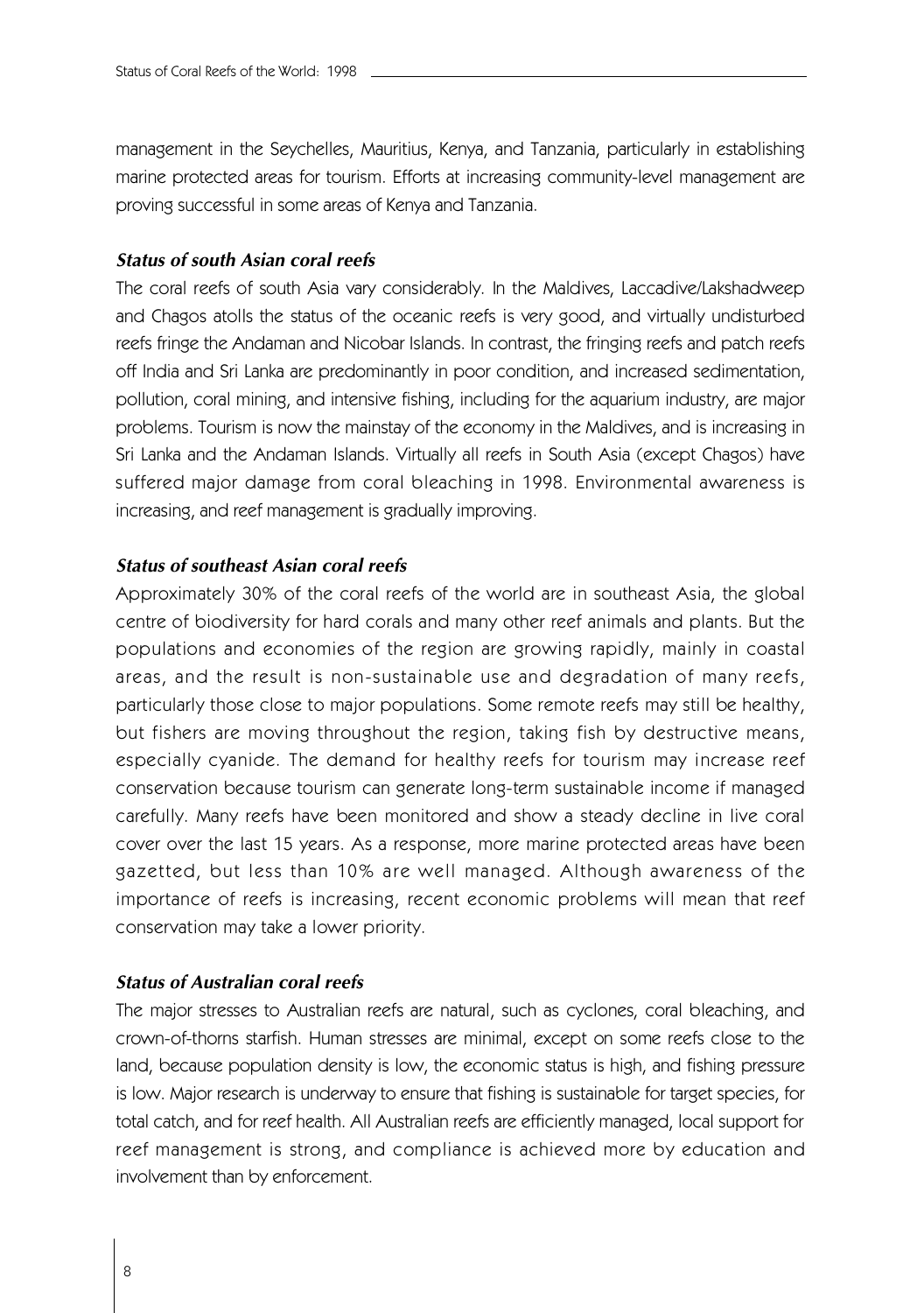The bulk of the Great Barrier Reef is in good condition because most of it is remote from land influences, but inner shelf reefs may have suffered impacts resulting from increased sediment and nutrient runoff caused by cattle grazing and sugar-cane farming. However the farming industry is working out of both self-interest and concern for the environment to reduce the impacts of sediment and nutrient runoff. All tourist resorts are now required to treat sewage to avoid any runoff, and to manage the areas of reefs that they use.

Reefs off Western Australia are in good health as they are generally not impacted by land influences, and no impacts have been attributed to petroleum exploration or fishing. There is strong recognition by government that the tourism and resource values of coral reefs are particularly high, which means that reef management receives sufficient attention.

# *Status of northwest Pacific reefs*

Reefs of China, Japan, and Taiwan are normally impacted by typhoons and crown-of-thorns starfish, and recently have been severely damaged by sediment, pollution, and overfishing, including blast and cyanide fishing. Reefs of the Marianas have likewise deteriorated and both coral and fish populations have reduced. However, the reefs of Palau, the Federated States of Micronesia, and the Marshall Islands are in good health, except those around population centres where there is sediment and nutrient pollution. The traditional low-level fishing activity has increased dramatically in response to enormous demand from Asia and America. Giant clams, sea cucumbers, trochus shells, lobsters, and top quality fish are often severely depleted, even on remote reefs. Reef conservation is inadequate, although management is improving in all countries. However, far greater efforts are required to arrest the continuing trend of reef degradation.

# *Status of southwest and east Pacific reefs*

About 99% of all southwest and east Pacific reefs are remote from urban pollution and sediment degradation, and structurally they remain in good to excellent condition. Reefs near large towns provide benefits in subsistence fishing, recreation, tourism, and shoreline protection, but these reefs are being chronically degraded. There is often significant overfishing, and giant clams, sea cucumbers, and trochus shells are now rare. Sharks and lobsters have been removed from most remote reefs. This is an increasing trend, and involves cyanide and dynamite fishing for Asian markets. The largest natural threats are from storms and strong wave action, along with crown-of-thorns starfish. Concern is increasing about global climate change, coral bleaching, and stronger El Niño events. Rising sea levels will damage the shores of high islands that are rapidly subsiding, and may destroy low coral islands and jeopardise their island cultures. Management is required to reduce or divert increasing population pressures, and integrate traditional management of reef resources into 'modern' methods.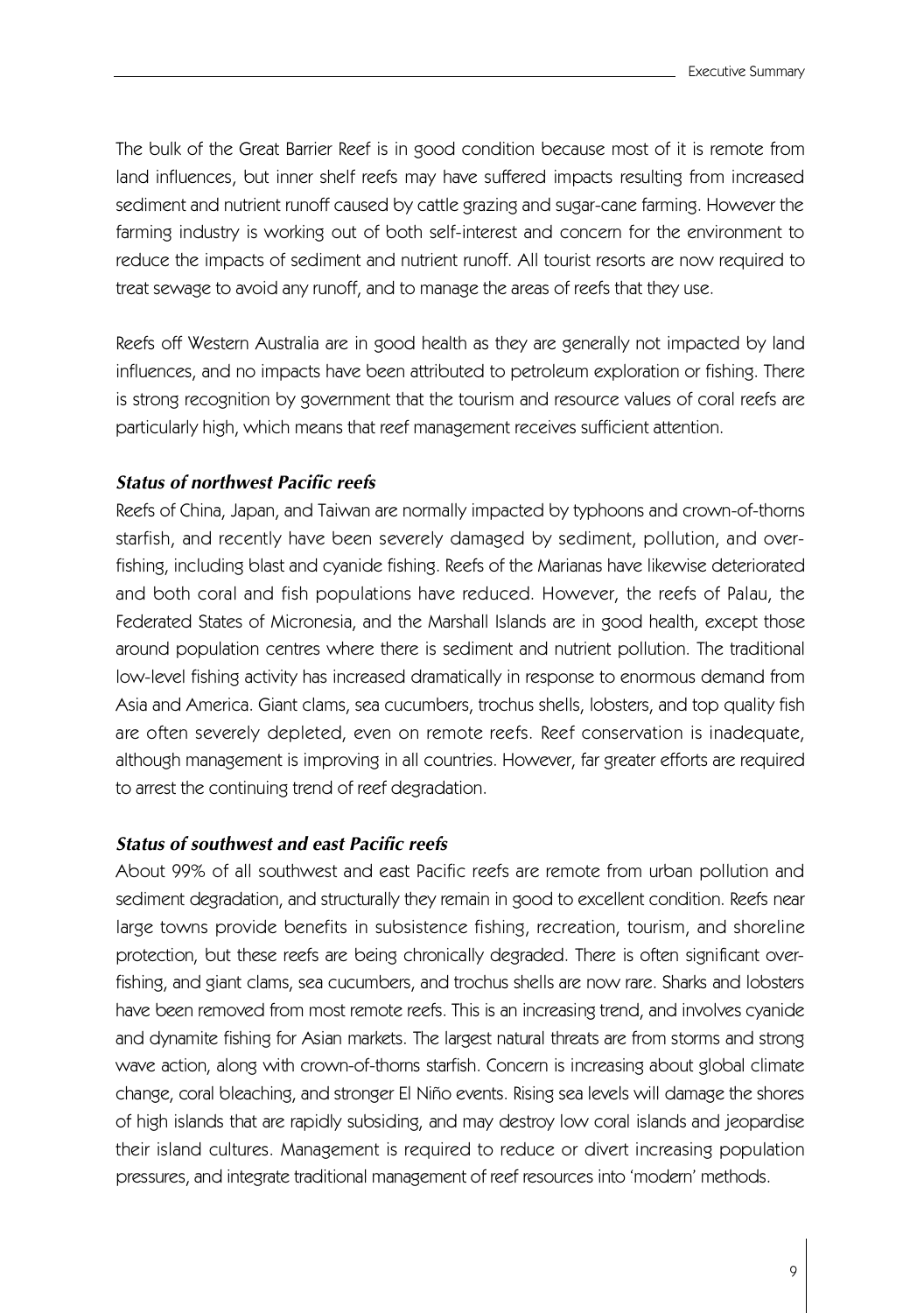# *Status of Central American coral reefs*

The Pacific coast reefs of Central America are small, have low diversity, and are being heavily impacted by natural and human pressures. Previous large-scale damage from crown-of-thorns starfish and El Niño bleaching is being compounded by sediment runoff from poor land-use practices. The reefs are remote from external sources of coral larvae, are continually stressed by cold upwellings, and damaged by bio-eroding animals; their potential for natural recovery is very poor. There is little active conservation and very few reefs are protected.

Caribbean reefs off Belize and well offshore to the south have high biodiversity and are in good to excellent condition. Most reefs were heavily damaged by coral bleaching, diseases, and death of the long-spined sea-urchin, but recovery has been good to patchy. Recovery had been poor on reefs being polluted by increased sediment and nutrient runoff resulting from poor land use, and where reefs were over-fished, for example the reefs off southern Panama. The severe coral bleaching of many reefs which started in mid-1998 continues, and there is major mortality. Hurricanes also pose a significant threat to reefs north of 15°N. Many of the marine protected areas exist only on paper, but a major project (Mesoamerican Barrier Reef Initiative) aims to increase monitoring and management of reef resources.

# *Status of northern Caribbean coral reefs*

Most reefs in the northern Caribbean are in fair to relatively good condition, with a few degraded reefs. Some reefs are limited by natural conditions, including hurricanes, and human pressures vary from very high (e.g. off Haiti, and Veracruz in Mexico), to low (e.g. Flower Garden Banks, parts of the Bahamian and Cuban archipelagos). Coral diseases, such as white-band disease, have reduced coral cover on many reefs and the death of the algalgrazing urchin, Diadema antillarum, has resulted in proliferation of fleshy algae, particularly near sources of pollution and in highly fished areas. Stocks of reef fish also vary with socioeconomic conditions and the level of effective management. People are becoming more aware of the ecological and socioeconomic values of reefs, and conservation and sustainable management efforts are increasing.

# *Status of central Caribbean coral reefs*

Awareness of the need for reef conservation is particularly high on Bonaire and the Cayman Islands because reef tourism is a dominant part of the economy. These reefs are essentially healthy with few pressures. However, off the mainland (Colombia and Venezuela) and on Jamaica, reefs have been damaged so that there are fewer fish, more algae, and less coral cover, and current conservation efforts are insufficient to prevent ongoing damage from sediment, nutrient pollution, and over-fishing. Corals have also suffered from bleaching, diseases, and Diadema die-off. Cayman and Bonaire have well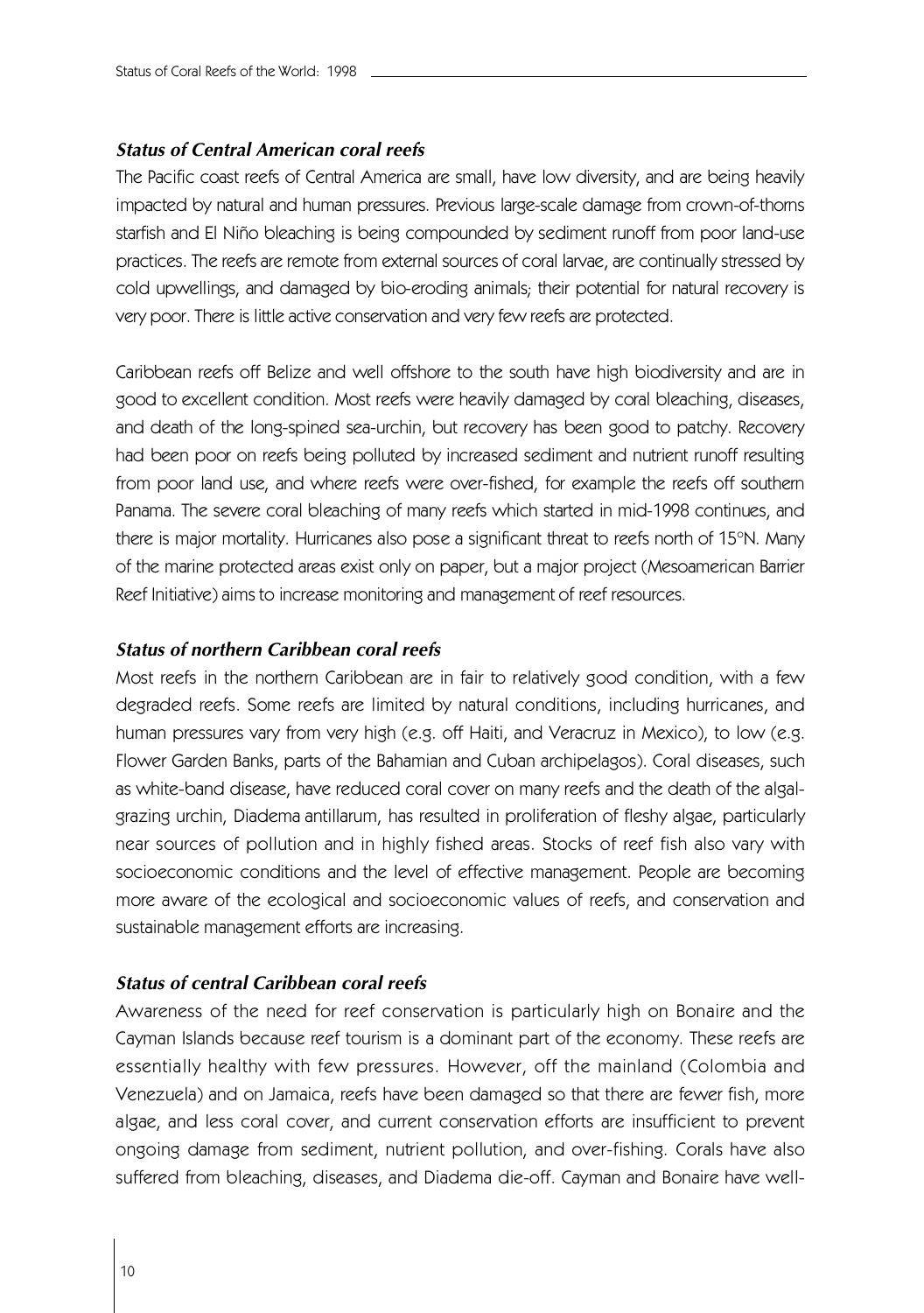developed reef management strategies, which are being used as examples for the rest of the Caribbean.

# *Status of eastern Caribbean coral reefs*

The Lesser Antilles include high volcanic islands with very narrow continental shelves, and some low coral islands with wider shelves. There are some excellent coral reefs, which are normally stressed by sediment runoff from heavy rains, and by hurricanes. Recently, coral bleaching, coral diseases, tourism, and fishing pressure have resulted in some degradation in many areas, but there are few long-term studies to determine the status of reefs or the trends in their condition. The number of reefs under active and effective management has increased, and the need for better management is being recognised. Community-based management on St Lucia may prove to be a model for the region.

# **THE CORAL BLEACHING EVENT OF 1997**–**1998**

There has been unprecedented bleaching of hard and soft corals throughout the coral reefs of the world from mid-1997 to late-1998. Information is coming in daily via the internet and from GCRMN and Reef Check teams. Much of the bleaching coincided with a large El Niño event, followed by a strong La Niña, but bleaching in other areas appears uncorrelated. Four overlapping levels of bleaching are apparent:

- 'catastrophic', with massive mortality (often near 95% of shallow corals) in Bahrain, the Maldives, Sri Lanka, Singapore, and in large areas of Tanzania;
- 'severe' bleaching with around 50–70% mortality, and also coral recovery, in Kenya, Seychelles, Japan, Thailand, Vietnam, and Belize;
- 'moderate and patchy' bleaching on some reefs in large areas, with a mix of coral recovery and around 20–50% mortality, but no effects in other parts, such as in Oman, Madagascar, the inner Great Barrier Reef, parts of Indonesia and the Philippines, Taiwan, Palau, French Polynesia, the Galapagos, the Bahamas, Florida, the Cayman Islands, Bermuda, and Brazil;
- 'insignificant' or no bleaching in large areas of the world's reefs such as the Red Sea, the southern Indian Ocean, the Andaman Sea, most of Indonesia, large parts of the Great Barrier Reef, most of the central Pacific, and parts of the southern and eastern Caribbean.

Bleaching and mortality were most pronounced in shallow water (less than 15 m) and particularly affected staghorn and plate Acropora and other fast growing corals. Many of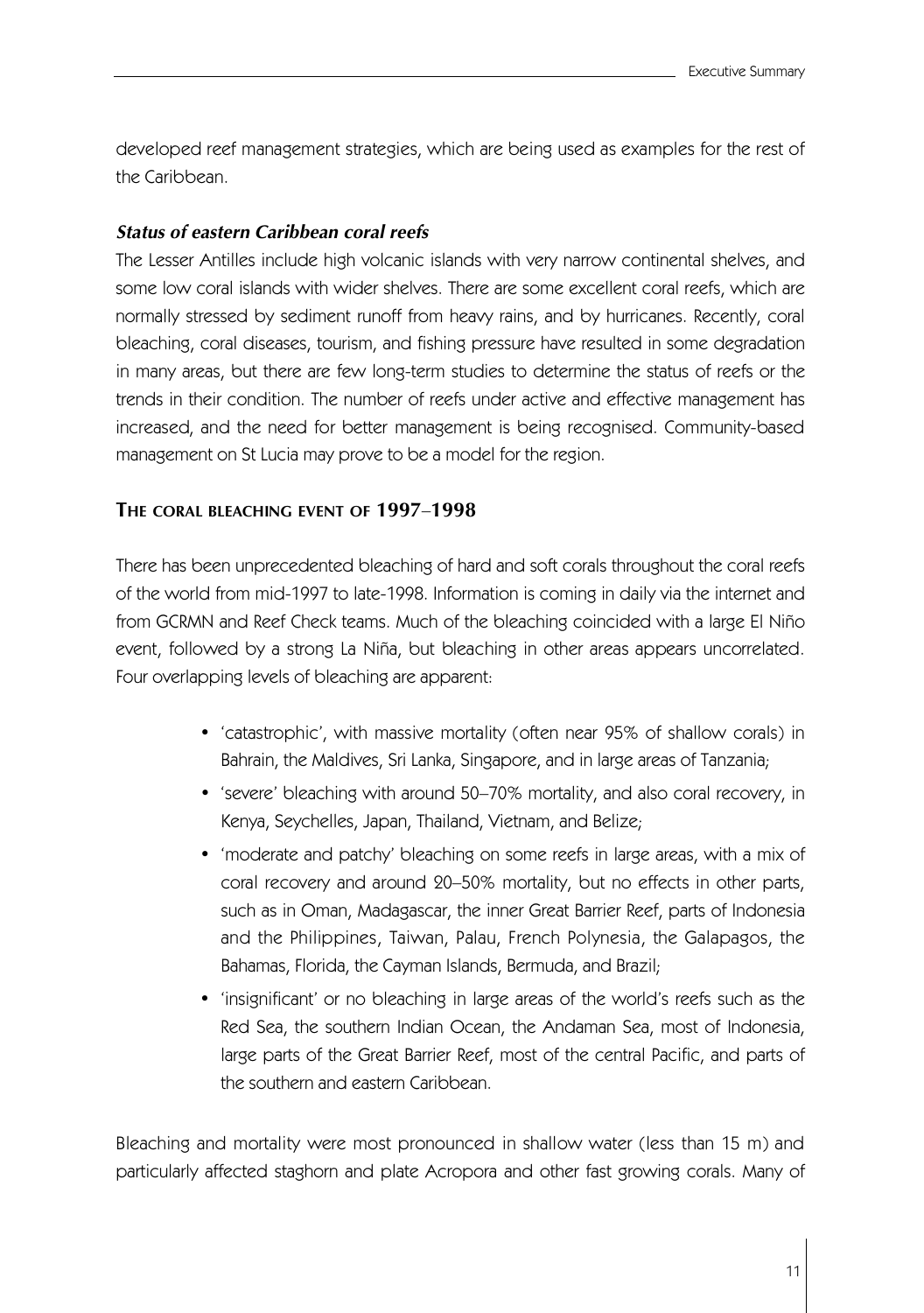the massive, slow-growing species bleached, but many recovered within 1 or 2 months. The consensus is that this is the most severe bleaching event ever observed, although in this case there were also more people looking specifically for bleaching following internet advice of the location of above average sea-surface temperatures. More observations and monitoring are required to determine whether bleached corals will recover (or die), and whether damaged reefs have the potential to 'bounce back'. More importantly, there is a need for continued observations to determine whether this is a rare, severe event, or part of a pattern of increasing disturbance associated with global climate change.

### **GLOBAL EFFORTS TO CONSERVE CORAL REEFS**

The international community responded to alarm calls on the status of coral reefs in the early 1990s with major initiatives. The International Coral Reef Initiative (ICRI) was catalysed by the USA in 1994 and now has the participation of Australia, France, Jamaica, Japan, the Philippines, Sweden, UK, and major agencies like UNEP (United Nations Environment Programme), the Intergovernmental Oceanographic Commission of UNESCO, the World Bank, ICLARM (International Center for Living Aquatic Resources Management), and SPREP (South Pacific Regional Environment Programme). ICRI has consulted over 100 countries to catalogue their concerns, requirements, and ideas, and to document their actions to conserve reef resources and has developed a major strategy that has been endorsed by over 80 countries — the ICRI Call to Action and Framework for Action. This strategy will be reviewed, and progress will be evaluated at the International Tropical Marine Ecosystems Management Symposium in Townsville, November 1998.

One universal call from the international community was for more information and data on the status of reefs. This catalysed the formation of the Global Coral Reef Monitoring Network (GCRMN) under the sponsorship of IOC/UNESCO, UNEP, IUCN (the World Conservation Union), and the World Bank. The GCRMN is assisting about 80 countries to form nodes, built around existing expertise, to provide training in monitoring the reefs and to work with communities to assess reef-use patterns. These two themes bring in expertise from the two host organisations, AIMS (Australian Institute of Marine Science) and ICLARM, with considerable funding from the government of the USA. Monitoring has started and the data gathered are flowing into ReefBase, the global database housed in ICLARM. This book is a product of the GCRMN.

A parallel monitoring programme involving volunteers — Reef Check, joined the GCRMN to broaden global monitoring to include user communities. The first truly global surveys in 1997 and 1998 gathered data using one method for comparison from over 300 sites around the world. This programme, based at the Hong Kong University of Science and Technology, uses basic assessment methods to document exploitation of reef resources throughout the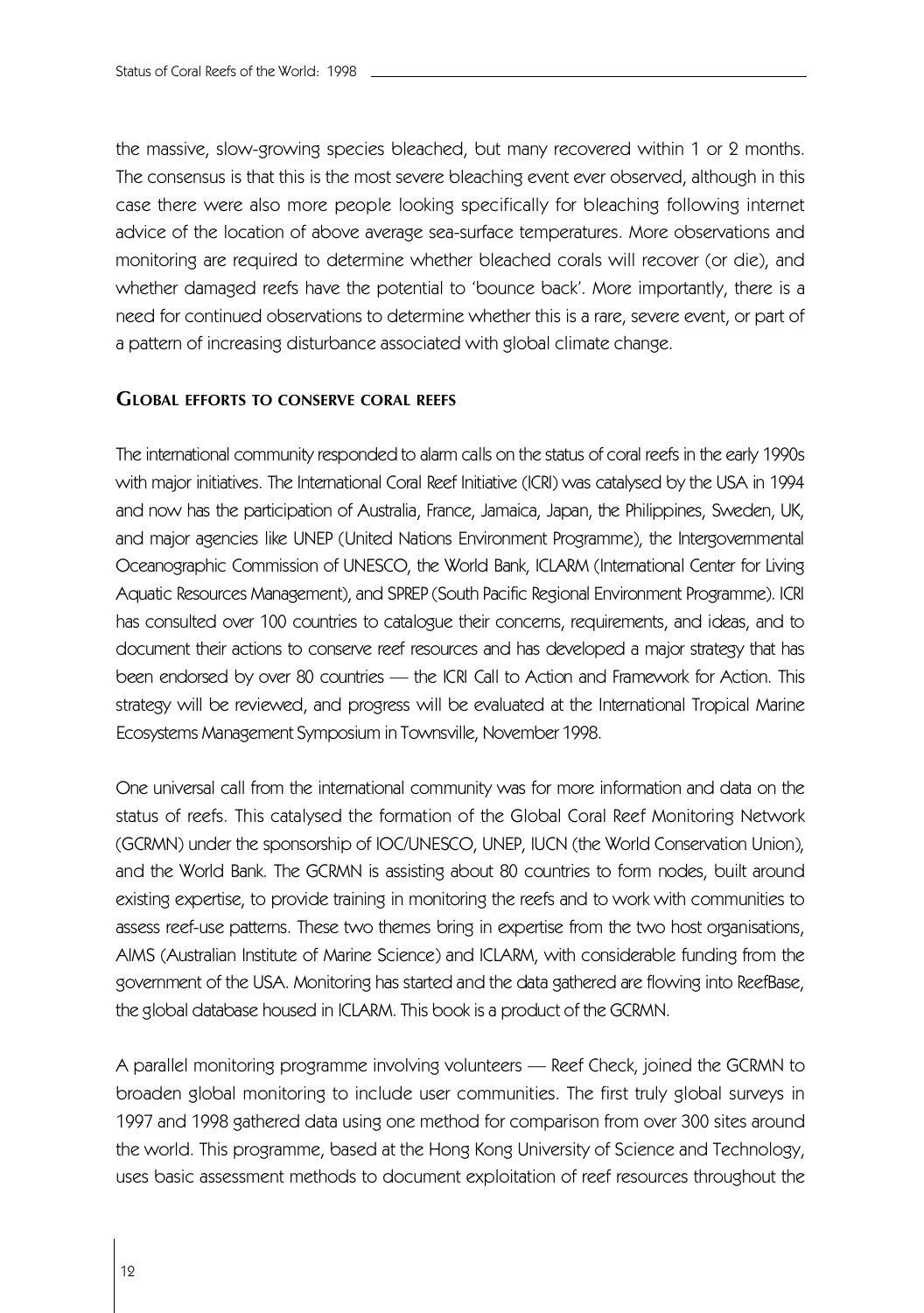world. Reef Check has built up a strong following among scientists and recreational divers, and achieved a major goal in raising awareness among the public and governments about the need for coral reef conservation. Participation in Reef Check is the first step towards community-based management and this has now occurred in over 40 countries.

CARICOMP (Caribbean Coastal Marine Productivity Program) is an environmental monitoring programme that includes reefs, which will coordinate monitoring in smaller Caribbean countries and states for the GCRMN. A coral reef mapping project called AGRA (Atlantic and Gulf Reef Assessment) was launched by scientists at the University of Miami in Florida in 1998, to map reef health. Another programme, (AQUANAUT) has been developed by ICLARM to train divemasters to lead reef assessment teams.

The problems facing coral reefs and the people who use and appreciate them are enormous and increasing. But in parallel there is increasing global awareness of the need for action, and many people, agencies and countries, are putting resources to reef assessment and conservation. A new integrated programme combining many of the initiatives above — the International Coral Reef Action Network, working within the Regional Seas network of UNEP — is now seeking funds to enable the move from consulting, meeting, and planning, to action and results to conserve global reef resources.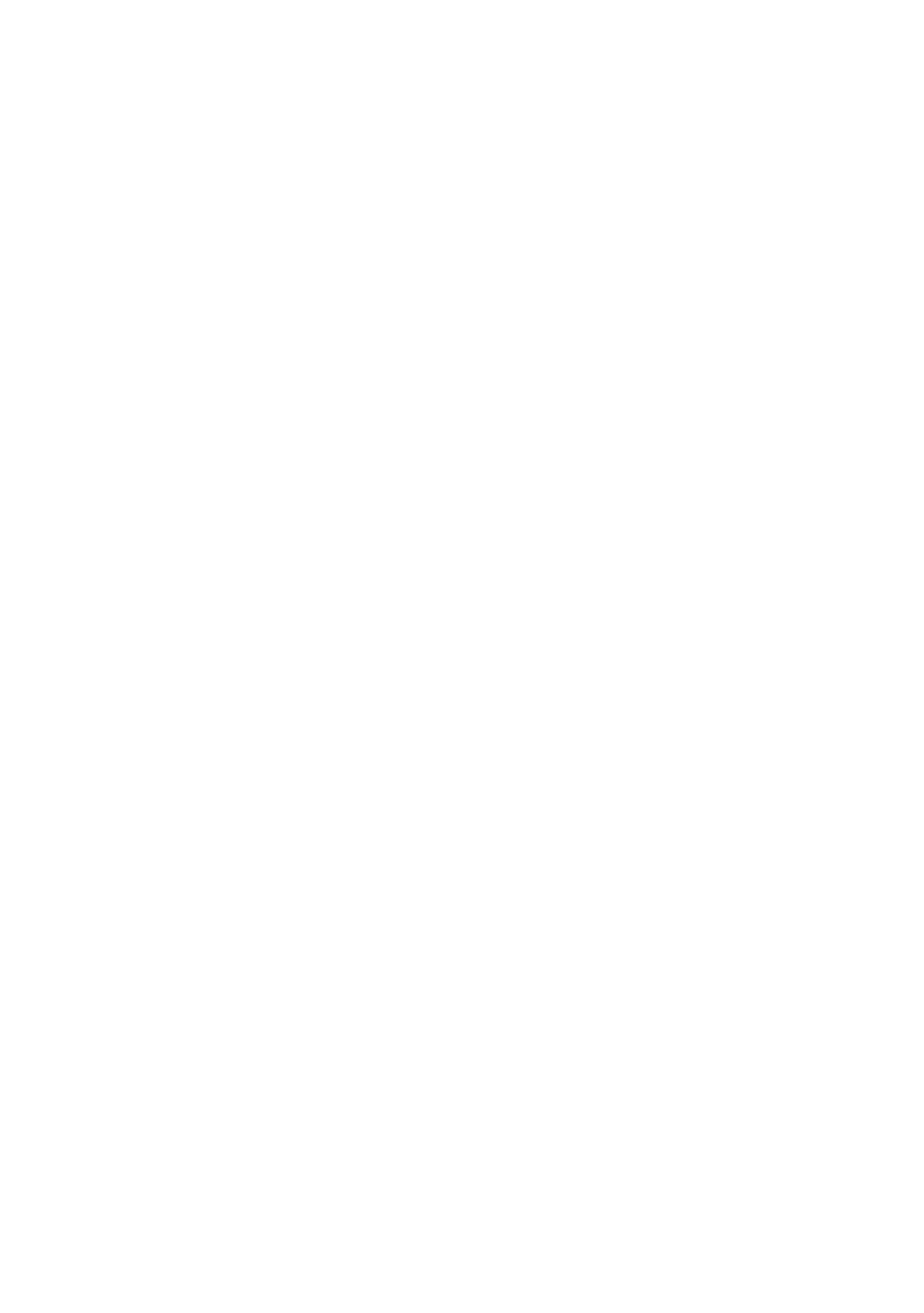# **1. THE 1997–1998 MASS BLEACHING EVENT AROUND THE WORLD**

# COMPILED BY CLIVE WILKINSON

# **ABSTRACT**

There has been significant bleaching of hard and soft corals in widely separate parts of the world from mid-1997 to the last months of 1998. Much of this bleaching coincided with a large El Niño event, immediately switching over to a strong La Niña. Some of the reports by experienced observers are of unprecedented bleaching in places as widespread as (from west to east) the Middle East, East Africa, the Indian Ocean, South, Southeast and East Asia, far West and far East Pacific, the Caribbean, and the Atlantic Ocean.

There was a wide spectrum of reports on bleaching ranging from:

• catastrophic bleaching with massive mortality, often near 95% of shallow (and sometimes deep-water) corals such as in Bahrain, the Maldives, Sri



Coral bleaching followed the climate switch from El Niño in the East Pacific (low SOI values) to La Niña (high SOI) around Australia and Asia.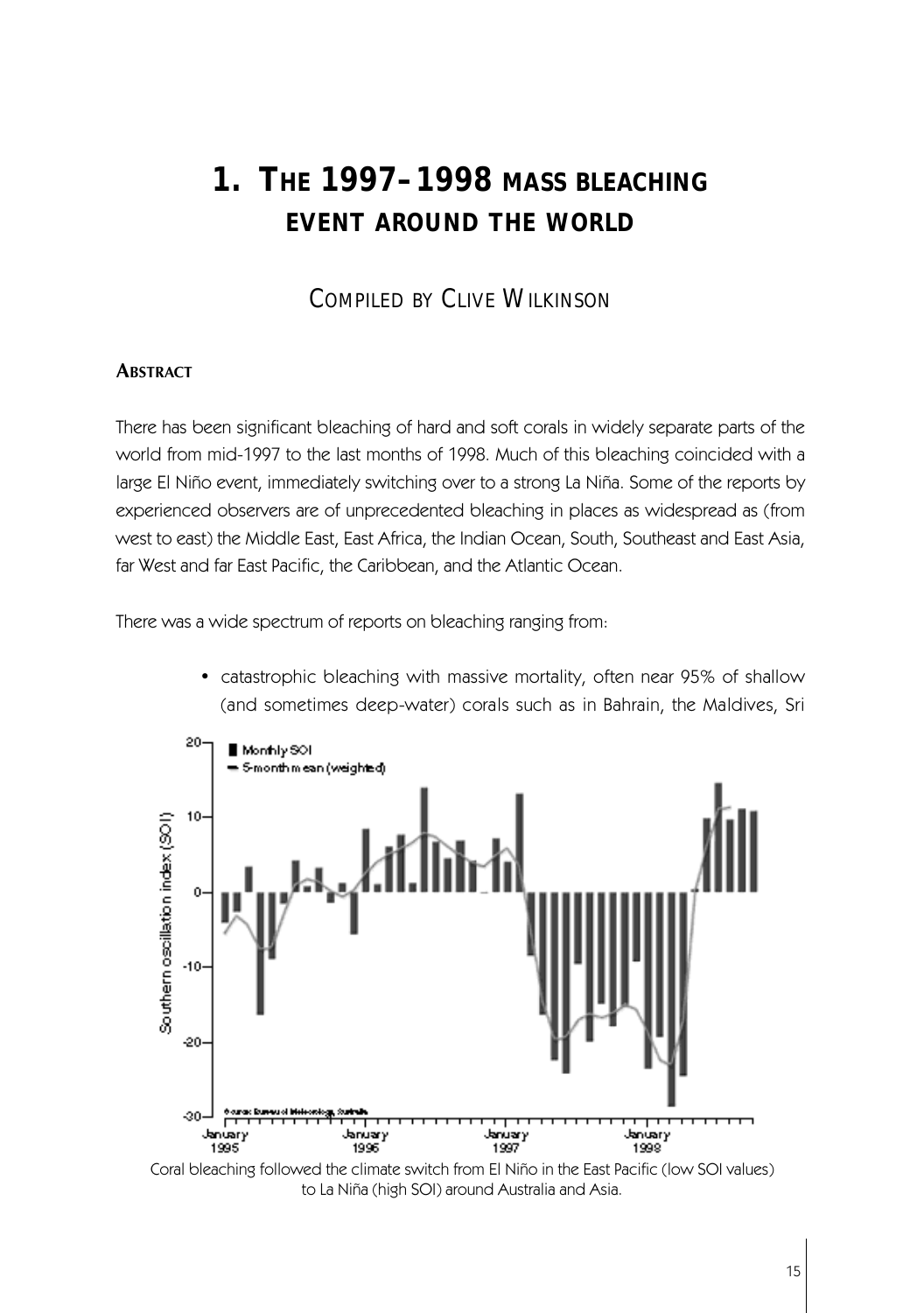Lanka, Thailand, Singapore, and parts of Tanzania; through

- severe bleaching over large areas with significant mortality (around 50% to 70%) with recovery of larger, more resistant species (Kenya, Tanzania, the Seychelles, Thailand, Vietnam, Japan and Belize); to
- severe bleaching only in some of the reefs, with a mix of recovery and mortality (around 20% to 50% in places), for example Oman, Madagascar, the Great Barrier Reef, parts of Indonesia and the Philippines, Taiwan, Palau, French Polynesia, the Galapagos, the Bahamas, Cayman Islands, Florida, Bermuda, Brazil; and
- finally, on large areas of the worlds reefs, insignificant or no bleaching was observed.

Bleaching was most pronounced in shallow water (less than 15 m) and particularly affected staghorn and plate Acropora and other fast growing species, with a high proportion of coral death. Slower growing massive species, like Porites, also bleached, but many recovered within 1 or 2 months. Some people commented that bleaching like this had not been seen in 40 years of observations.

While this was occurring, there were large areas of the world where bleaching was not observed. Little or insignificant bleaching was seen in the Red Sea, southern Indian Ocean, Andaman Sea, most of Indonesia, large parts of the Great Barrier Reef, most of the central Pacific and many parts of the southern and eastern Caribbean. In some places with no bleaching, severe bleaching similar to that observed above had occurred in past years, with significant recovery since then.

The consensus is that this is probably the most severe bleaching event ever observed, but there were far more observations and observers this year, and a greater degree of interest in reporting bleaching. Many of the bleaching reports, possibly 80%, are estimates and the reports of bleaching may be exaggerated because bleached corals are particularly dramatic. However, amongst the reports there are actual measurements which often are close to the estimates. Much of this interest has arisen because regular, real-time reports are available on sea-surface temperatures over the internet and on e-mail lists through the National Oceanographic and Atmospheric Administration of the USA. Now the large questions are whether observed bleaching will result in death or recovery of the corals, and whether there is potential for the damaged reefs to bounce back and recover from this event. But the most important question is whether this is just a severe, one-off event, as it now appears, or whether events like this will occur more frequently as the world's atmosphere and waters warm up.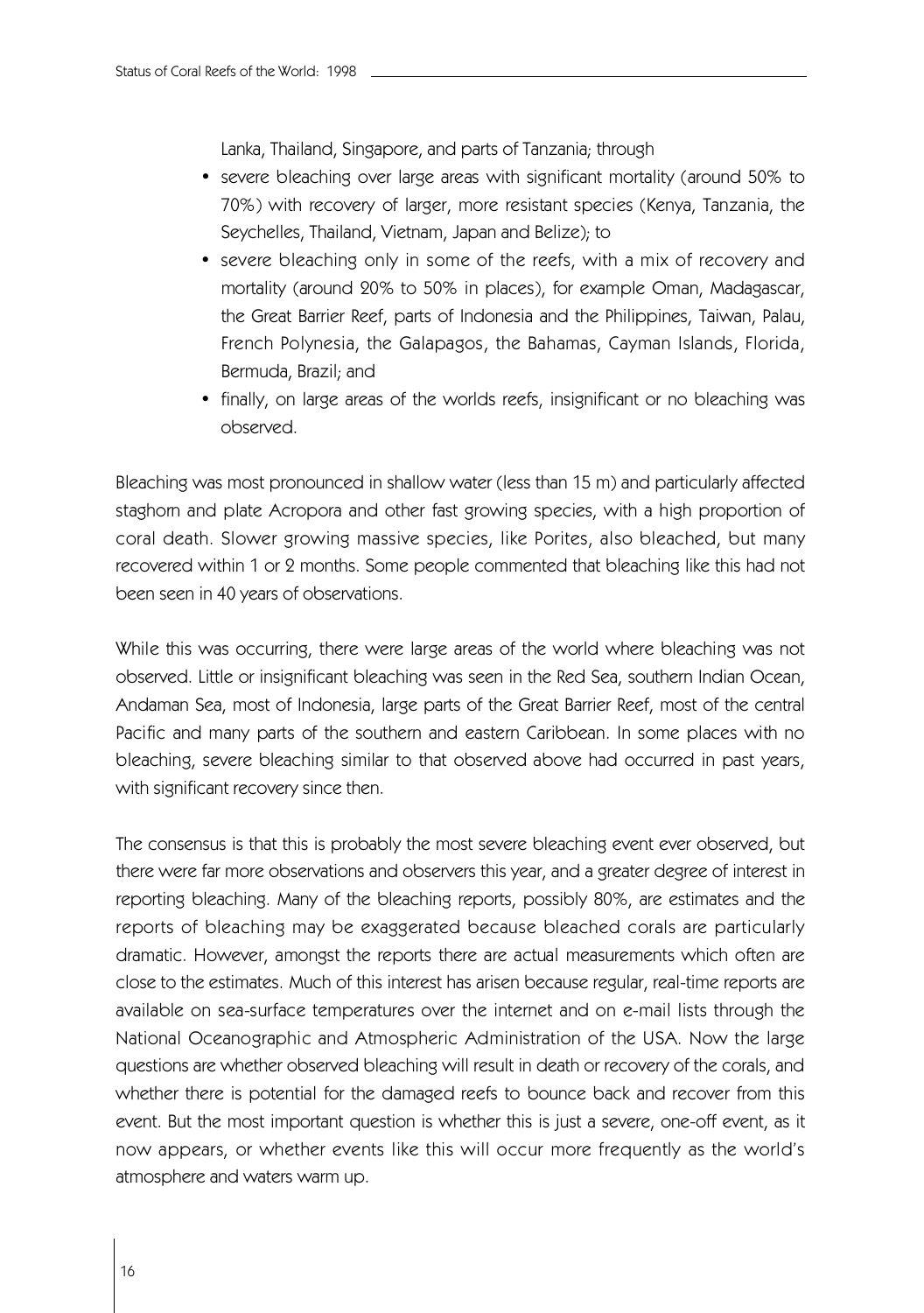# **INTRODUCTION**

There has been unprecedented bleaching in coral reefs throughout the Indian Ocean, Southeast Asia, the Caribbean, and parts of the far eastern and western Pacific Ocean. This bleaching has been in parallel with big swings in the global climate with a severe El Niño event during late-1997 and early-1998, which switched over to a strong La Niña in mid-1998.

The coral bleaching of 1997–1998, is the most geographically widespread ever recorded, and probably the most severe in recorded history. Bleaching means that corals (both hard and soft), as well as giant clams and some other animals like sponges, lose their symbiotic algae (zooxanthellae) and/or the pigments of those algae, such that the coral appears pale to stark white. Some bleaching may be a seasonal event in the Pacific, Indian Ocean, and the Caribbean, and full recovery is the norm. Frequently corals recover from bleaching, but death may result if the stress is extreme or prolonged. Normally fastgrowing, branching corals in the Indo-Pacific are more susceptible than slow-growing boulder corals, which if they are bleached, frequently recover in one to two months. In this year's bleaching event, there has been widespread death of the fast growing corals, and also bleaching of the more resistant forms — the boulder and plate-like corals. For example, some 700-year-old Porites corals on inner reefs of the Australian Great Barrier Reef and Vietnam have been extensively bleached, and some have died. Complete recovery of these reefs will be slow.

Mass bleaching can occur when sea-surface temperatures (SST) rise well above the average for summer and this stresses corals. Frequently the warmer temperatures coincide with more solar radiation, particularly during very calm periods. Bleaching also occurs during extreme low tides or heavy freshwater runoff onto reefs. This time, bleaching has been seen both in shallow water down to very deep water, for example 50 m deep.

There are some correlations between the widespread coral bleaching in 1997–1998 and one of the strongest El Niño events of this century, but the patterns are unclear with many exceptions. The correlation exists for the east Pacific, but the bleaching in southeast Asia coincides with a strong La Niña (the complete reverse of El Niño), and the bleaching in the Indian Ocean and parts of the Caribbean do correlate with either El Niño or La Niña.

The 1997–1998 episode of worldwide bleaching is a major cause for concern. Although sea temperatures have returned to normal in many tropical areas, the full extent of bleaching-induced mortality may not be fully apparent for several months yet.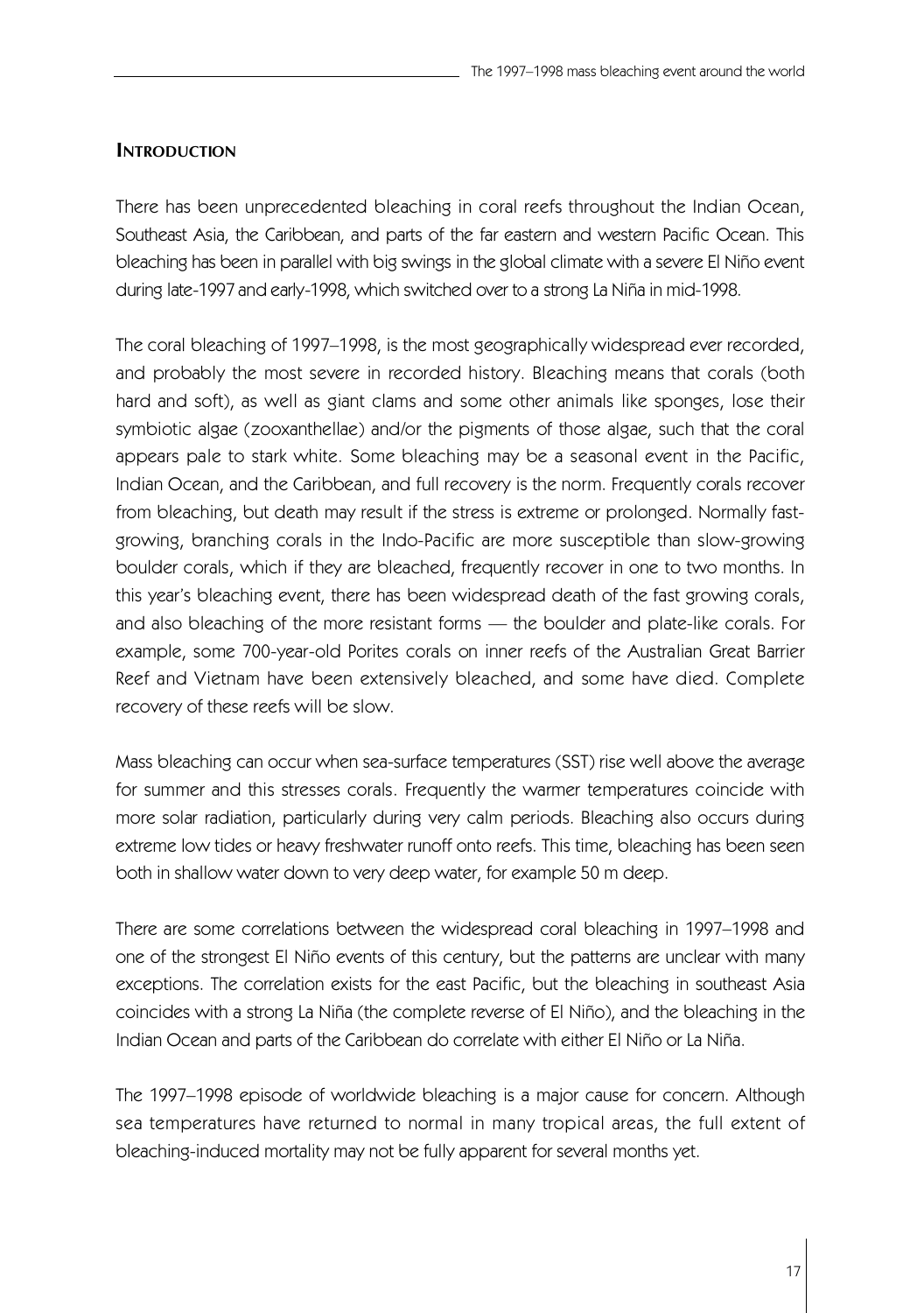This report was only possible through the cooperation of many, many people throughout the world (whose names are listed after the country reports), and through the power of electronic mail, particularly using a list <coral-list@coral.aoml.noaa.gov> run by the National Oceanographic and Atmospheric Administration of the USA. Reports received varied from detailed accounts with accurate measures of bleaching and mortality, to brief anecdotal reports obtained during a rapid site visit. While it is being published for the International Tropical Marine Ecosystems Management Symposium in Townsville in November 1998, it is also being lodged on the internet and hopefully upgraded as more reports come in. Many of the reports were very detailed; I edited them to reduce the length of this report, so any errors are probably mine, not the authors.

# **MIDDLE EAST**

The waters of the Arabian/Persian Gulf experience major variations in temperature from lows of around  $15^{\circ}$ C to highs of mid-30 $^{\circ}$ C. Thus the corals are adapted to wide fluctuations in temperature (as well as salinity). Extensive bleaching was seen in the Gulf in 1996, and now there has been extensive bleaching over the entire Arabian Gulf and parts of the Arabian Sea in 1998. The Gulf of Oman and Arabian Gulf are subject to considerable upwellings, which lower temperatures and stress corals (which in turn favours the growth of macroalgae).

The Red Sea also experiences warm temperatures, but bleaching is an infrequent event and some localised bleaching was seen over several months of mid-1998. There was considerable bleaching in the Red Sea in 1996.

### *Bahrain*

1998 was a very hot year on land, and coral bleaching was first observed in mid-August when water temperatures went from  $34^{\circ}$ C to  $37^{\circ}$ C in a week, and stayed that way for a few weeks (up to 39°C in shallow areas). There was 100% bleaching from Hayr Shutaya (32 km north of Bahrain) south to Fasht Al Adhom, and Fasht Al Dibal (all less than 10 m depth). Coral mortality was 90% to 95% a few weeks later, and surviving corals were still bleached in October. Bleaching was estimated at 50% on Abul Thama (about 80 km north of Bahrain). There was major bleaching in summer 1996 when water temperatures were 37.3°C at Fasht Al Dibal, and most corals on Fasht Al Adhom bleached then died. Now many of the corals at Abul Thama that survived 1996 have bleached and died. (ROGER UWATE)

# *Eritrea*

Water temperatures around Massawa and Green Island have been extremely high ( $40^{\circ}$ C) in August and September, resulting in bleaching on deep and shallow reefs. After the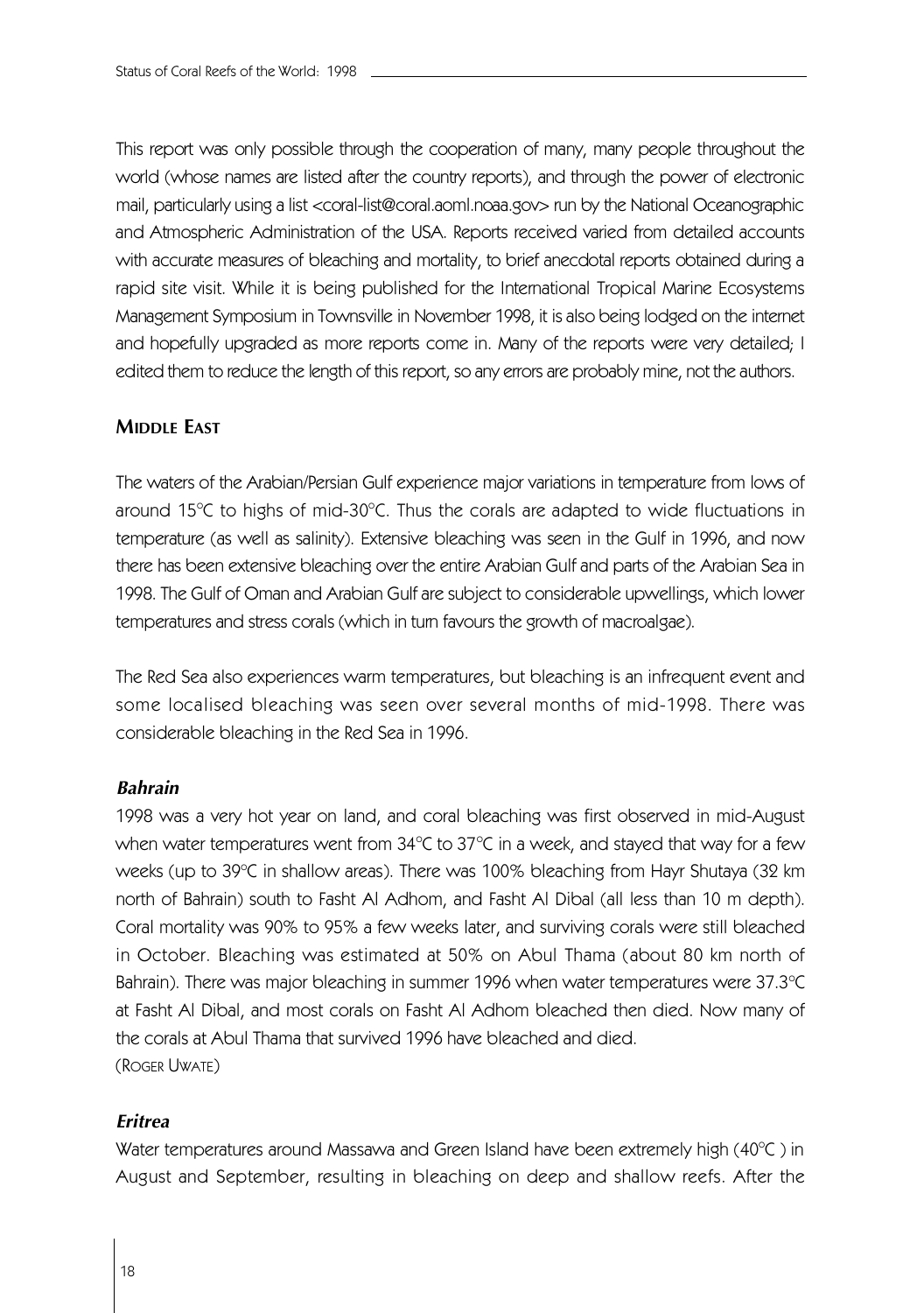temperatures dropped, most corals recovered to their original state, but some in shallow water have died. No bleaching at all was seen around the islands of Assab. (MARCO PEDULLI)

# *Oman*

Extensive bleaching was observed, with temperatures of between  $29.5^{\circ}$ C and 31.5 $^{\circ}$ C, at eight sites around Mirbat, southern Oman, between 22 May and 26 May 1998. Between 75% and 95% of Stylophora (the most abundant coral genus) bleached, and 50% of large Porites colonies were partially bleached. About 95% of coral were still living despite losing their zooxanthellae. But no bleaching was observed at Sudh, 40 km to the east of Mirbat, where seawater temperatures varied between 25°C and 25.5°C, nor in the Muscat area, Gulf of Oman where water temperatures in early June were 30.5°C. Also no bleaching was observed on the Hallaniyat islands, from February to April 1998, about 75 km northeast of Sudh. Normally, upwelling during the southeast monsoon drops temperatures to 19°C. This was described as a pristine area with coral cover from 10% to 90% growing down to 35 m where macroalgae and corals coexist in waters which vary from very cool to very warm. No recovery of bleached colonies was seen in mid-October when temperatures increased to  $25^{\circ}$ C after the summer upwelling period.

(ROBERT BALDWIN, SIMON WILSON, PETER COLLINSON)

### *Saudi Arabia*

Widespread coral bleaching was seen on four patch reefs in the Gulf (seawater temperatures 35–36°C) in mid-August, 1998. There was very high mortality (about 95%) in Acropora and other species (especially Platygyra daedalea, a common nearshore coral) that had survived bleaching in 1996. Bleaching was minimal on an offshore island reef with seawater temperature below 34°C. Severe bleaching in 1996 killed high percentages (>90%) of Acropora on nearshore platform and patch reefs, as well as damaging the Porites dominated reefs in the north. (YUSEF FADLALLAH, REYNALDO LINDO)

# *United Arab Emirates (UAE)*

Bleaching started in a marine protected area off the UAE in 1996, and this year (1998) the entire reef appears to be dead. This used to be a beautiful coral reef. (FAREED KRUPP)

### *Yemen (Socotra)*

Extensive coral bleaching was seen on the islands of Socotra off the Horn of Africa in May, 1998 with high mortality.

(CATHERINE CHEUNG, LYNDON DE VANTIER)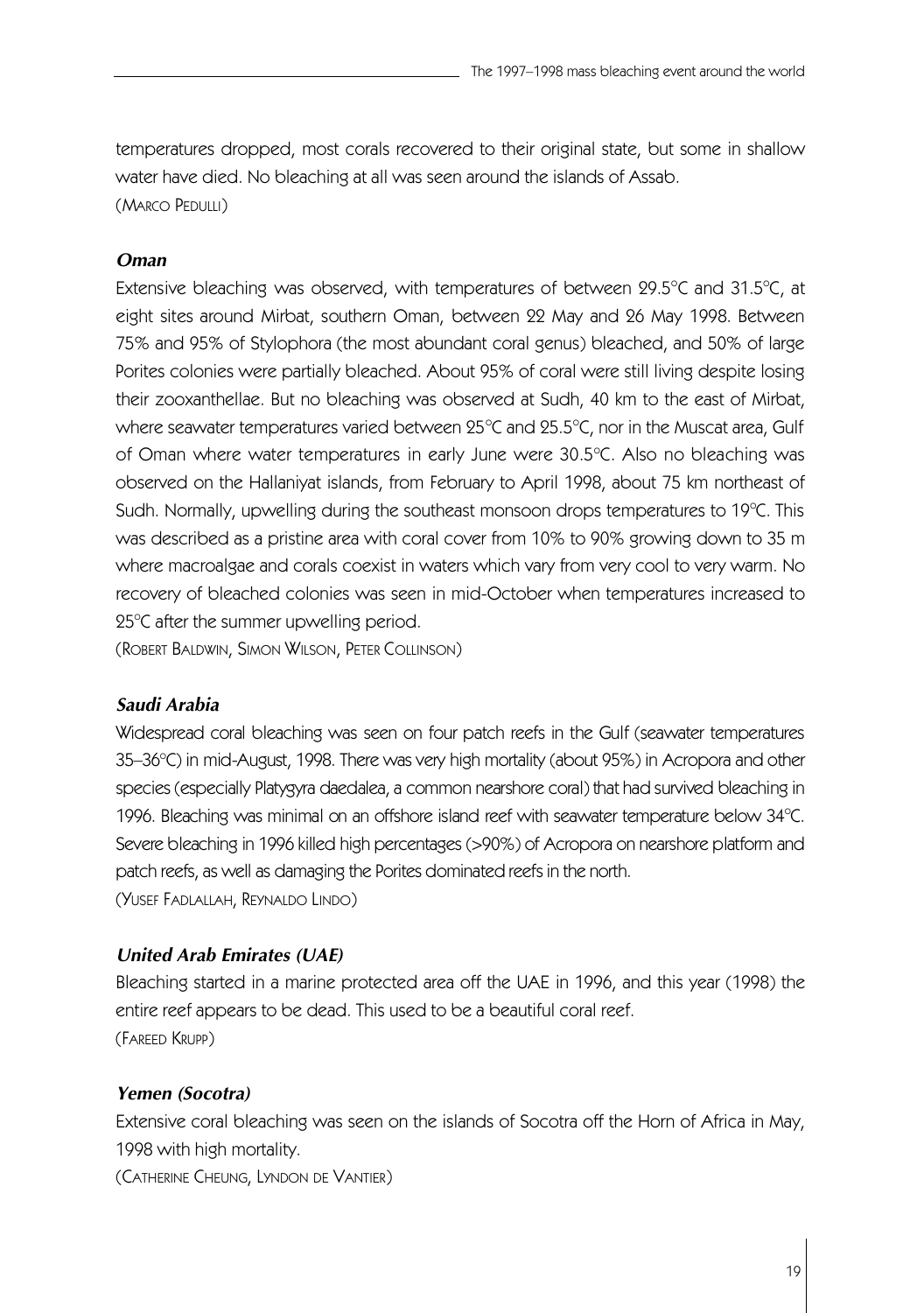# **INDIAN OCEAN**

The extent of bleaching in the Indian Ocean during 1998 is unprecedented in both extent and severity. Warm surface waters migrated from south to north during the first six months, with considerable coral reef bleaching occurring in each locality. The warm pool of water was observed in satellite images from the National Oceanic and Atmospheric Administration of USA in January 1998. This bleaching is similar, but more severe than the1987 El Niño in the Indian Ocean, which caused some mortality, but the reefs recovered quite quickly in the Maldives.

# *Chagos*

The atolls apparently escaped bleaching as none has been reported in the past two years. No details are known.

(CHARLES SHEPPARD)

# *Comores*

In late May, bleaching was observed on the two islands: Grande Comore (near the airport); and Galawa (near beach hotels). Bleaching was seen from the air, possibly linked to freshwater runoff.

(JEAN-PASCAL QUOD)

### *India*

The outer-atoll seaward slopes of Kadmat in the Lakshadweep Islands, India had live coral cover of around 80–90% in places. A Reef Check survey showed heavy mortality with only 3% live coral cover and 87% dead branching and table forms at 3 m. At 10 m, live coral cover was 7%, with 43% dead coral cover, and 38% rocky substrate. Bleaching at Kavaratti Island, Lakshadweep islands in May appears similar to what was seen in the Maldives, although perhaps less severe. Not all reefs in Lakshadweep have been so severely affected. Some bleaching, between 10% to 30%, was seen in the Gulf of Kutch on the northerly Gujarat coast in early to mid-May. Reports are coming in of bleaching in the Andaman islands. (ARJAN RAJASURIYA, JASON RUBENS)

### *Kenya*

Bleaching started north of Lamu (2°S), on 18 March 1998, when temperatures reached 32°C, and continued during April. Bleaching around Mombasa started around the same time and was as low as 50%, but mostly near 100% on almost all reefs seen, where there had been 20–50% coral cover. Bleaching was most extreme in shallow water, but was also 50% or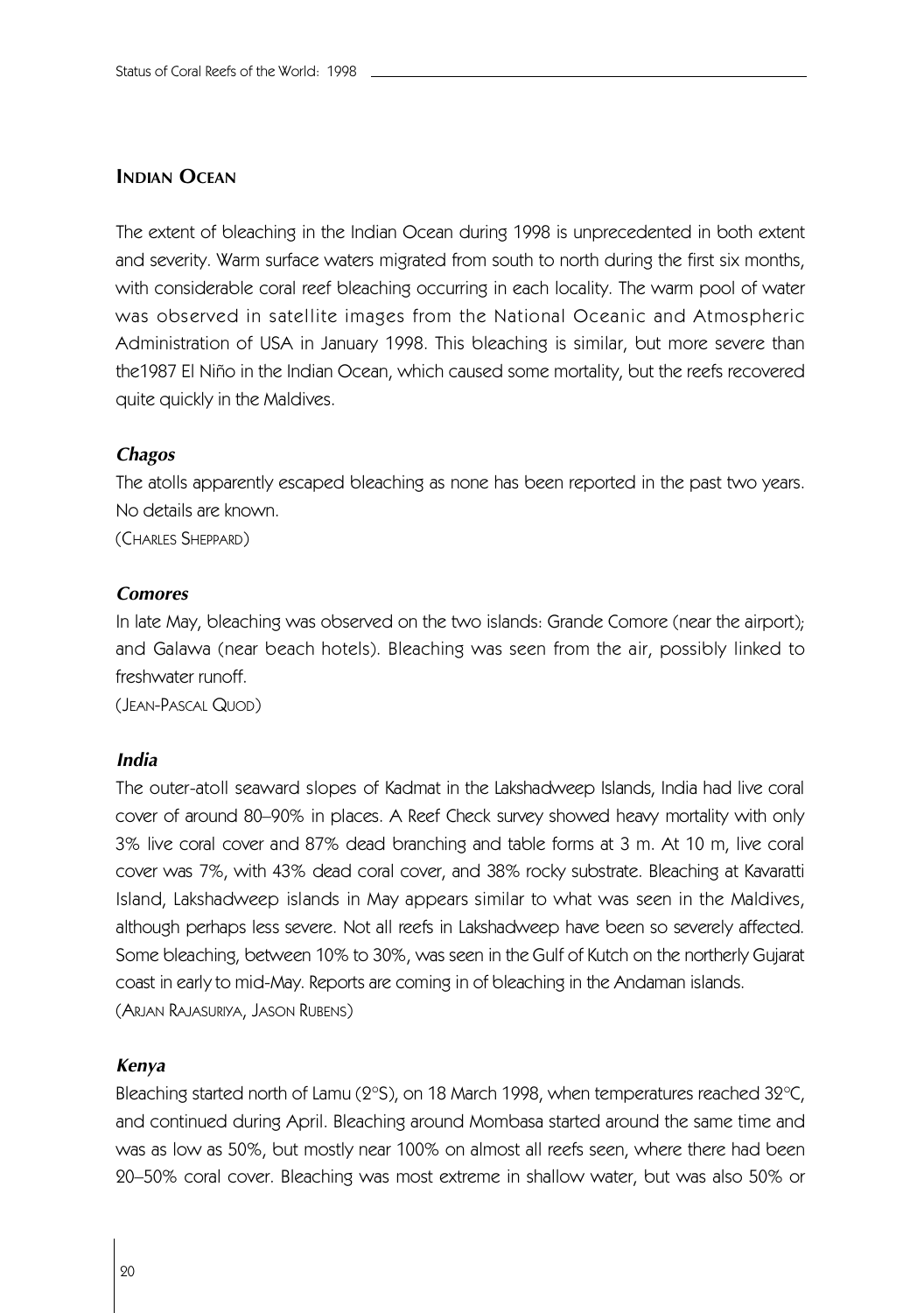more at 20 m. Coral mortality ranges between 50% to 90%, with reefs now having 1–10% coral cover, with 10–50% of the remaining live corals still bleached in mid-October. (DAVID OBURA)

#### *Madagascar*

There was bleaching of 30% of corals at Belo sur Mer (mid-west coast), with water temperatures of 32–33℃ in February and March, and similar bleaching at Antananbe, Toliara, Nosy Bé, Mitsio archipelago, and Mananara-Nord, Masoala peninsula (northeast coast, 15°S). No distinction in species was involved at most sites, but at Mananara, Acropora corals in shallow water were 40–80% bleached with high mortality, and 10–40% of mixed species corals were bleached in deeper water. Another report from Toliara/Tulear for September indicated that there was no bleaching nor crown-of-thorns damage and that the reefs were in a good state of health.

(JEAN MAHARAVO, DAVID OBURA, CHARLIE VERON)

#### *Maldives*

There has been heavy damage to coral reefs in the central tourist region of the Maldives. Relatively severe, rapid bleaching occurred between late April to May, 1998, and now there are signs of partial recovery. Around 80% of corals are wholly or partially bleached on the back reef, with around 45% at 10 m on the reef slope, and 30–40% at 20–30 m. Bleaching was also seen at 50 m. These observations on North Male Atoll have been effectively confirmed by sea-plane operators who observed similar levels throughout the Maldives. Other reports from North Male and the Ari Atoll were of 95% of mostly Acropora communities dead, including soft corals and anemones. Many massive corals are still under stress and partially bleached. Prior to this, coral cover was around 30–50% in shallow water (mostly Acropora), decreasing with depth. Bleaching appears to have killed almost all shallow corals, but effects are less at greater depths, although still severe.

By late May, recovery began for Porites species on South Male and Vaavu Atolls, and colour was near normal by September, but Acropora species suffered major mortality, sometimes up to 100%. On South Male Atoll, temperatures were high, being over 30°C at 30 m from April to June 1998. Here 100% of some Sinularia soft corals bleached (but not Sarcophyton spp.); corals (Acropora, Fungia and Porites were 60–80% bleached; and even giant clams (Tridacna) were partially bleached. Many anemones have since regained their colour. A similar result was seen in the 1970s, with large areas of reefs dead from unknown causes, but recovery was rapid.

(JASON RUBENS, WILLIAM ALLISON, NORBERT SCHMIDT, RETO WYSS, ZDENKA VAPENIK)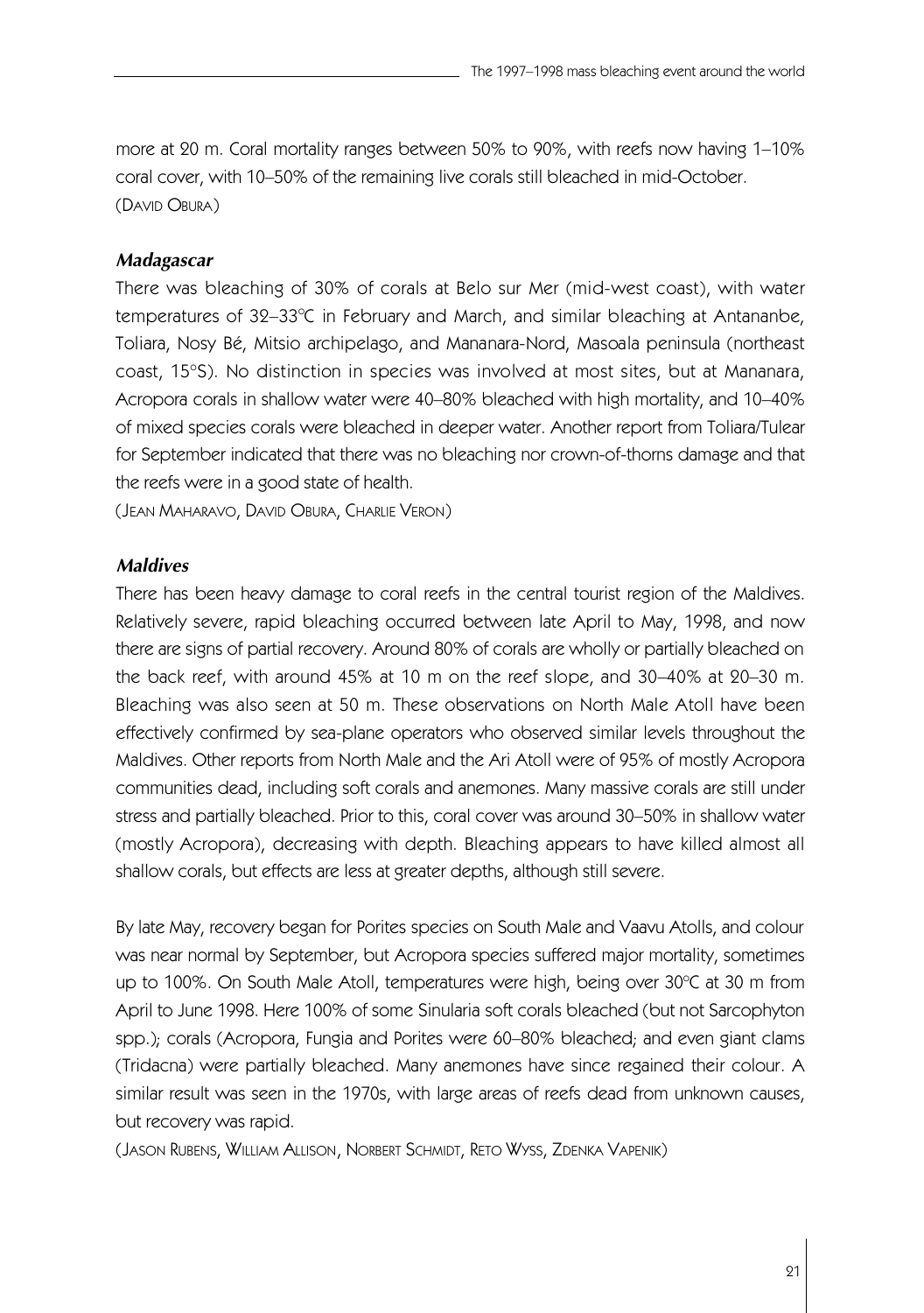### *Mauritius*

There was minor bleaching in Mauritius this year, with some small, localised areas of moderate bleaching. Surveys showed from 1% to 15% bleaching in many locations, and up to 50% corals showed a minor loss of colour. Temperatures were about  $3^{\circ}$ C above the normal of  $27^{\circ}$ C. On Iles aux Benities, there was moderate bleaching (about 50% in the lagoon). (LOIC CHARPY, RUBY MOOTHIEN PILLAY)

### *Mayotte*

Corals began to bleach at Mayotte (Comoro Archipelago) in mid April on the southern end exposed to the trade winds, and also in the lagoon, which receives cooler water from the north. Very high mortality was seen (maybe 80% of Acropora) on the outer slope, with other main genera affected being Galaxea, Lobophyllia, and Goniopora. Soft corals were also bleached, but Porites was not affected. 'Many bright corals' were seen on the nearby small coral islands of Europa and Juan de Nova.

(JEAN-PASCAL QUOD, BERNARD THOMASSIN)

#### *Réunion*

During the last two weeks of March, there was significant bleaching (approximately 30% to 50%) on the reef flats and reef slopes of Réunion, with Acropora, Galaxea, and Pocillopora the genera most affected. Water temperatures were high (but not recorded) and there was very heavy rainfall for most of February. No recovery was seen several months later, with corals now covered with turf algae.

(MICHEL PICHON, JEAN-PASCAL QUOD)

### *Seychelles*

There was extensive bleaching down to 23 m in the south on Aldabra and Providence Group (9°S; 46–51°E), and Alphonse Group (7°S; 53°E) during March-May 1998. Temperatures ranged from 29°C to 32°C, and 34°C in lagoons. Bleaching and mortality affected Acropora, Pocillopora, and Millepora, with 40–50% bleached and an additional 20–55% recently dead, with significant algal growth. Soft corals (85–95% mortality), anemones, and giant clams also bleached. Corals at 14 sites in the Seychelles Marine Park system that were filmed showed that an average of about 75% died recently (ranging from 50% to 95%). The dead corals were covered with filamentous algae, which were expanding to cover areas of dying corals. Other reports were of moderate bleaching, which was not exceptional.

(CLARE BRADSHAW, LOIC CHARPY, TOM GOREAU, KRISTIAN TELEKI, MARK SPALDING, TOM SPENCER)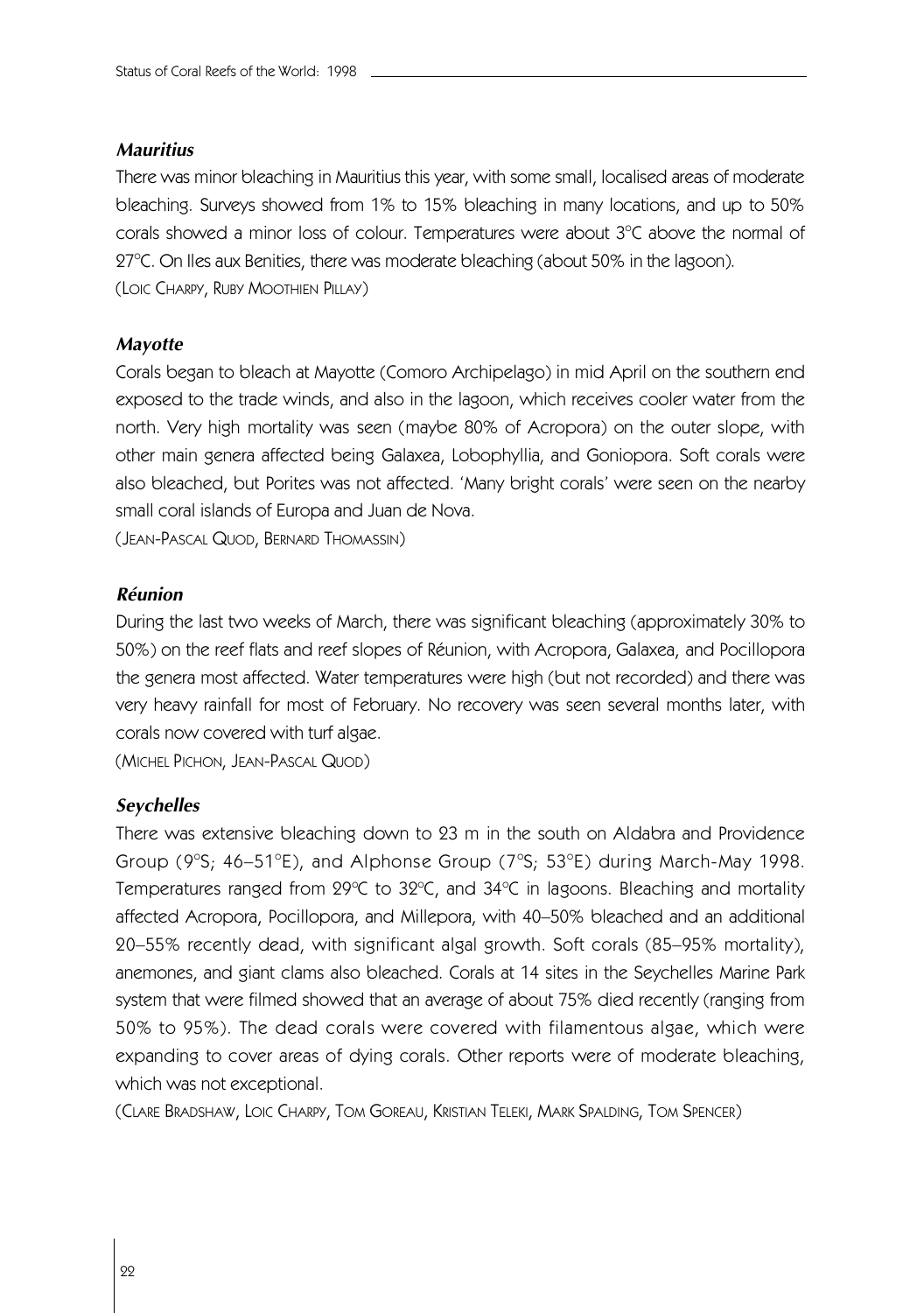# *Sri Lanka*

Bleaching started about 10 April 1998 in the southwest at the Hikkaduwa Marine Sanctuary with over 75% bleaching in the beginning. Almost all coral species between 1 m and 8 m, except Montipora species, were affected when water temperatures went from the normal  $29^{\circ}$ C to 30 $^{\circ}$ C to about 35.5 $^{\circ}$ C in mid April and remained above 32 $^{\circ}$ C until late May. Bleaching increased to more than 80% on the reef flat by late April, and on deeper offshore reefs off Colombo. All species appear to have been affected, but soft corals appear to have resisted the bleaching better. Bleaching was noticeable down to 42 m on the southeast coast near Battilacoa in mid-May. No bleaching was observed 100 km further up on the northeast coast of near Trincolamalee in early May.

Corals remained bleached up to early June 1998, with most branching and tabulate Acropora and Pocillopora colonies starting to die off and be covered by algae. Some recovery (regaining normal colour) of about 10% of bleached corals was observed in mid July. Bleaching like this has never been seen in Sri Lanka before; any bleached corals in the past recovered within 3 to 4 weeks.

(ARJAN RAJASURIYA AND JASON RUBENS)

# *Timor Sea Reefs (Scott, Seringapatam, Cartier, Hibernia — Australia)*

The remote atoll reef of Scott (14°S, 121°E) had extensive bleaching in May 1998. There was between 70% and 100% bleaching and mortality of corals between 1 m and 9 m, and 40% at 30 m depth. Sheltered shallow sites had up to 75% coral cover, which is now down to 15%, with more corals still dying three months after bleaching started. Some very large corals suffered several bleaching events and are now covered with patches of algae. Soft corals (Sarcophyton and Lobophyton) bleached, and some are disintegrating. Other remote reefs, Cartier and Seringapatam, were affected to a lesser extent. Corals on Hibernia were only slightly bleached. (CLAY BRYCE, LUKE SMITH)

# *Tanzania*

Corals bleached in mid-May 1998 along the whole coastline of Tanzania, from Mnazi Bay (10 $\degree$ S — 15% to 25% of corals bleached) to Zanzibar (6°S — bleaching between 25% and 50%) and Tanga (5°S — about 25% of corals bleached). Acropora species bleached most with 80–95% in Chumbe, whereas about 40–70% of Acropora in other areas bleached. With Porites, some species bleached whereas others were unaffected. Survival after bleaching was about 50% in Mnazi Bay, and 60–80% in Bawe and Chumbe. Survival was very low (less than 40%) in Changuu and Chapwani. Water temperatures were  $30.5^{\circ}$ C, about  $2^{\circ}$ C above normal. Bleaching also coincided with much higher rainfalls than other years, and also when spring tidal ranges were about 4.5 m. By the end of October, 80–100% of corals had died in Mafia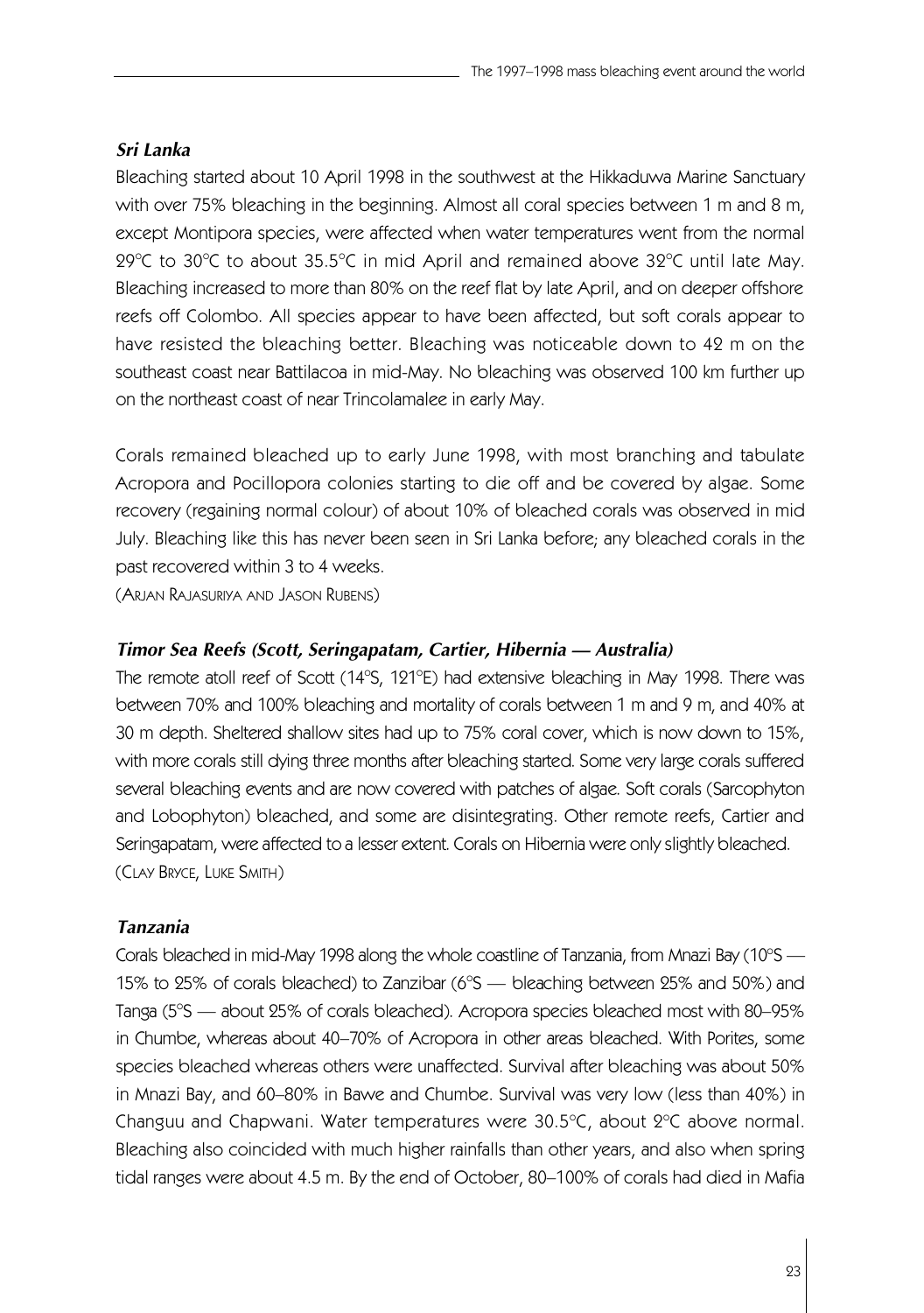Marine Park, which probably was the best coral reef in the country with almost 100% mixed coral community cover over vast areas. On Tutia Reef in the south, there is less than 5% coral still alive, with heavy mortality of Acropora, Porites, and Echinopora. In Chole Bay in the north, 100% of the Acropora were dead, and in the 'coral gardens' of Kinasi Pass, 80–90% of Acropora have died.

(OLOF LINDEN, CHRIS MUHANDO, J.L. SOLANDT)

# **SOUTHEAST AND EAST ASIA**

Coral bleaching was first observed in Indonesia in January and February as warm waters flowed through the Java Sea eastwards towards Lombok where bleaching was seen in March. During April and May, a warm pool of water developed during the northern summer around Cambodia, Thailand and parts of Sabah, Malaysia. Warm water bathed the Philippines, Vietnam, Taiwan, and Japan in June and July, and also spread southwards towards Singapore and the Riau islands off Sumatra in June and July, before cooling in late July. Warm waters continued around Japan until August when the first typhoon in September cooled the waters.

### *Cambodia*

Corals around Sihanoukville, Cambodia were moderately to severely bleached in mid-May. The water was warm (no thermometers available) and very turbid. The predominant corals are massives (poritids, faviids and mussiids), with few Acropora and Pocillopora species, but most species bleached, with approximately 80% in some places. (VICKI NELSON)

#### *Indonesia*

Bleaching was initiated by a warm current from the South China Sea that flowed through the Java Sea from the Riau Islands as far as Lombok. There was no bleaching to the north in Spermonde Archipelago, southwest Sulawesi (near Ujung Pandang), and Manado, Bunaken, nor around Bangka, north Sulawesi where coral cover varied between 25% and 75%, depending on location and predominant wind direction.

Coral bleaching of approximately 75–100% of the 25% coral cover was seen around Bali Barat National Park (northwest Bali), and at Tulamben (eastern Bali), with many soft corals seen disintegrating. There was less bleaching at Nusa Penida and Nusa Lembongan. Many anemones down to 36 m at Telumban, Bali, were bleached, but others at 44 m were normal. Bleaching in Pulau Seribu off Jakarta, and Karimunjawa Marine National Park (north of Java) started in January and February, continued through May, and by August corals had either recovered or died.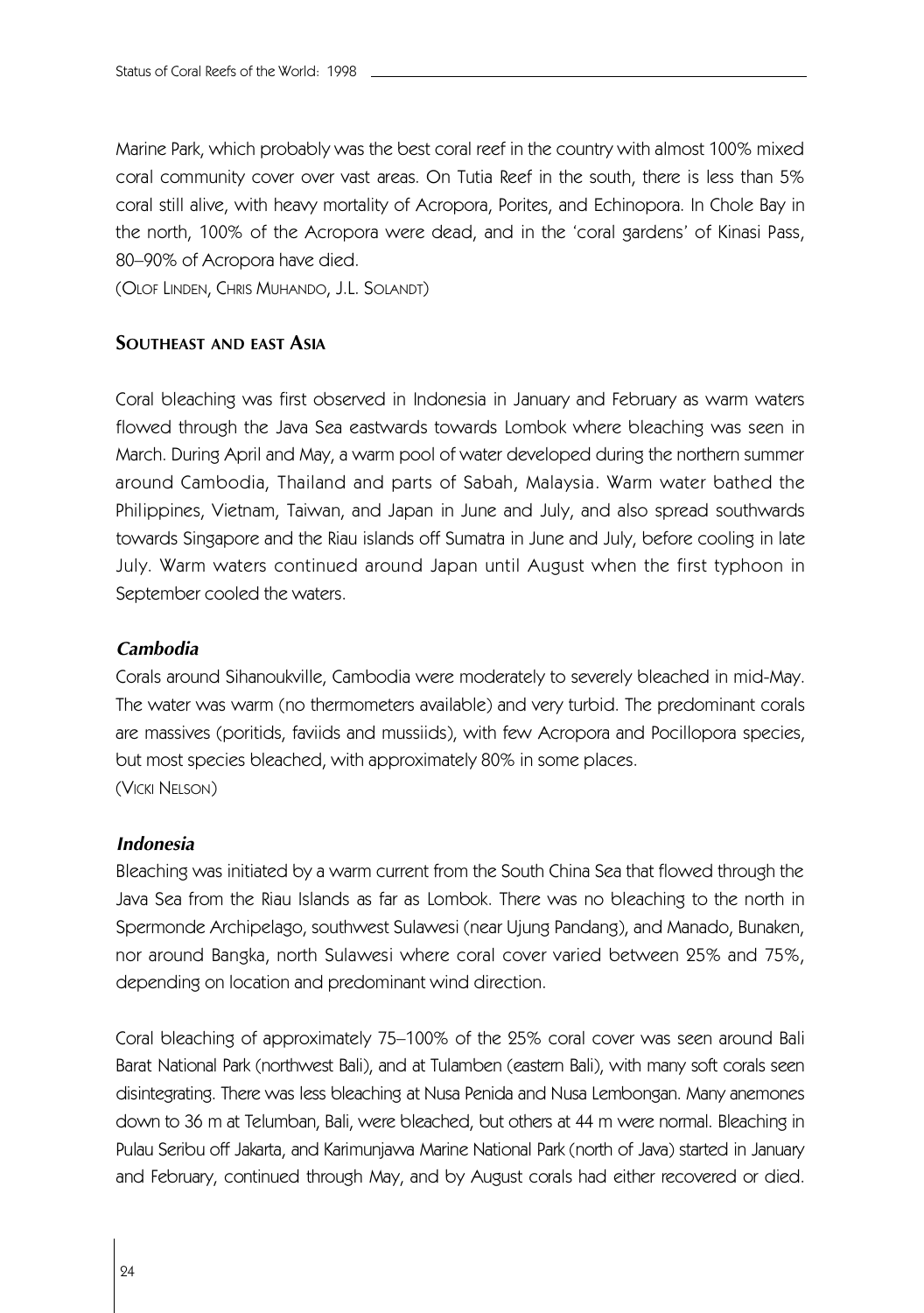Bleaching ranged from zero to 46% at 3 m (mainly Acropora and Galaxea), and 1% to 25% at 10 m (Pachyseries, Hydnopora and Galaxea), with 50–60% mortality of bleached corals. On the Gili Islands (Air, Meno, Trawangan), facing the Lombok Strait, almost 90% of hard corals bleached (especially Acropora) in March 1998, down to 20 m. In August, there was high mortality, but some massive corals, especially Porites, were recovering.

There was significant coral bleaching, up to 60–70% at some depths, in East Kalimantan (Borneo) during January, however, water temperatures were much **colder** than normal (approximately  $23^{\circ}$ C) with extensive plankton blooms.

(IRDEZ AZHAR, IMAM BACHTIAR, CLAY BRYCE, ALASTAIR HARBORNE, TAUFIK HIZBUL HAQ, BERT HOEKSEMA, OTTY LALAMANGKIT, GAYATRI LILLEY, GHISLAINE LLEWELLYN, SUHARSONO, YEMPITA)

# *Japan*

Coral bleaching started on Okinawa Island (26°N) in mid-July 1998, when temperatures increased from  $25-28^{\circ}$ C in June to  $28-31.5^{\circ}$ C in July. Bleaching increased in August (31 $^{\circ}$ C), but was less extensive on offshore islands (30 °C), affecting shallow-water corals (Acropora, Pocillopora, Merulina, Montipora, and Porites). In September, bleaching continued with all corals and spread north to the Japanese mainland, 33°N, and down to more than 20 m on Okinawa. By mid-October most bleached Acropora were dead and covered with algae on Okinawa, however, many Acropora colonies in shallow moats of Okinawa and on offshore islands had survived. Many faviids and Porites regained colour by mid-October with temperatures around 28°C.

Bleaching was conspicuous on Ishigaki Island  $(24^{\circ}N; 50-70\%$  bleached) and Amakusa, Kyushu (32°N) when water temperatures went over  $30^{\circ}$ C in July and August. It was unusual that water temperatures remained high until the first typhoon in September. Most species were extensively bleached, except for minor bleaching in the blue coral Heliopora. Earlier, a few mushroom corals (Fungia) bleached with water temperatures of 28–29°C, which is apparently a regular, annual occurrence. No bleaching was seen down to 30 m in September off the southwest of Shikoku Island (33°N), where there is 75% coral cover of plate Acropora down to 10 m. Previous bleaching was in 1980 and 1983.

(CHARLES DELBEEK, HAJIME KAYANNE, TADASHI KIMURA, KEVEN REED, ROB VAN WOESIK)

### *Malaysia (Sabah)*

Coral bleaching has been highly localised and not very significant in Sabah. In mid-May, there was bleaching of 30–40% of all live coral cover in 1–2 m at Pulau Gaya, Sabah (near Kota Kinabalu) with water temperatures of  $32^{\circ}$ C. In Pulau Sakar up to  $30\%$  of all species bleached with 10% dead down to 20 m. Acropora colonies were about 90% bleached and also some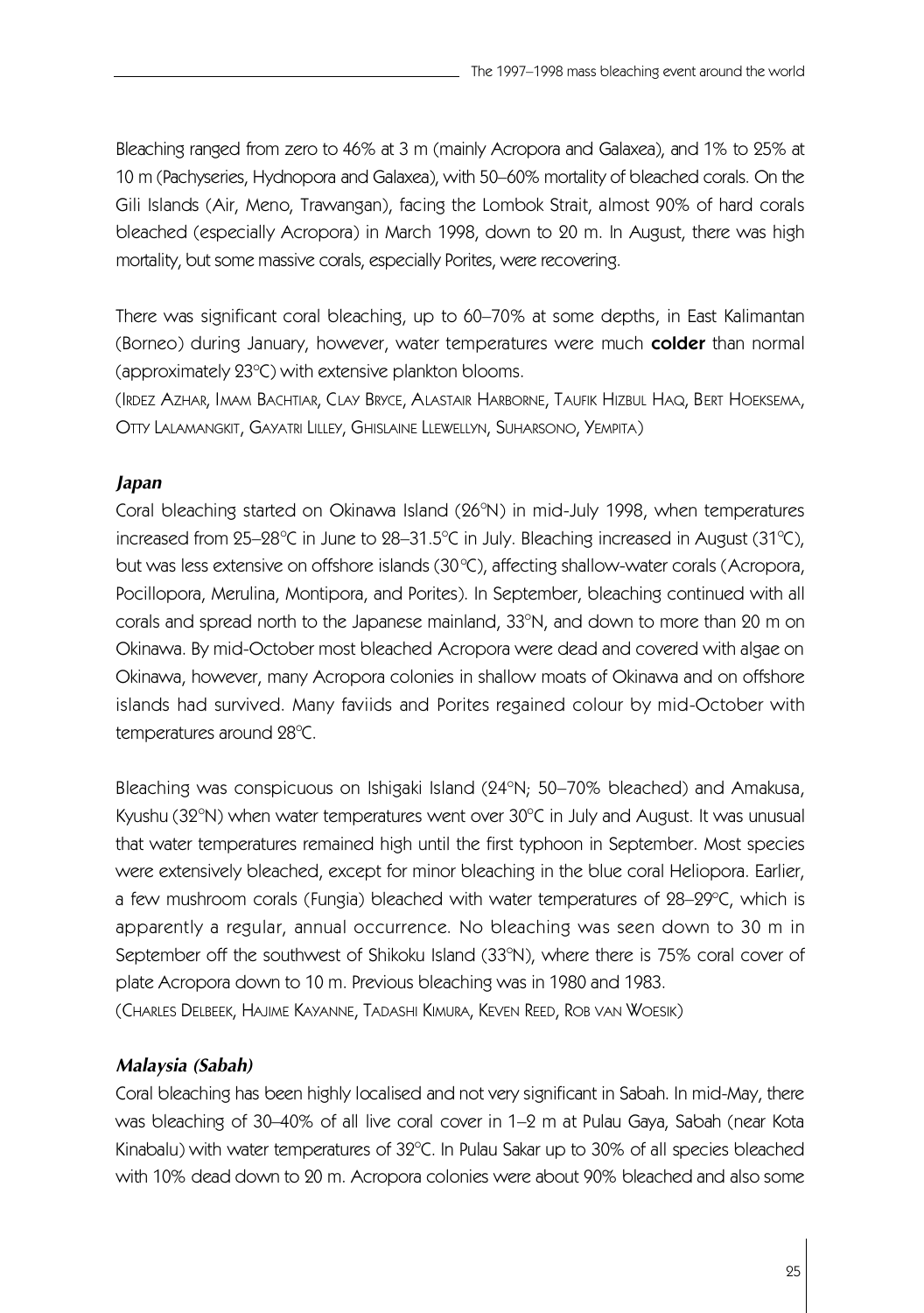giant clams with about 20% showing bleaching. Less than 5% of corals were bleached in Pulau Baik down to 15 m, especially large polyp species (Symphyllia, Lobophyllia and Lithophyllon). There was minor to insignificant bleaching on Mamutik island (Tunku Abdul Rahman Park), Turtle Islands Park, and off Semporna, Sabah during surveys in July and August. Intensive surveys of Darvel Bay (Lahad Datu) east Sabah (4°N to 5°N, 118°E) in September showed no significant bleaching at 20 reef sites (Pulau Sakar, Pulau Maganting, Pulau Bohayan, Pulau Tabawan, Pulau Baik, Pulau Laila, Bakapit, Bagahak, and Shoal Point).

(DON BAKER, RANJITH DE SILVA, RIDZWAN ABDUL RAHMAN)

# *Philippines*

Massive bleaching started in mid-July, and may be still ongoing in western regions where reports are coming in from Bolinao (northwest Luzon), to Puerto Galera and southern Negros Island, central Philippines (Dumaguete, Campomanes Bay, Danjugan Island, El Nido (Bacuit Bay) and Coron Island (Palawan), and Pag-asa Island (Spratleys). Temperatures of 33-34°C degrees were reported, and bleaching went as deep as  $28 \text{ m}$  (temperatures of  $30-31^{\circ}\text{C}$ ) and completely affected soft corals and some anemones. Bleached hard corals were primarily the plating, branching, and foliose forms, with up to 75% of the community bleached in some areas. Massive corals were also affected; faviids were bleached, but large Porites appeared to resist bleaching below 5 m, but not on shallow reef flats of Bolinao and Negros. Black-band disease was observed on a few bleached colonies. Mortality, however, of bleached corals appears to be low. On the well-known Apo Island, some large colonies of Galaxea fasicularlis showed some patchy bleaching. Massive bleaching was also reported in Danao Bay, near Baliangao, northwest Mindanao in October 1998, with bleaching mostly affecting branching corals, and significant rotting of soft corals, but fire coral (Millepora) not being affected. (JADE FRASER, FIONA GELL, GILLIAN GOBY, REX MONTEBON, LAURIE RAYMUNDO, DAVID MEDIO)

### *Singapore*

There was mass bleaching in June and July 1998 probably due to elevated seawater temperatures (33°C when they are normally 28–30°C). The bleaching affected all species of hard corals and extended throughout the entire depth of coral growth. Soft coral mortality was high. When temperatures dropped in July, some corals started to show recovery. This is the first time bleaching has been seen on this scale.

(LOKE-MING CHOU, JEFFREY LOW)

# *Taiwan*

Coral bleaching was first observed in June, around Penghu Islands (Pascadores Is) during Reef Check 1998. About 30–40% of corals were bleached in 1–5 m, some corals were dead with water temperature around 30°C. In August, extensive coral bleaching was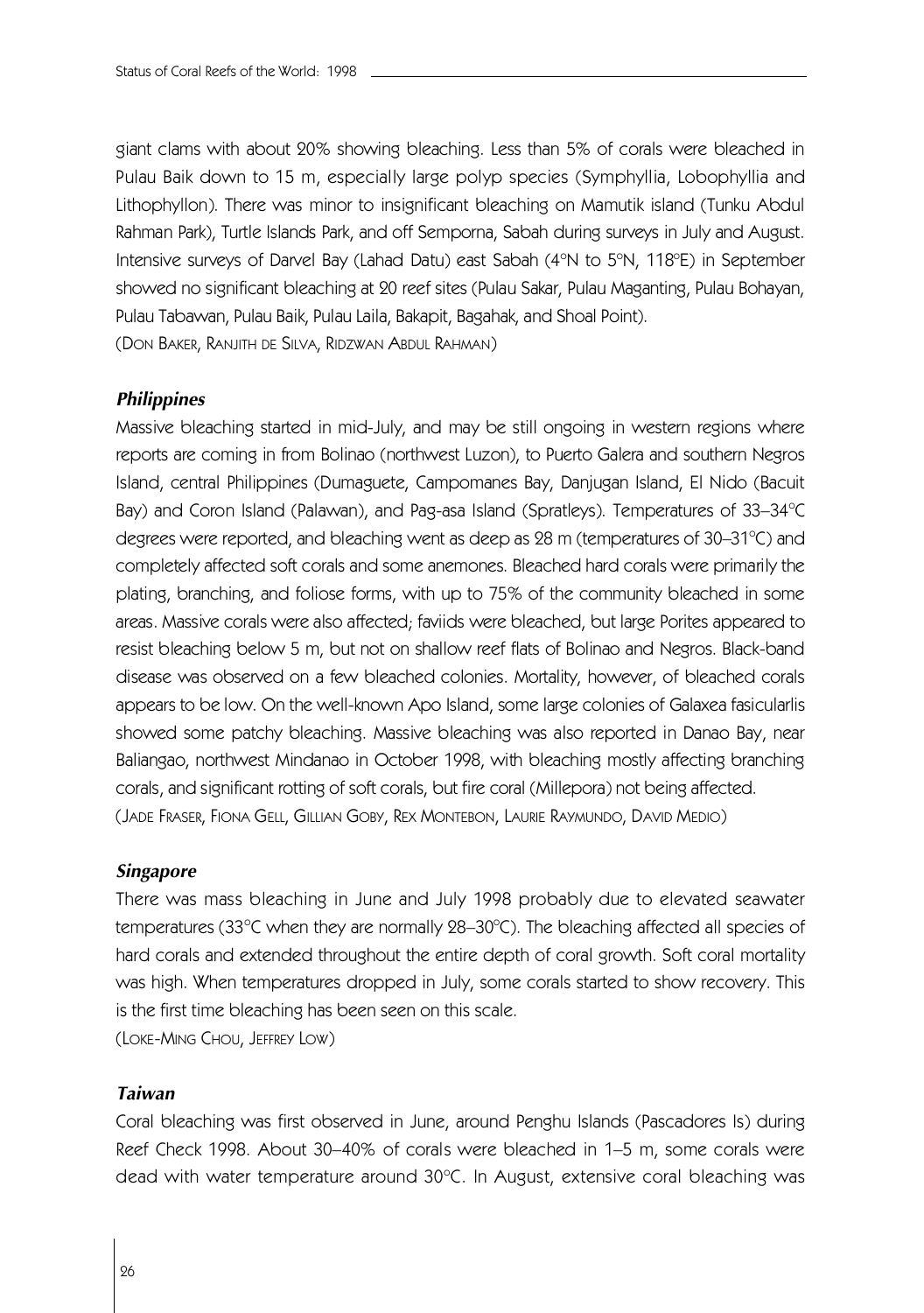observed around Posunotao, an offshore island in southeast Taiwan. Over 80% of corals bleached down to 20 m, with water temperatures of 31 $^{\circ}$ C at 20 m and 34 $^{\circ}$ C at 1 m. Posunotao is in the Kuroshio Current, and other regions down current (Kenting Reef and HisaoliuChio) bleached afterwards.

(ALLEN CHEN)

### *Thailand*

Warm water temperatures in April 1998 caused widespread coral bleaching in the Gulf of Thailand from Narathivat province (south) and Trat province (far east), up to Chonburi province (the inner part of the Gulf). But there was no bleaching on the other side in the Andaman Sea. Water temperatures in the Gulf increased from the normal of  $28-29^{\circ}C$  to above 32°C, such that on Ko Samui it was 35°C. It was first noticed in the tourist centres of Chumpon and Surat Thani. Then bleaching spread north to reefs in the inner part of the Gulf (Koh Samet, off Samaesan) and off Pattaya. In some places, bleaching has affected 100% of Acropora, 80% of Pocillopora damicornis, and about 60–70% of massive Porites, especially in shallow water. Around Chumporn (Ko Kai, Ko Samet and Ko Tao — 10°50'N), 30–50% of corals bleached. Around Sichang Island (inner part of the Gulf) and Mun Islands (Rayong), the impact was 50–60% of corals bleached, with mortality of about half. This is the first report of widespread bleaching in the Gulf of Thailand.

(TENSHI AYUKI, VIPOOSIT MANTHACHITRA, SURAPHOL SUDARA).

# *Vietnam*

Extensive coral bleaching began in mid-July 1998 in the areas off of Nha Trang (southcentral Vietnam), with moderate levels of mortality in shallow water, especially Acropora species. Major bleaching was reported further south in Con Dao National Park (200 km south of Ho Chi Minh City Saigon, and 80 km off the Mekong Delta) with 70% of corals affected at most reefs down to 15 m. These were particularly impressive coral reefs, which had been damaged by Typhoon Linda, November 1997. At most sites, 90% of the dominant table Acropora and many other corals were dead by mid-September, with total losses of about 70–80% of the shallow water coral cover (1–2 m). Bleaching was equally bad in deeper water with 90% mortality of the dominant massive Porites and many other large colonies, for example Lobophyllia. Coral cover loss in deeper water was 60–70%, and hundreds of 2–3 m diameter, massive Porites were killed, including 9 m diameter colonies which were several hundred years old. No bleaching was seen at Hon Mun Island (off Nha Trang) where there is frequent cold upwelling, nor was bleaching seen at Halong Bay (far north off Vietnam).

(GREGOR HODGSON, VO SI TUAN, SUE WELLS)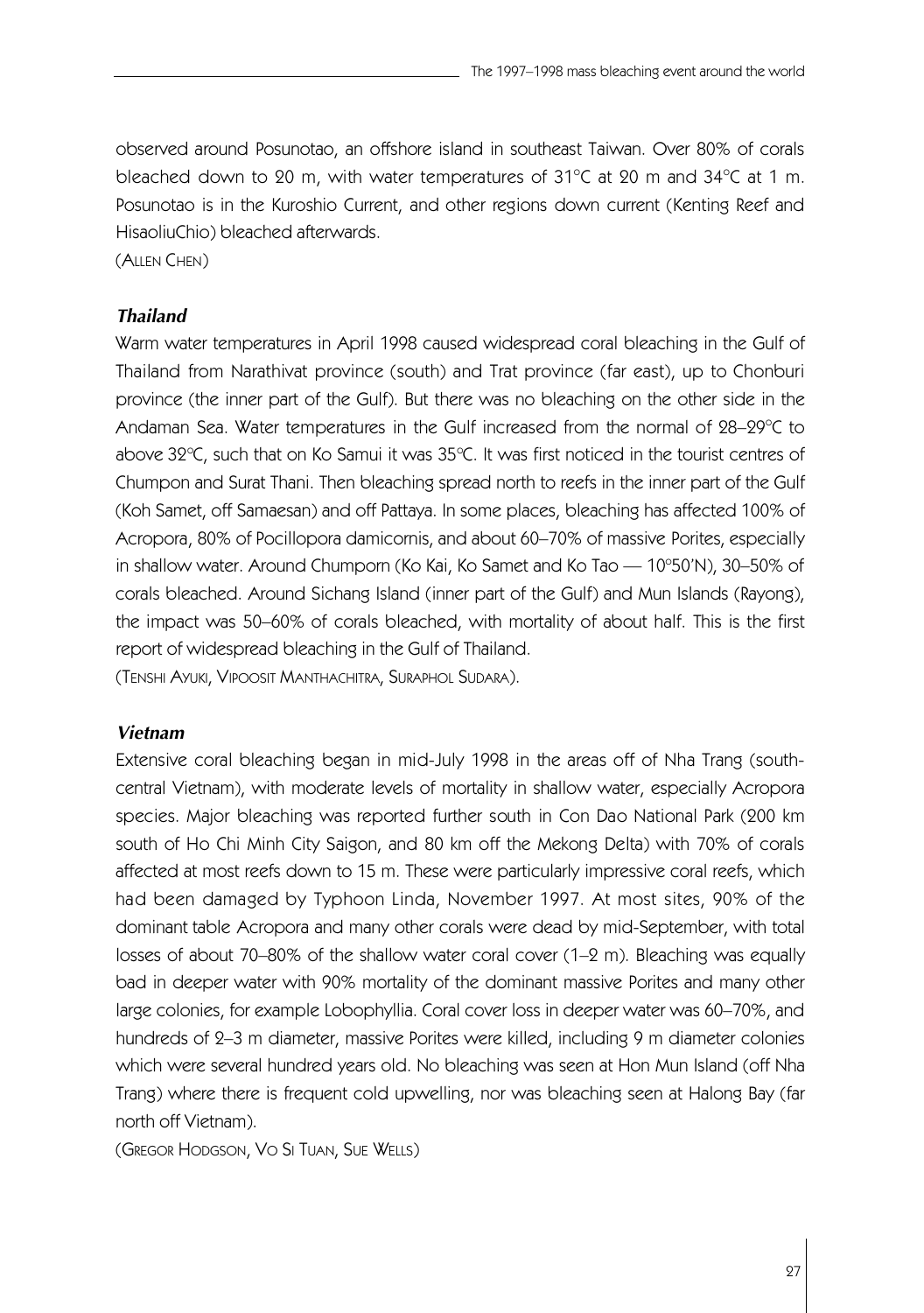# **PACIFIC OCEAN (WEST)**

Throughout the bulk of the Pacific, water temperatures were close to normal during 1997 and 1998 however, up against the Australian mainland, warmer temperatures were recorded in January and February, 1998. The majority of the bleaching on the Great Barrier Reef peaked during the last two weeks of February. This did not coincide with El Niño, which normally means warmer temperatures in the east Pacific, not the west. The similarity of 1988 and 1998 bleaching, especially in the eastern hemisphere, makes a case for a possible indirect relationship to El Niño. Later in the year in the northern summer, warm water appeared in the far northwest Pacific, around Japan and Philippines in July, around Taiwan in August, and Palau in September. Typhoons late in the season (September to October) resulted in reductions in temperatures as the high winds and waves mixed warm surface waters with cooler waters from the deep.

# *Australia*

Sea-surface temperatures warmed considerably off eastern Australia during early 1998. Aerial surveys of 654 reefs show that extensive bleaching occurred along the entire length of the Great Barrier Reef (GBR), from Elford Reef (17°S), to Heron Island (23°S). The intensity of bleaching was much greater on inshore reefs than mid-shelf or outer-shelf reefs. Overall 87% of inshore reefs showed at least some bleaching, compared to 28% of offshore reefs. Heavy bleaching was seen on 55% of inshore reefs (with greater that 30% coral cover), compared to 5% of offshore reefs. However, ground truth surveys suggest that these figures are conservative.

Over 100 coral species bleached, including bleaching and partial death of large Porites colonies that were centuries old. This bleaching appeared to be a combined effect of raised temperatures, exacerbated in the central GBR by massive flows of rainwater in January. Soft corals were extensively bleached on these inner reefs with almost all species affected. In the upper 5 m, soft corals are 100% bleached and about 20% bleached at 8-12 m depth. Mortality was high, even in the normally resistant Sinularia. On Orpheus Island, between 84% and 87% of corals bleached, but five weeks later, mortality was between 2.5% and 17%, with the Acropora species being most affected. Pocillopora species were hardly affected. However, 10 km away on Pandora reef, there was virtually 100% mortality of corals down to 6 m depth, but bleaching followed both a temperature rise and extensive fresh water flows over the reef.

In March, bleaching also extended to southern Queensland (Gneering Shoals; 26°S) and northern New South Wales (28°30'S) on rocky reefs with populations of corals up to 50%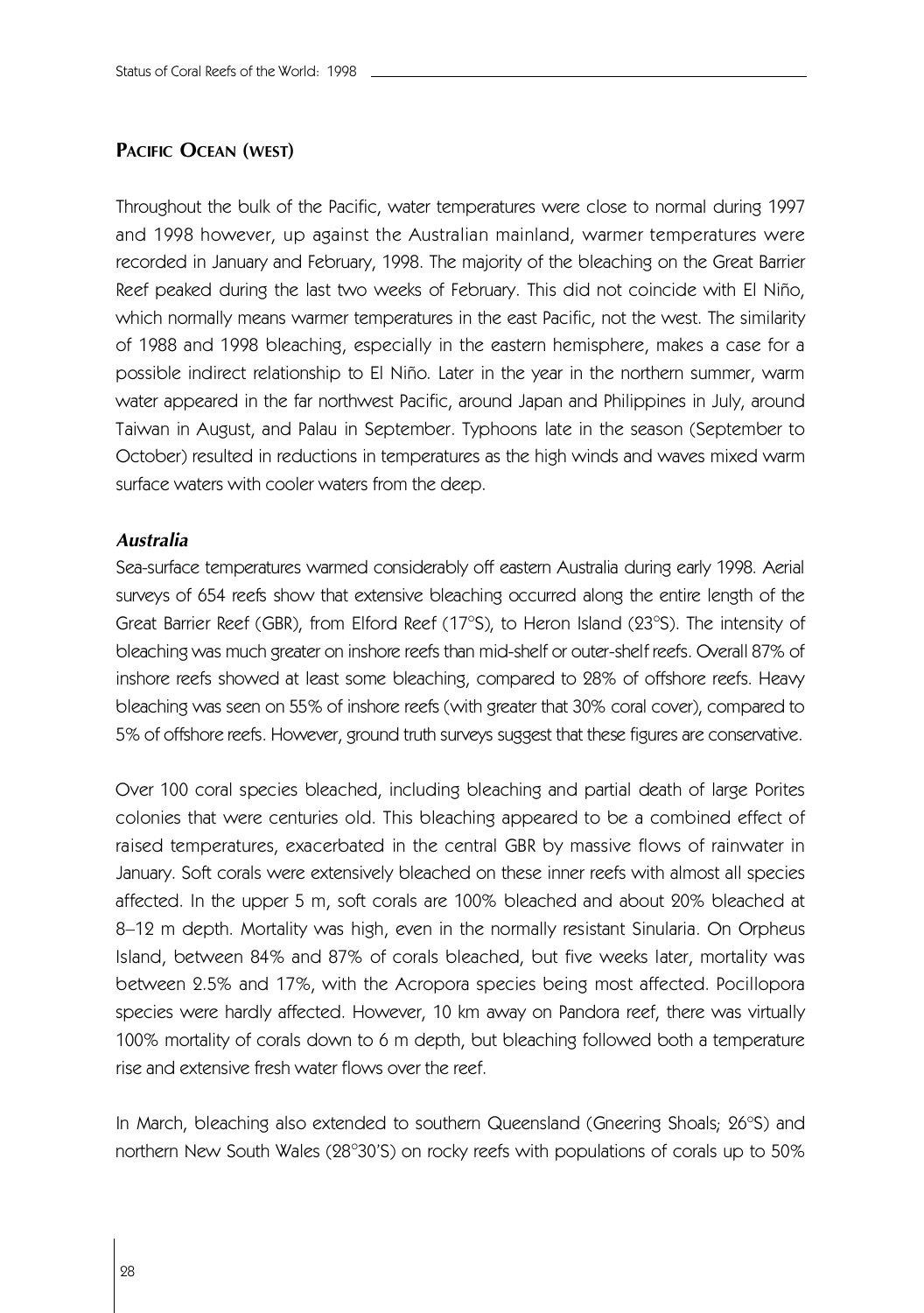coral cover. Water temperatures were around  $28^{\circ}$ C (maybe as high as  $30^{\circ}$ C), whereas they are normally in the mid-twenties Celsius. Pocillopora damicornis and Stylophora pistillata were most affected with 60–70% of these species bleached to 15 m depth. In the central GBR, inshore average daily sea temperatures near Townsville exceeded  $31.5^{\circ}$ C on the reef slope (the likely local bleaching threshold) at 6 m on 12 days and reached a maximum of 32.7°C. No bleaching was observed on the Flinders Reefs (27°S), between these two sites. (ANDREW BAIRD, SIMON BANKS, RAY BERKELMANS, DANIEL BUCHER, LYNDON DEVANTIER, KATHARINA FABRICIUS)

## *Fiji*

No bleaching was seen during the past year over about 180 km on the south side of the Great and North Astrolabe Reefs (18°S), which have extensive coral cover. (JOAN KOVEN)

## *Federated States of Micronesia*

About 20% of corals bleached down to 20 m on the northwest and northeast side of Yap, at the beginning of September 1998. Many genera were observed to bleach including: Acropora, Goniastrea, Platygyra, Diploastrea, Mycedium, Goniopora, Porites (massive), Physogyra, Psammocora, Montipora, Pocillopora, Turbinaria, Hydnophora, Astreopora, Echinopora, Stylophora, Favia, Leptoria, Seriatopora, Pavona, and Fungia. Soft corals (Sarcophyton, Lobophyton), anemones (Heteractis), and Heliopora also bleached. Water temperatures were 30–31°C. No bleaching was seen in the lagoon in Chuuk. (SANDRA ROMANO)

#### *French Polynesia*

During a bleaching event on Moorea in 1991, 20% of corals died on the outer slopes, and during another in 1994 bleaching was less severe and more dispersed. Monitoring on another 14 islands has been added to Moorea as a contribution to the GCRMN. Bleaching in early 1998 was variable among atolls and in locations on atolls. Strong bleaching was seen in some areas like Takapoto, where 20% coral cover in 1994 was reduced to 12% after 1998 bleaching. There was also severe bleaching on Rangiroa and Manihi with significant mortality. On Moorea and Bora Bora, coral cover remains at 30% to 50% (normal for French Polynesian outer slopes at 15 m) with minimal bleaching, if any. Non-bleaching mortality was seen on Tikehau Atoll, with a drop in coral cover from 40% in 1994 to 4% in 1998 because of strong cyclonic waves.

(YANNICK CHANCERELLE, BERNARD SALVAT)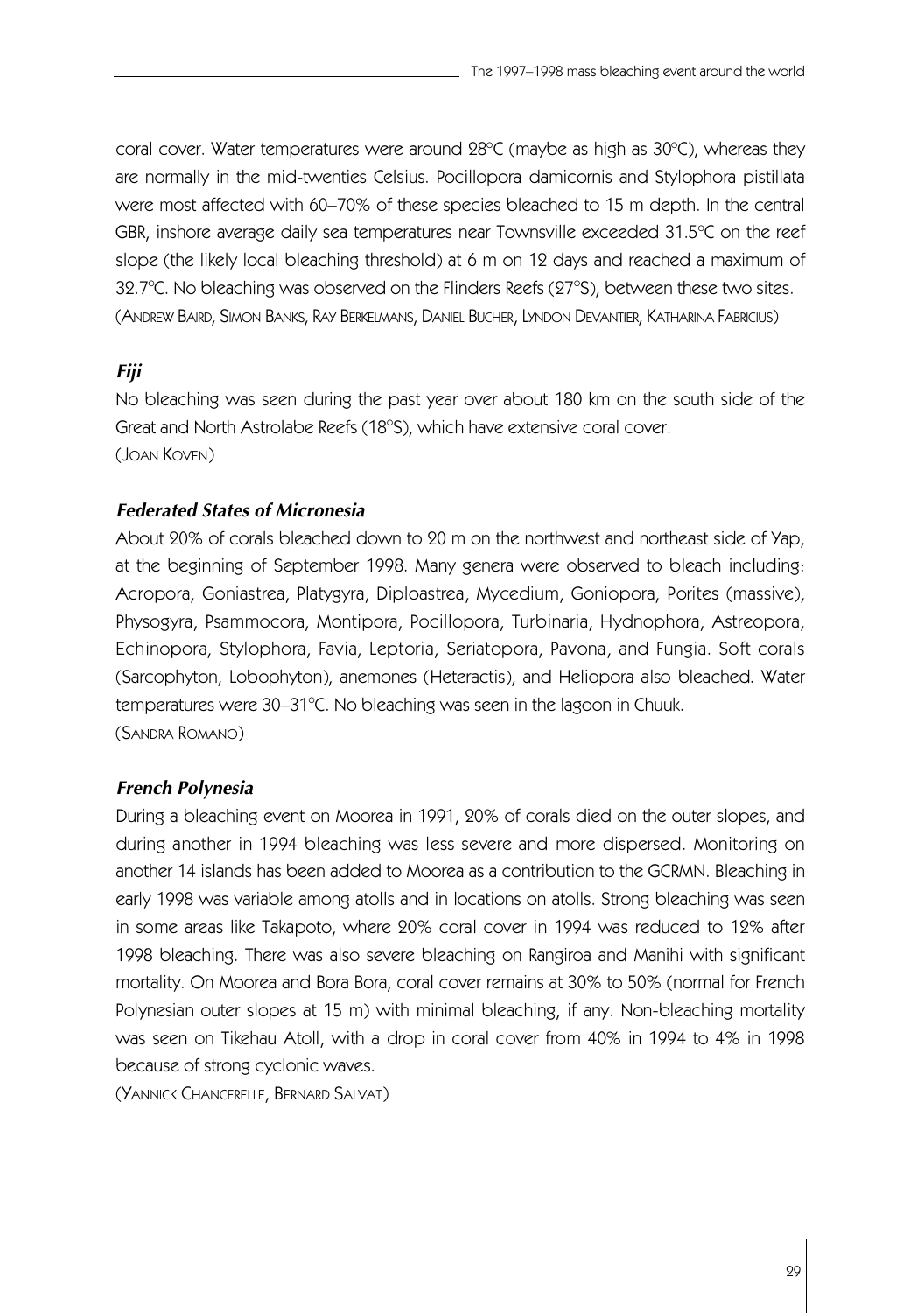## *Hawaii*

No bleaching was seen in Hawaii and this has been the coldest summer measured (average close to  $96^{\circ}$ C).

(CINDY HUNTER)

## *Johnston Atoll*

No bleaching was seen, but there was evidence of recovery from a bleaching event a few years earlier. These reefs have nearly 100% live coral cover in suitable areas. No elevated water temperatures were observed by satellite.

(LES KAUFMAN)

## *Palau*

Major coral bleaching occurred in Palau in September, 1998 with water temperatures from 30–32°C. About 75% of corals shallower than 15 m bleached, and in Arakabasan and one of the rock islands ('Cemetary') there was 20–70% bleaching and high mortality. The eventual impact is not known, but the area looks awful. About 70–80% of the corals were bleached down to 30 m off of Peleliu, the Blue Corner, the Big Drop-off (all in the south), as well as Iwayama Bay in the Rock Islands near Koror. Everything that could bleach was bleaching. The hard corals were not yet dead for the most part, but many of the soft corals were dead. This was in mid-September, and there was minimal bleaching at the 'Blue Hole'. (PAT COLIN, ERIC GUINTHER, SANDRA ROMANO)

## *Papua New Guinea*

Water temperatures below 10 m around Kimbe Bay (New Britain) in August 1998 were  $31-31.5^{\circ}$ C, and on the surface they were  $32-33^{\circ}$ C. High mortality of corals was observed with 75% of Acropora affected, and bleaching in many other genera including Porites, Platygyra and Montipora. Some others were partially bleached, and effects were observed down to 50 m. On the southwest side of Kimbe Bay, water was  $29.5-30^{\circ}$ C, and there was only 10% bleaching of Acropora and only isolated cases of bleaching on other species.

In March 1998 large areas of reefs south of Normanby Island through to Cape Vogel, and Tufi (far southeast PNG) showed coral bleaching from mid-February. Bleaching extended down to 20 m, but was most extensive in shallow water (almost 100% in some areas, including soft corals and anemones). Water temperatures were  $29-30^{\circ}$ C from December to February, which is not exceptional for Milne Bay. Reefs to the north of Normanby and Fergusson Islands were apparently not affected by any bleaching. (JAMES CERVINO, JOHN REWALD)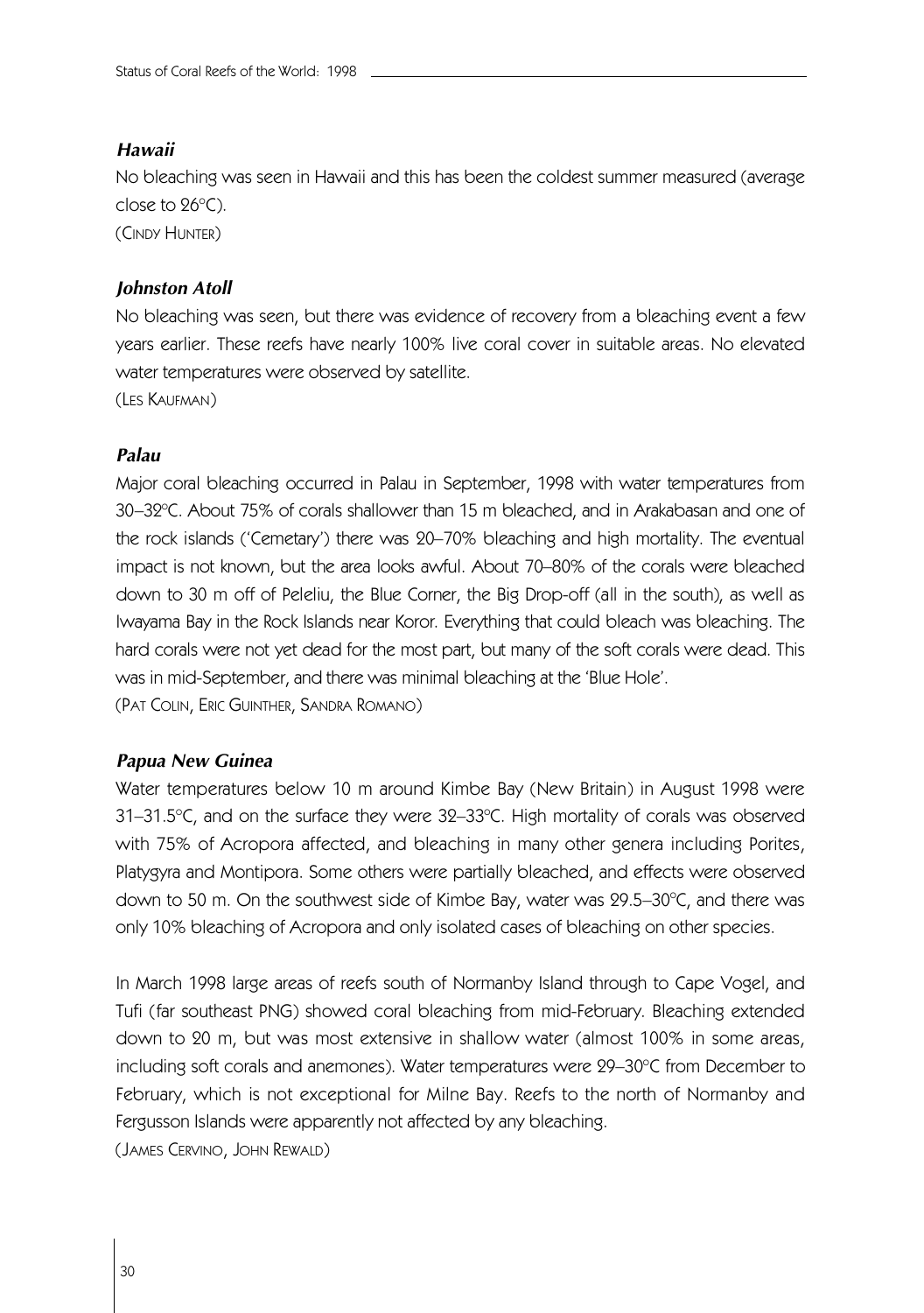# *Samoa (Western)*

Between 60% to 70% of all Acropora on the reef top bleached within 5–6 days just before the end of February 1998, at Palolo Deep, National Marine Park near Apia. Corals in deeper water appeared healthy. Some bleaching in Samoa was linked to extreme low tides and exposure to air. (MIKE KING)

# **PACIFIC OCEAN (EAST)**

Bleaching was first noticed in the Pacific when the 1997 El Niño event resulted in warm water pooling up in the mid to eastern tropical Pacific along the coastline of Central America. Water temperatures of 27-28°C were recorded from June to October 1997 off Panama and coasts further north, which are  $8^{\circ}$ C warmer than normal. As this pool of warm water expanded, it then affected the Galapagos islands (on the Equator) in December to February, when surface waters were up to  $3^{\circ}C$  warmer than normal. Bleaching of the corals started at the extreme temperatures around  $30^{\circ}$ C.

# *Colombia (Pacific Coast)*

The first signs of bleaching were in late-May 1997 with small white patches on Pocillopora sp. when water temperatures were  $29^{\circ}$ C. More bleaching was observed in July and August 1997 with increased signs of bleaching at similar temperatures. In September 1997, up to 30% of some Pocillopora was bleached, whereas similar corals nearby appeared normal. (FERNANDO ZAPATA)

# *Galapagos*

The first bleaching reports were in mid-December 1997, when water temperatures of 28°C were recorded from satellites. Water was  $2^{\circ}$ C warmer in February and bleaching continued. Nearly all corals on the Galapagos were bleached to some extent by March 1998. The most strongly affected were Porites and Pavona. The genera Psammocora, Diaseris and Cycloseris were bleached on top, but many still had pigment around the bases. Corals bleached down to 30 m, but bleaching was more extensive shallower than 10–15 m depth. Pocillopora, which was most impacted during the big El Niño of 1982–1983, seems to be largely resisting this time. (ANDREW BAKER, JOSHUA FEINGOLD, JERRY WELLINGTON, AL STRONG)

# *Mexico (Pacific Coast)*

Bleaching was first noticed in July 1997 from the Gulf of California (25°N) to Jalisco (19°N), and in the remote Revillagigedo Islands (18°N). Bleaching peaked August–September 1997 involving about  $25\%$  of total coral cover (water temperatures were  $31-34\degree$ C). The most extensive bleaching occurred at Nayarit (20°N), where about 60% of corals mostly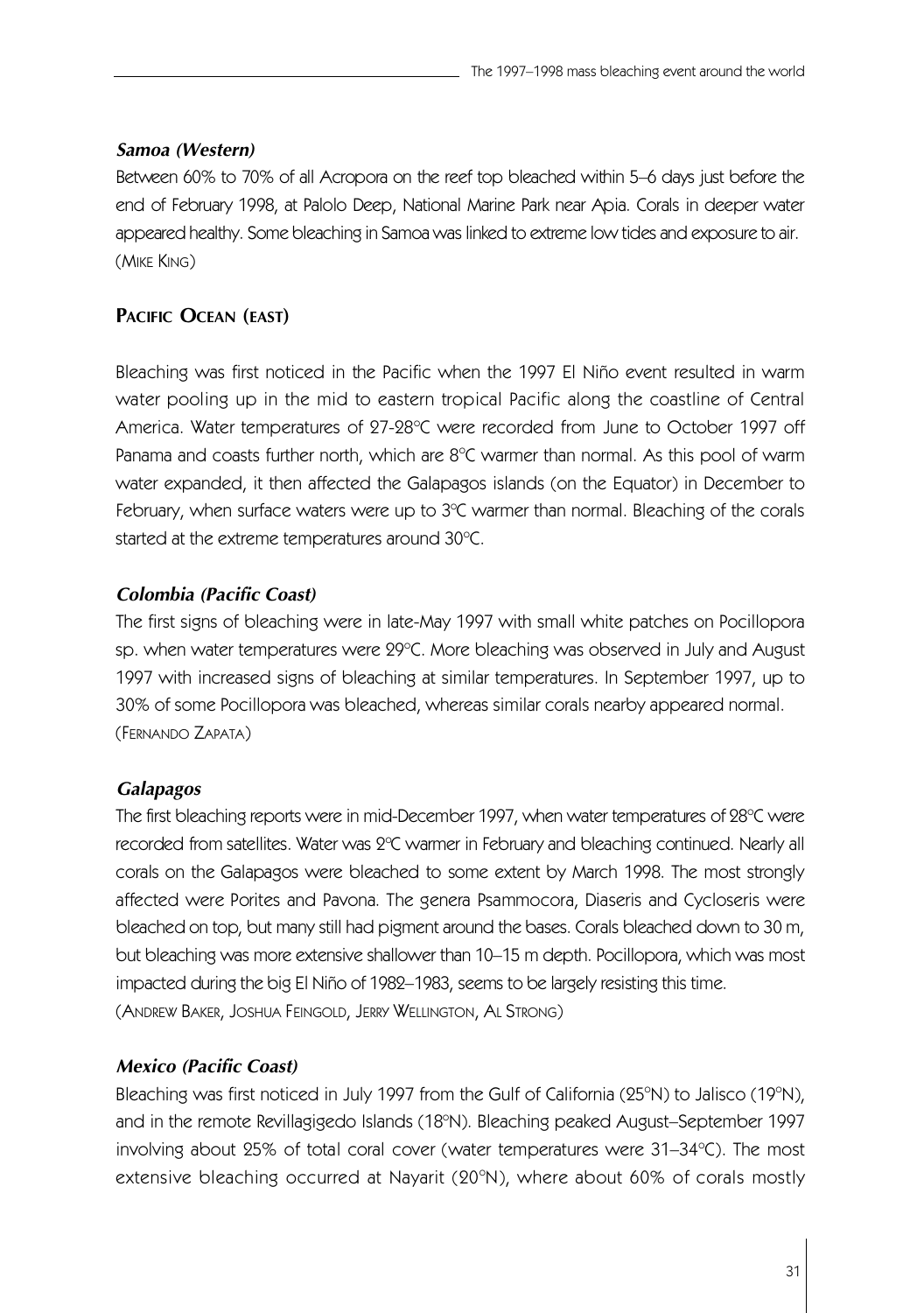shallower than 4 m were bleached. Bleaching was 10–15% in the Revillagigedos, with some mortality, but had finished in October. The only significant recovery in the Gulf is from new Pocillopora recruits settling on the old skeletons. This the first time that bleaching has been reported on the Pacific coast.

Very minor bleaching was seen at Oaxaca (16 $\degree$ N) in 1997 with water temperatures at 31 $\degree$ C; all colonies recovered. A sudden drop in surface water temperatures in mid-September 1998 caused extensive bleaching and this is being followed up. No bleaching or death was observed on Clipperton Atoll in November 1997. (GERARDO LEYTE-MORALES, HECTOR REYES)

## *Panama (Pacific Coast)*

There was significant coral bleaching on 17 September 1997 at Uva Island, Gulf of Chiriqui. All coral species were affected down to 20 m. Millepora intricata, the most common species remaining after the 1982–1983 El Niño, bleached and died. Other species were still alive but bleached.

Almost all coral species in the Gulf of Chiriqui region started bleaching in mid-April 1998 with 50% to almost 90% of corals at least partially bleached. This follows the bleaching above, but is much less intense than in 1983. Bleaching occurred when water temperatures were  $29-31^{\circ}$ C, more than 1.5 $^{\circ}$ C above normal. Corals from the nearby Gulf of Panama showed much less bleaching.

(ANDREW BAKER, MARK EAKIN, PETER GLYNN AND JUAN MATÉ)

# **CARIBBEAN SEA**

The most notable prior bleaching events were in 1983 and 1995. In 1983, there was largescale mortality of corals along the Caribbean coasts of Panama and Costa Rica. Many of the affected reefs have not recovered their previous levels of coral cover, with the predominant shallow water corals of Agaricia and Acropora now being much reduced. Bleaching this time appears to be spread over a very long time span and in widely separate locations.

## *Bahamas*

Corals of the central Bahamas showed extensive bleaching in August 1998, with over 60% of all head corals bleached to 20 m around New Providence Island. Extensive bleaching of around 80% was seen between 15–20 m depth. Montastrea cavernosa was not bleached, and Acropora palmata bleached on the upper sides only of branches in shallow water. Near complete bleaching of all the corals and some gorgonians was seen at Little Inagua,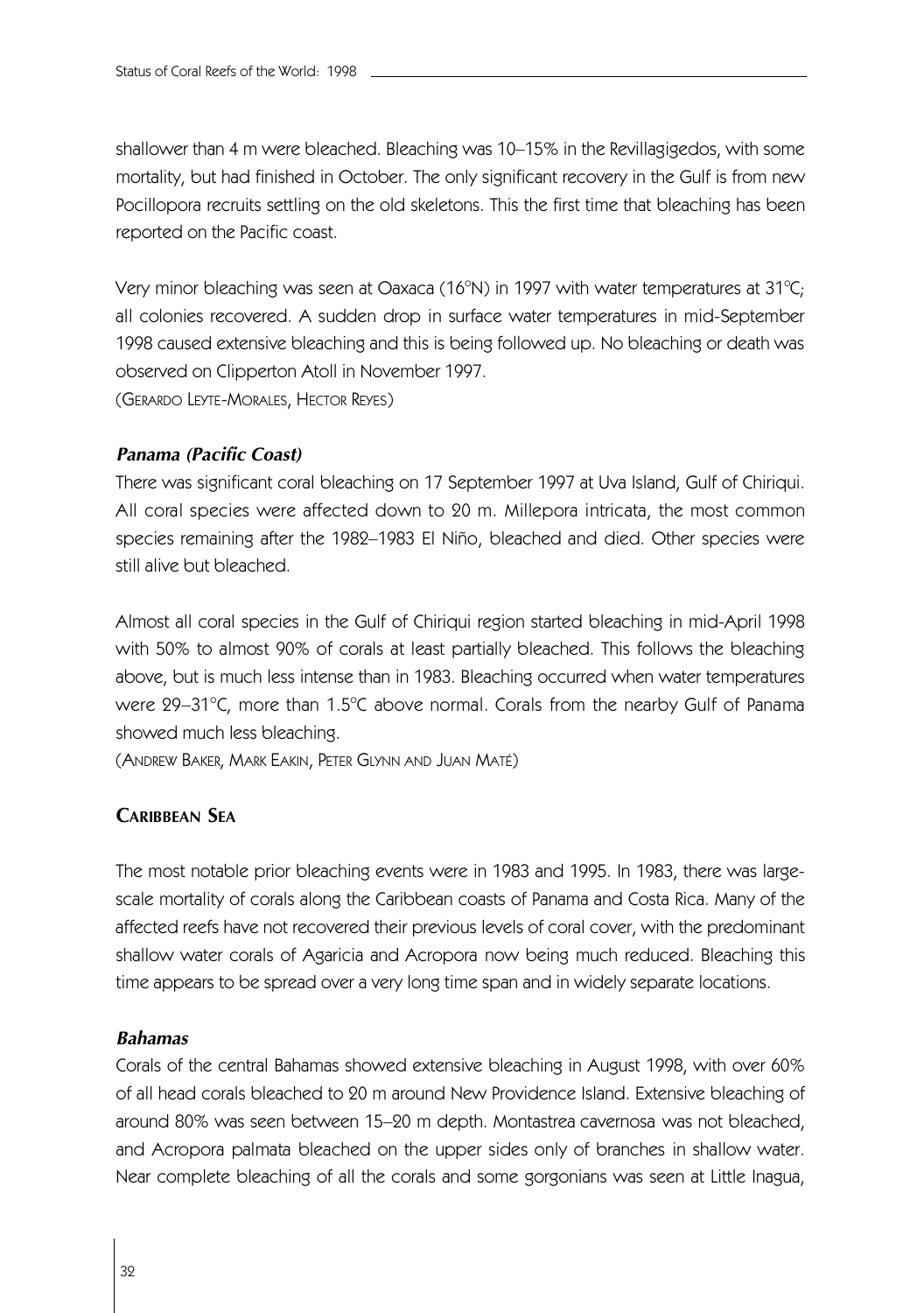Sweetings Cay, Chubb Cay, Little San Salvador, San Salvador, and Egg Is. Samana Cay was much less affected. Hurricane Bonnie then caused water temperatures to drop by  $2^{\circ}C$ . There was also extensive bleaching at Walker's Cay in the northern Bahamas, and many types of coral were affected.

(BENJAMIN MCPHERSON, ELEANOR PHILLIPS, BILL PRECHT)

#### *Belize*

Large areas of the Belize coral reef ecosystem experienced massive coral bleaching in early September 1998 and this continued in October. There was severe bleaching to at least 8 m on the fore-reef, and on the reef top and back-reef of the following: the main barrier reef at Ranguana Pass; patch reefs at Bird, Crawl, Laughing Bird, Scipio, South Water, and Cocoplum Cayes; pinnacle reefs between Ranguana Pass and Lighthouse Caye off Placencia; offshore reefs of Glover's Reef Atoll and Ambergris Caye; and shallow banks off Rum Point. On Glover's Reef, bleaching was measured at 76% on the western fore-reef (near Baking Swash) at 12–15 m, and estimated at 70–80% on the shallow patch reefs in the lagoon and on the eastern forereef down to at least 25 m. Bleaching was between 25% to 30% on barrier reef sites (Gallows Reef, near Goffs and Alligator Cayes, and near Calabash Caye, Turneffe Atoll) to depths of 14–18 m. The bleaching is correlated with exceptionally warm water, and calm weather. Water temperatures have been consistently between  $30^{\circ}$ C and  $32^{\circ}$ C, and on the surface near some of the cayes, it was between 36°C and 38°C. Almost all hard corals and the zooanthid Palythoa exhibited some bleaching. Total to high bleaching was prevalent in Millepora, Agaricia, and Porites. High to moderate bleaching affected Montastrea, Siderastrea, and Diploria. Moderate to low bleaching occurred in Dendrogyra and Acropora, although A. palmata was only moderately bleached on the main barrier reef, but some totally bleached colonies were seen in lagoon patch reefs. Low to moderate bleaching was seen on the central barrier reef, and Turneffe Atoll. Mortality of bleached corals throughout Belize appears to be about 20–25%. Similar bleaching was seen in 1995, but not to this extent. (TOM BRIGHT, MELANIE MCFIELD)

#### *Bonaire (Dutch Antilles)*

Less than 15% of corals bleached in August and September 1998, with partial bleaching in Montastrea annularis between 10 m and 20 m and in Agaricia below 20 m. Only a few, small corals in shallow water appear to have bleached. Later in September, nearly 100% of all Agaricia bleached from 8 m to 30 m, but bleaching was not observed in other species with water temperatures of 30 $\degree$ C at the surface to 30 m and 29.5 $\degree$ C below that. (KALLI DE MEYER, JOHN WARE)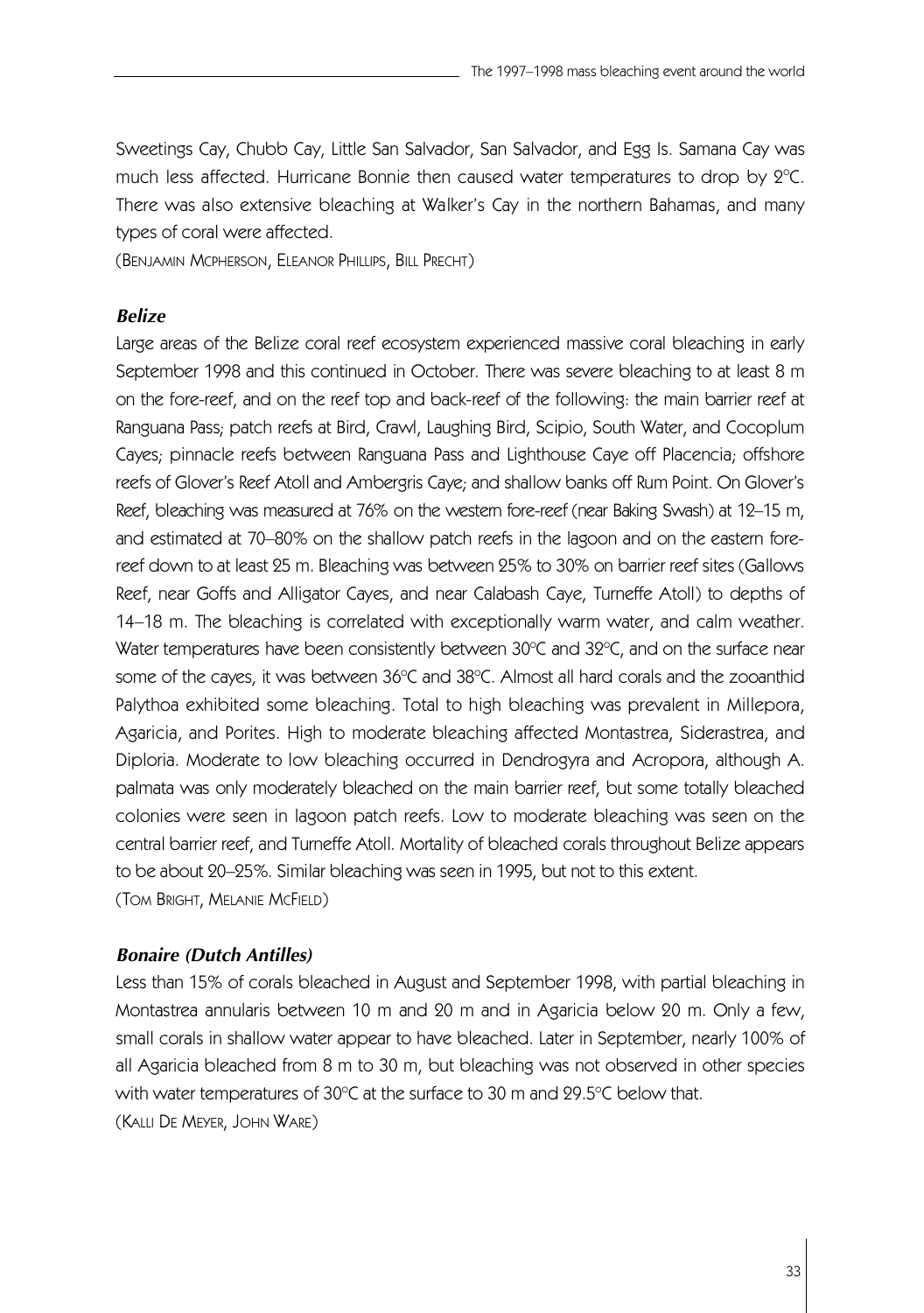## *Cayman Islands*

Unprecedented bleaching occurred during late September 1998 on Little Cayman and Grand Cayman, with all species affected and possibly 90% of all corals heavily bleached. There was some bleaching of Acropora palmata and Montastrea annularis at 1–5 m depth, and widespread bleaching and some mortality to the abundant Millepora. Even previously resilient Montastrea cavernosa partly bleached. Between 50% and 60% of large colonies of Montastraea faveolata bleached around Grand Cayman, but with less bleaching on the West Wall. (PHIL BUSH, JASON DESALVO)

# *Colombia*

Only a few bleached corals were seen at Isla San Andres in September 1998. By early October, there was minor bleaching (5–10%) at Islas del Rosario affecting Millepora, Acropora palmata, Siderastrea, Agaricia, Porites, Montastraea and some gorgonians. No significant bleaching was seen in the Santa Marta area in October. (JEREMY WOODLEY)

## *Cuba*

No bleaching has been reported on southern Cuba, however there is a report of extensive bleaching at Herradura and Varadero (west and east of Havana respectively) in late August, 1998 for two weeks. Millepora was extensively bleached, as well as some Montastrea annularis (colony tops), Porites and zoanthids (nearly 30% of all colonies). Near Santiago, there was bleaching down to 35 m depth, probably of Agaricia. Bleaching was seen in places where it was rare or never seen before.

(PEDRO ALCOLADO, JUDY LANG, ALAN LOGAN, PETER SALE)

## *Dominican Republic*

No mass bleaching was seen by the dive operators who dive all over the country. (PAUL MEDLEY)

## *Florida (USA)*

Scattered bleaching was observed in inshore waters of the Florida Keys in early August 1997, with some colonies partially bleached and others extremely mottled or blotched. Small colonies were entirely bleached. Extensive bleaching of large coral heads in the Gulf of Mexico area of the Keys (Boca Grande Channel, between Boca Grande Key and the Marquesas Keys) was also reported. There was significant recovery.

In July and August 1998 there was bleaching at Coffins Patch Light in the Florida Keys, with water temperatures of 30–31°C. Minimal bleaching was observed in Millepora colonies,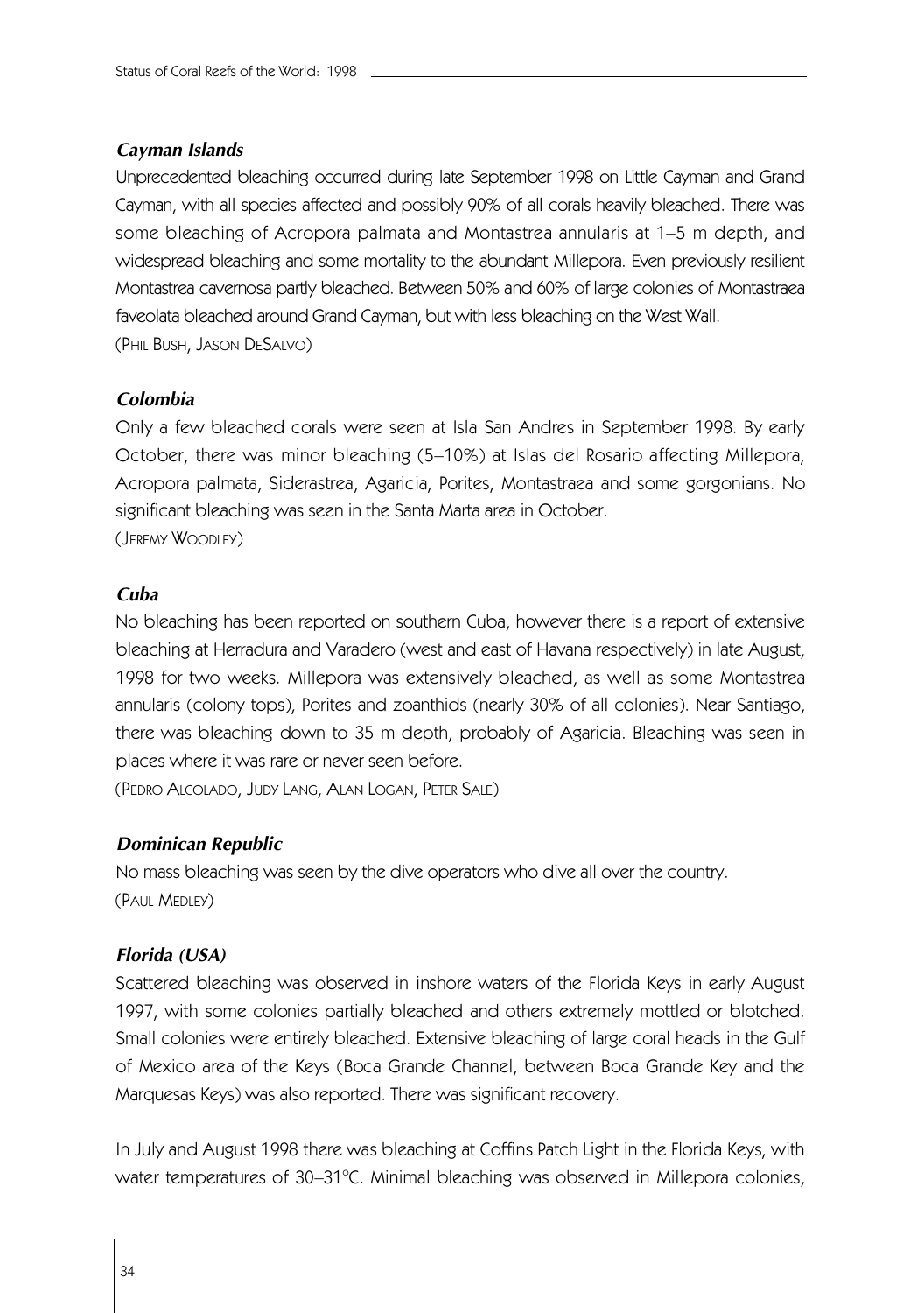but there was none on nearby Coffins Patch Special Protected Area (SPA). In late August 1998 extensive bleaching was seen in Western Sambo Ecological Reserve, Florida Keys. Surface water temperatures were  $30-32^{\circ}$ C, but only  $26^{\circ}$ C at 10 m. Bleaching was seen in up to 90% of Acropora palmata, with some mortality, 50–80% of Montastrea annularis and A. cervicornis, and 40–60% of other corals. There was moderate bleaching between 10 m and 30 m in Dry Tortugas National Park, and on the Tortugas Banks in early September 1998. Approximately 15% to 25% of colonies were affected with water temperatures around 30°C. There was also evidence of bleaching at Ft. Jefferson. In September there was significant recovery of corals on an inshore patch reef, known as the Rocks, that had been severely bleached in June, and very little mortality was evident. Hurricane Georges dropped temperatures to 28°C and did little physical damage. However corals in many areas still appeared bleached and brain corals did not show the recovery seen in other species.

(BILLY CAUSEY, GEORGE GARRETT, BEN HASKELL, WALT JAAP, ALINA SZMANT)

# *Guadeloupe*

Severe bleaching is reported. (CLAUDE BOUCHON)

# *Haiti*

An extensive coral bleaching event was reported after Hurricane Georges in September. (JEAN WIENER)

# *Honduras*

Up to 50% of live coral cover showed bleaching from 10 m to 25 m around Roatan from mid-September 1998, with most species affected, especially Agaricia, Montastrea, and some Diploria. Small amounts of Acropora and Millepora were only slightly affected. No bleaching was seen around the Bay Islands.

(MAREA HATZIOLOS)

# *Jamaica*

Temperatures rose to 29-30°C in late September at Discovery Bay below 30 m. By early October, 70–75% of all Montastrea colonies were bleached, and were still mostly white by mid-October (temperature maximum of  $31.5^{\circ}$ C). In Portland Bight (south coast) in early October, divers were astonished to see both bleached corals and white gorgonian sea-whips. (JEREMY WOODLEY, IAN SANDEMAN)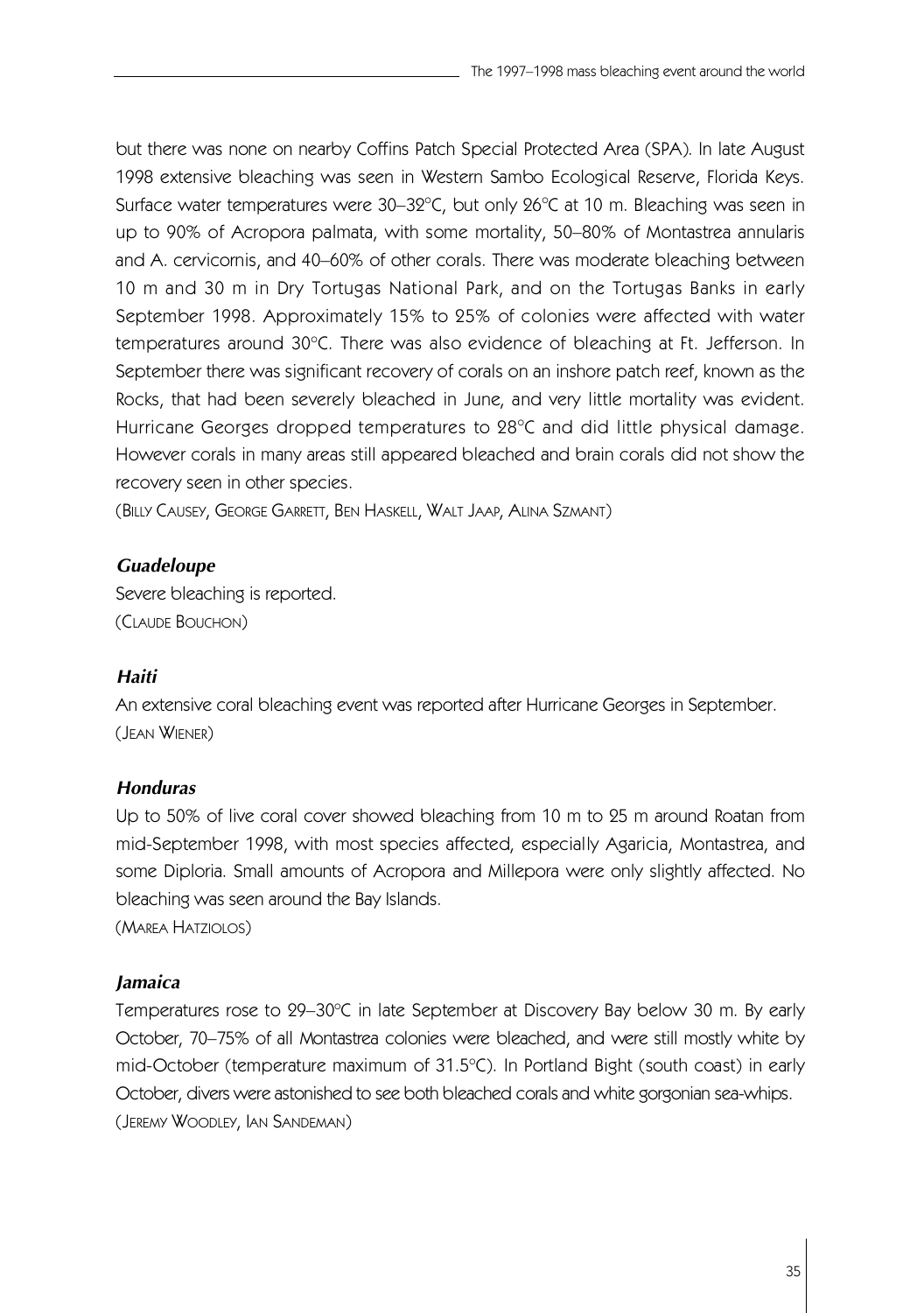## *Mexico*

Bleaching started in late August in Quintana Roo with temperatures around  $30^{\circ}$ C, and near  $33^{\circ}$ C in the lagoon. They were still high in September (29.5–30.5 $^{\circ}$ C). By mid-October, 15 coral species showed some bleaching, but it was variable, with Agaricia and Millepora more affected than Montastrea, and Diploria. Acropora is not affected so far. By 16 October, bleaching was widespread. Earlier some bleaching was reported for the Yucatan coast, but no bleaching was seen near Cozumel. This bleaching event is less severe than in 1995. (ERIC JORDAN, JUDY LANG, PETER SALE)

## *Panama*

Extensive bleaching was reported in October in western Panama. (HECTOR GUZMAN)

#### *Puerto Rico*

There was no bleaching in 1997. There was, however, moderate bleaching in 1996 after Hurricane Hortense hit the south coast, and all colonies recovered well from partial or total bleaching. In 1998, there has been sporadic but low frequency bleaching in several species down to 30 m deep. The most affected were a zoanthid (Palythoa caribbaeroun), and Millepora, but most other corals were normal.

(ERNESTO WEIL)

## *St. Lucia*

Bleaching in the Soufriere area is the worst ever seen with 100% of all Diploria affected and bleaching in other species including Monrastrea annularis, Porites astreoides, and Agaricia. No mortality has been seen yet, but it is expected.

(ALLAN SMITH)

# *St. Vincent and the Grenadines*

There are second-hand reports of severe bleaching. (ALLAN SMITH)

#### *Virgin Islands (UK)*

Widespread coral bleaching was seen in mid-September 1998 on five reefs south of St. Thomas, which were unaffected in early August. At least 50% of colonies of numerous species were affected, including Montastrea annularis, Porites (branching and massive), Colpophyllia, some Millepora, agaricids, some Siderastrea. But bleaching was patchy with some normal coloured tissue remaining, and there was little evidence of mortality by mid-October. There was moderate bleaching on Virgin Gorda, affecting about 20% of the coral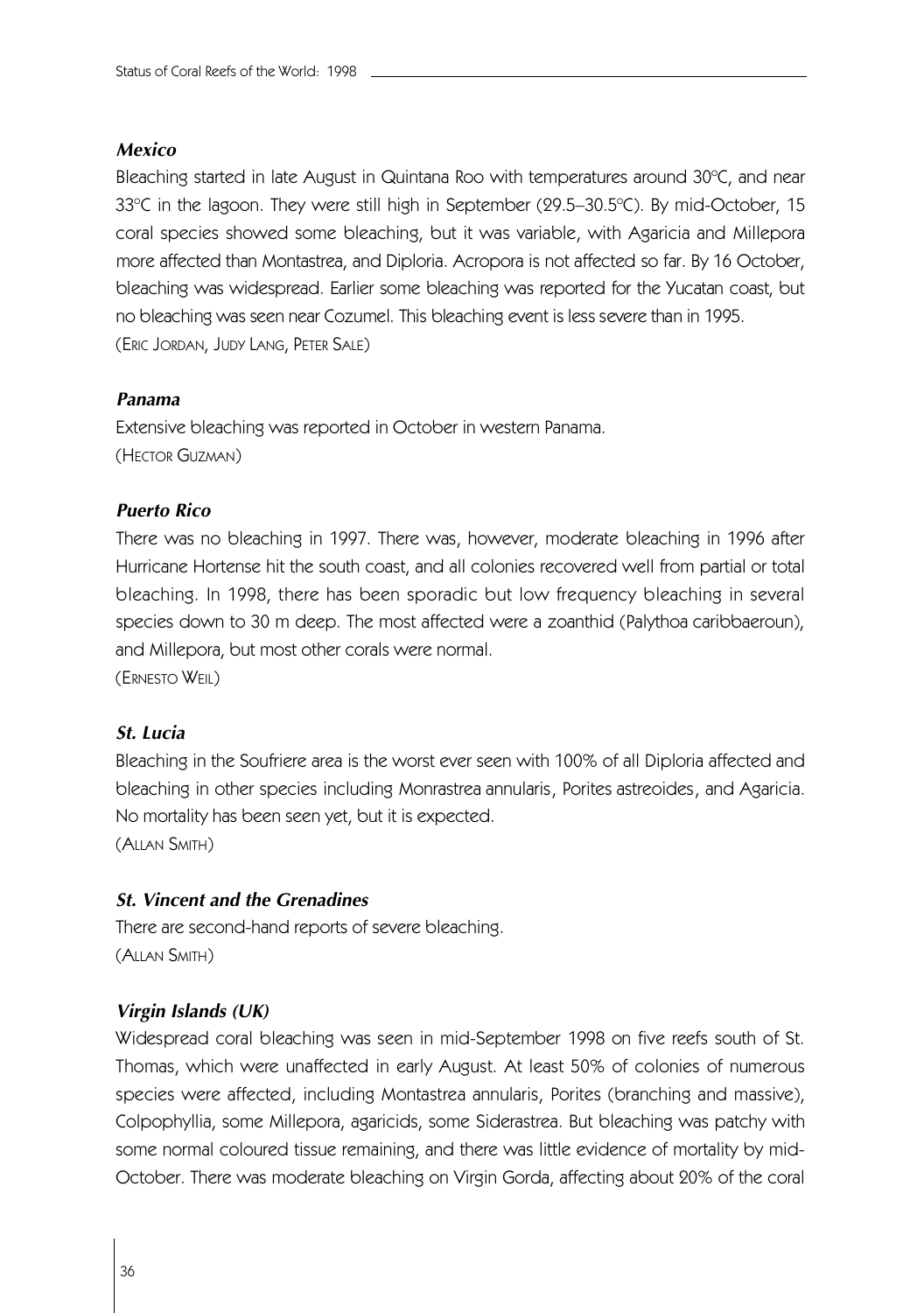population. The coral community was healthy and probably recovering from an earlier, possibly more serious, beaching event.

(LES KAUFMAN, BARBARA KOJIS, JOHN OGDEN)

# **ATLANTIC OCEAN**

Localised regions of warm water were observed in the southern Atlantic Ocean off Brazil in January 1998. Warmer water was then observed off Bermuda in August.

## *Barbados*

A large area of the Carribee bank reef at 25–30 m on the south coast has bleached, apparently in September,1998.

(RENATA GOODRIDGE)

## *Bermuda*

No bleaching was observed in May, but it started in early August 1998, and continued into October. Sea-surface temperatures were  $28^{\circ}$ C in early August and rose to  $30^{\circ}$ C, and then dropped to  $27^{\circ}$ C by the end of September. This was abnormally warm for Bermuda (32 $^{\circ}$ N). There was approximately 2–3% bleaching of the 25% coral cover at 8 m on rim reefs, and 5–10% bleaching of 40% coral cover at 15 m on offshore terrace reefs. It was higher on lagoon reefs (2–6 m depth) at about 10–15% bleaching of the 15–20% coral cover. Millepora was most affected, along with some Montastrea. Mortality was low, perhaps 1–2% of affected colonies. Extensive bleaching occurred in 1988 and 1991, with mild bleaching in 1993 and 1997. (ALAN LOGAN, ROBBIE SMITH)

#### *Brazil*

There was mass bleaching on patch reefs off the northern coast of Bahia State (12°S; 38°W) on 14 April 1998. There was bleaching of: more than 60% of Mussismilia hispida (endemic coral); 80% of Agaricia agaricites; and 79% of Siderastrea stellata (endemic). Other corals may have been less affected when water temperatures reached  $29.5^{\circ}$ C on the bottom of these reefs at 9–12 m, the highest temperature measured during the last three years. By October, all colonies had recovered. On the Abrolhos Reefs (18°S, 40°W) in late April, bleaching was seen in 50% of Mussismilia hispida; 91% of Agaricia agaricites; and 25% of Siderastrea stellata; and six other species showed bleaching of between 25% and 90%. (RUY KENJI PAPA)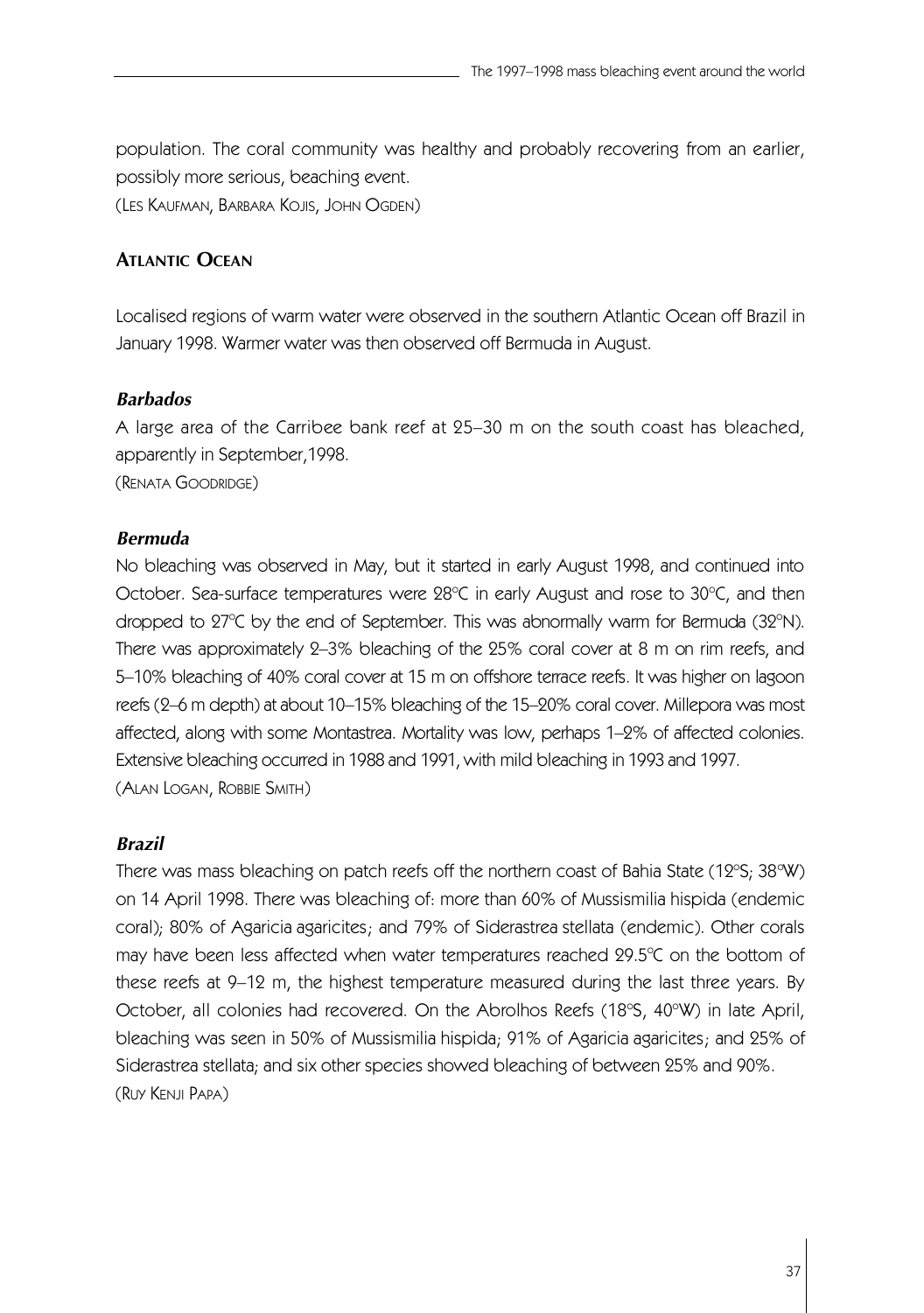# *USA (Washington DC)*

A colony each of Fungia, Pocillopora damicomis, and Manicina aerolata have remained severely bleached, but not fouled with algae, on desk substratum in the World Bank. Temperatures can exceed 35°C for up to 10 days in August in this hostile environment. An experimental attempt will be made to determine recovery potential by relocating these corals to a new marine aquarium being established by a 6-year-old. (ANDY HOOTEN)

# **CONCLUSIONS**

The most extensive coral bleaching ever reported has occurred during the 1997–1998 period. There has been bleaching in most parts of the coral reef world and extensive mortality of fast growing, as well as some slow growing corals in places. Some areas have reported bleaching for the first time. However, large areas have not been affected and in other areas there has been widespread recovery of bleached corals.

This event will result in poor coral cover and possibly fewer new coral recruits on many reefs for the next 10 years until recovery gains speed. In the short term, this will impact adversely on the economies of many tropical countries, particularly those reliant on tourism income. If this is a rare event, the long-term consequences for coral reefs around the world are relatively minor. There will be a shift in the composition of coral communities; some will have greater dominance by slow growing massive corals, whereas other reefs will lose century-old colonies. But such shifts have occurred in the past and are part of the normal variability of many coral reefs. If, however, the recent bleaching event is linked to global climate change, and will be repeated regularly in the immediate future, the consequences would be serious for many coral reefs if sea-surface temperatures show a continuing upward trend.

Acknowledgements: Thanks go to all those people mentioned above who provided reports. Special thanks go to Al Strong who provides regular reports on sea-surface temperatures from the National Oceanic and Atmospheric Administration of USA, Jim Hendee who runs the NOAA coral e-mail listing, which has compiled many bleaching reports, and Barbara Brown who provided a summary from the International Society for Reef Studies, which was used as background for much of the Introduction.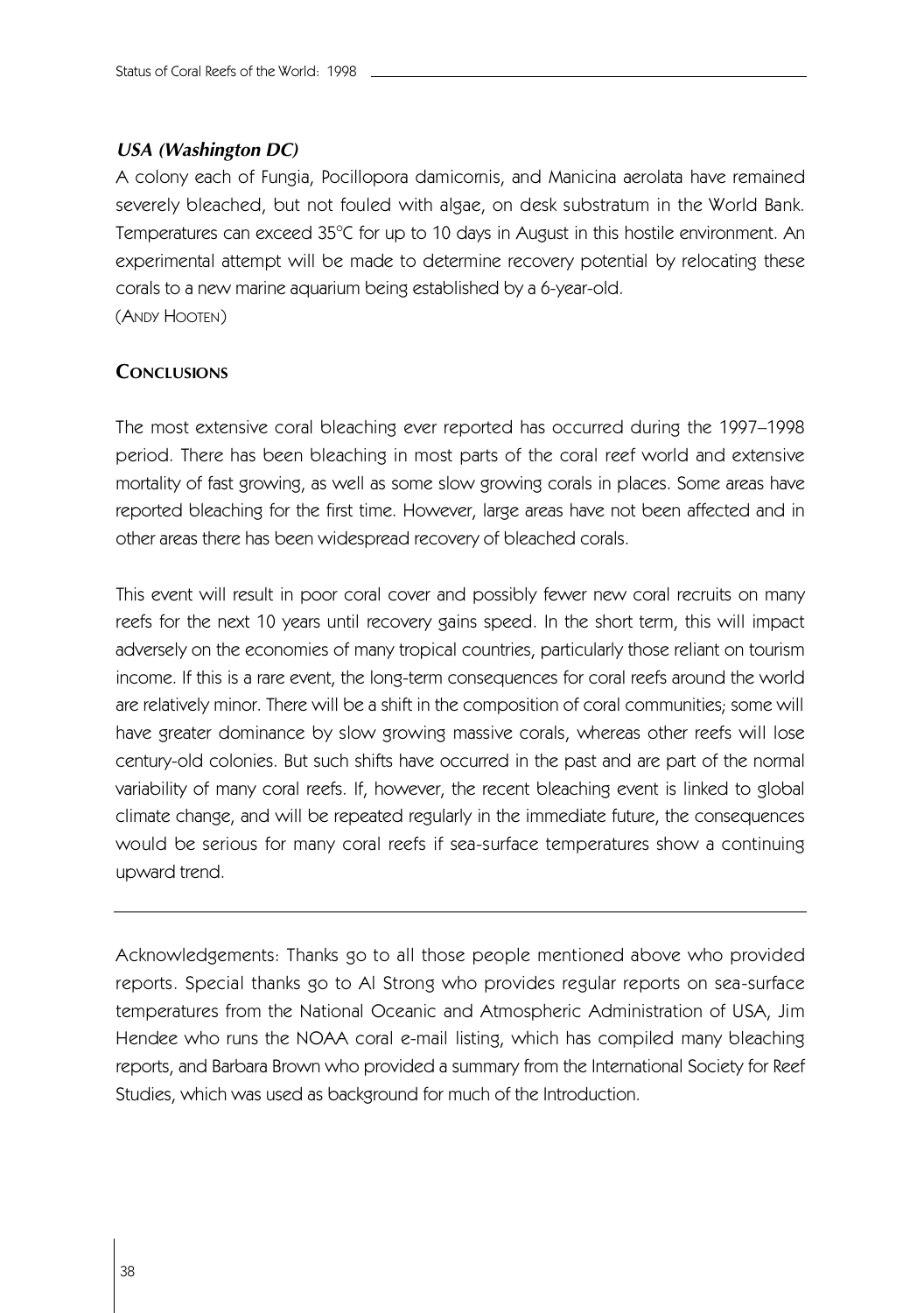# **2. STATUS OF CORAL REEFS IN THE MIDDLE EAST**

# MOUSTAFA FOUDA

## **ABSTRACT**

Coral reefs of the Middle East vary considerably from the well-developed, highly biodiverse, and near-pristine reefs of the Red Sea, to the shallow fringing reefs in high sediment areas of the Arabian Gulf. Between these are reefs heavily impacted by cool upwellings in the Arabian Sea. Middle East reefs are little influenced by runoff from the land, but experience large variations in salinity and temperature. The major human impacts come mostly from the oil and tourism industries, although increasing urban development on the coasts is damaging reefs through dredging and pollution. There is little active coral reef management in the region, although several large projects are developing national management capacity, and targeting particularly valuable tracts of reefs.

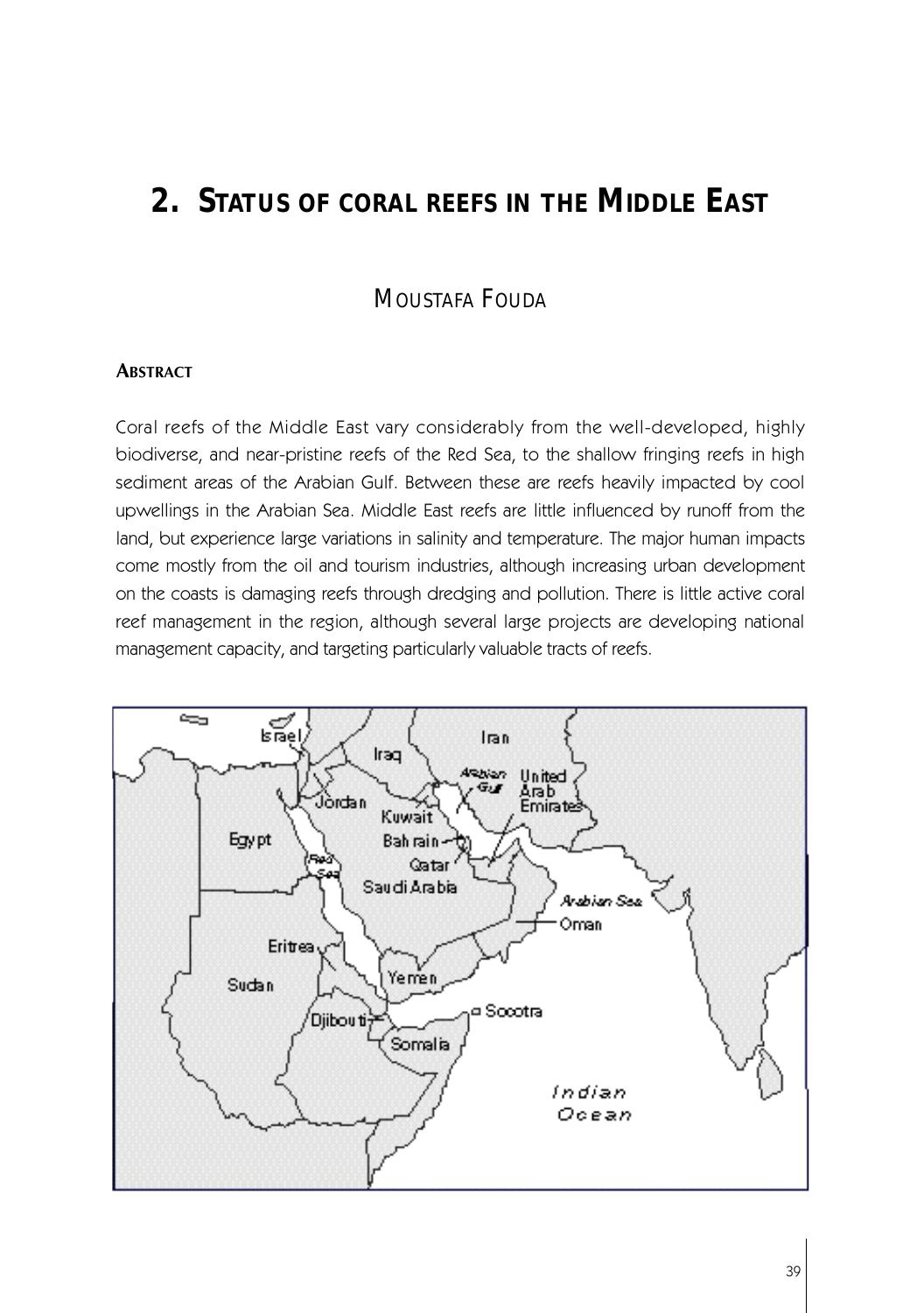## **INTRODUCTION**

This region contains Middle East countries which border the Red Sea (Egypt, Eritrea, Israel, Jordan, Saudi Arabia, Sudan, and Yemen); those which border the Gulf of Aden and the Arabian Sea (Djibouti, Oman, Somalia, and Yemen); and those on the Arabian (Persian) Gulf (Bahrain, Iran, Kuwait, Qatar, Saudi Arabia, and the United Arab Emirates).

This area is very dry, with large seasonal fluctuations in air and water temperatures, and has probably the greatest extremes in tropical marine climates. The reef animals and plants have been selected to survive under these conditions of high stress. As a result of the low rainfall in the region, few reefs are regularly affected by chronic sedimentation from the land. Near the mouths of drainage channels (wadis), there are often breaks in the reefs or coral communities, because flood-waters and sediment prevent reef development.

The Red Sea and the Arabian Gulf are the most saline seas that are linked directly to oceans, because of high evaporation and low volumes of freshwater input. The Arabian Gulf is shallow with a constricted entrance at the Straits of Hormuz. It has large variations in salinity (40–70 ppt). In the Red Sea, salinity averages 36 ppt near the Indian Ocean, to more than 40 ppt in the north. Few coral species can live in areas of very high salinity.

The Arabian Gulf (1000 km by 200–300 km) slopes from the shallow Saudi Arabian side to Iran, 8 0–100 m deep. The Gulf emptied during the last ice age, about 12,000 years ago, so species that occur there recruited through the narrow Straits of Hormuz. Coral reefs grow in offshore, clear waters near Kuwait and Saudi Arabia in the Gulf. Some fringing reefs have developed at a few sites near the shore, but are generally not well developed due to extreme variations in temperature and light. The rest of the area consists of mud or sand, with some dense seagrass beds.

The Red Sea is a deep (maximum depth 2850 m), flooded rift valley (2000 km by 180–360 km). Coral reefs grow on the continental shelf, which is narrow (15–30 km) in the north and wide (120 km) in the south. The two arms of the northern Red Sea (Gulf of Suez, 255 km by 1 4–45 km; Gulf of Aqaba, 180 km by 16–25 km) both have luxurious fringing reefs.

Much of the coastline of the Gulf of Aden, Arabian Sea, and Gulf of Oman is sandy or rocky. Coral communities often develop on rocks, but are limited by cold intense seasonal upwellings.

There are few major natural stresses on these reefs as tropical storms do not penetrate into the enclosed waterways, and runoff from the land is minimal. There have been outbreaks of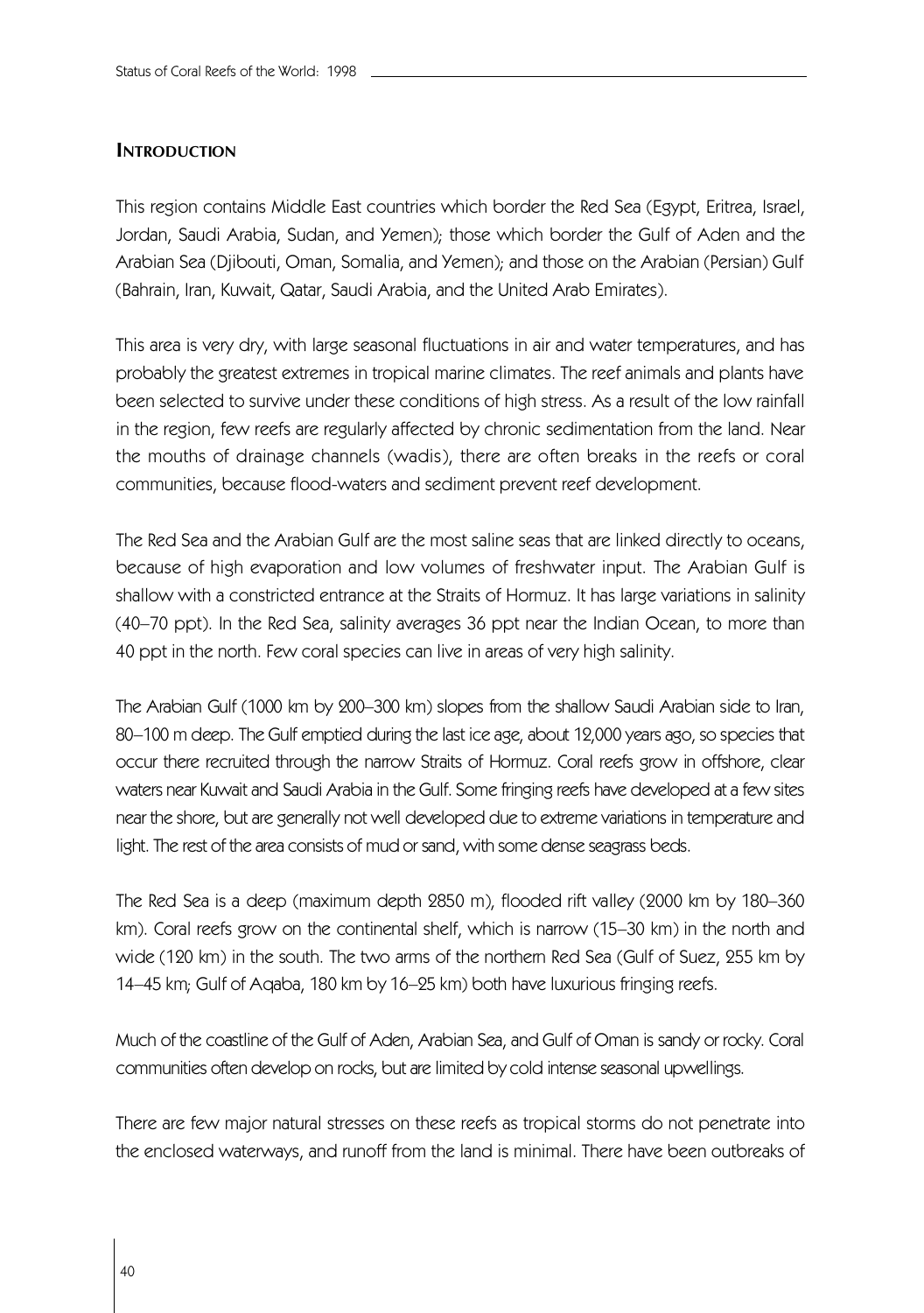the crown-of-thorns starfish on Red Sea and Gulf of Oman reefs. On rare occasions, there are extreme low tides (e.g. Gulf of Aqaba) which kill reef flat corals. Many of the human threats to Middle East reefs are shared throughout the region, but are at different levels of intensity, depending on the growth of coastal populations: pollution from towns and industries; oil exploitation and transport; mining and quarrying; and huge power and desalination plants. Increasing quantities of solid waste are being dumped from ships and the land. Reef tourism is expanding with damage from curio collecting and anchors in marine protected areas. Oil pollution, from operational spills and discharge of dirty ballast water, is a continuing threat in the Arabian Gulf and Gulf of Oman.

Middle East reefs provide increasing economic benefits to the people of the region, which can be sustainable, if successfully managed. However, systematic and coordinated efforts to manage these resources are being hampered by the complex politics in this region, weak legal and environmental policy capacity, weak administrations, poor organization, and limited skilled human resources.

The first workshop of the International Coral Reef Initiative (ICRI) in the Philippines in 1995 was attended by only three Middle East states, and by only six states at the Regional ICRI Workshop at Aqaba in 1997. Many countries have received technical and financial help from donor countries, and international organizations, to strengthen their capacity for sustainable management of coral reefs.

## **STATUS OF CORAL REEFS**

## *Bahrain*

The 33 low islands of Bahrain are mostly old limestone with corals (31 species; 19 genera) growing around them. The slopes are gentle with loosely attached corals and little true reef growth. Coral cover is generally less than 10%. The reefs are used by a few traditional fishers, and for recreation. The main human impacts arise from the dumping of dredged sediments, land reclamation, and from oil pollution. The Directorate of Environmental Affairs in the Ministry of Health, and the Bahrain Petroleum Company, are responsible for marine environmental conservation and oil spill contingency plans, but few reef areas are actively protected.

# *Djibouti*

There are a few fringing reefs around several small islands, and some patch reefs in the Gulf of Tadjoura, Gulf of Aden. Little is known of these reefs, although 80 coral species occur on Musha and Maskali reefs. Impacts are primarily from over-fishing, collection of corals and shells, spearfishing, dredging, anchor damage, boat traffic, and resulting turbidity. There is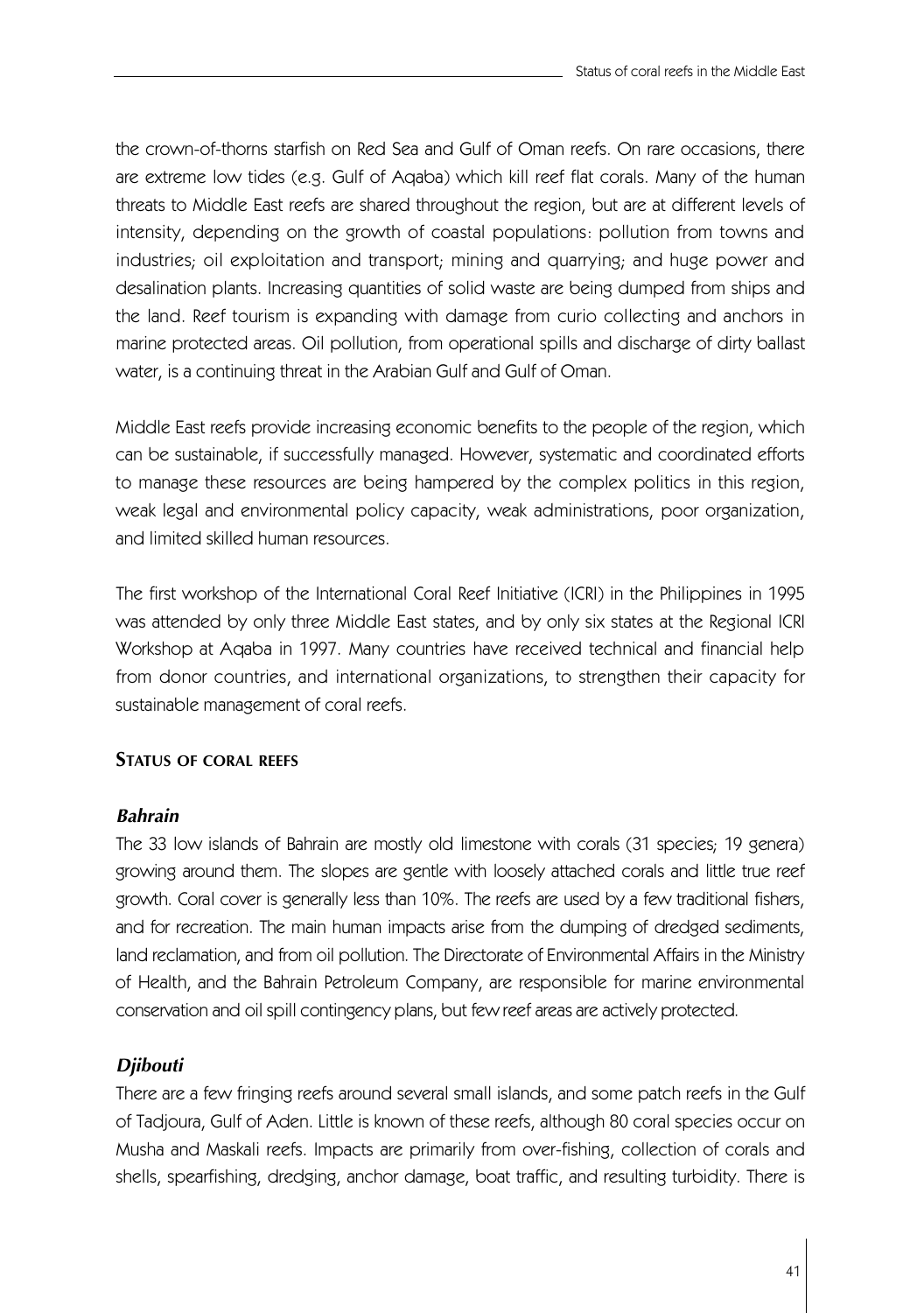some tourism, and Maskali and Musha Islands are marine reserves with prohibitions on collecting. There is no active reef management yet. The government has started an integrated coastal management project, including the reefs, with assistance from the Global Environment Facility and the World Bank.

# *Egypt*

The Egyptian Red Sea coast is 1840 km long with extensive fringing reefs facing the Gulf of Aqaba, Gulf of Suez, and the Red Sea. About 205 stony coral species and about 120 soft coral species have been recorded for the Red Sea. The Suez Canal area has about 45 coral species, including some endemic species. Coral cover around northern Red Sea islands is 60–80%, with 2 0–25% on exposed fore-reef slopes, and in some places soft corals (80%) dominate. Coral cover along the Gulf of Aqaba ranges from 11% to 63%, with higher cover in the south.

The coral reefs are in very good condition, with the only threats being from fishing and tourism. Destructive fishing does not occur, but a few reefs are over-fished, resulting in large numbers of sea-urchins. Tourism results in some curio collection, spearfishing, and anchor damage from dive boats. At one tourist site, coral coverage was 60% only eight years ago, but is now 27%, with anchor damage increasing from 2% to 30%. There have been several oil spills with no significant damage. The reefs are coming under increased management from the Nature Conservation Sector of the Egyptian Environmental Affairs Agency. Areas include the well-known Ras Mohammed Marine National Park (1983) on the Sinai Peninsula, and the Gebel Elba Conservation Area (1986) around the Egypt-Sudan border. Three more parks have been declared recently (Nabq, Taba and Abu Gallum), and two more (Red Sea Islands and Hammata) are proposed for protection.

#### *Eritrea*

Reefs on the 1216 km coast of Eritrea in the southern Red Sea are primarily around the Dahlak Archipelago and islands near the coast, many of which are themselves fossil reefs. Reef development occurs usually as thin coral veneers on other substrates, with more developed reefs around the outer islands near the centre of the Red Sea. There is little information on coral abundance and diversity, although surveys have been conducted by the former Ministry of Marine Resources (MMR). The Dahlak Islands are recommended for conservation in an integrated coastal management project in progress with funding from the Global Environment Facility and the World Bank.

#### *Iran*

The few reefs that occur on the 2000 km coastline of Iran are near the Arabian Sea, and around islands in the Straits of Hormuz. Most of the bottom has soft sediments with a few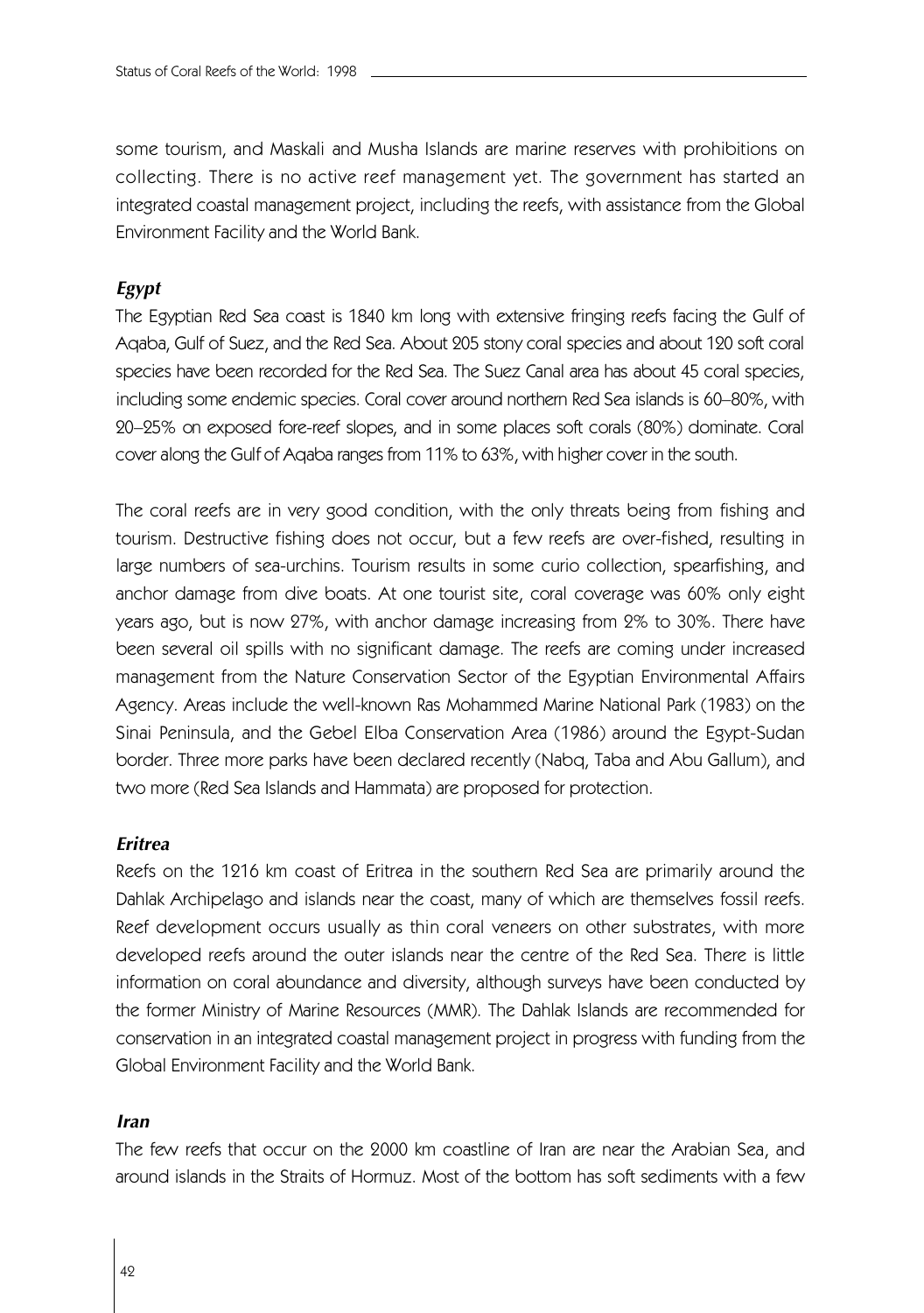corals. Information is lacking, with Shidvar Wildlife Refuge the only existing protected area that includes areas of reef. The Iranian National Centre for Oceanography conducted a survey of Iran's coral resources during 1998 to assist with national conservation and planning efforts, but the results have yet to be published.

# *Israel*

The short coastline of Israel (14 km) in the Gulf of Aqaba (Eilat) has fringing reefs except near the ports. The reefs are well studied with 99 coral species in 40 genera, and are in relatively good condition, although affected by heavy tourism development. Coral cover on these reefs dropped significantly to about 5% after extreme low tides and oil pollution, but recovered to near 40% in some areas, although not in other areas near the sources of oil and phosphate pollution (still at 15%). The Eilat Coral Reserve (established in 1964) is well managed by the Nature Reserves Authority, which promotes reef conservation.

## *Jordan*

The 27 km coastline of Jordan is similar to the coastline of Israel. There is a discontinuous series of fringing reefs with a narrow reef flat, less than 150 m wide, and a very shallow lagoon and back-reef. The reef front drops rapidly to several hundred meters. Port construction has replaced much reef area, and now tourism development is causing damage through solid waste and sewage pollution. The Aqaba Marine Nature Reserve is not actively managed, but is legally protected. Destructive fishing is illegal, and coral collecting and spearfishing are forbidden. The area is the focus of the proposed Red Sea Marine Peace Park.

# *Kuwait*

Kuwait has very limited reef growth, not exceeding 4 km<sup>2</sup>. Isolated corals grow on rocky outcrops, and there are some reefs around offshore cays. All reefs are shallow (to 15 m) with about 33 coral and 100 fish species. Oil pollution and sedimentation cause the largest impacts, and many reefs were impacted during the Gulf War, with some long-term effects of oil pollution. Sewage, outbreaks of sea-urchins, and damage from anchors are other problems. There are no marine protected areas, although some islands are recommended for protection.

## *Oman*

The 2092 km coast of Oman has some coral reef development in four regions: the Musandam Peninsula, which separates the Arabian Gulf from the Gulf of Oman; rocky shores and islands near Muscat; the sheltered western shores of Masirah Island and Barr Al Hickman; and sheltered bays of Dhofar and the Al-Halaniyat Islands. There are 91coral species in 54 genera, with about 200 reef fish species. Coral cover drops from 75% to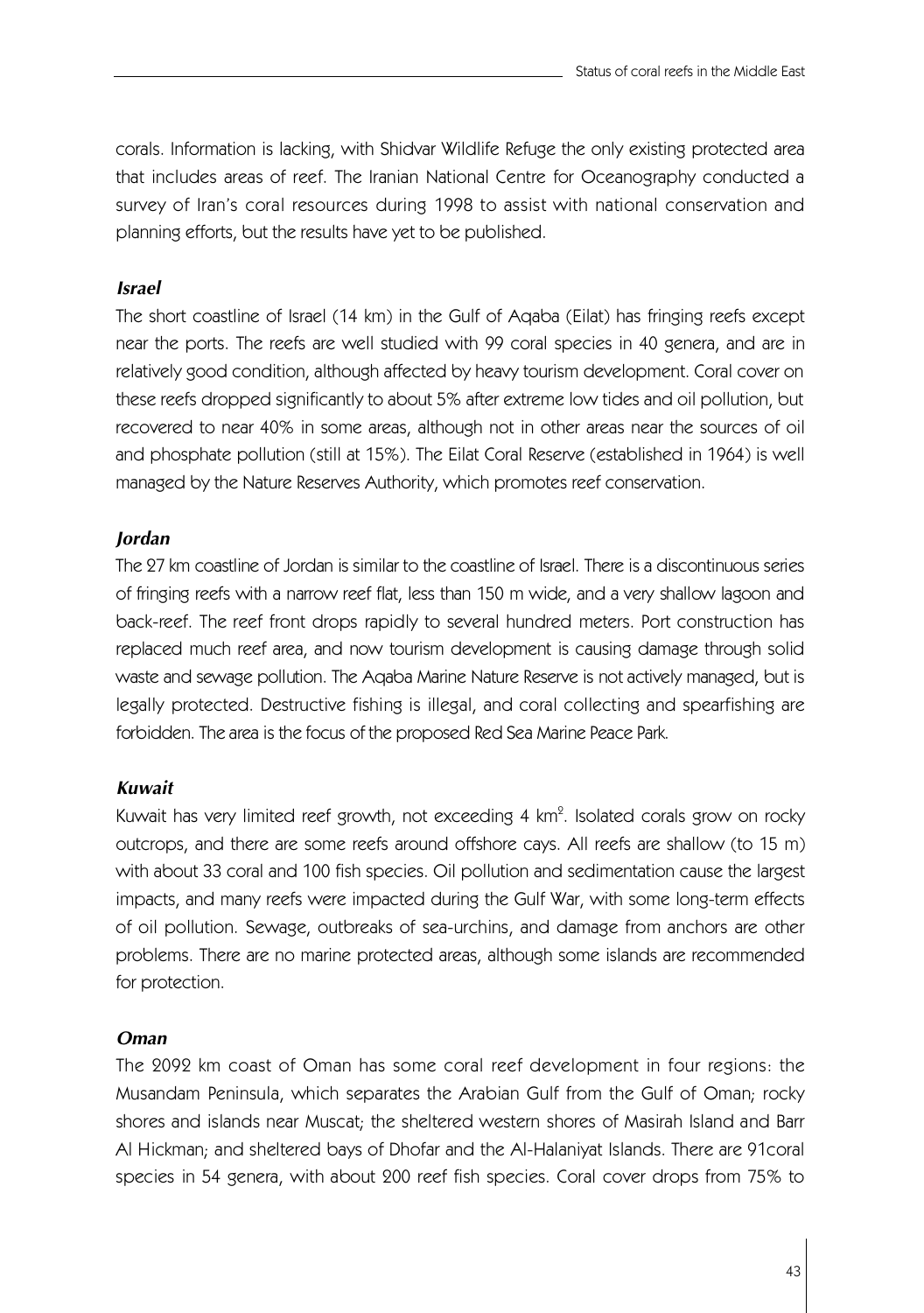40% below 10 m, and decreases to 10% below 15 m. Where suitable substrates occur outside these areas, there are communities of scattered corals with live coral cover approaching 10% in places. The major stresses are dramatic temperature fluctuations (ranging from 18 $^{\circ}$ C to 34 $^{\circ}$ C, with a mean of 27 $^{\circ}$ C, and daily fluctuations of 8–10 $^{\circ}$ C during summer), and crown-of-thorns starfish. Others include infrequent episodic rain, coral bleaching and cancer, black and white diseases, and oil pollution. Tourism is generally not destructive, except for some littering, curio collection and spearfishing. Most physical damage to corals is from fishing gear, particularly nets. Coral bleaching was observed in Acropora and some brain corals. Environmental impact assessments are required for coastal development, and laws prohibit destructive fishing, and protect threatened species. A management plan is being implemented for the Daymaniat Islands, which were declared a marine protected area.

## *Qatar*

High salinity, temperature extremes, and shallow waters limit reef growth around the 560 km long Qatar peninsular in the Arabian Gulf. Reefs are best developed in the east, but are shallow and low in diversity. There is little fishing or tourism, so the major threats are oil, solid waste and sewage pollution, and impacts from coastal developments. Living marine resources are legally protected.

## *Saudi Arabia*

Reefs occur on the 2510 km long Red Sea and Arabian Gulf coasts. The Red Sea coast has extensive fringing reefs on steep slopes, with 194 coral species in 70 genera, and 450 fish species. Most reefs are in excellent condition with only local tourism and limited artisanal fishing, but there are virtually no fishing regulations. Other impacts come from sediment from industrial and urban development, land filling and coastal engineering, with some chemical pollution. The Farasan Islands and Umm Al-Qamari Island are marine protected areas, and moratoriums on development have been approved for another 46 sites.

The Gulf coast has gentle slopes with vast shallow areas of sandy and muddy bottoms, thus there are few reefs. There is more development on the Gulf coast than on the Red Sea coast, with greater impacts from waste disposal, dredging, altered water circulation, pollution, and overfishing. The reefs were damaged by oil and soot during the Gulf War, but are recovering. There is one marine protected area (Jubail Marine Wildlife Sanctuary).

## *Somalia*

There are excellent, highly biodiverse, fringing and patch reefs along the Gulf of Aden coast of Somalia, with a mix of Indian Ocean, Red Sea and Arabian Sea species. These reefs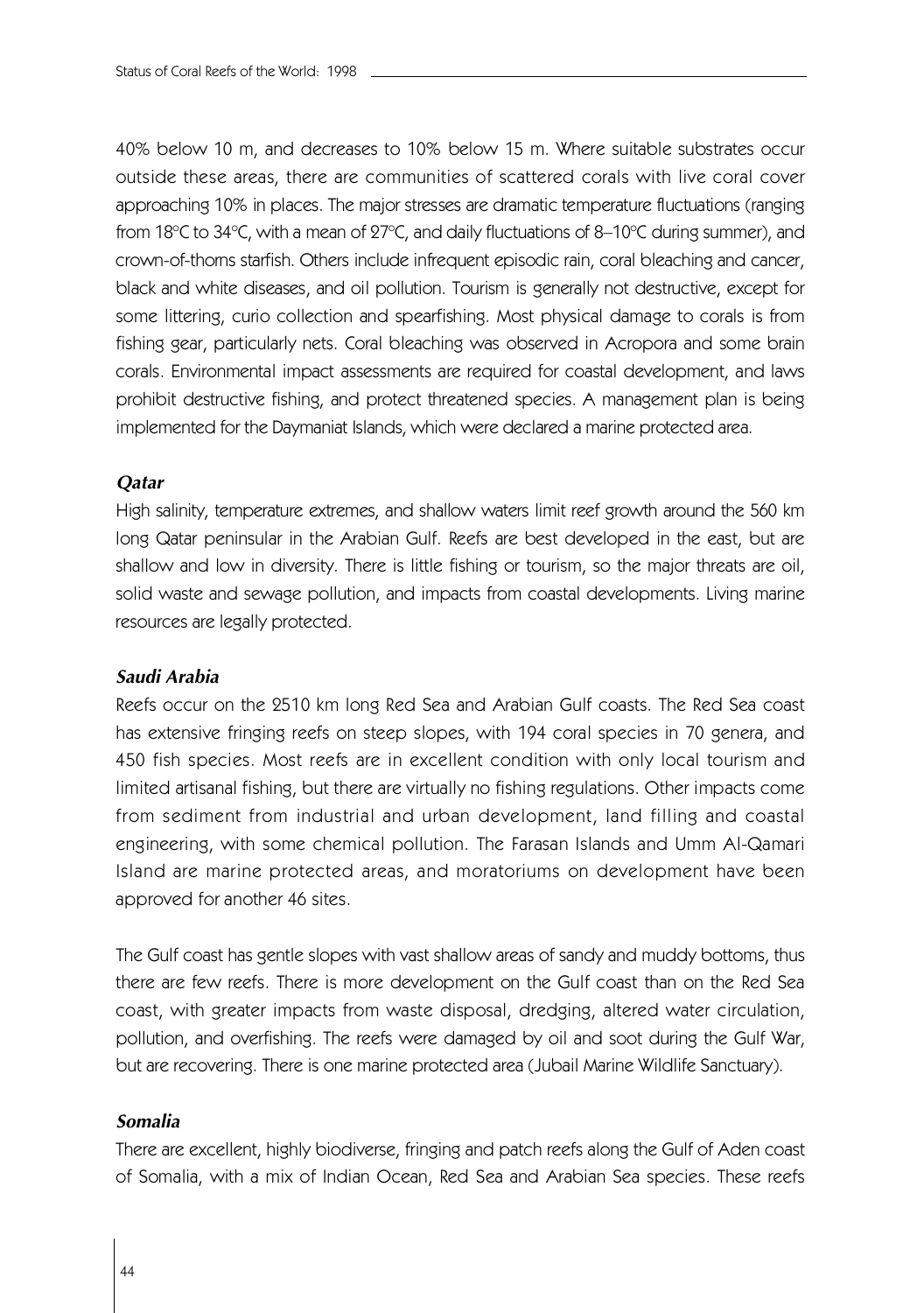suffer few natural disturbances and have a high coral cover (more than 90% in places) from the reef flat down to 8 m. There is some shark fishing on the Gulf of Aden coast, but this has had little impact on the reefs. There are no plans for reef protection, but IUCN is working with local administrators, donors, and other NGOs, to monitor fisheries and establish a protected area in the Saad ed Din Islands. There are also reefs near the Kenyan border, but the area is inaccessible, and little is known about the reefs or the threats to them.

## *Sudan*

Much of the 750 km Red Sea coast is bordered by fringing reefs. In the shallow water near the coast, the reefs are from 1 km to 3 km wide. These are separated by a wide deep channel from barrier and platform reefs, 1–14 km wide. The sea floor then drops to hundreds of meters. These are amongst the richest reefs in the Red Sea, with a high diversity of species, for example 71 coral species occur on Sanganeb and Wingate Reefs. There are also dugong and sea turtles.

There is little fishing on Sudan reefs. Limited tourism results in local damage from anchors, waste disposal, and spearfishing. There is some pollution from shipping and land reclamation near Port Sudan. There is one marine park (Sanganeb Atoll Marine National Park), however, management and enforcement are not strong. Sudan is planning to work with Egypt to establish the Gebel Elba Conservation Area.

# *United Arab Emirates*

Many bank and patch reefs, with less than 10% coral cover, grow in shallow water around offshore islands along the 550 km Gulf coast. There is some recreational diving but little fishing, and little is known about these reefs or their conservation.

## *Yemen*

The 500 km of Red Sea coast is shallow, with high turbidity and soft sediments that limit coral growth but favour seagrass beds. About 25% of this shore has fringing reefs or coral communities, with some better developed reefs in the north. But diversity and coral cover (12%) are low.

The Arabian Sea coast has some areas of mixed coral and algal communities with low live coral cover. There are several islands with low diversity fringing and patch reefs (Aden, Mukulla, Bir Ali and Belhaf). Traditional fishing and minimal tourism cause little damage. Destructive fishing and illegal discharge of waste are banned, although sewage pollution may reach damaging levels around coastal towns. Yemen has proposed four areas as marine protected areas, including parts of the Socotra Archipelago.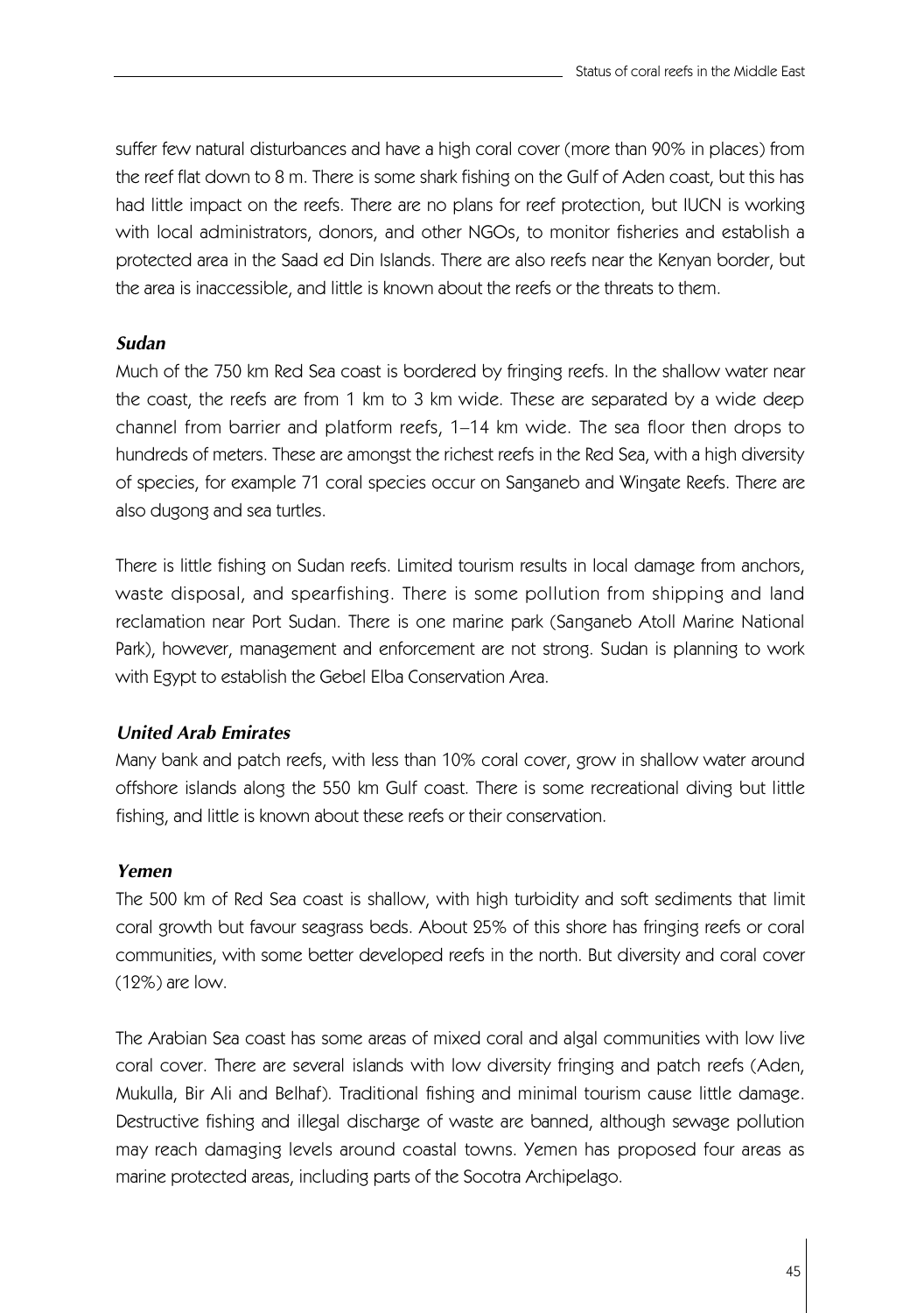## **MARINE PROTECTION AND MANAGEMENT**

There is often overlap among institutions responsible for coastal management, and there are also ambiguous laws and regulations in most countries. Enforcement is generally lacking, with the exception of well-managed marine protected areas in Egypt, Israel and Jordan, where fishing and tourism are closely regulated. Most other marine protected areas are 'paper parks'.

In the Middle East there are regional conservation plans, supported by the Global Environmental Facility of the World Bank, for Djibouti, Egypt, Eritrea, and Yemen. In addition, the Marine Environmental Initiative Plan and Red Sea Marine Peace Park for the Gulf of Aqaba, the Kuwait Action Plan (The Arabian Gulf, Gulf of Oman, and the Arabian Sea), and the Red Sea and Gulf of Aden Action Plan, all focus attention on problems facing coral reefs. A Strategic Action Program (SAP), focusing on coral reef conservation, was initiated in 1995 by the Regional Organization for the Conservation of the Environment of the Red Sea and Gulf of Aden (PERSGA), with support from countries of the region, the Global Environment Facility, and donors like the Islamic Development Bank.

# **RECOMMENDATIONS FOR MANAGEMENT**

In Middle East countries, there is insufficient research and monitoring, with the possible exception of Israel. This situation could be assisted by establishing networks within compatible countries to standardise methods, implement necessary capacity building, coordinate management, and integrate programmes to raise awareness. Improved monitoring of oil pollution, sharing of detection skills and clean-up mechanisms, will benefit many Middle East countries. These activities and conservation measures will require funding from the oil and tourism industries, and from external agencies and governments with strategic interests in the region. The strong political tensions in the region have hindered a regional approach to coastal management, and this continues, with difficulties in getting better representation at International Coral Reef Initiative meetings.

Moustafa Fouda heads the Department of Fisheries Science & Technology at Sultan Qaboos University, Sultanate of Oman. Other advice was obtained from Rod Salm, IUCN Nairobi and Simon Wilson from the Ministry of Regional Municipalities and Environment in Oman.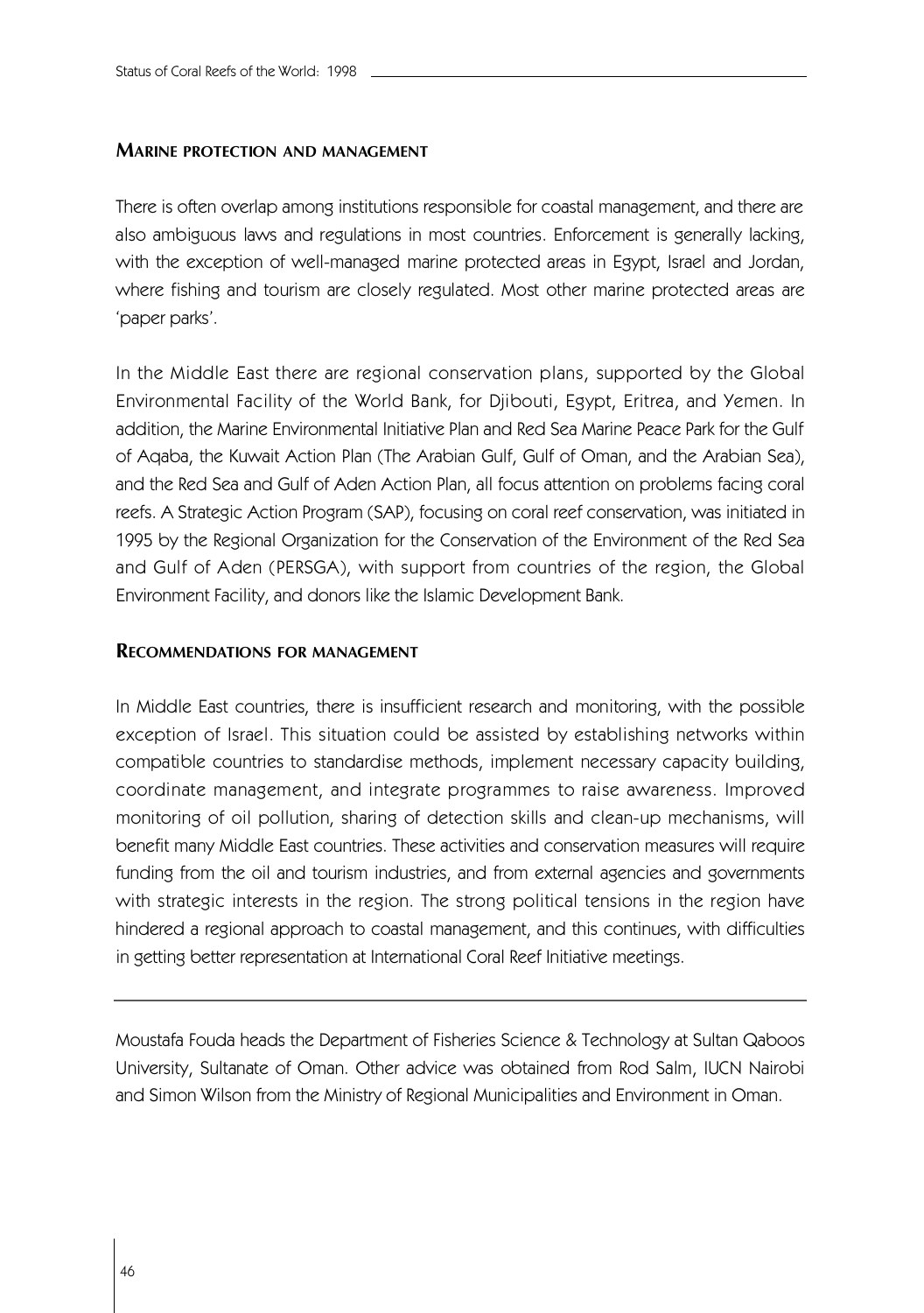# **3. STATUS OF CORAL REEFS IN SOUTH ASIA**

# ARJAN RAJASURIYA AND ALAN WHITE

## **ABSTRACT**

South Asian coral reefs vary considerably. The oceanic reefs (the Maldives, Laccadive/Lakshadweep, and Chagos atolls) and the high islands (Andaman and Nicobar Islands fringing reefs) are generally in very good condition, whereas the fringing and patch reefs off India and Sri Lanka are mostly in poor condition. Increased sedimentation and pollution are major problems on mainland reefs off India and Sri Lanka. Coral mining continues to be a problem in India, Sri Lanka, and in the Maldives. Intensive fishing is common near heavily populated parts of India and Sri Lanka, but less so in the Maldives and the Indian islands. Collection for the aquarium industry is depleting favoured species in the Maldives and Sri Lanka, and tourism is increasing the demand for reef products in Sri Lanka, the Maldives, and the Andaman and Nicobar Islands. Unprecedented coral

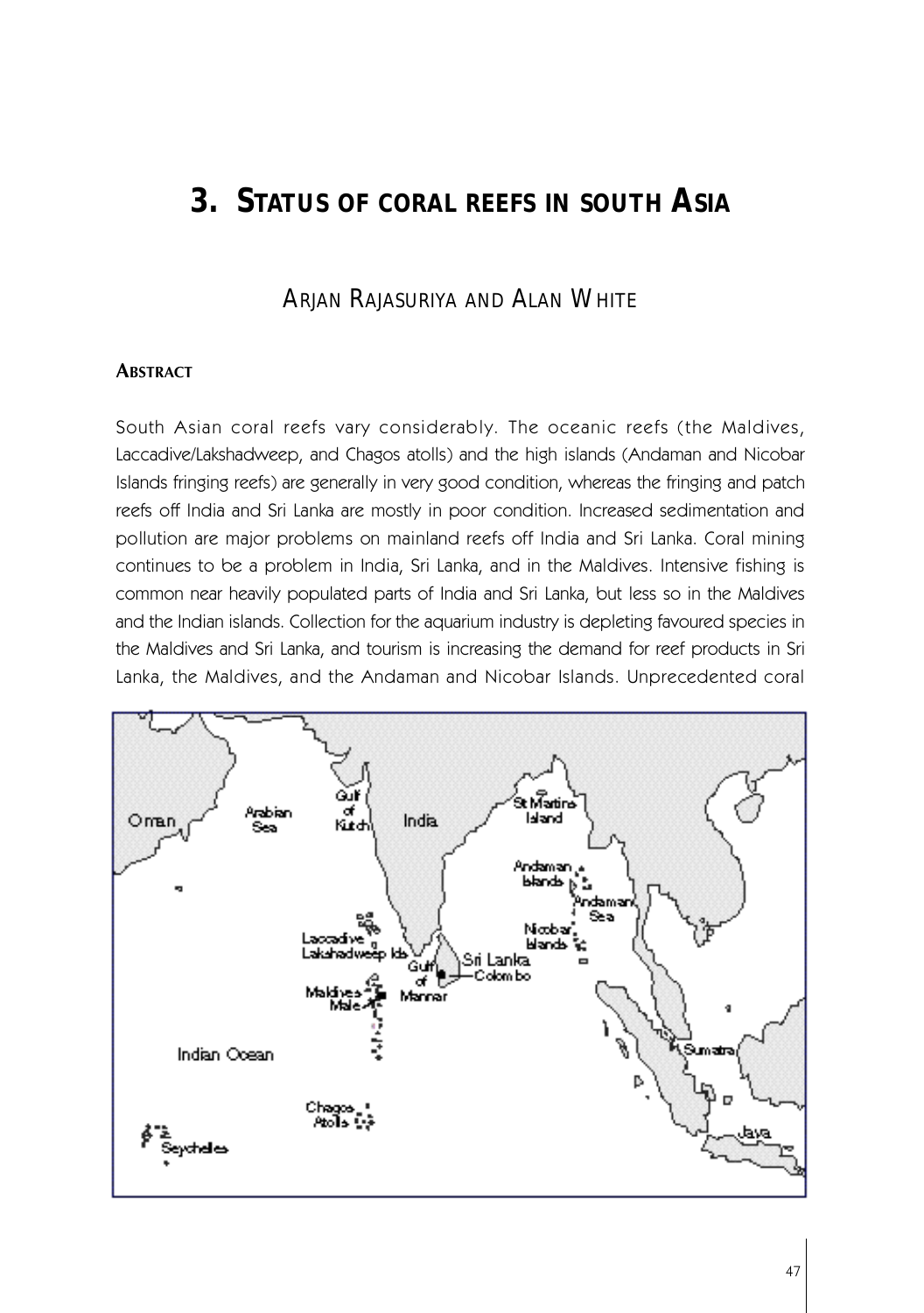bleaching in mid-1998 has seriously damaged almost all reefs in South Asia, with losses of nearly 6 0–80% of live coral cover. Such large-scale damage, together with natural and human degradation, poses serious problems for coastal communities, particularly for the atolls, which also face a predicted rise in sea level. There is an increase in environmental consciousness, and attitudes towards management in South Asia have risen considerably over the past few years.

## **INTRODUCTION**

Most of South Asian coral reefs are off India, the Maldives, Sri Lanka, and Chagos, with very small areas associated with Bangladesh and Pakistan. Coral reef growth off mainland India is mainly in the Palk Bay and the Gulf of Mannar region. Reefs along the rest of the coast are inhibited by massive fresh water and sediment inputs from the Indus, Ganges, and other rivers, and by cold upwelling in the northwest. This is also the reason why there are almost no reefs in Bangladesh and Pakistan. Sri Lanka has shallow fringing reefs and coral growth on sandstone and rocky reefs along about half of its coastline. Over on the eastern side of the Indian Ocean, there are extensive fringing reefs on the mountainous Andaman and Nicobar islands.

The major coral reef structures in this region occur as atolls on the Chagos-Laccadive ridge. This includes the Laccadives (Lakshadweep, India), the Maldives and the Chagos group (British Territory). This group has large areas of relatively unknown submerged coral-limestone banks.

## **STATUS OF SOUTH ASIAN REEFS**

## *Bangladesh*

St. Martin's Island (10 km south of the mainland, 8.0 km by 1.6 km) is the only coral reef in Bangladesh. However, it is gradually eroding because of stress from sedimentation, cyclones and storm surges, removal of coral, boat anchoring, and destructive fishing.

## *Chagos Archipelago*

The five atolls with islands of Chagos ( $21,000$  km<sup>2</sup> of shallow waters) are on the southern end of the Chagos-Laccadive ridge, and include the Great Chagos Bank, probably the world's largest atoll, which is mostly submerged except for eight islands on the northwest rim. The military base of Diego Garcia is on one of the smaller atolls to the south.

The Chagos constitute probably the largest area of relatively undisturbed reefs in the Indian Ocean, and some of the best. There are about 200 coral species, including some endemics, which are actively growing. These reefs are reasonably well protected, because they are uninhabited and inaccessible, except for Diego Garcia, but there is no legal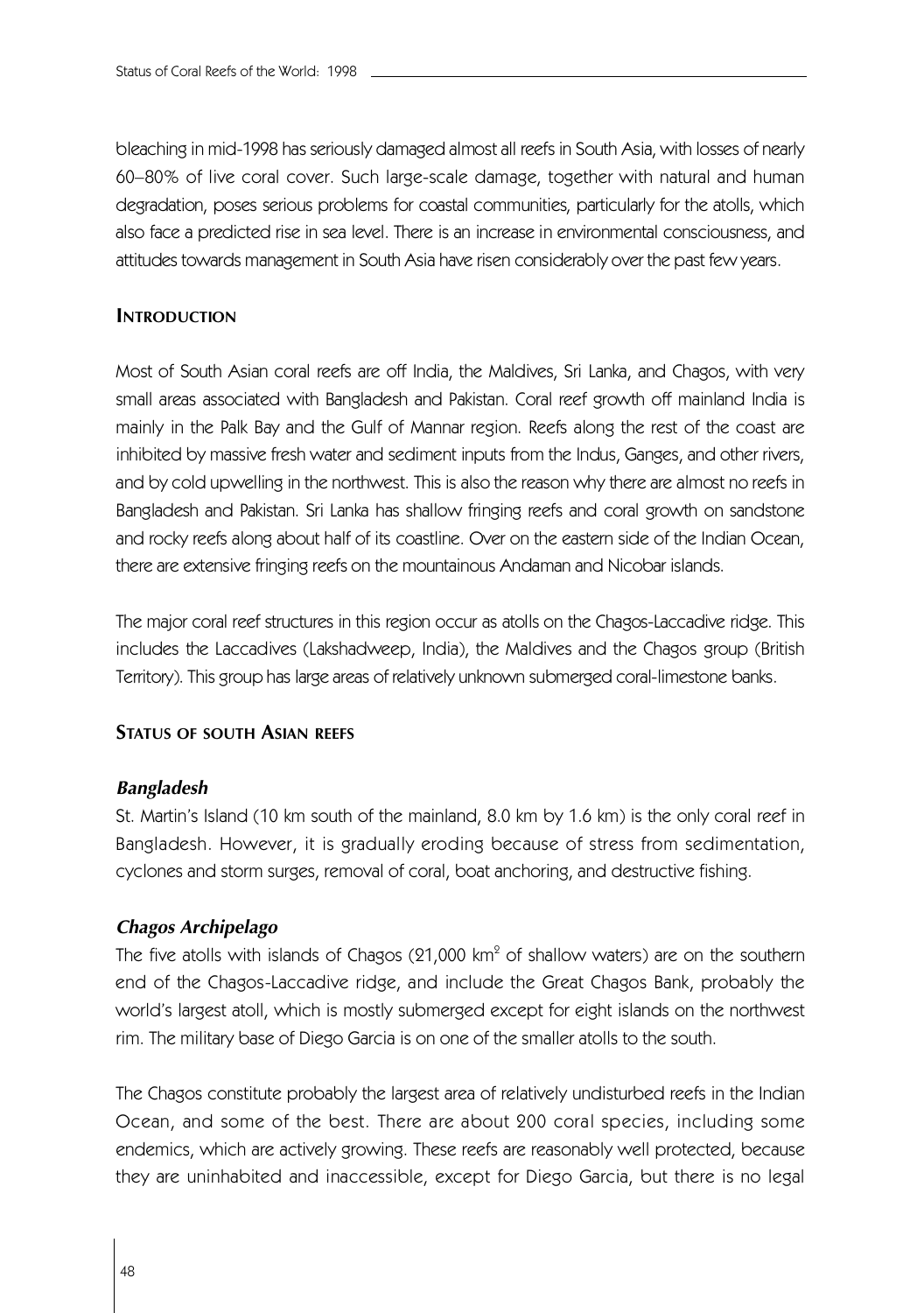protection. The Corbett action plan for protected areas has identified Chagos as a priority area for the Indo-Malayan region. The only pressures come from fishing boats that are catching sharks for shark fin, and sea cucumbers. This level of fishing is not regarded as a major threat, but there is the possibility that cyanide fishing boats will target the area.

# *Indian mainland*

Coral species recorded for all Indian reefs are 207 in 55 genera. Shallow, fringing coral reefs grow on a few widely scattered parts of the coast. Massive sediment flows from large rivers inhibit reef growth in most areas. In the northwest, the shallow Gulf of Kutch reefs have been heavily damaged by sediment input, sand dredging, and coral mining, and the reef area has declined from 117 km $^2$  in 1975 to 53 km $^2$  in 1985. There was a partial recovery of 28 km $^{\rm 2}$  in 1988, after laws to stop mangrove cutting and coral mining in the Gulf of Kutch Marine National Park were enforced.

The long fringing reef off Palk Bay in the southeast has been badly damaged by sedimentation, pollution, coral mining, and intensive fishing. There are 65 coral species, and some dugong and turtles have been reported, but are under increasing threat.

There are about 20 small islands and many reefs in the Gulf of Mannar, southwest of the Mandapam Peninsula and Rameswaram Island. The marine national park is about 200 km $^2\!$ , but is not properly managed. The coral reefs here are more diverse than those further north, with 117 species growing in an area more favourable for corals. There is large-scale coral mining, and pollution, and fishing pressure is intense, particularly for dugong and turtle.

## *Indian Island groups*

These are the most important coral reef resources of India. The Andaman and Nicobar Islands in the Eastern Indian Ocean consist of many hundreds of high islands with extensive fringing reefs. These grow immediately offshore from the mountainous islands and are often several hundred meters wide on the Andamans, extending up to 1 km wide in the Nicobars (300 km further south). Recent surveys of 110 locations in 45 reef areas showed that most of the reefs were in pristine condition with up to 135 coral species, and other reefs were degraded due to increased sedimentation, pollution, and destructive fishing. Crown-of-thorns outbreaks have been reported, but there is no information on the impacts. These islands are important for dugong and turtles. The best nesting sites for leatherback turtles in the Indian Ocean are on the Nicobar Islands.

The Laccadive (Lakshadweep) Islands off the southwest coast of India are the northern end of the largest group of atolls in the Indian Ocean. There are 36 islands and lagoons (including 11 major ones), four large submerged reefs and five big submerged banks.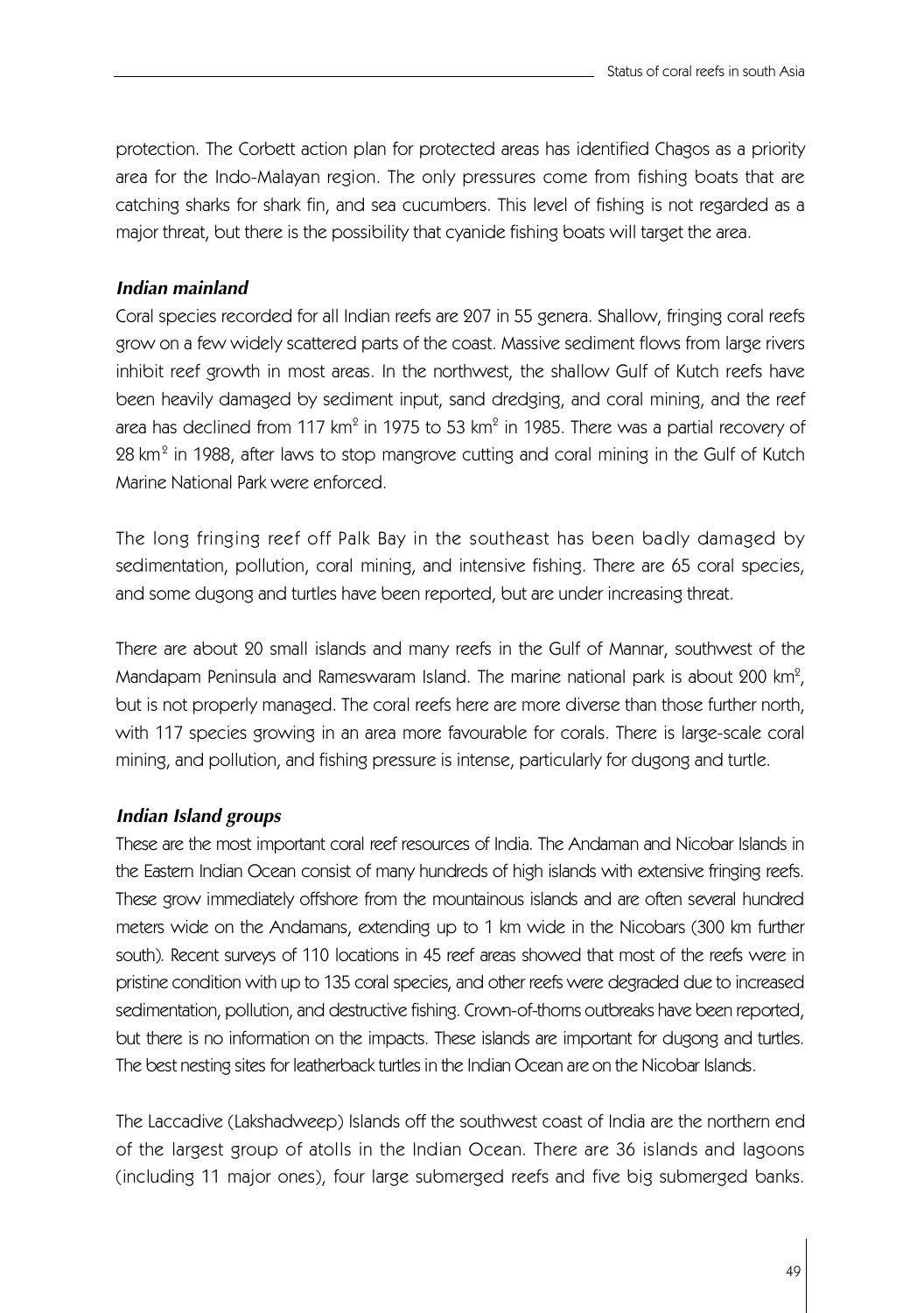These have the most luxuriant coral growth in India with 69 species, along with giant clams and turtles. Coral mining is present and there is some heavy fishing pressure.

All the coral reefs near the mainland are heavily exploited for coral sand and rock, and there is also extensive collecting of ornamental shells, gorgonians, seaweeds, holothuroids, lobsters, and sea horses. Coral and sand mining are major problems, particularly in the Gulf of Kutch where some reefs have been totally removed. Reef fishing is mostly subsistence and largely unstudied, but may constitute about 10% of the total marine fish catch in India. Pollution and sedimentation are the greatest threats to these reefs, and industrial and oil pollution cause significant damage in the Gulf of Mannar and Palk Bay. Blast fishing and other destructive practices are persistent problems in many areas.

# *Maldives*

The Maldives form the largest part of the Chagos-Laccadive ridge with 22 low atolls, extending 764 km north to south. There are over 800 small vegetated coral islands, and many unvegetated sand cays which cover a 300 km $^{\rm 2}$  area, but the maximum elevation is only 5 m. Fish are extremely abundant and rich, with about 1000 species. Live coral cover is generally excellent, often exceeding 75%, although recent natural events have affected the health of some reefs. Outbreaks of the crown-of-thorns starfish have caused some coral death, and three periods of higher sea-surface temperatures in 1983, 1987, and 1998 have caused coral mortality, with the recent bleaching being particularly severe. Nothing like this has occurred in the past 40 years of recorded reef assessment, with losses of nearly 80% on many reefs.

Coral rock has been traditionally used as the main building material. For example, about 94,000 cubic meters of rock were mined between 1975 and 1985, and recent estimates are that between 200,000 and 1,000,000 cubic meters of coral rock are mined annually, mostly for resort construction. This coral mining is unsustainable, particularly in the face of future sea level rise.

Tourism is the major reef-related activity, expanding from two resorts in 1972, to 74 resorts in the central atolls. Annual tourist arrivals of more than 200,000 exceed the permanent Maldive population.

Most reef problems in the Maldives are recent (except for coral mining) and result from modernization of fishing methods (providing fish for tourist resorts and the Asian live food fish trade), the development of tourism, and sea level rise. Beaches have been modified, sand dredged, buildings have been set on the beaches, and often methods of solid and liquid waste disposal are poor.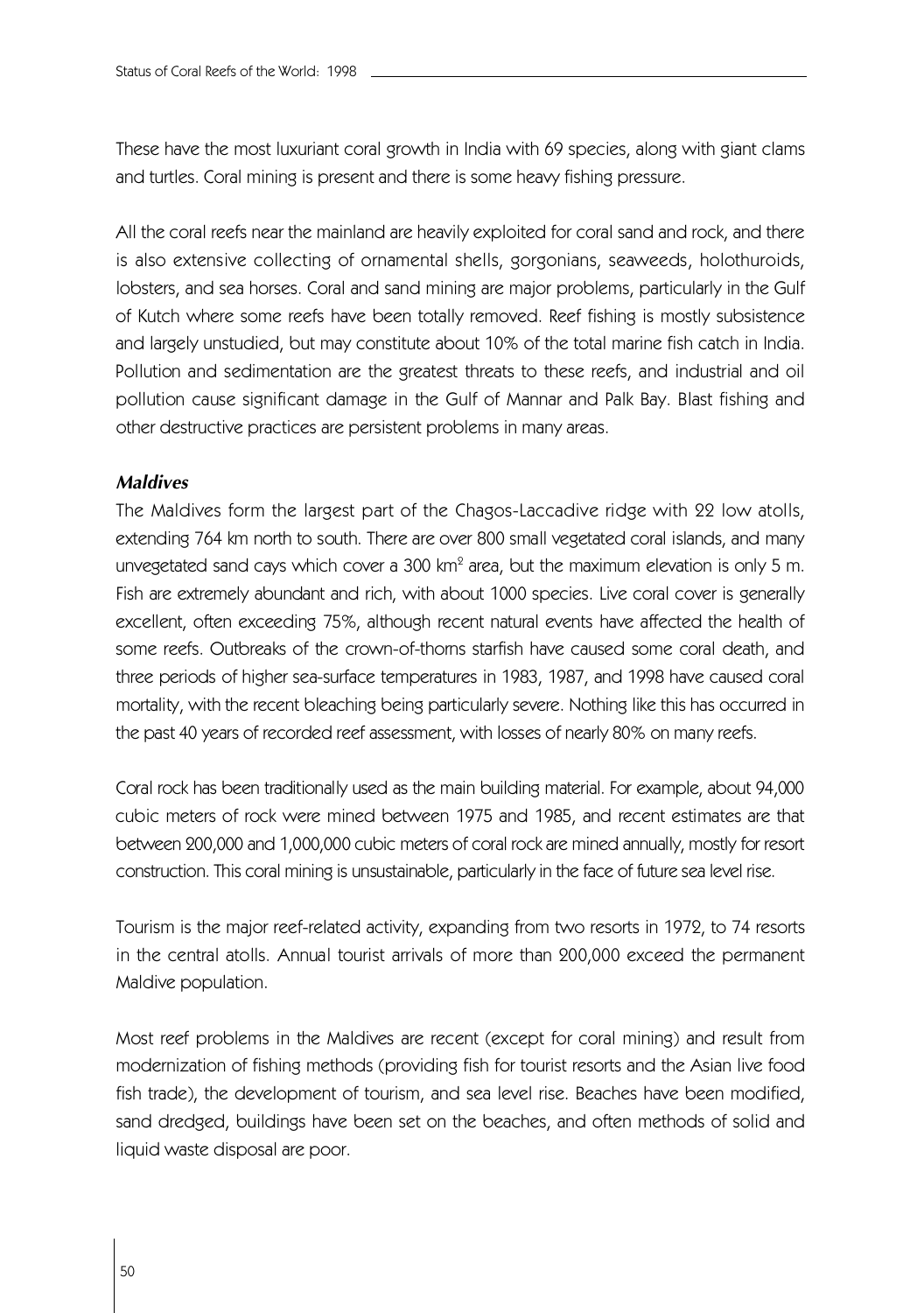# *Pakistan*

There are no real coral reefs in Pakistan, but in areas where the water is sufficiently clear towards the east, there are often small colonies growing on hard substrate.

# *Sri Lanka*

There are fringing or offshore patch reefs along an estimated 2% of the 1585 km Sri Lankan coastline. There are offshore reefs in the Gulf of Mannar and along the east coast. Corals have also colonised many sandstone and rocky shallow areas, particularly in the southeast, however, the full extent of offshore reefs has not been determined. There are 183 coral species in 68 genera and over 300 species of reef fish in 62 families.

The healthiest reefs are the offshore patch and sandstone reefs, where live coral cover on some reefs (including a few undamaged nearshore reefs), is over 50%. However, most of the nearshore reefs have low coral cover. It is apparent that most of these reefs have suffered extensive bleaching and coral death during the major bleaching event of mid-1998, with losses in coral cover of approximately 80–90% on some fringing reefs along the south coast.

Many Sri Lanka reefs have been severely damaged by human activities. The major impacts are from the increasing flow of sediment from deforestation, poor agricultural practices, and domestic and urban development. Another large impact is coral mining along the southern and eastern coasts. Most reefs are easily accessible, therefore there is extensive fishing, often with explosives or fine mesh nets, and considerable collecting of aquarium species, particularly where law enforcement is absent. There has recently been an increase in uncontrolled tourism development, which is damaging nearshore reefs.

In addition, northwest and east coast reefs are under persistent attack from the crown-ofthorns starfish, and large areas of the coast are naturally eroding because of monsoon waves from the Indian Ocean. Rock and concrete structures have been built to protect beaches, vegetation, and human development, and the threat of sea level rise is a major concern.

# **MARINE PROTECTED AREAS, RECOMMENDATIONS FOR MANAGEMENT**

There are many **marine protected areas** (MPAs) that include reefs, but most are small, fragmented and without effective management. The best protected reefs are remote from human disturbance (Chagos, Maldives, Nicobars and Laccadives), but few have been declared as MPAs. The Maldives recently established 15 protected sites; India has (1992) several national parks with minimal management; and the Hikkaduwa (1979) and Bar Reef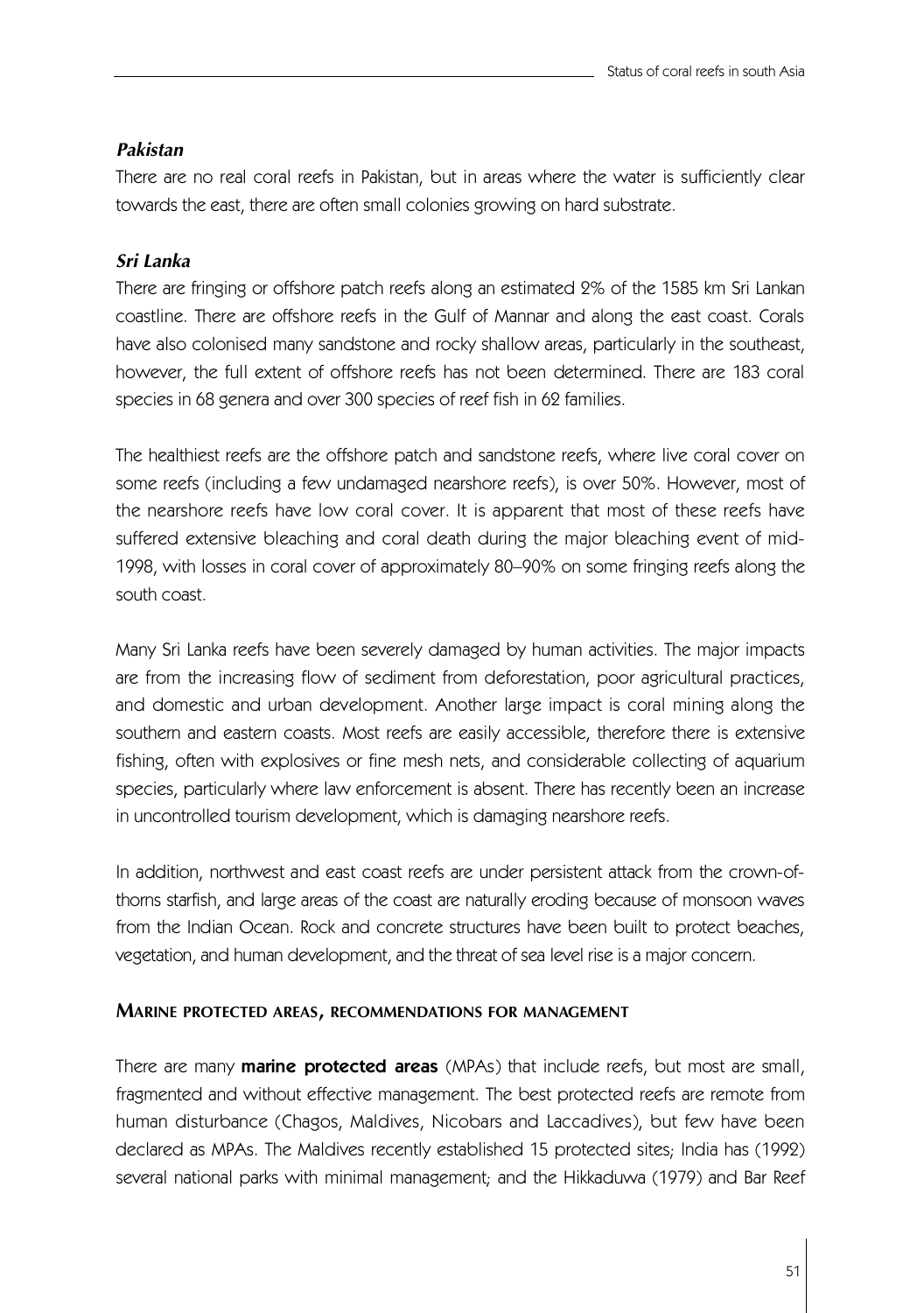(1992) marine sanctuaries were established by Sri Lanka, but are ineffectively managed. Most governments have enacted strong legislation for reef management (e.g. in Sri Lanka there is: the Coast Conservation Act [1981, 1988]; the National Coastal Zone Management Plan [1990, 1997]; the National Environmental Act [1980, 1988]; the Fauna and Flora Protection Ordinance [1937, 1938, 1970, 1972, 1993]; the Fisheries Ordinance [1940, 1973, 1997]; and the National Aquatic Resources Research and Development Agency Act [1981]), but resource allocation and implementation are minimal, and do not contribute much to reef conservation.

In most countries, there are ambiguous laws and considerable overlaps among institutions responsible for coastal management, meaning that enforcement is lacking in nearly all countries. Exceptions appear to be in the Maldives, where fishing and tourism are closely regulated in MPAs, but there are no controls in remote areas.

**Research and monitoring** should be improved and expanded, monitoring methods standardized, and communication links improved among all agencies and countries. This monitoring should include both assessment of the reefs and of the communities that use reef resources. This will increase awareness on the status of, and levels of threats to, coral reefs, and provide resource managers, decision-makers, and funding agencies with valid data.

**Capacity building for management** is essential in all countries, especially India. Such training can be based on experiences gained in successful and unsuccessful attempts to manage coastal resources. Training should include all aspects of integrated coastal management, including policy development, legal implications, economic values, sociological and biological assessments. It is essential to train personnel to understand the importance of community participation in resource management.

**Funding** for integrated coral reef management is needed from both country and outside donor budgets. It is essential that programmes for Integrated Coastal Management be funded for the long-term and include all stakeholders, as there are many examples in the region of short-term projects that have collapsed after funding stopped. The involvement of the private sector is essential where tourism developers could be encouraged to lease and conserve nearby reef areas, and introduce eco-tourism to provide tourists with the chance to view healthy coral reefs.

Arjan Rajasuriya is from the National Aquatic Resources Research and Development Agency in Sri Lanka, and Alan White is currently in the Philippines after managing the Coastal Resources Management Project in Sri Lanka.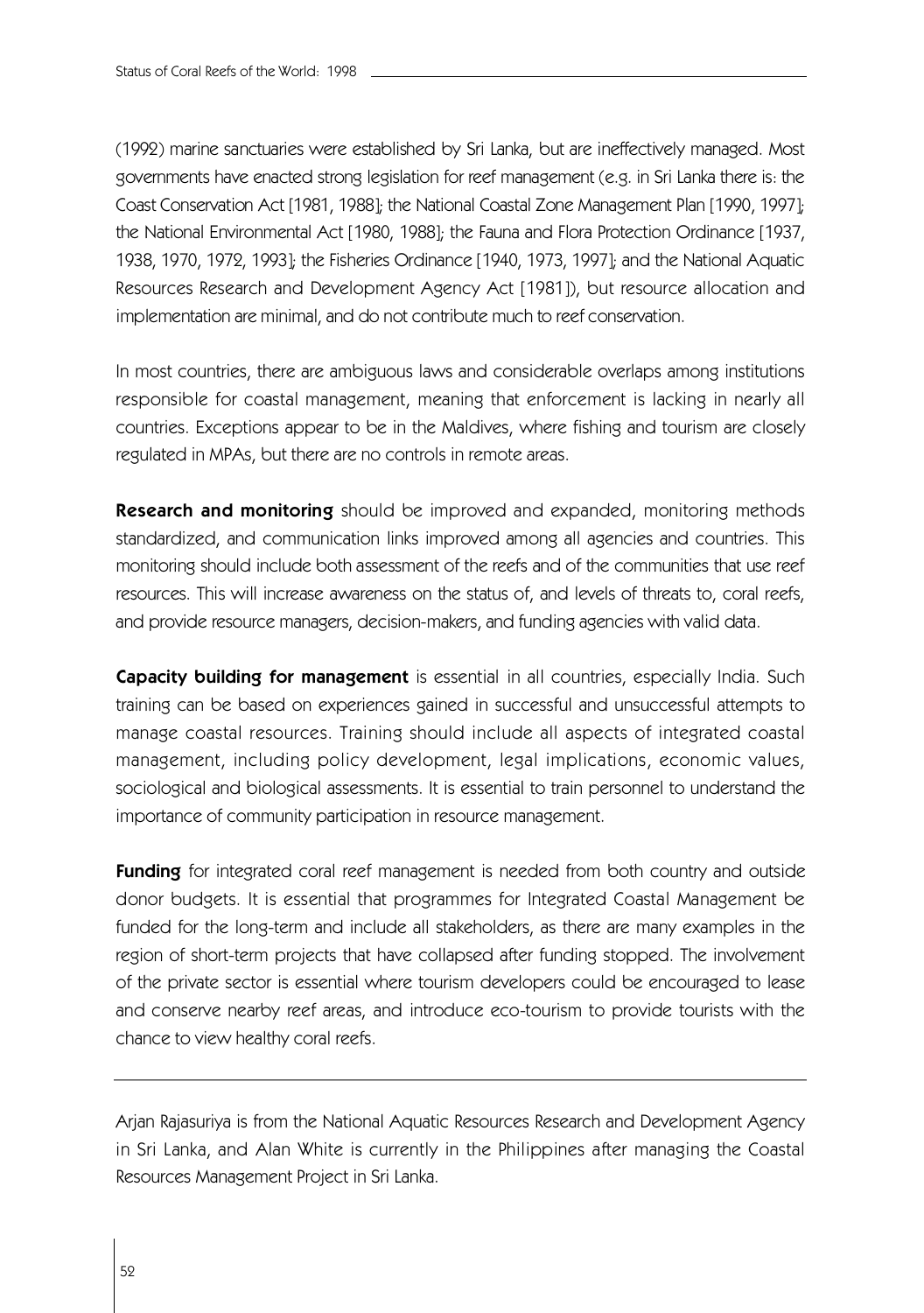# **4. STATUS OF CORAL REEFS IN THE WESTERN INDIAN OCEAN AND EVOLVING CORAL REEF PROGRAMMES**

ROD SALM, NYAWIRA MUTHIGA AND CHRIS MUHANDO

# **ABSTRACT**

The region has all reef types from atolls to fringing reefs with many endemic species shared within the Western Indian Ocean (WIO), which suggests that the reefs are linked by currents to make this a discrete biogeographic region. This also means there is a need for regional collaboration among the ten WIO states to manage these reefs.

Reef management is not well developed in the WIO, and is focused at the site rather than at national or regional levels. Poorly regulated fisheries and coastal development, together with increasing populations and tourism are major contributors to reef destruction. This is ironic, as both fisheries and coastal tourism are heavily dependent on healthy coral reefs, and make major contributions to the economies of most countries.

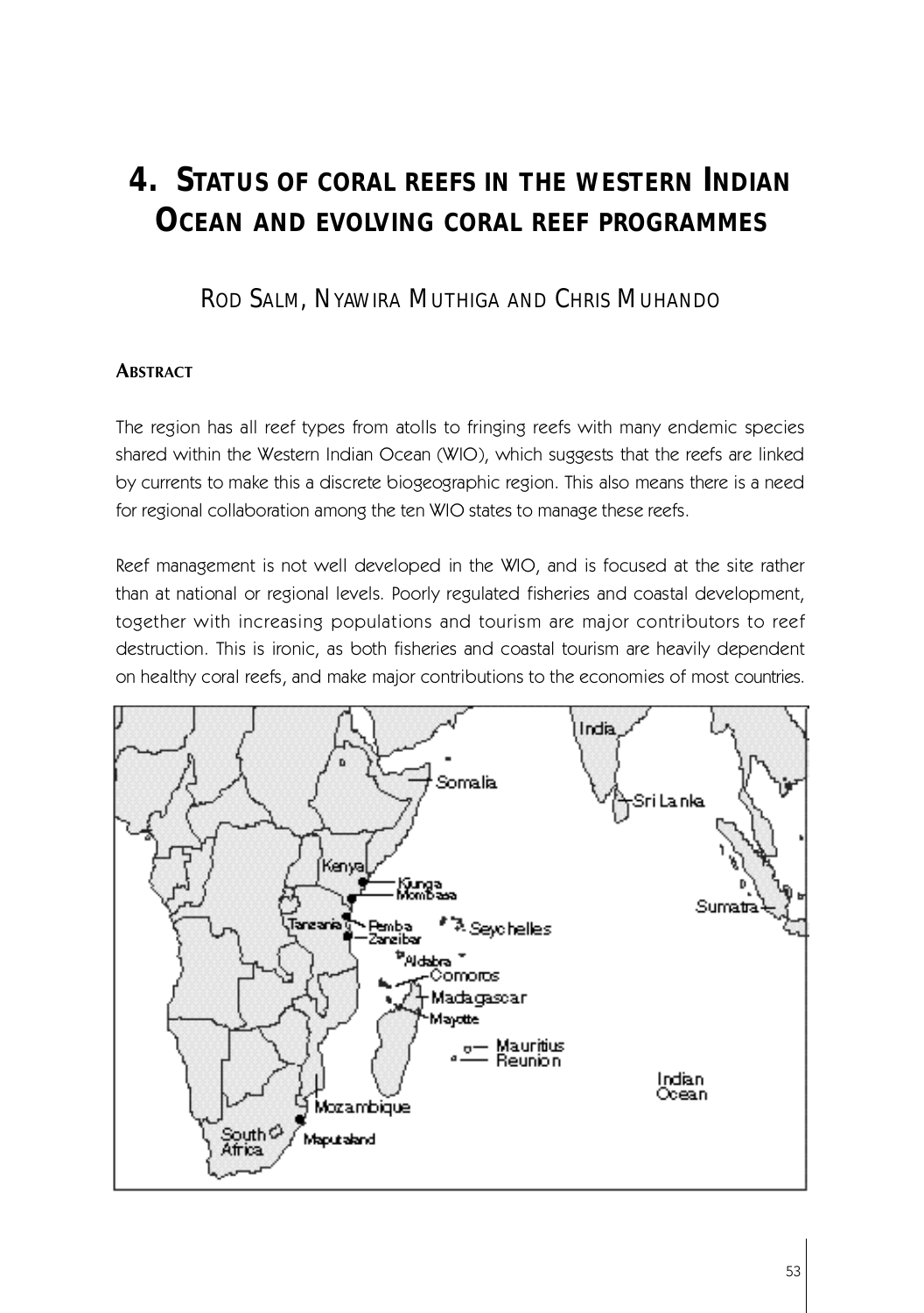Many of the reefs in the region are showing distinct signs of damage from human activities, and bleaching in 1998 has been particularly severe in the Seychelles and Kenya.

The principal reef management activity is the establishment of marine protected areas (MPAs) mainly for tourism, and little is being done to safeguard reefs for biodiversity or fisheries conservation. Although progress is being made in collaborative reef management at the community-government level, there is the need for collaboration among the WIO states to conserve reefs. This will enable sharing of successful approaches for management problems that are common to the region, use of a standard methodology and database for reef assessments to facilitate data sharing and analysis, understanding of processes sustaining the regional linkages, and will facilitate regional collaboration.

# **INTRODUCTION**

The Western Indian Ocean (WIO) countries and states (Kenya, Mozambique, Somalia, South Africa, and Tanzania on the coast; and islands Comoros, Madagascar, Mayotte, Mauritius, Réunion, and Seychelles) extend from 12°N to 29°S, and from the African coast to 65°E. The region has both tropical and subtropical waters with northeast to northwest monsoons from November to April, and southwest to southeast monsoons between June and October. Tropical cyclones occur south of the equator, mainly during the northern monsoon. The major linking current is the South Equatorial Current, which flows west throughout the year at about 12°S, until it hits the African coast where it splits into the southerly Mozambique Current, and the northerly East African Coastal Current. Sea-surface  $t$ emperatures rarely fall below 20 $\degree$ C, except off northern Somalia during upwelling and off South Africa.

Well-developed fringing and patch reefs occur along the narrow continental shelf of Somalia, Kenya, Tanzania, and northern Mozambique, and around the offshore islands. Reefs off the mainland are broken by the large rivers. The southernmost reefs are at Inhaca Island in Mozambique, just north of South Africa, although coral communities occur off Maputoland in South Africa. Madagascar and the Comoros have well-developed reefs, including barrier reefs off Toliara on the southwest coast of Madagascar, and around Mayotte in the Comoros Archipelago. The Seychelles Bank has reef-fringed granite islands, and patch and fringing reefs around the coral atolls of the Amirantes Bank. The large Saya de Malha Bank, Nazareth Bank and Cargados Carajos Shoals are mostly submerged, and may contain coral communities or reefs. The Mascarene Islands further south have good reefs: Rodrigues and Mauritius have extensive reefs, but not Réunion. Coral diversity decreases in the Indian Ocean from east (Australia) to west, but there are many endemic species.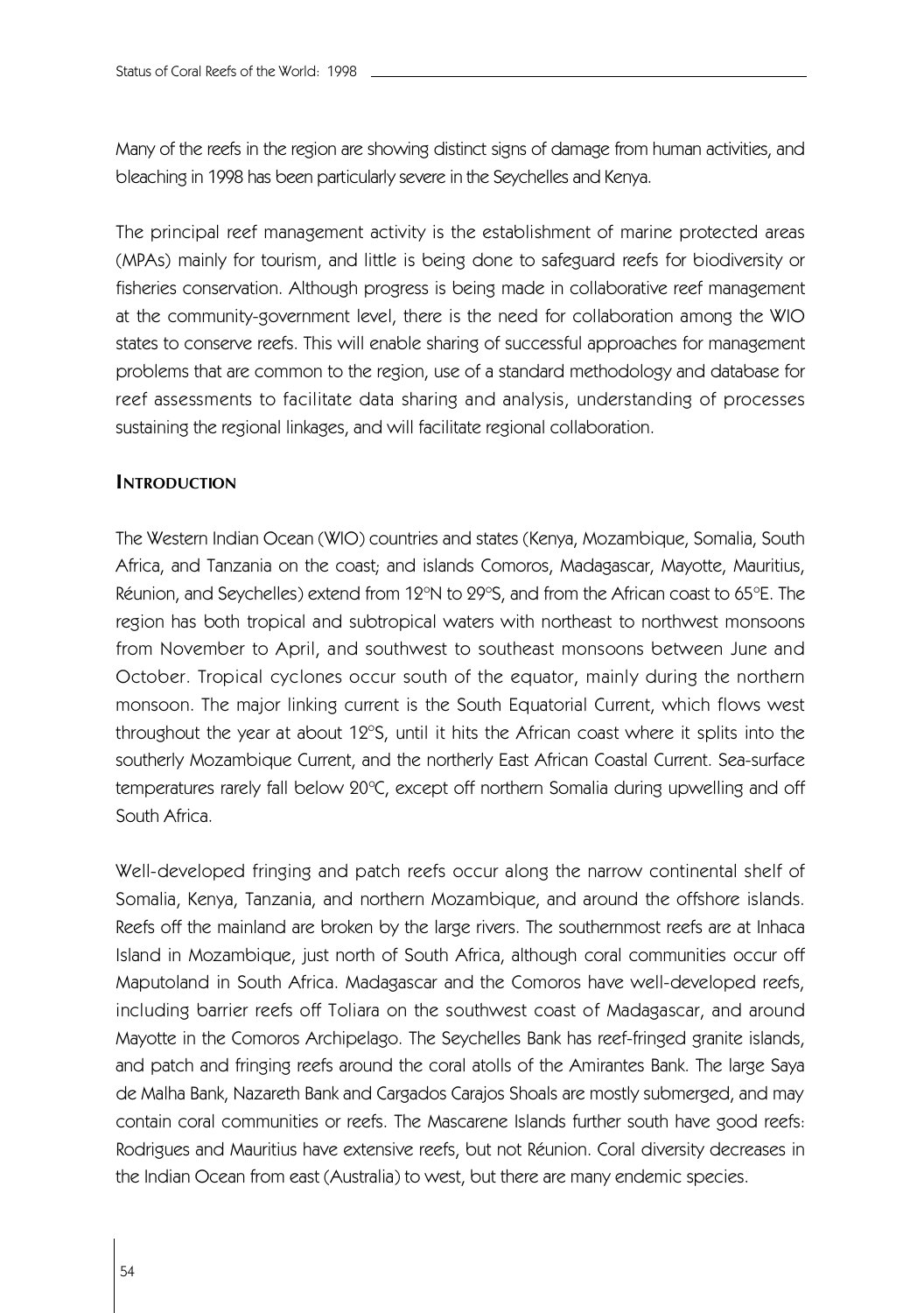# **THREATS TO CORAL REEFS AND ASSOCIATED ECOSYSTEMS**

The threats to coral reefs and their associated ecosystems vary widely between countries, but fall into the following four main groupings.

Resource extraction related activities:

- over-exploitation of living resources;
- destructive exploitation of living resources, including blast fishing;
- coral and sand mining for construction.

Poorly controlled development:

- poor land use practices leading to erosion and sedimentation;
- dredging and/or filling operations;
- tourism-related activities.

Pollution-related activities:

- pollution from land-based activities;
- pollution from maritime transport.

Natural disasters:

- tropical storms;
- coral bleaching;
- Acanthaster planci outbreaks (crown-of-thorns starfish).

The underlying causes for these problems are poverty, and the lack of sustainable incomegenerating opportunities. Inadequate planning, lack of institutional will or capacity to implement policies and regulations, and civil disturbances, which resulted in the displacement of many people to coastal areas, have aggravated the coral reef management problems. The underlying causes must be addressed to achieve sustainable conservation of coral reefs.

# **STATUS OF THE REEFS IN COUNTRIES OF THE WESTERN INDIAN OCEAN**

# *Comoros*

The Comoros archipelago comprises four isolated volcanic islands. Fringing reefs are found around Grand Comores, Anjouan, and Moheli. Mayotte (France) is the oldest island in the chain, and has a substantial barrier reef. The Banc de Geyser, in international waters, is a large, horseshoe-shaped reef, submerged at high tide that is notoriously dangerous to shipping. Its isolation has preserved it from human damage.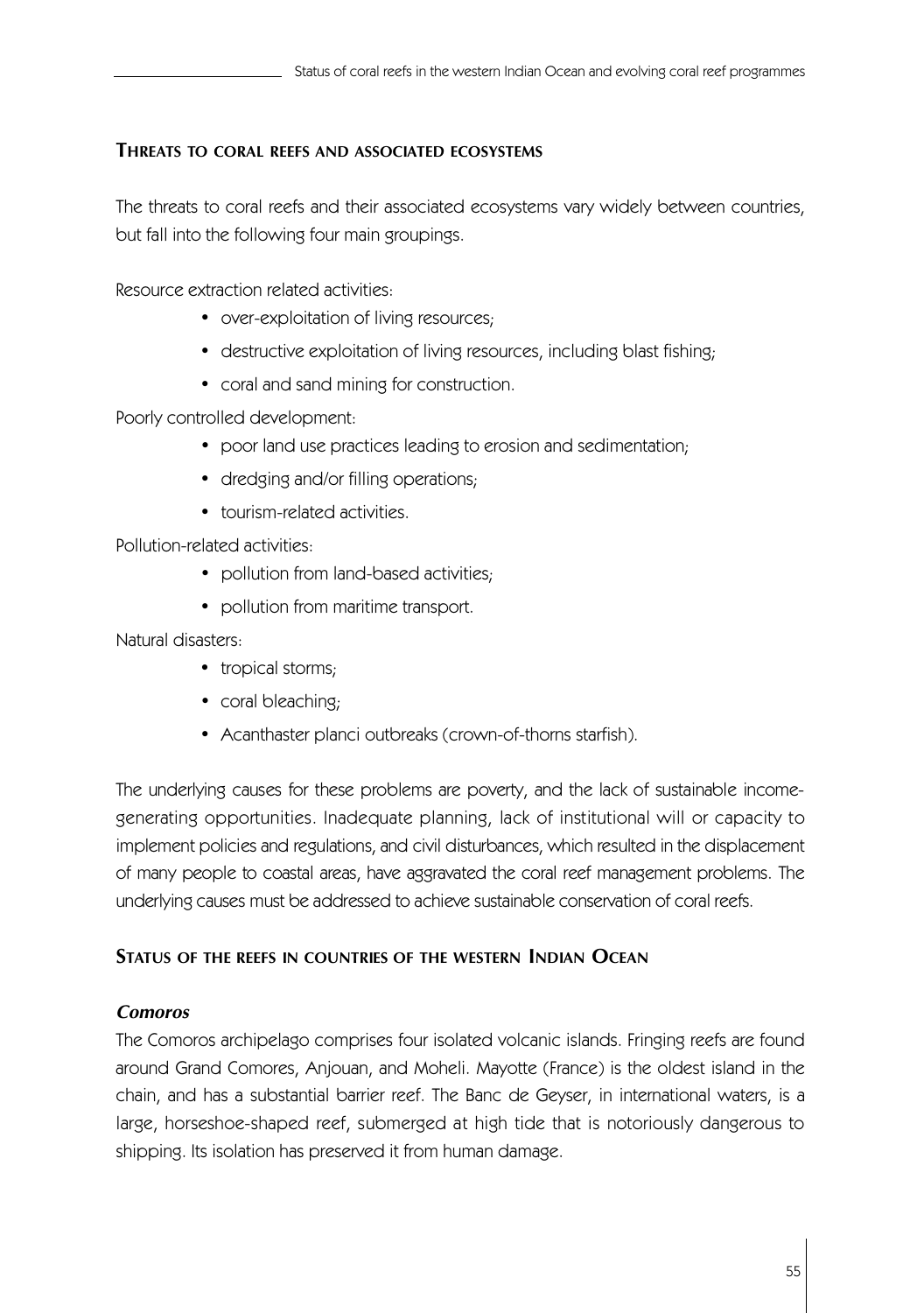There are no marine protected areas in the Comoros, and there is one fishing reserve in Mayotte lagoon. The European Union is financing a project on the development of artisanal fisheries, which includes introduction of fish aggregating devices and motorisation of fibreglass boats to disperse inshore fishing pressure to the continental shelf.

The Comorian Government, with the help of UNDP, developed the National Environment Action Plan in 1994 as a national biodiversity conservation strategy, including reef management. A management plan will be developed for the Nioumachoua Marine Reserve to conserve marine turtle nesting beaches as well as some good coral reefs.

## *Kenya*

Along most of the coastline there are well-developed fringing reefs, which have a high diversity of corals and fish, particularly in the four active marine protected areas. Many of Kenya's reefs are, however, heavily fished and degraded, and monitoring studies have shown that coral cover is nearly twice as high on protected, compared to unprotected reefs, and that fish diversity is about 30% higher on protected reefs. Recent coral bleaching has reduced coral cover in the parks by 65%, but studies are continuing to determine the rates of recovery. Kenya has the longest continuous monitoring programme in the region, and has monitored corals, algae, molluscs, sea urchins, and fish in eight reefs over the past 10 years. This monitoring programme has shown a variety of surprising human influences on reefs and has been used to develop models of reef degradation.

Kenya has the best marine protected areas in the region, with four marine national parks and six marine national reserves with coral reefs. Extractive activities are prohibited in parks, though some tourist activities are allowed in certain areas. In marine reserves only traditional fishing by approved methods is permitted. All marine parks and reserves are administered by the Kenya Wildlife Service (KWS) under the Coastal Conservation Project of the KWS-Netherlands Wetlands Conservation and Training Programme, which is actively improving site management. Kenya is moving increasingly towards direct community participation in MPA management.

The WWF and KWS are collaborating to enhance management of Kiunga Marine Reserve, a biosphere reserve off the north coast of Kenya. This began in 1996 and focuses on conserving the outstanding biodiversity, natural resources, and ecology of the reserve through consensus-based management with the full participation of local communities. The plan aims to improve the livelihoods of neighbours and users of the reserve.

The Coral Reef Conservation Project is a field programme of the Wildlife Conservation Society (previously the New York Zoological Society), and conducts monitoring and research with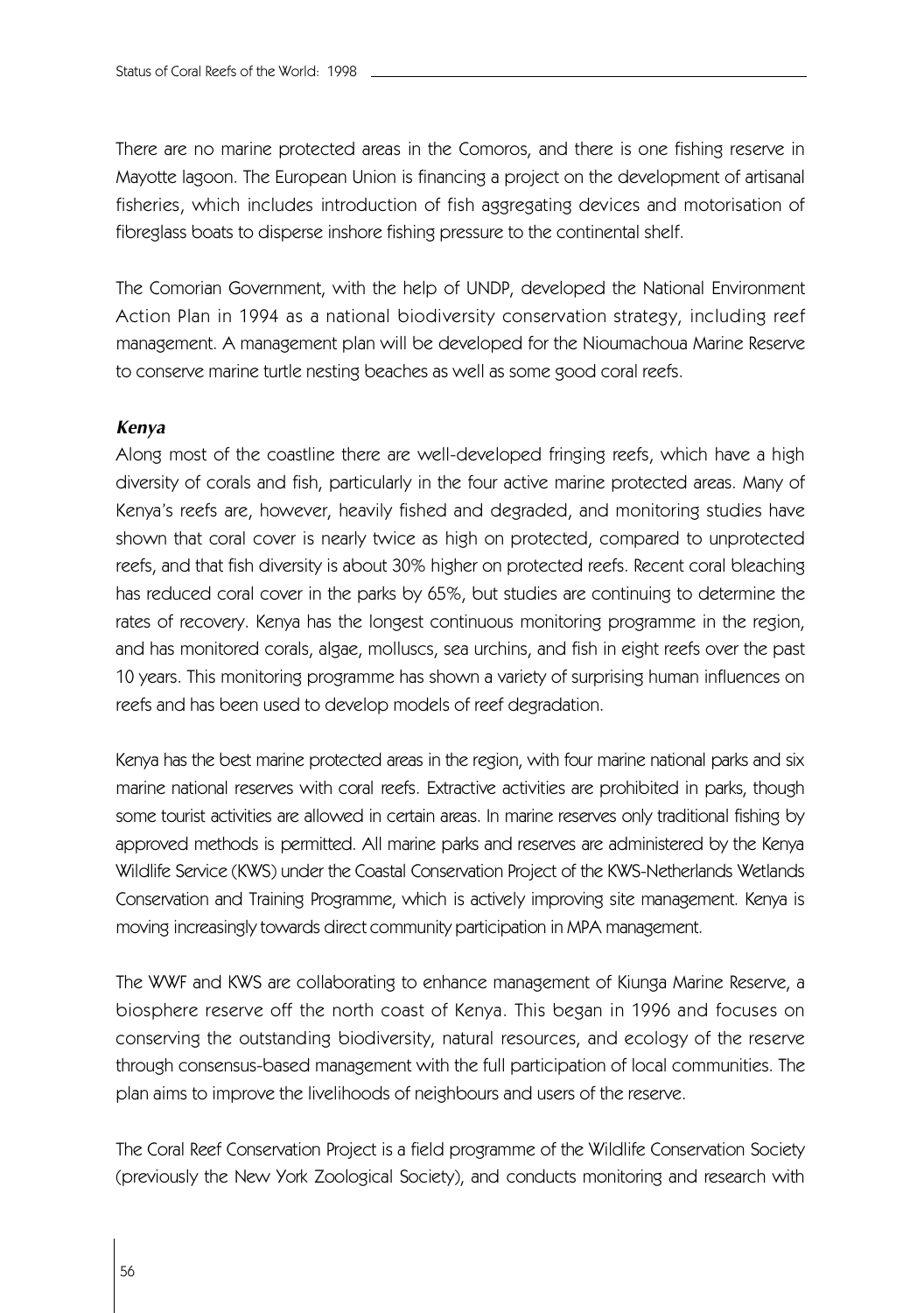scientists from KWS and Kenya Marine and Fisheries Research Institute on the status of coral reefs, and threats such as fishing, shell collecting, sedimentation, and pollution. This project has been active in determining the rates of recovery of reefs recently protected from heavy fishing, and has worked on a variety of methods to restore degraded reefs.

# *Madagascar*

There are numerous reefs around the island, with those on the east coast being the least known, including fringing reefs near Antseranana to the Iles de Leven; fringing coral growth around Nosy Borah (Ile Saint-Marie); and a submerged, fragmented barrier reef off Toamasina, with a reef flat covered by seagrasses. The west coast has more than 1000 km of reefs, located in the northwest and southwest. These reefs have suffered significant damage from sediment runoff as most of the forests have been cleared for timber, and slash and burn agriculture. Fishing pressure is intense on many reefs.

There is one marine park (Nosy Atafana Marine Park) and one special reserve (Nosy Mangabe Special Reserve) that includes reefs, but neither are effectively managed. Most marine conservation effort is currently going into the Grand Recif at Toliara. Considerable reef research was undertaken by French scientists from the 1960s to mid-1970s. In 1992, local scientists and the WWF, surveyed the Grand Récif at Toliara and recommended conservation. The Universite de Toliara is active in marine research and multidisciplinary reef surveys. A marine and coastal conservation programme for Madagascar was identified as a priority by the WWF in 1996. The programme includes coastal surveys, and assistance for Malagasy authorities to develop a comprehensive system of coastal and marine reserves to conserve coastal resources, including reefs. The WWF programme complements a UNESCO project to manage the extensive Grand Récif at Toliara, off the southwest coast, as a protected area and biosphere reserve.

# *Mauritius*

The central island is in the Mascarene group, and almost entirely surrounded by fringing reefs. More fringing reefs border the channels and protected bays, with patch reefs in the lagoon. The other island, Rodrigues, is older with well-developed coral reefs (200 km<sup>2</sup>). The Cargados Carajos Shoals are about 190  $km^2$  of reefs and a massive algal ridge  $-$  possibly the largest in the Indian Ocean.

The reefs have been badly damaged by overfishing, tourism and development activities, and inactive reef management. Runoff from sugar cane farming is a major problem for reefs in the lagoon. The Mauritian authorities are working with the University College of North Wales to classify and map the coral reefs, and plan for two reef reserves that were originally proposed in 1974.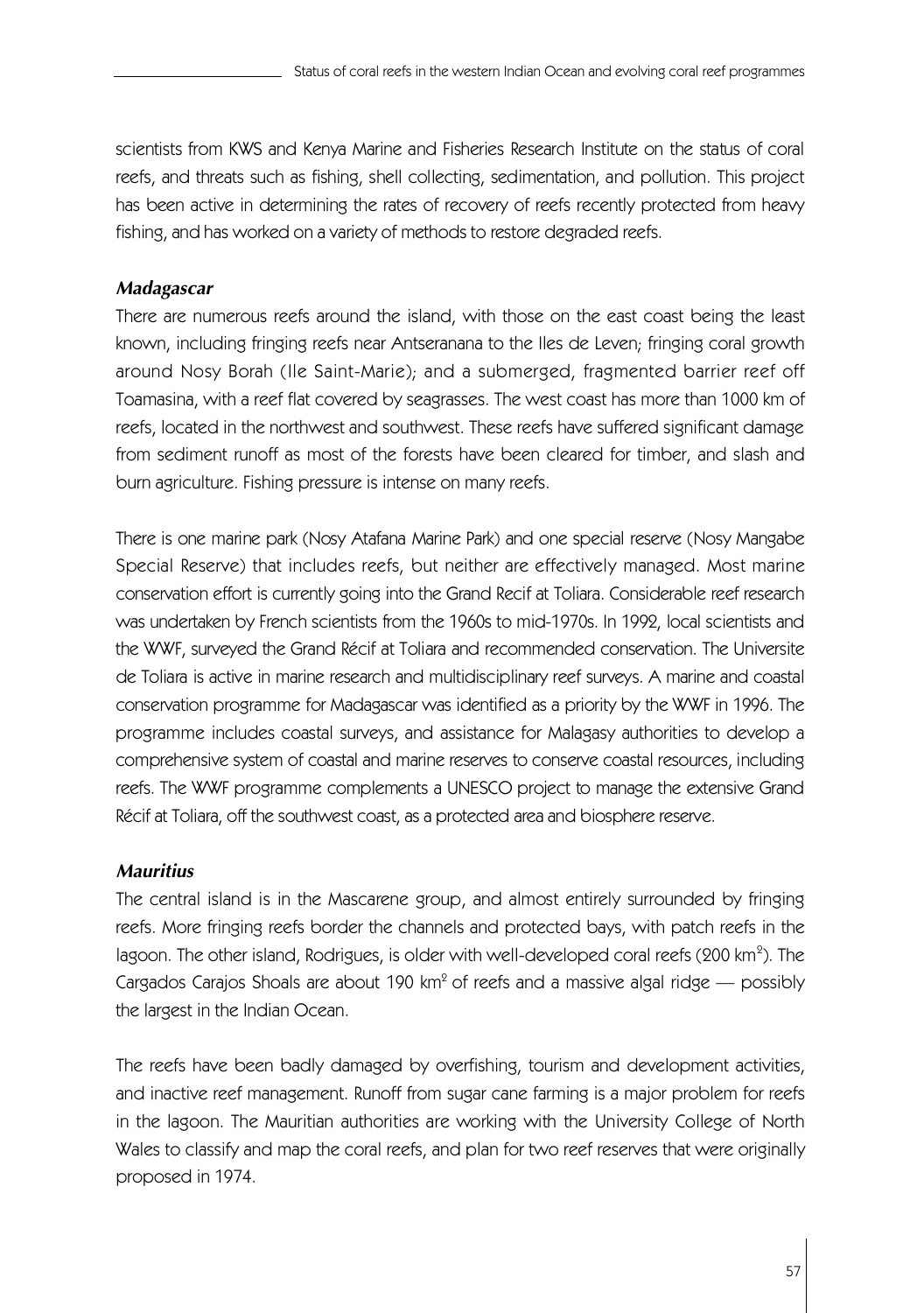A series of reefs were prepared for management, with replanting of mangroves and establishment of nurseries, and studies of physical, chemical and biological parameters of lagoon waters influenced by sewage and industrial discharges. A Marine Environment Management Plan was prepared by the Ministry of Fisheries and Marine Resources. The Ministry is also monitoring the reefs and establishing two marine parks to conserve reefs, including:

- banning the removal and sale of shells and corals, whether live or dead;
- banning spearfishing;
- tight control on the use of explosives;
- closed seasons for seine net fishing; and
- establishment of fishing reserves.

Between 1991 and 1994, there has been baseline data collection of reef and water quality at several sites around the island, and lagoon water circulation patterns were studied at Albion as an example of coastal and lagoon water flows. Other lagoon and reef studies are being implemented with technical assistance from Japan through the fully equipped Marine Conservation Centre at Albion.

## *Mozambique*

Reef development on the Mozambique coast is limited by freshwater and sediment flows from the large rivers. Reefs are found at Inhaca Island, near the South African border; the Bazaruto Archipelago; and the Primeira and Segundo Islands. Fringing reefs are found close to shore from Macambo Bay to the Tanzanian border.

Ilhas da Inhaca e dos Portuguesas and the Bazaruto National Park are two protected areas with significant coral reefs. WWF has been supporting the community-based management of Bazaruto National Park with European Union funds since 1989. The management plan expands the emphasis on community-based resource management to conserve the fragile Bazaruto Archipelago ecosystem and improve the socioeconomic conditions of island communities.

The Oceanographic Research Institute in Durban, South Africa, in association with the World Bank and the IUCN, has surveyed the reefs around Bazaruto Island for a Park management plan, and a handbook on the island.

# *La Réunion*

This active volcano is the youngest and highest of the Mascarene islands, and has relatively little reef development. The other island dependencies of Réunion are spread over a wide area of the Indian Ocean and Mozambique channel: Tromelin (north of Réunion), the atolls Europa and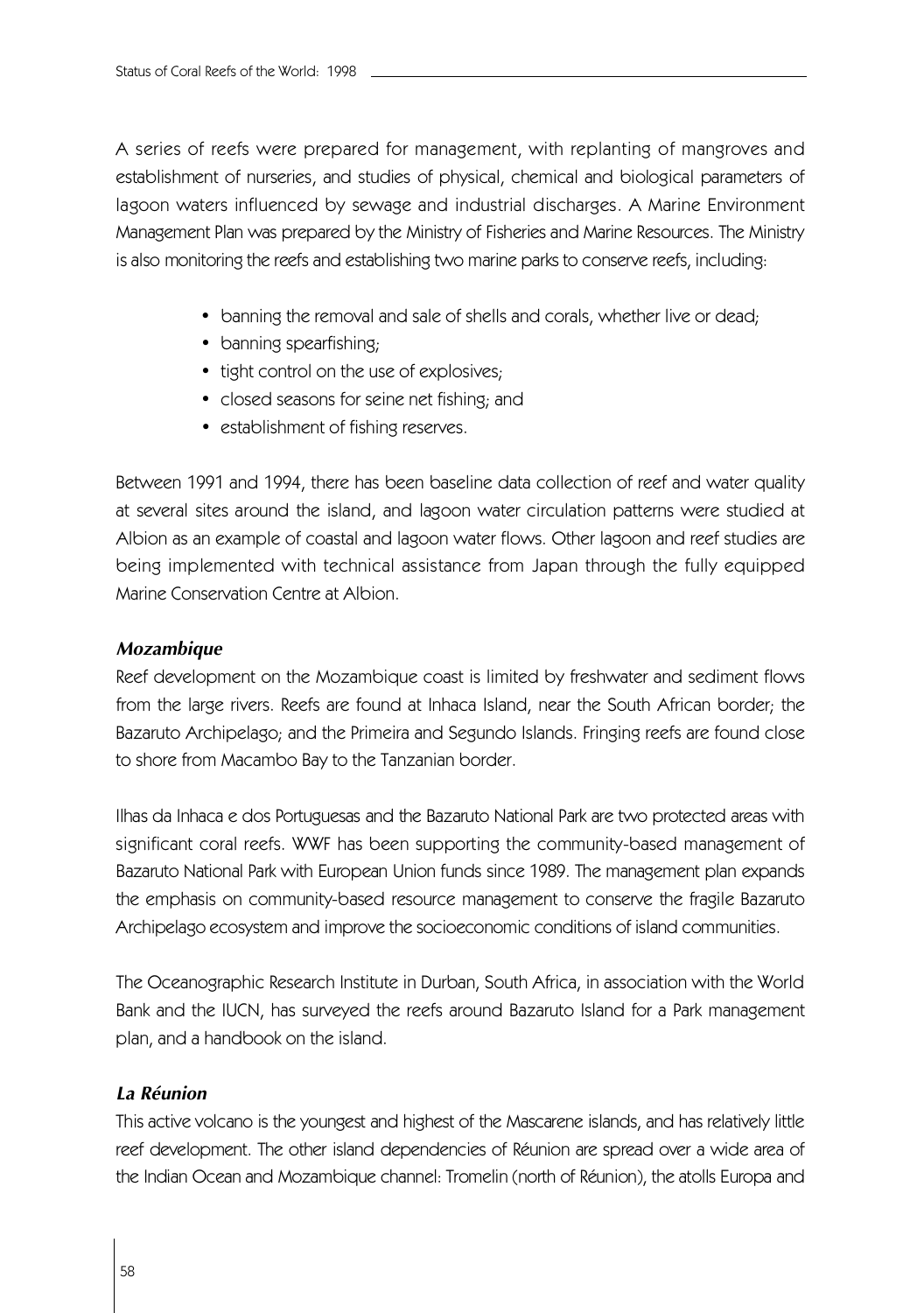Bassas de India in the Mozambique Channel, Juan de Nova off the west coast of Madagascar, and the Iles Glorieuses to the north of Madagascar. They are coralline islands with some reef development, and all are declared protected areas with Juan de Nova replaced by Bassas de India under later legislation Réunion has ratified the Nairobi Convention.

The Laboratoire d'Ecologie Marine of the Universite de la Réunion has done considerable research since the 1970s on coral reef populations and processes, and management and exploitation of reef resources. Much research is on anthropogenic impacts on coral reefs, especially the effects of reduced water quality on coral calcification rates. An active programme to involve school students is under way to ensure that the next generation has a reef conservation ethic.

# *Seychelles*

There are 115 islands scattered over  $1,374,000$  km<sup>2</sup> of ocean. Fringing reefs are dominant on the central granite islands, and numerous patch reefs and coral islands on the outer banks. There are raised and sea level coral atolls with well-developed coral reefs. The best known is Aldabra Atoll, a World Heritage Site. Human impacts on the reefs are generally slight, but fishing pressures are increasing. Tourism is a major industry based around the reefs. The 1998 coral bleaching event has caused large-scale mortality of many shallow corals.

The Seychelles have a comprehensive system of marine parks and reserves. The Division of Environment, with technical assistance provided by IUCN, is implementing two protected area projects with a focus on coral reef conservation: Rehabilitation of Curieuse Marine National Park (with funding from France), and a country-wide biodiversity conservation and national parks programme (funded by the European Union). The Fisheries Act and Regulations 1986/87 prohibit blast and spearfishing, and are enforced by the Seychelles Fishing Authority.

A reef monitoring programme has been set up with training funded by Sweden (SAREC), and assistance from the Great Barrier Reef Marine Park Authority. Through the Indian Ocean Commission, the Seychelles are implementing a project to:

- prepare a bibliography of all information on Seychelles coral reefs;
- identify sensitive coral reef areas being degraded around Mahé, and establish monitoring using IUCN rapid assessment methods;
- identify other coral reefs around the inner granite islands for protection; and
- identify reef sites for restoration.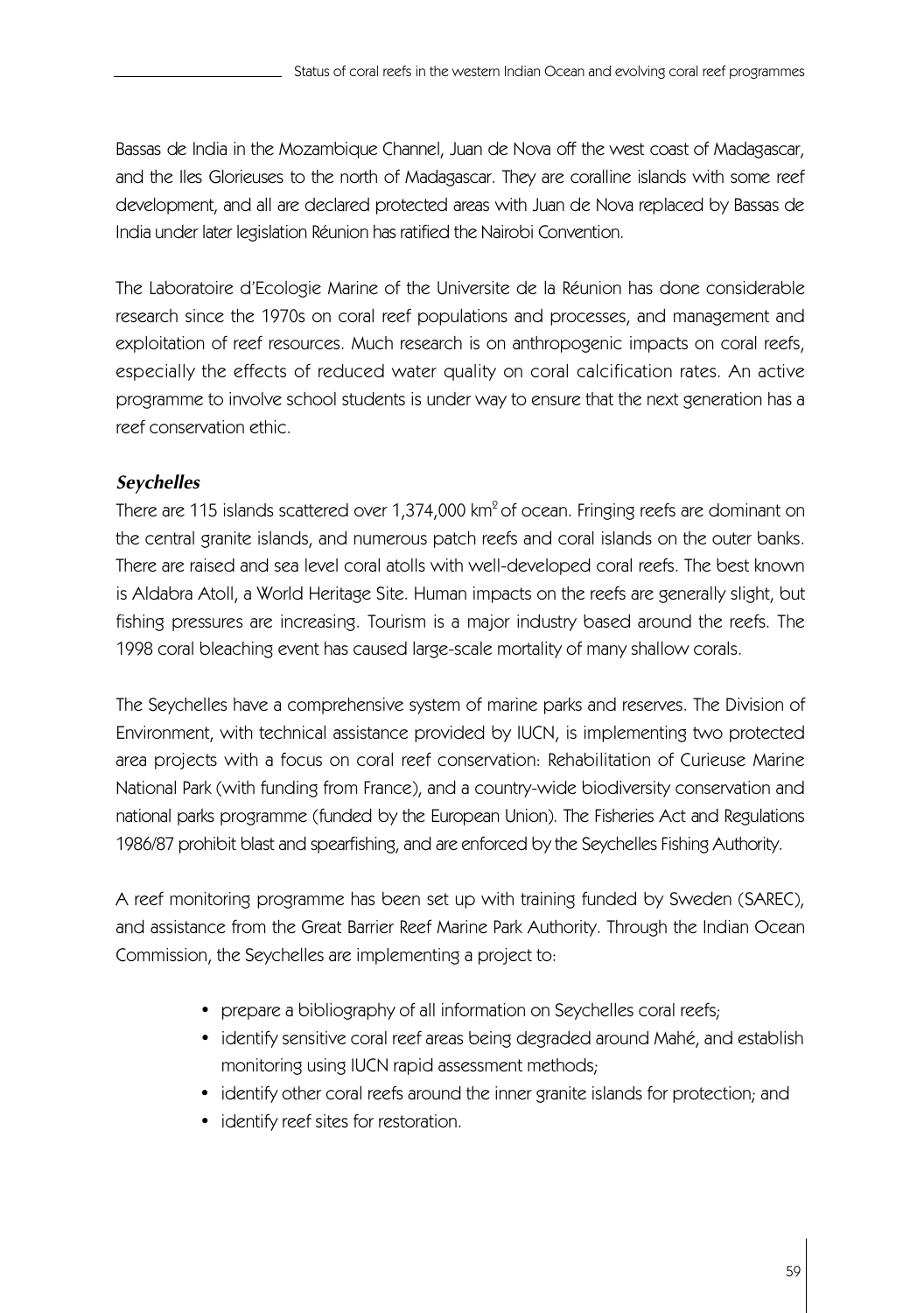## *Somalia*

Reef growth is inhibited by cold upwellings off the northern coasts of Somalia, but there are fringing reefs between 0.5 km and 1.5 km off Adale to the Kenyan border, coming close to shore near Kismayo. There are coral islands and reef flats in the Bajuni Archipelago near the Kenyan border. The only major break in the barrier reef is off Mogadishu, where there are a few patch reefs with seagrass beds. The coral reefs are poorly known with no marine protected areas, nor any activity to conserve the reefs. IUCN is working with the Somaliland administration to develop management options for the coral reefs along the western part of the Gulf of Aden coast, particularly near the Saad ed Din Islands near Djibouti. These northern reefs are in excellent condition, and rich in biodiversity because of their proximity to the Indian Ocean, the Red Sea, and the Arabian Gulf.

## *South Africa*

There are no true coral reefs, but there is a 65 km stretch of coral-covered rocky reefs off Maputoland (KwaZulu/Natal), between Ponto do Ouro on the Mozambique border and Cape Vidal. These reefs are remote from the large industrial areas and the influence of runoff from rivers, therefore they are largely unspoiled, and are protected as the St Lucia Marine Reserve. The area is used intensively by recreational divers, but is well managed by the Natal Parks Board and is being monitored by scientists from the Oceanographic Research Institute (ORI) in Durban, in collaboration with the University of Tel Aviv. The scientists are examining reef damage caused by human use and other disturbances (including a small crown-of-thorns outbreak) and have recommended a zoning plan for long-term reef use that emphasises ecotourism and reduces diver damage. Artisanal fishing is permitted in much of the reserve and local communities are gaining increased benefits from ecotourism through direct employment, and the development of secondary industries. A management plan is being developed for Aliwal Shoal. This is an island community of corals and associated fauna off the south coast of KwaZulu/Natal that is used by anglers, spearfishermen, and is a popular dive site.

## *Tanzania*

There are fringing and patch reefs along two thirds (600 km) of the narrow continental shelf. The many patch reefs are often extensions of fringing reefs and develop away from river mouths. The continental islands of Mafia, Zanzibar, and Pemba, along with many other small uninhabited islands are surrounded by fringing reefs. The Department of Fisheries regulates all fishery activities, but has not been successful at controlling blast fishing and destructive forms of seine netting. The reefs are also being damaged by sediment runoff from increasing agriculture and coastal development.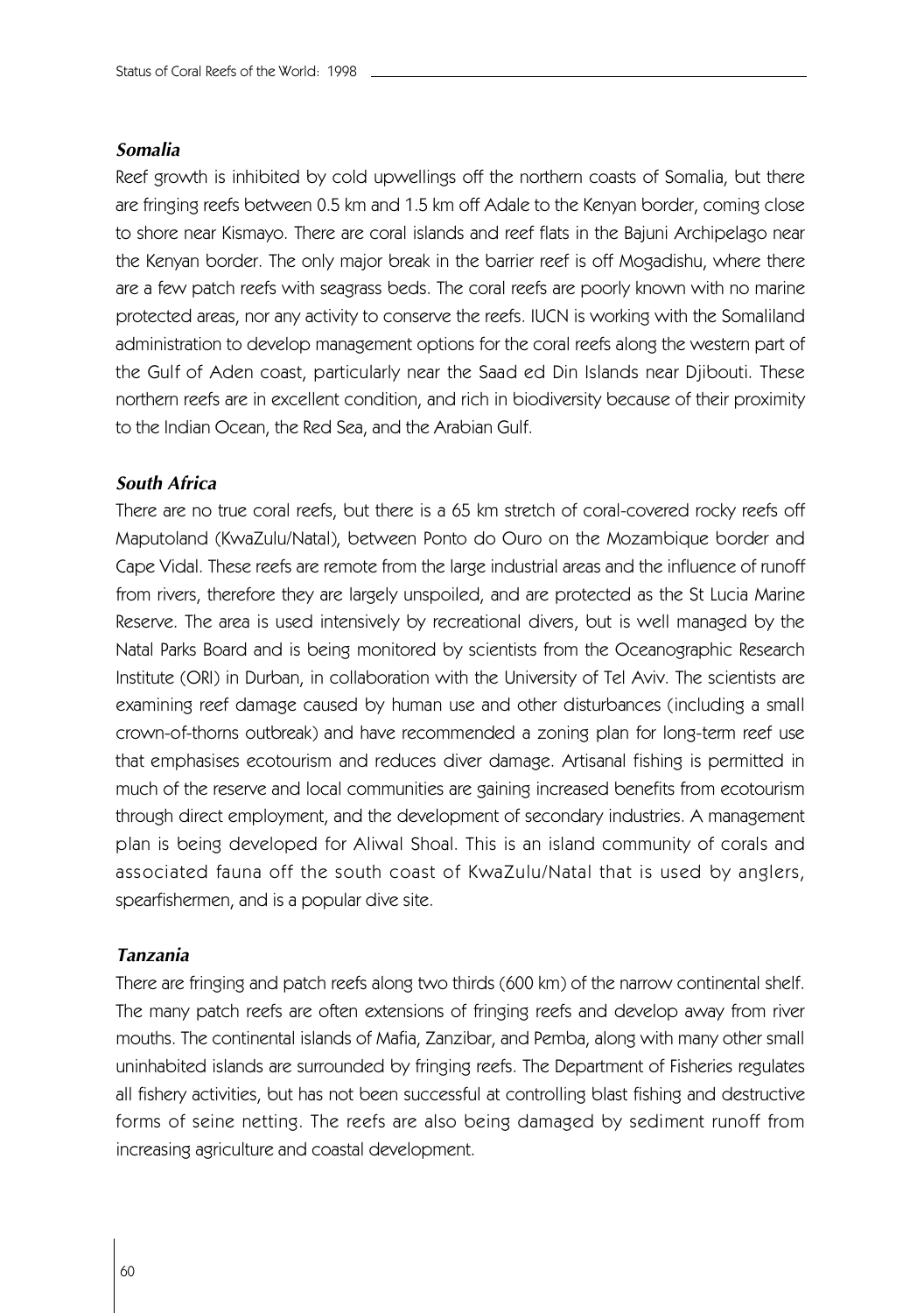In 1981, Tanzania gazetted a number of MPAs, but these exist only on paper. However, the Institute of Marine Science in Zanzibar, the WWF, and Frontier are assisting Mafia Island communities in the design and development of Mafia Island Marine Park, the first in Tanzania under the Marine Parks and Reserves Act, 1994. Mafia Island has some of the best coral reefs on the African coast, and the Fisheries Division and the WWF are developing a management plan with strong community participation, which will provide them with direct benefits. The Department of Environment, the Institute of Marine Science, and Subcommission of Fisheries are actively promoting reef management in communities on Zanzibar, and transferring the successes to other sites. The Chumbe Island Reef Sanctuary in Zanzibar is an experiment in reef management by a private company. Collaboration between the WWF, government, and local communities has developed a multiple-use, community-managed marine conservation area in Menai Bay, southwest Zanzibar. The Kunduchi Marine Biological Station has a programme of reef fisheries research.

The Swedish government (SAREC and Sida) is supporting national coral reef surveys and research through the Institute of Marine Science. Integrated coastal management is being developed for the Kunduchi area of Dar es Salaam on the mainland to address the critical problems of reef pollution and blast fishing. In Tanga, northeast Tanzania, the Regional and District Government Authorities are implementing integrated coastal management focused on coral reef restoration and community-based management with assistance from IUCN and Irish Aid. This is a test case in community-based management and restoration by controlling blast fishing and the use of weighted seine sets.

# **CORAL REEF MANAGEMENT IN THE WESTERN INDIAN OCEAN**

Reefs in the region are probably all linked closely by ocean currents that carry larvae, migratory species, nutrients, and pollutants across national boundaries. Destruction of the source of larvae on one reef may impoverish others down current, therefore an understanding of source-sink relationships is essential for long-term reef management. MPAs are more likely to be located for the tourism industry, than to conserve reef larval resources. Little knowledge is available on the sources, circulation patterns, fates of pollutants, and effects at national and regional levels. Little is known on the links between coral reefs, mangroves, lagoons, and seagrass beds in the region. Successful management also requires information on reef status, and human uses and threats. Above all, there is a fundamental need for community involvement in reef management and the incorporation of traditional management systems, user rights, and socially acceptable alternatives to reef fisheries.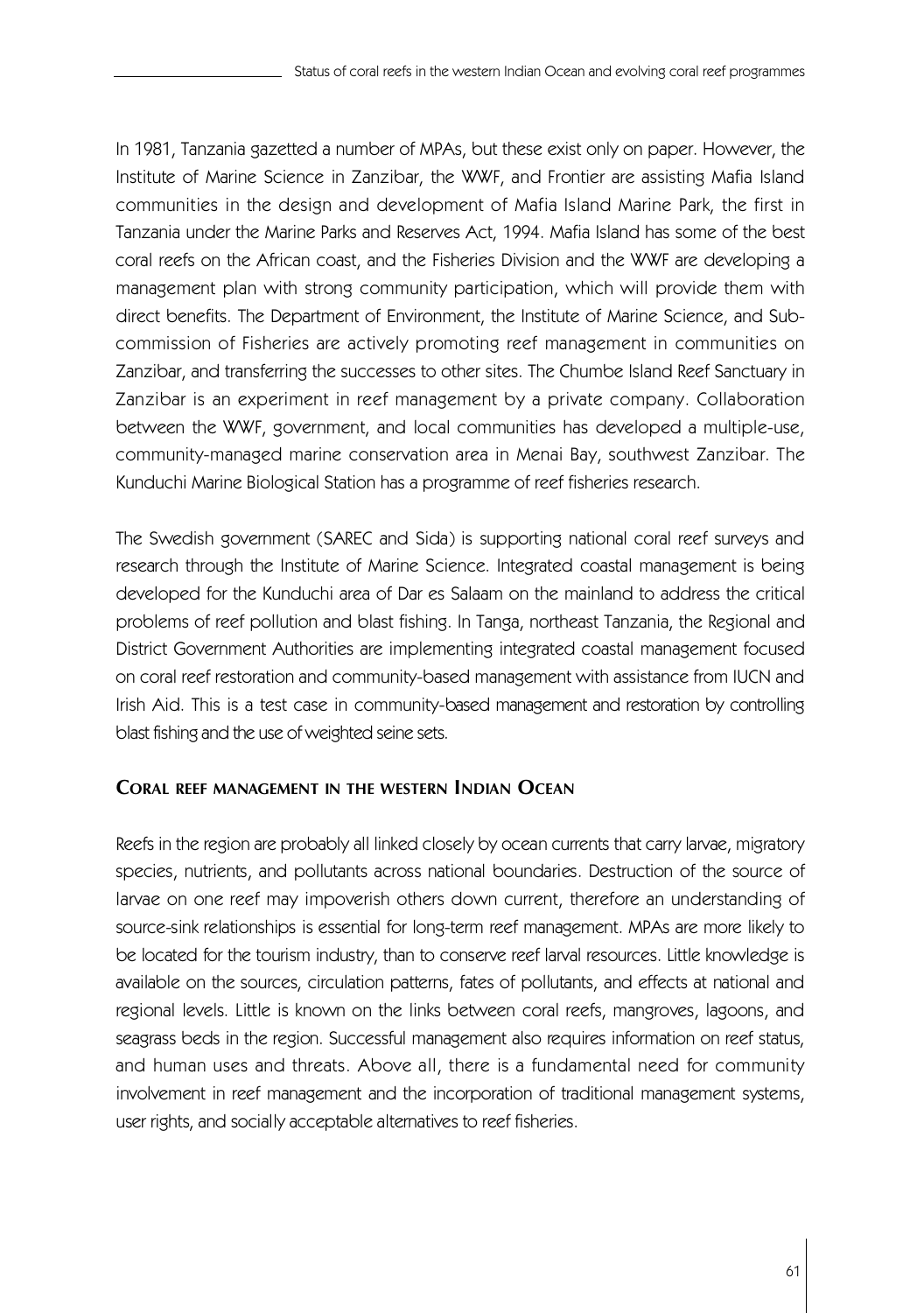## *Capacity for research and training*

Until recently, there was little capacity for marine research and management in the region. Most interest was from outsiders who had little interaction with local researchers. Now there are many more competent nationals, but there is a great lack of funds, equipment, and infrastructure for national research institutions, and national funds are unlikely to be diverted away from poverty alleviation and development. Institutional budgets barely cover salaries, therefore donors are urged to provide relevant equipment, encourage regional collaboration to maximise the effects of the limited resources, and encourage partnerships between international scientists. Offers of training should be pertinent to national problems. Training in integrated coastal management is essential, with emphasis on multidisciplinary approaches involving ecology, economics, law, and other social sciences.

## *Approaches to conservation of coral reefs and their associated ecosystems*

The traditional approach for reef conservation of village-imposed closed seasons or areas, such as for octopus and some fish around Zanzibar and Tanzania, have been eroded and replaced by MPAs. Protected areas can be valuable management tools to balance the effects of exploitation elsewhere and improve fishing yields nearby, but these require good planning and adequate resources for maintenance. But MPAs alone are not adequate for long-term management of reefs because they seldom address threats from land-based activities. Without full community involvement, MPAs cannot resolve user conflicts, nor address the resource needs of coastal communities. Reef conservation will require an integrated management approach that includes land use planning, pollution reduction, fisheries management, user conflict resolution, environmental education, protected area management, and the capacity to respond to environmental disasters. Regional coordination is needed to safeguard circulation of larvae, nutrients and migratory species, and to maintain water quality. Community management of coastal resources is the focus of increased attention in Kenya, Zanzibar, and Tanzania by IUCN and the WWF, but conflicts between different government sectors can only be resolved when higher levels of government are aware of the problems, possible solutions, and the need for immediate action.

#### **INTERNATIONAL AND REGIONAL CORAL REEF PROGRAMMES**

The International Coral Reef Initiative brought all of the states together in March 1996 to develop a coherent program for reef management. Countries observed that they shared common problems and investigated common solutions. Currently, coral reef regional activities are being undertaken through: UNEP Eastern Africa Regional Seas Programme; Indian Ocean Commission (for the island states); WWF and IUCN; IOC/UNESCO; Coastal Resources Center, University of Rhode Island; with aid from Ireland, the Netherlands,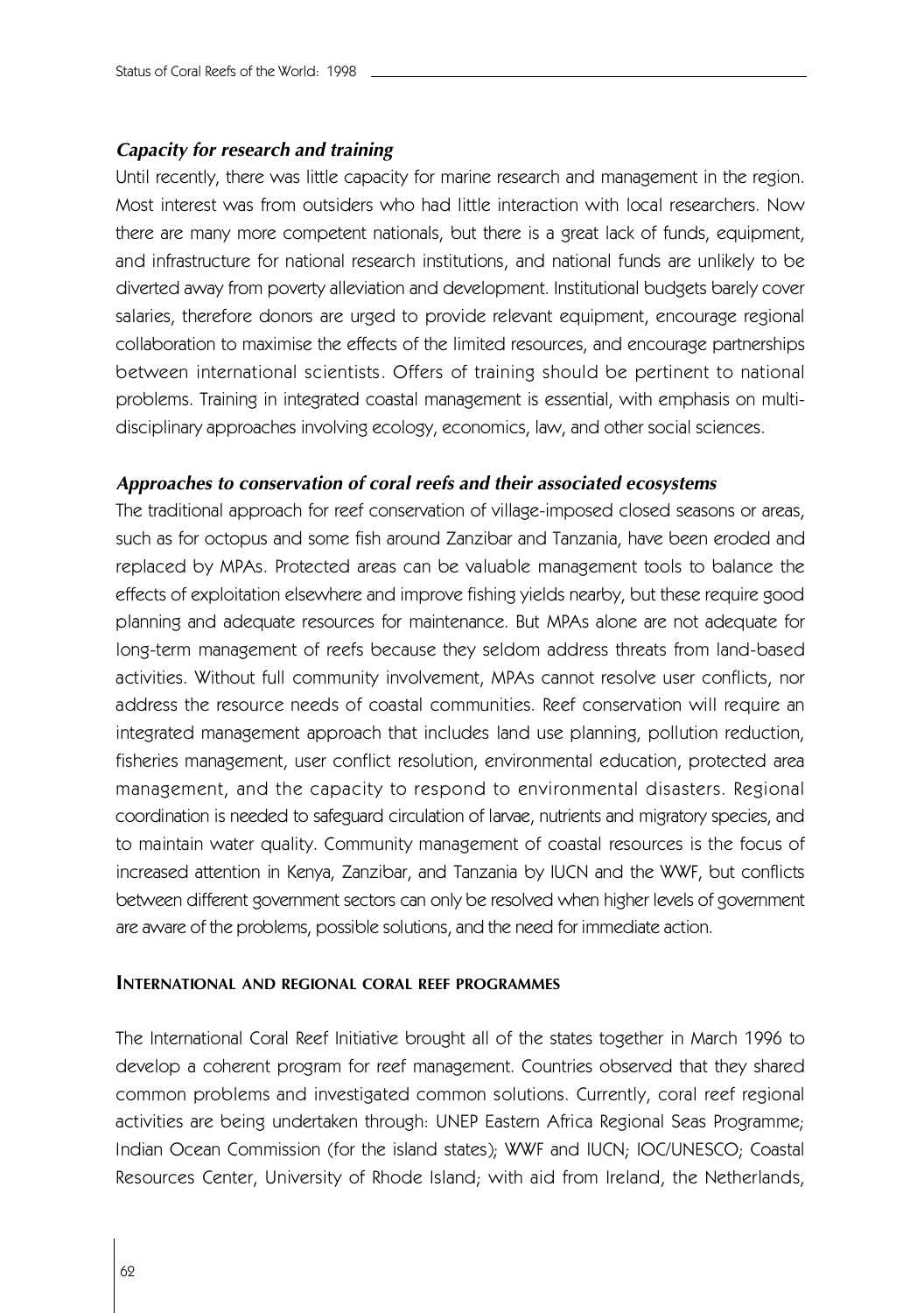Sweden, and USA, with participation from the Western Indian Ocean Marine Science Association (a regional NGO supporting reef research).

Rod Salm is from the IUCN Eastern Africa Regional Office, Nairobi, Kenya; Nyawira Muthiga works with the Kenya Wildlife Service, Mombasa, Kenya; and Chris Muhando is from the Institute of Marine Science, Zanzibar, Tanzania.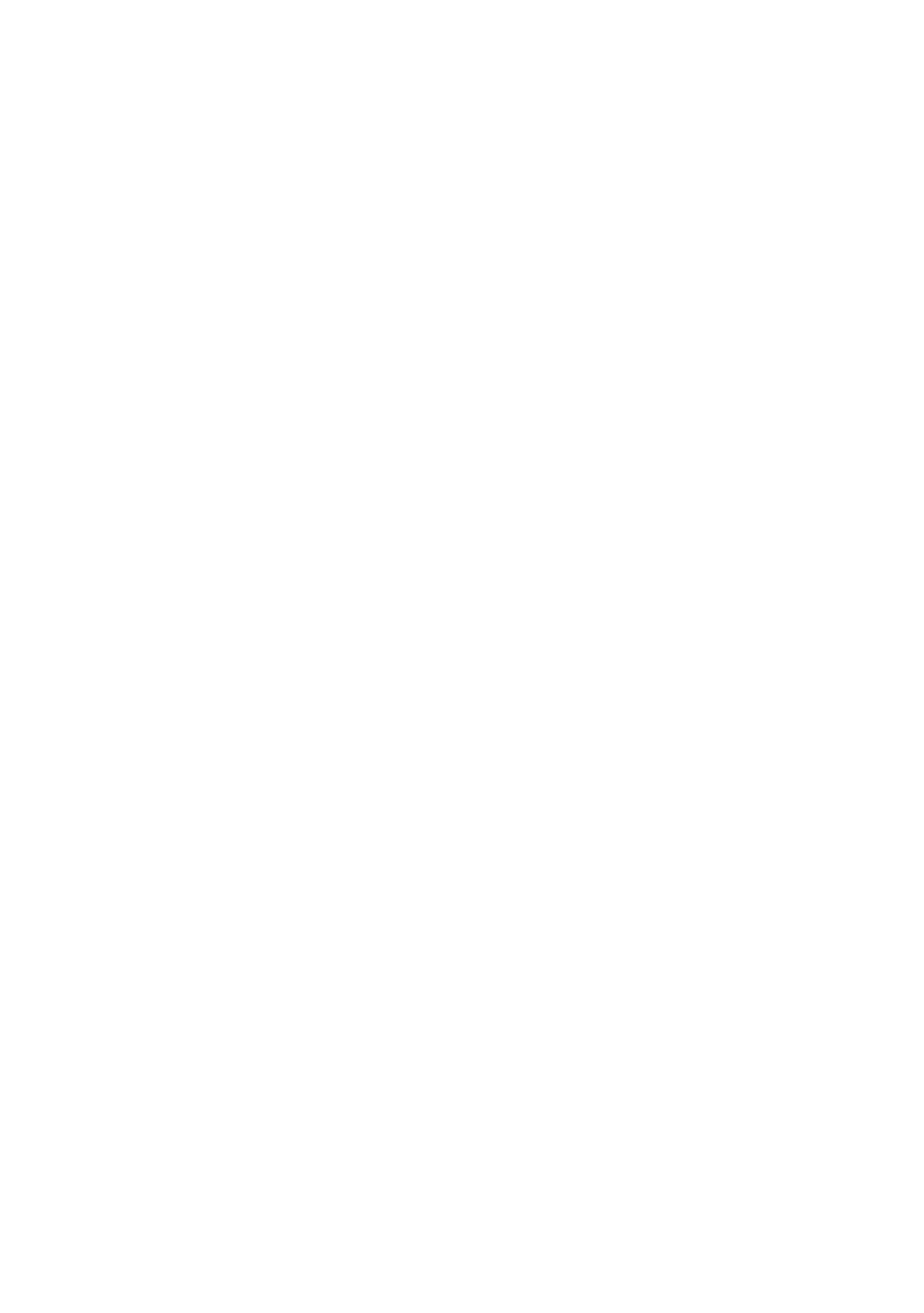# **5. STATUS OF CORAL REEFS OF AUSTRALIA: GREAT BARRIER REEF AND WESTERN AUSTRALIA**

# TERRY DONE AND CLIVE WILKINSON

#### **ABSTRACT**

The major stresses to Australian reefs are natural, such as cyclones, coral bleaching and crown-of-thorns starfish. Human stresses are minimal, except on some reefs close to the land, because population density is low, the economic status is high, and there is low fishing pressure. Major research is now under way to ensure that fishing is sustainable for target species, for the total catch taken, and for the health of the reef ecosystem. All Australian reefs are under efficient management with strong local support, and good compliance which has achieved more by education and involvement, than by strict enforcement. The bulk of the Great Barrier Reef (GBR) is in good condition because most of it is remote from land influences, but inner shelf reefs may have suffered impacts resulting from increased sediment and nutrient runoff caused by cattle grazing and sugar-cane

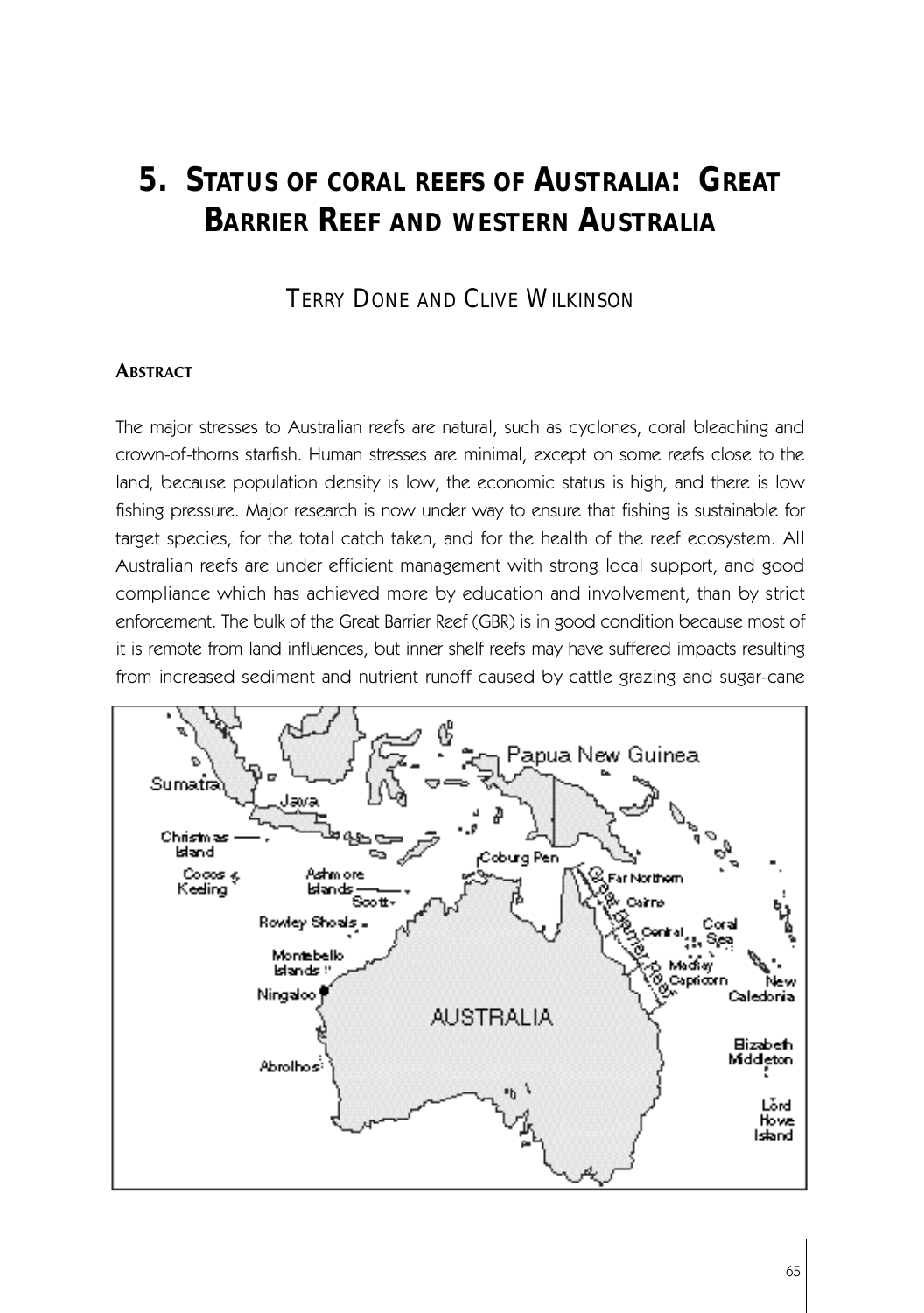growing. However the farming industry is working to reduce impacts out of both self interest and concern for the environment to minimise sediment and nutrient runoff into GBR waters. Most towns along the coast are upgrading sewage treatment to secondary level and all tourist resorts are now required to treat sewage so as to avoid any runoff, and to manage the areas of reefs that they use. Reefs off western Australia are in good health as they are generally not impacted by land influences, and there have been no impacts attributed to petroleum exploration or fishing. There is strong recognition by government that the tourism and resource values of coral reefs are particularly high, which means that management receives sufficient attention.

## **INTRODUCTION**

Australia has more reefs under its control than any other country. Most reefs form part of the Great Barrier Reef (GBR) which is probably the best known reef system in the world. All of the GBR is now incorporated in the Great Barrier Reef Marine Park, which contains about 2800 separate reefs along about 2000 km of coastline in an area of 350,000 km<sup>2</sup> of broad continental shelf. The GBR is not just a barrier reef, but a complex pattern of barrier, platform, patch and fringing reefs growing on the Australian continental shelf, which is narrow (less than 20 km) in the north, broadening to over 100 km in the south. These reefs have very high diversity with about 350 species of coral (compared with the maximum of about 450 species in Indonesia) and estimates for fish species vary from 1200 to 2000. There are also extensive areas of coral reefs in the Coral Sea between New Caledonia and Australia.

Off the western coast of Australia, the reefs are not nearly as extensive and abundant as on the GBR, but cover a range of types including mainland fringing reefs such as Ningaloo, oceanic reefs in the Timor Sea and Indian Ocean such as Cocos-Keeling and Christmas Islands, shelf-edge reefs such as Rowley Shoals, Ashmore, Scott, Seringapatam, and island reefs such as Kimberley, Dampier Archipelago, Houtman Abrolhos.

There is little reef development along the northern Australian coastline, which has a relatively low population, but there are numerous fringing reefs around islands and coral growth on hard bottoms. However, there are some pressures, including commercial fishing, prawn trawling and traditional use.

On average, the major stresses to virtually all of these reefs are natural as human pressures are relatively light. The Australian continent has the lowest population density of any large area on earth (with the exception of the Antarctic) and few of these people live near the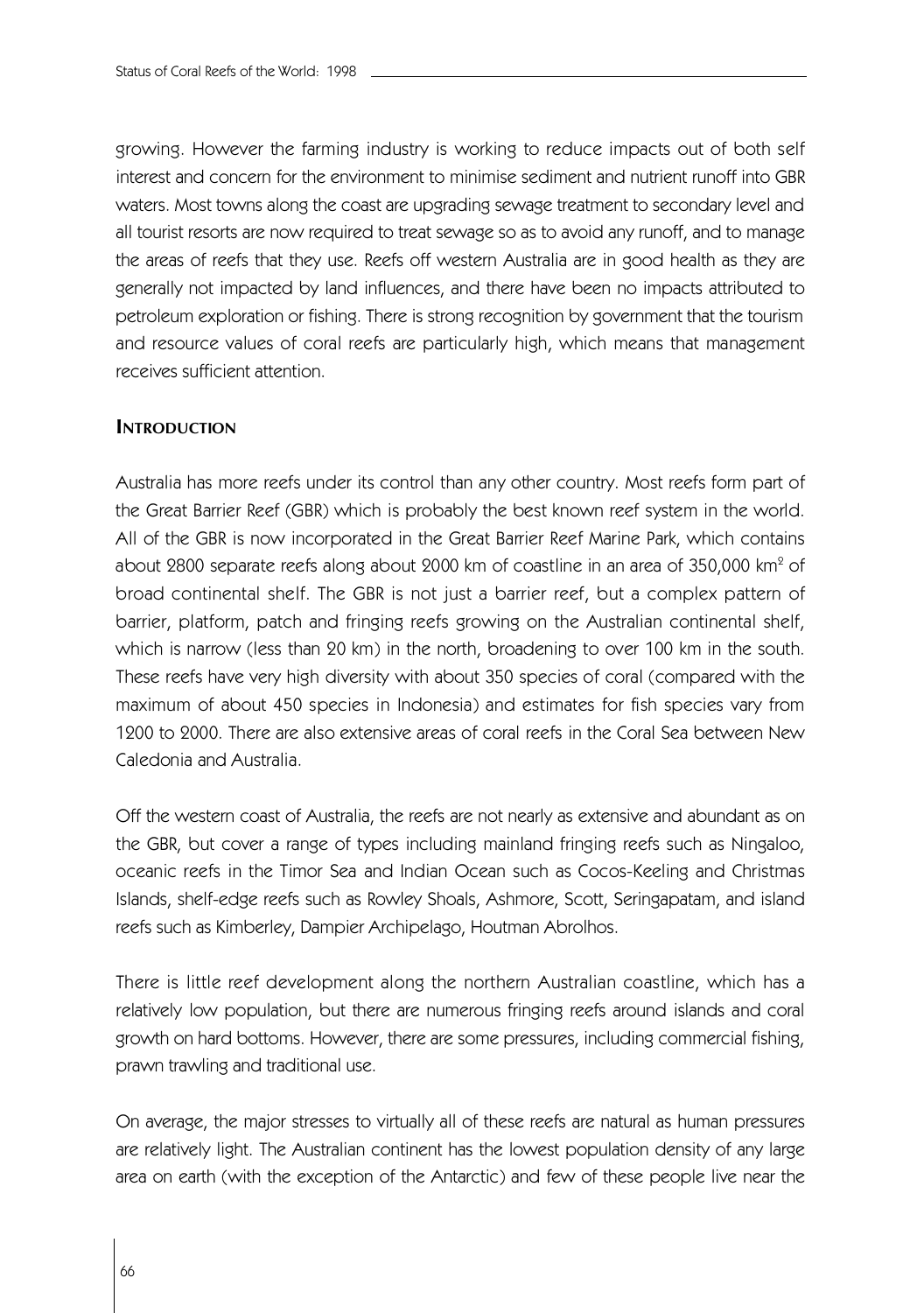tropical coastal areas. The reefs of Australia are generally in good to excellent condition, and the major factor to keep them that way is strong management of virtually all the reefs around the continent and strong public support for reef conservation.

Australian reefs, particularly the Great Barrier Reef, are critical refuges for dugongs and sea turtles, as populations of these endangered animals are being greatly reduced in waters to the west, north and east of Australia through subsistence and commercial harvesting. There are significant populations in Australia for four out of the six major species of turtle, which are threatened elsewhere in the world by unsustainable levels of harvesting. The sheltered reef waters are major breeding grounds for humpback whales. Conservation of these animals forms a major priority in government plans for the management of coral reef resources.

The distribution and abundance of most of the major animals and plants is well known on the GBR and, to lesser extent, on other reefs. Other than Hawaii and Florida, this is a rare situation for coral reefs around the world. Few of the major resources are threatened and populations appear stable.

# *Natural pressures on Australian reefs*

Cyclones occur relatively often on both sides of Australia and cause major local damage to coral reefs. In addition there is considerable fresh water runoff, with increased sediment and nutrients as a result of these cyclones on the east coast. The crown-of-thorns starfish and coral bleaching have caused major damage to Australian reefs in the past 30 years and currently the reefs are recovering from a major bleaching event this year. Some reefs close to shore were severely impacted with high coral mortality, but most reefs suffered only minor damage.

Although most of the reefs of the GBR are a long way offshore, sediment and nutrient pollution are the major threats to the inner reefs. The largest sources of sediment are from two major rivers that drain large areas of dry, cattle-grazing lands, as well as many shorter coastal rivers that carry flood waters during wet seasons. Heavy rains after drought have resulted in major outflows of sediment into the GBR Lagoon (the waters between the reefs and the coast, an area 2000 km long by 20–100 km wide), which damages inner and possibly affects some middle-shelf reefs. The farming industry is developing practices to reduce their own soil losses and at the same time reduce damage to the reefs from excess sediment runoff. This situation does not arise off the western coast of Australia where there is scant agriculture and particularly low rainfall on the land adjacent to the reefs.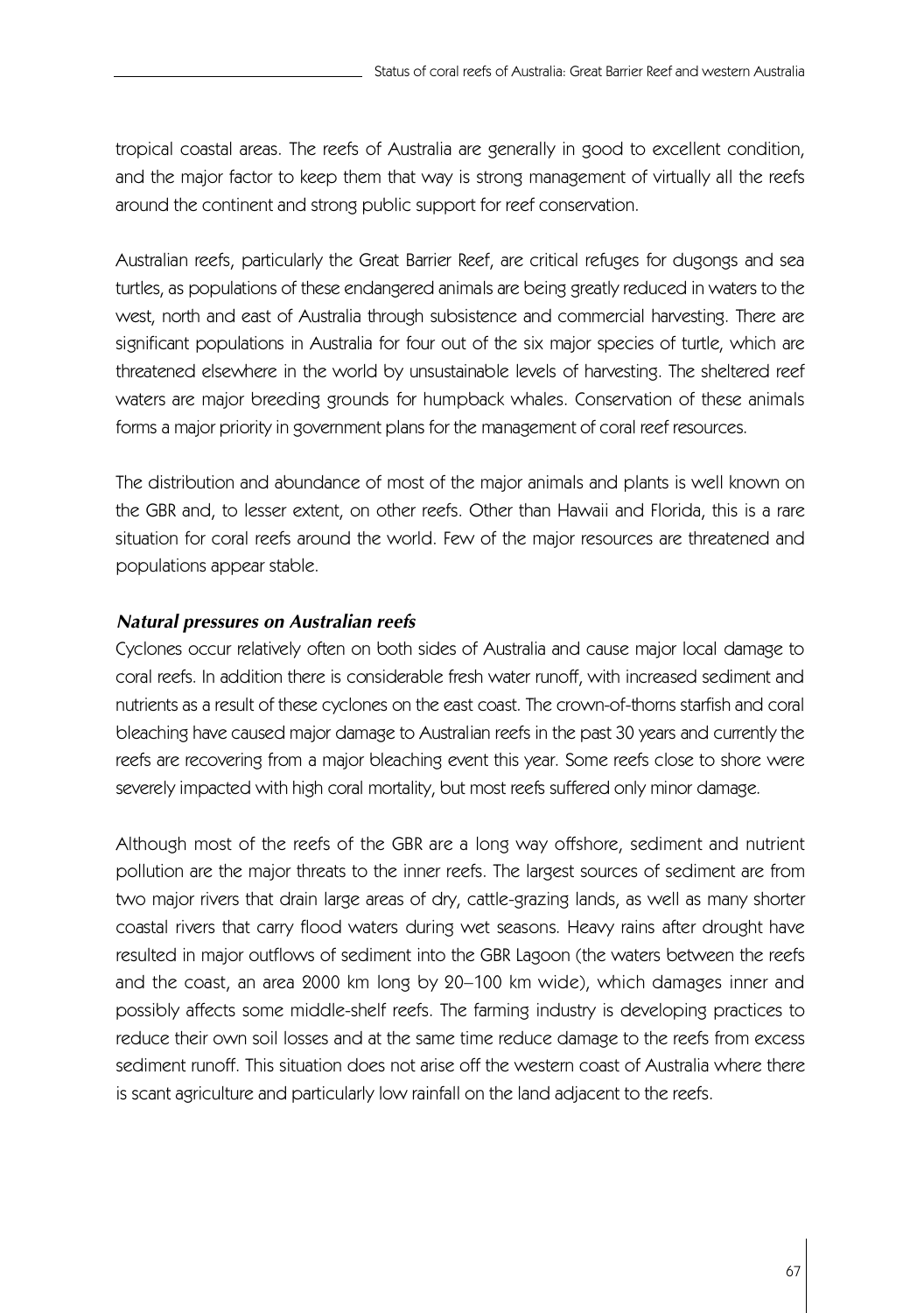#### *Human pressures on Australian reefs*

Human pressures on the reefs are low, because the population density is low, the reefs are mostly remote from the coast, and fishing pressures are moderate to slight and in some areas virtually non-existent. For example, the offshore atoll reefs on both coasts are so remote from the mainland influences that they are only subject to occasional fishing for prized target fish.

The major sources of nutrient pollution (nitrate and phosphate) on the GBR are from cattle grazing, cane and banana farming, domestic sewage, and tourist activities in that order. Vigorous education and extension programs run by the Departments of Agriculture and the reef managers have raised awareness and led to improved practices in the rural sector. Unmanageable delivery through extreme flood events may be the major source of sediment and nutrient pollution. Cane and banana farmers are regulating their use of fertiliser to minimise runoff loss. Most farmers, including many who are also keen fishermen on the reefs, have changed to green tillage of crops (leaving the trash on the ground as compost and not burning crops). This can reduce sediment loss from cane fields by 20 to 100 times. All tourist resorts treat sewage so that there is no pollution (tertiary treatment).

There is some subsistence fishing on the remote reefs off Western Australia; some is permitted under agreements between Indonesian and Australian governments; but in other areas, there are continuing problems (mostly legal and political) of small-scale poaching of shark, fish, trochus, giant clams and sea cucumbers.

## **THE GREAT BARRIER REEF (GBR)**

The status of the GBR can be summarised using the four sections in the original declaration of the GBR Marine Park in 1975. Each section is huge and contains hundreds of coral reefs, thus comments on reef condition are based on observations of a small proportion of the reefs. About 20% of the more than 2800 catalogued coral reefs in the GBR are submerged reefs or shoals, while about 26% are fringing reefs around continental islands or along the mainland coast. The remaining reefs are typical carbonate rock platforms rising up from the continental shelf.

Corals and reef fish have been well studied on the GBR, showing that coral cover decreases and then increases quite dramatically after cyclones, crown-of-thorns starfish and coral bleaching, but there are no long-term declines in coral cover or diversity. Even on inshore fringing reefs, where human impacts are highest, there are no indications of any general decline over the last 10 years.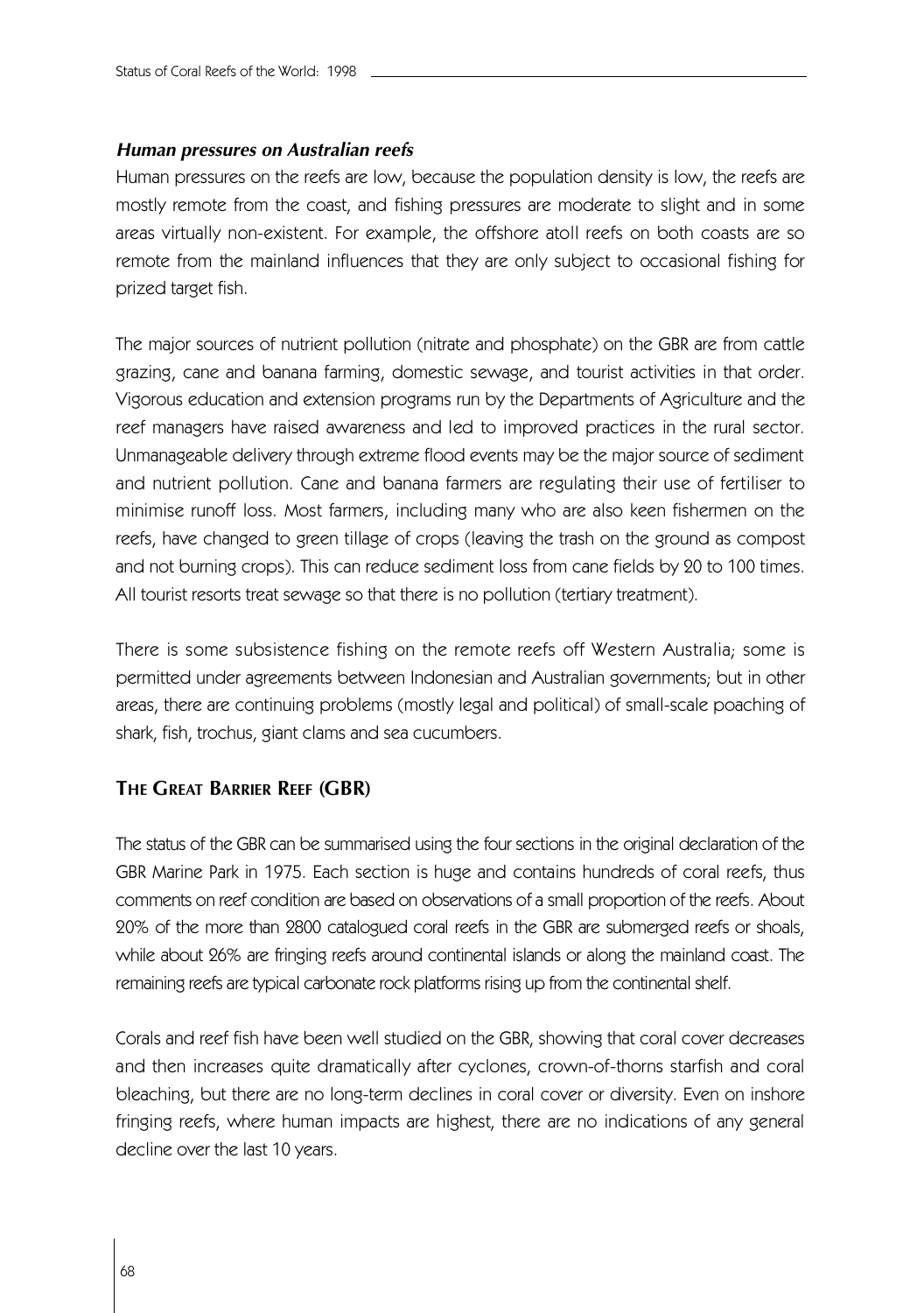Most coral reefs have about 30% coral cover on average, and rarely do reefs exceed 60% coral cover. This is a result of normal variations and natural 'wear and tear' on the corals and reefs. Coral cover on inshore reef slopes at 5 m varies from 50% to 90%, whereas the reef flats are frequently dominated by macroalgae (particularly Sargassum) and about 5% hard coral cover. Coral cover on offshore reef flats is often higher than on nearshore reefs, but cover on slopes is lower (average 29%). Reef fish populations fluctuate naturally because of changes in annual recruitment. Studies do not indicate any long-term major impacts from line fishing on reefs.

# *The Mackay Capricorn Section — South*

This section extends over 400 km from Proserpine (21°S) to Bundaberg (around 24°30'S) and contains several hundred coral reefs ranging in size from less than 1 km $^{\circ}$  to over 200 km $^2$ . Most (around 90%) of the reefs are more than 100 km offshore. The reefs in the north form a dense, complex, and reticulate matrix, while in the south, the reefs are small, discrete and very open to oceanic influence. There is major commercial and recreational fishing with no apparent damage to the reefs or fish populations. The sea floor is trawled for prawns and scallops. The effects of fishing on target fish, bycatch and the ecosystem are being studied.

The adjacent coast is a diverse mix of wetlands, lowland sugar-cane farms and lowland and upland grazing, as well as several ports and towns. These activities may influence the amount of sediment and nutrients flowing into this section of the GBR, but the dominant influence on the nearshore reefs are the strong tide and wind currents and waves that regularly re-suspend the bottom sediments and spread them over the continental shelf. There are many coral reefs that are adapted to growing in this turbid water, and these vary with time, depending on the major floods. In 1990, a major flood of Queensland's second largest river — the Fitzroy caused localised coral death on nearshore island fringing reefs that has been slow to recover.

Cyclones are common in this section, but surveys indicate that the outer reefs have consistently high coral cover, the highest for the whole GBR. Crown-of-thorns starfish have caused localised reductions in coral cover on some reefs in the north and south over the last 20 years and major bleaching of shallow corals occurred on some offshore reefs in early 1998.

## *The Central Section*

This section starts near Innisfail (17°S) and extends for 400 km to Proserpine (21°S). There are several hundred coral reefs ranging from less than 1 km $^{\rm 2}$  to over 200 km $^{\rm 2}$  with around 90% of reefs more than 50 km offshore in a matrix that is very open to oceanic influence. Major commercial (including bottom trawling for prawns and scallops) and recreational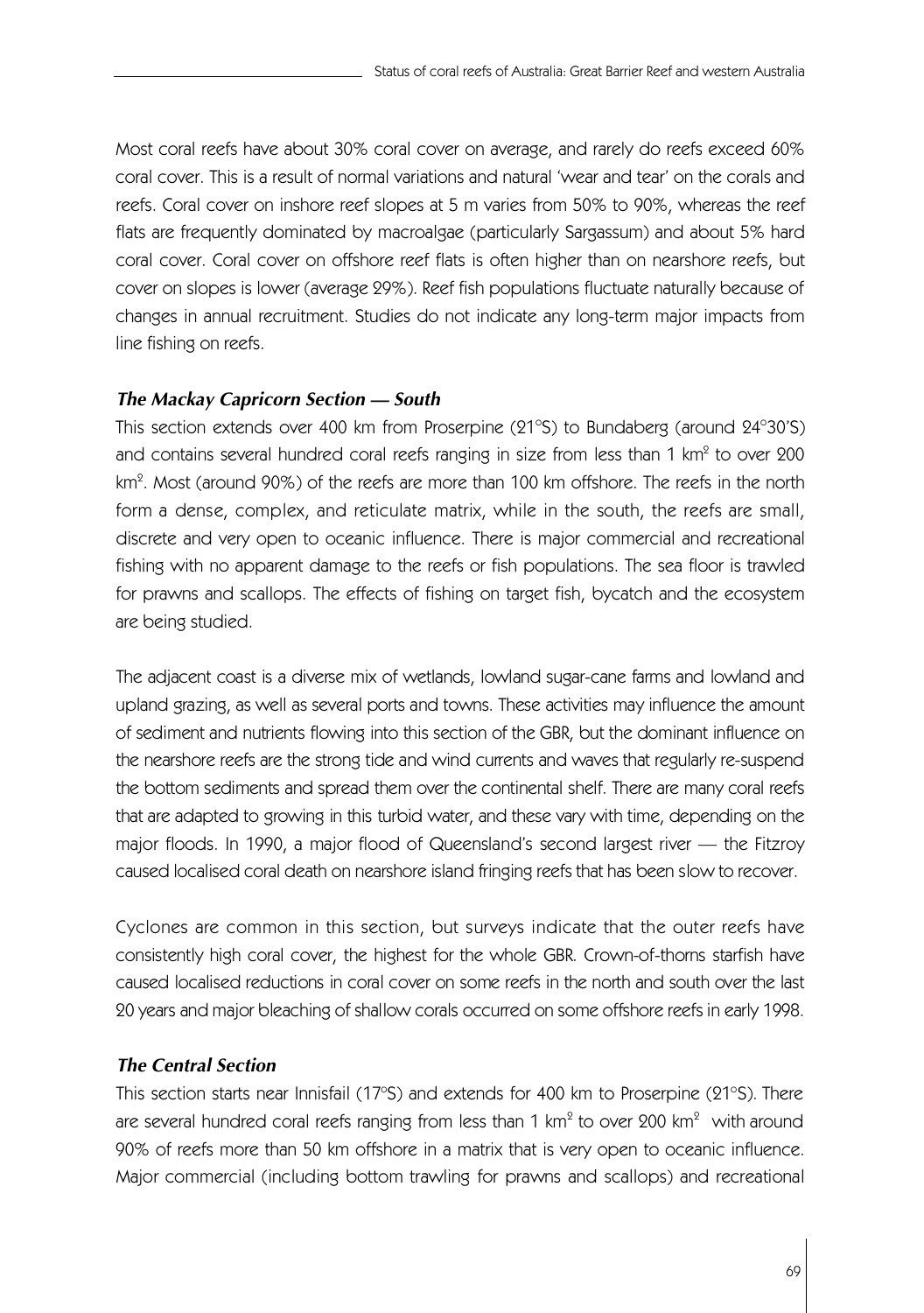fishing apparently has little damaging effect on the reefs. There are ten coral reef no-fishing, no-collecting areas up to 100 km $^{\rm 2}$  in area, and the effects of reef fishing on target fish, bycatch and the reefs are being checked.

There is a mix of rich wetlands, agriculture (lowland sugar-cane farming and extensive upland grazing) and developments, including the port city of Townsville and several smaller towns. These activities have added considerable sediments and nutrients to the waters, but there have been only minor effects on coastal reefs. Coral reefs grow in these nearshore turbid waters, except around Queensland's largest river, the Burdekin, and these reefs are well adapted to resuspended sediments. There are many tourist resorts and much boating activity in the Whitsunday Islands, and management is designed to protect the reefs while allowing reasonable access.

Cyclones and crown-of-thorns starfish caused major reductions in live coral cover in the last two decades. High densities of the starfish began in the north in the early 1980s and progressed southwards by larval dispersal by the mid- to late-1980s. There was high coral mortality and reductions in coral-feeding fish. But there was strong re-growth of fast growing corals and coral-feeding fish in shallow water, but deeper slopes and areas dominated by slow growing corals are recovering more slowly. A new outbreak of the starfish is now starting in the northern section, and major coral bleaching in 1998 caused high mortality in shallow parts of middle shelf, nearshore and island fringing reefs north of Townsville.

## *The Cairns Section (North)*

This starts north of Lizard Island (14°S) down to Innisfail (17°30'S), and contains several hundred reefs from small (1 km $^{\circ}$ ) to large (over 100 km $^{\circ}$ ) along the 400 km section. The midshelf part is a dense, complex matrix of reefs sheltered from ocean waves by an outer barrier reef, broken only by narrow passages. There are 30 preservation zones (no-take areas) up to 75 km $^{\circ}$ , mainly on reefs. The continental shelf is narrower and about 90% of the reefs are within 20 km of the coast. This area is heavily used by tourists, and is extensively fished commercially and recreationally.

The coastal plain is narrow with large areas of sugar-cane farming, adjacent to an extensive world heritage area of rainforests on low mountain ranges. Beyond this there is extensive upland agriculture and grazing in the water catchments. The Great Barrier Reef's major tourism centres for day trips and live-aboard trips to the reefs are Cairns and Port Douglas. Nearshore reefs are limited in number and extent because of high rainfall and moderately high human population densities, and the corals have been damaged by increased sediments and nutrients coming from the rivers. Reefs in the middle of the section were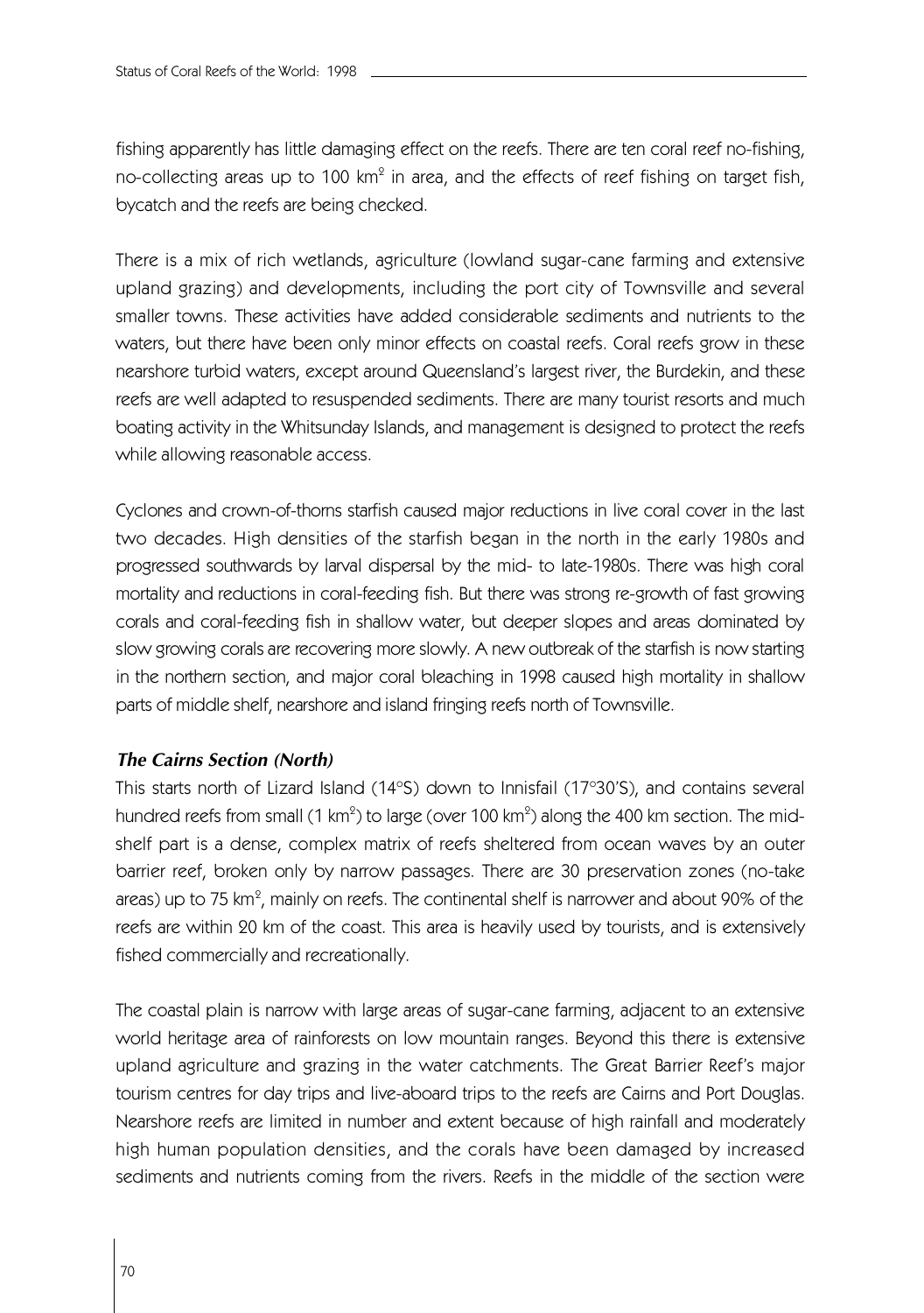impacted by sediments from a controversial rainforest road built in the 1980s, but there is no evidence of major long-term changes. In the far north are major silica sand dunes that provide a less turbid nearshore environment.

Cyclones are common, and crown-of-thorns starfish have caused reductions in live coral three times in the last 30 years, each time followed by strong coral recovery. The major tourist reefs were either not affected or were protected by starfish collection programs after early warning from government reef monitoring programs. In the southern half, coral cover on 31 reefs declined from the high 20%s to the low 20%s from the mid-1980s to mid-1990s, in parallel with increases in starfish of from 5% to 40%. However, coral cover increased in the northern half of the section, despite similar numbers of starfish. This is probably the 'primary outbreak' region for crown-of-thorns starfish, because all recent outbreaks were first recorded here. This leads to the suggestion that the outbreaks may be due to human activity because this section has the greatest amount of human activity, and the highest runoff of sediments and nutrients, and these factors may mean that more larval starfish survive, or more starfish predators are removed by fishing. New outbreaks of the starfish occurred in mid-1998. Nearshore and island fringing reefs in the southern part of the section were bleached in early 1998, some with high coral mortality.

## *The Far Northern Section*

This starts at the tip of Cape York (10°40'S) and extends over 400 km to Lizard Island (14°S), and contains several hundred reefs ranging from small to large. The continental shelf is narrow and around 90% of the reefs are less than 20 km from shore. There is a dense matrix of reefs sheltered from the ocean by an outer barrier reef with narrow passages. In the north (10°S to 13°S), the shelf is over 100 km wide and mid-shelf reefs are more exposed to ocean waves. The land is almost uninhabited with a small amount of cattle grazing and the rest of the coast is either muddy or sandy. There are virtually no tourists and little recreational fishing and diving, but there is significant reef-line fishing and sea-floor trawling.

This section includes the largest no-take area in the GBR Marine Park (more than 5000 km $^2$  and across the full 140 km width of the continental shelf). There are also another 20 no-take areas (10–400  $km^2$ ). Surveys of 30 reefs showed differences between the north and south in the 1990s: low and declining abundance of crown-of-thorns starfish and a high and increasing coral cover in the north; and low abundance of starfish and coral cover declining from mid-30% to mid-20% in the south. Aerial surveys of the 1998 bleaching event indicate most inshore reefs had low levels of coral bleaching while most mid-shelf and offshore reefs had none.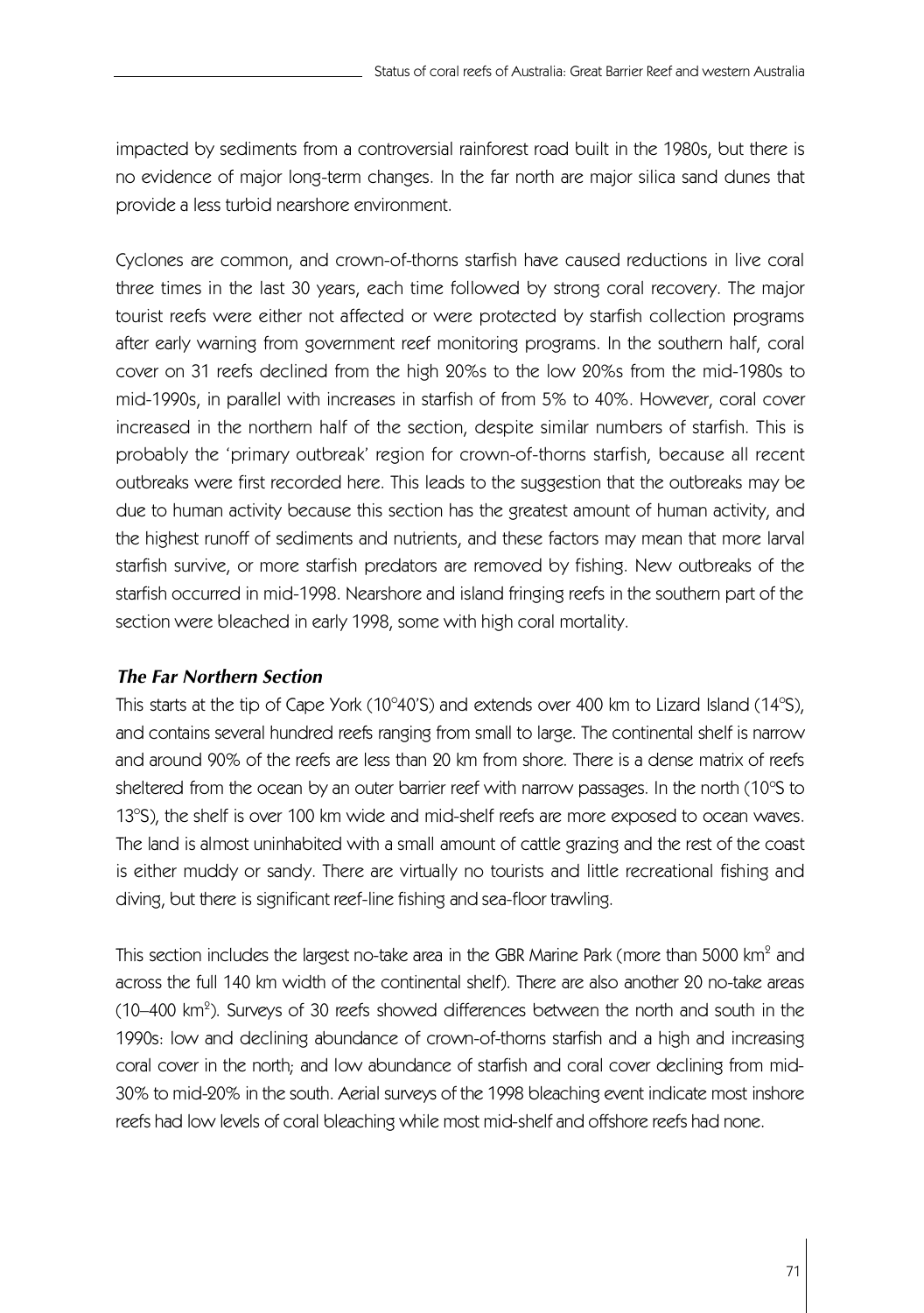#### *Coral Sea Reefs*

There are a series of atoll-like reefs on a deep shelf between Australia and New Caledonia. These atolls sit in very deep clean water and are under the influence of strong oceanic waves and cyclones. Some reefs have coral cays, which are all uninhabited except for a weather station. The reefs are remote from any land influences and have only minor fishing pressures, and are in virtually pristine condition. Populations of giant clams were heavily poached by ships from east Asia in the 1980s, until enforcement by Australian authorities increased.

# *Lord Howe Island and Elizabeth and Middleton Reefs*

Lord Howe Island (31°40'S) has one of the most southerly coral fringing reefs in the world. This volcanic island (14.55 km<sup>2</sup>) is 603 km off the east coast of Australia and has fringing reefs with low species diversity, but a good coral cover on the rocky slopes, in passes and lagoons. The island and surrounding seas were declared a World Heritage Area in 1982. There were significant differences in the composition of coral species between 1978 and 1993, suggesting some turnover of rare species. The reef has been subject to crown-ofthorns starfish predation (early 1990s) and coral bleaching (late 1990s), but impacts have been minimal and the condition of the reef is good. Fish, plants and invertebrates have a mix of tropical and temperate species and a number of endemic species. There is a management plan to protect the area's World Heritage values while allowing recreational fishing, and fishing to supply locals and tourists.

Elizabeth and Middleton Reefs are large atolls situated about 120 km north of Lord Howe Island. Surveys in the 1980s and 1990s showed there was more diversity and more tropical species than on Lord Howe. Crown-of-thorns starfish did some damage throughout the 1980s, but the full impacts are not known. Human impacts are negligible, but storms and occasional shipwrecks do have local impacts.

#### **WESTERN AUSTRALIA**

#### *Ashmore Reef, Scott Reef and Rowley Shoals*

These isolated oceanic and shelf-edge reefs are far from any mainland influence, being scattered between 12°S and 18°S along a line 400 km from the northwest Australian coast. Ashmore Reef (12°S) is closer to Indonesia than Australia and is regularly fished by Indonesians under conditions agreed by both governments. Scott Reef (14°S) is visited less frequently by Indonesians, and is a prospective site for extraction of liquid natural gas. Rowley Shoals (17°S) are protected as State and Commonwealth marine parks. Trochus, trepang (sea cucumbers), and shark and other fish are harvested, but the effects on the reefs are unknown. All reefs have hard coralline algae pavements and low and stunted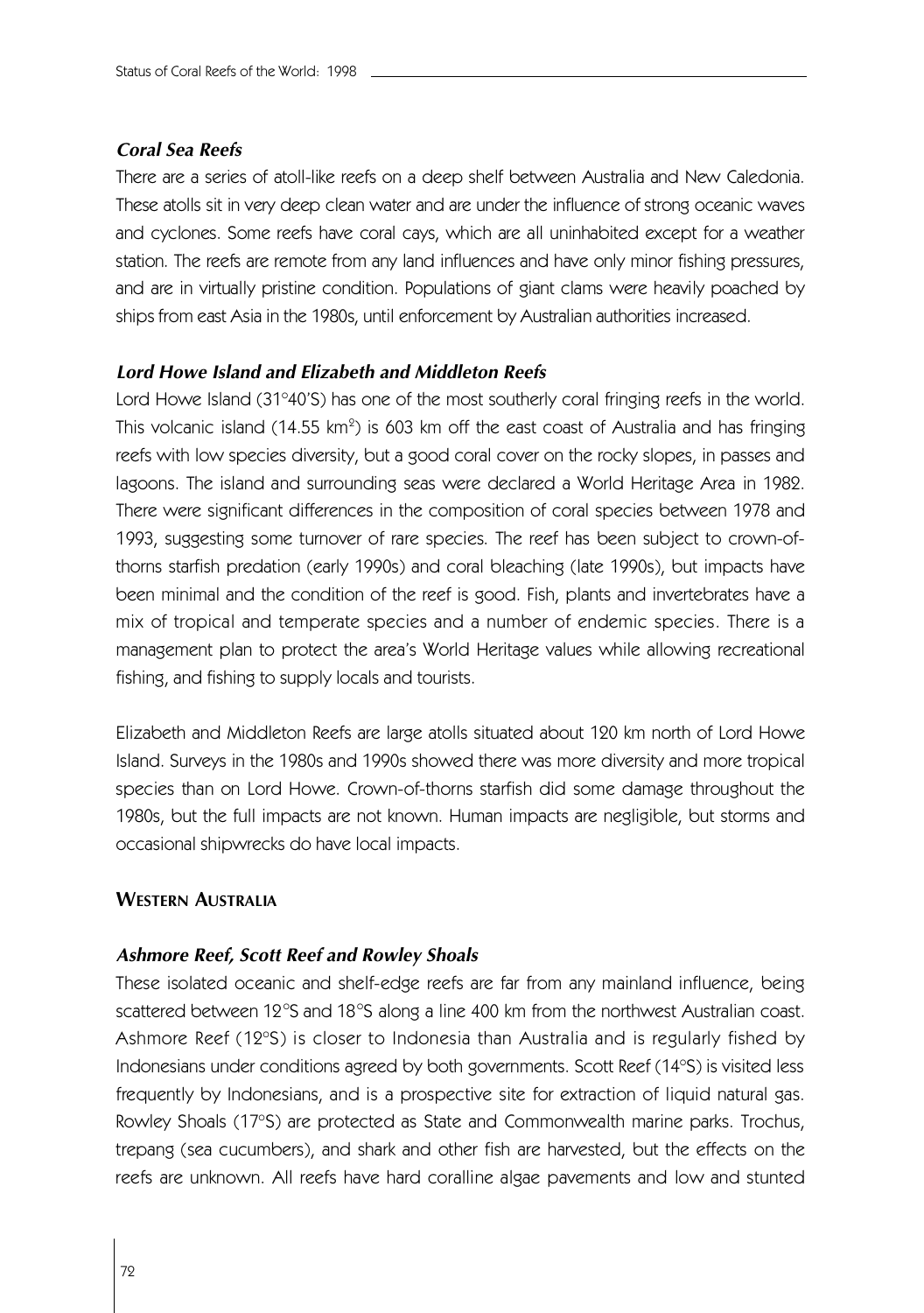corals in exposed high wave-energy areas, and high coral cover and a large variety of growth forms in sheltered habitats. The condition of the coral communities at all reefs was good through most of the 1990s. However Scott Reef was bathed in warm water and seriously bleached, with high coral mortality to depths of more than 30 m during 1998.

# *Cocos-Keeling and Christmas Islands*

These are particularly isolated reefs in the Indian Ocean, much closer to Indonesia than Australia. The Cocos-Keeling Islands are atolls south of Sumatra at about 12°S and the Christmas Islands are a terrestrial park (due south of Java) which predominantly have fringing reefs. Population density on both groups is very low (600–700) and has a low impact on the reefs, except for some over-harvesting of some molluscs (Lambis lambis) . The Cocos-Keeling Islands have been proposed as an Australian protected area. The reefs are in virtually pristine condition, but there were reports of two large-scale coral die-offs in the past, with significant recovery of the corals afterwards.

# *The Dampier Archipelago and Monte Bello Islands*

These reefs and islands (21°S) are on inshore and mid-shelf parts of the continental shelf, respectively. There is high diversity and abundance of corals and fish, and despite increasing pearling, petroleum, fishing and tourism activity, there is no evidence of significant human damage to the reefs. The Monte Bellos were used for British Nuclear tests from 1952–1956.

## *Ningaloo Reef*

The Ningaloo Marine Park extends from 22°S, southwards for about 230 km. There is a long fringing reef, separated from the shore by a 3 km wide sandy lagoon. All this is adjacent to a desert, which is unlike the eastern side of Australia. Coral and fish communities are diverse and abundant and fishing is only permitted in parts of the marine park. Outbreaks of a coral-eating snail (Drupella) killed much of the coral in some areas in the 1970s and 1990s, and other areas have been damaged by low oxygen conditions when coral spawn decomposes. Now, new corals are recruiting and restoration of coral cover is progressing, but many areas are still dominated by dead coral and rubble. A broad-scale monitoring program has recently been established.

## *Abrolhos Islands*

The Abrolhos Islands and coral reefs (28°S) are the southern limit of reef development in western Australia. The reefs, which have extensive areas of both kelp and corals, are the site of a major and well-managed rock lobster industry worth AUD\$13.5 million per year. The use of lobster traps is banned from areas with fragile corals, and there is no indication of any widespread detrimental effects on the coral and fish communities. These reefs are in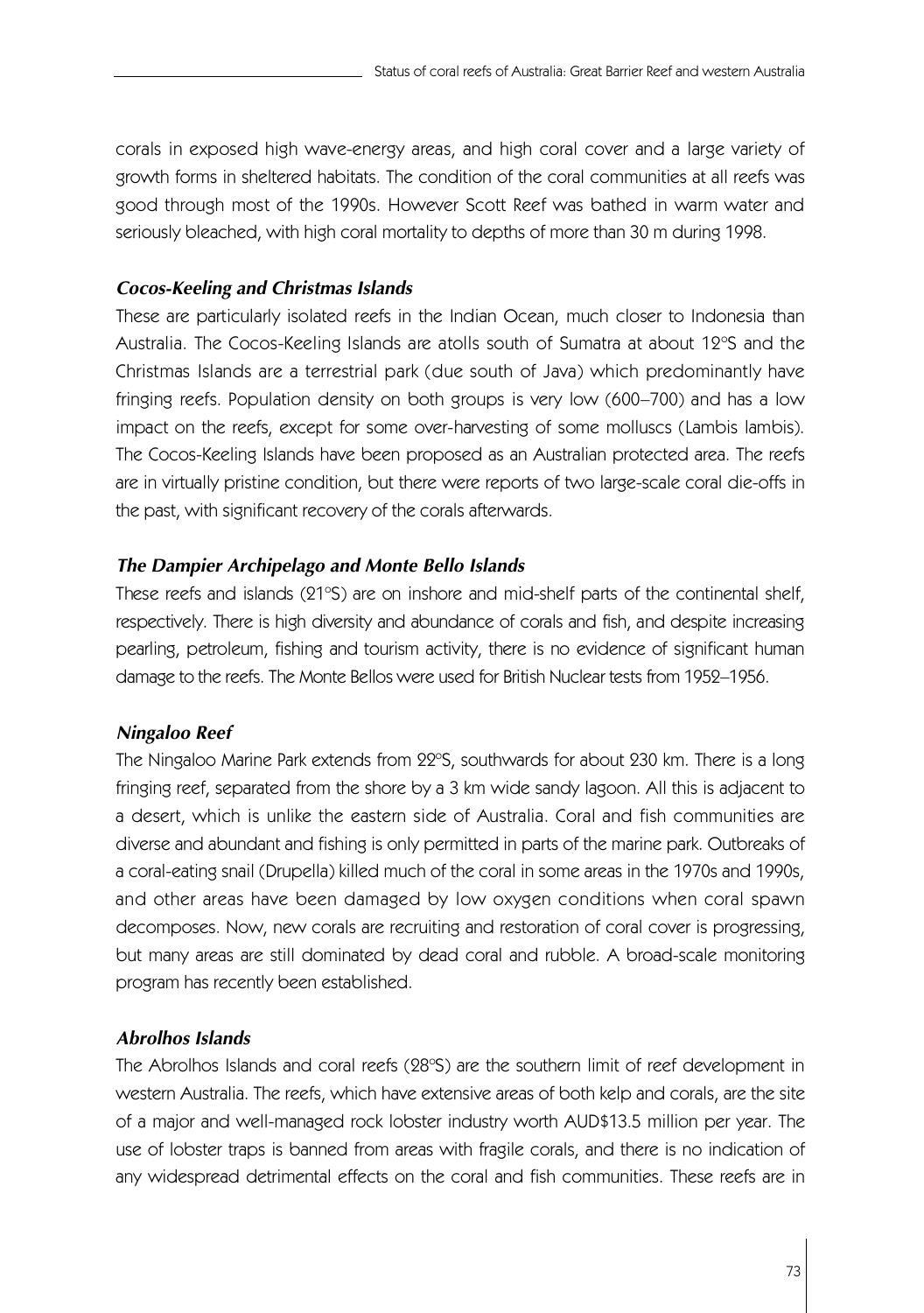good to excellent condition and plans have been prepared for declaring the area as a marine protected area. There is extensive oil and gas potential in offshore areas, and this may be an important test case for the coexistence of an oil industry and productive coral reefs.

## **OTHER AREAS OF AUSTRALIA**

There is coral growth on rocky reefs south of the Great Barrier Reef in southern Queensland Gneering Shoals (26°S), Flinders Reefs (27°S) and northern New South Wales (28°30'S) on rocky reefs with populations of corals up to 50% coral cover.

There are also large areas of sparse coral communities, but with low coral cover in northern Australia around Darwin. Many of these areas are dominated by soft corals and gorgonians. A major protected area is the Coburg Peninsula Marine Park and Sanctuary, which is managed by the Northern Territory Conservation Commission.

## **MANAGEMENT OF AUSTRALIAN REEFS**

The reefs in Australia are well managed and are seen to be under no immediate threat of widespread degradation from use and impacts by local communities, although some scientists are concerned there could be long-term damage caused by aspects of global climate change. In 1975, the Australian and Queensland state governments set up legislation to manage the whole area of the GBR and established the Great Barrier Reef Marine Park Authority (GBRMPA) which has responsibility for the World Heritage listed GBR Marine Park. This was immediately after an active public campaign to stop oil drilling and mining on the GBR. The Act of Parliament listed the task of planning and managing the GBR as: 'to provide for the protection, wise use, understanding and enjoyment of the Great Barrier Reef in perpetuity through the care and development of the Marine Park'. The environment department of the State of Queensland has responsibility for day-to-day management of the GBR Marine Park, such as enforcing fishing regulations; while GBRMPA is responsible for policy and strategic management, including giving permission for tourism activities in the park and directing some research and monitoring. The primary methods of management are restriction of use in some places by creating zones and management plans, and regulating reef use through issuing permits. Mining and oil drilling are prohibited in all parts of the marine park. Commercial use of the marine park requires a permit, and must be consistent with zoning and management plans.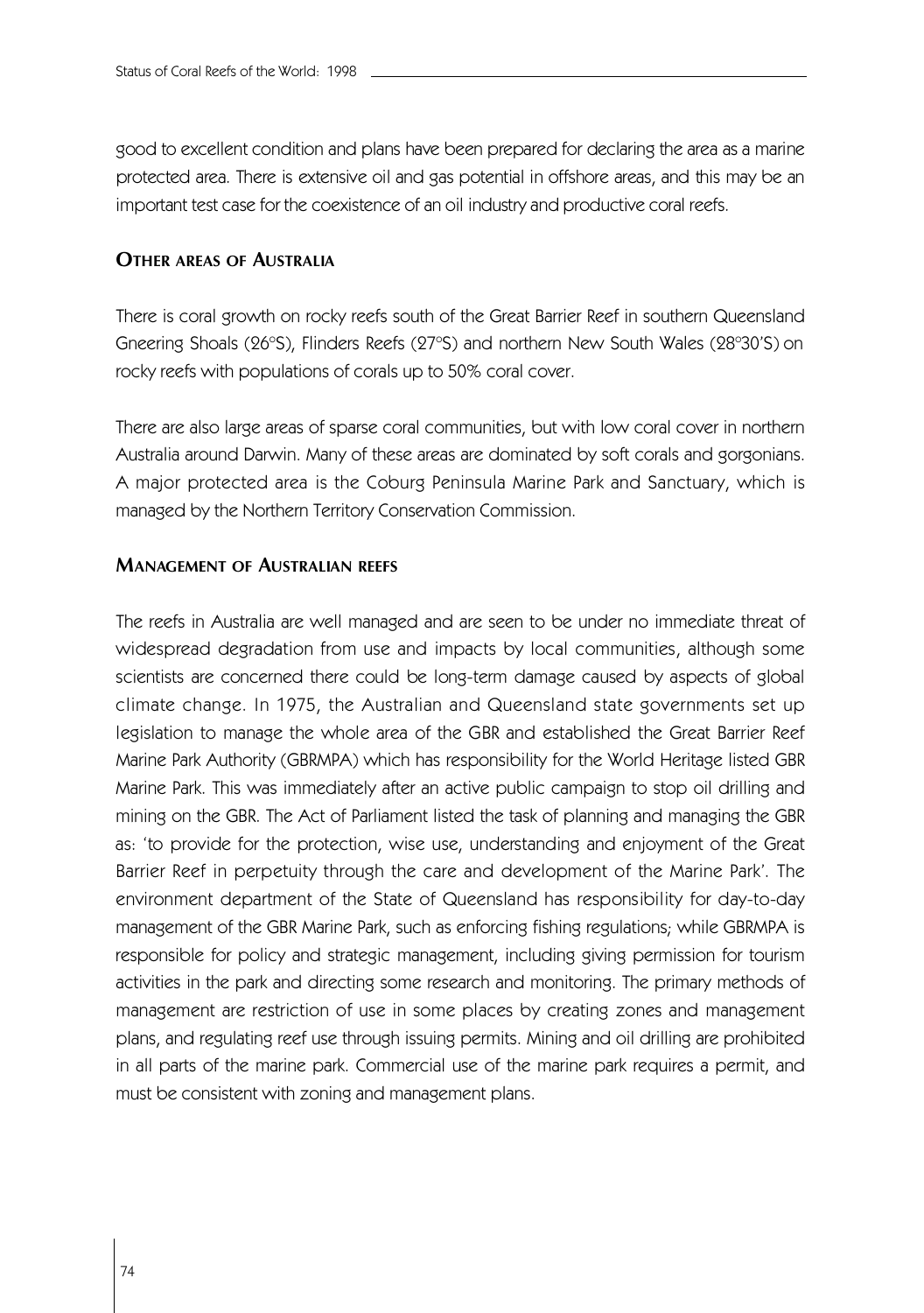There are many reasons why managing the Great Barrier Reef (GBR) has been different to managing other areas:

- the GBR is a very large system (2000 km long) and most parts are closely connected by currents which supply fresh larvae;
- most reefs of the GBR are remote from land (more than 30 km offshore);
- population density on the nearby coast is very low;
- fishing and other exploitation is moderate and there is no subsistence fishing;
- the economic status of the local population is relatively high;
- the local people have a high conservation ethic and strongly support the need for management;
- there is strong support from all levels of government and there are adequate funds for effective management;
- there is a strong marine and social science community able to provide valuable data and support for management.

Management of the GBRMP has been facilitated through extensive consultation with local populations, farmers, fishing groups (both recreational and commercial), the tourist industry, NGOs and the indigenous communities along the coast. All these people are represented on a special advisory body (Consultative Committee), which provides direct advice to the senior committee (The Authority) which contains a representative of the Australian Government, the State Government of Queensland, a representative of the broader community and a representative of indigenous peoples.

A special feature of the GBRMP, compared to other types of protected areas (e.g. national parks), has the division of the area into seven different zones. The zones are designed to cater for all users and also to ensure that significant areas are conserved and protected. The major activities being controlled are fishing, collecting and tourism. The major direct human threat to the areas surrounding the reefs is fishing by trawlers. In 1981, it was proposed that at least 10% of the sandy bottoms would be closed to fishing, now the figure is 15% to 30%.

There are two zones for the sandy bottoms around the 2800 reefs:

- in 80% of the area (General Use Zone), trawl fishing is permitted;
- in the remaining 20% (Habitat Protection Zone and other categories), trawling is banned.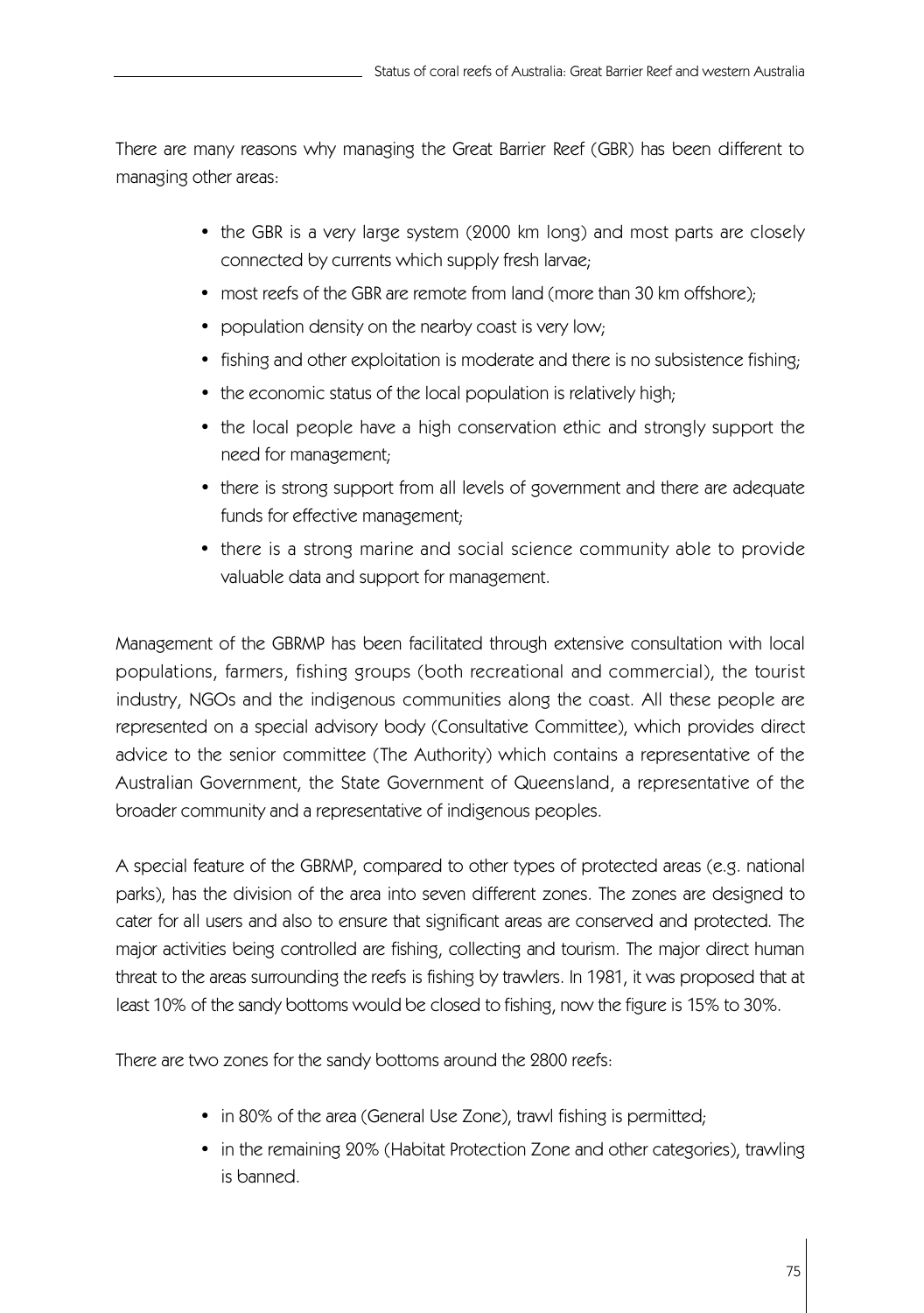On the reefs, there are four zones:

- Habitat Protection Zone (76% of reefs) all fishing is allowed, for example commercial and recreational fishing, including spearfishing, but trawling, some collection of animals and spearfishing with SCUBA are all banned;
- Conservation Park Zone (2% of reefs) here commercial fishing, spearfishing and collection of animals are banned, while allowing recreational fishing;
- National Park Zone (21% of reefs) accentuates protection of the reefs by only allowing tourism, but preventing all fishing and collecting. In some areas there is a Buffer Zone that allows for the catching of pelagic fish;
- Preservation Zone (1% of reefs) this prevents entry by all people, except research under very strict conditions.

Tourism is allowed in all zones, except the Preservation Zone, however, operators can place floating tourist pontoons on about 60% of all reefs, usually only one structure being allowed on each reef. Currently about 16% of the reefs in the marine park are zoned to prevent any extractive activities. All zones are protected by legislation and are intended to remain unchanged for five years, after which they can be renegotiated and re-zoned for a similar period. GBRMPA has continuing government funding, which is now supplemented by a day fee of AUD\$6 for all tourists visiting the reef.

Management of western Australian reefs is carried out by the Environment Protection Agency for environmental impact assessment, and by the Conservation and Land Management Department of the Western Australian state government, which is responsible for declaration and management of marine protected areas. The management status of the reefs and the capacity on the ground are good, but many proposed MPAs have not yet been implemented. There are important potential threats from oil industry activities, but no major degradation has been recorded so far.

# **CONCLUSIONS**

The outlook for the reefs of Australia is very good. The appreciation of the reef resource and support for its management will increase as the population grows relatively slowly and economic conditions improve for the people. This will mean that greater resources will be put towards improving management and decreasing human pressures on the reefs, for example improving agriculture and grazing practices to reduce sediment and nutrient flows onto the GBR.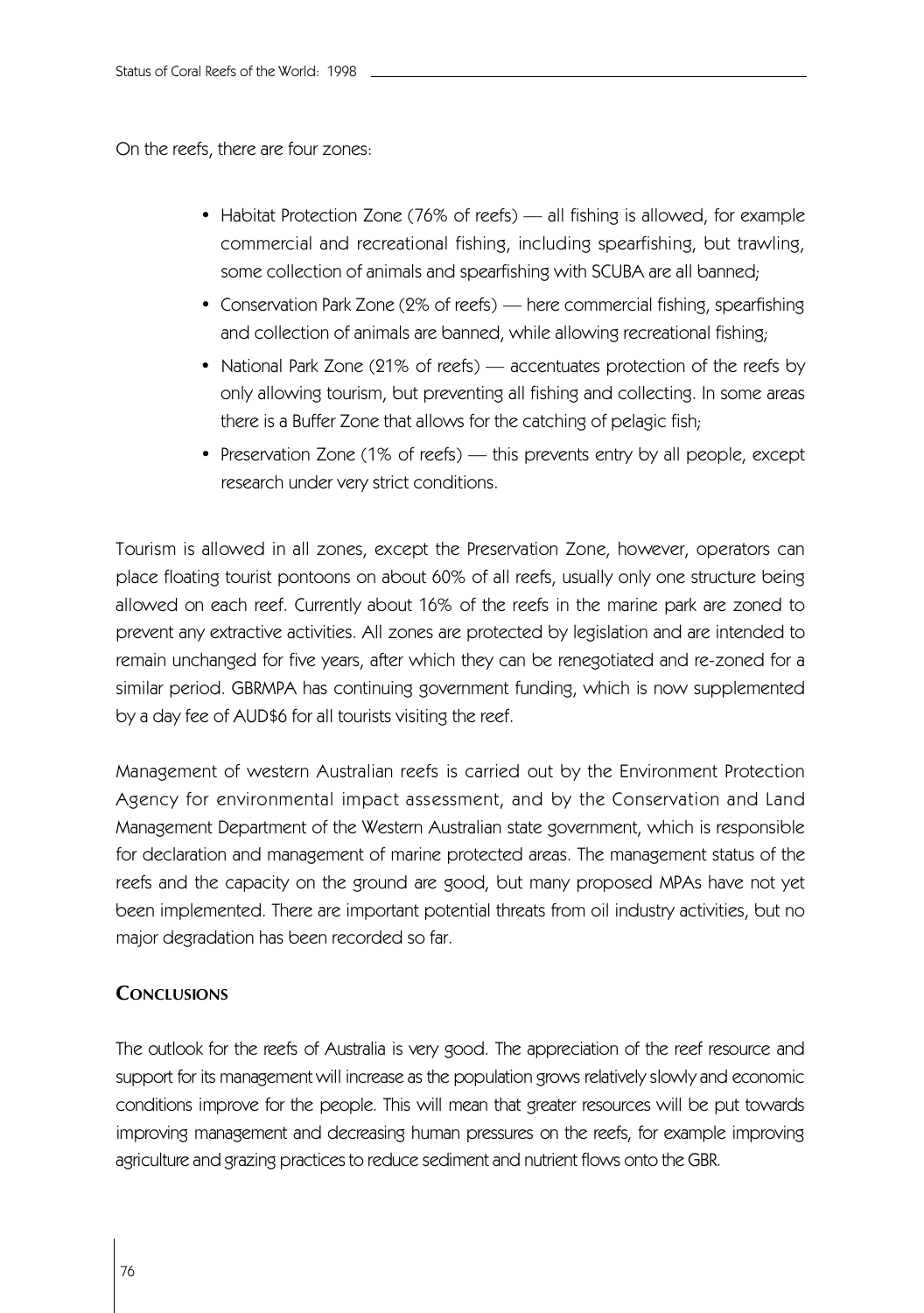Also there is an increased appreciation of the value that coral reefs bring to the Australian economy, particularly in attracting international tourists. Reef management is backed up by very strong research capacity at the Australian Institute of Marine Science, at James Cook and other universities and in other arms of government. There are also strong social science and policy studies conducted by GBRMPA, government departments and universities.

Terry Done leads two coral reef research groups, one at the Australian Institute of Marine Science and the other at the Reef Cooperative Research Centre, a body that brings tourism and other industries into research and management; Clive Wilkinson coordinates the Global Coral Reef Monitoring Network based at AIMS. We thank the following colleagues for comments and information: Jamie Oliver from GBRMPA; Hugh Sweatman and Andrew Heyward from AIMS; Vicki Harriott and Peter Harrison from the Southern Cross University; Chris Simpson from the Western Australian Department of Conservation and Land Management.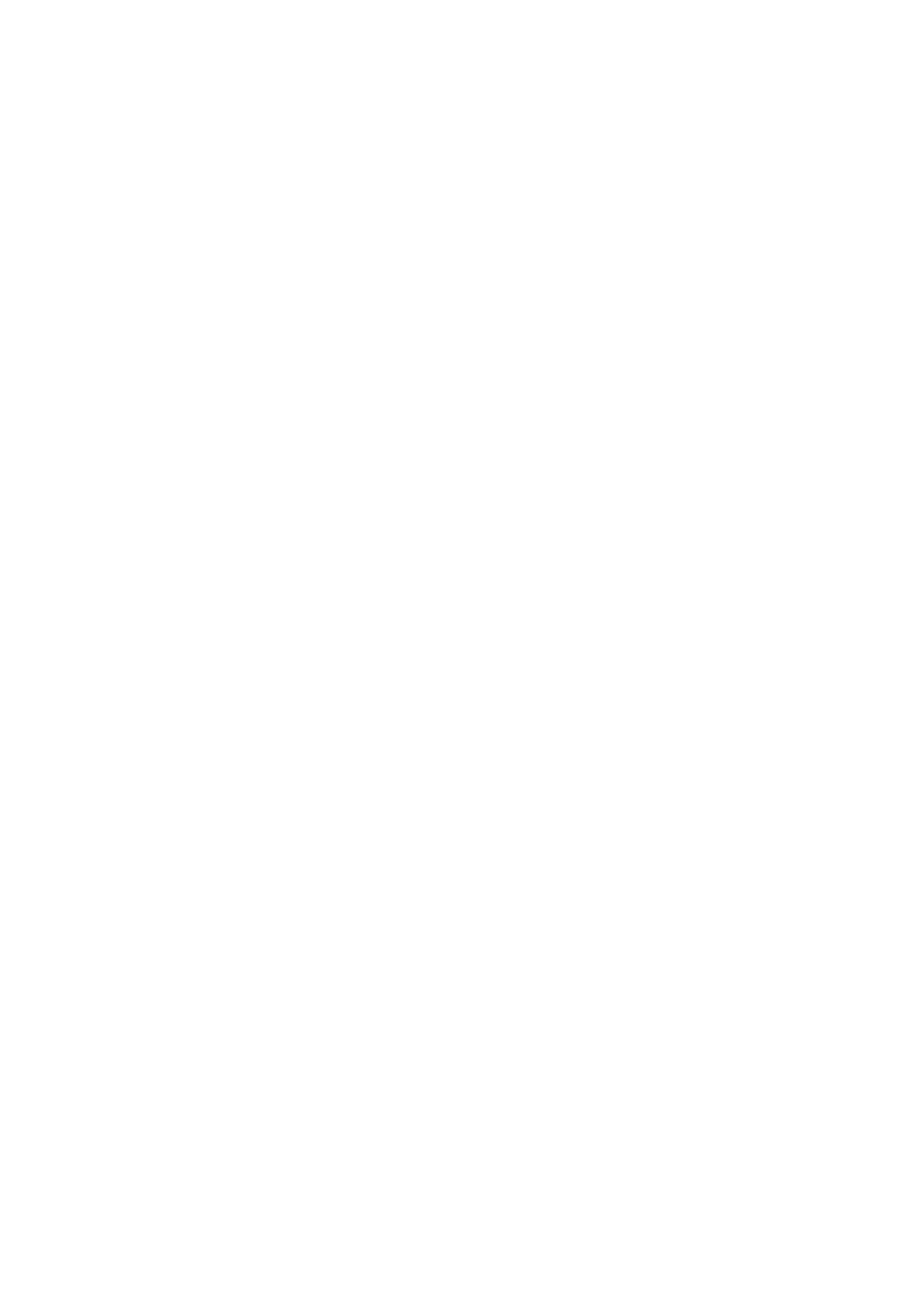# **6. STATUS OF SOUTHEAST ASIAN CORAL REEFS**

# LOKE MING CHOU

#### **ABSTRACT**

Southeast Asia has about 30% of the world's reefs and is the centre of biodiversity for hard corals and most other reef animals and plants. The region is also experiencing rapid population increases and dynamic economic growth, concentrated mainly in coastal areas. Heavy reliance on the marine resources has resulted in non-sustainable use and degradation of many coral reefs. Most reefs close to major populations have deteriorated drastically. Some remote reefs may remain in pristine condition, but there are increasing threats from roving bands of fishers taking fish by destructive means, especially cyanide. Pressures will increase as accessibility improves and the demand for fish, especially for the live fish trade, expands with economic wealth. Countering this is a demand from marine tourism for untouched reefs, which can generate long-term sustainable income if managed carefully.

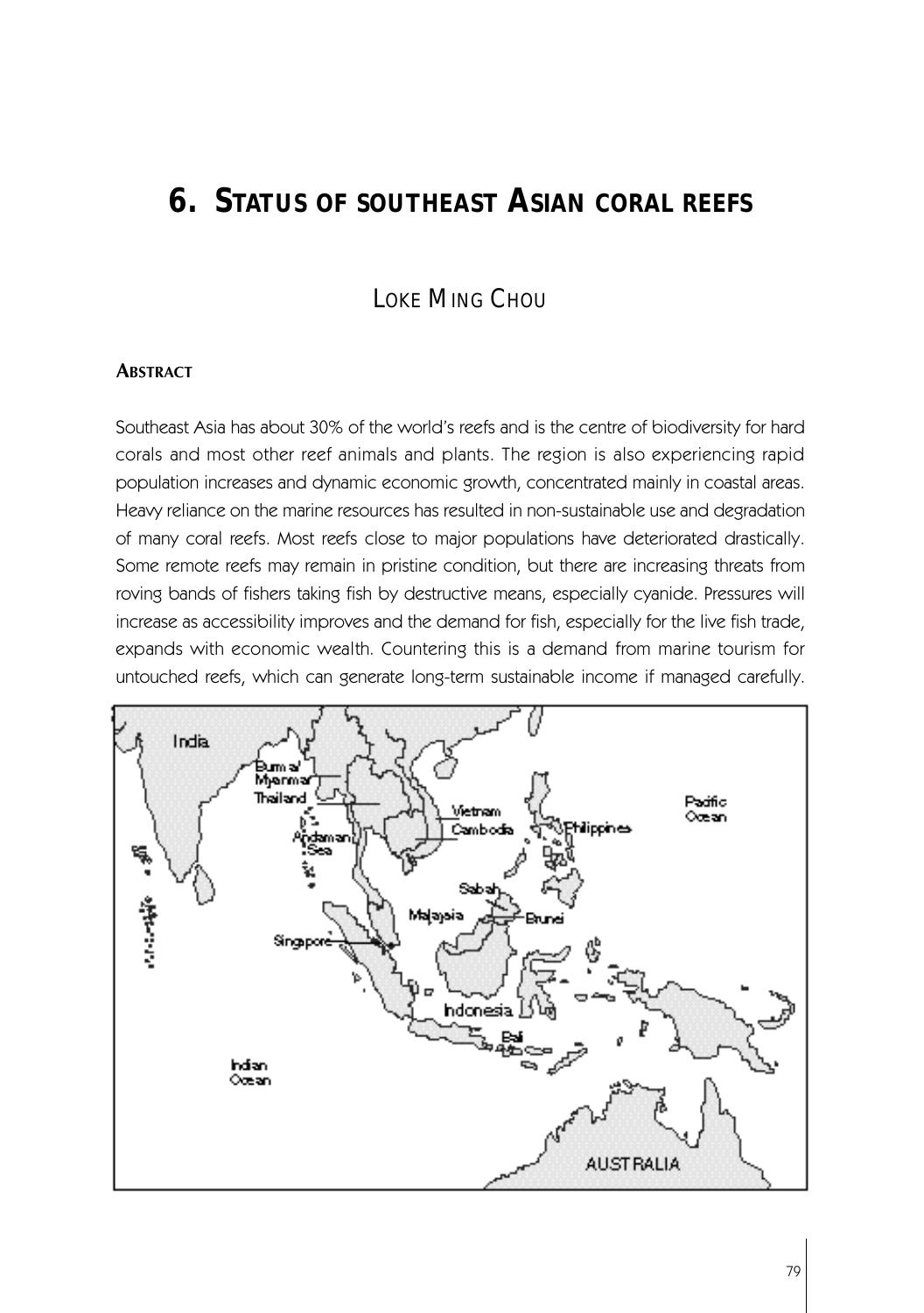Of 49 reefs monitored in five ASEAN countries, less than 20% had live coral cover in excess of 75%. Many of the reefs also showed a steady decline in live coral cover with time. In response, increasing numbers of marine protected areas are being gazetted throughout the region, but less than 10% maintain a high level of management. Awareness is expanding rapidly, but recent economic turmoil will mean that calls for conservation of reef resources may go unheard in the rush to return economies to growth.

## **INTRODUCTION**

Southeast Asia occupies only 2.5% of the ocean surface, but contains 30% of the world's coral reefs, and links the Pacific and Indian Oceans. The reefs stretch across longitudes 93°E to 141°E and straddle the equator from 21°N to 11°S. There are over 25,000 islands, some just small dots, but there are also two of the world's largest archipelagoes, Indonesia with more than 17,000 islands, and the Philippines with over 7000 islands. All reef types are common, including oceanic atolls, barrier reefs, and platform reefs, and many of the islands have fringing reefs.

Everything is favourable for reef growth — the right geology, oceanography, and climate, and there are only tropical storms at the higher latitudes in the Philippines, Thailand, and Vietnam. Many of the reefs are on the large Sahul and Sunda continental shelves; others fringe old volcanoes arising from deep oceanic waters. The richness of coral species is the highest in the world, and this is also the case for fish, molluscs, crustaceans, and echinoderms.

Direct and indirect human pressures now pose the greatest threat to Southeast Asian reefs. The population of 450 million today is expected to almost double to 716 million by the year 2025. The majority of these people live along the coast, and development pressures have caused the loss of many reefs, particularly those close to large populations. Most reefs show significant damage from over-fishing, pollution and sediment damage. Scientists in the region ranked sediment loading (due to dredging, coastal development and engineering, and coral sand mining) as the most serious threat, followed by nutrient pollution from sewage and agriculture, oil pollution, and industrial pollution. The fastest growing source of damage to all reefs, particularly the remote ones, is through over-fishing with dynamite, muro-ami (driving fish into fixed nets by bashing the coral with rocks and poles), and cyanide. In addition, unregulated tourism, coral mining, and nearshore trawling, have caused considerable damage to the reefs. All human impacts were ranked higher than natural impacts.

Fish are the main source of animal protein in the region, with reef fisheries contributing up to 30% of the total catch. Major food fish from the reefs include grouper (serranids), snapper (lutjanids and lethrinids), rabbitfish (siganids), fusiliers (caesionids), and mackerel,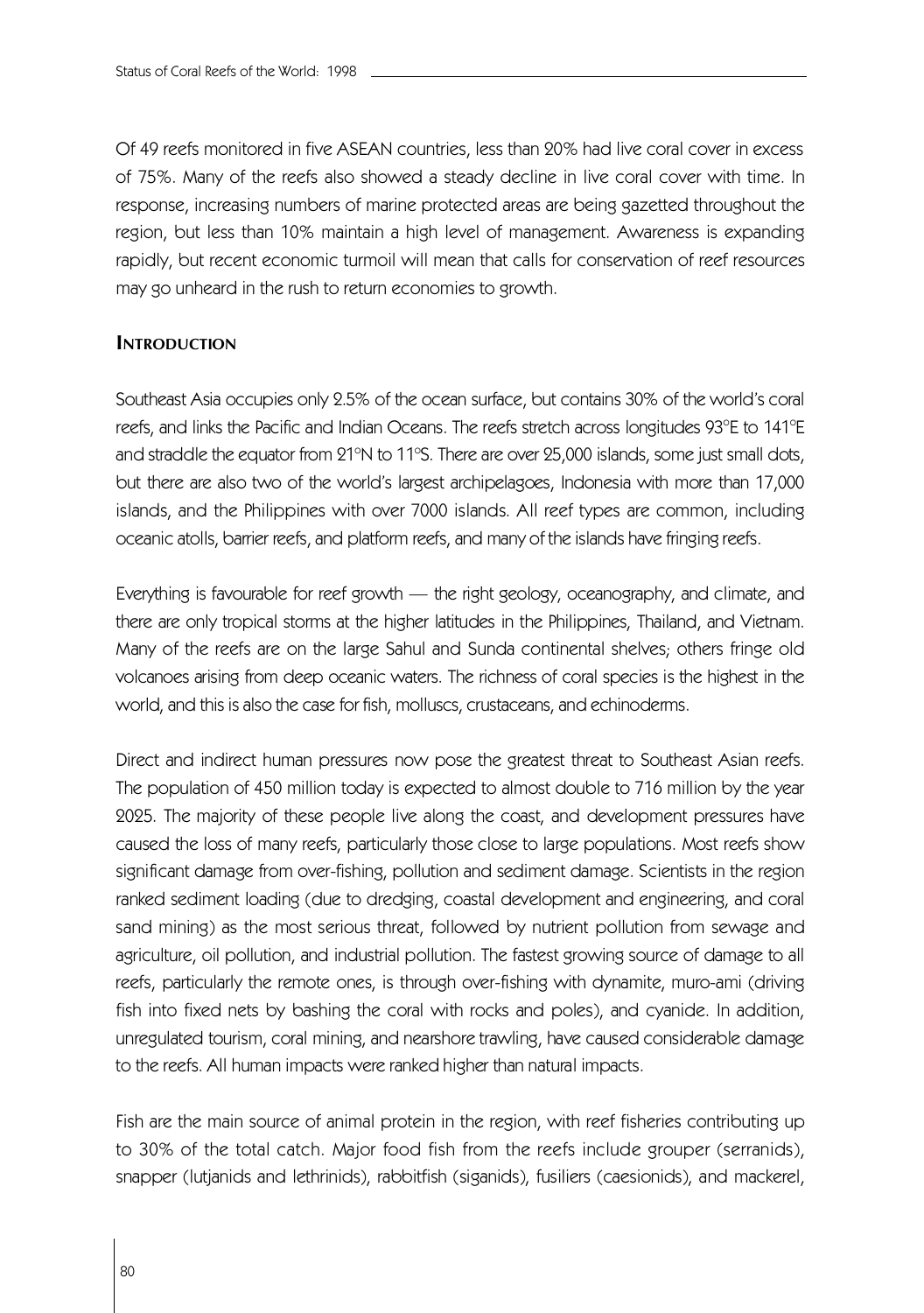tuna, and carangids. Squid, cuttlefish, and molluscs are also taken from reefs. But there have been major declines in catches, indicating that many stocks have been depleted beyond sustainable levels. For example, reef fisheries in the Philippines once provided up to 36 tonnes per square kilometre each year, but the degraded reefs offer only 10–15% of this amount. In addition to food from the reefs, there is also a major curio trade in shells and corals, and in live animals for the aquarium trade, most of which are exported beyond the region.

This region has an excellent capacity to assess reef status and do reef research, which derives in part from the ASEAN-Australia Living Coastal Resources project in five ASEAN countries (Indonesia, Malaysia, the Philippines, Singapore, and Thailand) from 1984 to 1994. During this time, there were over 959 line-intercept survey transects, each 100 m long at 42 reef locations. The results showed that less than 3% of the reefs surveyed in Indonesia, Malaysia, and Singapore could be considered as 'Excellent', and assessments by experienced scientists suggested that there is a 70% increase in degraded reefs in the last 50 years, with productivity losses of up to 80%. Scientists reported a high diversity of fish species, with 307 species in the Philippines, 268 in East Indonesia, and 179 in West Indonesia. A lower diversity of species was found in East Malaysia (144), West Malaysia (118), Myanmar (86), Vietnam (83), Singapore (77), East Thailand (77), West Thailand (70), and Brunei Darussalam (38).

The strongest natural influence is the annual monsoon, which reverses current flows and introduces freshwater into coastal areas, lowering salinity and increasing sedimentation. Typhoons affect the Philippines, Vietnam, and Thailand, while volcanic and tectonic activity occurs in Indonesia and the Philippines. Isolated instances of Acanthaster plagues have occurred. Widespread coral bleaching occurred over many of the region's reefs in the early half of 1998. This was triggered by elevated sea-surface temperatures connected to the El Niño phenomena.

#### **STATUS OF REFFS**

#### *Brunei Darussalam*

The few coral reefs are offshore, because coastal areas are dominated by sediment-laden rivers. Coral cover is generally low for this region, with 40% at Pelong Rocks, and 27% at Two Fathom Rock. Brunei lays claim to part of the Spratly complex of reefs — Louisa Reef, 230 km off the coast. An initial study showed there were 88 coral species belonging to 52 genera.

#### *Burma/Myanmar*

Most of the reefs are in the southeast around the numerous islands of the Mergui Archipelago. The reefs have 65 coral species in 31 genera, but this may be an underestimate as few studies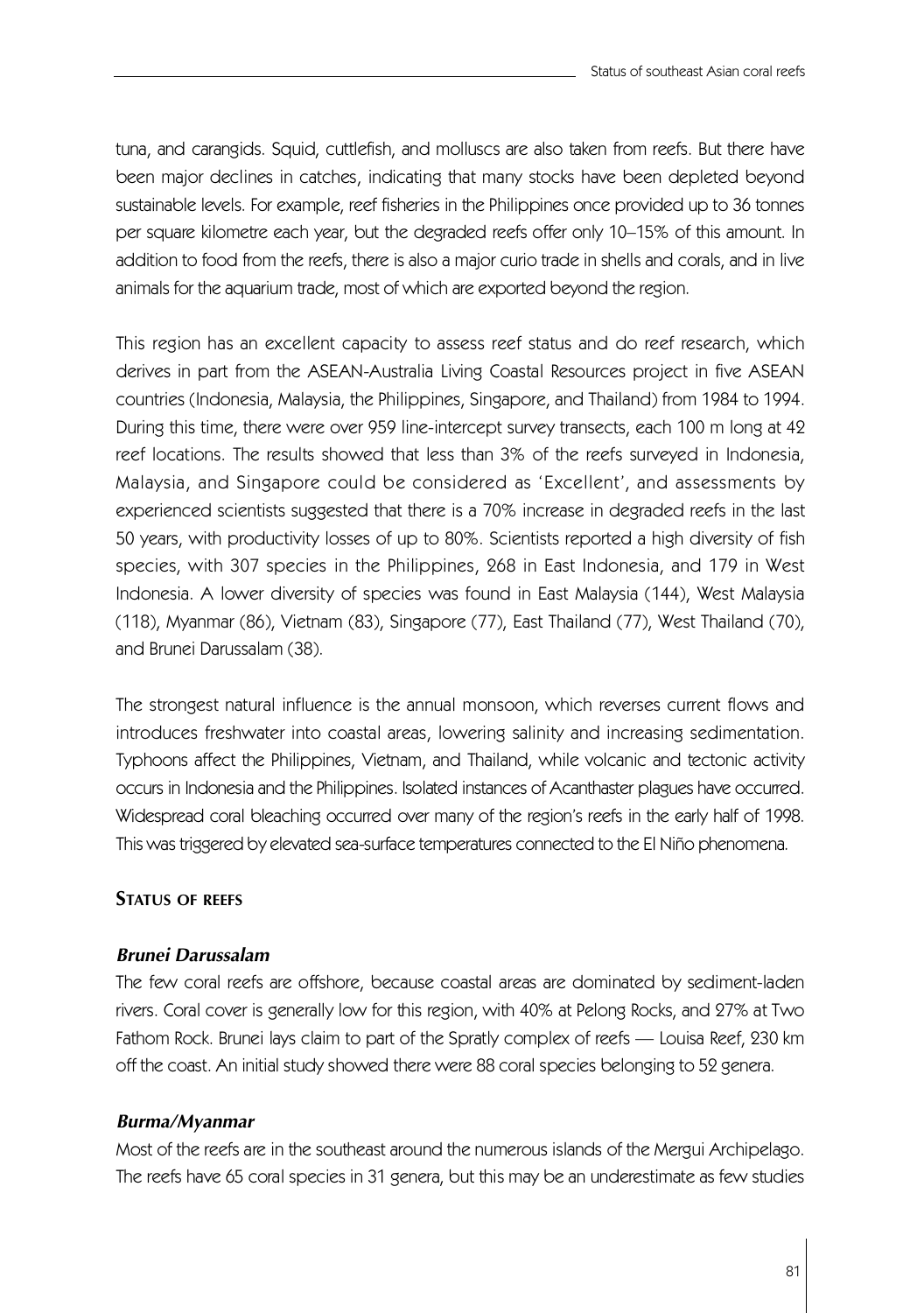have been conducted. There are few natural stresses to these reefs, but human factors are known to be very high.

#### *Cambodia*

Very little is known of the few reefs around the offshore islands near Sihanoukville because of the lack of capacity, and persistent political turmoil in this region.

#### *Indonesia*

Fringing and patch reefs are common around most islands of the Indonesian Archipelago. Barrier reefs grow well along the edge of the Sunda shelf, east of Kalimantan, and around the Togian Islands of central Sulawesi, and in the deeper seas to the east. Taka Bone Rata, in the Flores Sea, is the third largest atoll in the world. Pulau Pulau Seribu, or Thousand Islands, form a spectacular chain of platform reefs with many coral islands out from the capital Jakarta. The count of 359 coral species from eastern Indonesia is an underestimate, as many new species have been discovered recently.

Tropical storms have little impact on Indonesian reefs, but rough seas and freshwater runoff from the two reversing monsoons each year do control reef growth in some areas. The 1983 El Niño event raised sea temperatures in the Java Sea and caused up to 90% coral mortality on the reef flats of many of the Seribu Islands. Five years later only half of the coral had recovered. A can thaster damage has caused severe damage to some reefs, including the Seribu Islands, but no recent population outbreaks are known.

Reefs in western Indonesia are subject to greater human pressures than reefs in the east. For example, coral cover on almost 40% of the reefs in the Seribu Islands is 'Poor', and only 5% have 'Excellent' coral cover. There is considerable sediment and nutrient pollution coming out of the city of Jakarta, and from the many small tourist resorts on the islands. Subsistence fishing pressures are very high and fish catches have declined with loss of coral cover, for example catches decreased from 1350 tonnes in 1973 to 100 tonnes in 1990. In eastern Indonesia, 22% of the reefs were 'Poor', and 7% were 'Excellent'. All reefs near centres of population suffer from human impacts, and now there are many roving bands of fishermen who are damaging remote reefs by fishing using dynamite, cyanide, and muro-ami methods. Indonesia has started a massive Coral Reef Rehabilitation and Management Project (COREMAP) aimed at safeguarding the country's dwindling coral reefs, and slowing degradation. An economic analysis showed that the value of intact coral reefs to the Indonesian economy in tourism and sustainable fisheries was 50 times greater than the value obtained by using cyanide to collect fish, and mining coral rock and sand.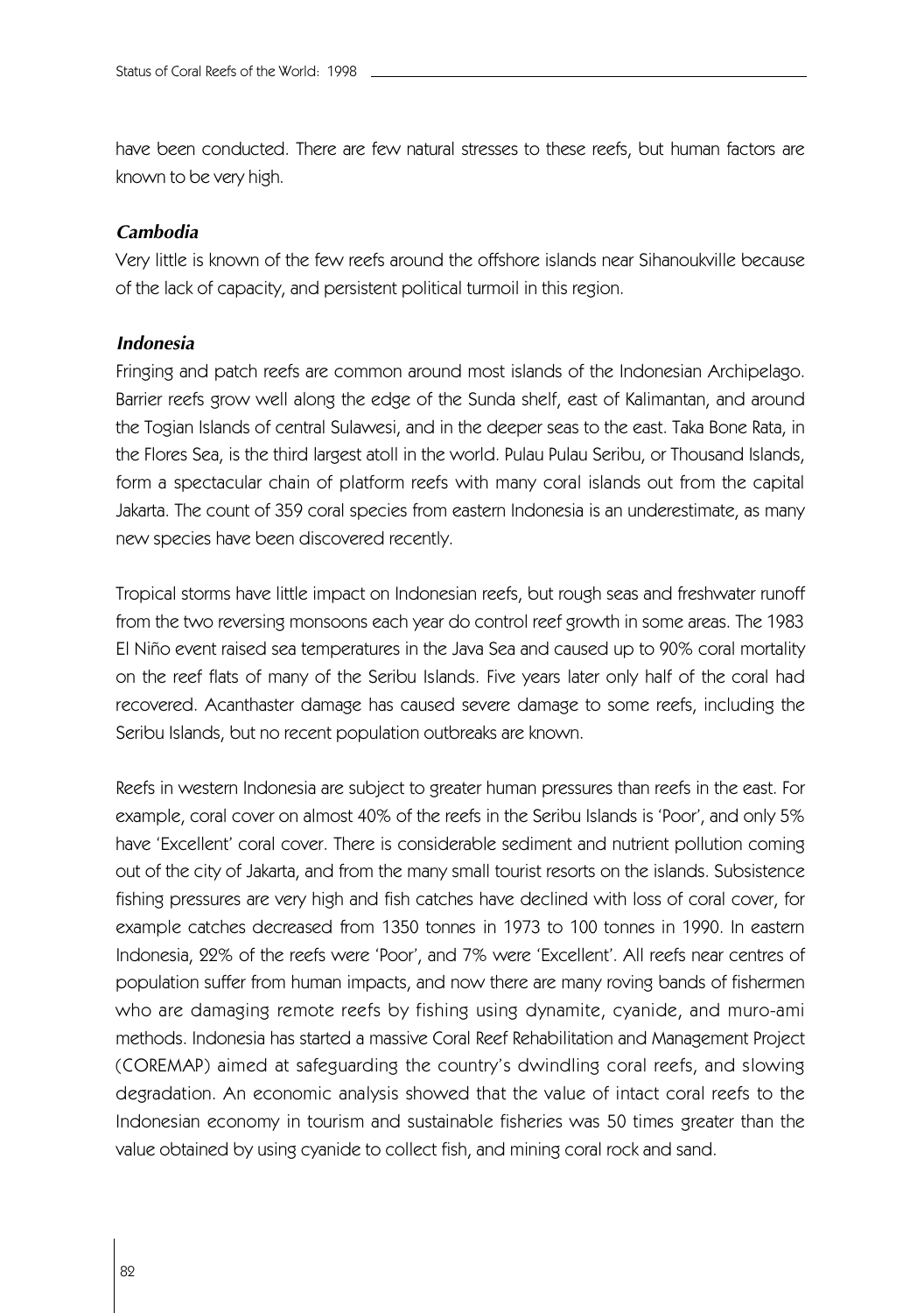#### *Malaysia*

Most of the coral occurs as fringing reefs along the coast or around the offshore islands on the east coast of peninsular Malaysia with 55–70% coral cover on most reefs. Whereas there is much less growth on the west coast, with 25–45% cover, due to the higher concentrations of sediment. Fringing reefs are found on the coast of Sabah in East Malaysia, with much more around offshore islands, where there are also patch reefs. Live coral cover is between 43% and 52% with more dead coral and rubble than peninsular Malaysia, due to the common practice of blast fishing. The waters around Sarawak are muddy and contain a few poorly developed coral communities, but often have 60% live coral cover. The only true atoll is Layang-Layang in the Spratlys, where clear waters permit coral growth to a depth of more than 40 m, but cover on the upper slopes was naturally low at 29% because of oceanic waves. The recent development of a resort and airstrip caused a massive 75% loss of live coral cover. Over 350 coral species are found on Malaysian reefs, with Acropora the dominant genus.

Extreme low tides have killed corals on the east coast of the peninsula, while sporadic Acanthaster outbreaks have damaged most reefs, except those on the west coast of the peninsula. On these west coast reefs, there are seasonal blooms of macroalgae, because the large amount of development has caused much sediment and nutrient pollution. Fishing pressures are very high in east Malaysia, and there is regular use of blast and cyanide fishing techniques. The government has declared a number of islands as MPAs and this is having a beneficial effect to conserve corals and fish.

#### *Philippines*

Most of the reefs, which cover an estimated 25,000 km $^{\circ}$ , are fringing reefs and vary in length from tens of metres to 5 km. The largest concentration is in the southwest. The best of the Philippine reefs are the two atolls in the Sulu Sea (Cagayancillo and Tubbataha), the atolllike formations (like Apo Reef near Mindoro Island and Scarborough reefs west of Luzon), and the banks west of Palawan (one of the largest barrier reef areas in the world). A double-barrier reef grows on the Danajon Bank off Bohol, and a few more small barrier reefs are also present. There have been 499 species of hard corals reported from the Philippines. Surveys showed that only 3.6% of the reefs in Luzon were in 'Excellent' condition, while 27% had less than 25% coral cover. In the Visayas near the middle, 6.6% were in 'Excellent' condition, while 31% were 'Poor'; and in the far south in Mindanao, 5.3% were in 'Excellent' condition and 49% 'Poor'. Recent surveys show that there may be some recovery as there is a greater proportion of live coral cover compared to dead coral.

Typhoons cause extensive damage to northern reefs, such as at Mactan, while Drupella and Acanthaster infestations have caused significant local damage. The eruption of Mt. Pinatubo in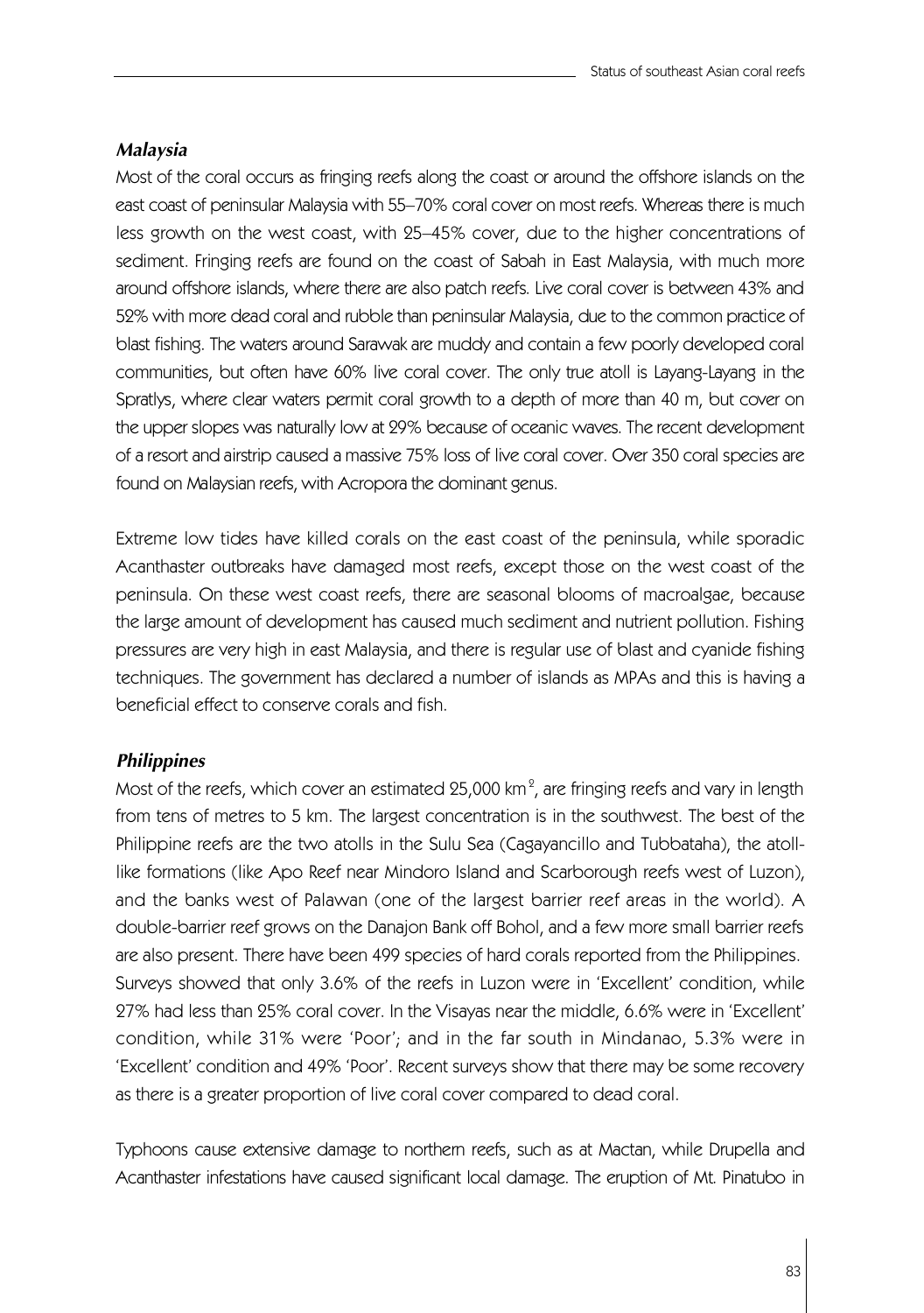1990 resulted in massive flows of ash onto reefs of western Luzon. This caused a 23% to 69% decline in fish biomass on reefs along the coast of Zambales, along with a drop in live coral cover. Human impacts are, however, far more damaging. More than 80% of Philippine tropical forests and mangroves have been cleared, resulting in massive amounts of sediment flowing onto the reefs. There is virtually no treatment of domestic and industrial wastes, which mostly flow into the sea. Over-fishing has caused considerable damage to all reefs, both coastal and offshore. Because of the high level of poverty and large numbers of fishermen, most reefs have been stripped of fish that are easy to catch with lines, traps and nets. Now fish are being caught using destructive methods like muro-ami, home-made bombs, and cyanide. The rich trade in live fish for restaurants in Hong Kong has meant that large reef fish are virtually extinct on most Philippine reefs, with fishermen able to take fish from as deep as 40 m using compressed air.

Giant clams were once abundant but were virtually wiped out from many reefs through overfishing. Brood stocks were imported for clam hatcheries in Bolinao and Dumaguete, and juvenile clams are being used to restock Philippine reefs, and provide an income for local fishers. The Philippines is one of the largest exporters of live and dead coral, and other species such as anemones, for the aquarium trade. This has also contributed to the decline in Philippine reefs.

The Philippine government has been active in encouraging local level management of coral reefs, and there are a few outstanding examples of success. The best known is Apo island off southern Negros, and many other examples of management of reef resources are developing around the country. Successful national parks have been established for the Tubbataha reefs in the Sulu Sea and the El Nido reefs of west Palawan, however, overfishing at El Nido is causing damage to these tourist reefs.

#### *Singapore*

All of the reefs are around the southern offshore islands, where more than 197 hard coral species in 55 genera are known. The area is relatively sheltered and on the equator, therefore damage from tropical storms is negligible. No Acanthaster have been recorded. However, about 70% of Singapore reefs are now degraded compared to the pristine condition 50 years ago. Recent data indicate a further decline in live coral cover on the upper slope of the better reefs (76% in 1989 to 69% in 1993). The major cause of reef degradation is sedimentation brought about by four decades of land reclamation, dredging of navigational channels, and dumping of dredged materials further out to sea. Reef slopes below the depth of 6 m support little live coral cover compared to the early 1960s when water was clearer and coral growth extended to 10 m. Many of the reef conservation measures are initiated by nongovernmental organisations (NGOs), and increased awareness has brought about the creation of a 'marine nature area' by the government in 1996. This area encompasses six islands, all with fringing reefs.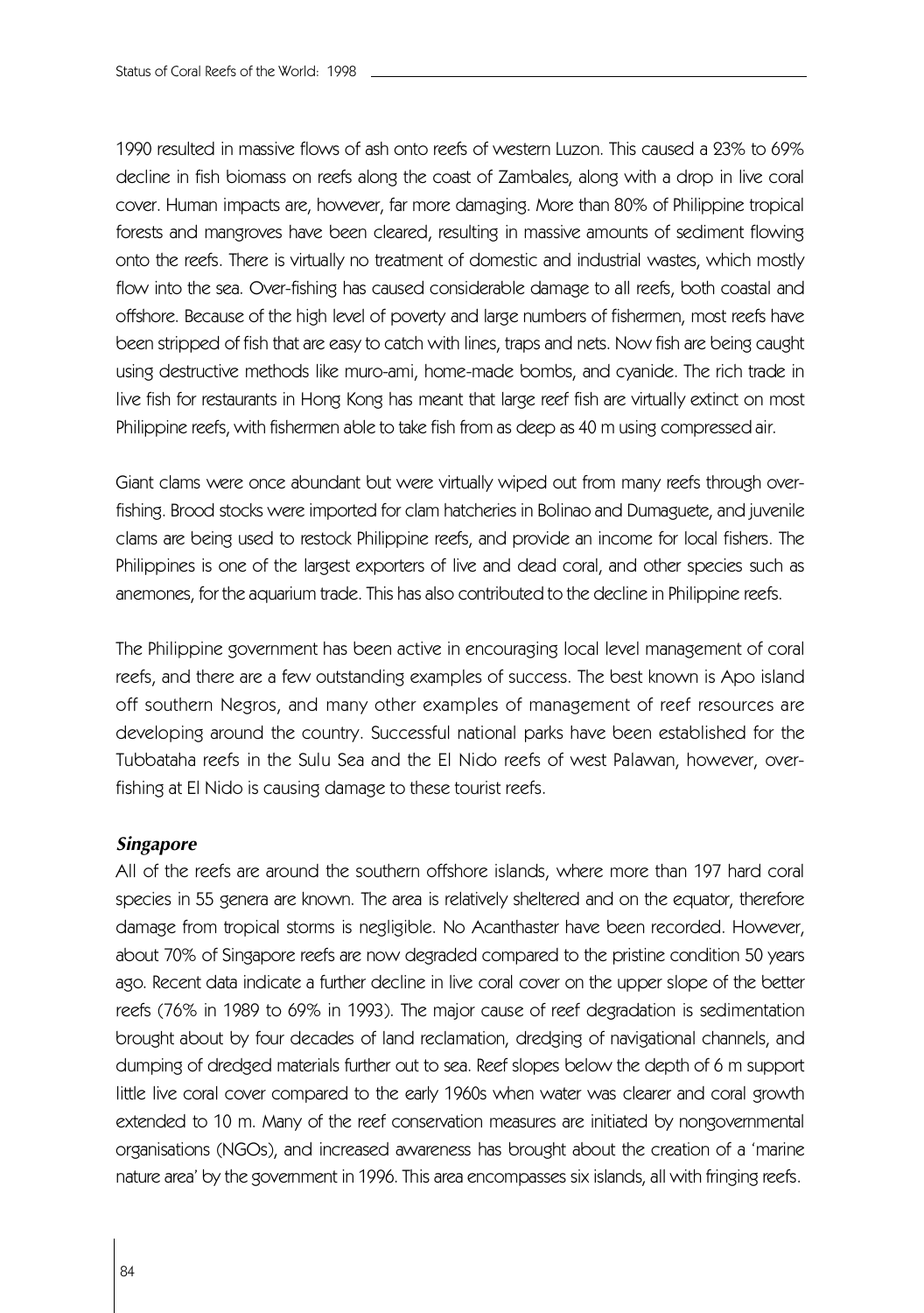#### *Thailand*

There are over 300 major reef groups covering an estimated area of 12,000 km<sup>2</sup> divided into four areas: i) inner part of the Gulf of Thailand (Chonburi); ii) east side of the Gulf (Rayong and Trad); iii) west side of the Gulf (Prachuap Kirikhan, Chumporn, and Surathani); and iv) along the Andaman Sea coastline (Ranong, Phuket, Phang-Nga, Krabi, Trang, and Satun), where about 55% of Thailand's reefs occur. The best reefs are in the provinces of Trad, Phang-Nga, and Trang, and the majority are fringing reefs, though there are many coral communities growing on rock as well. Over 60% of all major reef groups in Thailand have less than 50% live coral cover and there is increased algal growth because of nutrient pollution from the land, including near the major tourist resorts of Pattaya Bay, Phuket, and Ko Samui.

Storms and monsoon waves are the major natural causes of coral reef damage. Typhoon Gay hit southern Thailand in 1989 and caused major damage to some reefs. Localised outbreaks of A can thas ter have been reported in the Gulf of Thailand, and an increase in infestations has occurred in the Andaman Sea since 1982. Extreme low tides and coral bleaching are other natural phenomena causing severe damage. Like all countries of the region, sediment and nutrient pollution from development on the land is causing major damage to the reefs, along with significant over-fishing. Thailand has many large trawlers, which are now fishing close to reefs, causing damage. Much of Thailand's mangrove forests have been cleared for prawn ponds and timber, such that the natural sediment traps have been removed.

There is an active NGO network in Thailand, which is assisting communities with local management of coral reefs, and restoration of forests and mangroves.

#### *Vietnam*

Reefs that cover 400 km $^2$  occur along the 3200 km coastline of Vietnam, mostly around 3000 islands on the shelf and offshore. There are no reefs around the deltas of the Red and Mekong Rivers. There are five sub-regions with more than 300 hard coral species, but not all areas have been surveyed: i) reefs to the west of Tongkin Bay and Gulf have coral cover from 30% to 50% with 165 coral species; ii) central Vietnam; iii) in southeast Vietnam there are 176 species including the Con Son Islands off the southern tip, which are particularly rich in species; iv) west of south Vietnam (Gulf of Thailand) there is between 30% and 40% cover and 138 species; and v) the offshore islands and atolls in parts of the Spratlys claimed by Vietnam, have the highest coral diversity (188 species).

Storms and typhoons, and low winter temperatures are the major natural stresses, and sediment runoff and pollution because of rapid economic development, are causing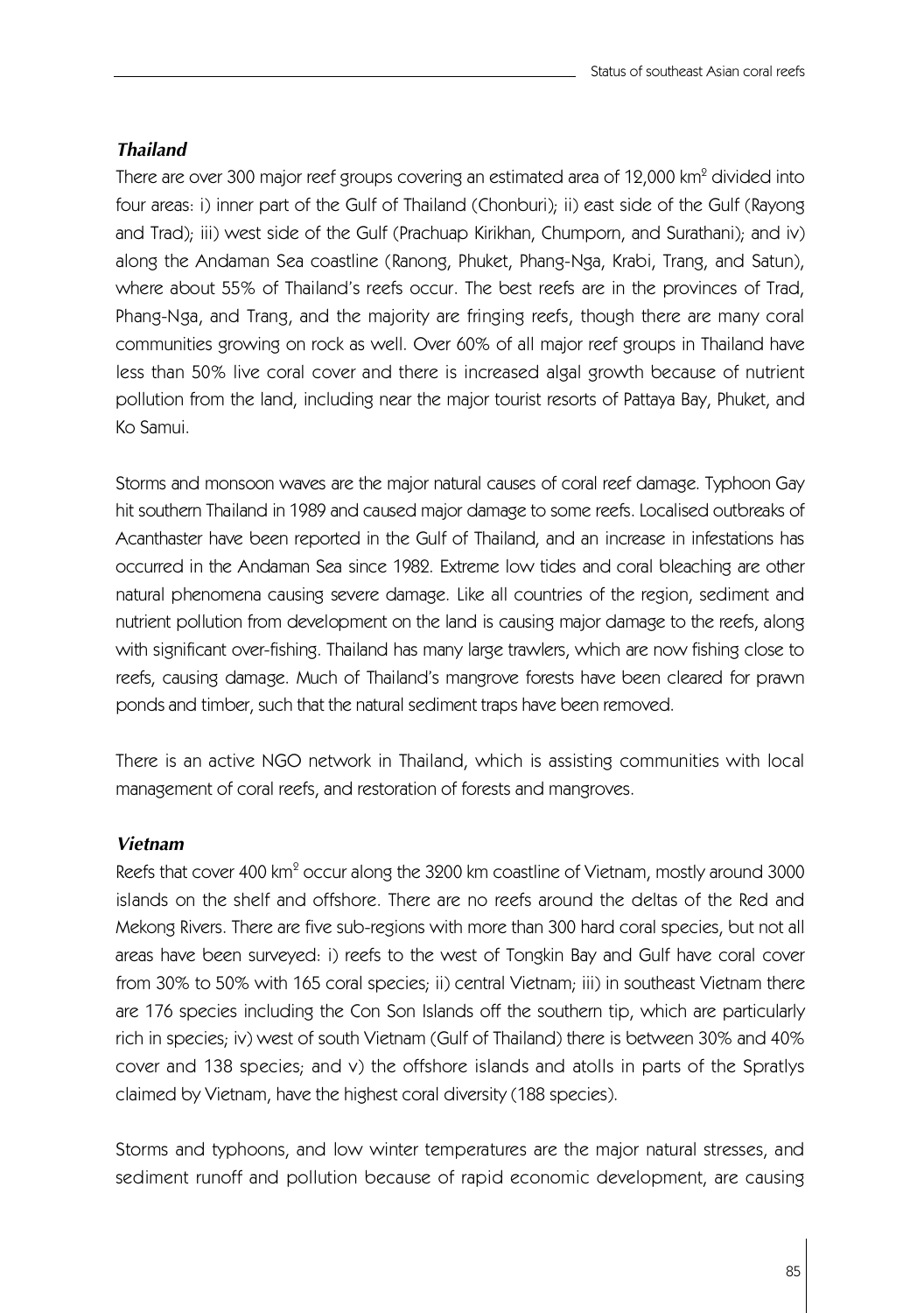damage to the inshore reefs. The offshore reefs are being damaged by fishing activities including trawling, the use of dynamite and cyanide, and over-fishing. Vietnam commenced its Marine Conservation Project in 1992 aimed at managing marine resources, including coral reefs.

## **STATUS OF ASEAN CORAL REEFS**

In most areas, live coral cover should be high (>50%) because there are few tropical storms, so the major factors determining coral cover are human disturbance. Data are from the ASEAN-Australia Living Coastal Resources project on transects usually at 3 m and 10 m depths on the reef slope. Condition values refer to percentage of transects with coral cover of Excellent >75%; Good <75->50%; Fair <50->25%; and Poor <25%.

| Country     | No. of transects | <b>Excellent %</b> | Good % | Fair % | Poor % |
|-------------|------------------|--------------------|--------|--------|--------|
| Indonesia   | 190              | 2.6                | 24.2   | 31.6   | 41.6   |
| Malaysia    | 193              | 11.4               | 52.8   | 27.5   | 8.3    |
| Philippines | 238              | 1.3                | 7.5    | 49.2   | 42.0   |
| Singapore   | 142              | 2.8                | 9.2    | 20.4   | 67.6   |
| Thailand    | 178              | 16.9               | 49.1   | 34.8   | 6.2    |

# **CORAL REEF MANAGEMENT**

Many reef management systems exist in the region and numerous marine protected areas (MPAs) have been established in Southeast Asia. But many of these exist only on paper with no staff or operational funding. About 10% of the 106 MPAs established in the ASEAN countries are effectively managed, and few staff are adequately trained in park management and lack the enforcement resources to control damaging activities. There is poor coordination and communication between agencies managing different parts of the coast, and resulting conflicts are undermining conservation and protection efforts. There is a need for increased political commitment to conserve Southeast Asia's coral reef resources.

Community-based management is achieving better success using a range of different models, particularly in the Philippines and Thailand. Community management of local areas provides better motivation to manage the resources that communities depend on, and results in effective control of destructive activities. Co-management between government agencies, local communities, and NGOs is more effective for larger areas.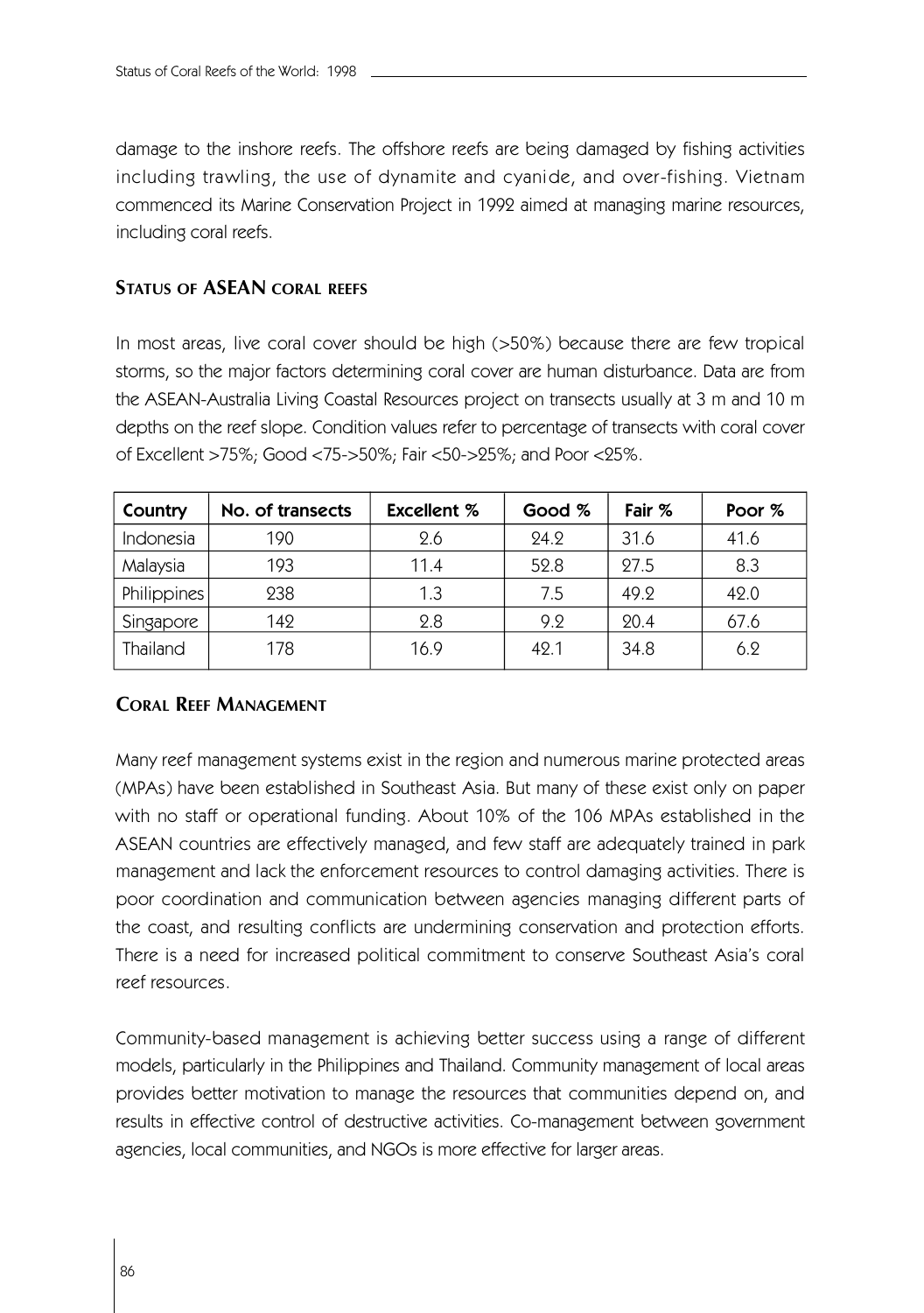Many Southeast Asian countries have signed international conventions and agreements like the Convention on Biological Diversity, and the Convention on International Trade in Endangered Species (CITES). These have been effective in slowing the export of live and dead corals from the region. A number of informal agreements, such as the 1989 Langkawi Declaration on the Environment, the 1990 Baguio Resolution on Coastal Resource Management, the 1990 Kuala Lumpur Accord on Environment and Development, and the 1994 Bangkok Resolutions on Living Coastal Resources, demonstrate increased awareness about managing coral reefs for sustainable use.

# **THE FUTURE**

Southeast Asian reefs have been heavily exploited during in the last 30 years, with economic growth and population increases causing the collapse of about 11% of the reefs. A further 48% are in the critical category, with collapse likely within the next 20 years, if management commitments are not met. Policy makers now know that managed reefs provide sustained benefits, but government bureaucracy and inter-agency conflicts prevent effective management beyond the declaration of MPAs. The best way to conserve coral reefs is through integrated coastal management, but Southeast Asian countries are still a long way from adopting national conservation policies. Short-term development overrides the need for sustainable development and adherence to international agreements.

Implementing an action agenda to conserve these high biodiversity reefs is urgent, and the agenda must gain full support from all sectors of government, users, and the public. Effective coral reef conservation requires that local users and officials are informed and involved in sustainable resource management, backed up by excellent legislation, planning, and enforcement by governments. The current rate of reef degradation can only be reduced when there is better understanding of reef functions and the need for MPAs. If human pressures can be reduced, reefs in oceanic waters should recover rapidly, because there is a ready supply of larvae and clean water, but reefs on the continental shelves close to polluted areas will not recover fully until the pollution buried in the sediments is washed out.

Professor Loke Ming Chou is from the Department of Biological Sciences of the National University of Singapore.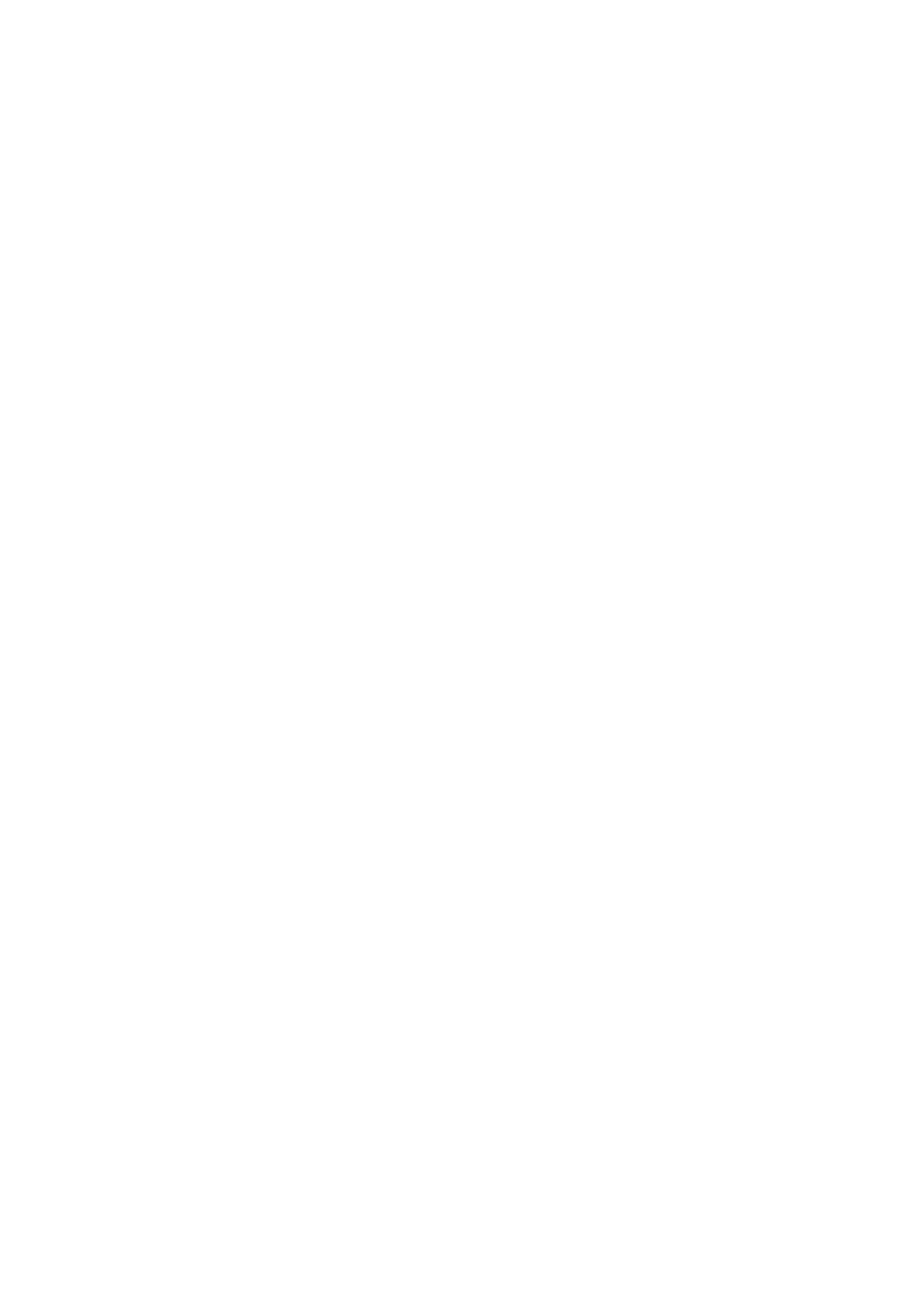# **7A. STATUS OF CORAL REEFS OF THE SOUTHWEST AND EAST PACIFIC: MELANESIA AND POLYNESIA**

# **JIM MARAGOS**

# **ABSTRACT**

The tropical southwest and east Pacific covers a vast area with 18 governments or territories scattered over thousands of islands. The largest islands in the tropical Pacific occur in some of the countries, and many others have only small amounts of land resources. The subsistence cultures in most of the islands are heavily dependent on the sea and coral reefs for protein foods, sand and rock for building, and on protection from oceanic waves and storms.

The majority of Pacific coral reefs remain in good to excellent condition, with only those reefs near large urban areas being chronically degraded. But it is these reefs that are often most important for subsistence fishing, recreation and tourism, shoreline protection, and other benefits. Fortunately, about 99% of all reefs occur outside the influence of urban pollution and degradation.

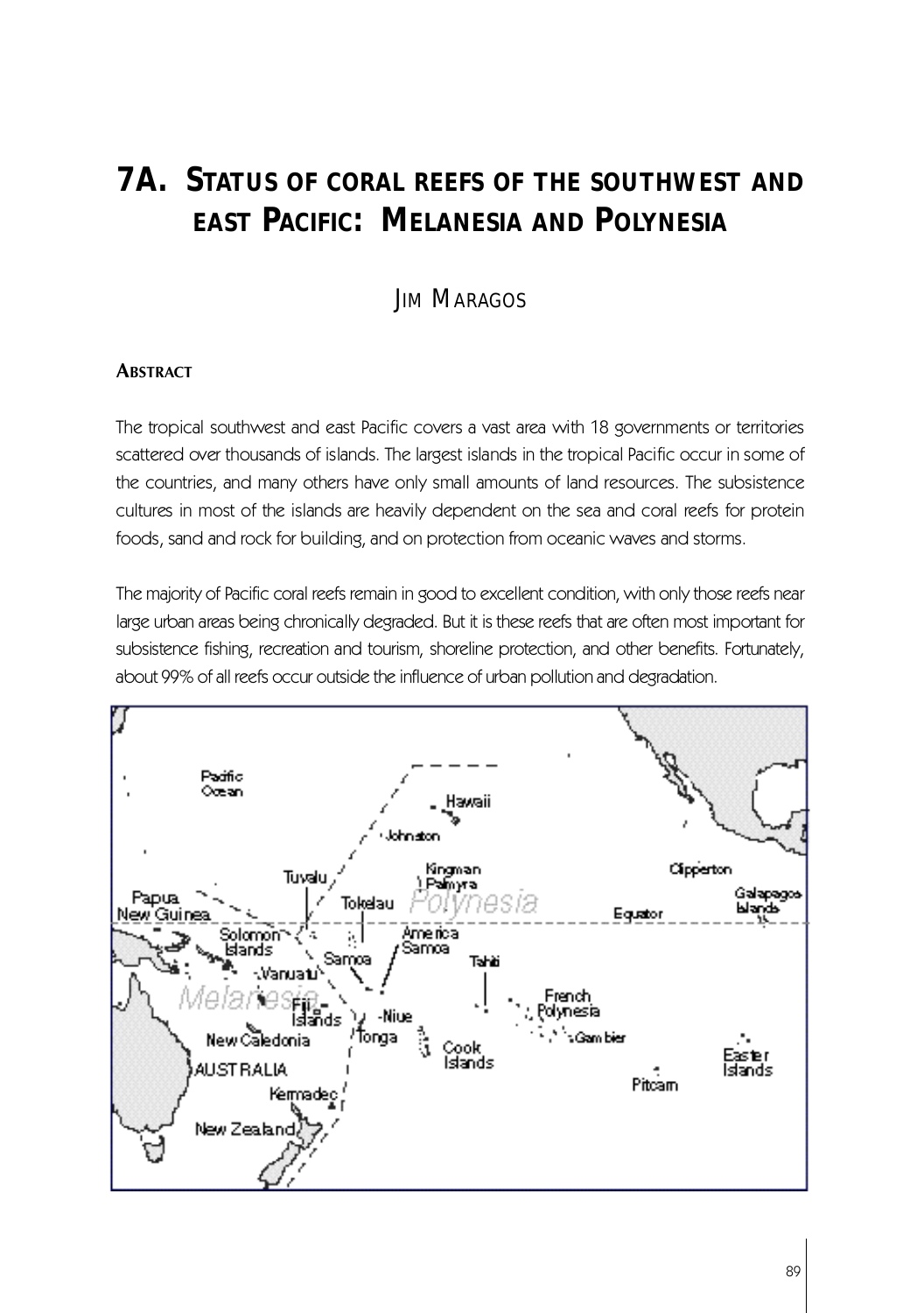The largest threats to these reefs arise from rapidly increasing populations on these islands and in countries surrounding the region. Where these populations are concentrated, there is significant over-fishing, particularly of resources like giant clams, sea cucumbers and trochus shells. An increasing trend on the remote reefs, is roving bands of fishermen who systematically remove these resources, and use cyanide and dynamite to remove fish for the insatiable markets of Asia. Recent surveys have shown that sharks and lobsters have been removed from even the most remote reefs.

The other major threat to some countries is rising sea levels as a result of global climate change and the possibility of more frequent and stronger El Niño events. Islands that are subsiding rapidly are susceptible to relative sea level rise, and particularly those formed on coral reef atolls where just a half a metre rise will result in sea water penetrating into the fresh water lens under these sandy islands. This will prevent agriculture and remove dry season water supplies, and mean that island cultures will have to be relocated to unfamiliar lands.

## **INTRODUCTION**

The Pacific has four regions: Melanesia (5,500,000 km $^{\circ}$ ) in the southwest Pacific; and Polynesia (13,200,000 km $^2$ ) in the eastern Pacific are discussed below. Micronesia (8,800,000 km $^2$ ) in the central and northwest Pacific; and the reefs of east Asia are in the companion review (Ch. 7B). There are five types of island and reef systems within the Pacific:

- fringing reefs including channels and holes around either volcanic or coral islands;
- barrier reefs, including passes and lagoon reefs off high islands;
- atolls including one or more low coral islands generally surrounding lagoon and associated reefs;
- submerged reefs which are subtidal and often associated with deeper terraces and shelves off larger continental-like islands; and
- reef communities where true structural coral reefs are absent, due to less than optimal conditions, or are growing on recently formed rocks, for example volcanoes.

This review covers **Melanesia,** south of the Equator and in the west of the Pacific, and **Polynesia** covering virtually all that area to the east of the International Date Line. Melanesia was settled between 13,000 and 40,000 years ago, whereas Polynesia was settled more recently, beginning about 5000 years ago.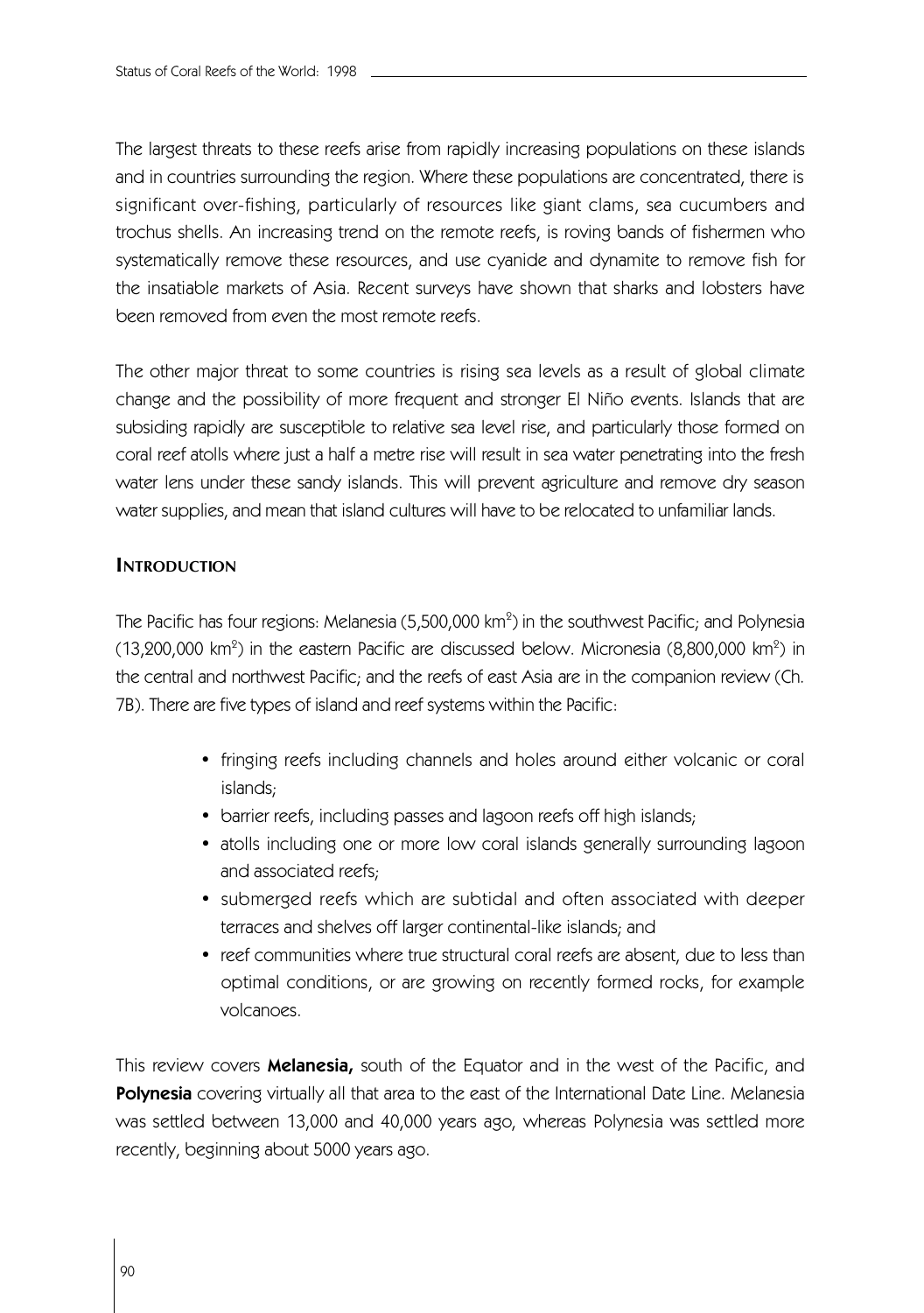## **STATUS OF REEFS IN THE PACIFIC**

Most coral reefs in the Pacific are in good to excellent condition, with those near many urban areas being chronically degraded. Although 99% of reefs are removed from the immediate influence of urban pollution and degradation, many remote reefs are subject to illegal and often destructive fishing. Low live coral cover is not necessarily a sign of unhealthy reefs, as few Pacific reefs have 50% or more coral cover. Because of high wave exposure and tropical storms, reef-fronts and shallow reef flats may be just bare pavements dominated by coralline algae. Most reefs in the Pacific can recover rapidly from major stresses, as they are usually surrounded by deep, clean water, which provides coral reef larvae. Lagoons with limited water exchange with the outside often recover slowly from stress, such as crown-of-thorns starfish predation or pollution.

Coral reefs near the few urban areas are being chronically degraded, and these are the most important reefs for subsistence, recreation, protection from natural hazards, tourism, and other benefits. Reefs near rural or uninhabited islands experience lower levels of pollution, physical modification, and ecological stress. Human populations are increasing rapidly on many Pacific islands and there are high levels of migration to urban centres. Some countries are resettling communities to sparsely inhabited or uninhabited atolls and islands to relieve pressure on the large towns. Without effective population control programs, more reefs will become degraded or polluted. In addition, the massive population increases in Asia and the Americas are increasing the commercial demand for fisheries products, leading to more reef degradation, particularly on isolated and remote reefs beyond the watchful eyes of local residents. However, the bulk of reefs in this part of the Pacific do not face immediate threats.

## **NATURAL STRESSES TO SOUTHWEST AND EAST PACIFIC REEFS**

Stresses to reefs can be either intermittent, or chronic and mild, or severe. An example of severe stress is low average and low winter sea-surface temperatures that restrict coral reef growth in the eastern Pacific and in subtropical latitudes such as in Kermadecs. Large waves arising from polar storm fronts can be particularly damaging to island chains in the Pacific, for example Hawaii, which is exposed from virtually all directions. Many islands, such as Hawaii and Samoa, are relatively new and rapidly subsiding, while others like Vanuatu and the Solomons are older and rapidly emerging. Both processes disrupt reef growth. Earthquakes and volcanic eruptions are common and can bury or damage reefs in many Pacific islands, for example Papua New Guinea, and Vanuatu. Tropical cyclones probably damage more reefs in the Pacific than any other natural stress. Where they are frequent, such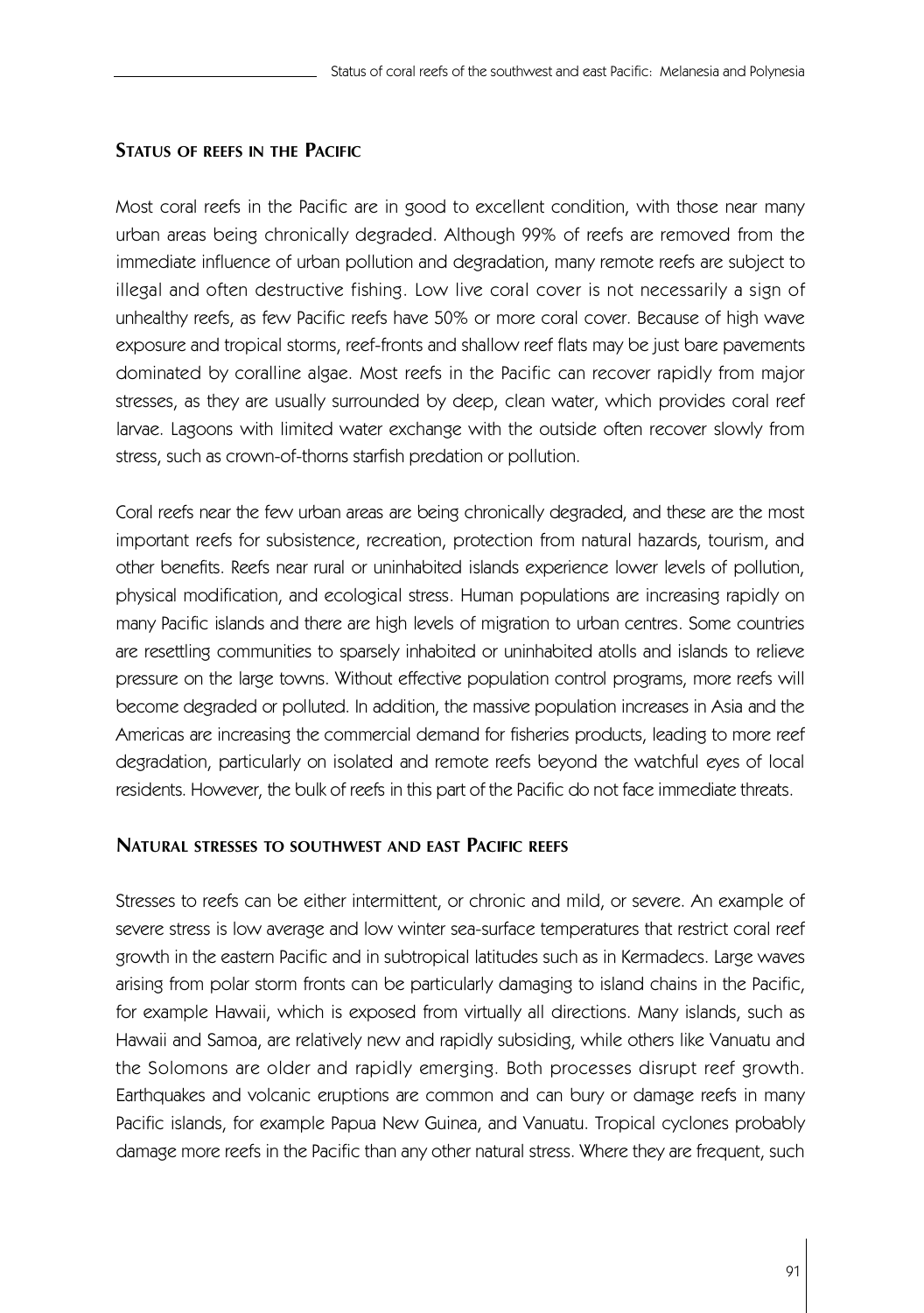as in French Polynesia, or Vanuatu, the reefs are more compact and have low coral cover. Bays, reef lagoons and reefs near river mouths off large islands, such as southwest New Guinea, Samoa, Hawaii, Fiji, and Tonga, are often impacted by massive freshwater flows that kill corals not tolerant of lower salinities, and also prevent re-settlement on the soft sediment bottoms. The El Niño southern oscillation generates warm water around the equator in the east Pacific, which can drift westward through southern Polynesia, sometimes as far west as Melanesia, and may cause temperature extremes and extensive bleaching and death to corals. Another El Niño impact can be sea level extremes, including local lowering of sea level by nearly a metre. When this coincides with spring low tides, corals on reef flats can be killed after being exposed to the air for several hours. Crown-ofthorns starfish (Acanthaster) outbreaks have periodically caused massive losses in coral cover on many reefs, for example Fiji and French Polynesia. There have been few reported instances of coral disease, for example coralline lethal orange disease was observed in the Cooks and Fiji. However, large areas of the Pacific have not been examined.

## **HUMAN STRESSES TO PACIFIC REEFS**

Human damage to coral reefs includes sewage and sediment discharges off high islands with larger populations, particularly the volcanic islands, for example southeast New Caledonia, Papua New Guinea, Hawaii, Society Islands, Fiji, Solomons, and also on some raised coral islands (e.g. Tongatapu). There are also many other human impacts on coral reefs, for example coastal construction, solid waste disposal, former military sites, overfishing, mining/industrial pollution, which generally decrease rapidly away from the centres of population. Unstressed reefs recover much better from episodic, natural stresses like lava flows, earthquakes, bleaching, tropical cyclones, lower sea level, and Acanthaster, because oceanic water in most of the Pacific is virtually pristine. A combination of chronic human stresses and natural stresses, for example lower temperatures, subsidence, and exposure to heavy wave action, may permanently degrade reefs, especially near urban centers.

The increase in destructive fishing that largely emanates from Asia is also impacting on some parts of Melanesia and Polynesia. Blast and poison (cyanide, bleach) fishing is increasing as good prices for fisheries products in Asia have encouraged locals to enter the export trade, often abandoning traditional management regimes. The introduction of dive masks, fins, and in some places SCUBA gear has facilitated the near extinction of giant clams, sea cucumbers, and trochus off many Pacific reefs. Giant clams are now being bred in the Solomons and re-introduced to many other Pacific reefs. Shark fishing has been conducted on virtually all reefs of the Pacific, including the most remote ones. Around tourist destinations, there has been damage to reefs from boat anchoring, snorkelling, or reef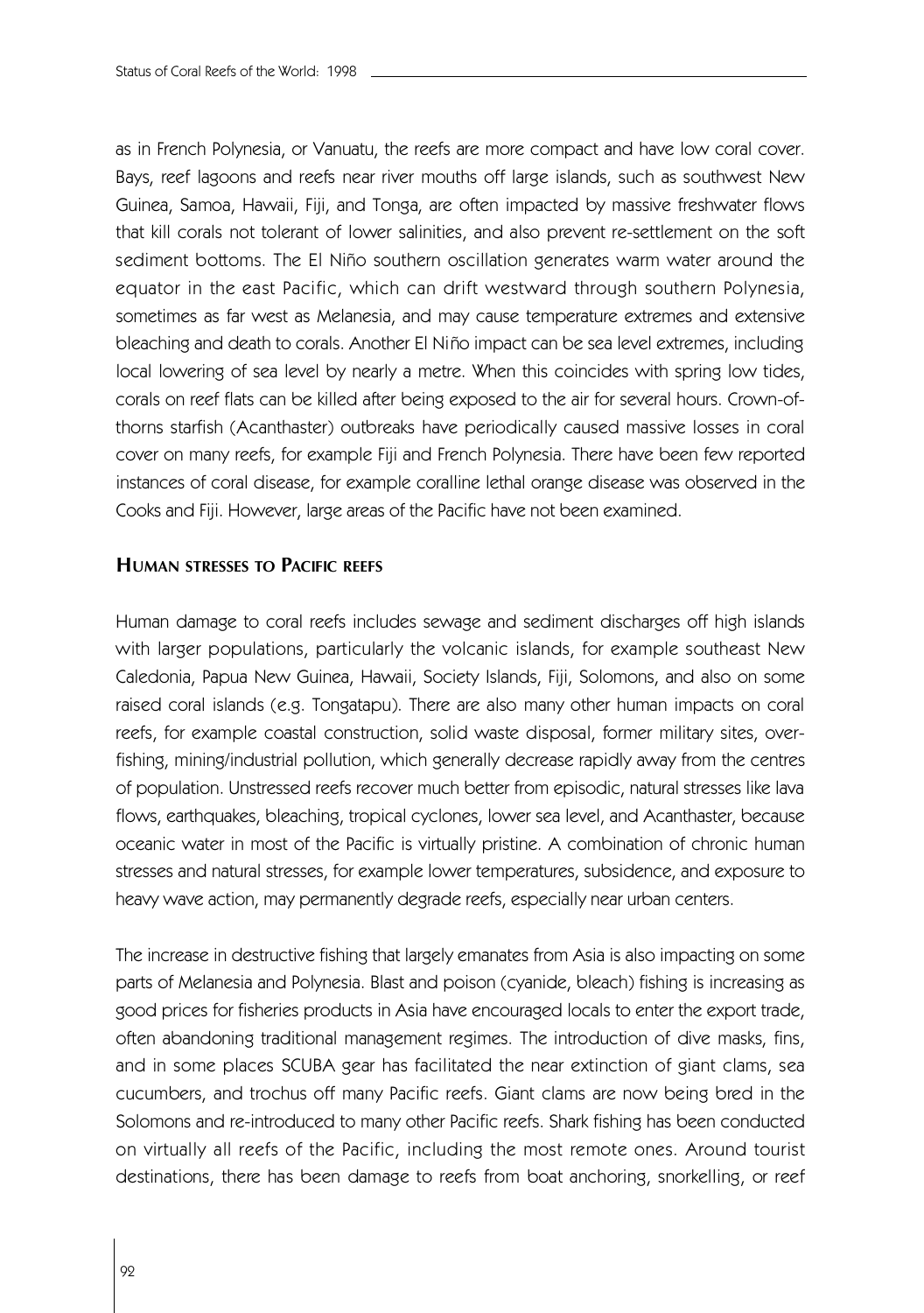walking, for example Hawaii, French Polynesia and Fiji. The introduction of alien species has the potential to cause impacts to reefs. Many introductions for mariculture are deliberate (seaweeds, oysters, sponges) or to enhance local fisheries (trochus, green snail, fish). In Hawaii, alien mangroves and algae now monopolise inshore reef flats on several islands, and have displaced corals and other reef life. There are occasional threats from ship groundings and oil spills.

# **MELANESIAN COUNTRIES**

These five countries (Fiji, New Caledonia, Papua New Guinea, Solomons, Vanuatu) in the southwest tropical Pacific are mostly large, volcanic islands that were formed relatively recently by tectonic plate movement, earthquakes, and considerable submergence and emergence. Tropical cyclones are also common at higher latitudes (more than 7°S). Barrier reef systems are numerous (at least 36) including the world's second largest barrier reef, surrounding Grande Terre in New Caledonia. Fringing reefs are numerous but generally narrow, due to steady emergence, and submerged reefs are also abundant on continental shelf-like features off larger islands, especially in the Solomons. Melanesia has the highest density of large islands and the most complex reefs in the Pacific. There is the highest biodiversity of corals, fish, seagrasses, mangroves and other reef species, for example there are well over 300 species of stony corals. The species diversity of corals in Papua New Guinea is among the highest, with a slight decrease going south to Vanuatu and New Caledonia, and east to the Solomons, and Fiji, but few recent studies have been made.

# *Fiji*

Most reefs are in good condition with little pollution and low fishing pressures. However, around the major cities of Suva and Nadi, there is clear evidence of damage to the reefs from development, upland mining, pollution, logging, coastal construction, and overexploitation. Sedimentation and flooding are also major concerns for reefs near Suva, off the wet southeast coast, and tourism development off the west coast of Viti Levu is concentrated and expanding. Some reef resources, such as giant clams and sea cucumbers, were virtually wiped out after free- and scuba-diving equipment was introduced. In most traditional societies on the outer islands, the village chiefs maintain traditional management practices to conserve reef resources. There is increasing concern that destructive fishing practices, like blast and cyanide fishing, will increase on the remote reefs. The University of the South Pacific in Suva has a good capacity to monitor and research coral reefs. However, no reefs have yet been declared as marine protected areas.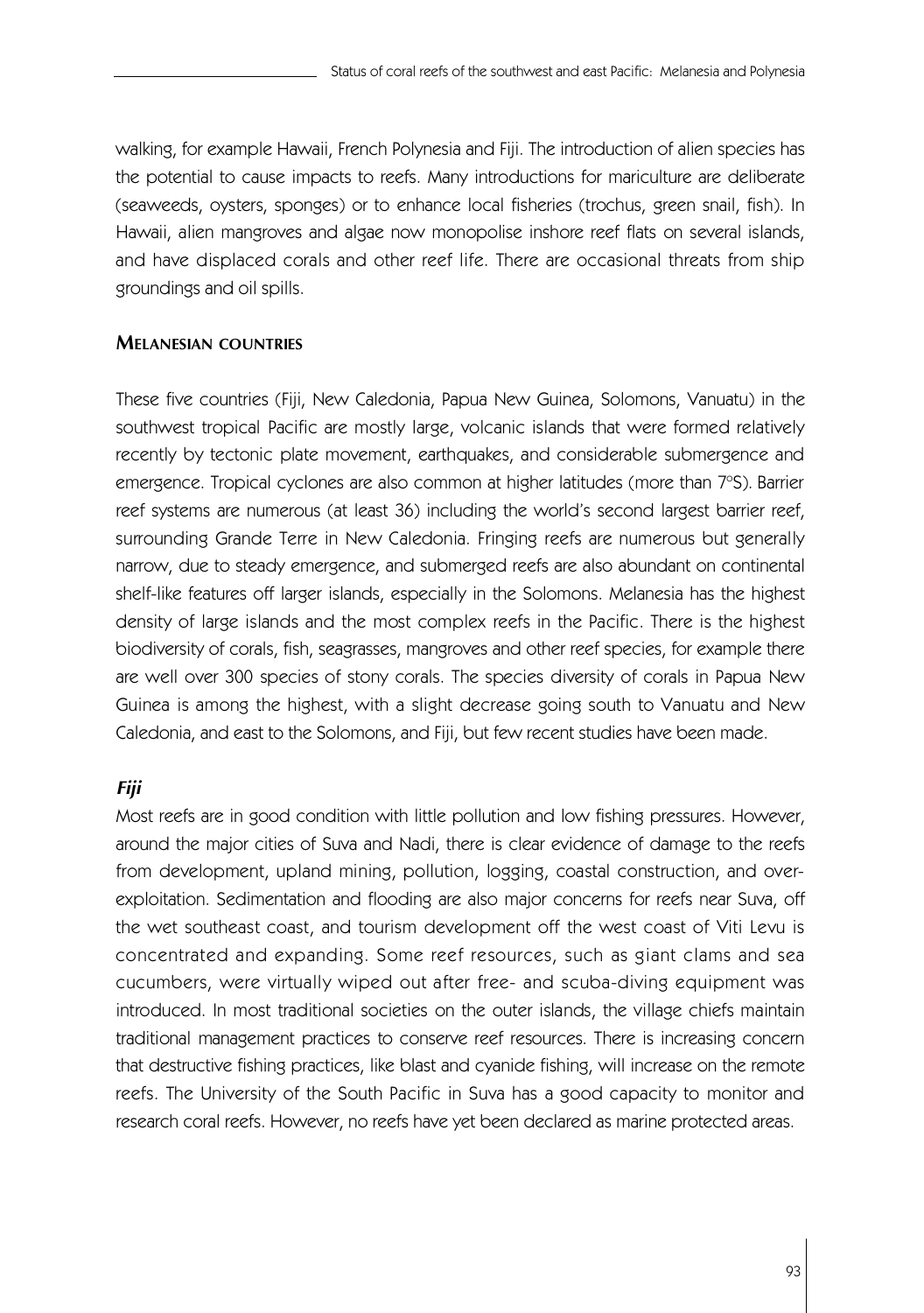#### *New Caledonia*

This is a department of France, which is now considering independence. The second largest barrier reef in the Pacific encircles the main island, Grand Terre, which is the third largest island in the Pacific. There are also small volcanic, and uplifted coral islands, and some atolls. The reefs are generally in good condition, with cyclones as the major natural stress. The lagoon waters around the capital Noumea have been polluted by urban and nickel mining wastes. There are also increased sediment flows into the lagoon and onto the barrier reef from mining, forestry, land clearing, and agriculture. Population pressures are low, but there has been some over-fishing, poorly planned coastal development, and clearing of mangroves. The Universite Francaise du Pacifique, ORSTOM, IFREMER, the Noumea Aquarium, and the South Pacific Commission all support research facilities near Noumea. Four reefs have been declared as protected areas (Table 1, page 104).

## *Papua New Guinea (PNG)*

Papua New Guinea consists of the western end of the large island of New Guinea, along with thousands of other large and small islands, plus at least 40 atolls. The barrier, patch, and fringing reefs have particularly high biodiversity, but little is known. The southern reefs are exposed to cyclones, whereas those on the north are in an area of high volcanic activity, with frequent earthquakes. The large island has extremely high rainfall, and has the largest natural outflow of sediment to the ocean. The north coast is adjacent to deep water, so sediment does not remain, whereas the southern coast, especially the Gulf of Papua is shallow and muddy. There is distinct urban pollution of reefs off Port Moresby, but elsewhere sediment from logging and mining pose the greatest threat. Most reefs are in remote, sparsely populated areas with minimal disturbance and often have strong traditional management. The University of Papua New Guinea in Port Moresby is the chief research and education centre, but two other marine stations have recently closed. At least six marine protected areas have been established (Table 1).

## *Solomon Islands*

These reefs are probably the least disturbed in the Pacific. The mostly volcanic and raised limestone islands have the second largest land area in the Pacific, with a very low (but rapidly growing) population. Reefs are predominantly fringing on the steep slopes of the volcanic islands, and most are in good to excellent condition. Although it has not been confirmed, the Solomons probably have the second highest biodiversity of Pacific reef life after Papua New Guinea. Volcanic activity, uplifting from plate tectonics, and tropical cyclones are the chief natural stresses, as well as sediment from large rivers. The reefs were heavily damaged during the war 50 years ago, but have almost totally recovered. Now the reefs are being impacted by sediment runoff from extensive upland logging and mining. Commercial and perhaps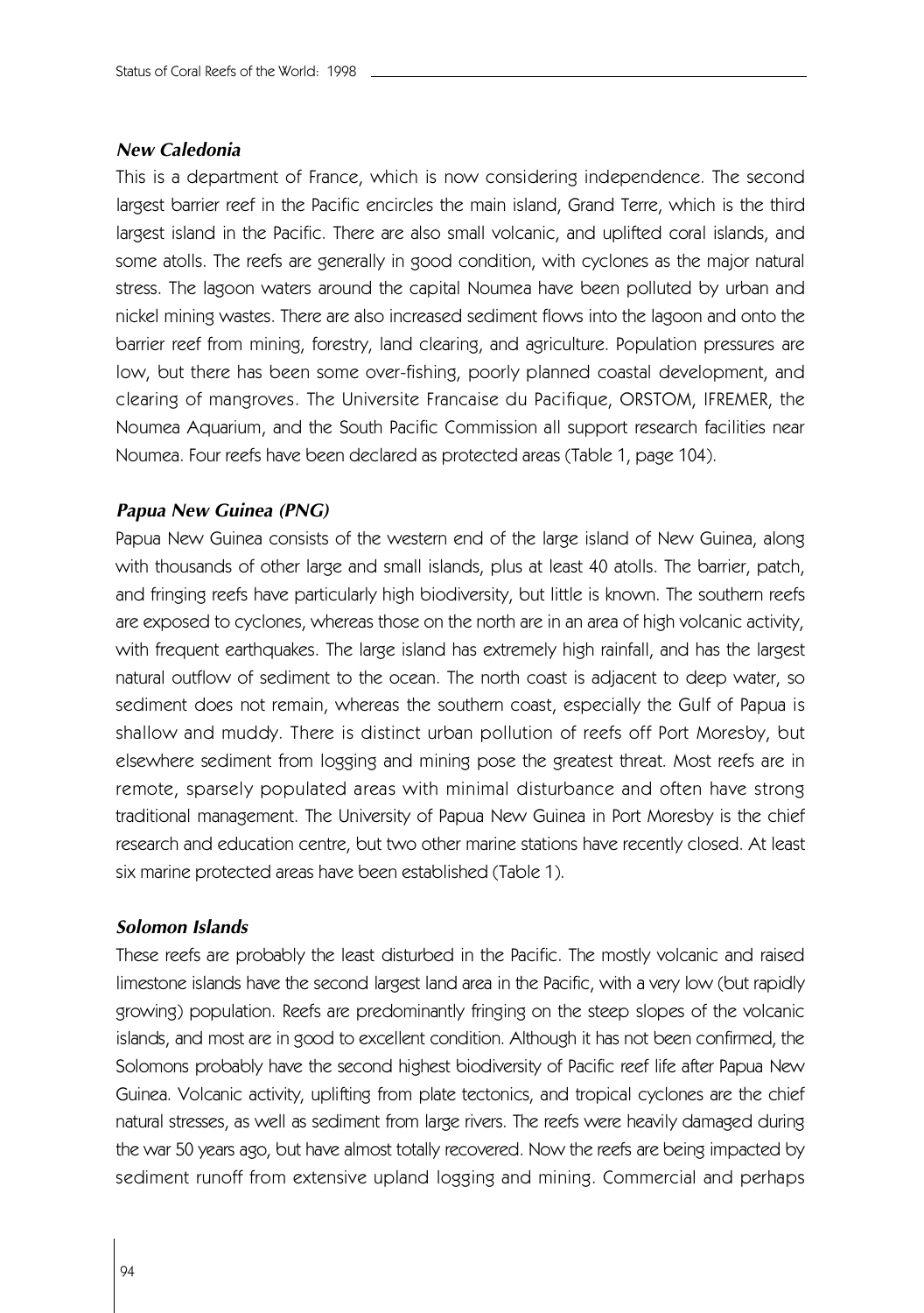destructive fishing may also be depleting some subsistence fishery stocks. There is some urban pollution immediately around Honiara, the largest town on Guadacanal Island. The ICLARM mariculture facility, and the Forum Fisheries Agency are the chief scientific centres on Honiara. Only one reef is protected (Arnavon), although many others would be suitable (Table 1).

## *Vanuatu*

This is the smallest Melanesian country, but has the sixth largest land area in the Pacific. The reefs are mostly fringing, because the islands are relatively new. Natural stresses include cyclones, tectonic uplifting, tropical earthquakes, volcanoes, all of which control reef development. Species diversity is lower than in other Melanesian countries, but still high. Human stresses to the reefs include soil erosion and sedimentation from agriculture, cattle grazing, tropical forest logging, and urban pollution near the capital of Port Vila on Efate Island. Two reef areas are protected, and several others are proposed for protection (Table 1), but there are no research or higher education facilities.

# **POLYNESIAN COUNTRIES**

There are 13 governments in this eastern half of Oceania, with more than 113 atolls, 84 fringing reefs, 21 barrier reefs, and 77 reef communities. Virtually all islands started as volcanoes, and there are still large volcanic islands with fringing reefs or barrier reefs in Hawaii, Samoa, and Societies (F.P). There are smaller volcanic islands and reefs in all other countries, except Tuvalu and Tokelau, which consist only of low-lying coral islands. Coral species diversity decreases sharply from west to east with nearly 300 species in Samoa and only a few species in the Galapagos in the far east. This is because most equatorial currents flow from east to west, which reduces the amount of larvae arriving from more biodiverse reefs to the west. However, there are more endemic species (up to 25%) in the east, especially in Hawaii and the Marquesas. Tropical cyclones and crown-of-thorns starfish (Acanthaster) outbreaks are the major natural disturbances to coral reefs throughout Polynesia, with more storms during strong El Niño years such as in 1982–1983. When storms are infrequent, such as in parts of Hawaii and French Polynesia, cyclone damage to coral reefs can be severe because the coral is dominated by fragile forms. Poor reef development in Samoa, Hawaii, and French Polynesia is due to a combination of rapid island subsidence, high wave exposure, strong trade winds, and lower seawater temperatures. Coral bleaching is often widespread in the southeast Pacific during El Niño years.

## *Cook Islands*

The 15 islands are in two clusters: atolls to the north; and volcanic islands with some atolls in the south. These are in the southeast Pacific, just to the west of the Society Islands of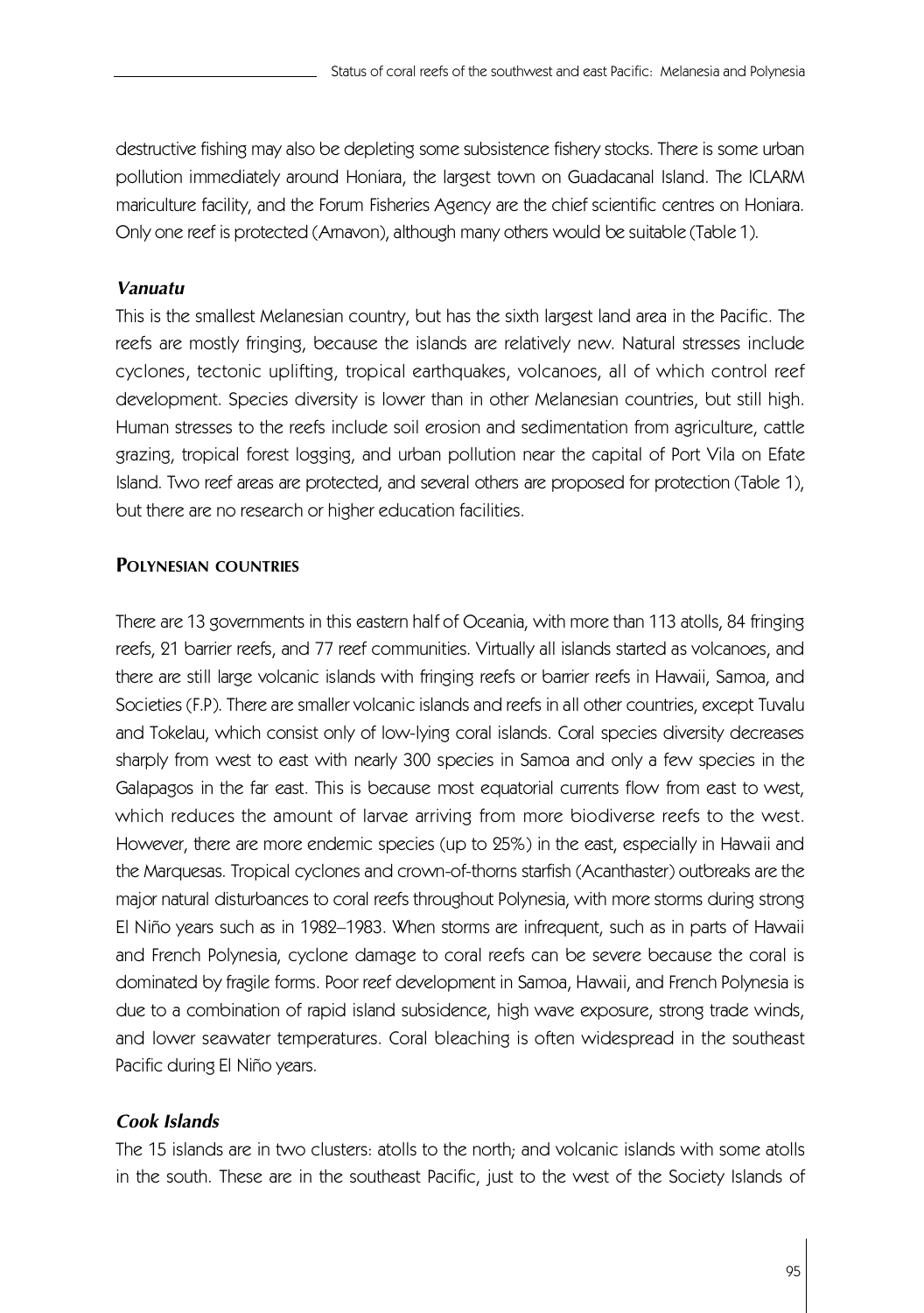French Polynesia. Tropical cyclones are the most serious natural stress. The reefs and beaches of the high volcanic island of Rarotonga, the capital, have been damaged by urban development, soil erosion, and construction of a port, airfield, and hotels. Tourism and pearl shell culture (on northern atolls) are the main economic activities and there are two marine protected areas, although Suwarrow Atoll, may now be turned into a large commercial pearl shell farm (Table 1).

#### *Easter Island (Rapa Nui) and Sala Y Gomez*

Under Chile's jurisdiction, these two islands are at the far eastern end of Polynesia. There are no reefs and few corals on these old uplifted reefs. Tourism is growing rapidly on Easter Island, which may be a potential threat to the few corals. Both islands are now protected areas, but this does not extend to the marine resources (Table 1).

#### *French Polynesia*

The marine area of French Polynesia is the largest in Oceania, with more atolls and barrier reefs than any other area. The five major island groups are: Societies to the west (mostly volcanic islands with the most barrier reefs); Australs to the far southwest (mostly volcanic, with poor reef development); Gambiers (with mixed reef and island types) to the southeast; Tuamotus (all atolls except for one raised limestone island, Makatea) in the center; and the Marquesas (all volcanic) in the far northeast. Clipperton (the most easterly atoll in the Pacific) extends the territory of France to near Central America. Tahiti, the largest island in the Societies and French Polynesia, is the capital, and there are rapidly growing populations on Bora Bora, Moorea, Huahine, and Raiatea. Coral bleaching has killed 20–50% of coral cover in the last 20 years, and extremely low tides kill coral on reef flats. Cyclones are not common, but when they occur during strong El Niño years like 1982–1983, damage can be severe. Outbreaks of crown-of-thorn starfish have been devastating.

Major human impacts arise from soil erosion and sewage pollution, such as in Tahiti lagoon and other population centres. Coastal development and shoreline modification for urban and tourism development has changed water flows and caused damage to the reefs. There is heavy fishing pressure on some reefs, including large fish corrals in the passes to atoll lagoons, which remove virtually all species. Atmospheric and underground nuclear testing at Mururoa and Fangataufa atolls ended in 1996, with reef damage from both the blasts and installations. Pearl shell mariculture in many of the atoll lagoons, and tourism in the Society Islands are the main economic activities. At least seven marine protected areas have been established with major research and teaching facilities on Tahiti (Universite Francaise du Pacifique, ORSTOM and IFREMER) and on Moorea (CRIOBE centre of EPHE, and Gump Centre of the University of California, Berkeley). Specialist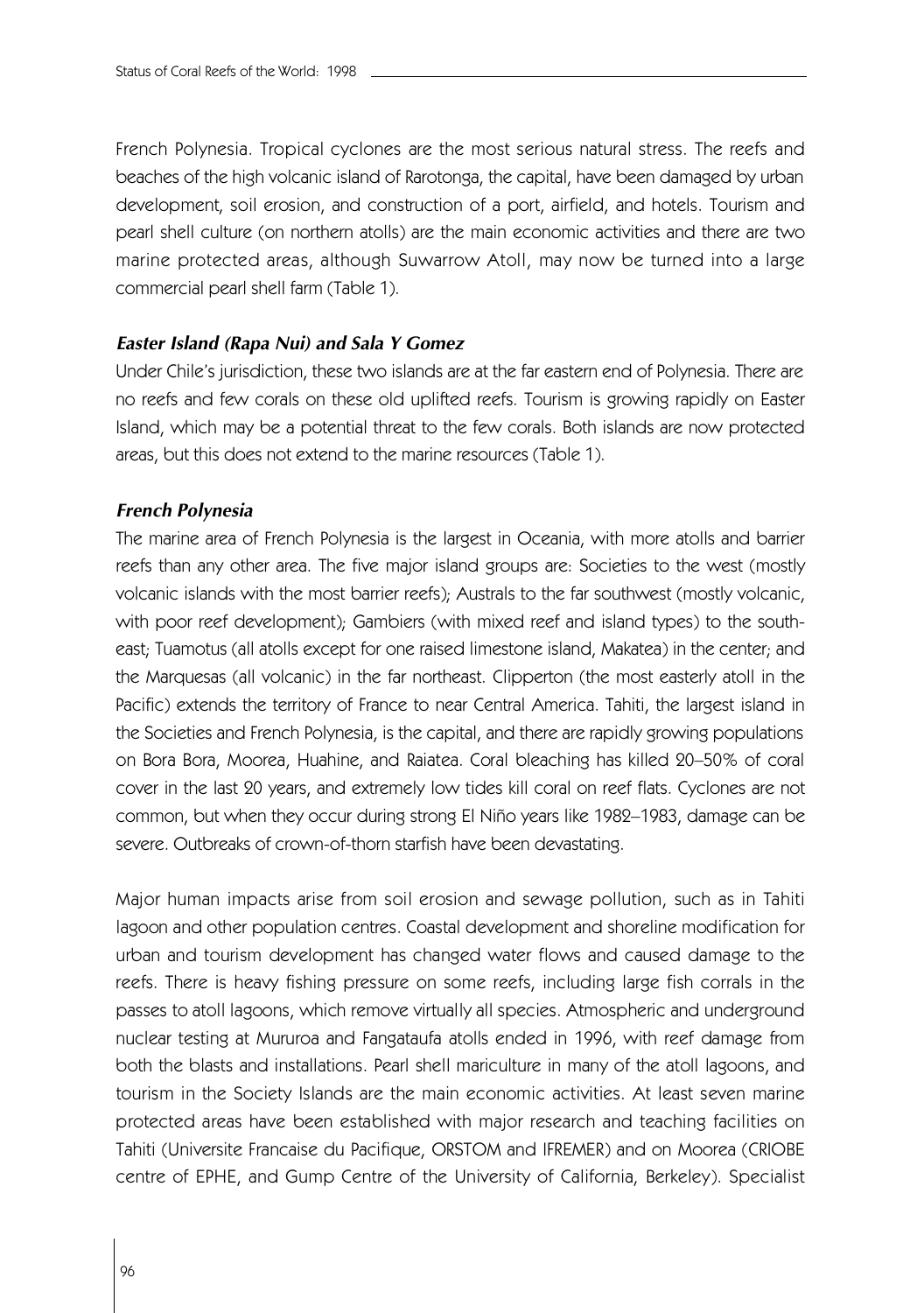mariculture centres (EVAAN) have been established on Tahiti and in the Tuamotus at Rangiroa Atoll.

# *Galapagos*

These famous islands, in predominantly cold upwelling water, are administered by Equador. There are no true reefs, but large areas of coral with very low species diversity (about 20 species). Virtually all the coral cover was killed during a large bleaching event in 1982–1983. Fishing pressures have increased dramatically in the past 10 years for the export trade in sea cucumbers, shark, and fish. There are two large marine protected areas (Table 1).

# *Hawaii, US Line and Phoenix Islands*

The USA has jurisdiction over the state of Hawaii, some of the nearby Line Islands (Johnston Atoll, Palmyra Atoll, Kingman Reef, and Jarvis Island), two of the Phoenix Islands (Howland and Baker Islands), plus American Samoa (page 99). The Hawaiian archipelago straddles the Tropic of Cancer in cooler tropical and subtropical waters, and is the longest and most isolated in the Pacific. The main volcanic islands are the largest in Polynesia with a population second only to Papua New Guinea. To the northwest, there are a chain of atolls and small islets on old volcanoes. There are fringing reefs on the large islands, and two barrier reefs off northeast O'ahu (Kane'ohe Bay) and north Kaua'i (Mana Reef). Coral and fish species diversity is lower compared to other reefs, but as many as 25% are endemic species (the highest in the Pacific). Natural stresses to reefs are also significant including large waves, hurricanes, earthquakes, lava flows, and low winter temperatures. There are large urban centres on the main islands including much of O'ahu (Honolulu), Maui, Kaua'i, Kona, and Hilo. Hawaiian reefs have always been exposed to soil erosion and flooding because the land masses are relatively recent. During the past century sugar cane and pineapple agriculture, ranching, and game preserves greatly accelerated soil erosion. Now, increased coastal construction for transportation, military bases, shore protection, housing and resorts, and sewage discharges from several outfalls, have increased sediment and nutrient impacts on the reefs. Most sewage and construction impacts have been controlled, but excessive fishing pressure, sedimentation, flooding, non-point source pollution, and invasive species continue to cause damage.

Howland, Baker, and Jarvis are uninhabited National Wildlife Refuges (NWR), and are fully protected by the US Fish and Wildlife Service. The only human impacts were from the use of the islands as temporary military bases during World War II. Johnston is both a NWR, and is used for incineration of chemical munitions and as a refuelling site for air travel. Extensive dredging and filling in the 1960s to expand the base caused considerable destruction to reefs, which have since recovered. Current impacts include disturbance from sport diving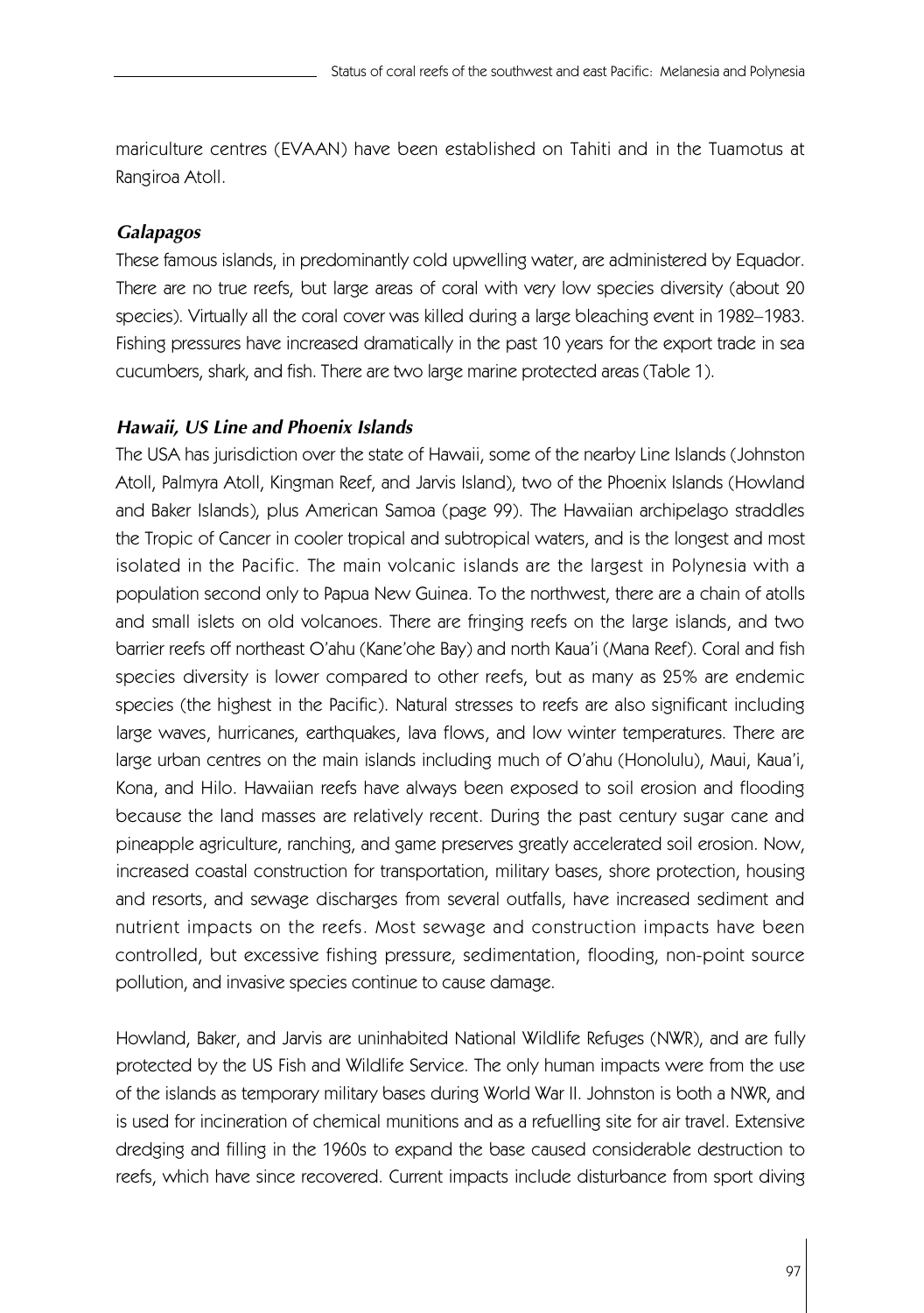and fishing, and discharge of sewage. The military sponsors marine research at Johnston. The Navy recently left Midway Atoll at the northwest end of Hawaii, and it is now another NWS complex, the last of the northwest or leeward Hawaiian islands and reefs to be placed in protected status. Kingman and Palmyra are uninhabited, and there are plans to designate Palmyra as another NWR. Military construction damaged many reefs of Palmyra during the war, but only some of the reefs have recovered.

Hawaii has the most marine protected areas (about 60) in Oceania (Table 1). Hawaii also supports many research institutions and higher education facilities, including state-wide campuses and laboratories of the University of Hawaii (including the Hawaii Institute of Marine Biology), Bishop Museum, several national and state fisheries laboratories, East-West Center, community colleges, Hawaii Pacific University etc. Several nongovernment and community organizations are also active in research, monitoring, and conservation of coral reefs. The national government recently passed an executive order protecting coral reefs, and other state and federal agencies are more active in reef conservation and monitoring.

#### *Kermadecs*

New Zealand extends jurisdiction over this cluster of volcanic islands south of Tonga in the subtropical southwest Pacific. There is a restricted coral and fish fauna, but no true reefs. Little is known of the marine resources, but there are probably endemic species. Low temperatures, volcanoes, large waves, and infestations of the crown-of-thorns starfish are the major natural stresses. There is some fishing pressure and the area is popular for sport divers.

#### *Niue*

This small raised coral island between Tonga and the Cooks, is a self-governing territory of New Zealand. Despite having over 40 coral genera, there are no true reefs or a lagoon. Coral communities grow as a veneer on the steep ocean-facing slopes and terraces around the island. The population of approximately 3000 Polynesians follows a traditional subsistence lifestyle, although tourism is increasing. There is some increased sedimentation and overharvesting of food fish, but scientific information is limited.

## *Pitcairn*

The four small islands in the southeast subtropical Pacific are a dependent territory of the United Kingdom. Pitcairn Island is a high rocky island and inhabited, but the neighbouring two atolls (Oneo and Ducie), and the raised coral platform, Henderson, are uninhabited. About 20 genera of corals have been reported, but other information is limited. Ducie has good coral cover on ocean-facing slopes, and corals are rare and seaweeds common off Pitcairn. Coral cover is low on the small fringing reef on the north side of Henderson. There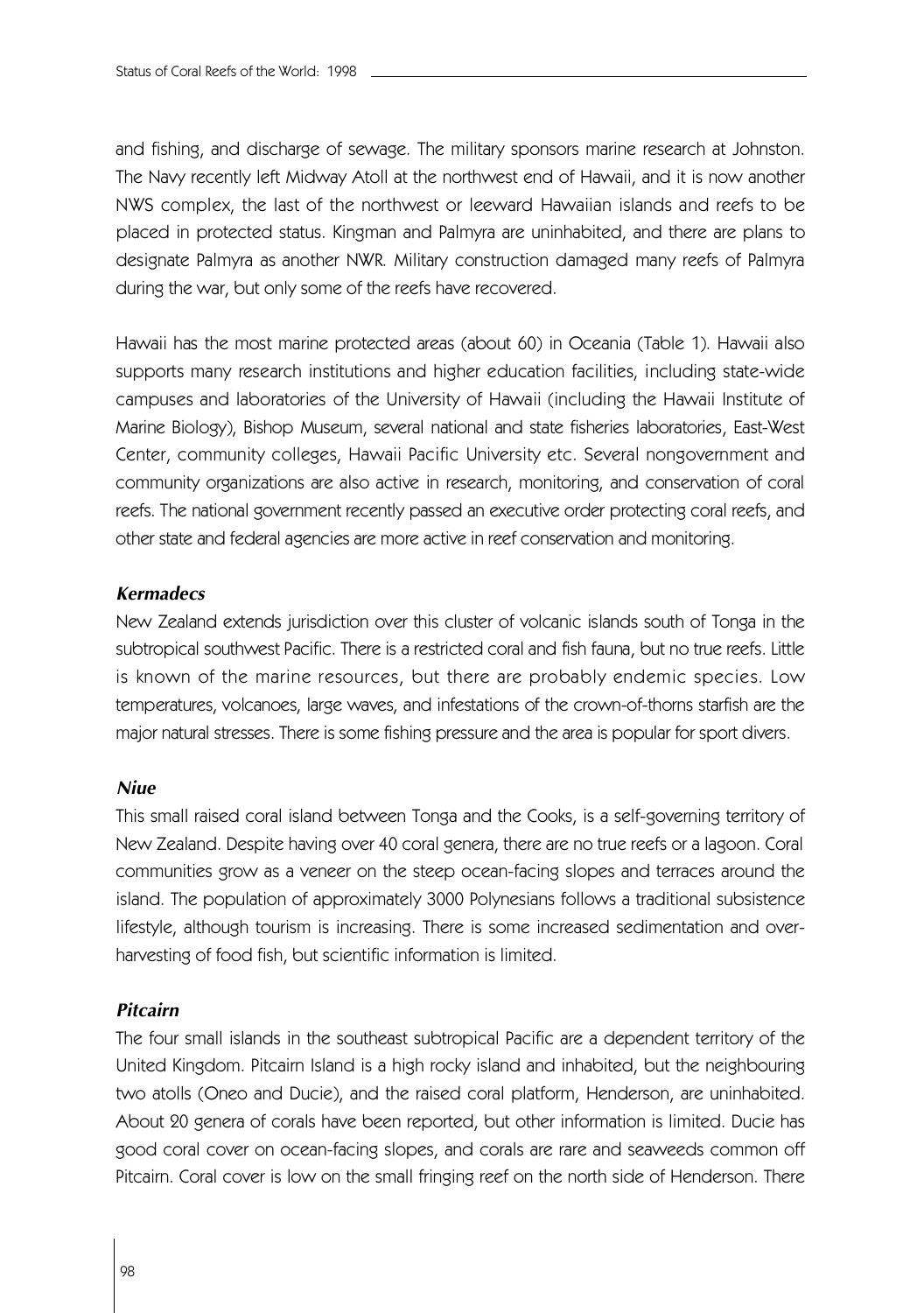are few human impacts and the recent proposal to construct a dock and airfield on Henderson were not approved.

# *American Samoa*

The Samoan islands are between Fiji and the Cook Islands in the central-south Pacific. American Samoa is a US territory to the east with five high volcanic islands and two atolls. Less than half the 50,000 people live outside the capital, Pago Pago Harbor, on the largest island Tutuila. The Swains atoll supports a few families, and Rose Atoll at the far east is uninhabited. The reefs are mostly fringing, with a small lagoon at Pala on the south coast of Tutuila. There are 300 species and 60 genera of coral.

The reefs were seriously degraded by a major crown-of-thorns starfish infestation between 1978 and 1980, followed by several large hurricanes during the last ten years. Shallow water reefs are showing healthy recovery, despite a widespread coral bleaching event in 1994. Airport construction off the south coast of Tutuila damaged reefs and beaches off Pala Lagoon, Coconut Point, and Nu'u'uli village. Current impacts include over-fishing on many reefs, and urban pollution in Pago Pago Harbor, including sewage discharges, tuna cannery wastes, chronic but small oil spills, sedimentation, and freshwater floods. Road construction on steep slopes exacerbates soil erosion and sedimentation, and rapid population growth and crowding along Tutuila's narrow coastal plain is resulting in development too close to the shoreline. Reefs at Rose Atoll were damaged in 1993 by a ship grounding and fuel spill. Three large MPAs have been established, and a small community college in Pago Pago, plus the three national agencies managing protected areas sponsor some reef research and monitoring.

# *Samoa (Western)*

The remainder of the Samoan archipelago is independent with two large (Upolu, Savai'i) and several smaller high volcanic islands. Land area is larger than American Samoa, but fringing reefs are poor or absent off many coasts. Apia, the capital, is on Upolu's north central coast. There have been no detailed studies of the reefs but good surveys were done for reef fish and starfish infestations. Natural stresses have degraded reefs recently, including cyclones, starfish plagues, and coral bleaching. The major human stresses are urban pollution (sewage, trash, runoff, and coastal construction) near Apia, and over-fishing along many coasts. Dynamite fishing off Asau (Savai'i) was reported in the early 1970s using explosives stolen during construction of a new harbour. Early logging on Savai'i contributed to soil erosion and sedimentation on reefs. The move of the South Pacific Regional Environment Programme (SPREP) and a UNESCO office to Apia have expanded the limited opportunities for higher education and awareness about reefs. A single small marine protected area has been established (Table 1).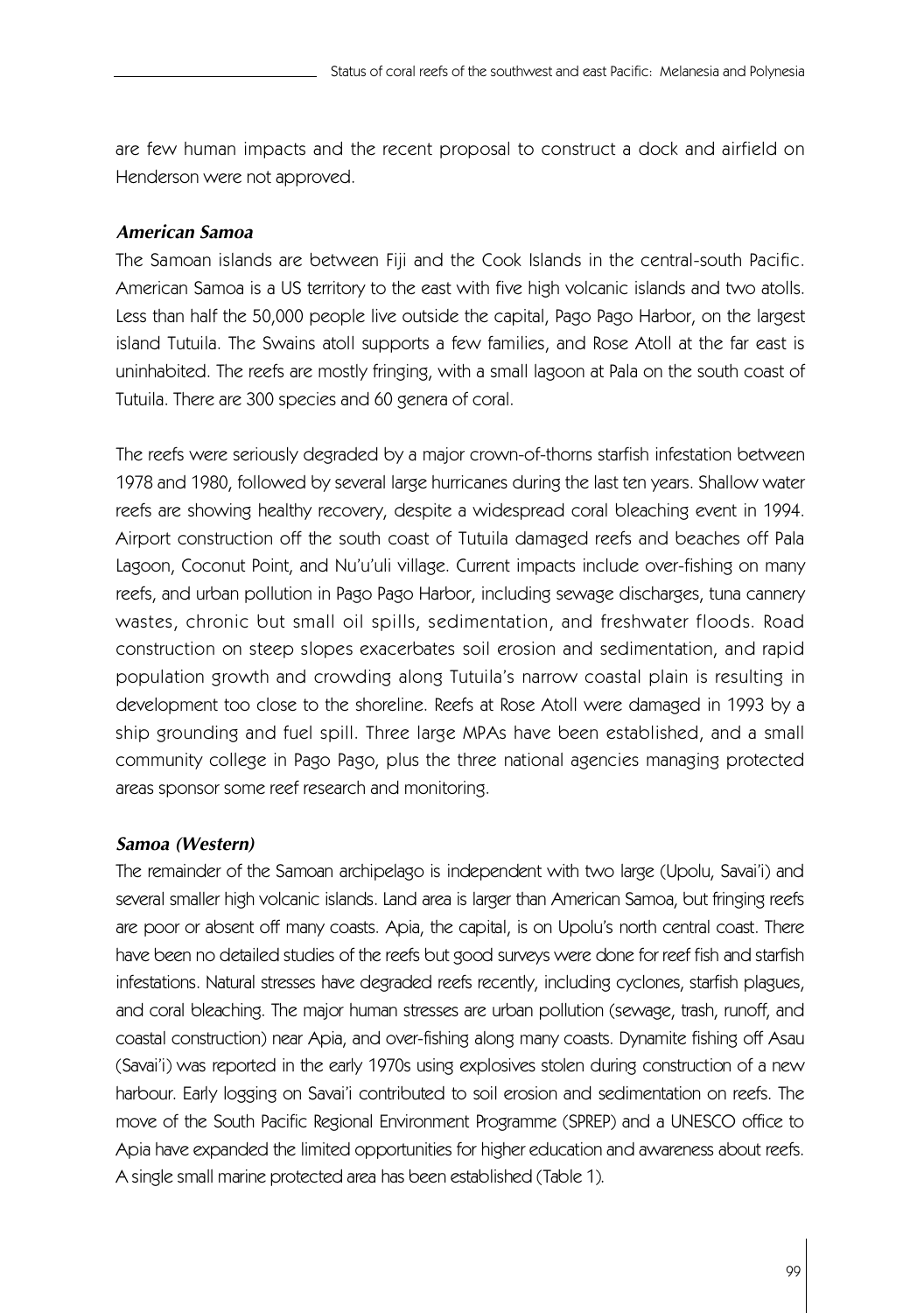#### *Tokelau*

Tokelau is a territory of New Zealand to the north of Samoa in the central Pacific. The total land area of the three small atolls (Nukunonu, Fakaofo, and Atafu) is about 12 km<sup>2</sup>, and the people follow a subsistence lifestyle. Heavy fishing is the only human pressure on the reefs, although there are proposals to blast small boat channels through the atoll perimeter. This could modify lagoon circulation, lower lagoon water levels, and expose many reef tops.

#### *Tonga*

This is a Kingdom in the south-central Pacific, southeast of Fiji and southwest of Samoa. It consists of 180 islands on a north-south axis. About 37 islands are inhabited, with Nuku'alofa on Tongatapu Island being the capital. There are three island clusters of raised coral islands and atolls with a few high volcanic islands: Vava'u group in the north; Ha'apai group in the center; and the Tongatapu group in the south. Coral reefs are well developed, but few scientific surveys have been conducted. The fisheries are better known.

The major natural stresses are severe tropical cyclones, cold temperatures, crown-of-thorns starfish infestations, and sea-level fluctuations during El Niño years. The major human stresses are concentrated at Tongatapu where siltation, causeway construction, coastal development, and sand mining have reduced lagoon circulation. This, combined with urban pollution, including sewage discharge, over-fishing, and destructive fishing, has severely damaged reef areas. Over-fishing and destructive fishing (with poisons and explosives) are problems on other islands as well. Tonga has established at least six marine protected areas, most off Tongatapu (Table 1).

#### *Tuvalu*

This is the world's smallest independent nation and consists of six atolls and three low coral islands, south of the Gilbert and Phoenix part of Kiribati and north of Fiji. Funafuti Atoll is the capital and was a large base during World War II, which resulted in much dredging and filling for port and airfield facilities. Recently, small boat channels were blasted through the reefs of several atolls under environmental guidelines developed by reef scientists, but there was some damage to corals and fish. There is some urban pollution in Funafuti lagoon, but the most serious concern is over-harvesting of subsistence fisheries. Tuvalu is vulnerable to damage from tropical cyclones, such as Hurricane Bebe in 1972.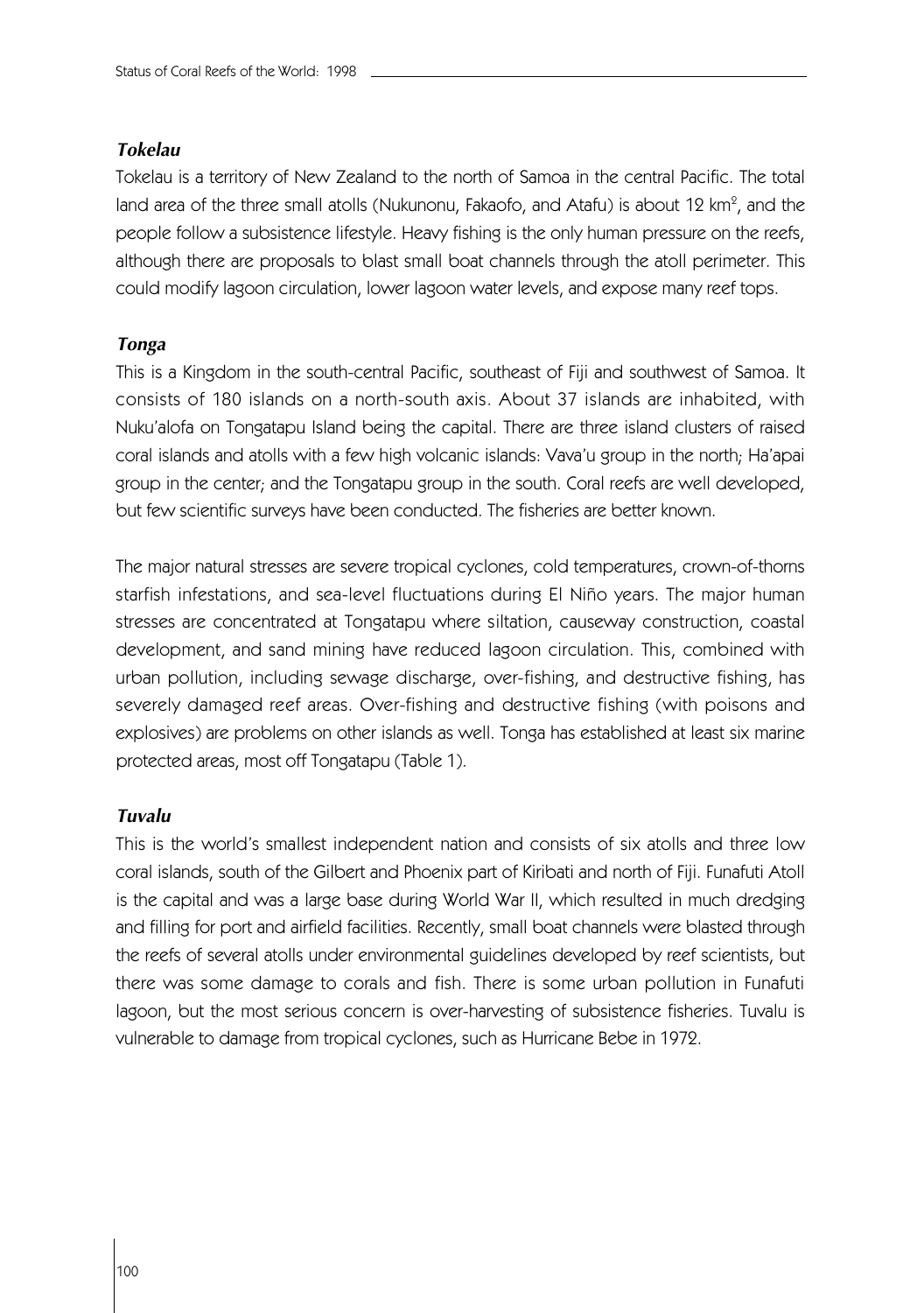# **CORAL REEF MANAGEMENT IN THE SOUTH AND EAST PACIFIC**

Management strategies used by the governments in the region include:

- establishing coastal and marine protected areas to restrict access and some reef use;
- setting up fishery management areas and regulations to sustain the yields of reef fisheries;
- using environmental impact assessment for proposed developments to locate and design projects to minimize reef impacts;
- using coastal zone or coastal resource management to regulate occupation and use of coastal areas and resources;
- introducing environmental permits to control the introduction or disposal of pollutants including toxic and hazardous materials;
- formulating long-range land use and zoning plans to promote sustainability and compatibility among the often conflicting uses;
- maintaining and supporting traditional management and tenure regimes; and
- raising environmental awareness and education.

In the whole Pacific, only the US islands (Hawaii, American Samoa, and US Lines, Phoenix, and Wake) employ most of these strategies, and many island countries support only one or two strategies. Although traditional management of resources has worked successfully for thousands of years on most islands, the introduction of western cash or market economies, elected governments, and rapid population growth are rapidly eroding traditional methods across the Pacific. Therefore a greater reliance on other strategies will be needed to conserve reefs in the region.

Establishing marine protected areas (MPAs) is a popular and expanding strategy for managing coral reefs. More than 100 coastal protected areas have been established for the region, but about 40% do not give any protection to adjacent marine areas. Of the 60 true MPAs, 25 were established in the US and its territories (Hawaii, American Samoa, US Line and Phoenix Islands), and only 35 in the remaining 2500 major island and reef systems. In most of these areas, government surveillance and enforcement to protect marine resources is inadequate. Many Pacific island nations have been slow to set up protected areas because they are perceived as threats to local traditional land ownership and resource use that have been in effect for many centuries. However, if the process is truly integrated and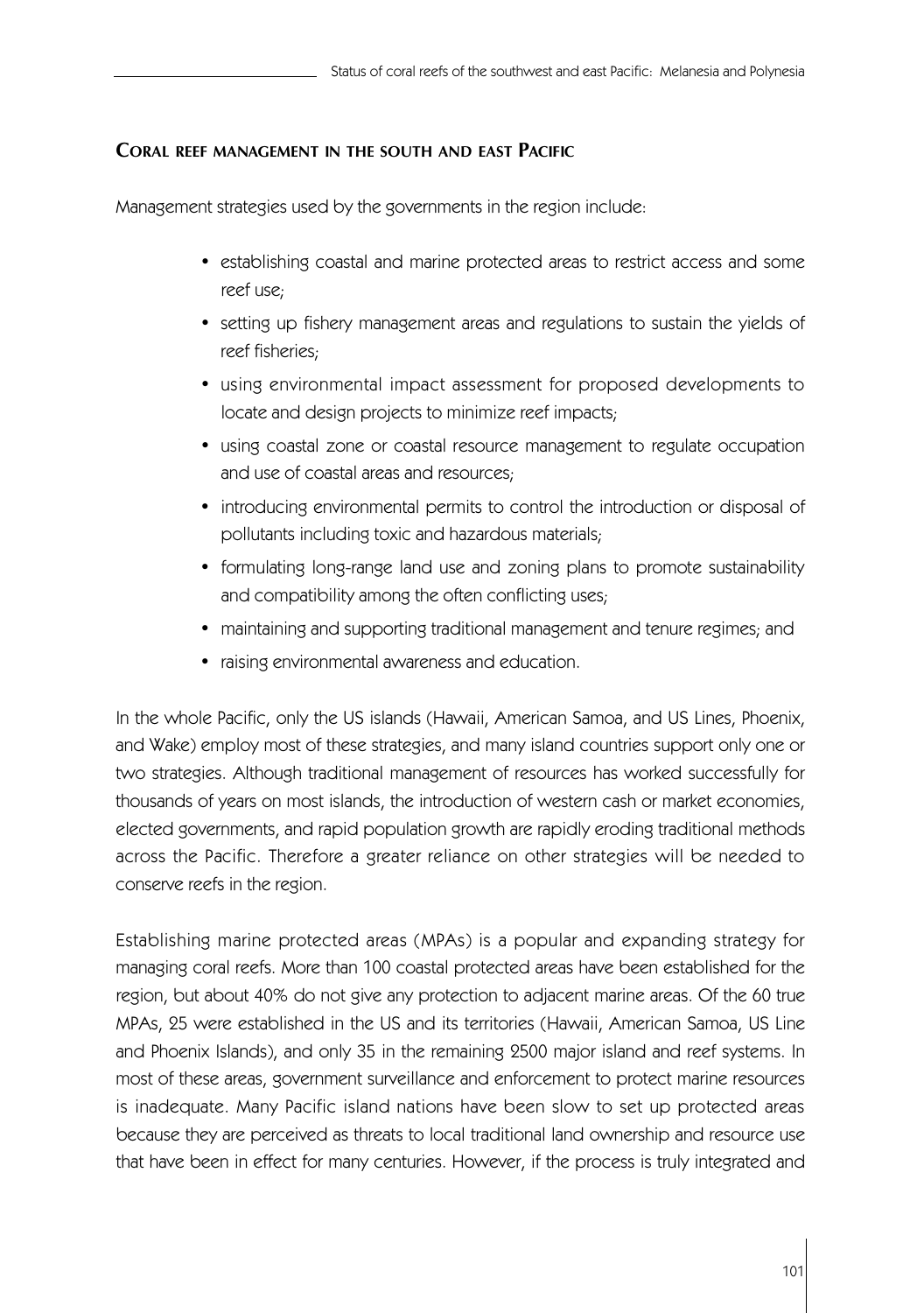control of protected areas given to local people, supported by the national government, together with some financial compensation and education, then this cooperation results in better surveillance and enforcement.

The South Pacific Biodiversity Conservation Program of the South Pacific Regional Environment Programme (SPREP) is promoting community-based protected areas with funding from the Global Environment Facility. Assistance is also coming from other organizations (such as The Nature Conservancy, World Wildlife Fund), and universities (Universities of Hawaii, Guam, South Pacific, French Pacific, and Papua New Guinea), institutions (East-West Center, ORSTOM, IFREMER), and museums (Bishop Museum) with help from universities in Australia, New Zealand, Japan, and the US. SPREP is taking a lead role in environmental conservation with substantial funding from UNDP (United Nations Environment and Development Programme), World Bank, Asian Development Bank, and others. SPREP supports reef management through encouraging environmental impact assessment, coastal zone management, sea turtle conservation, environmental education, and waste management. The Pacific Science Association including its Coral Reef Committee is coordinating activities among Pacific scientists and recently assessed coral reef health within the broader Pacific region (including east Asia, southeast Asia, eastern Australia, and the west coast of the Americas). SPREP coordinated a particularly successful public participation campaign for the International Year of the Coral Reef (1997) and International Coral Reef Initiative (ICRI) meetings in 1996, 1997 and 1998.

Pacific Island governments, outside the US areas, have been slow to adopt reef management strategies such as integrated coastal management and environmental impact assessment (EIA), because there is a preference to use the 'Pacific way' rather than 'western' concepts of regulations and reef use. French Polynesia has recently adopted a management plan for maritime areas and EIA. The Cooks, and Kiribati are in the process of developing EIA or coastal management plans. Clearly a system of management has to be developed that incorporates both traditional and non-traditional ('western') systems of management, with the emphasis on reefs near urban areas.

#### **ACTIONS WHICH NEED TO BE TAKEN FOR THE REGION**

These are some suggested activities requiring cooperation among scientists and nonscientists to achieve success:

> • better marine environmental education to stress the importance of coral reefs and their conservation;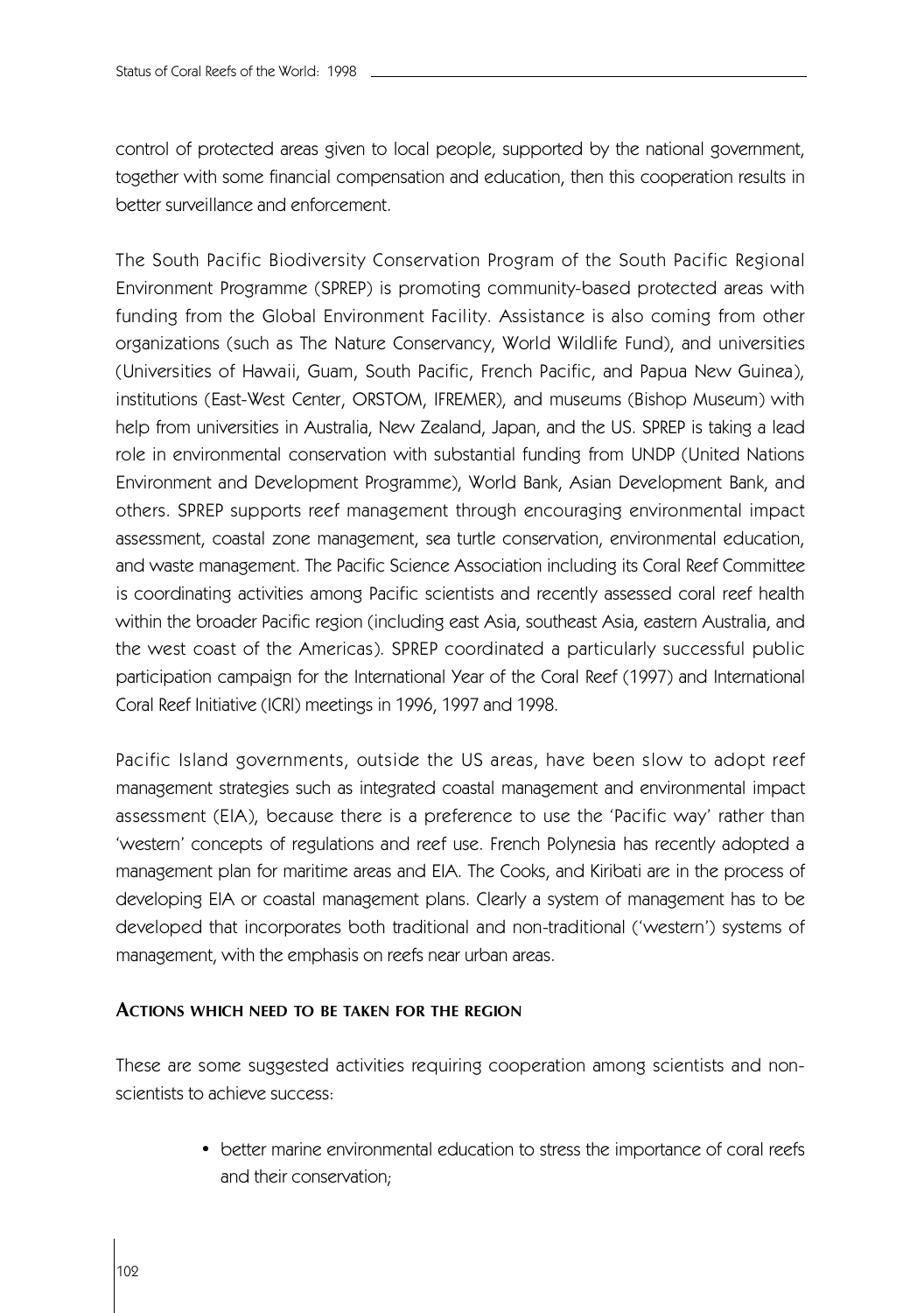- capacity building: training Pacific islanders to manage, monitor, and educate others about coral reefs;
- coral reef monitoring: measure baselines and trends on coral reefs to convince decision-makers and politicians to take action;
- establish more marine protected areas, especially on uninhabited or sparsely inhabited islands, before population pressures damage them;
- community-based management so that local communities lead and get and collaborate with governments to manage development and control resource exploitation on their 'home' reefs;
- better environmental impact assessment, and research on reef restoration, especially near urban areas, heavily used protected areas;
- integrated coastal management: putting all the above together and getting all stakeholders involved; and
- population control: this is especially important for Pacific islands, with a need for considerable public awareness, education, and giving the power to the women.

# **DE V E L O P I N G R E G I O NA L C E N T R E S O F E X C E L L E N C E F O R E D U CAT I O N, R E S E A R C H A N D PLANNING TO ENHANCE CONSERVATION OF CORAL REEFS**

It would be advisable if several of the small island states with limited land area, but broad ocean jurisdiction, could cooperate as a federation to exert more political and economic influence and better protect their coral reefs. Other than marine resources, these states have limited economic potential and capacity to monitor and protect these ocean resources from the population and market pressures of their larger Asian and Pacific neighbours. From a management perspective, the capacity and power of a small islands federation would be greater than the sum of the parts. Such a federation could insist on improved surveillance, monitoring, and enforcement regimes, demand greater compensation for fisheries exploitation, and insist on effective sanctions against countries whose fishers engage in unauthorized and destructive fishing practices. The federation would also be more effective in seeking aid for capacity building, education, and training to improve conservation of coral reefs and other marine resources.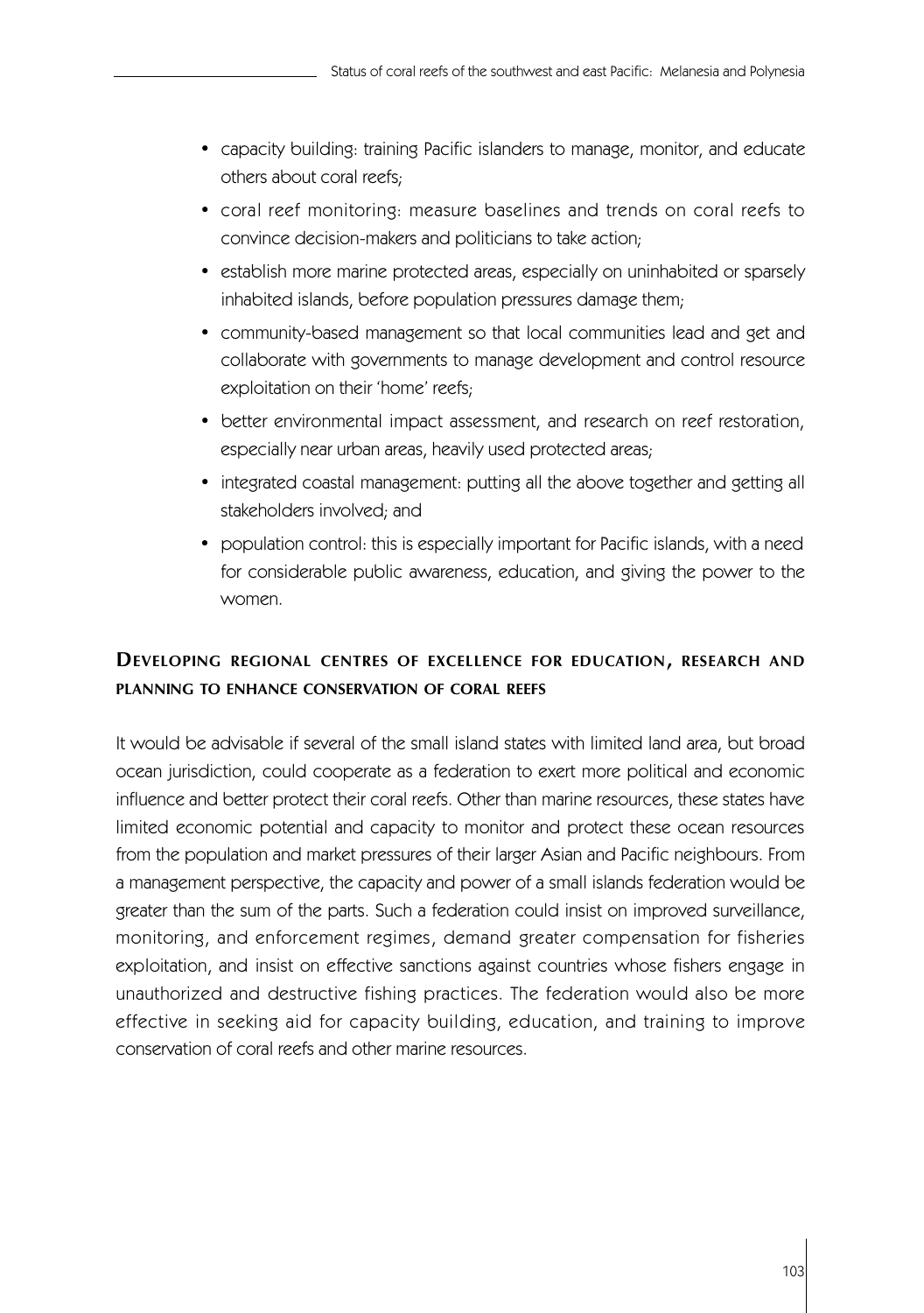**Table 1.** Existing protected areas for oceanic island and/or adjacent coral reefs in the southwest and east Pacific. Protected areas with an asterisk (\*) exclude marine areas.

#### **MELANESIA**

#### FIJI

Vuo, Draunibata, and Labiku islets

# KERMADEC ISLANDS (NZ)

Kermadec Islands Marine Reserve

#### NEW CALEDONIA

Reserve Speciale de Fauna et de Flore de I'Ilot Maitre (RS) RS Tournante de Faune Marine RS Marine Yves Merlet Parc Territorial de Lagon Sud (Amedee, Bailly, Canard, Laregnare, Signal) RS de Faune de I'Ile de Pam RS de Faunae de I'Ilot Represdour Southern Botanical Reserve (Cap Ndua)

# PITCAIRN ISLANDS (UK)

None

#### SOLOMON ISLANDS

No strict reserves but some protected areas. Arnavon Islands Tulagi Island Bird Sanctuary (BS) \*

> Oema Atoll BS \* Mandeleana BS \* Dalakalau BS \* Dalakalonga BS \*

#### TONGA

Eua' Island National Park \* Fanga'uta and Fangakakau Lagoons Marine Reserve Hakaumama'o Reef Reserve Malinoa Island Park and Reef Reserve Monuafe Island Park and Reef Reserve Pangaimotu Reef Reserve

# VANUATU

White Sands Recreational Reserve (RR) \* on Efate Aore — Bukaro RR (2) \* on Espiritu Santo Naomebaravu RR (2) \* on Malo President Coolidge and Million Dollar Point Marine Reserve Narong Marine Reserve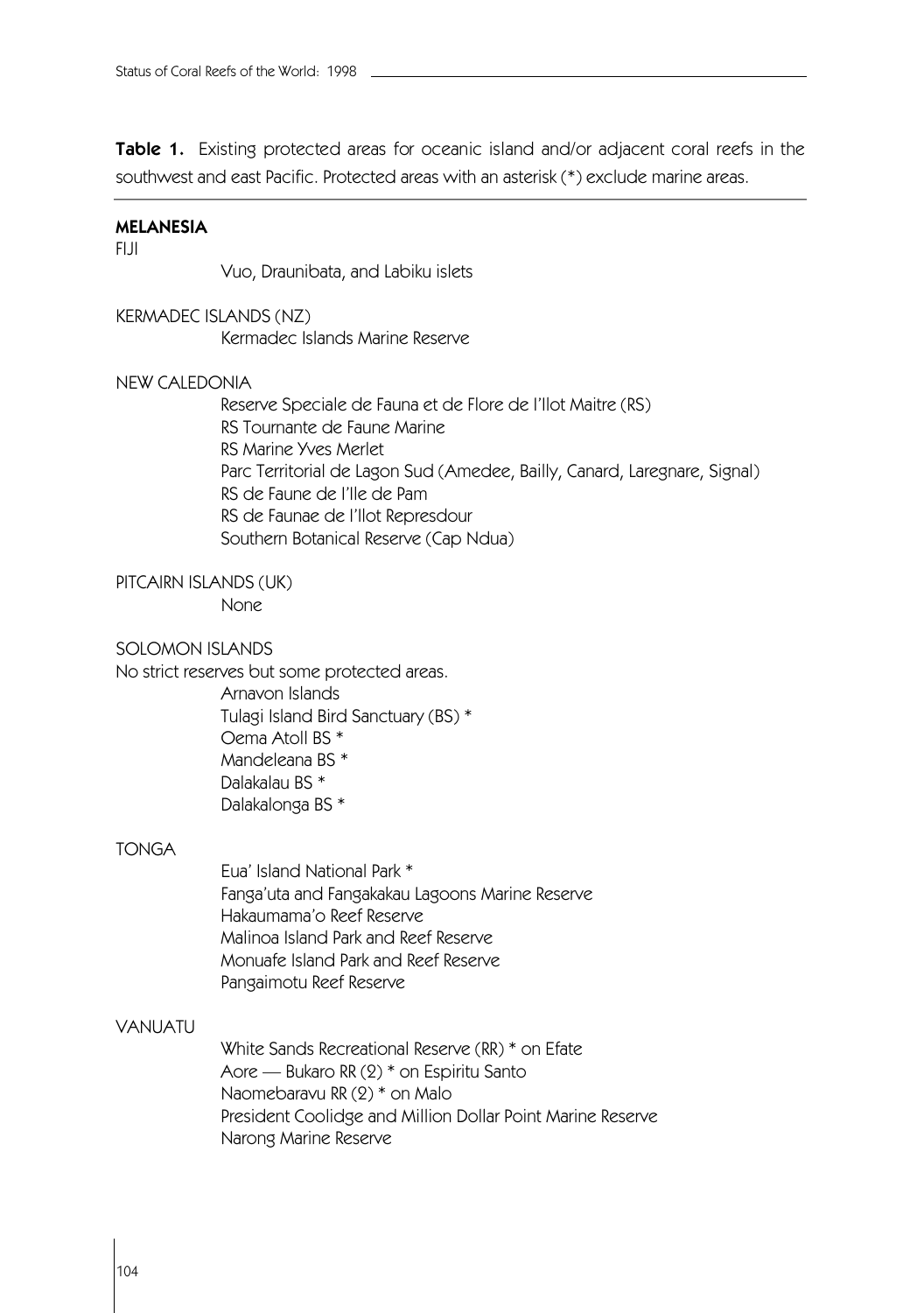# **Table 1.** (continued)

#### **POLYNESIA**

AMERICAN SAMOA (US) American Samoa National Park (Tutuila, Ta'u, Ofu) Fagatele National Marina Sanctuary (Tutuila) Rose Atoll National Wildlife Refuge

# EASTER ISLAND (Ecuador)

Isla de Pascua National Park (Easter or Rapa Nui) \* Isla Sala y Gomez Nature Sanctuary \*

#### COOK ISLANDS

Avatiu Foreshore Reserve (Rarotonga) Suwarrow Atoll National Park\* (? New status as pearl farm)

# COSTA RICA

Parque Nacional Isla del Coco (Cocos)

#### GALAPAGOS (Chile)

Reserva de Recursos Marinos Galapagos Sanctuario de Ballenas de Galapagos

# FRENCH POLYNESIA

# Marquesas:

Eiao Island Territorial Reserve (TR) Hatutaa Island TR Mohotani Island TR Motu One Island TR

#### Societies:

Manuae (Scilly) TR Te Faaiti Natural Park (Tahiti) \*

### Tuamotus:

Taiaoro Atoll Biophere Reserve/ W.A. Robinson Réserve Intégrale

#### HAWAIIAN ISLANDS (US)

Hawaii Island:

Hawaii Volcanoes National Park (NP) Kaloko-Honokohau National Historic Park (NHP) Kealakekua Bay, Marine Life Conservation District (MLCD) Lapakahi, MLCD Old Kona Airport MLCD Puu Kohola NHP Pu'uhonua o Honaunau NHP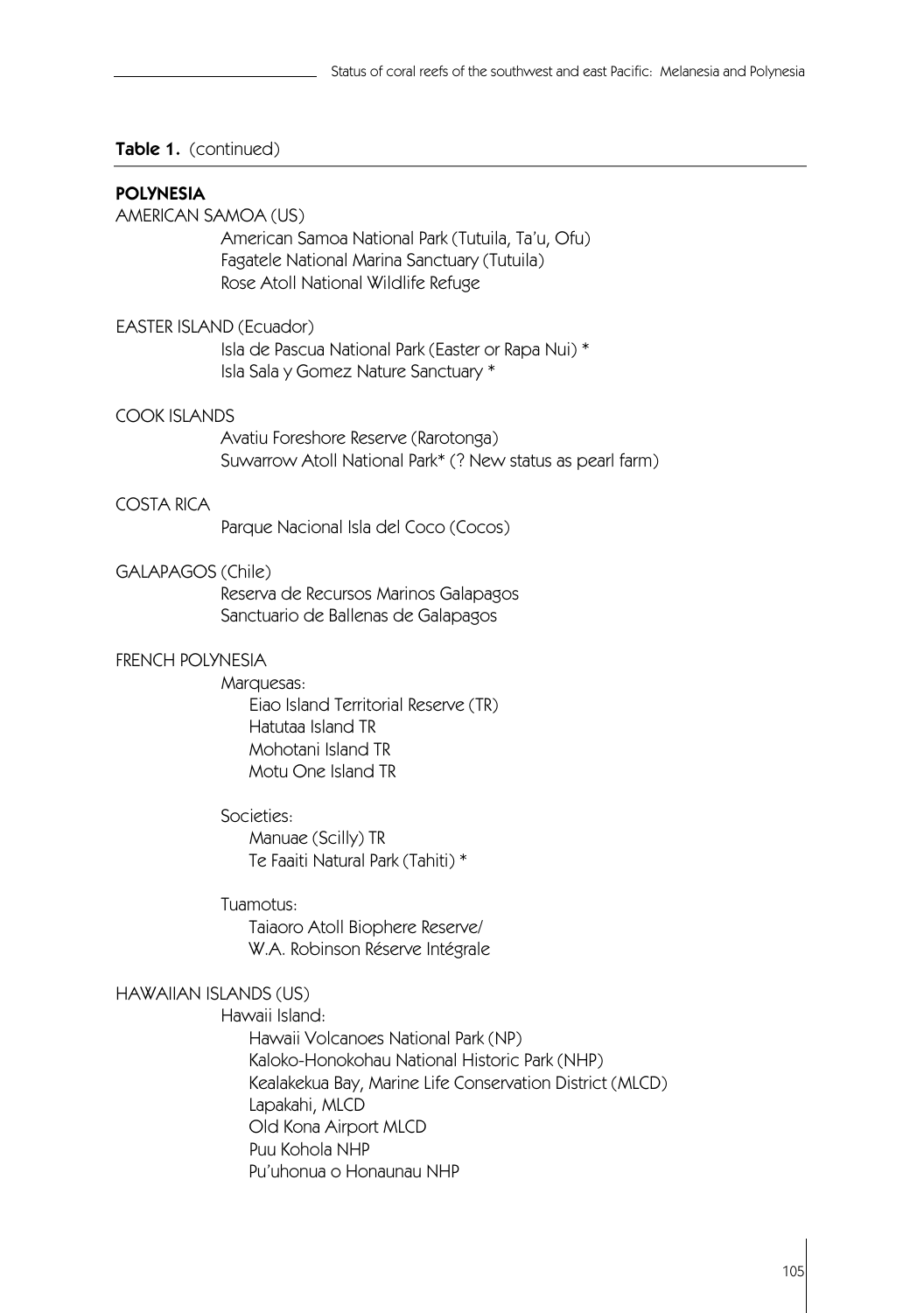# **Table 1.** (continued)

| Waialea Bay MLCD<br>Waimanu Valley Nat Estuarine Research Reserve<br>3 offshore island seabird sanctuaries (OISS)*                            |
|-----------------------------------------------------------------------------------------------------------------------------------------------|
| Kahoolawe Island:<br>Hawaiian Islands Humpback Whale National Marine Sanctuary                                                                |
| Kauai Island:<br>Milolii State Park (SP)<br>Nualolo Kai SP<br>$3$ OISS $*$                                                                    |
| Lanai Island:<br>Hulopoe-Palawai-Manele MLCD<br>4 OISS $*$                                                                                    |
| Maui Island:<br>Honolua and Mokuleia Bay MLCD<br>Kinau-Ahihi-La Perouse Natural Area Reserve<br>$9$ OISS $*$                                  |
| Molokini Shoal MLCD                                                                                                                           |
| Molokai Island:<br>Kalaupapa NHP<br>$6$ OISS $*$                                                                                              |
| Northwest Hawaii Islands: National Wildlife Refuge (NWR)<br>2 OISS $*$                                                                        |
| Oahu Island:<br>Coconut Island Hawaii Marine Lab. Refuge<br>Hanauma Bay MLCD<br>Pupukea Beach MLCD<br>Waikiki MLCD<br>13 OISS *               |
| (LINE ISLANDS)<br>Baker Island National Wildlife Refuge (NWR)<br><b>Howland Island NWR</b><br>Jarvis Island NWR<br><b>Johnston Island NWR</b> |

none

NIUE

OTHER US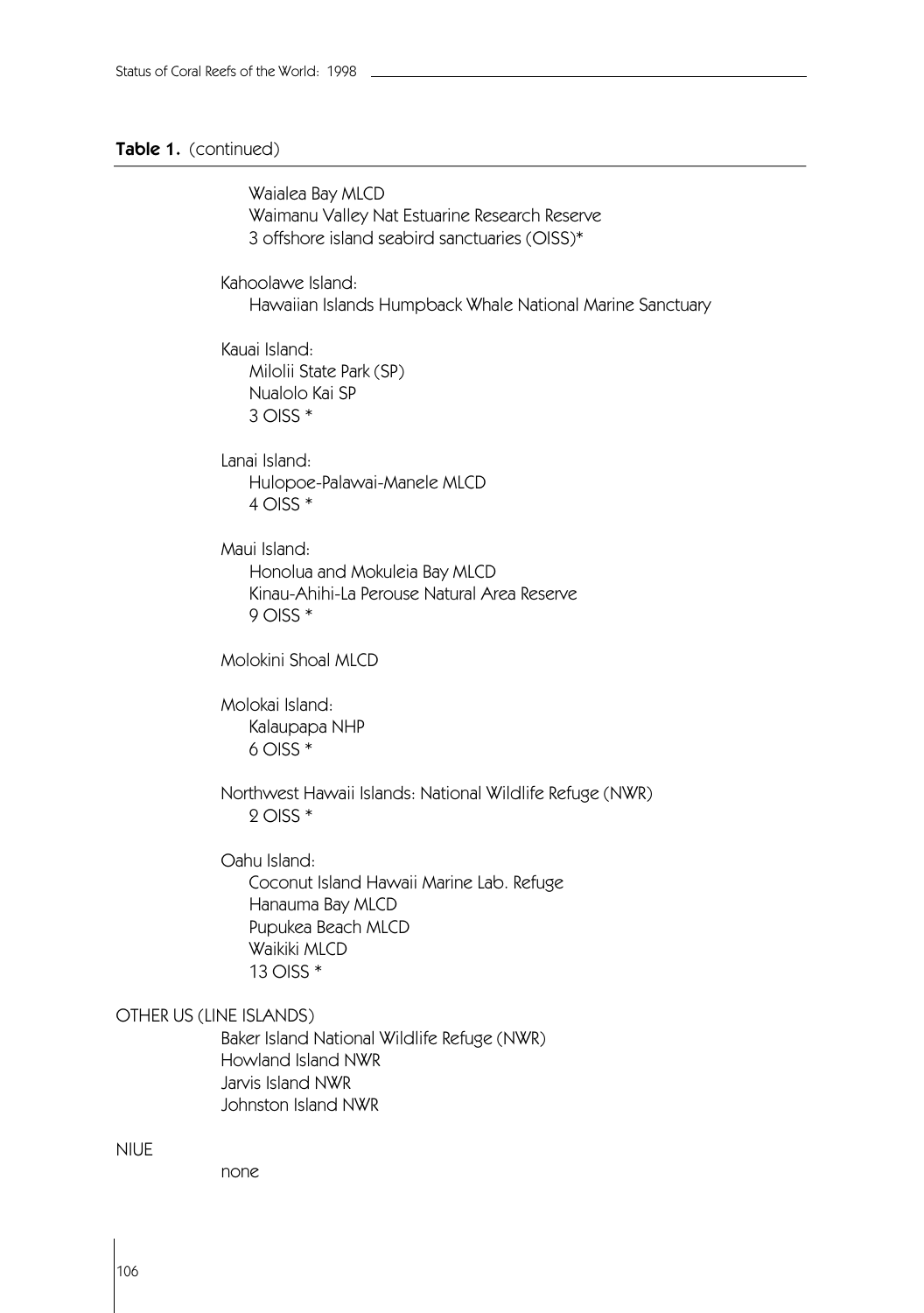# **Table 1.** (continued)

SAMOA (WESTERN) Palolo Deep Marine Reserve on Upolu

TOKELAU (NZ)

none

TUVALU

none

WALLIS AND FUTUNA (France) none

Jim Maragos is with the Program on Environment at the East-West Center, Honolulu, Hawaii, USA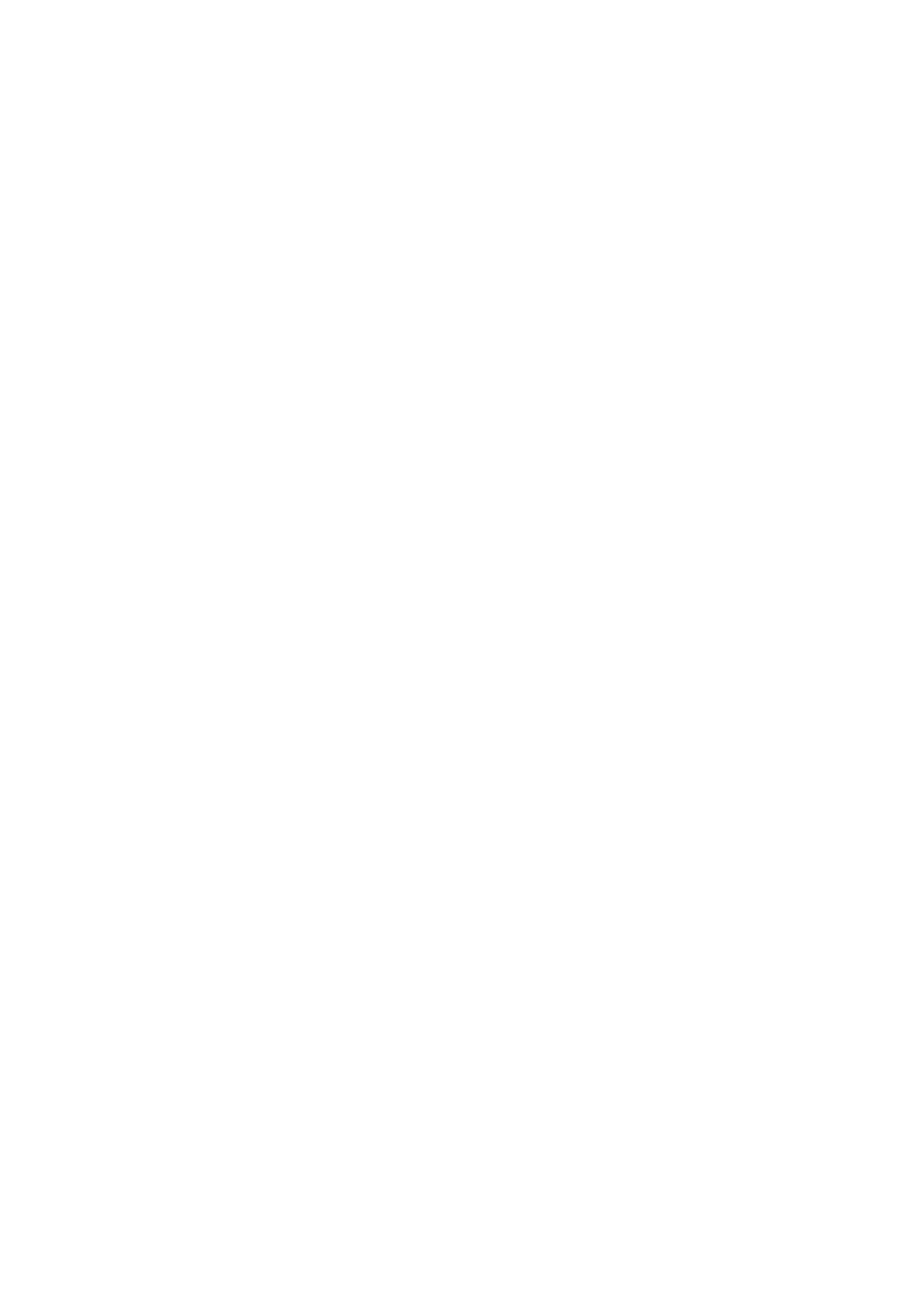# **7B. STATUS OF CORAL REEFS IN THE NORTHWEST PACIFIC OCEAN: MICRONESIA AND EAST ASIA**

JIM MARAGOS, CHARLES BIRKELAND AND GREGOR HODGSON

# **ABSTRACT**

The reefs vary from those in near pristine condition where there have been few human impacts, to many that are seriously degraded and continuing to degrade. Those reefs off the mainland of China, Japan, and Taiwan have been damaged by sediment and pollution, and are subject to some of the heaviest fishing pressures in the world, including blast and cyanide fishing. Reefs are also heavily impacted by regular typhoons and plagues of crownof-thorns starfish, and most show major reductions in living coral cover. Few reefs have reproductive-sized fishes. Reefs of the Marianas Archipelago have also deteriorated in both coral cover and fish populations. By contrast, the reefs of Palau, the Federated States of Micronesia, and the Marshall Islands are generally in good health, with serious degradation only around population centres where there is sediment and nutrient pollution. Fishing

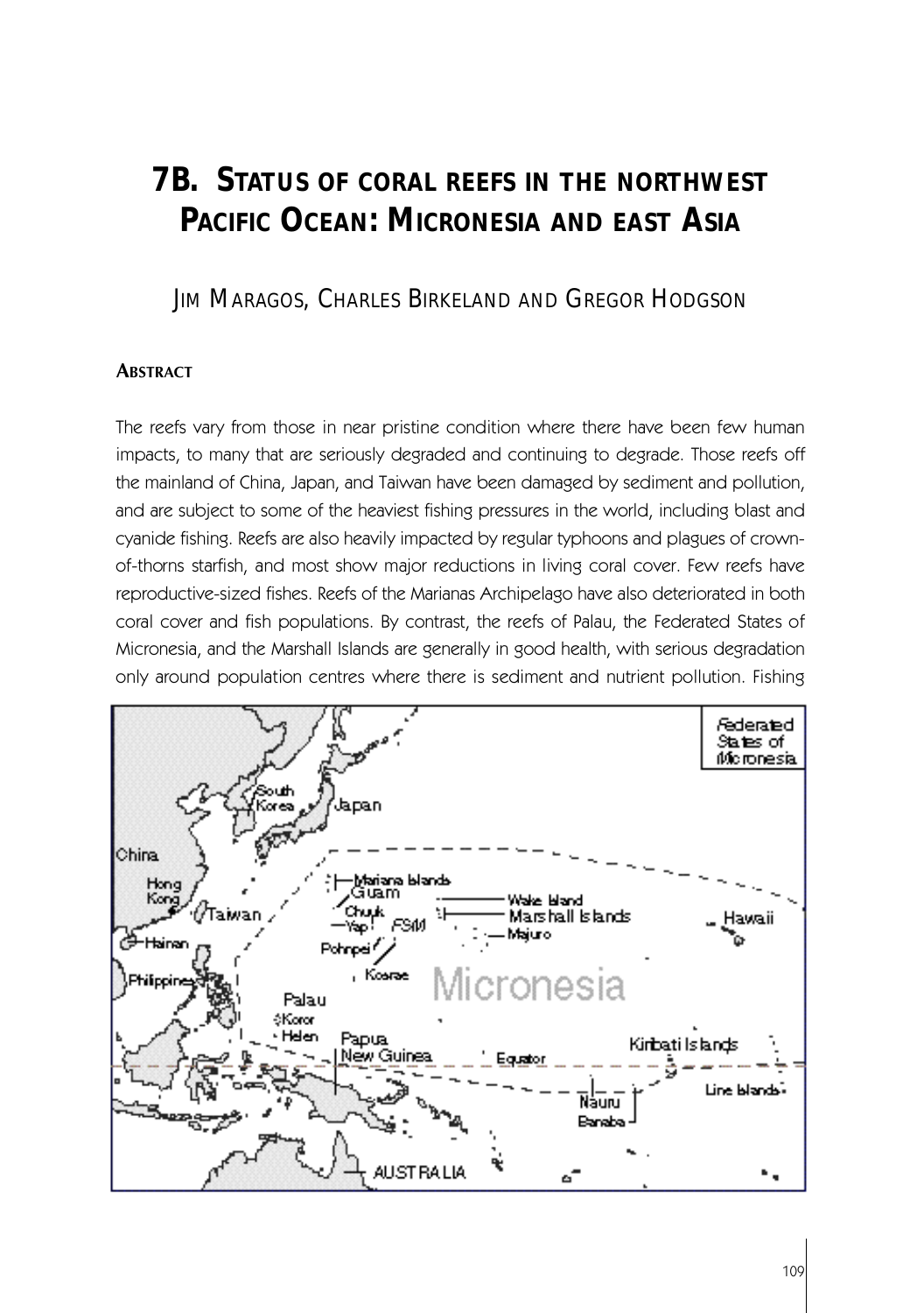activity has traditionally been light to moderate, however, there is an almost insatiable demand from Asian and American markets for quality reef products, and fishing pressures are increasing dramatically. Giant clams, sea cucumbers, trochus shells, lobsters, and many of the top quality fish are being depleted on even remote reefs, and there is increasing evidence of destructive fishing (dynamite and cyanide). No reefs in the region are adequately managed, but reef conservation is receiving higher priority in all countries, though the countries use widely differing management strategies. Unless there are concerted efforts to reduce stresses on reefs by reducing human activities and applying sound resource management, there will be a continuing trend of reef degradation.

# **INTRODUCTION**

The Pacific basin has been divided into four regions with two in each essay. These divisions are based on the culture of the peoples who settled these islands, and geographic locality. Northeast Asia and Micronesia (northeast tropical Pacific) are covered in this essay. The companion essay covers Melanesia, in the southwest Pacific, and Polynesia in the east Pacific. There is a wide range of countries, from those with massive populations like China, to those with small populations like Palau; and from the wealthy, like Japan and Guam, to developing countries in Micronesia.

#### **STATUS OF REEFS IN THE NORTHWEST PACIFIC**

The condition of reefs in this region range from near pristine with few human impacts, to many reefs that are seriously degraded with pressures increasing on them. The reefs off China have been heavily damaged by sediment runoff from floods of the large rivers of the mainland. Fishing pressures are also amongst the highest in the world, along with massively increasing pollution. The reefs of Taiwan are similarly affected, but at a reduced scale, however there are concerted efforts to conserve some of the reef resources. There has been a decrease from 50% living coral cover to 30% during the past decade. Japanese reefs are also chronically damaged by sediment and nutrient pollution, as well as heavy fishing pressures. There has been a policy to line many rivers and much of the coastline with concrete, such that reefs have been damaged directly, or inundated rapidly with fresh water. Indeed, 19% of Japanese reefs have been removed. The effects of a large crown-ofthorns starfish plague in the late 1960s are still seen on many reefs. Between 1972 and 1981–1984, there was decrease in coral cover on 55 of 76 sites in the Ryukyu Archipelago. Reef conservation, however, now has a much higher priority in Japan.

Reefs of the Marianas have generally deteriorated. Since 1981, about 5% of 113 sites around Guam have shown living coral cover over 50%. Coral recruitment has significantly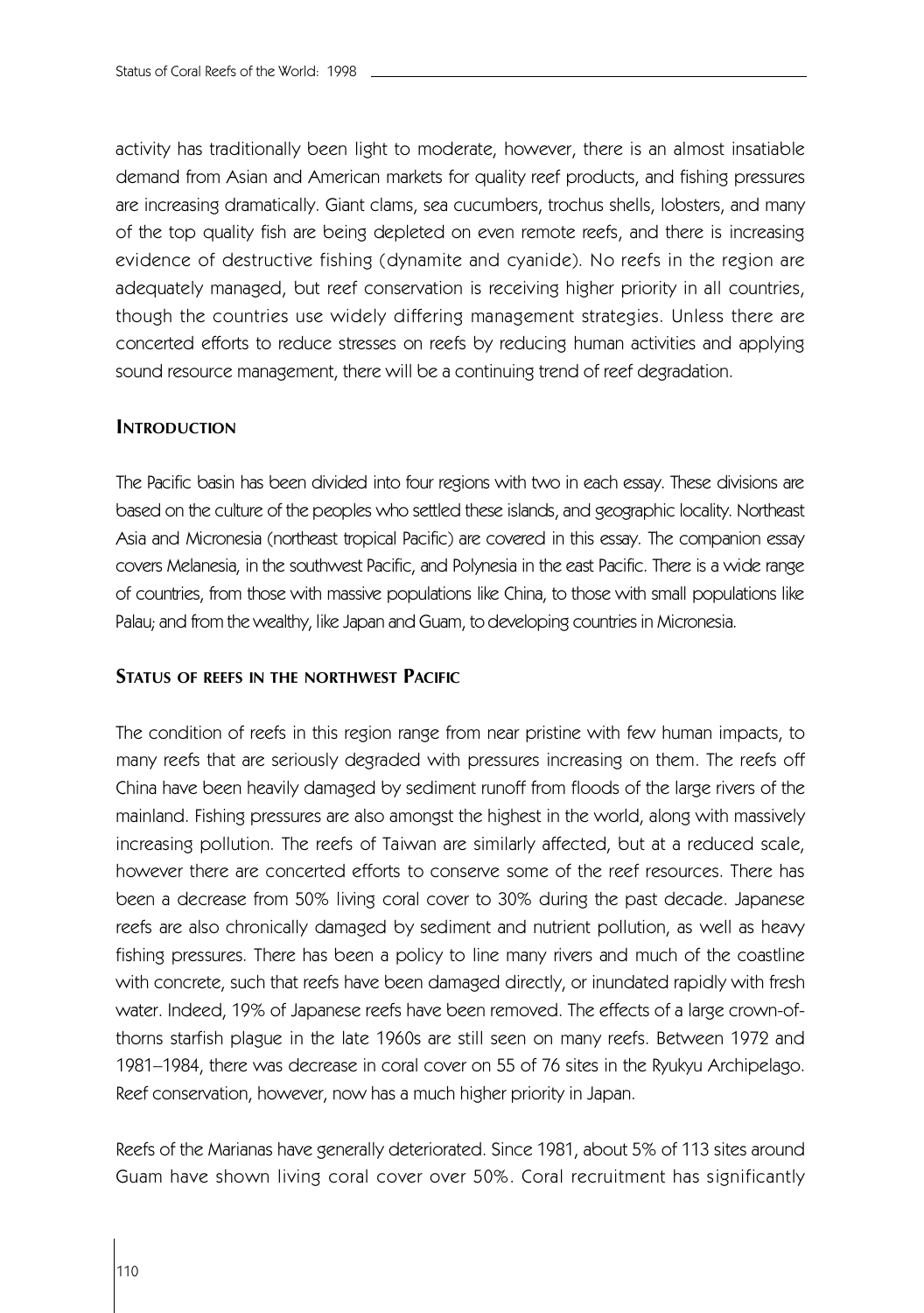decreased over this time, and over-fishing has reduced the size of fish so much that the reproductive potential of fish is only 5% of what it once was.

The other reefs of Micronesia (Palau, Federated States of Micronesia, and the Marshall Islands) are in much better health, with some damaged reefs around population centres because of sediment and nutrient pollution. Local fishing pressures are slight to moderate, however, there is clear evidence on some reefs of destructive fishing (use of dynamite which smashes corals in a circular area). On most reefs, there is the virtual extinction of giant clams, sea cucumbers, trochus shells, lobsters, and many of the top quality fish.

# **NATURAL STRESSES TO NORTHWEST PACIFIC REEFS**

The stresses are similar to the preceding chapter with tropical typhoons (cyclones) and long-fetch ocean waves being the major physical factors that influence reef growth. There are on average 17.8 typhoons (or hurricanes or major cyclones) each year in the Western Pacific Monsoon Trough, which starts in southern Micronesia and hits places between the Philippines to the south and Okinawa to the north. Guam is in the approximate centre of this typhoon highway, and has been impacted every year on average by a major typhoon. These generate heavy waves, such that the corals on these reefs are very rugged and compact, with few large colonies in shallow water. Many of the islands in the Federated States of Micronesia and southern Japan are gradually subsiding, simulating sea level rise. This will compound the effects of global climate change in these areas. Freshwater runoff with increased amounts of sediment and nutrients have damaged the reefs around high islands, particularly in lagoons and shallow bays, for example Pohnpei in the Federated States of Micronesia, the large islands of Palau, Guam, and southern Japan. The crown-ofthorns starfish (Acanthaster) has had a particularly devastating impact on the reefs of southern Japan, and many reefs have not recovered since the outbreaks of the late 1960s.

# **HUMAN STRESSES TO NORTHWEST PACIFIC REEFS**

Human pressures on coral reefs increase towards the highly populated areas in the west, being particularly high off Asia, and less in the Marshalls and Kiribati. Nutrient (sewage) and sediment pollution is higher near the larger populations, for example Japan, and Taiwan, and lower in the low islands and atolls of the east. Pollution effects are also greatest in atoll lagoons, particularly where circulation is sluggish, and near large towns, for example Tarawa (Kiribati), and Majuro (Marshall Islands). Much of Micronesia suffered major military impacts during the World War II along with coastal construction, particularly the building of airports over coral reefs and construction of ports. The effects of nuclear and missile testing can still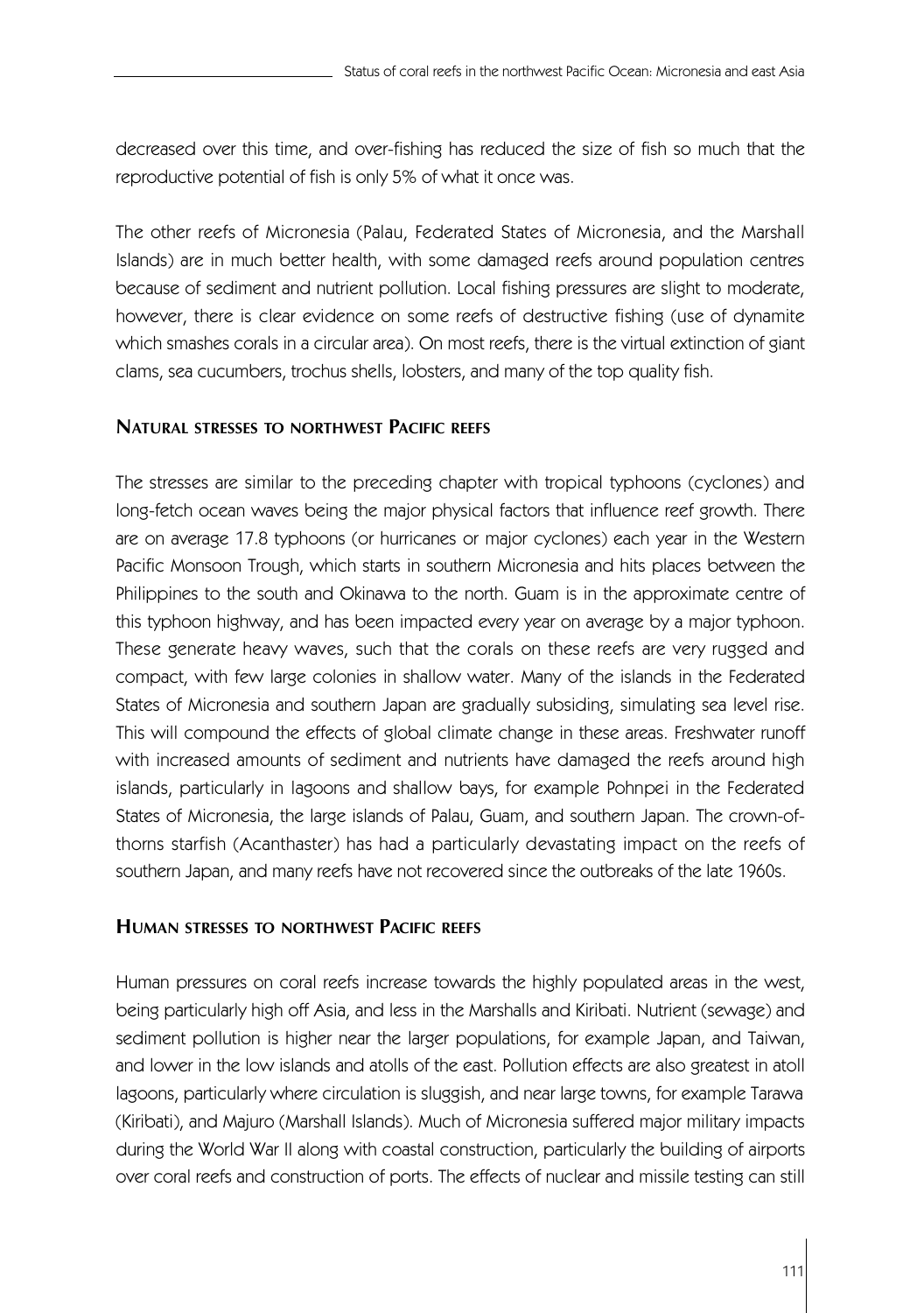be seen on some atolls, for example Bikini, Enewetak, Kwajalein (the Marshalls) and Kanton, Christmas, Malden (Kiribati). Stressed reefs have been unable to recover from Acanthaster plagues in Okinawa and other Ryukyu Islands of Japan.

A rapidly increasing problem in the Pacific, particularly in the west near Asia, is the use of destructive fishing practices, especially blast (dynamite) fishing, poisons (cyanide, bleach) and unattended gill nets. The high demand for fisheries products in Asia has resulted in the accelerated stripping of giant clams, sea cucumbers, trochus, shark (for their fins), sea turtles, and coconut crabs off many west Pacific reefs, and even more remote reefs in the Central Pacific. The explosive demand for live reef fish for the restaurant trade in Hong Kong and other Chinese cities has fuelled an industry based on stunning large fish with cyanide and transporting them in tankers. This has resulted in the local extinction of many reef fish and a trail of dead coral reefs.

# **NORTHEAST ASIA**

This region covers sub-tropical East Asia, to the north of Vietnam and the Philippines, and includes China (including Hong Kong), Japan, Korea, and Taiwan. Most of the coral reefs grow around volcanic islands, with some on the continental shelf. The major reefs are those of Japan, which extend in an arc from the Ryukyus, just to the east of Taiwan, north to the main islands. As well, Japan has the Bonin Islands (a continuation of the Marianas Chain), and the distant Marcus islands (Minami-tori Shima) 3500 km east of Taiwan. The reefs of Taiwan are mostly fringing reefs with some platform reefs. Scattered coral communities and some reefs occur off the southeast corner of mainland China, including Hong Kong and islands to the north, and Hainan Dao island and the Xisha Qundao islands to the south. There is little information for many of the Chinese reefs, except for Hong Kong. To the south of Korea, there are some coral communities growing on rocky islands.

Most of the coral reefs of northeast Asia are heavily exploited, due to very high population densities and market demand for seafood. Reefs near urban centres are over-exploited and remote reefs are also heavily fished, often with destructive fishing methods. The pressures on these reefs and the amount of damage that occurs will increase with dramatically increasing populations and economic growth in East Asia. Tourism is also increasing markedly on many tropical and subtropical islands of Japan, Taiwan, and China, and this is adding stresses to reefs. The principal natural stresses include typhoons, occasional tsunamis, earthquakes, volcanic eruptions, Acanthaster outbreaks, water temperature fluctuations, and occasional episodes of freshwater flooding.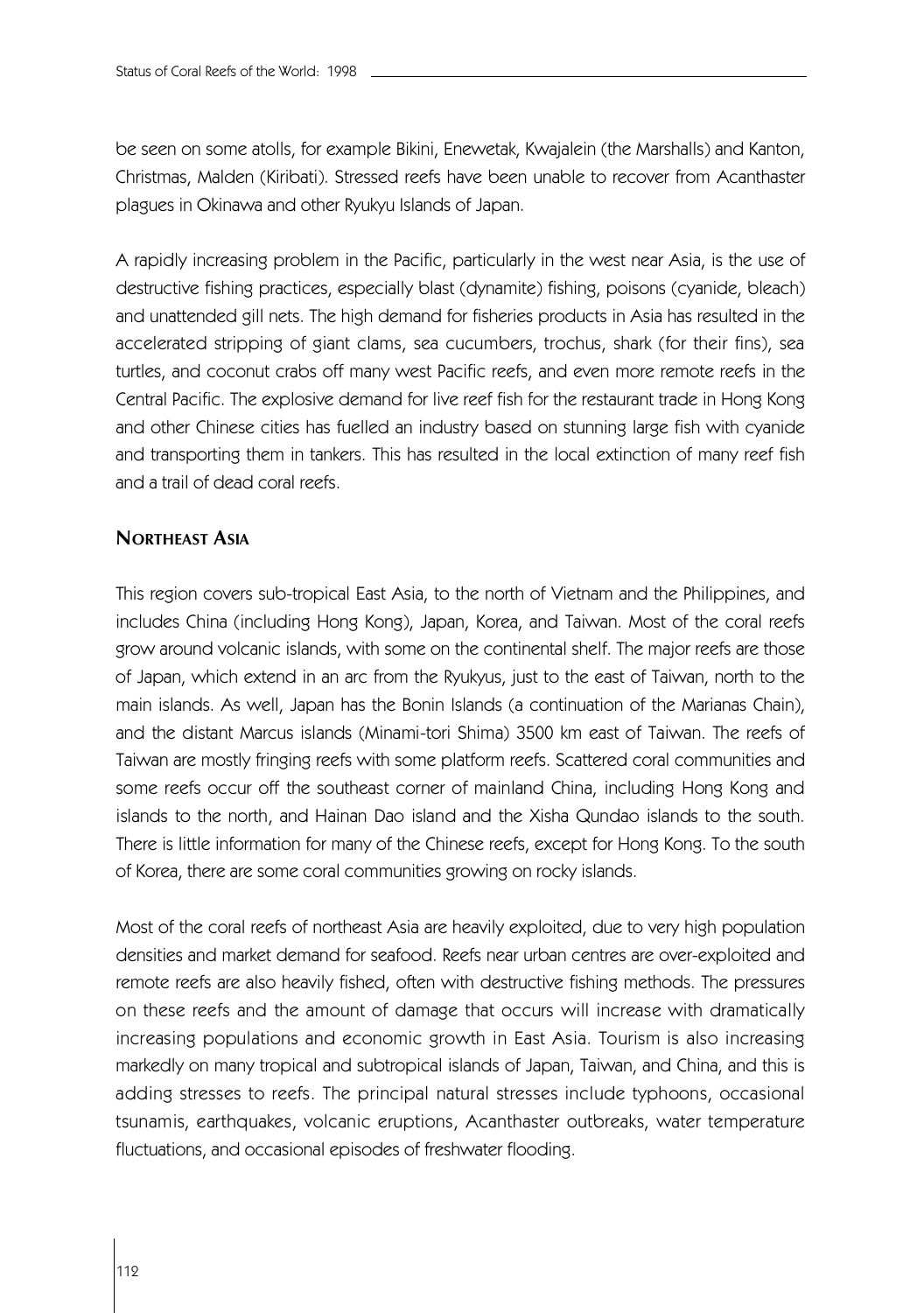# *China and Hong Kong Special Administrative Region*

The two types of coral reefs, fringing and offshore atolls, of the South China Sea are very different in status and administration. Little is known of the offshore reefs, particularly since the sovereignty of many of the Paracel and Spratly Islands are politically disputed. These reefs are remote from land influences, but are fished heavily and impacted by military activities.

Corals grow from the border with Vietnam, north to Xiamen (Fujian Province,  $24^{\circ}$ N), however, there are no coastal reefs north of Guangdong Province (23°N). There are very well-developed coral reefs off southern Hainan Island (18°N). All Chinese reefs are heavily exploited for fish and shellfish, and most have been damaged by pollution, sedimentation, over-fishing, especially cyanide and blast fishing. The reefs in Yalong Bay off Sanya City in Hainan are an exception and, have been set aside as a reserve. These reefs have a high (80–90%) coral cover and diversity, and cooperation between hotel operators and the Hainan Marine Department in 1998 resulted in good protection against illegal fishing. Unfortunately, there are few marketable-size fish because other forms of fishing are still allowed, but the corals are in good condition. The first Integrated Coastal Management project in China started in 1997 (funded by UNDP), with sites in the coral reef provinces of Guangdong, Guangxi and Hainan. These provinces established high-level Coastal Management Committees to plan coastal development and conserve coral reef biodiversity. The Hainan Marine Department acknowledges the economic value of reefs and is creating a functional zonation scheme for Sanya reefs.

The Hong Kong Special Administrative Region (SAR) was created in 1997 when the British colony returned to China. Hong Kong reefs were first surveyed from 1990–1995 by consultants for the Civil Engineering Department, and then by university teams, Reef Check, and the Agriculture and Fisheries Department. The reefs have been badly damaged by sedimentation, sewage, and over-fishing, with blast fishing occurring despite active police work. Most high-value edible species are locally extinct. Many of the best reefs were severely damaged during 1994 when high Pearl River discharges resulted in upwellings, and plankton blooms. Up to 80% of corals died below 4 m when oxygen levels dropped; there was lower mortality in shallow water. Bleaching in 1998 has caused some mortality, primarily of Acropora in shallow water. New marine parks were set up in 1997 to protect small parts of some of the best remaining reef areas in Mirs Bay in the northeast, however, there are no fishing restrictions, so reef fish will remain scarce until the rules are changed. Many artificial reefs have been built with concrete 'reef balls', old ships, and blocks, with plans to cover a sizeable area of muddy-bottom.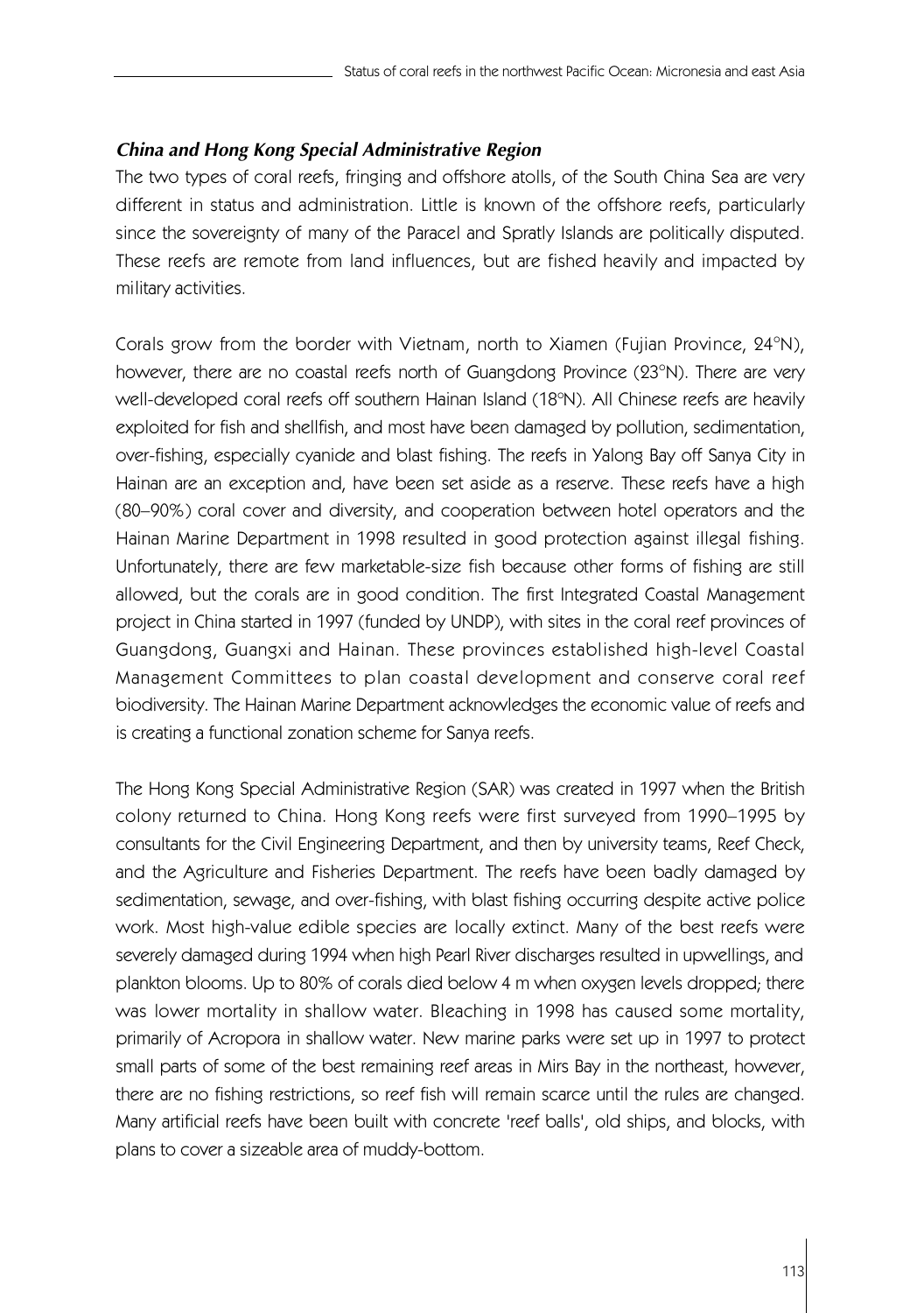### *Japan*

The warm Kuroshio Current ensures that coral reefs can grow from 24°N to 30°N, and large coral formations grow as far north as 35°N, near Tokyo. Reefs in the south are flourishing fringing and patch reefs in the Ryukyu Archipelago. These reefs have a high diversity of corals (400 species) with many endemic species. Tropical cyclones commonly batter the coastline of southern Japan every few years, but reefs have developed either in sheltered areas or with wave resistant structures. Crown-of-thorns starfish infestations devastated Okinawa reefs in 1969 and have been a chronic problem since then.

There are serious concerns about the status of Japanese reefs, with about one third of coral species at risk of becoming locally extinct. About seven complete reefs (19% of Japan's coral area) were removed between 1981 and 1990 by dredging and blasting to make boat harbours or breakwaters. Agricultural practices in Japan have been particularly polluting with sediment and fertilizer nutrients. Another harmful practice is straightening rivers and lining them with cement. This increases water and sediment flows onto coral reefs (and also prevents replenishment of groundwater for agriculture). The reefs off the main island of Okinawa have very low coral cover, and did not recover after the crown-of-thorns starfish plague in 1969, because of continual nutrient and red clay sediment pollution. In addition fishing pressures have been high, such that sea-urchin populations have exploded because their normal predators have been removed. These urchins are scraping away the coral rock base of the reefs and preventing new coral recruitment.

Living coral cover on Ryukyu coral reefs is seriously diminishing; 63% of sites have less than 10% living coral, and only 2% have over 50% live coral cover (Table 1). The Environment Agency of Japan noted that only 8% of reefs had excellent coral cover. The Agency has implemented plans for greater protection of coral reef resources and is planning a large coral reef conservation centre in Okinawa. There are six marine protected areas with coral reefs, including approximately 11% of the coral reef area. The World Wide Fund for Nature Japan is investigating ways of improving land management to reduce redsoil runoff. Local fishermen are becoming increasingly active in managing reefs and removed 81,000 crownof-thorns starfish (28 tons) in six days during 1996.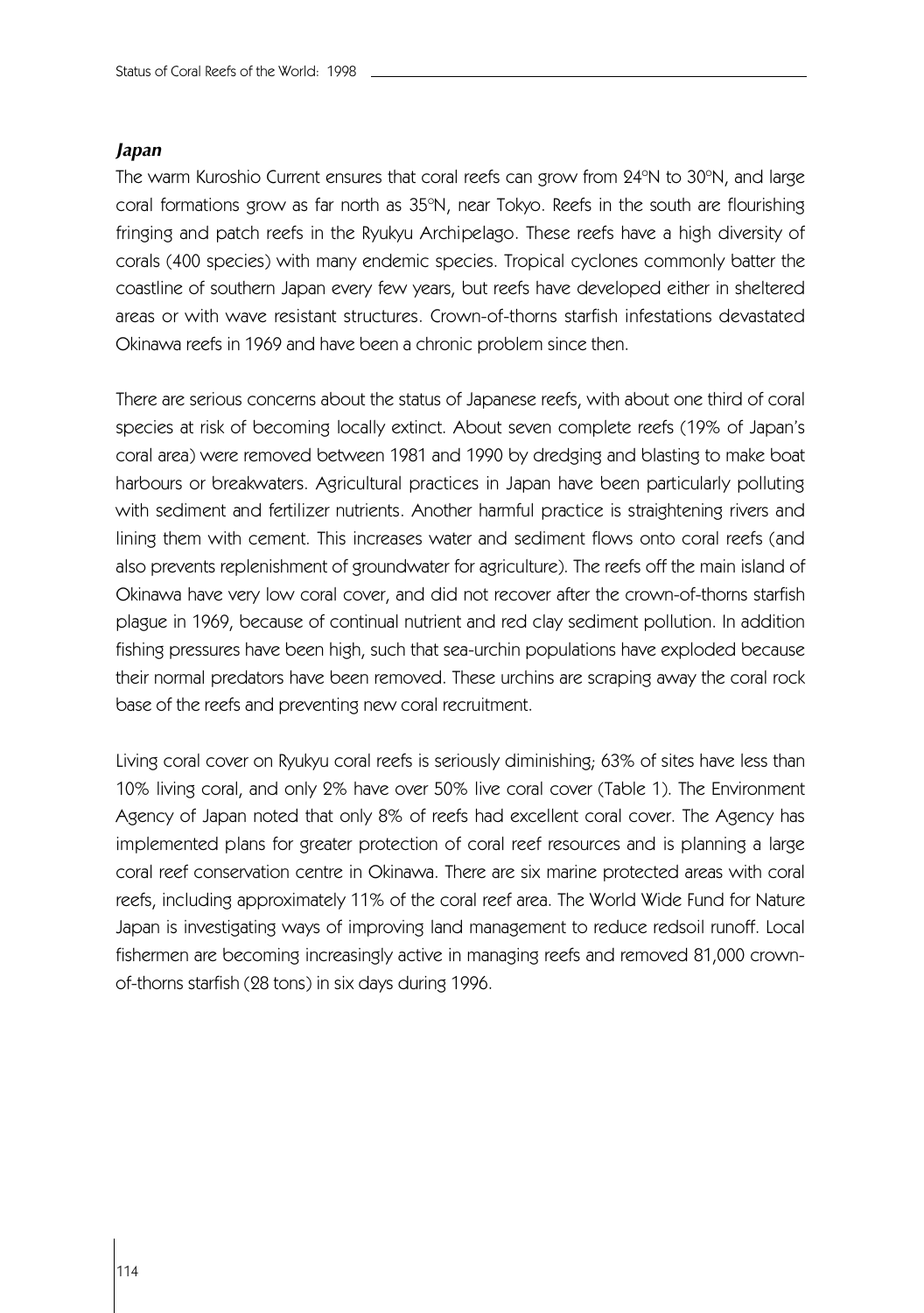**Table 1.** The status of coral reefs in the Ryukyus (Japan), Guam, and Taiwan measured at different times to show the status and downward trend. The table shows the percentage of reefs that were surveyed (No. of reefs) that have coral cover within three ranges Low (less than 25% coral cover), Medium (between 25% and 50% coral cover) and High (over 50% coral cover).

|         |              |           | Low      | <b>Medium</b> | High           |
|---------|--------------|-----------|----------|---------------|----------------|
| Country | No. of reefs | Year      | $< 25\%$ | 25-50%        | $>50\%$        |
| Ryukyus | $n = 84$     | 1979      | 30       | 23            | 4 <sup>7</sup> |
|         | $n = 224$    | 1981-1984 | 87       | 11            |                |
|         | $n = 20$     | 1990      |          | 20            |                |
| Taiwan  | $n = 113$    | 1992-1995 | 50       | 27            | 23             |
| Guam    | $n = 113$    | 1972-1990 | 78       | 16            |                |

# *Korea*

There are no true coral reefs, but around the Chejudo islands (140 km south of the Korean peninsula) there are coral communities which are particularly rich in soft corals. Plans to protect these islands as MPAs were strongly opposed by the fishing lobby.

# *Taiwan*

There are extensive fringing reefs and some platform reefs around the main island and some smaller islands. The species diversity is relatively high, with about 300 hard coral species, 70 soft coral and gorgonian species, and 1200 fish species. The reefs are heavily impacted by cyclones and also have been invaded by crown-of-thorns starfish. There has been substantial damage to the reefs during the past ten years, with living coral cover being reduced from approximately 50% to 30% and some species of reef fish, gastropods, and crustaceans becoming locally extinct. Destructive fishing practices (especially dynamite), sedimentation from construction and dredging, coral collection, sewage pollution, aquarium fish collecting, and unregulated tourist activities have caused this damage. Reefs in the Penghu Islands (west of Taiwan on the Tropic of Cancer) have been extensively damaged by dynamite fishing, trawling, and sedimentation. The Lu-tao and Lan-yu reefs (southeast of Taiwan) are being damaged by sedimentation and intense tourist activities. Reef fish populations are very low because of aquarium fish collecting and spearfishing.

Encouragingly, the Taiwanese government and scientists are promoting sustainable use of the coral reefs and seven coastal conservation zones have been established by the National Park Department within the Ministry of Interior.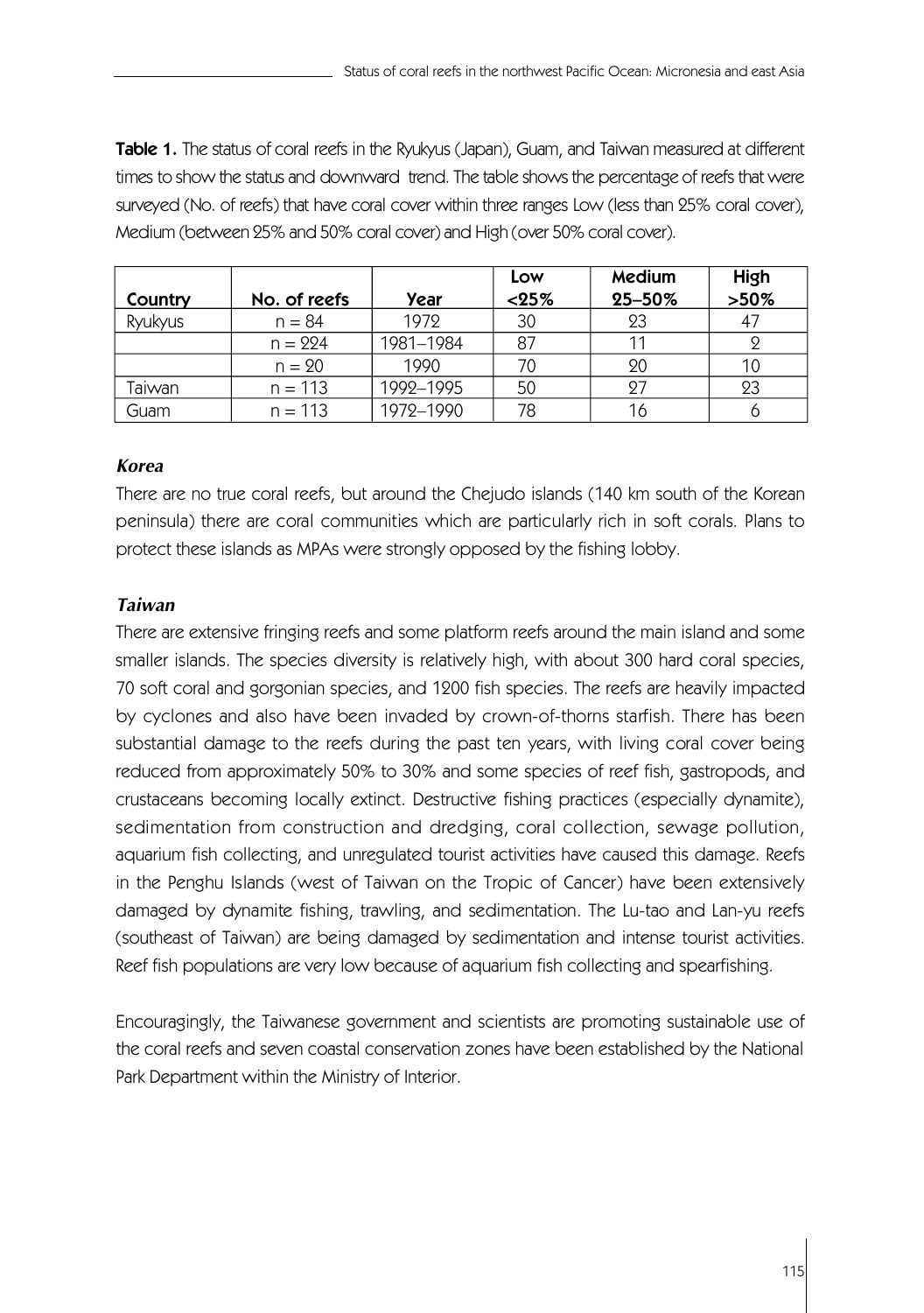# **MICRONESIA**

The eight governments in the region (the Federated States of Micronesia [FSM], Guam, Kiribati, Marshall Islands, Nauru, Northern Mariana Islands, Palau, and Wake Island [USA],) consist of islands scattered over a large area in the central and northwest tropical Pacific. Volcanic islands in Micronesia are limited to the five clusters in the Caroline islands just north of the equator, and the 20 Mariana islands further northwest. The remaining Micronesian countries or governments consist entirely of coral islands or atolls. There are 82 atolls concentrated in the FSM, Marshall Islands, and Kiribati. Kwajalein in the Marshalls is the world's largest atoll lagoon. There are two large barrier reefs: Chuuk (FSM); and the main Palau islands; with a smaller barrier reef at Pohnpei (FSM). Uplifted coral islands are confined to the main Palau islands, and Nauru and Banaba, west of the Gilberts. Stable sea levels or gradual subsidence characterizes the central and eastern parts of the region, promoting atoll reef and some barrier reef development. Stony coral diversity is high in the west (Palau) with over 300 species present but drops off to less than 200 species in eastern Micronesia (Kosrae Island [FSM], Kiribati).

The Micronesian countries consist of five island groups: the Mariana Islands, including Guam and the Northern Marianas; the Carolines (including Palau in the west and the FSM); the Gilbert-Marshalls chain (including the Marshall Islands, Wake, Nauru, and the Gilbert portion of Kiribati); and the rest of Kiribati in the Phoenix Islands; and the Line Islands on the other side of the Date Line. Many of the typhoons that hit east Asia are generated in the southern parts of Micronesia and only develop into destructive storms as they move north and west towards the Marianas and Philippines.

# *Federated States of Micronesia (FSM)*

This has the largest population in Micronesia and second largest land and sea area. There are four states, each with a volcanic high island cluster (Yap, Chuuk, Pohnpei, Kosrae) surrounded by 40 atolls and low coral islands. The four urban centres (Colonia, Chuuk Lagoon, Kolonia, and Lelu-Tofol) are the state capitals, with Kolonia on Pohnpei as the national capital. During the past century, FSM coral reefs suffered from soil erosion resulting from logging, agriculture, major coastal construction (dredging and filling), military occupation, and World War II battles. Sunken Japanese warships in Chuuk lagoon now serve as artificial reefs, and are popular with diving tourists. Urban pollution and coastal development continue as the major threats, along with poaching of giant clams, sharks, trochus, and other commercial species from remote reefs. Reef damage is most obvious around the rapidly expanding populations on the large islands. At some sites surveyed recently in Chuuk lagoon (and perhaps elsewhere), blast fishing has lowered coral cover.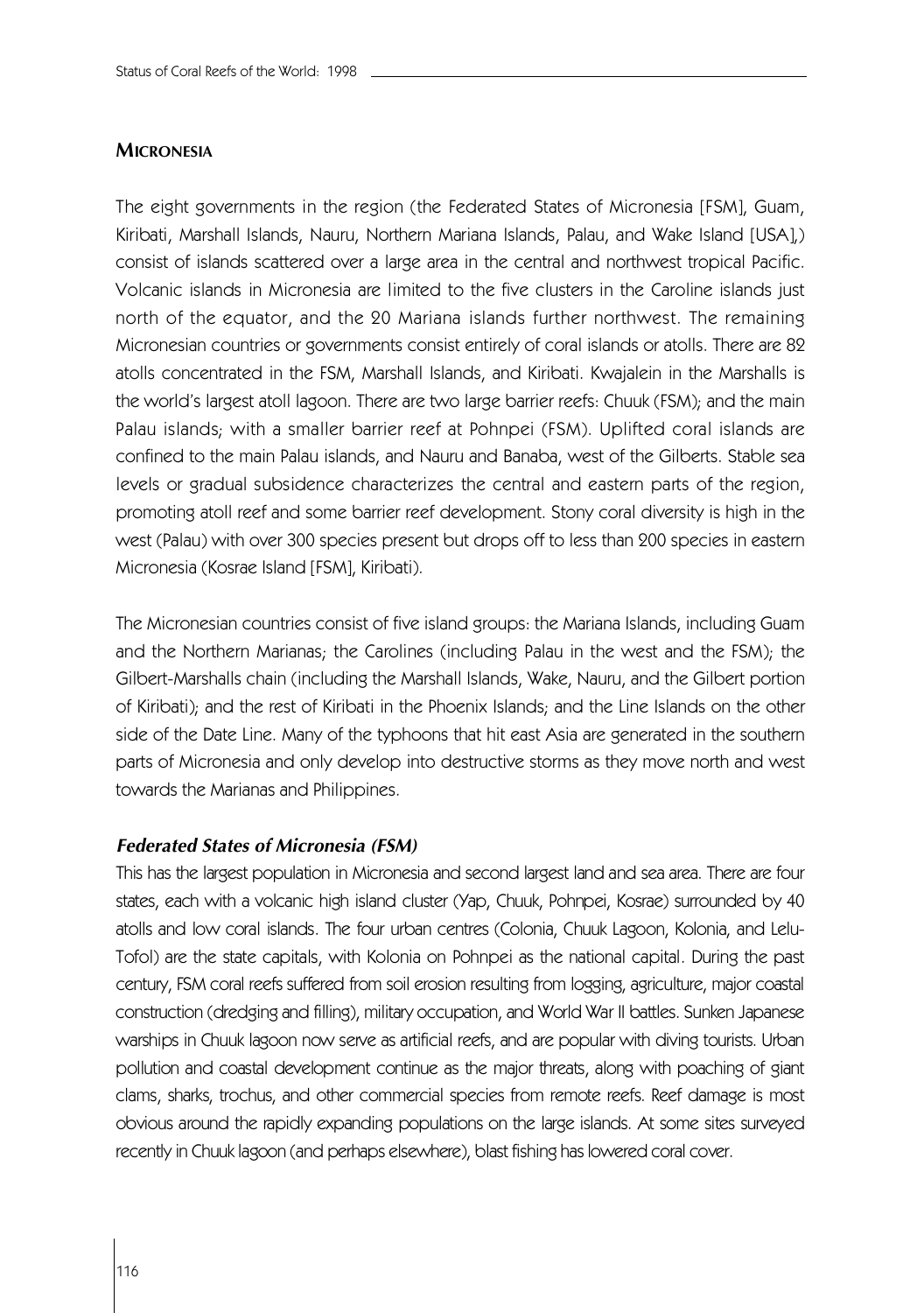The Community College of Micronesia on Pohnpei is a regional centre for education, and reef research, along with the Yap Institute of Natural Science, and there are mariculture facilities in Pohnpei and Kosrae. No reefs in the FSM are given complete protection, but seasonal fishing limits are imposed on trochus harvesting. Dive operators protect the shipwrecks in Chuuk lagoon, as these are part of rapidly growing adventure tourism in all four states.

# *Guam*

A territory of the USA, Guam is the largest and most populous island in Micronesia, at the southern end of the Marianas chain. Agana is the capital on the west coast. Guam has two different structures: a high volcanic; and raised limestone part, and has mostly fringing reefs and two barrier reefs (Apra Harbour and Merizo Lagoon). Urban tourism, and military development have modified much of the shoreline and reefs on the central west coast. There is extensive military development on the northern end, and most tourism is on the southern end. Many reefs were also damaged during the war, but have since recovered. The University of Guam and its Marine Laboratory are the major centres for higher education and reef research in Micronesia. Recently Guam established several marine and coastal protected areas (Table 2).

The fringing reefs around this large island have deteriorated since the late 1970s. Corals used to recover from natural damage, such as crown-of-thorns predation and typhoon waves within 12–15 years (from 1% living coral cover to over 60%). In the 1960s and 1970s finding over 50% living coral cover was common; now only 7 of the 113 surveys done in the 1980s and 1990s had over 50% living coral cover, and 78% of surveys showed less than 25% living coral cover. The number of new coral recruits has dropped significantly since the 1970s. Over the same time, there was a similar decrease in fish populations. Between 1985 to 1997, the total catch per unit effort decreased by 78% and also the fish do not produce nearly as many larvae, because the size of fish have been reduced (reproductive potential of the fish population dropped by 95% between 1984 and 1991). The major algal-grazing fishes (scarids, acanthurids, and siganids) have been specially targeted by fishermen and the massive reduction in populations correlate with increases in algal cover, decreases in coral recruitment, and decreases in cover of living coral.

Another major change on Guam is the increased rates of sediment runoff, for example the sediment flowing out of the Ugam River doubled from 1975 to 1993. This was because of poor agriculture, and development, and also because hunters burn large areas every year, so now sediment flow is 243 tons per acre per year.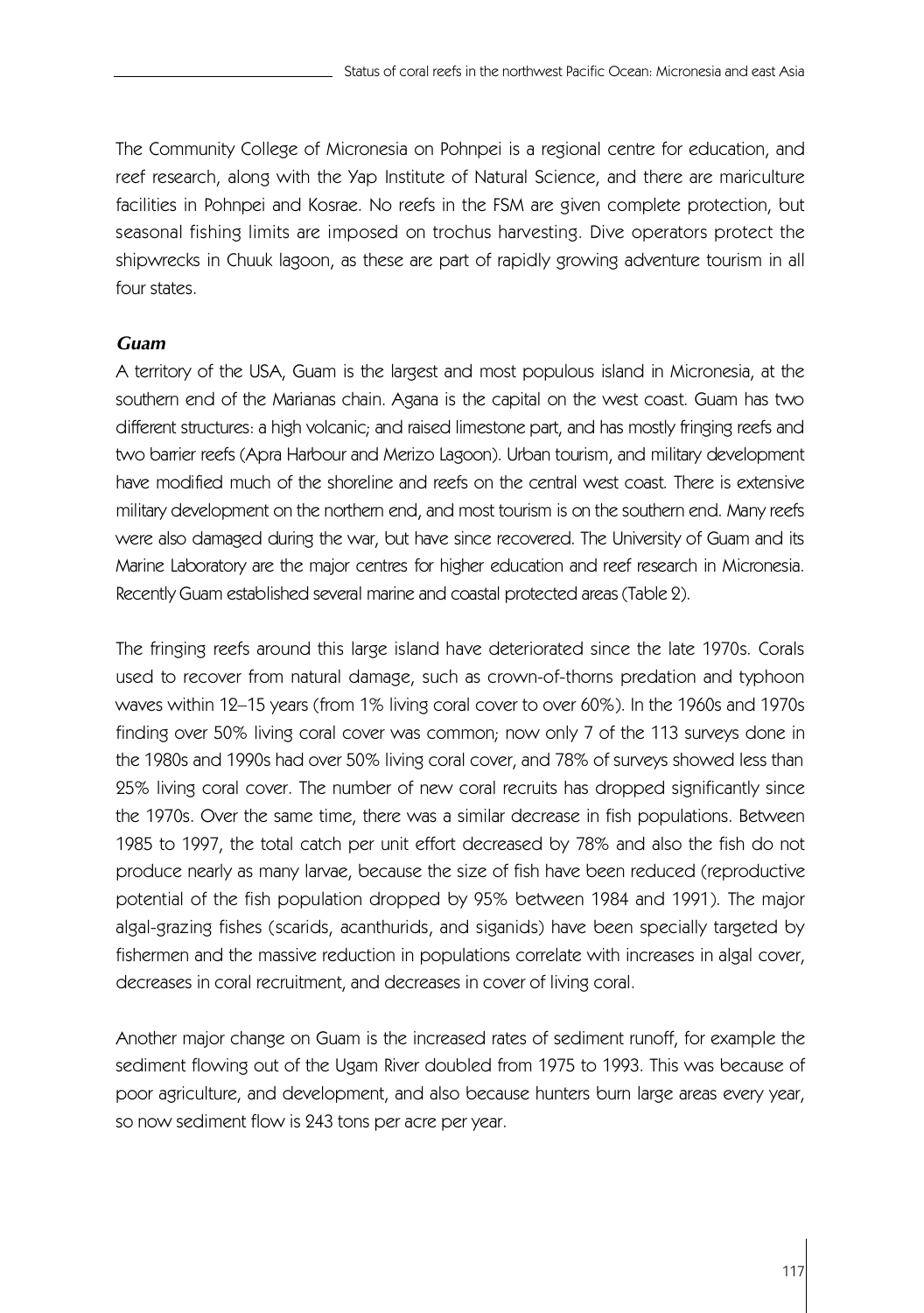**Table 2.** Existing protected areas for oceanic island and/or adjacent coral reefs in the northwest Pacific. Protected areas with an asterisk (\*) exclude marine areas.

| <b>NORTHEAST ASIA</b> |                                                           |
|-----------------------|-----------------------------------------------------------|
|                       | CHINA - HONG KONG (SAR)                                   |
|                       | Double Haven Marine Protected Area (includes Mirs Bay HK) |
|                       | Cape D'Aguilar Marine Protected Area (HK)                 |
|                       | Hoi Ha Wan Marine Protected Area (HK)                     |
|                       | Sanya Coral Reef National Marine Nature Reserve (Hainan)  |
| JAPAN                 |                                                           |
|                       | Ogasawara National Park                                   |
|                       | Iriomote National Park                                    |
|                       | Amami Islands Quasi — National Park                       |
|                       | Okinawa Beach Quasi — National Park                       |
|                       |                                                           |
|                       | Okinawa Old Battlefield Quasi- National Park              |
|                       | Kume-jima Natural Park                                    |
| <b>TAIWAN</b>         |                                                           |
|                       | 7 coastal conservation zones                              |
|                       |                                                           |
| <b>MICRONESIA</b>     |                                                           |
|                       | FEDERATED STATES OF MICRONESIA                            |
|                       | Chuuk Atoll, shipwrecks historic monument                 |
|                       | Kosrae Island                                             |
| <b>GUAM</b>           |                                                           |
|                       | Haputo Ecological Reserve Area                            |
|                       | Orote Ecological Reserve Area                             |
|                       | Guam Territorial Seashore Park                            |
| <b>KIRIBATI</b>       |                                                           |
|                       | Birnie Island Wildlife Sanctuary (WS) *                   |
|                       | Caroraina (Caroline) Atoll WS                             |
|                       | Cook Islet Conservation Area (Kiritimati) *               |
|                       | Malden Island WS *                                        |
|                       | McKean Island WS *                                        |
|                       | North Tarawa Conservation Area (Tarawa)                   |
|                       | Rawaki (Phoenix) Island WS *                              |
|                       |                                                           |
|                       | Starbuck Island WS <sup>*</sup>                           |
|                       | <b>Vostok Island WS</b>                                   |
| MARSHALL ISLANDS      |                                                           |
|                       | Bokaak Atoll, leased protected area                       |
|                       | Pikaar Atoll, leased protected area                       |
| <b>NAURU</b>          |                                                           |
|                       | None                                                      |
| PALAU                 |                                                           |
|                       | Ngerukewid Islands Wildlife Refuge                        |
|                       | Ngerumekaol Grouper Spawning Area                         |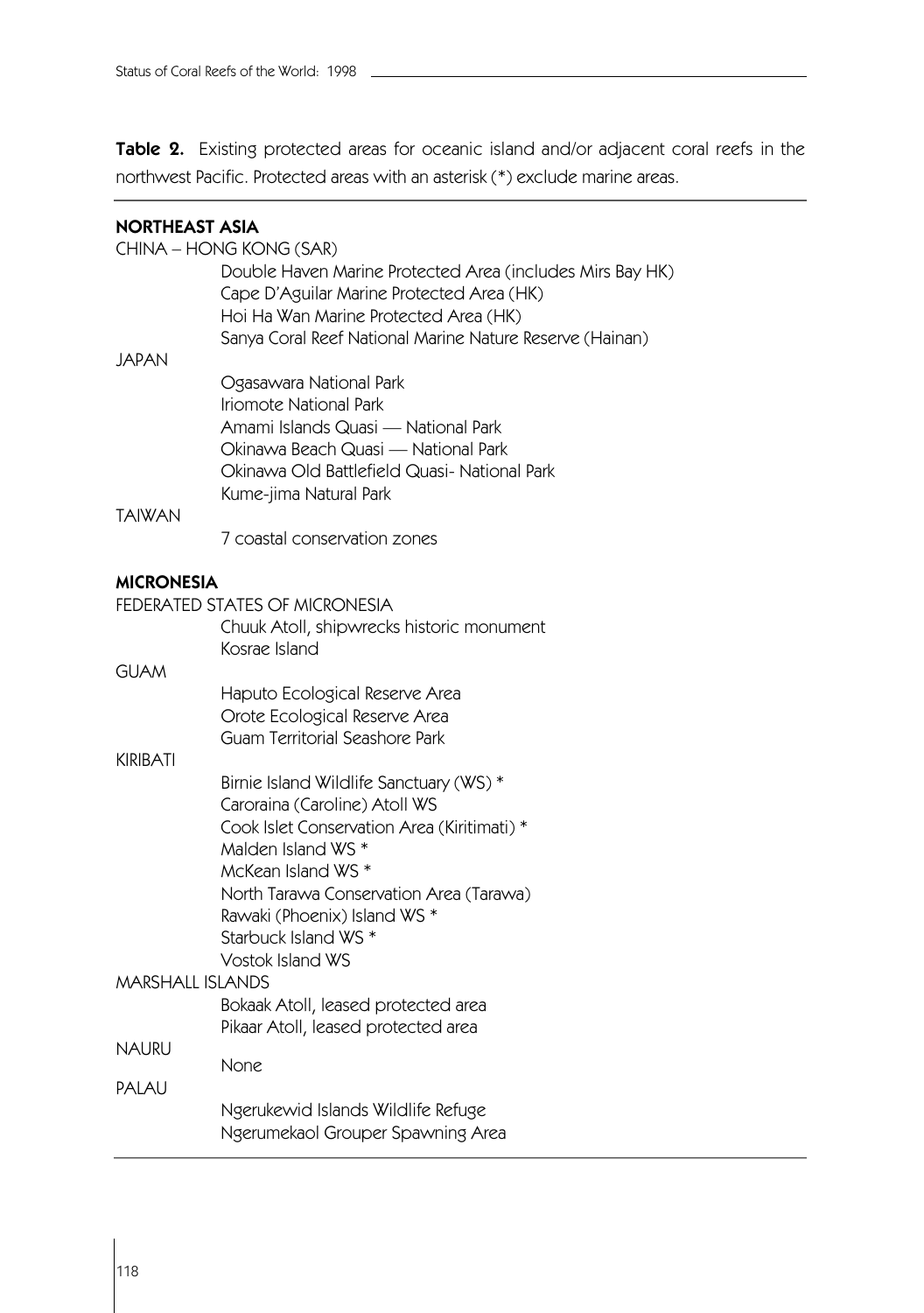# *Kiribati*

These islands have the largest land area and maritime jurisdiction in Micronesia. There is one raised limestone island (Banaba) and 35 additional low coral islands and atolls in three island clusters in the far west. The 16 Gilbert or Tungaru Islands are the largest group, and home islands of the Kiribati culture; the ten Phoenix and nine Line Islands are the two other clusters further to the east, which were only inhabited during the last century. Kiribati laborers were sent to these islands, and they became part of the Republic of Kiribati in 1979, with four of the wetter islands permanently occupied (Kanton, Kiritimati, Tabuaeran, and Teraina). There were previous failed attempts to settle the others, although the government is again proposing to settle some of these arid islands to relieve population pressures on the main islands. More than half of the land is on Kiritimati (Christmas) atoll in the northern Line Islands, and these, plus the nearby atolls of Tabuaeran and Teraina, are targets for population resettlement.

Tropical cyclones rarely affect these islands and there are few other natural stresses. In general, the reefs are in excellent condition, except for damage around population centres. Some reefs, for example Tarawa, were severely damaged or modified during World War II. Major effects now are from urban pollution and road and causeway construction at Tarawa and several nearby atolls, resulting in changes to current flows and pollution of lagoons. Kiritimati and Malden were used for atmospheric nuclear testing about 40 years ago. Phosphate mining has stripped Banaba, and guano mining during the past century has also modified many of the arid uninhabited islands. Fishing pressure is high on reefs around the heavily populated atolls. Plans to establish space-shuttle facilities and tourist resorts on Kiritimati, and to settle some of the uninhabited islands, may cause depletion of reef species and damage some reefs. Kiritimati and several of the Phoenix Islands are wildlife reserves, and the government has established nine marine and coastal protected areas. Small marine protected areas are proposed for Kiritimati, Tarawa, and perhaps Caroline atoll. The University of the South Pacific in Fiji established the Atoll Research Centre in Tarawa as the only research and higher education facility in Kiribati.

# *Marshall Islands*

The Republic of the Marshall Islands consists of five low coral islands and 29 atolls, with many being very large. Seven of the northern arid atolls are uninhabited, and most of the population lives on the southern wet atolls. There are large towns on Majuro (the capital) in the south and Kwajalein Atoll in the centre. Population is growing very rapidly, and some of the uninhabited atolls are targeted to reduce population pressure on the more crowded atolls. Wake Atoll, in the far north is a US military base.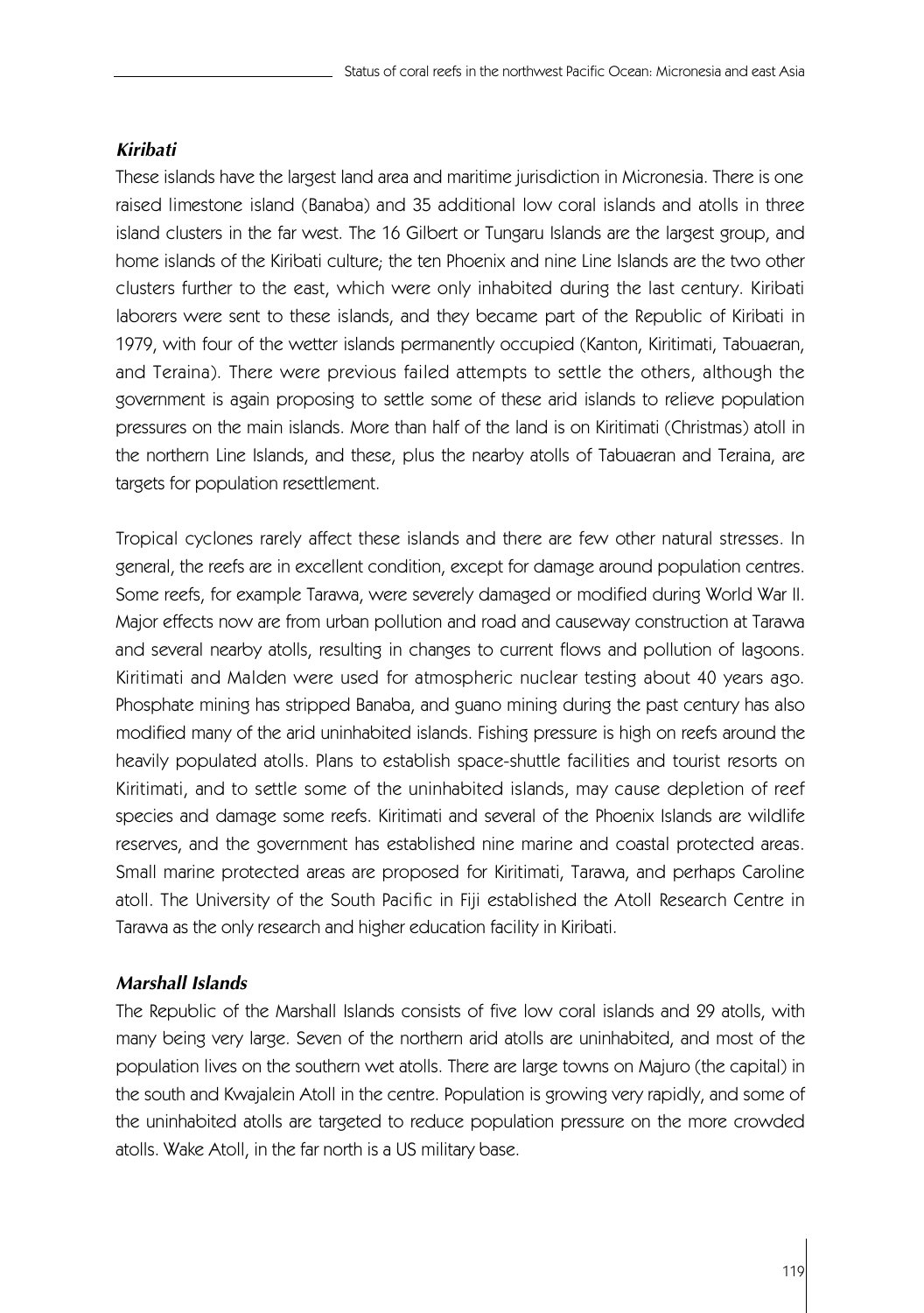There are few natural stresses to these reefs, but several atolls (Wake, Enewetak, Jaluit, Mili, and Kwajalein) were devastated during the last war, and by more recent nuclear testing on Bikini and Enewetak Atolls. These reefs have largely recovered, but the nuclear test islands are still contaminated. Urban pollution is severe on Majuro and Kwajalein Atolls, including Ebeye Island, probably the most crowded island in the world. The US military uses Kwajalein and Wake Atolls for missile testing and these developments cause some reef damage through dredging of coral sand and rock, and in-filling to create and develop new land. Large holes excavated in the reef flat pavements of Majuro, Bikini, and Kwajalein, were quickly recolonized by corals, showing that these pavements were good for coral growth, if protected from waves.

The Mid-Pacific Marine Laboratory on Eniwetak Atoll was abandoned in the late 1970s and current science and higher education are provided by a small marine science program of the College of the Marshall Islands in Majuro. The government recently established its first two marine protected areas (Table 2).

#### *Nauru*

This is a single raised limestone island just west of the similar island of Banaba. Both islands were mined extensively for phosphate rock for many decades, but mining is currently active only on Nauru. Reef growth is limited to the narrow and steep ocean faces around the cliff-like shoreline. The main human impacts are associated with coastal construction and operations of the port exporting the phosphate rock. There is also some spillage of oil, phosphate dust, and some sewage pollution, but fishing is limited because the steep slopes are fully exposed to ocean waves.

# *Northern Mariana Islands*

These northern islands form a Commonwealth of the USA, and consist of about 20 islands and reefs, north of Guam in the northwest corner of Micronesia. The largest islands (Saipan, Rota, and Tinian) are in the south, and consist of high volcanic islands capped or surrounded by limestone terraces. The capital is on Saipan's west coast at Garapan. Scattered fringing reefs are common along the main southern islands, with a barrier reef off Garapan. Elsewhere reefs are absent or submerged, although extensive reef development occurs around Farallon de Medinilla. Saipan was extensively bombed during World War II, but there is little evidence of damage now to those reefs. Tourism is the main economic activity on Saipan with more development planned on Rota. Tinian is earmarked for future military use.

The reefs are subjected to many natural stresses, especially typhoons, heavy prevailing seas, earthquakes, some lava flows, and colder waters on northern reefs. Harbour and shoreline development is concentrated off Western Saipan, with docks also on West Rota and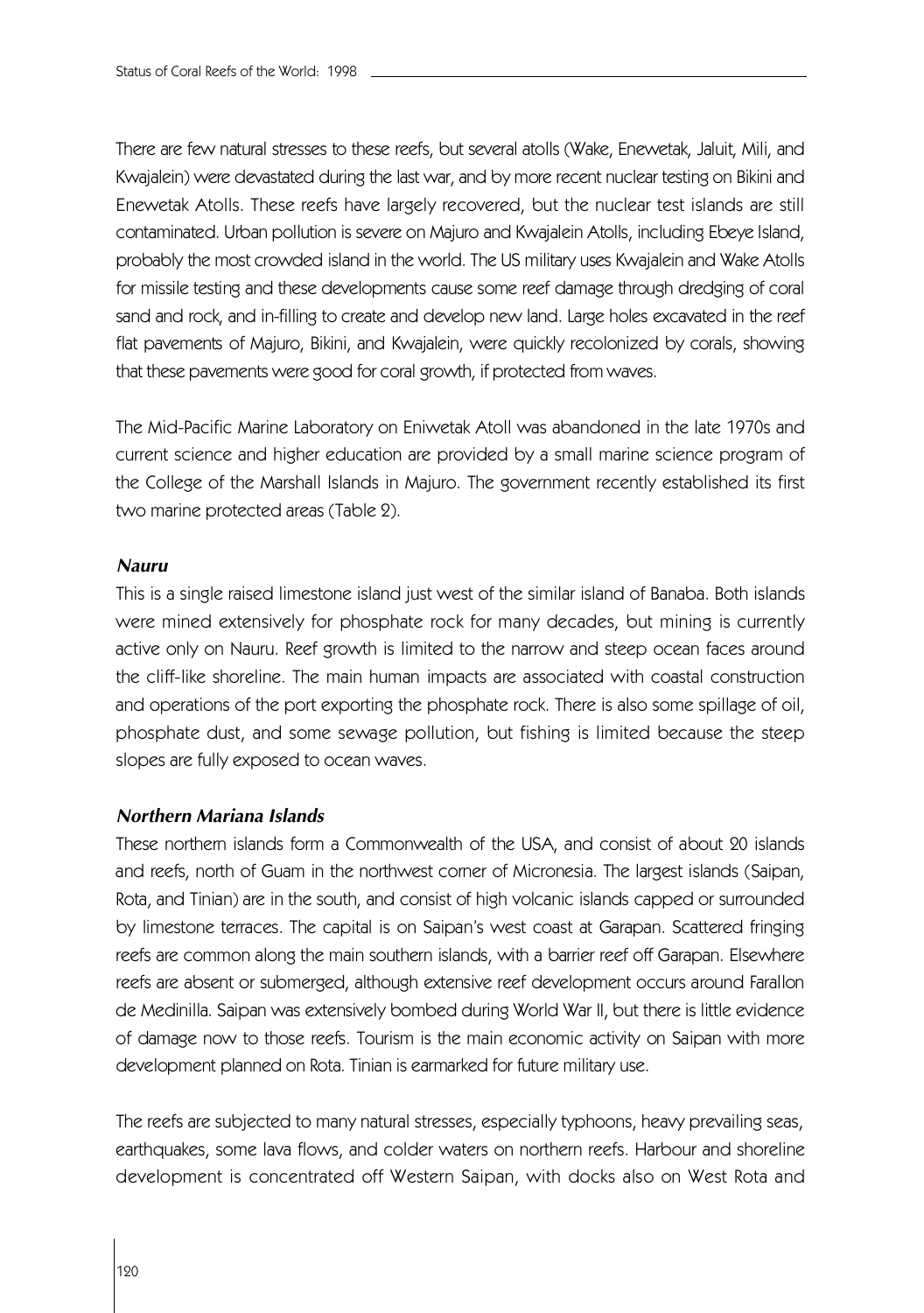southwest Tinian. Urban pollution, sedimentation, some flooding, and over-fishing are stresses near populated areas, but heavy and often destructive fishing (poisons, dynamite) occurs along many other coasts. Farallon de Medinilla was a bombing range for many years. Several islands declared as wildlife reserves may include marine areas, and the reefs off Managaha Island may also be protected (Table 2).

# *Palau*

These are a complex cluster of volcanic islands in the north and raised limestone islands (including the 500 famous, small 'rock islands') in the south, all surrounded by an extensive barrier reef. There are also two outlying atolls (Kayangel, Ngeruangl) and one large submerged atoll-like reef (Velasco) up to 50 km north, and a raised limestone island (Angaur), five low coral islands and one atoll (Helen) up to 600 km to the south.

There are few natural stresses on these reefs, which largely remain in excellent condition. Several of the larger islands have been connected by bridges and causeways (Koror, Malakal, Ngeresbeskang, and southern Babeldaob, the largest island), that interfere with current flow. The population is relatively small, but extensive road and coastal development is under way to shift more population and tourism to Babeldaob, the new capital. There is localised reef damage from this soil erosion, plus sewage pollution and solid waste disposal around the towns, and the export of reef fish for food and aquariums. Sport diving and tourism is growing at an alarming rate, and poorly designed development is resulting in reef damage.

The Japanese Palao Biological Station was abandoned during World War II, and there are plans to build a combined Japanese-American marine biological laboratory in the capital. This will complement the existing mariculture research centre. The government has established a marine protected area (Table 2). The Palauans had a strong culture of marine conservation and the Palau Conservation Society is working with the government, landowners and communities to establish additional reserves. Several seasonal harvest reserves for trochus have been set up on the main islands.

# **REEF MANAGEMENT IN THE REGION**

There are quite large differences in the management strategies used by the governments in the region. These differences reflect the different cultures and population densities, and the different extent and status of reef resources. The countries with the most active strategies for management are Guam, and the Northern Marianas. The emphasis for reef conservation is increasing in Japan and Taiwan as both the economies and conservation ethic expand. There is,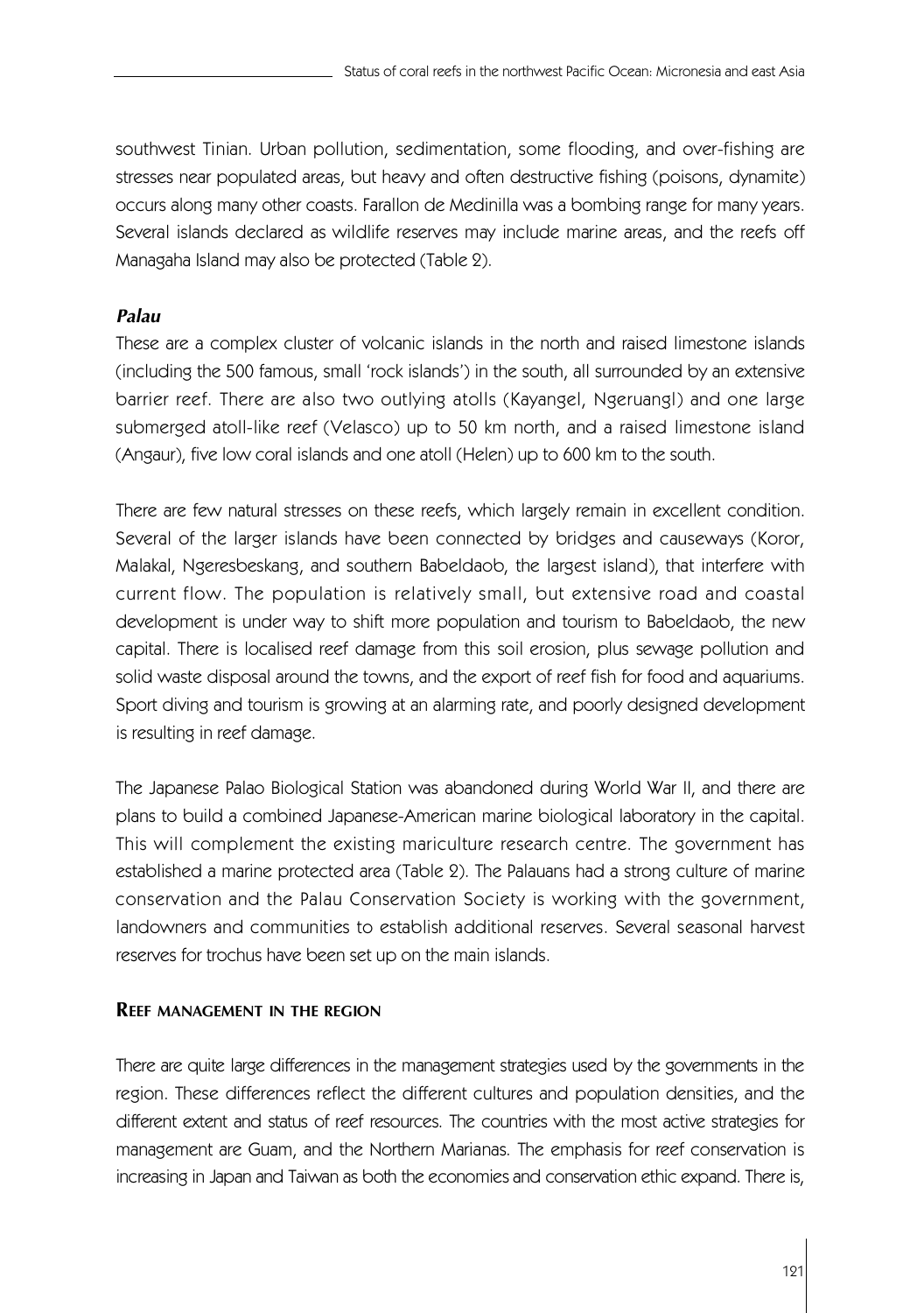however, little interest in reef conservation in China and the other Micronesian states of Kiribati, Federated States of Micronesia and the Marshall Islands and Palau. These Micronesian countries still retain considerable levels of traditional management, but this is steadily being eroded.

# **ACTIONS WHICH NEED TO BE TAKEN FOR THE REGION**

These are some suggested activities requiring cooperation among scientists and nonscientists to achieve success:

- Better marine environmental education to stress the importance of coral reefs and their conservation;
- Capacity building: training Pacific islanders to manage, monitor, and educate others about coral reefs;
- Coral reef monitoring: measure baselines and trends on coral reefs to convince decision-makers and politicians to take action;
- Establish more marine protected areas, especially on uninhabited or sparsely inhabited islands, before population pressures damage them;
- Community-based management, so that local communities take the lead and also collaborate with governments to manage development and control resource exploitation on their 'home' reefs;
- Better environmental impact assessment and research on reef restoration especially near urban areas, and heavily-used protected areas;
- Integrated coastal management: putting all the above together and getting all stakeholders involved;
- Population control: this is especially important for the Pacific islands, where there is a need for considerable public awareness and education, and a need to give power to the women;
- Developing regional centres of excellence to enhance conservation of coral reefs.

Jim Maragos is with the Program on Environment at the East-West Center in Hawaii, Charles Birkeland is at the University of Guam Marine Station, and Gregor Hodgson works in the Institute for Environment and Sustainable Development at the Hong Kong University of Science and Technology.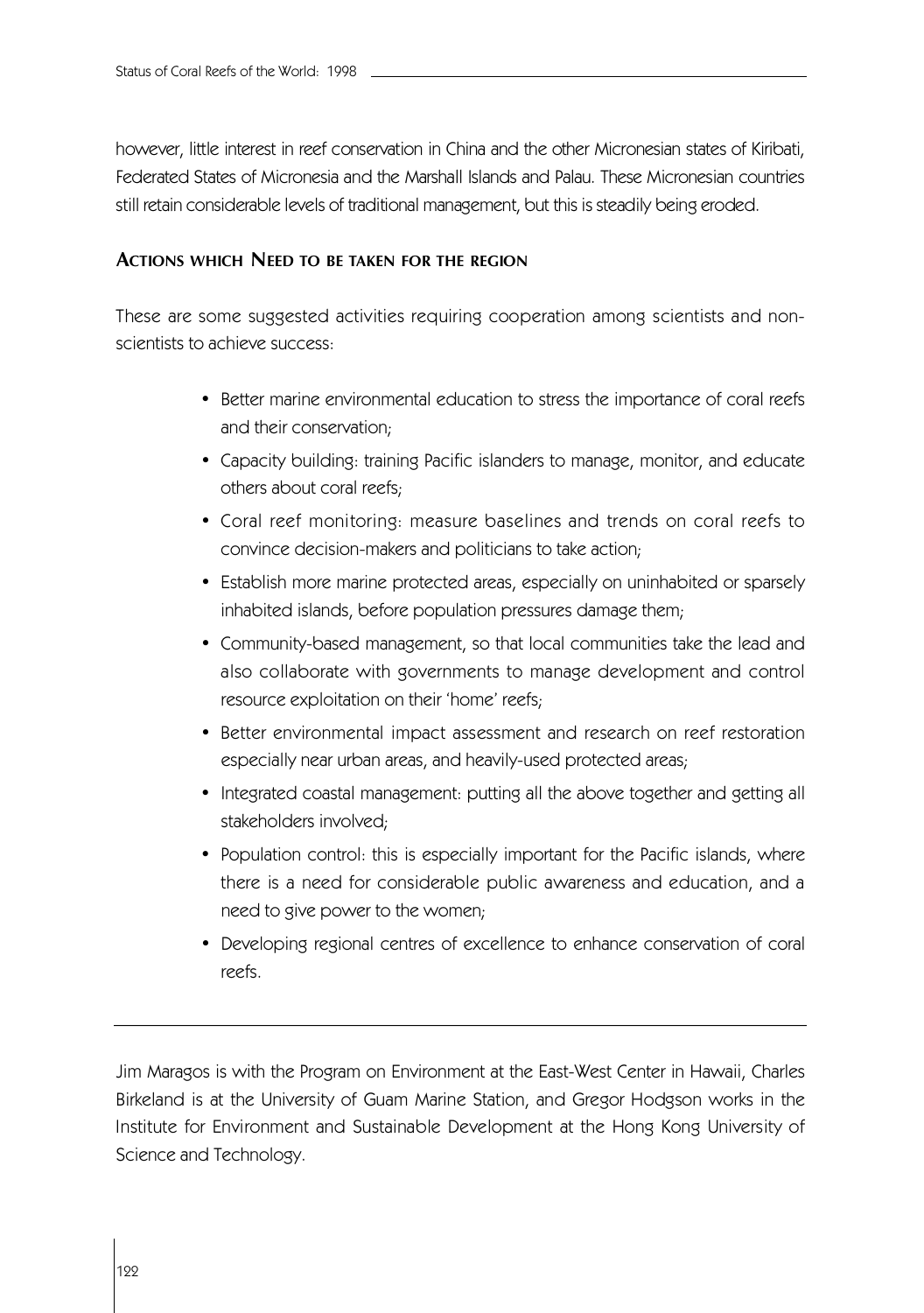# **8. STATUS OF CORAL REEFS IN THE NORTHERN AREAS OF THE WIDER CARIBBEAN**

# JUDY LANG, PEDRO ALCOLADO, JUAN PABLO CARRICART-GANIVET, MARK CHIAPPONE, AL CURRAN, PHIL DUSTAN, GUDRUN GAUDIAN, FRANCISCO GERALDES, STEVE GITTINGS, ROBBIE SMITH, WES TUNNELL AND JEAN WIENER

#### **ABSTRACT**

Most of the reefs in the northern area of the wider Caribbean (NAWC) are in fair to relatively good condition, with few examples of marked reef degradation. Reef growth in some areas is naturally limited by temperature extremes (especially cold snaps), the influence of the North American continent, and/or upwelling. Hurricanes often have a major impact on exposed reefs. White-band disease (affecting Acropora spp.) has reduced live coral cover on many reefs during the last several decades. Stony corals have been degraded or lost on a few reefs near large cities in Cuba and Hispaniola, near Veracruz (Mexico) and in the

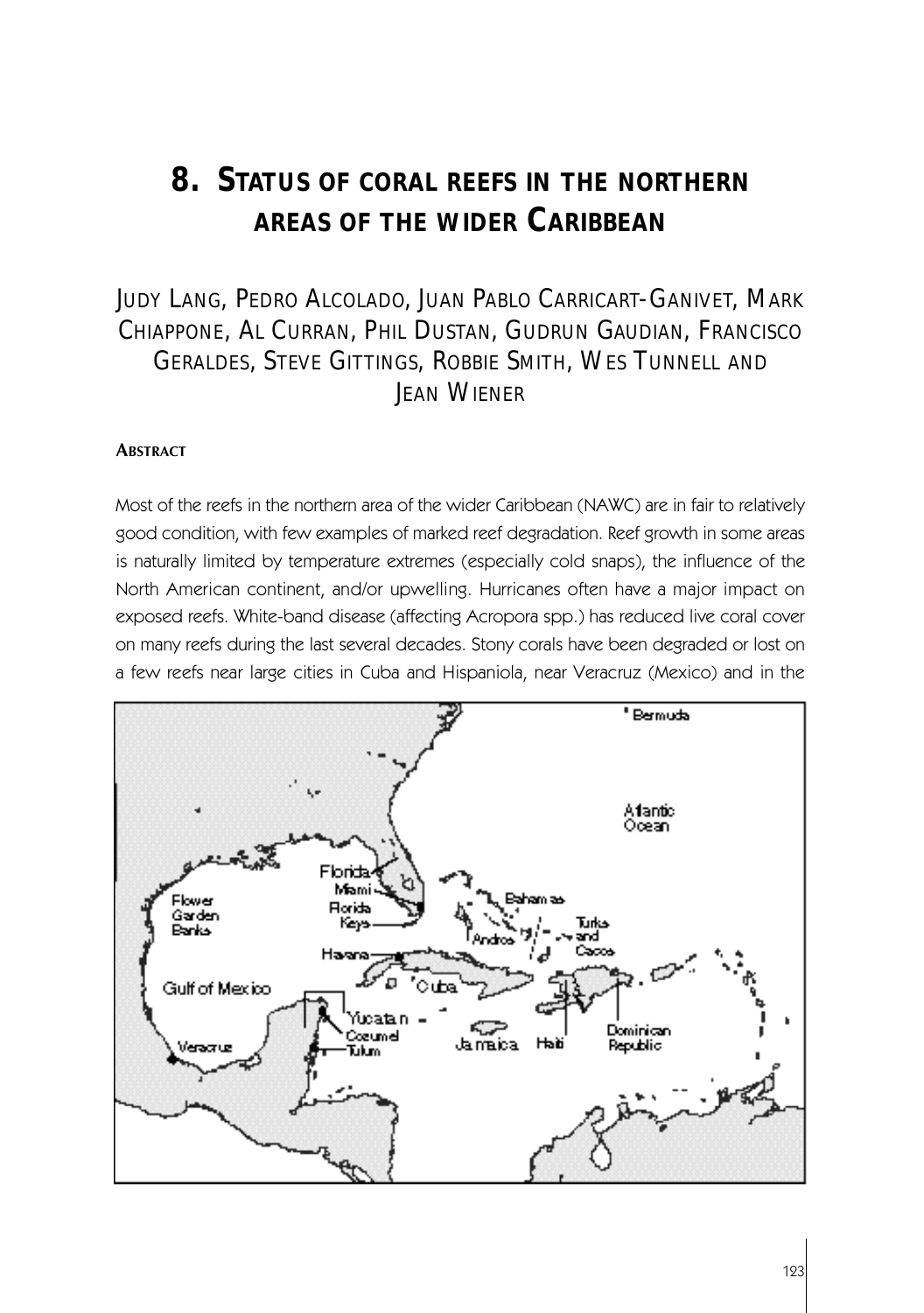Florida Keys. Many reefs in less densely populated areas are relatively undisturbed by human activities, apart from fishing, and would be vulnerable to increased tourism and any regional or global climate changes. Stocks of reef fish are stable or increasing in a few areas where fishing effort has declined (Bermuda, parts of the USA). Elsewhere, depletion of reef fish stocks range from relatively small (parts of the Bahamas, Turks and Caicos Islands), to severe (Haiti, Veracruz). Populations of the important, algal-grazing urchin, Diadema antillarum, remain small throughout the NAWC, and where there is severe nutrient pollution and/or intensive fishing, fleshy algae are abundant. Citizens in all NAWC nations are becoming aware of the ecological value and socioeconomic benefits of intact coastal ecosystems. Efforts to conserve and sustainably manage coral reefs are on the increase throughout the NAWC.

# **INTRODUCTION**

The northern area of the wider Caribbean (NAWC) extends from the Dominican Republic and Bermuda on the east, to the Yucatan Peninsula and Veracruz coast of Mexico in the west. It includes three archipelagos with six nations (Bermuda; the Bahamas, and the Turks and Caicos Islands in the Bahamian Archipelago; and on the large islands, Cuba, and Dominican Republic and Haiti on Hispaniola), and two continental mainland countries (Mexico; United States of America). Reef types commonly include nearshore fringing reefs, shallow patch reefs, bank reefs or bank-barrier reefs along island or continental shelf margins, plus a few atoll-like structures. The cover of live reef corals is usually less than 40% of the bottom.

The NAWC is partially subtropical, and much of this area is also under the influence of the massive North American continent, therefore it spans a moderate range of environmental conditions. There are fewer coral species on the northern reefs, but some of the largest head corals (especially Montastraea spp.), and highest coral cover, are found at 15–20 m on the deep crests of the low diversity Flower Garden Banks in the northwestern Gulf of Mexico. There are only three species of Acropora in the wider Caribbean (compared with many species in the Indo-Pacific), but none of these are found in the more northerly areas (Bermuda; northern Gulf of Mexico; eastern USA north of Boca Raton, Florida). In other areas of the NAWC that are protected from high waves, the elkhorn coral Acropora palmata can dominate shallow reef zones, while the staghorn, A. cervicornis, may be prominent between 10–20 m. The fused staghorn (Acropora prolifera) is rare. However, an unfortunate development has occurred during the last 20 years, as numerous Acropora stands have lost much of their cover because of exposure to temperature extremes, white-band disease, and the direct or indirect effects of pollution. Dead colonies have been found in the 'relatively pristine' central-eastern Bahamas, Turks and Caicos Islands, and Cuba, on 'clearly perturbed' reefs of the Dominican Republic and Florida Keys, and on the 'highly impacted' reefs of southern Veracruz. Modest recolonization is occurring on many of these reefs.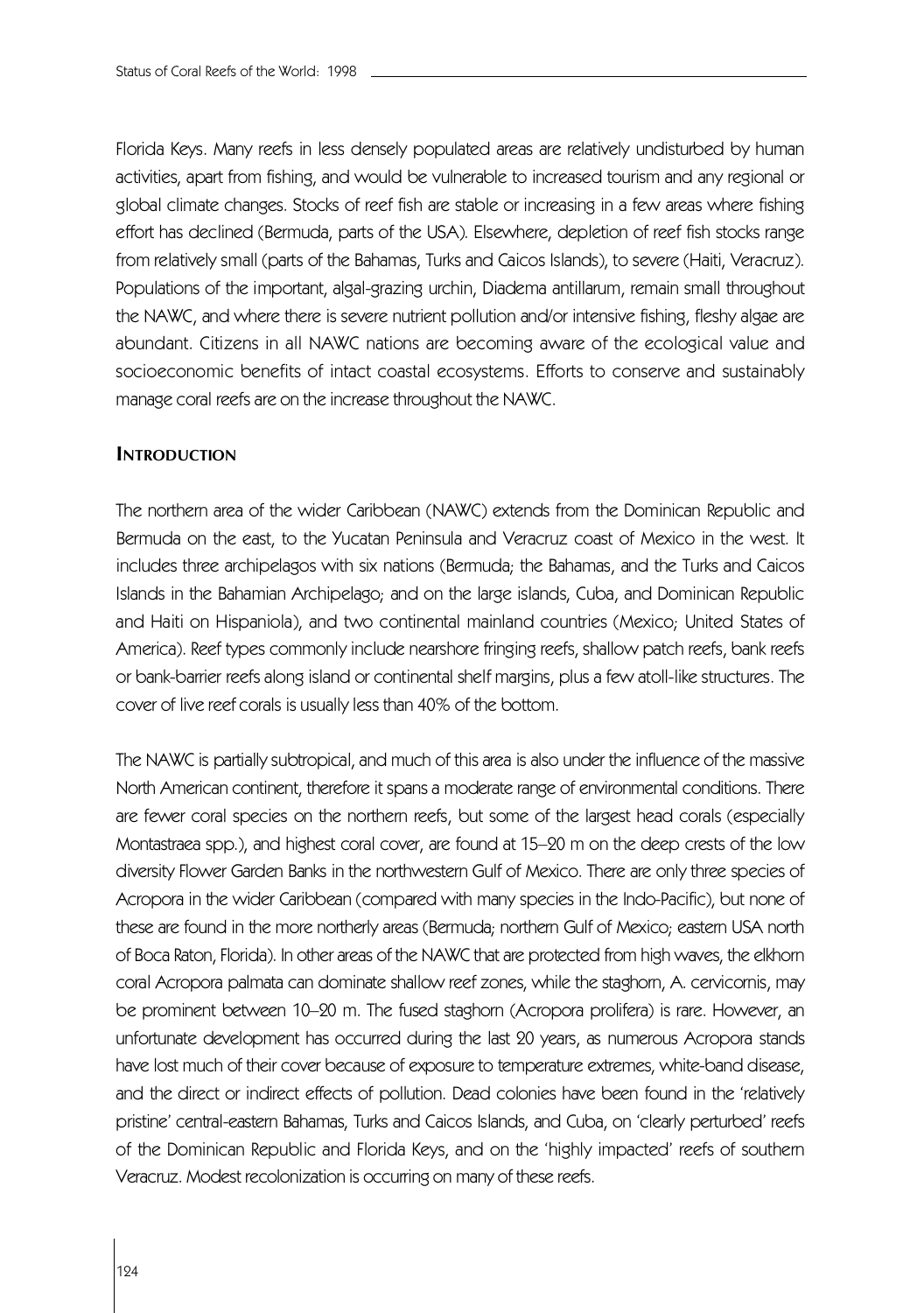The prevailing northeast trade winds do not routinely generate waves as large as those in the eastern Caribbean, but hurricanes are common throughout the NAWC, as are winter storms when large, polar fronts come down through North America. Average seasonal variations of surface seawater temperature range from about  $4^{\circ}C$  in the Dominican Republic and the Mexican Caribbean, to about  $13.5^{\circ}$ C (~15–28.5°C) in Bermuda. Unusually low temperatures have caused mortality of common corals (Acropora, Agaricia, Montastraea, Porites) on reefs in the northern Bahamas, northern Veracruz and southern Florida during severe winters (e.g. in 1970, 1977, 1981). Upwelling of cold, nutrient-rich waters may restrict offshore reef development along the northeastern Yucatan shelf, and may also affect coral reefs in the Bahamas, Cuba, Dominican Republic and USA.

Bleaching events are more likely to occur when sea-surface temperatures increase by as little as about  $1^{\circ}$ C above the long-term average for about a week in summer. As many as eight mass bleachings have occurred on some NAWC reefs since 1983; 1998 has been a major year for coral bleaching, at least in the Bahamas, Bermuda, Haiti, the Mexican Caribbean and Florida. Coral diseases are also more common during the warm summer months.

Populations of the long-spined urchin, (Diadema antillarum) died out suddenly throughout its entire range in the wider Caribbean during 1983–1984. Fleshy algae capable of smothering corals have subsequently proliferated in some areas of the NAWC, particularly where over-fishing has removed large-sized herbivorous fishes.

Human coastal population density varies from fairly low (2 to 63 per km $^{\circ}$  in Yucatan, Mexico;  $20$  to 30 per km $^2$  in the Bahamas, Turks and Caicos Islands) or moderate ( $250$  per km $^{\rm 2}$  in the Florida Keys), to fairly high (up to 2200 per km $^{\rm 2}$ ) near major cities like Havana (Cuba), Santo Domingo (Dominican Republic) and Veracruz (Mexico). Tourists often outnumber local populations at popular coastal resorts: 7 to 1 in Puerto Plata (Dominican Republic), 8 to 1 in Cozumel (Mexico), 10 to 1 in Bermuda, 12 to 1 in the Bahamas, 38 to 1 in the Florida Keys, and 75 to 1 in Tulum (Mexico).

Watersheds in many of the continental and large insular parts of the NAWC were deforested so many decades ago that it is not now possible to estimate how freshwater and terrestrial soils naturally impacted coastal reefs. Nowadays, reefs located near some permanent settlements, tourist resorts, marinas, agricultural fields, and river mouths are suffering from the effects of excessive sediments, nutrients and, in several nations, pesticide pollutants. Chemical pollution (e.g. hydrocarbons, heavy metals), and/or physical damage from boat groundings, are characteristic impacts near large ports and cities.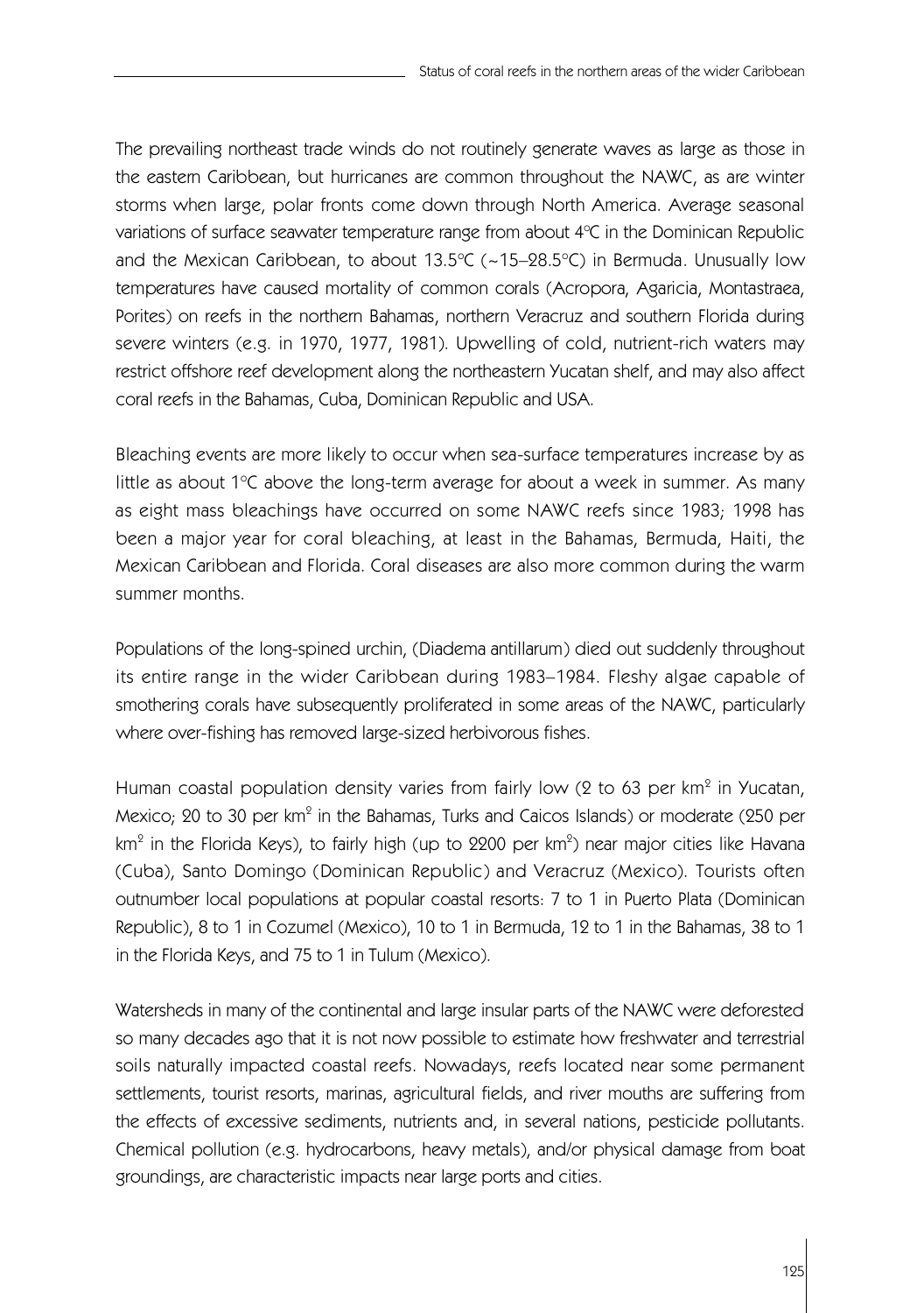Manatee (Trichechus manatus) and jewfish (Epinephelus itajara) are commercially extinct throughout the NAWC. Populations of queen conch (Strombus gigas) and/or spiny lobster (Panulirus argus) are greatly reduced in some areas. Fishing pressures have been so intense in Haiti and Veracruz that many of the edible fish and invertebrates caught by artisanal fishers are below sexual maturity.

# **STATUS OF CORAL REEFS**

#### *The Bahamas*

The Bahamas cover a large area (260,000 km $^{\circ}$ ), with thousands of small patch reefs, dozens of narrow fringing reefs, and a few atoll-like and bank-barrier reefs. Reef development in much of the Bahamas is naturally limited by exposure to hurricanes (windward sites), by unusually cold winters (northern Bahamas) and by turbid, high salinity waters (leeward bank margins). Many Bahamian reefs are in fairly good condition, although white-band and other diseases have affected corals from San Salvador in the east to Andros in the west.

Edible reef animals are still common on many Bahamian reefs, but there is some local overexploitation of whelk (Cittarum pica), queen conch, spiny lobster, and several species of grouper. Limited illicit fishing activities include use of toxic chemicals, harvesting of hawksbill turtles (Eretmochelys imbricata), undersized queen conch, and spiny lobster; in some areas spiny lobster are fished out of season or with prohibited diving gear. Artificial shelters are often positioned close to reefs where it is feared they may aggregate existing spiny lobsters, rather than enhance natural stocks. There is a legal harvest of adult green turtles (Chelonia mydas) during an open season (April–July). Sand is still being mined from a few reef sites on a fairly small scale.

There are four parks or reserves with coral reefs in the Bahamas, and eight other reef sites are informally protected (one of which is likely to be given formal protection under a new Fisheries Act which should be in force by the end of 1998.) Over half of the commercial dive sites have mooring buoys.

#### *Bermuda*

Fringing, bank-barrier and lagoonal patch reefs are found on the Bermuda Platform which, together with the nearby Challenger and Argus Banks, occupy a total area of about 900 km<sup>2</sup> in the Sargasso Sea. The warm waters of the Gulf Stream allow Bermuda to be the most northerly (32°20'N) coral reef in the Atlantic Ocean. The number of reef coral species is less than half of that in Florida (20 vs 48), yet the health of these small reefs is good overall. Grazing by parrotfishes (scarids) and surgeonfishes (acanthurids) was sufficient to prevent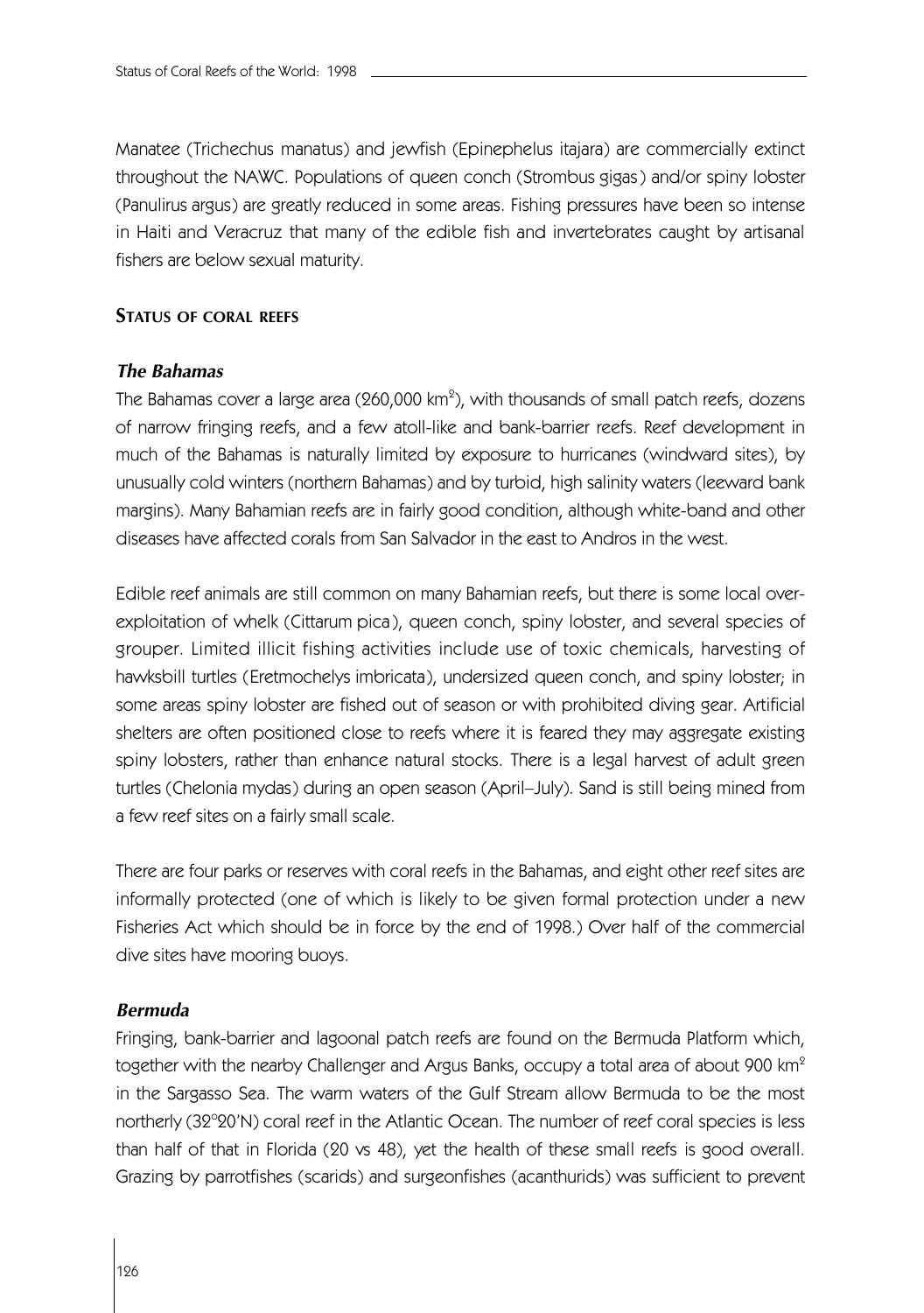even a temporary increase in the cover of fleshy algae after most of the Diadema died in 1983. However, the occasional grounding of large vessels and subsequent salvage operations have collectively destroyed about 1% of Bermuda's outer reefs since 1940. Queen conch are also commercially extinct.

Bermuda is remarkable for its high priority on conservation, despite supporting one of the largest human population densities on earth (over 1000 per  $km<sup>2</sup>$ ). A high level of protection for about a quarter of the Bermudian coral reefs is provided in two coral reef preserves, three seasonally protected no-take fishing areas and nine very large protected dive sites. Recreational fishers have bag limits, and commercial trap fishing for finfish was totally banned in 1990. Recently the number of convictions for use of illegal fish traps has increased in Bermuda.

# *Cuba*

Numerous fringing and bank-barrier reefs border much of Cuba's 3200 km-long shelf margin, although over 50% are separated from the mainland by cays or by broad, shallow lagoons that contain many patch reefs. Most of the Cuban reefs are in relatively good condition, excepting those near large population and industrial centres (along less than 3% of the shoreline), where the seawater is conspicuously polluted. There has been some localized death of Acropora from white-band disease. Sediment in runoff may affect some nearshore reefs along 30% of the mainland coast. Increases in large, fleshy algae on some offshore reefs since the die-off of Diadema antillarum are probably related to high concentrations of phosphate in effluents from the sugar industry and other wastewaters.

Stocks of most reef fishes in Cuba are in comparatively good condition (larger fish sizes, high biomass), and artificial shelters for spiny lobsters have been used sustainably for several decades. However, Nassau grouper (Epinephalus striatus) and sharks are overfished. There is limited, illegal harvesting of several species of gorgonians, black coral, spiny lobster, and turtles.

There are no marine protected areas in Cuba, but tourist operators are informally protecting the reefs near some resorts. Only a few commercial dive sites have mooring buoys. In 1997, anchoring, erecting structures, dredging, dumping sediments and solid wastes, using explosives, and unauthorized collection of all corals, were prohibited by a joint resolution of the Ministries of Fisheries Industry and of Science, Technology and Environment.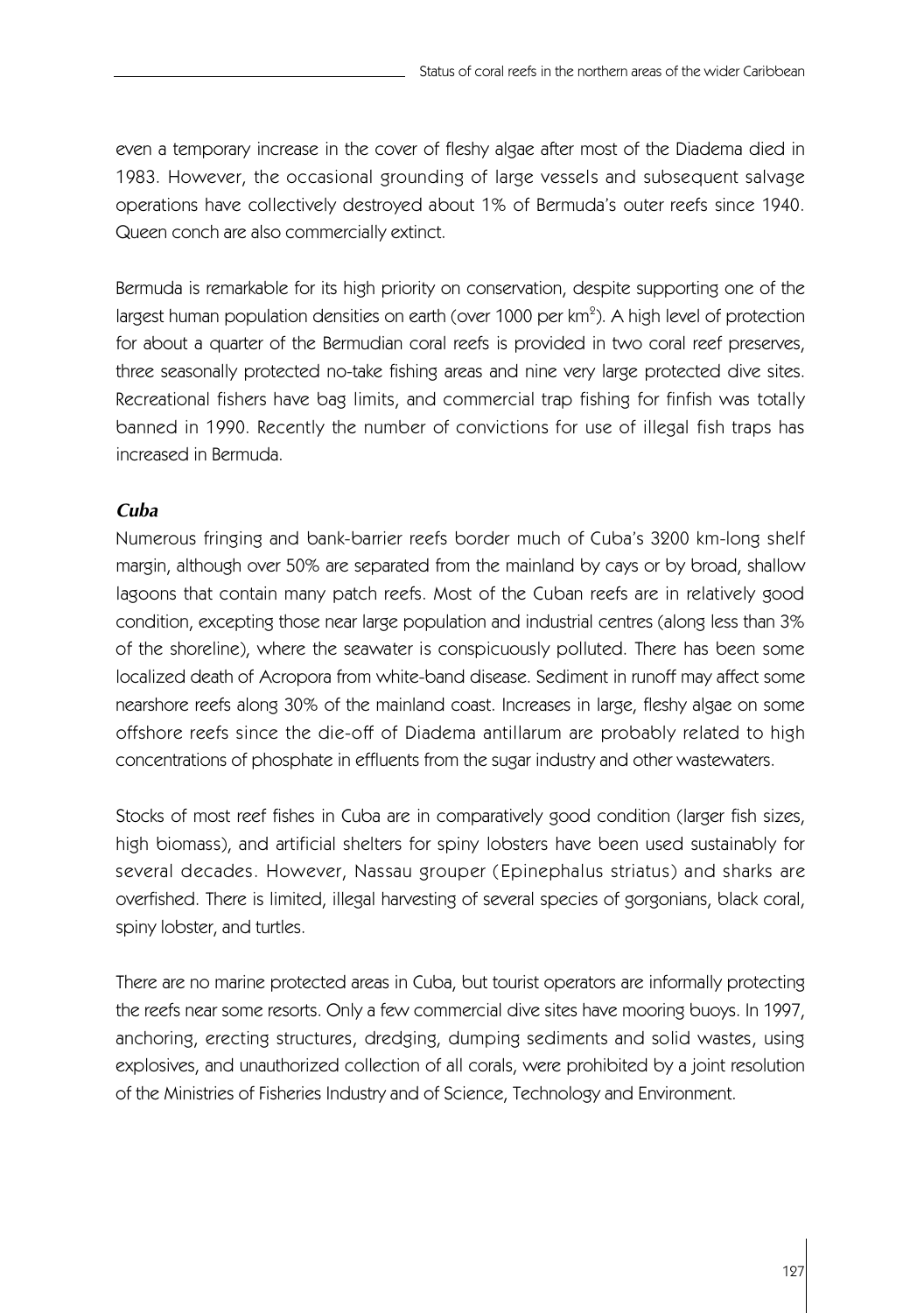# *Dominican Republic*

Fringing reefs, and small barrier reefs are scattered along less than 170 km of the coastline of the Dominican Republic, with some offshore bank reefs. Many coastal reefs are in fairly poor condition, and may have been damaged by anthropogenic increases in sediments (due to upland deforestation, wetland removal, soil erosion, and coastal construction), nutrients (from fertilizers as well as domestic wastewaters) and pesticides (in agricultural runoff). Large, fleshy algae have proliferated at the expense of reef corals at many localities, including an underwater park (La Caleta). Coral reefs have clearly declined near polluted coastal cities (Santo Domingo; Haina). Small-scale breakage of corals by snorkellers and SCUBA divers is conspicuous at numerous dive sites, particularly near the most popular tourist centres on the north and east coasts.

Artisanal fishing has been reduced within the last decade, and reef fish populations are increasing. Nevertheless, queen conch, spiny lobster, groupers, snappers, grunts, aquarium reef fish, black corals, hermit crabs, and 'live rock' are still intensively harvested (both in and out of legal seasons) in some parts of the Dominican Republic. Illegal collection of loggerhead, hawksbill, and green sea turtles is on the decline.

Approximately 20% of the coral reefs in the Dominican Republic occur within marine parks and sanctuaries. Efforts to both monitor and manage these protected areas have been initiated. About a quarter of the commercial dive sites have mooring buoys.

#### *Haiti*

Little is known about the barrier, fringing, and patch reefs that skirt the coastline of Haiti and its offshore islands. Soil erosion and wetland removal are particularly severe (perhaps less than 1% of the native vegetation remains intact). There are no sewage treatment plants, nor sanitary landfills in this nation of 8 million people. Nutrient pollution has contributed to the growth of fleshy algae that are smothering corals on reefs near Port-au-Prince and Cap Haitian. Port-au-Prince is also severely polluted with oil, industrial chemicals, and trash. Although fishing permits are required by law, the number of active fishing boats greatly exceeds the number with permits, and fishing is so intense that few fish reach reproductive size. There are no marine protected areas in Haiti, although one is planned, and none of the commercial diving sites have mooring buoys (although these are being planned).

#### *Mexico (Veracruz)*

The 29 small, platform-type reefs in the southwestern Gulf of Mexico are among the most stressed by both nature and humans in the entire Caribbean. Corals on reefs near the coast are sometimes killed by low winter temperatures or by runoff during the rainy season. Cold-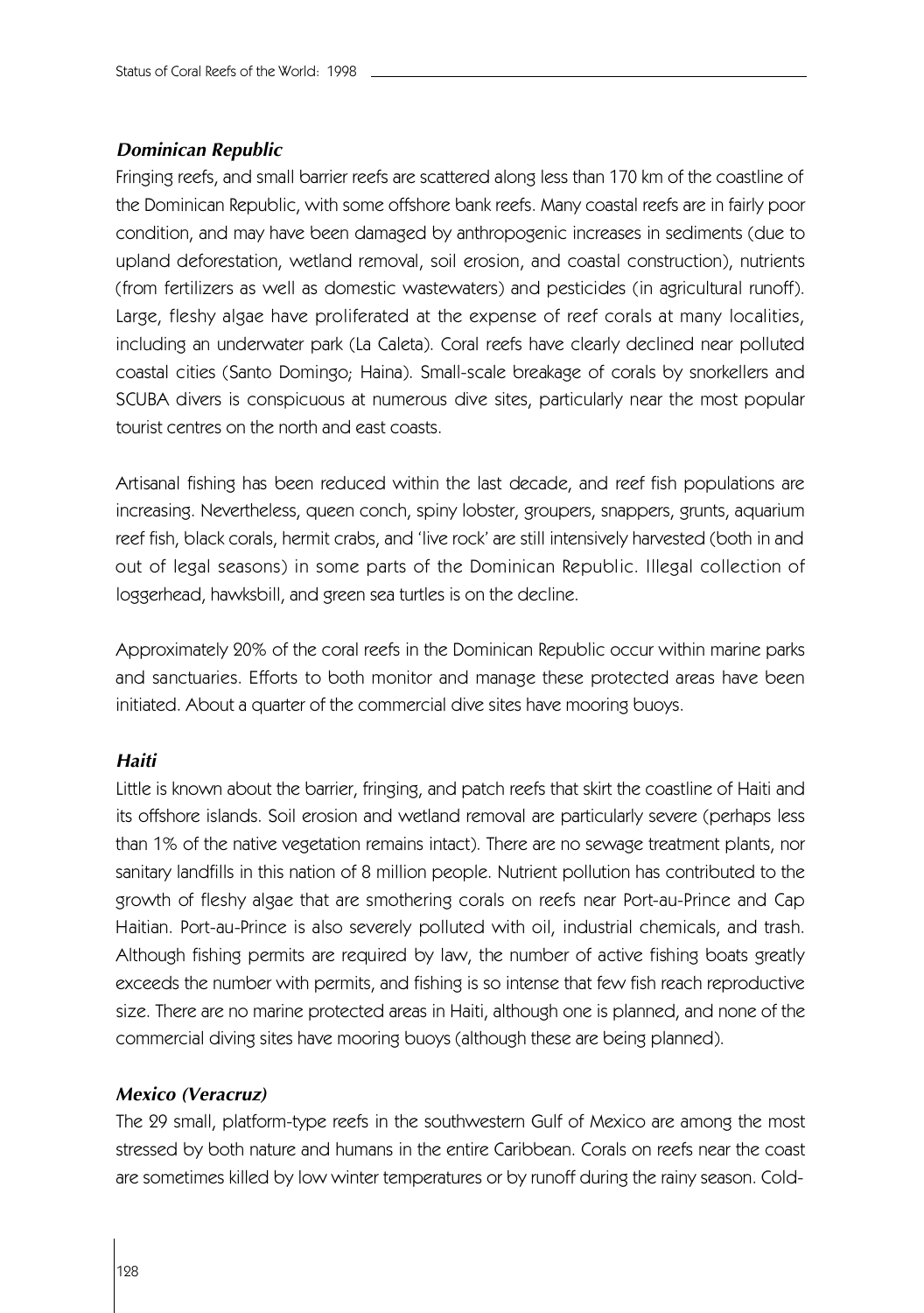induced mass bleaching of head corals (Colpophyllia, Diploria, Montastraea) has occurred as recently as December, 1994. Anthropogenic increases in sediments and nutrients, plus agricultural and industrial chemical pollution, have probably contributed to the disappearance of many corals within the last 20–30 years, and to their replacement by fleshy algae, particularly in the shallow (3–5 m) zones of the nearshore, southern Veracruz reefs. Coral skeletons contain relatively high concentrations of heavy metals, particularly on reefs near the port of Veracruz.

Queen conch are commercially extinct, and reef corals, black corals, seashells and other curios, spiny lobsters, sea-urchins, along with many edible and non-edible fish and sea turtles are over-harvested (often illegally) on the Veracruz reefs. Reef coral skeletons were extensively used in the construction of public buildings and a fort during the 17th and 18th centuries. Large-scale physical damage includes boat groundings, military manoeuvres, and the construction of the Veracruz harbour; at a much smaller scale, corals are smashed by recreational snorkellers and SCUBA divers. Over 70% of the Veracruz reefs are contained within a marine park, although levels of management and enforcement are minimal.

# *Mexico (Yucatan)*

The Yucatan Penninsula contains narrow barrier and fringing reefs on the eastern (Caribbean) coast, and fringing reefs around offshore islands in the southeastern Gulf of Mexico (its western flank). There are also several atoll-like structures on offshore banks (Alacran on Campeche Bank, Chinchorro). Limited upwelling of cold, nutrient-rich water may naturally restrict reef development on the northeastern margin of Campeche Bank.

Coastal development is expanding so rapidly along much of Mexico's Caribbean coastline, and with such little consideration of existing regulations that, with the possible exception of the Sian Ka'an Biosphere Reserve, the continued integrity of these coastal resources is seriously threatened. Nearshore water quality is particularly poor near some major tourist resorts. Reefs near the petroleum industry's platforms in the southeastern Gulf of Mexico are routinely exposed to small hydrocarbon spills. Black coral, queen conch, other invertebrates, fish, and sea turtles are collected illegally in the Yucatan. Large-sized algal grazing fishes have been over-harvested on some reefs, and fleshy algae capable of overgrowing reef corals may be increasing in cover.

About a third of the Yucatan's coral reefs are located within seven marine parks, reserves, and protection zones, but there is little effective management. Local residents are providing informal protection at several dive sites. Artificial shelters for spiny lobsters have been deployed sustainably in a large bay for several decades.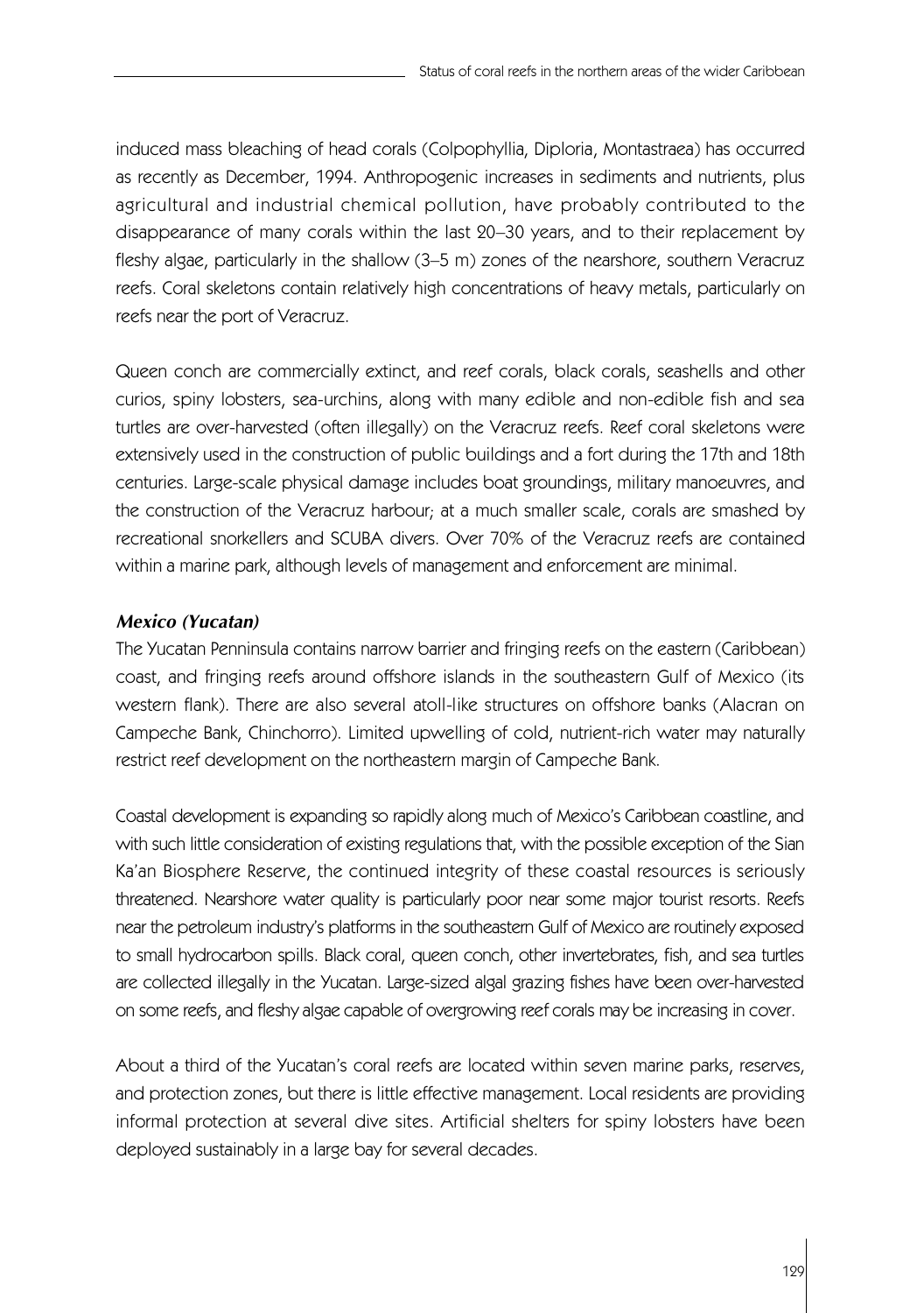# *Turks and Caicos Islands*

At the southeastern extension of the Bahamian archipelago, the windward fringing reefs of the Turks and Caicos Islands are exposed directly to the open waves of the Atlantic Ocean. Water quality is generally very good, as there is no major agriculture apart from small market gardens, and no major industry other than a small brewery, and a factory to make drinking water. The ten large hotels are all based on one island, and most have their own desalination and sewage treatment facilities.

Queen conch and spiny lobster are fully exploited, mostly for export, and some of the latter are caught illegally with bleach. Most reef fish are harvested sustainably. Three snorkel trails were established in 1997 to reduce diver damage to popular patch reefs, and for public outreach education. Dive operators also brief tourists in correct 'reef etiquette'. The three marine national parks have well-maintained mooring buoys for dive boats, however, management strategies are still being determined. Dropping anchor within the marine parks is a punishable offence and there have been some successful prosecutions.

# *Florida Reef Tract (USA)*

There are a few dozen bank-barrier reefs, and thousands of lagoonal patch reefs, off the southeastern coast of Florida and the islands of the Florida Keys; further southwest is the atoll-like Dry Tortugas reef. This 320 km-long reef tract is influenced by the clear Florida Current (Gulf Stream) and by the turbid waters of Florida Bay, which can be either warm and of high salinity or cold and, sometimes, of low salinity. Few reefs have developed opposite the wide tidal passes located in the middle region of the Keys, and some reef corals die during severe winters (most recently in 1981).

Water quality has markedly deteriorated in the Keys over the last 30 years. Changes of water flow patterns in Florida Bay (due to the causeways connecting the islands to the mainland), increases in sedimentation (from recreational boat traffic, dredging, historical infilling, and wetland removal), and of nearshore nutrient concentrations (from local wastewaters, and fertilizers from the agricultural fields of southern Florida), plus industrial pollutants from Miami, have probably all contributed to this decline. Live coral cover has significantly decreased on some bank-barrier reefs. White-band and other coral diseases have been obvious for over 20 years, as have mats of sediment-trapping turf algae that gradually encroach over reef corals and restrict the settlement of new recruits. The large amount of boat traffic results in major damage to shallow reefs and seagrass beds from propellor scrapes (especially of recreational boats) and groundings (commercial vessels in particular). Queen conch and Nassau groupers are commercially extinct, spiny lobsters are fully exploited, and many species of groupers and snappers are also over-collected.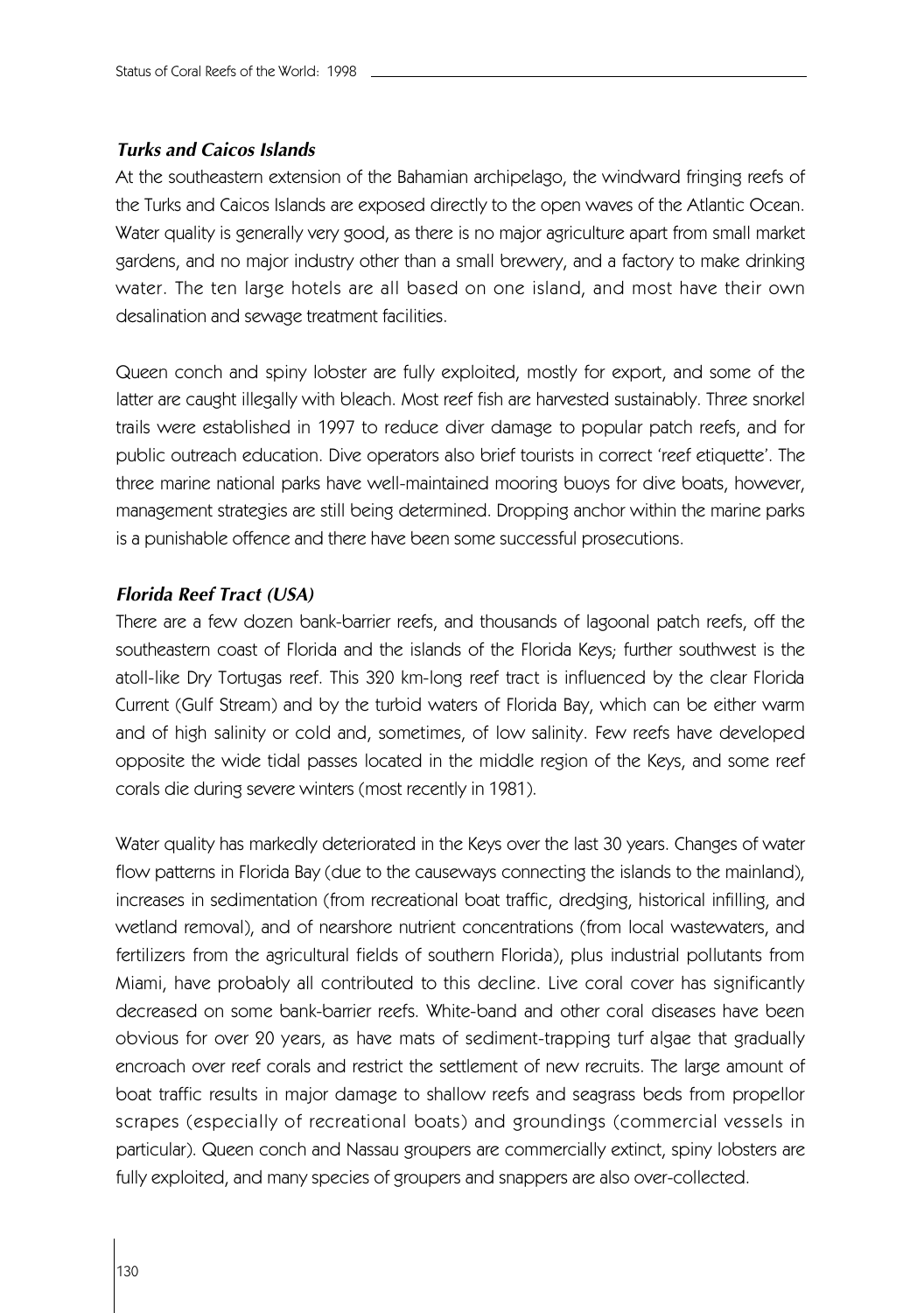The entire Florida reef tract is under some form of state or federal management. Mangroves are expanding on artificial islands (dredge spoils). Shipping lanes are better defined, and the heavy fines imposed after major groundings are being used to salvage corals, repair reef foundations, and for follow-up research and monitoring. There are mooring buoys at all commercial diving sites. Pump-out facilities are being installed at public marinas and docks. To date, fishing is restricted in only 0.5% of the Florida Keys National Marine, however, planning is under way to declare larger areas of the Dry Tortugas as a fishing reserve. Queen conch populations are being re-stocked with captive-bred juveniles.

# *Flower Garden Banks (USA)*

The East and West Flower Garden Bank reefs, which cover less than 90 km $^{\rm 2}$ , are located 200 km south of the Texas/Louisiana border. Naturally protected by their remoteness from the mainland and by their depth; even hurricanes inflict relatively little damage to the head corals that predominate on the 15–20 m deep bank crests. Water temperatures are neither as warm nor as cold as sometimes happens at comparable latitudes in Florida and the Bahamas.

Live coral cover has been relatively high (about 45% on the bank crests) since monitoring first began in 1972, and coral diseases are rare. There was a rapid expansion of fleshy algae in 1984 after the sea urchin, Didema antillarum, died off, but this was reversed within a year, apparently after the populations of large, herbivorous parrotfishes (stoplight, Sparisoma viride and Queen, Scarus vetula) increased.

Strong regulations have meant that there has been remarkably little impact from the petroleum industry, although there are about 4000 hydrocarbon production facilities and over 35,000 km of pipelines in the northwestern Gulf of Mexico. Harvesting of reef organisms was restricted to hook-and-line fishing, anchoring by commercial vessels was prohibited, and mooring buoys for dive boats were installed, when the Flower Garden Banks became a National Marine Sanctuary in 1992.

# **MANAGEMENT OF CORAL REEFS**

Tourism has brought considerable economic benefits to many nations in the NAWC, but the coastal reefs that attract many of these visitors are often stressed by sediment and nutrient pollution, and by over-harvesting of reef resources. There is increasing awareness of the perils of unrestrained population and economic growth on societies and the environment. Many individuals, NGOs, foundations, industries, financial, and academic institutions, and even governments, are collaborating to conserve or restore coastal habitats, in part because they recognise the major benefits that derive from reef-based tourism. Most NAWC nations have some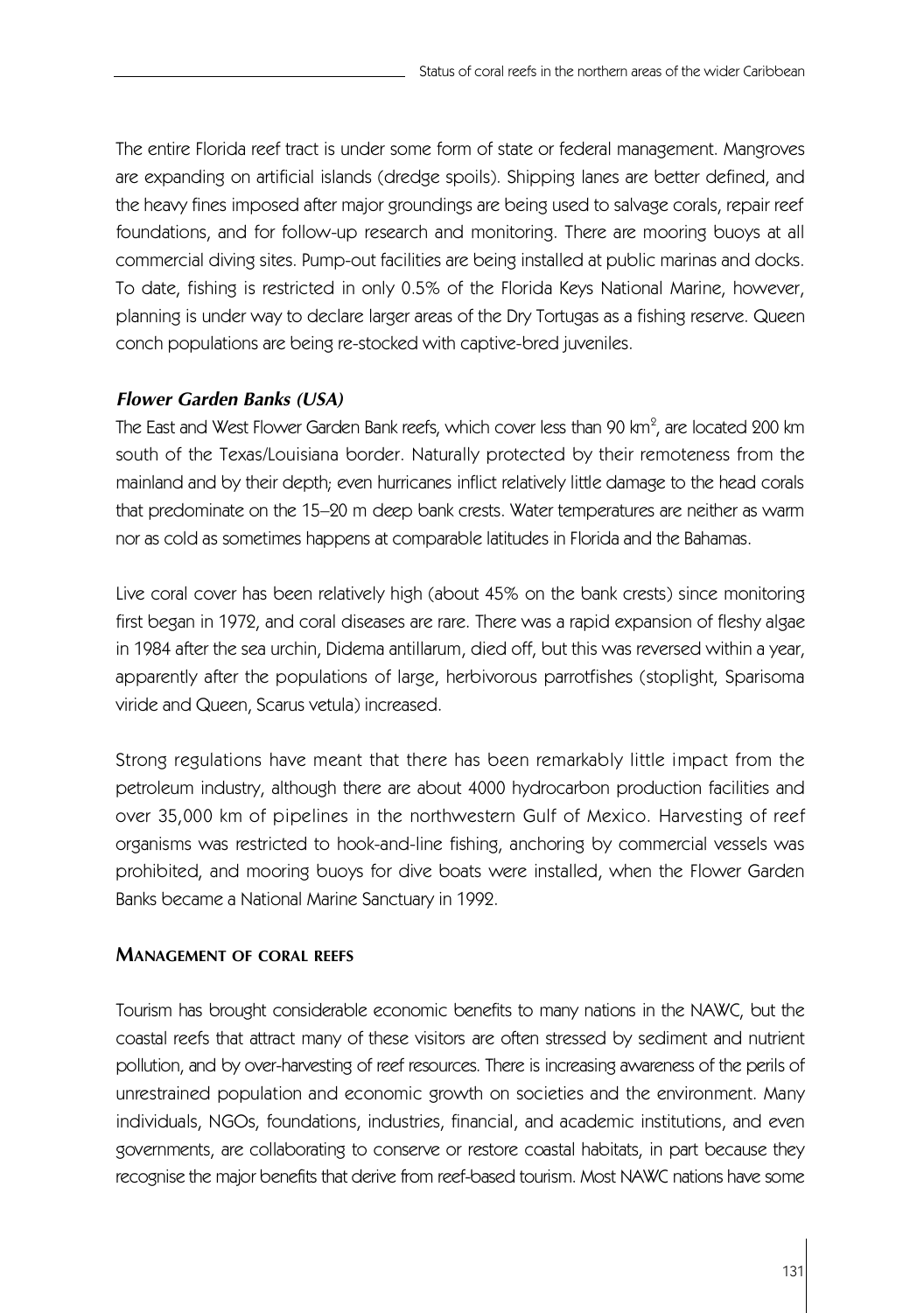form of environmental legislation, but enforcement is particularly poor in Haiti and Mexico. Government commitment to international treaties like MARPOL, CITES, and the Convention of Biological Diversity has enhanced compliance with local environmental, fishery and development regulations in the Turks and Caicos Islands, Cuba, and the Dominican Republic.

Concepts of integrated coastal (or catchment) management are just beginning to be applied in this area. The Global Environmental Fund (GEF) of the World Bank is funding a Cuban project to protect biodiversity and establish responsible coastal tourism development in the Sabana-Camaguey ecosystem. Mexico has joined with three nearby Central American countries in the Meso-American Caribbean Coral Reef System Initiative, which is a regional approach to reef conservation and sustainable management supported by the World Bank. After extensive input from a citizens Sanctuary Advisory Council, the multiple-use, integrated coastal management plan for the Florida Keys National Marine Sanctuary was adopted in 1997.

Shoreline development is closely controlled in Bermuda; comparable projects in the Turks and Caicos and in Cuba are restricted to the landward side of beach dunes. Turbidity barriers, or some other method of sediment control, are required at coastal construction sites in Florida, and are sometimes used in the Mexican Caribbean.

Artificial wetlands and composting toilets are helping to remove nutrients from wastewater in several coastal villages along the Mexican Caribbean. Methods of removing nutrients from wastewater are presently being tested in the Florida Keys, and the Key West ocean outfall is being discontinued as part of legislation banning the discharge of raw sewage into US navigable waters. Live-aboard boats must also comply, and pump-out facilities are being installed along the coastlines of Florida and Texas.

Mooring buoys have been installed at nearly all commercial dive sites in the Turks and Caicos Islands and in the USA, and are being placed elsewhere in the NAWC. Anchoring by commercial vessels has been banned on the Flower Garden Banks, and boat groundings on the Florida Keys have been greatly reduced, since both were designated as National Marine Sanctuaries.

There are laws against collecting hard corals in most NAWC countries, and there are no recent reports of fishing with explosives. The use of poisons to capture aquarium or edible fishes has greatly declined. Reef fish populations are increasing in some areas where market pressures have reduced the numbers of active fishers (Dominican Republic), or where fishing regulations are enforced (Bermuda, Cuba, some reefs in the USA). Queen conch and spiny lobster fisheries are locally sustainable in some NAWC nations. Alternatives to fishing on coral reefs include artificial reefs in Cuba, Mexico, and the USA, and fish aggregating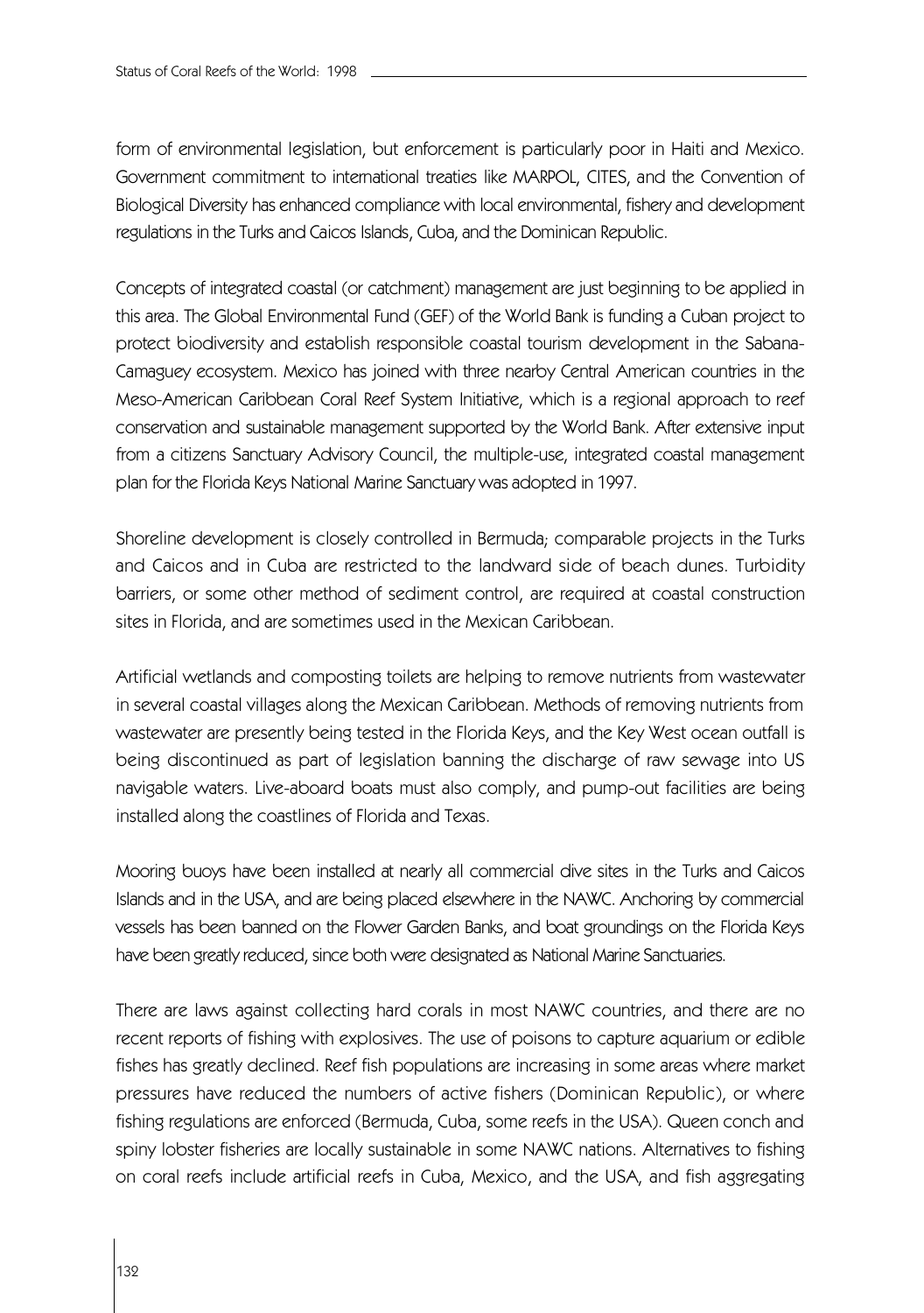devices in the Dominican Republic and Mexico. Queen conch populations are being stocked with captive-bred juveniles in Florida.

Although steady progress is being made by NGOs and government agencies at funding and training personnel (especially in Bermuda and the USA), at this time only a few of the NAWC's marine protected areas are adequately monitored or effectively managed. Nonetheless, the GEF is supporting the development of coral reef monitoring protocols in the Bahamas (some of which will be conducted in protected areas), as well as ecological assays and biodiversity inventories at four marine parks in the Dominican Republic. Mexico has formed a multidisciplinary and broadly representative scientific and technical advisory committee (Comite Cunsultor Cientifico y Tecnico de los Arrecifes Coralinos — COCCYTAC) to advise government on improved monitoring and management of Mexican MPAs as part of their commitment to the International Coral Reef Initiative and the Global Coral Reef Monitoring Network. Some of the supposedly protected areas in the Bahamas, Turks and Caicos Islands, Dominican Republic, parts of southern Yucatan, as well as many unprotected areas in Cuba, are sufficiently remote from large human populations as to be relatively unaffected by direct human activities, excepting periodic over-fishing. Ever larger numbers of divers are helping to protect reef resources from illegal fishing, clean up trash, conduct reef monitoring surveys, and educate others about the value of intact reef ecosystems.

# **CONCLUSIONS**

Research is needed to determine the long-term consequences of coral diseases and mass bleaching (since 1987) on some NAWC reefs, and whether these phenomena are linked to local or regional anthropogenic stresses. Populations of Diadema antllarum have not recovered since the 1983–1984 mortality event, and fleshy algae are overgrowing reef corals in some areas of the NAWC, particularly where intensive fishing has removed algalgrazing fish. Within the last 20 to 30 years, reef corals have clearly declined near major sources of pollution (Havana, Santo Domingo, Veracruz) and in the Florida Keys.

Stewardship of coral reefs within the NAWC's marine protected areas varies from essentially nil (Mexico) to good (Bermuda, Flower Garden Banks). Apart from over-harvesting, direct human impacts on the remote reefs of the Bahamas, Turks and Caicos Islands, Cuba, and the Flower Garden Banks are comparatively low. With the possible exception of the Sian Ka'an Biosphere Reserve, most of the Caribbean reefs of Mexico are threatened by an explosive growth in tourism; elsewhere pressures from fishing or recreational diving range locally from modest to excessive.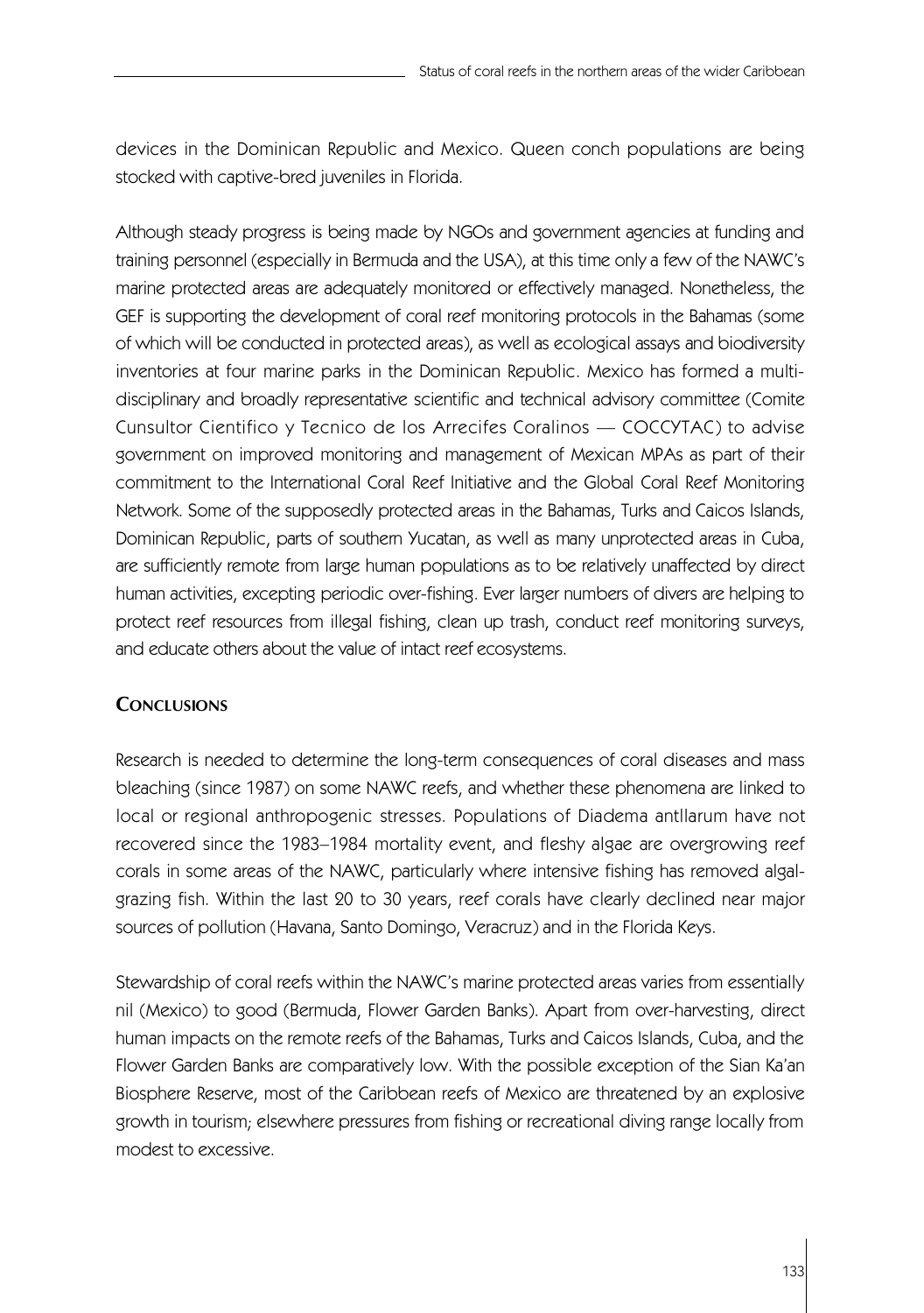The authors come from institutions throughout the western Atlantic: Judy Lang, University of Texas at Austin, USA; Pedro Alcolado, Instituto de Oceanología, Habana, Cuba; Juan Pablo Carricart-Ganivet, Departamento de Ecología Acuática, Chetumal, México; Mark Chiappone, The Nature Conservancy, Miami, USA; Al Curran, Smith College, Northampton, Massachusetts, USA; Phil Dustan, University of Charleston, USA; Gudrun Gaudian, Department of Environment and Coastal Resources, Grand Turk, Turk and Caicos Islands; Francisco Geraldes, Universidad Autónoma de Santo Domingo, Republica Dominicana; Steve Gittings, National Oceanic and Atmospheric Administration, Rockville, Maryland, USA; Robbie Smith, Bermuda Biological Station for Research; Wes Tunnell, Texas A&M University-Corpus Christi, USA; Jean Wiener, Fondation pour la Protection de la Biodiversité Marine, Port-au-Prince, Haiti.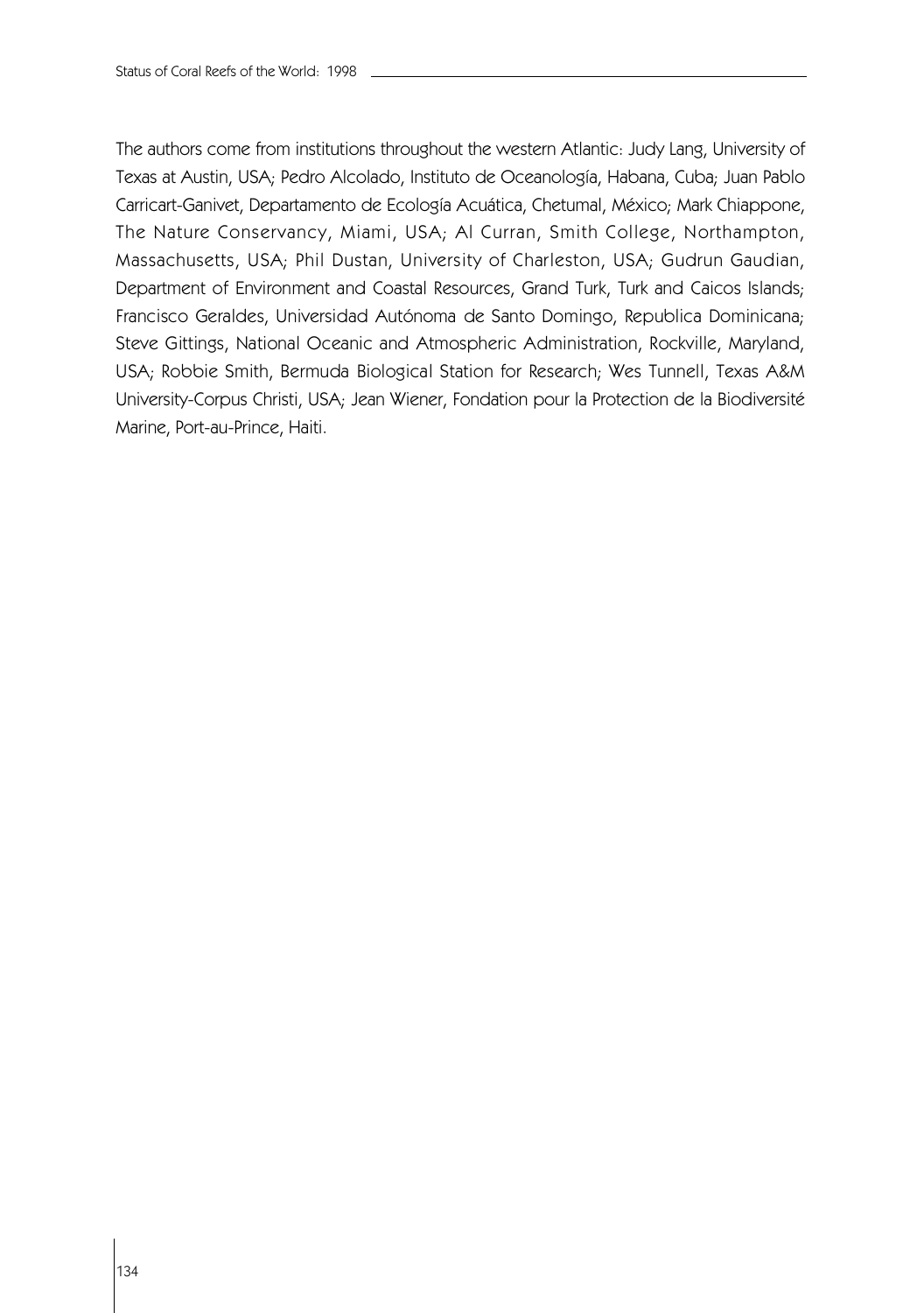# **9. STATUS OF CORAL REEFS IN THE LESSER ANTILLES, WESTERN ATLANTIC**

# ALLAN SMITH, CAROLINE ROGERS AND CLAUDE BOUCHON

# **ABSTRACT**

The Lesser Antilles include high volcanic islands with very narrow continental shelves, and some low coral islands with wider shelves. There are some excellent coral reefs, which are normally impacted by rainfall and runoff, and hurricanes. Recently, coral bleaching, coral diseases, tourism, and fishing pressure have resulted in some degradation in many areas, but there are few long-term studies to determine the status of the reefs, and the trends. There has been an increase in the number of reefs under active and effective management, and the need for better management is being recognised.

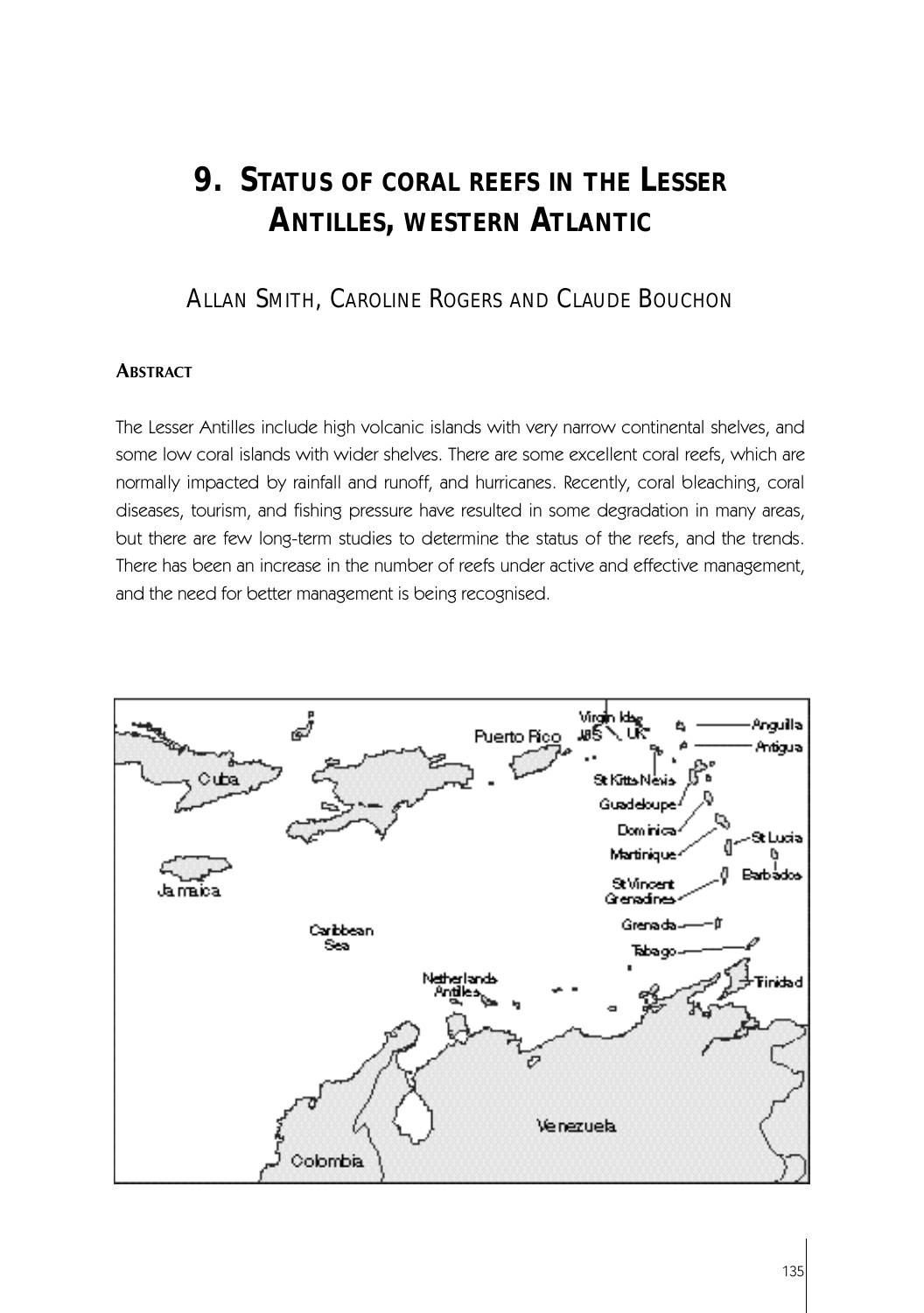# **INTRODUCTION**

There has been progressive degradation of reefs in the Lesser Antilles over the past 10 to 20 years. But there is also growing recognition of the economic and ecological value of reefs, and increasing monitoring and management of coral reefs. Many of the reefs now have less live coral cover, fewer and smaller fish, and more algae than before, because of both human and natural impacts. Recent hurricanes have been very damaging (Hurricane Gilbert in 1988; Hugo in 1989; Luis and Marilyn in 1995), and also coral diseases have caused a lot of coral death. The impacts of Hurricane Georges (September 1998) are yet to be assessed.

Over 40 species of hard corals have been found on the United States Virgin Islands reefs, but the primary reef-building coral in the shallow water of many reefs, Acropora palmata, has been severely affected by white-band disease and shows little recovery. Any new colonies have been destroyed by major storms, along with much of the other major reefbuilder, Montastrea annularis. There have been several episodes of coral bleaching, probably associated with above normal water temperatures, which have caused partial mortality of many species. The massive die-off of the long-spined sea-urchin, Diadema antillarum, in 1983, and over-fishing, have resulted in dramatic increases in macroalgae, which are smothering coral colonies and reducing coral recruitment and survival. On the steep-sided islands, there has been heavy runoff of sediments and nutrients onto the reefs because increased populations are clearing the hillsides.

Tourism has expanded rapidly in the region with more cruise ships, new docks, marinas, and hotels, along with more dredging, and filling of coastal areas. Diving tourism is developing rapidly, and there are worries that the carrying capacity of these small reef areas has been exceeded already.

#### **STATUS OF REEFS AND THEIR MANAGEMENT**

#### *United States Virgin Islands*

Over 40 coral species occur on the United States Virgin Islands reefs of St. Thomas, St. John, and St. Croix. Most of the reefs are shallow fringing reefs, parallel to the coast, or corals growing on submerged boulders and rocky ridges near the shore. There are the same pressures as on other Caribbean reefs: four hurricanes and many other major storms in the last 15 years; higher than normal water temperatures; coral diseases; destruction from boat anchors and boat groundings; careless land use; dredging; pollution; and overfishing. All these cause reef deterioration. In the last 15 to 20 years, live coral cover has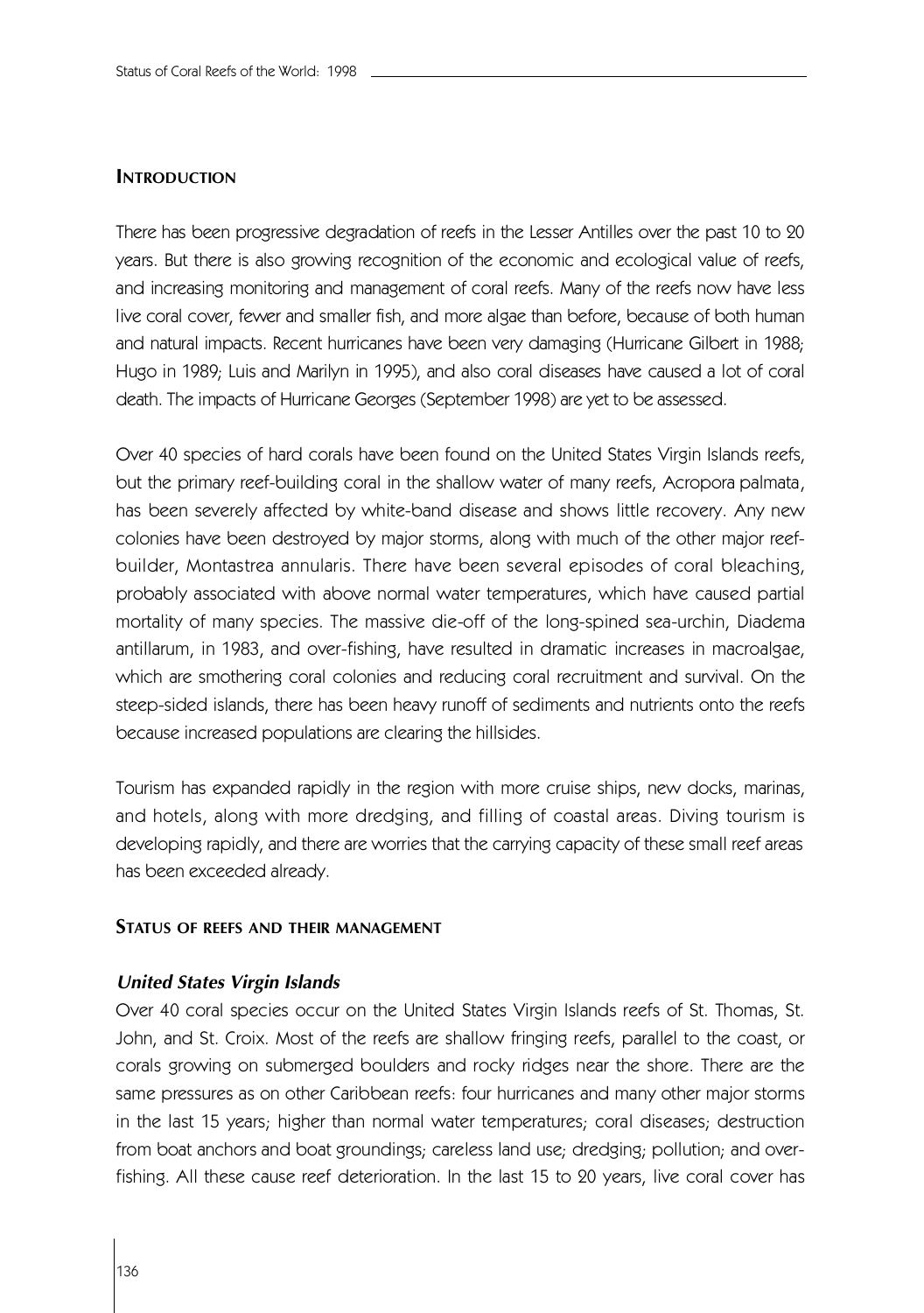declined while the algae have increased, because there are few herbivorous fish and seaurchins to control them.

The biggest recent change on the United States Virgin Islands has been the virtual loss of the elkhorn coral, Acropora palmata, due to white-band disease and Hurricanes David (1979), Frederic (1979), and Hugo (1989), which have reduced cover at some sites from 85% to as little as 5%. In 1987, 50 A. palmata colonies in Hawksnest Bay on the north of St. John were reduced to only 10 after seven months because of heavy seas and damage from snorkellers and boats. Coral cover around St. John and Buck Island was less than 30%, but dropped to between 8% and 18% following Hurricane Hugo (1989). The dominant coral, Montastrea annularis, declined by about 35% in Lameshur Bay, and there has been no substantial recovery, although coral recruitment is occurring. Decline in M. annularis is a concern because this is now the major reef-building species in the Caribbean. In 1995, reefs off Buck Island (St. Croix) and St. John were severely damaged by boats, which broke loose and dragged across the corals.

The next biggest threat to the United States Virgin Islands reefs is sediment runoff from coastal developments. A special problem is construction of new roads and development of private land inside and near the parks. Some black-band disease has been reported on Montastrea annularis and Diploria strigosa around St. John and at Buck Island Reef National Monument.

National parks are a 'mixed blessing', for example the Virgin Islands National Park attracts one million visitors a year, mostly on cruise ships or smaller boats. But a single anchor drop from a cruise ship in 1988 destroyed 300  $m^2$  of reef, with no significant recovery eight years later. Mooring buoys were installed after it was shown that about 33% of boats were anchored in seagrass beds, and 14% on the corals. Unfortunately, there is little coral left to protect with these measures, and no limits on the size of vessels allowed in park waters.

#### *British Virgin Islands*

Tourism has expanded considerably in the British Virgin Islands (Tortola, Virgin, Gorda, Anegada, Jost van Dyke, and approximately 40 smaller islands and cays). Yacht charter and recreational boating, cruise ships, and diving tourism are particularly important to the British Virgin Islands economy. But development for this has resulted in coastal degradation, increased sedimentation, land reclamation, dredging and construction, and sewage pollution. And there has been damage to corals at dive sites from anchors, and from the large numbers of novice divers. Hurricanes Hugo (1989), and Luis and Marilyn (1995), badly damaged corals, particularly shallow-water Acropora palmata.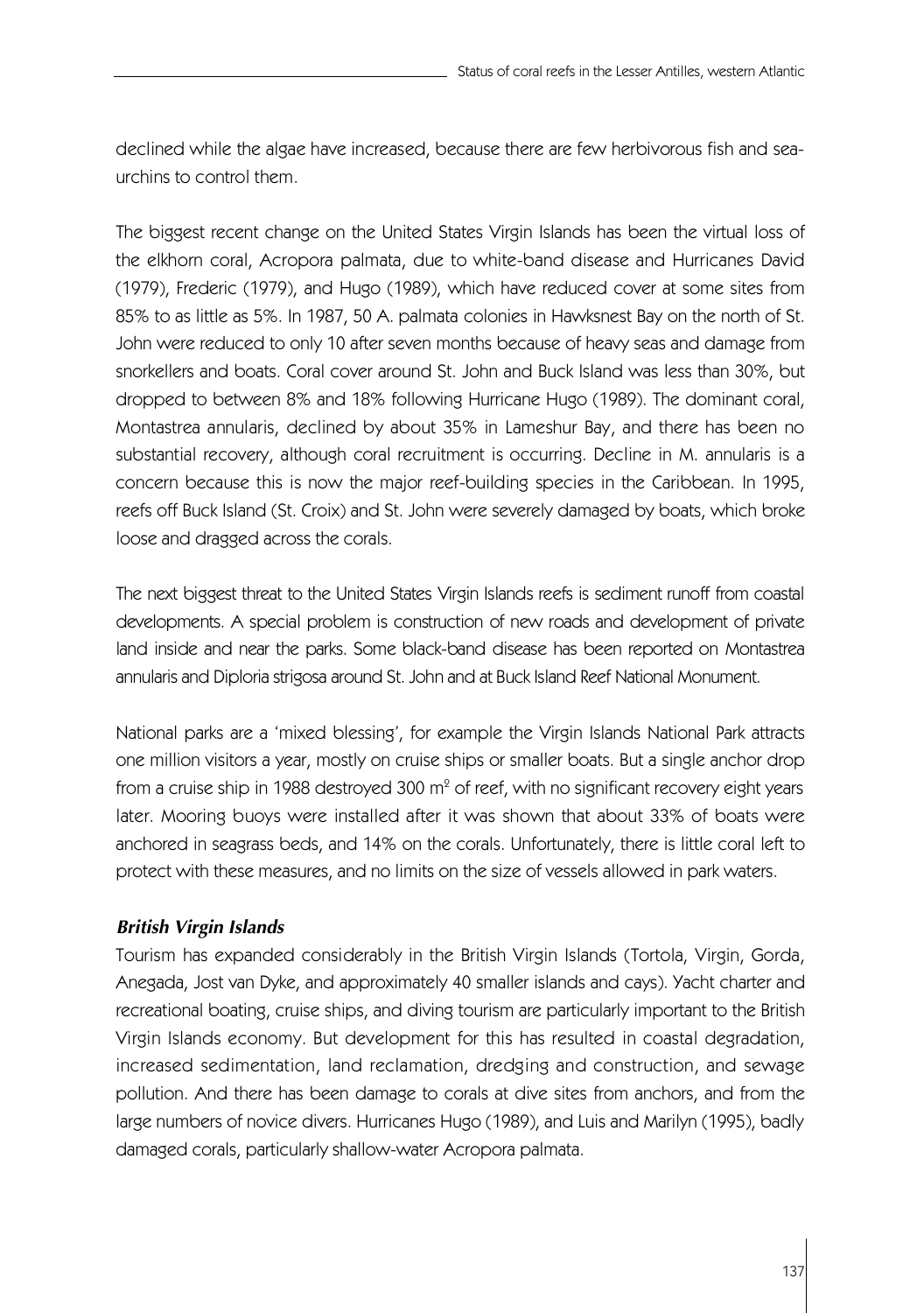There are three marine protected areas, and Baths National Park and the Wreck of the Rhone Marine Park include coral reef areas. The National Parks Trust and the Dive Operators Association collaborated to put in permanent moorings to reduce boat anchor damage at heavily-used sites, and to generate revenue for management. Horseshoe Reef MPA, near Anegada, is managed by the government's Conservation and Fisheries Department, which limits diving and fishing.

#### *Anguilla*

In 1993, five marine parks were established, with four protecting coral reefs (Sandy Island, Prickly Pear-Seal Island reefs, Island Harbour, and Dog Island Marine Parks, managed by the Department of Fisheries). Tourism development has had little impact, because most reefs are a long way offshore, but the many visitors result in anchor damage and breakage of shallow corals by snorkellers. The Dog Island reefs are almost pristine, and park managers discourage visitors in order to maintain one area intact, for comparison with the tourist areas. Anguilla has not been hit by a hurricane since 1960, but big waves from Hurricane Luis in 1995 caused extensive damage to Acropora palmata in shallow water.

#### *The Netherlands Antilles*

The Windward island of St. Eustatius has steep cliffs with little shoreline development (except an oil trans-shipment port) followed by a flat sandy plain with little coral growth. Hurricanes Luis and Marilyn (1995) removed large amounts of sediment from the eroding cliffs and severely damaged soft corals and sponges, but recovery was rapid. The Statia Marine Park was established in 1996 and managed by the St. Eustatius National Parks Foundation to protect two sections of reef along the coast.

The Windward island of Saba is very steep, which limits coastal development, and human impacts are minimal. There was little damage by Hurricanes Luis and Marilyn (1995). This is a popular diving destination and all reefs down to 60 m are protected in the Saba Marine Park, established in 1987 and run by an nongovernmental organisation, the Saba Conservation Foundation. There is active management by permanent staff, financed by income from tourism since 1993. No adverse effects have been observed from tourism, but there is a need for studies on carrying capacity to prevent damage from over use.

St. Maarten is a Windward island shared between the Dutch (southern portion) and the French Antilles. The south and west coast reefs are seriously threatened by pollution, devegetation, siltation, and eutrophication from sewage, and much recreational boating and anchor damage. There has been major development following rapid population growth and a dramatic expansion of tourism, but there is no planning strategy and there are no protected areas. Heavy seas from Hurricane Luis damaged reefs, seagrass beds and beaches, and resuspended sand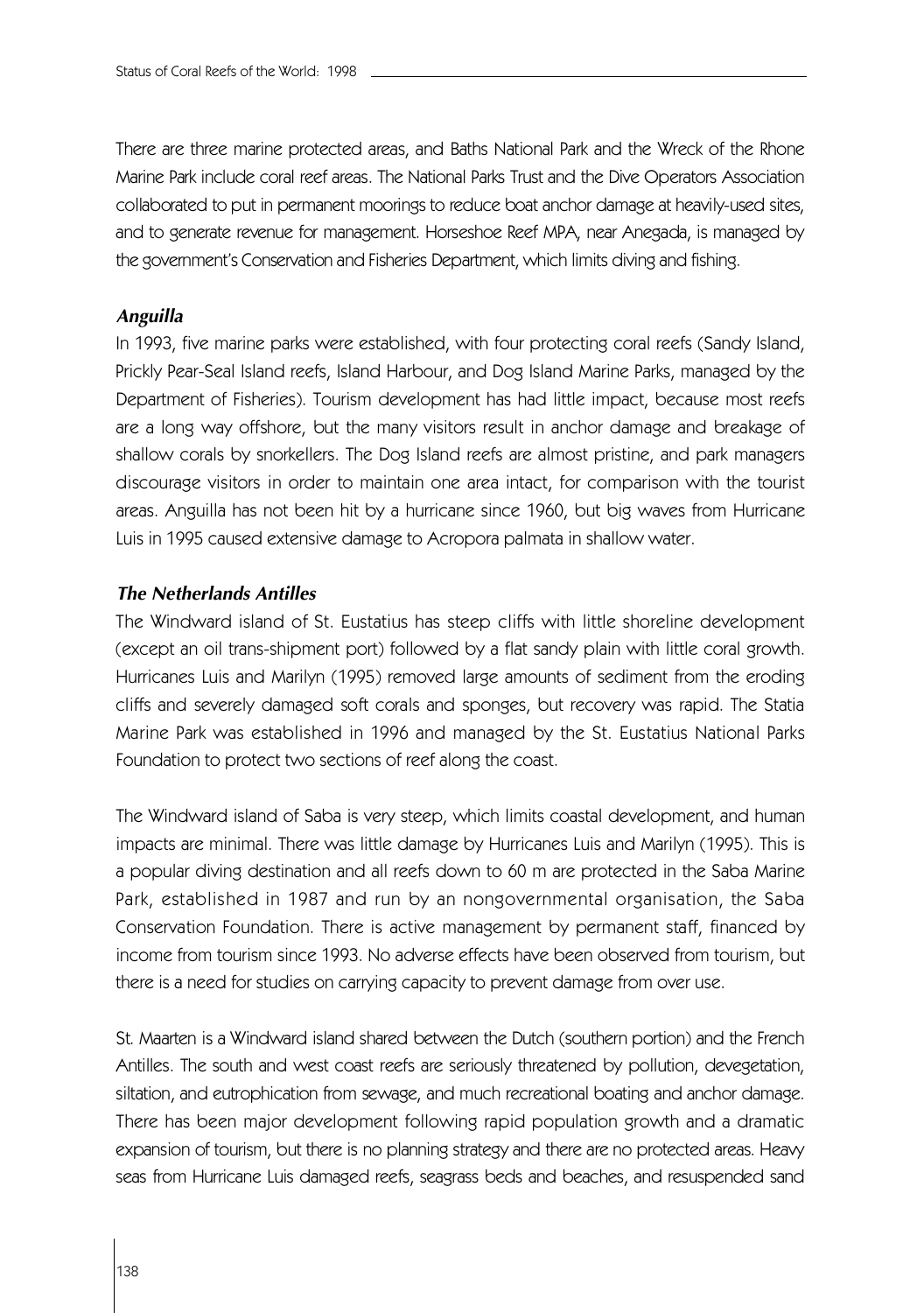smothered Acropora palmata stands in shallow water, but these have largely recovered. The island government is determining conservation priorities, and is planning a marine park.

## *The French West Indies*

The French West Indies comprise the islands of Martinique, the Guadeloupe Archipelago (with Guadeloupe, La Désirade, Marie-Galante and the Les Saintes islands), St. Barthélémy, and part of St. Martin. Reefs are absent on the leeward side (northwest and west) of Martinique, because the shelf is narrow and there is sediment from the erosion of Montagne Pelée. There is some healthy coral growth in patches. The northern coast has little coral growth because of its steepness and high sedimentation. Further south, fringing reefs have developed along the coast protected by a barrier reef.

Guadeloupe has two islands: Basse-Terre is high and volcanic; and Grande-Terre is flat and calcareous. The Caribbean coast of Guadeloupe has the most diversified coral communities on the rocks, but there are no reefs because the shelf is narrow and sedimentation is high. There are fringing reefs on the Atlantic side of the other islands (La Désirade, Marie-Galante and Les Saintes Archipelago). Likewise, there is limited coral reef development around the islands of St. Barthélémy and St. Martin. Hurricane Georges passed directly over Guadeloupe in September 1998.

The coral reefs of Martinique were damaged by swells from Hurricanes David (1979) and Allen (1980), with large losses to Acropora palmata and A. cervicornis communities on shallow outer reef slopes. Guadeloupe was hit by Hurricanes Hugo (1989), which damaged branching corals of the shallow fore-reef zone, and Luis and Marilyn (1995), which smashed corals, sponges and gorgonians down to 25 m and resulted in much sedimentation on the reefs. Hurricane Luis caused some damage to coral reef communities of St. Martin and St. Barthélémy, and generated a large amount of fine calcareous sand that was suspended for months and killed many animals that had survived the hurricane.

Massive coral bleaching has never been seen in the French West Indies, but there is chronic bleaching every year in September, when water temperatures reach 29°C. The brown alga Sargassum invaded the Caribbean coast of Martinique in 1984 and was still present in 1996. The most probable cause is eutrophication from the city of Fort-de-France. There is proliferation of brown algae (Sargassum, Turbinaria and Dictyota) on the reefs of Martinique, Guadeloupe, St. Martin, and St. Barthélémy. The Pigeon Islets (leeward side of Guadeloupe) are one of the most famous SCUBA diving spots, but there is evident physical damage from 80,000 divers per year. There is some protection with a ban on most fishing activities, and the installation of permanent moorings.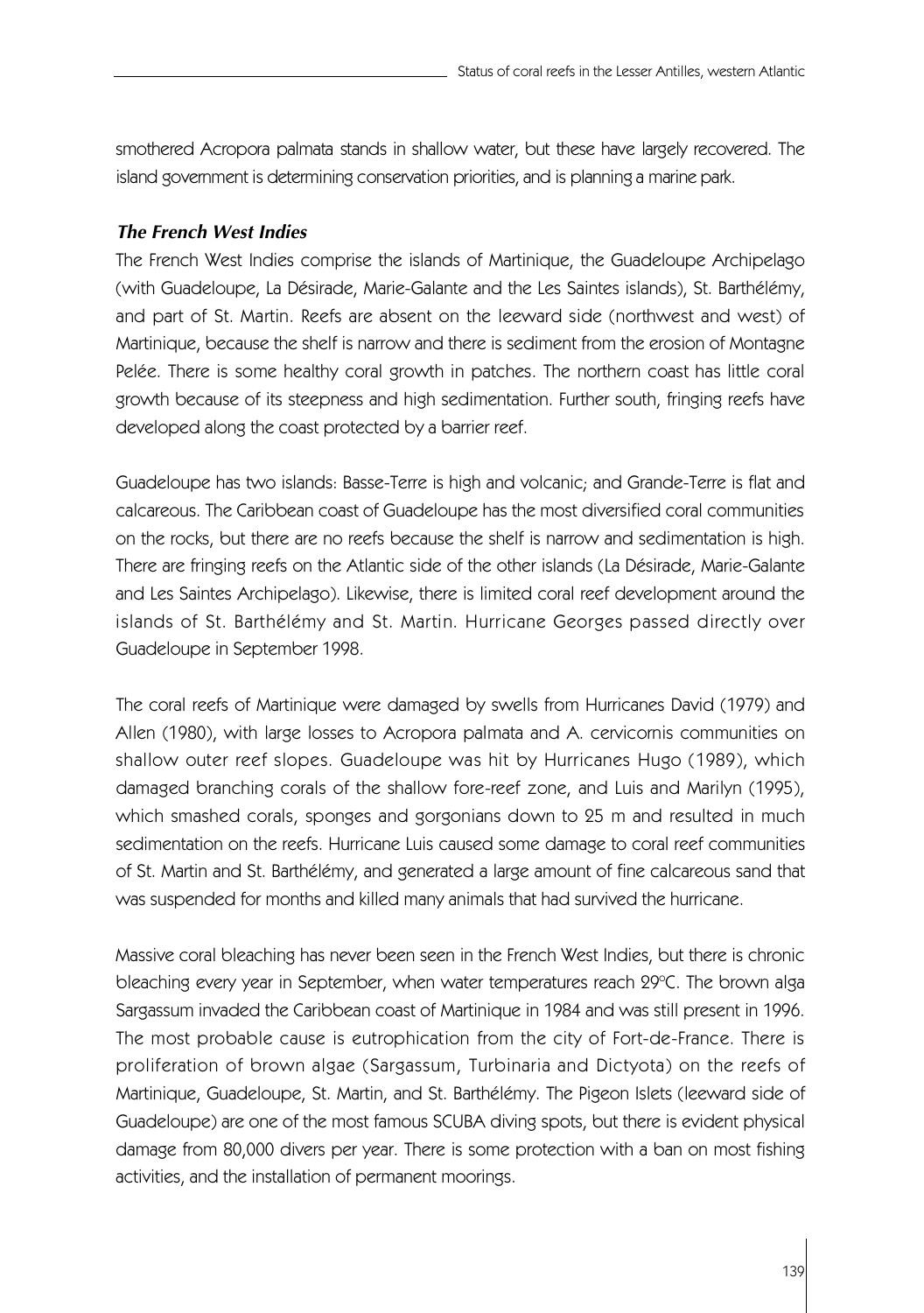The Grand Cul-de-Sac Marin marine reserve, created in 1987 and managed by the Parc National de la Guadeloupe, is also a Man in the Biosphere Reserve, and includes coral reefs, seagrass beds, and mangroves. The ongoing project to establish a marine reserve in the Baie-du-Trésor, Martinique, has not been completed. There are also two marine reserve projects for the islets of Pigeon and of Petites-Terres on the Atlantic coast of the Guadeloupe. A marine reserve was created on St. Barthélémy, in 1996, and there is an ongoing project for one on St. Martin.

#### *St. Kitts and Nevis*

The reefs now have lower species diversity than similar areas in the region, probably because of sedimentation, but are becoming increasingly important for diving tourists. Marine conservation is focussed on the low and dry Southeast Peninsula of St. Kitts, and on deeper reefs off the west coast, which have higher diversity and cover of coral than other reefs. The proposed Southeast Peninsula Marine and Recreation Park has been declared and there are fears that clearing of land will increase sedimentation on the reefs.

#### *Montserrat*

Corals occur as scattered patch reefs from 2 m to 40 m off the west and north coasts. Runoff and steep slopes limit the distribution of reefs around the island, particularly near ravines that carry sediments. Large-scale, and ongoing volcanic eruptions are damaging reefs on the south and southwest coasts. Additionally, there has been damage from Hurricanes Hugo (1989) and Luis (1995).

There are low human impacts from pollution and diving tourism, and the reefs were relatively pristine, with high diversity. Trap and spear fishing are potentially destructive, given the limited amount of reef. No marine protection can be contemplated as the volcanic activity has disrupted government.

#### *Antigua and Barbuda*

These are coral limestone islands. Antigua is deeply indented and surrounded by reefs, except on parts of the west and south coasts. Reefs are found along most of the coast of Barbuda, with an extensive algal ridge on the east coast. The reefs are under stress from sedimentation from shoreline tourism development, and destruction of wetlands. Hurricanes Hugo (1989), and Luis and Marilyn (1995), caused extensive damage to reefs on the south and southeast coasts of Antigua, particularly to branching corals on shallow reefs.

The Palaster Reef Marine Park on Barbuda, and the Diamond Reef Marine Park on Antigua were legally established in 1973, but management has not yet been implemented. Great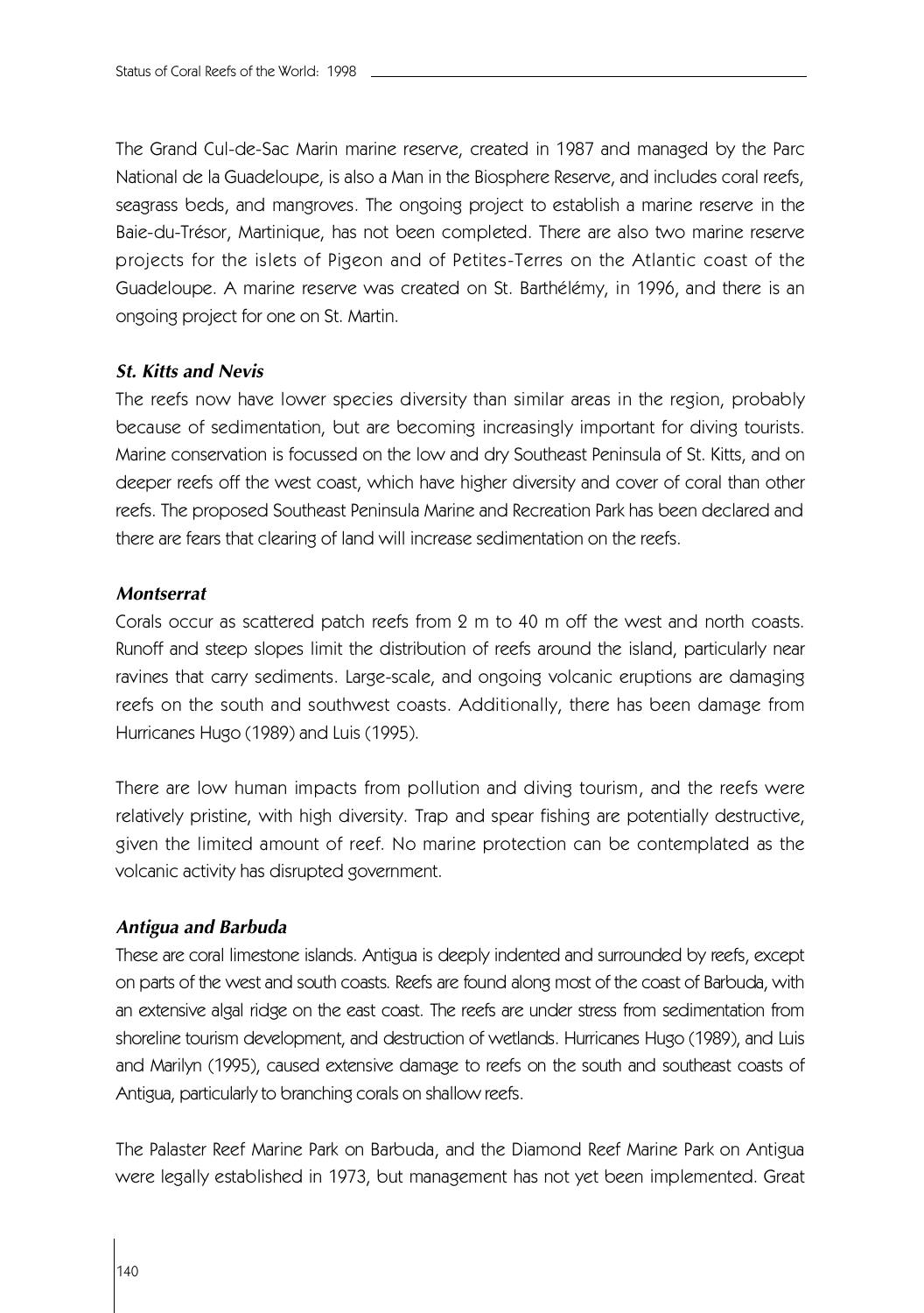Bird Island will be declared as a protected area after a participatory planning and implementation process.

#### *Dominica*

Reef development is limited on the narrow coastal shelf. But on the south, west, and northwest coasts, corals grow on rocks and on the steep slopes and walls, making spectacular dive sites for the increasing numbers of diving tourists. The small population and minimal coastal development means that the corals are not severely impacted by human activities. No hurricanes have hit since Hurricane David in 1979, however, Hurricane Luis in 1995 caused heavy sedimentation and wave destruction of Porites sp. along the southwest coast.

The Soufriere Scott's Head Marine Reserve on the southwest coast is about to be legally established, and management has begun the installation of permanent moorings through collaboration between the government and divers.

## *St. Lucia*

There are narrow fringing reefs and coral veneers all along the volcanic island coast, with some small patch reefs in the southeast. The spectacular reefs along the west coast are very important for fisheries and diving. Storms have been the major natural disturbance. Tropical Storm Debbie in 1994 was very wet and resulted in heavy sedimentation from runoff, which caused coral mortality as high as 50% near river mouths. In 1995, waves from Hurricanes Luis and Marilyn caused severe damage to shallow stands of Porites sp. on the west coast.

These narrow fringing reefs are under high pressures from the concentration of population along the coast. Tourism and urban development on the west coast around Soufriere have resulted in conflicts between user groups, for example between fishers and divers over reef use, and between fishers and yachts anchoring in fishing zones. Marine reserves and fishing priority areas were established in 1986 and a management plan proposed, but there was no input from the users, and conflicts escalated. Conflict resolution and participatory planning was initiated in 1992 by the Soufriere Regional Development Foundation, a local NGO. After 18 months of negotiation, all institutions and users agreed to the establishment of the Soufriere Marine Management Area. This was endorsed by government, and officially launched in 1995. Management is under the supervision of a Technical Advisory Committee, which includes fishers, hotel and dive operators, community institutions, and relevant government agencies.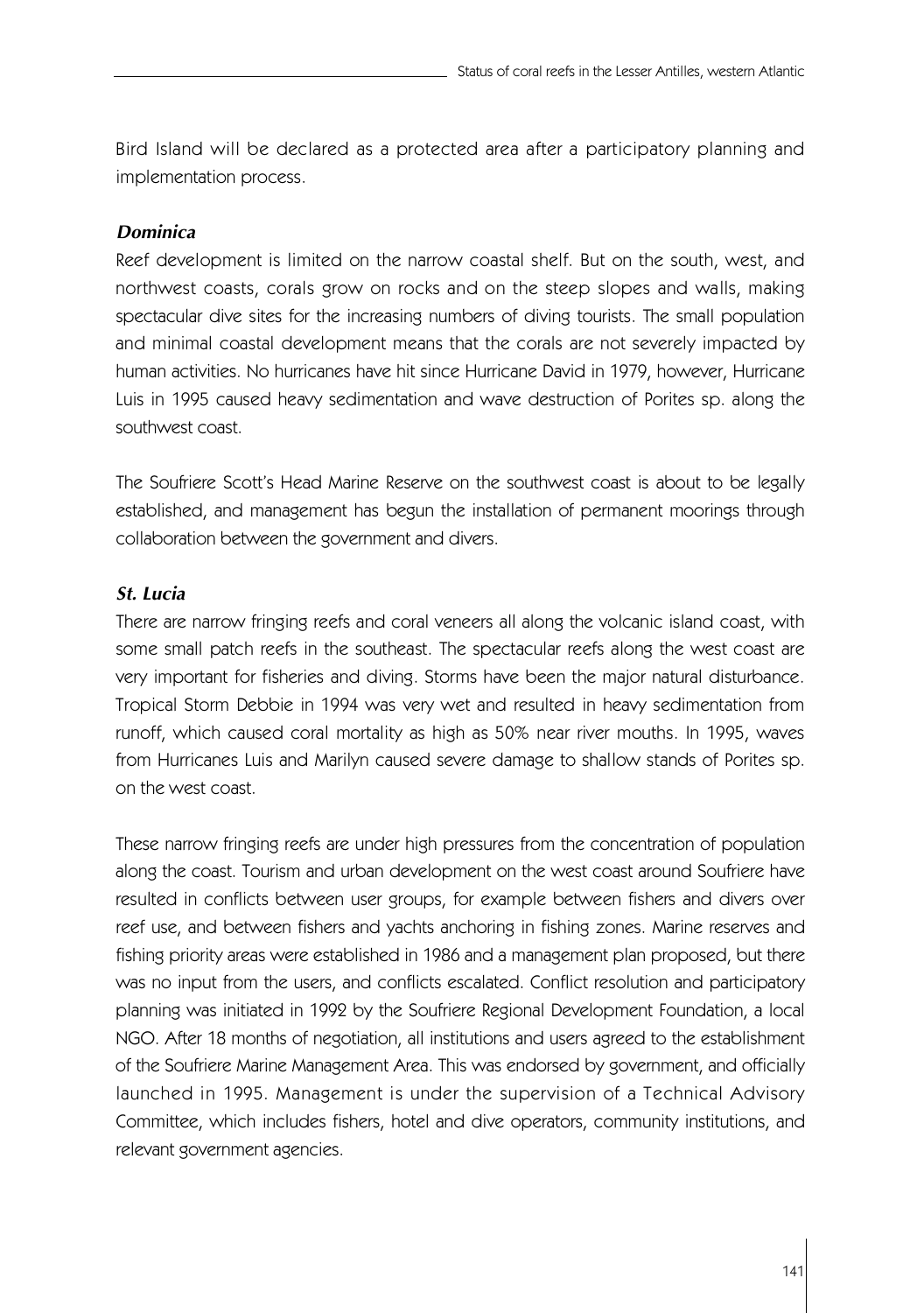#### *Barbados*

The island is densely populated with extensive and expanding coastal development, and tourism. Eutrophication, from development on the west coast, has resulted in increased algal abundance, reduced coral recruitment and survival of juveniles, and increased turbidity and sedimentation. The reef flats were once covered by luxurious growth of elkhorn coral (Acropora palmata) but this disappeared soon after intensive sugar-cane growing started over a hundred years ago. On the offshore reefs, coral diversity dropped by 24% between 1982 and 1992, along with a 34% drop in abundance, and the amount of dead coral surface increased from 22% to 43% over 20 years. The government's Coastal Zone Management Unit established monitoring sites in 1987, where monitoring will be repeated every five years to ensure good information for management.

The only marine protected area is the Barbados Marine Reserve at Folkstone, on the west coast, and a marine park is planned for Carlisle Bay, with the possibility of management by the Professional Association of Dive Operators, in collaboration with the government.

#### *St. Vincent and the Grenadines*

The shelf around St. Vincent is narrow, with few reefs on the north and east coasts, but good coral grows on the rocks around headlands on the west coast. There are some fringing reefs on the south and southeast coasts. Reef growth is much better on the shelves around the Grenadine Islands to the south, and this is important for fishing and tourism. The Tobago Cays are particularly important, but the condition of the Tobago reefs has deteriorated over the past 15 years due to storm damage, white-band and other diseases, physical damage from fishing gear and boat anchors, and localized pollution from visiting yachts. An action plan to establish the Tobago Cays Marine Park was approved by government, and consultation with resource users has begun. Permanent moorings have been installed to reduce anchor damage by the many visiting yachts.

#### *Grenada*

Tourism development is very intensive on the southeast coast, particularly Grande Anse Bay. A sewage treatment system was installed following reports that nearshore reefs had fewer coral species and more abundant benthic algae, characteristics of nutrient pollution. There are no reports of damage from hurricanes. Reefs on the west coast of Grenada, and in the Grenada Grenadines, are very important for recreational diving, and a system of marine parks has been proposed by the Fisheries Department of the Government of Grenada, but not legislated.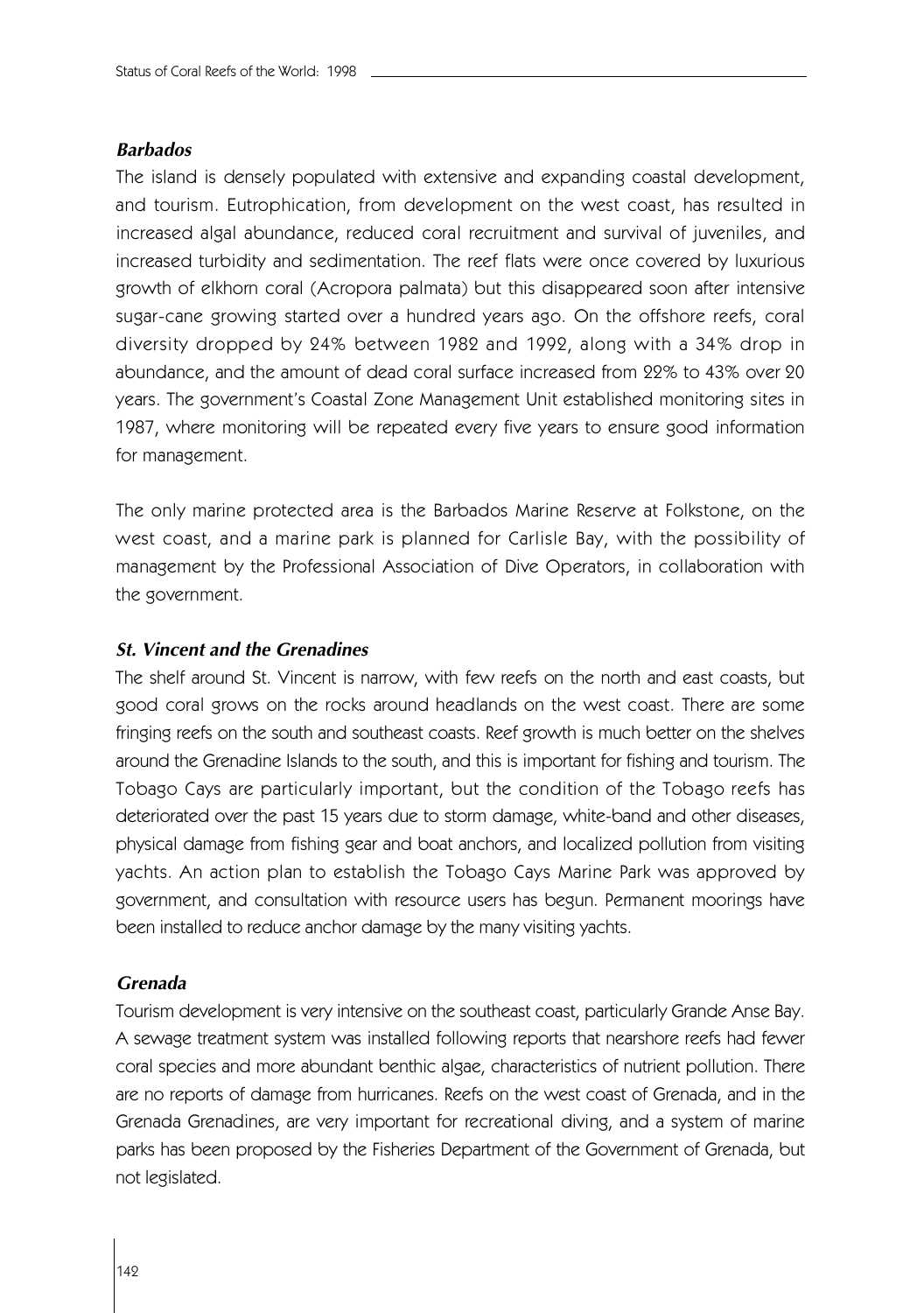# **CONCLUSIONS**

There is a trend of increasing reef degradation in the Lesser Antilles during the last ten years. Human causes include many impacts from coastal development (increased sedimentation, nutrient enrichment, dredging and construction, and clearing of vegetation), and there have also been impacts from more severe and frequent storms and hurricanes, and more coral diseases.

There are large differences in the region in the knowledge and understanding of the need for reef conservation, and in the capacity to establish management and assess the status and trends of reef condition for management. The challenges are formidable, but there have been encouraging advances in reef protection and management. A positive sign is the increasing awareness of the ecological and economic value of coral reefs. Several new parks or management areas have been established and are providing valuable lessons for the region. In Saba and the British Virgin Islands, revenue from user fees makes a major contribution towards ensuring continuity in management, and avoiding the inconsistencies in funding that have hindered progress elsewhere. Low public support for management was a major drawback in the past, so the recent trend towards participatory planning, conflict resolution, and collaborative management is significant. In St. Lucia, collaboration between government, NGOs, and community groups has resulted in constructive and dynamic management, where previously there had been continuous conflicts and inadequate management. Inability to enforce protective legislation was a major hindrance to management, and improved public participation and support are the most effective means of reducing the need for enforcement, especially when human and financial resources are limited. The collaboration of the users also reduces the cost and improves management efficiency. Good examples are the involvement of diving groups in establishing mooring buoys around many islands, including Barbados and Dominica.

There is much to be learned from those islands that have developed effective coastal zone management programmes that are conserving the resources. Many of these programmes provide research and monitoring data on the effects of stresses to improve management in the face of increasing pressures on reef resources.

Allan Smith is at the Caribbean Natural Resources Institute on St. Lucia; Caroline Rogers is at the Virgin Islands National Park on St. John; and Claude Bouchon works from the Université Antilles-Guyane, Guadeloupe.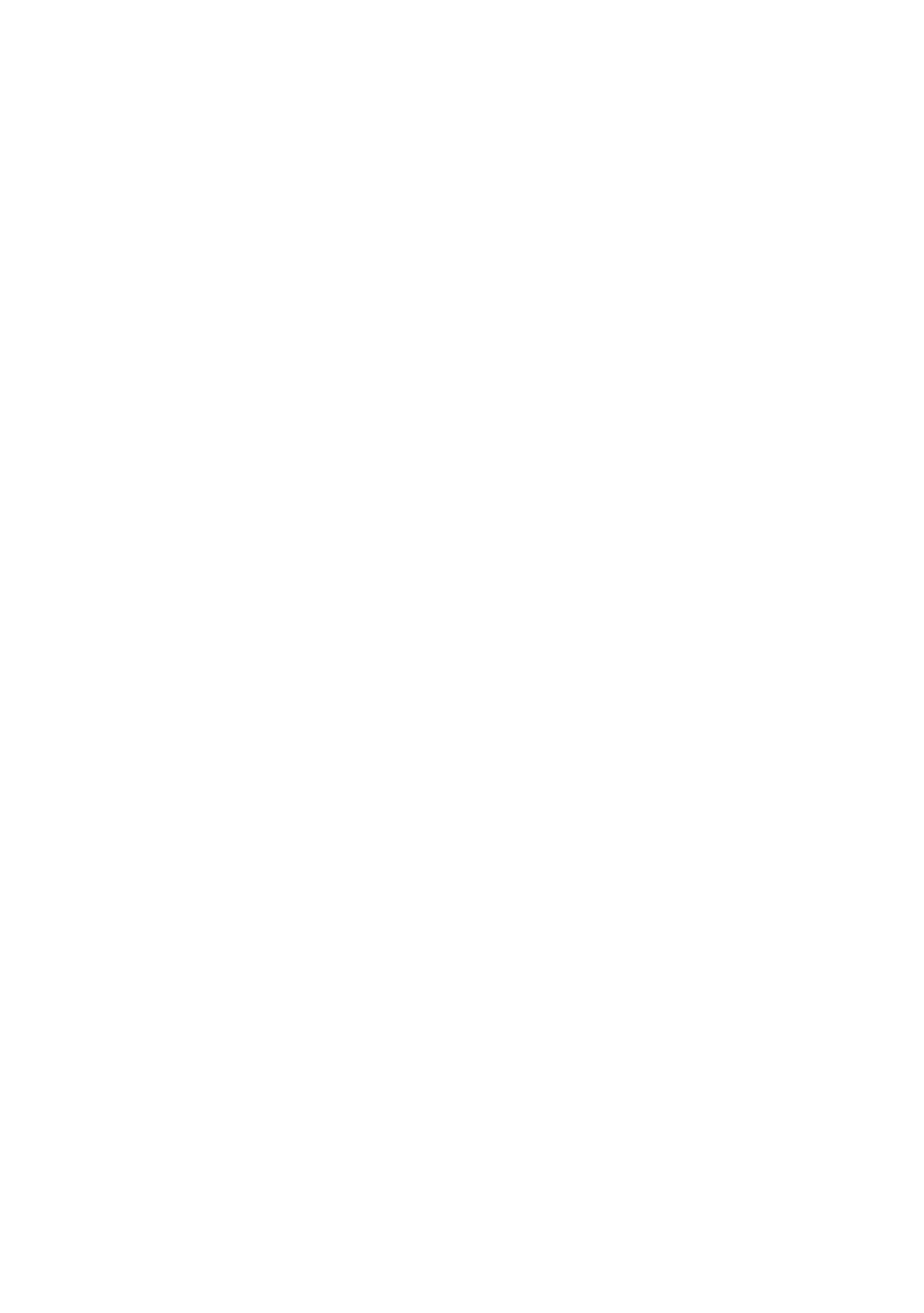# **10. STATUS OF CORAL REEFS IN THE SOUTH-CENTRAL CARIBBEAN**

# JEREMY WOODLEY, KALLI DE MEYER, PHILIPPE BUSH, GINA EBANKS-PETRIE, JAIME GARZON-FERREIRA, EDUARDO KLEIN, LEENDERT PORS AND CORNELIUS WILSON

#### **ABSTRACT**

Caribbean corals have suffered from bleaching, diseases, and Diadema die-off. Reefs on narrow shelves adjacent to large human populations with many fishers (Colombia, Curacao, Jamaica, Venezuela) suffer from runoff of sediment and pollutants, over-fishing, and now show signs of degradation (fewer fish, more algae, less coral cover). Where shelves or banks are wide, or far from human populations, reefs are less disturbed. Islands with fewer people and little fishing pressure (Bonaire, Cayman) have good reefs. Here, diving tourism is economically important, and there is greater awareness of reef conservation. Cayman has the best-developed national coastal area management plan, while most other countries

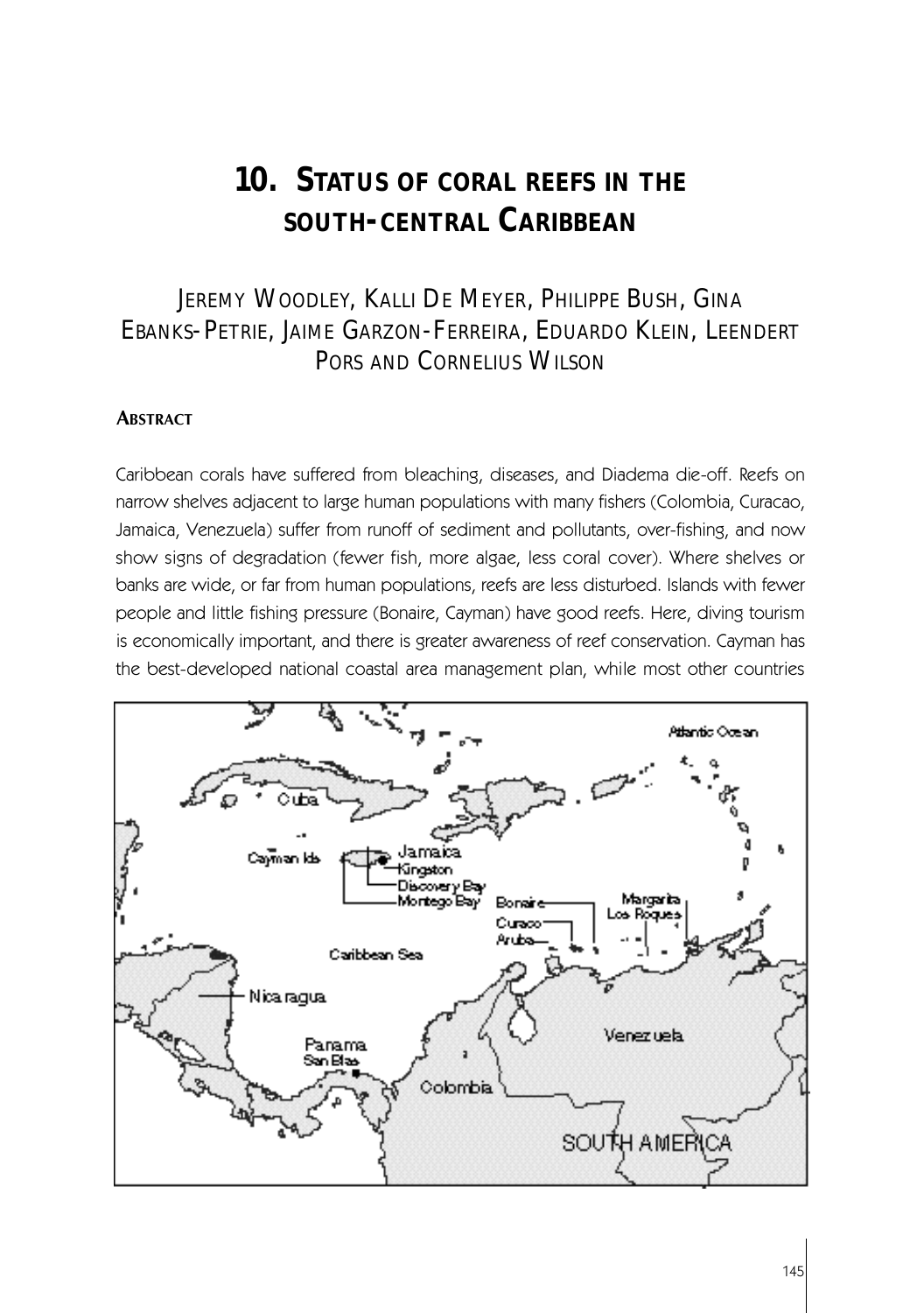have marine protected areas. These are stimulating improved coastal management, aided by increasing numbers of nongovernmental organisations (NGOs).

#### **INTRODUCTION**

Coral reefs have been degraded in all the six countries: Aruba; Netherlands Antilles (Bonaire and Curacao); Cayman; Jamaica; and reefs off the mainland of South America; Colombia; and Venezuela. Reefs on Bonaire and Cayman are in the best condition, while those showing the greatest damage are on the north coast of Jamaica, and at Moroccoy, Venezuela. Both natural and human impacts are implicated, often compounding each other, in all countries.

Hurricanes make the largest natural impacts on coral reefs. Their effects are greater in the northern Caribbean and are relatively rare off the South American mainland. They are often triggers for other major changes, because chronic human disturbances have altered the natural conditions and prevented normal recovery. Diseases are important (apparently natural) factors. A cropora corals, the dominant reef-builders in the Caribbean, have suffered high mortality from white-band disease. The large populations of the grazing seaurchin, Diadema antillarum, have not recovered from the mass mortality in 1983, which resulted in massive increases in the amount of large algae in many areas.

Human impacts have greatly increased as populations and development expanded, and have resulted in more sediment and nutrient pollution, and over-fishing. The impacts are greatest near cities, towns, and villages, and on reefs on narrow shelves near large populations (like north Jamaica). Where shelf and reef areas are larger (south coast of Jamaica, Caymans), reef fish are larger and more abundant, and help prevent algal overgrowth.

#### **STATUS OF CORAL REEFS**

#### *Aruba*

Aruba is a small island (32 km by 10 km) off Venezuela, with considerable tourism development based on the reefs, particularly for SCUBA divers. However, from 1980 to 1982, white-band disease killed over 90% of the staghorn corals (Acropora cervicornis) in shallow waters, and the disease also decreased the coral's ability to regenerate after physical damage. Like other parts of the Caribbean, the black-spined sea-urchin, Diadema antillarum, almost died off in 1983. Reefs on the southern and western coasts have been severely degraded by recreational uses, and by various kinds of pollution, including pollution from an oil refinery, which closed in 1985 but re-opened in 1992. Corals, reef fish,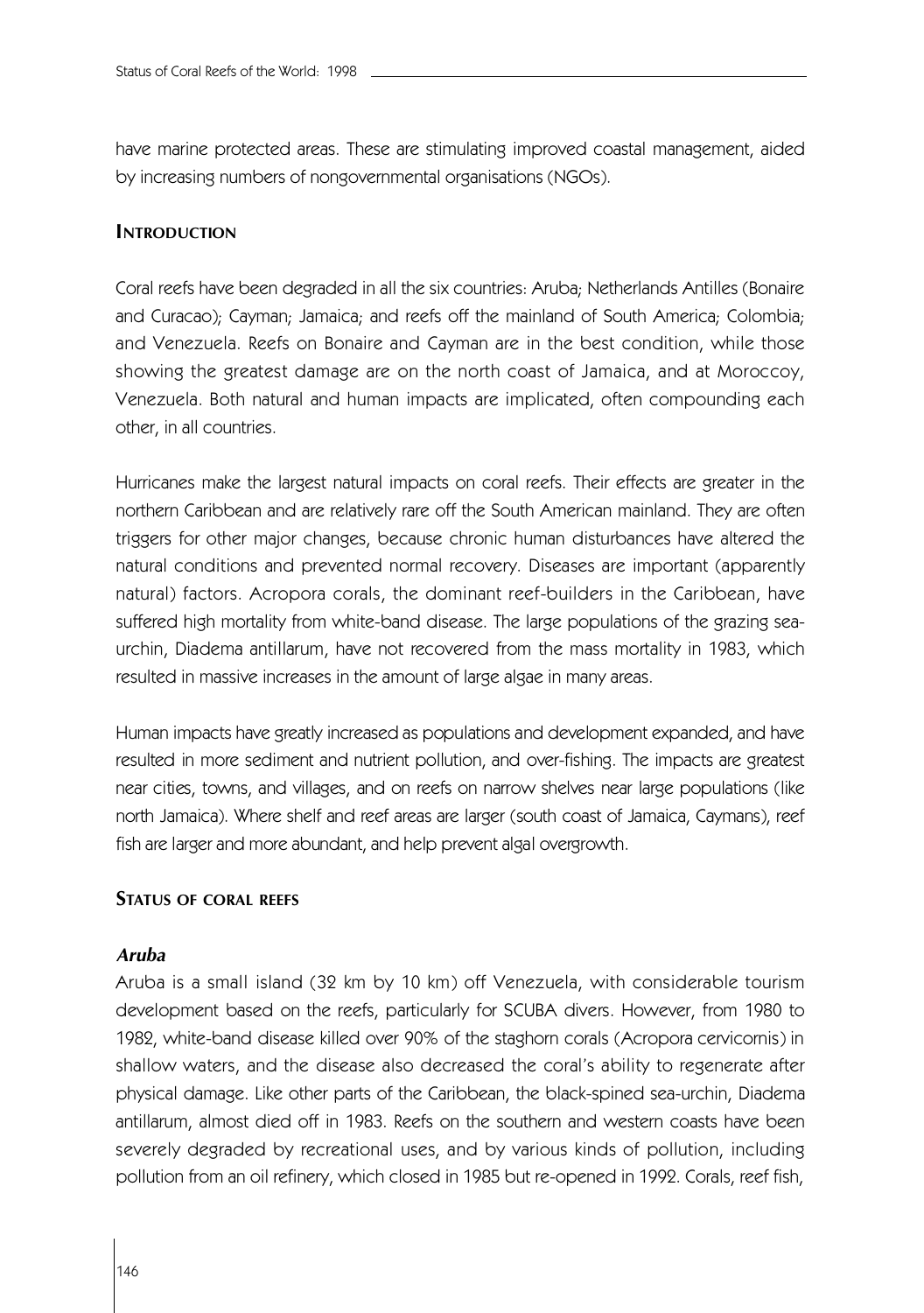and other organisms have been legally protected since 1980, effectively banning spearfishing and the collection of corals. Legislation exists to establish protected areas; but no protected areas have been created, although this is considered a priority. Elements in the private sector have become active in protection of the reefs, with initiatives such as installing mooring buoys at major diving sites, and an annual reef-care clean-up programme.

## *Cayman Islands*

Grand Cayman, Little Cayman, and Cayman Brac, are small, low islands (33 km by 10 km, 14 km by 3 km and 17 km by 3 km, respectively) to the southwest of Cuba. The islands have well-developed fringing reefs on the narrow shelves around them, which end as steep walls dropping to great depths. The Cayman Islands have grown phenomenally in the last 30 years, from an undeveloped country, to a thriving financial centre and popular tourist destination. The resident population has grown from 8500 to 30,000, but 600,000 people visit on cruise ships, and another 280,000 tourists, including many divers, come each year. Seafood is really popular, and there are considerable pressures on stocks of conch, lobster, and fish.

Hurricanes can cause major impacts, such as caused by Gilbert in 1988. As in the rest of the Caribbean, Diadema antillarum died out in 1983, but this did not result in an algal bloom, because grazing fish were still abundant. Now the Diadema seem to be coming back in areas on west Grand Cayman. There was large-scale bleaching of corals in 1987, and even worse bleaching in 1995–1996 and 1997–1998. White-band disease has been seen, but the staghorn (Acropora) coral species are still common, although impacted by storms. The deeper reefs off George Town have been destroyed by the continual anchoring of cruise ships, and nearby shallow reefs have been damaged by the resulting sedimentation. Another major source of stress on the reefs is from the thousands of divers.

The condition of most Cayman reefs is relatively good, but veteran divers say they are deteriorating. The government is starting monitoring, in addition to the two CARICOMP sites, and has banned the taking of any marine life using SCUBA. Fishing of conch, lobster, and turtle is controlled, and the discharge of harmful effluent and raw sewage is banned. There is now concern about polluted groundwater seeping out into coastal waters, because much sewage is disposed of by deep well injection. Reef fish are still abundant, although the increasing use of large Antillean traps with small mesh wire is causing concern. The government has established Marine Park Zones (only line fishing from the shore or out in deep water); Replenishment Zones (no spearfishing, no collecting of conch or lobster, and no fishtraps); and an Environmental Zone (no hunting, fishing, swimming, or anchoring). These zones include about 34% of coastal waters, and are enforced by four full-time Marine Enforcement Officers, backed up by the possibility of heavy fines.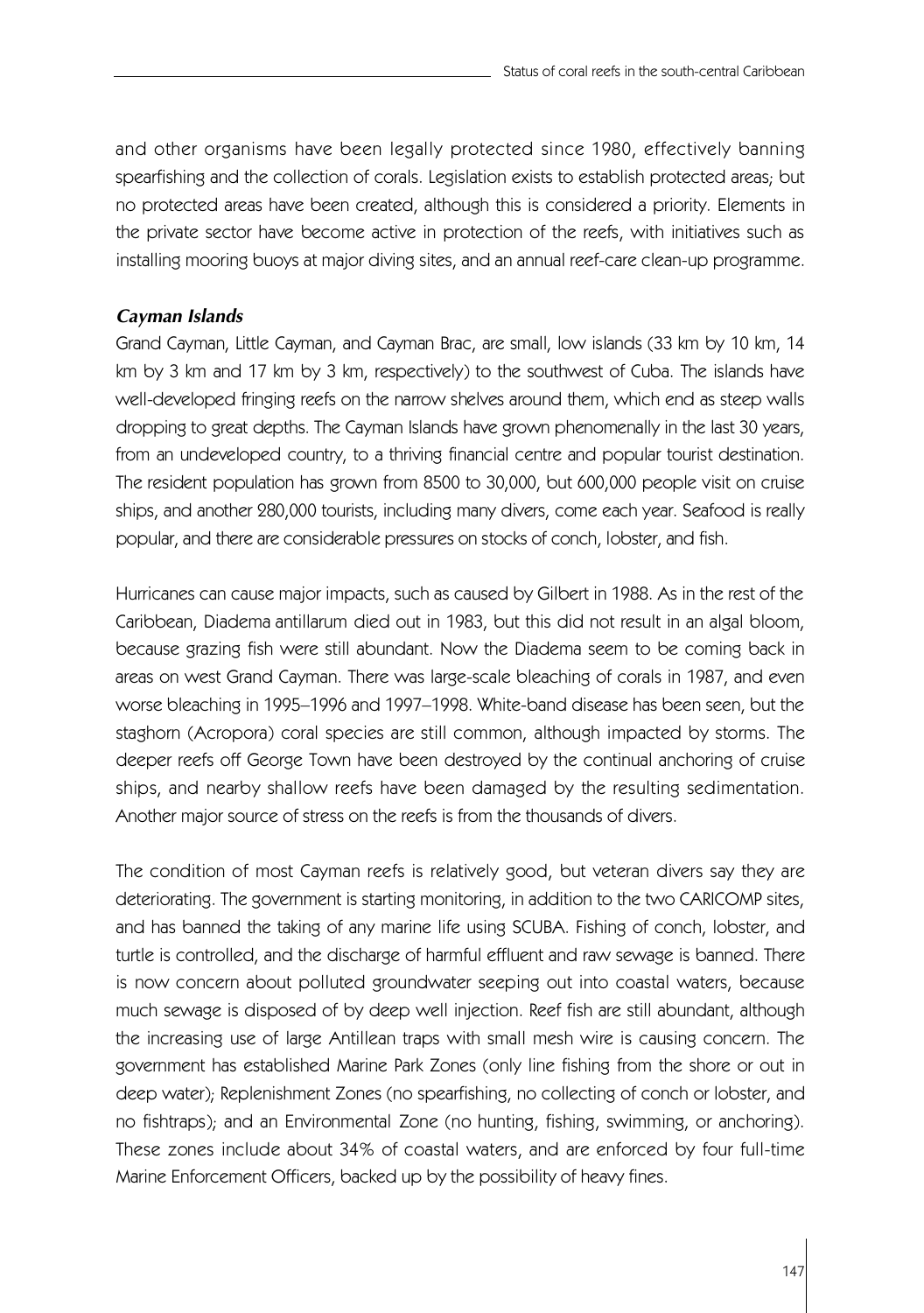#### *Colombia*

The Caribbean coast of Colombia has a 40 km wide continental shelf, which is strongly influenced by freshwater and sediment runoff. In the centre is the Magdalena river, the largest river discharging directly into the Caribbean Sea. There are about two million people living on the Colombian coast, mostly in three port cities Barranquilla (large and industrial), and Cartagena and Santa Marta, which are dependent on tourism. There are significant human impacts in the coastal zone from sewage and chemical pollution, coastal construction, over-fishing, dynamite fishing, mangrove logging, and tourism. Sediments cover most of the shelf and there are few coral reefs near the mainland.

There are many well-developed reefs around offshore islands, including the Islas de San Bernardo and the Islas del Rosario on the shelf, and a few distant coral banks and atolls (the Colombian archipelago of San Andres and Providencia). San Andres is densely populated with about 50,000 people in 30 km $^2$ . It is an active commerce and tourism centre, and human impacts on the reefs include sewage pollution, dredging, coastal construction, over-fishing, tourism, oil pollution, and boat and anchor damage. There are few hurricanes this far south, but the San Andres archipelago suffers occasional impacts. Diadema died out in 1983, there were mass mortalities of gorgonians in the 1980s, and significant coral bleaching in the 1980s and in 1995.

The reefs of Punta Betin and Isla Morro Grande are impacted by pollution and sediment, and have fewer coral species (20) and less coral cover (19–26%), than the reefs of the Tayrona National Park, where few people live (a CARICOMP monitoring site with 26 coral species and 3 7–49% coral cover). Human impacts have probably affected coral reproduction, as colonies of Montastrea cavernosa had smaller gonads and lower fertility on the polluted reefs. Moreover, there are now fewer coral species and lower coral abundance at Punta Betin than in 1972 and 1975, which also suggests that pollution from Santa Marta Bay is affecting the reefs. In the last 10 years, there has also been extensive mortality of branching (Acropora palmata, A . cervicornis, Porites porites) and foliose (Agaricia tenuifolia) corals in shallow waters at Tayrona, and considerable mortality of massive corals (Stephanocoenia intersepta, Montastrea annularis, Colpophyllia natans, Diploria spp.) in deeper water.

Extensive coral mortality has occurred around the coral reef islands near Cartagena: Islas de San Bernardo and Islas del Rosario. A cropora species, P. porites and Ag. tenuifolia were severely affected, and some massive corals also declined. The reefs of San Andres were healthy from 1968 to 1973, but they were found to be in poor condition in 1992, with about 52% of the coral recently dead. The corals most affected were Acropora cervicornis (which has almost disappeared from around San Andres), Ac. palmata, Eusmilia fastigiata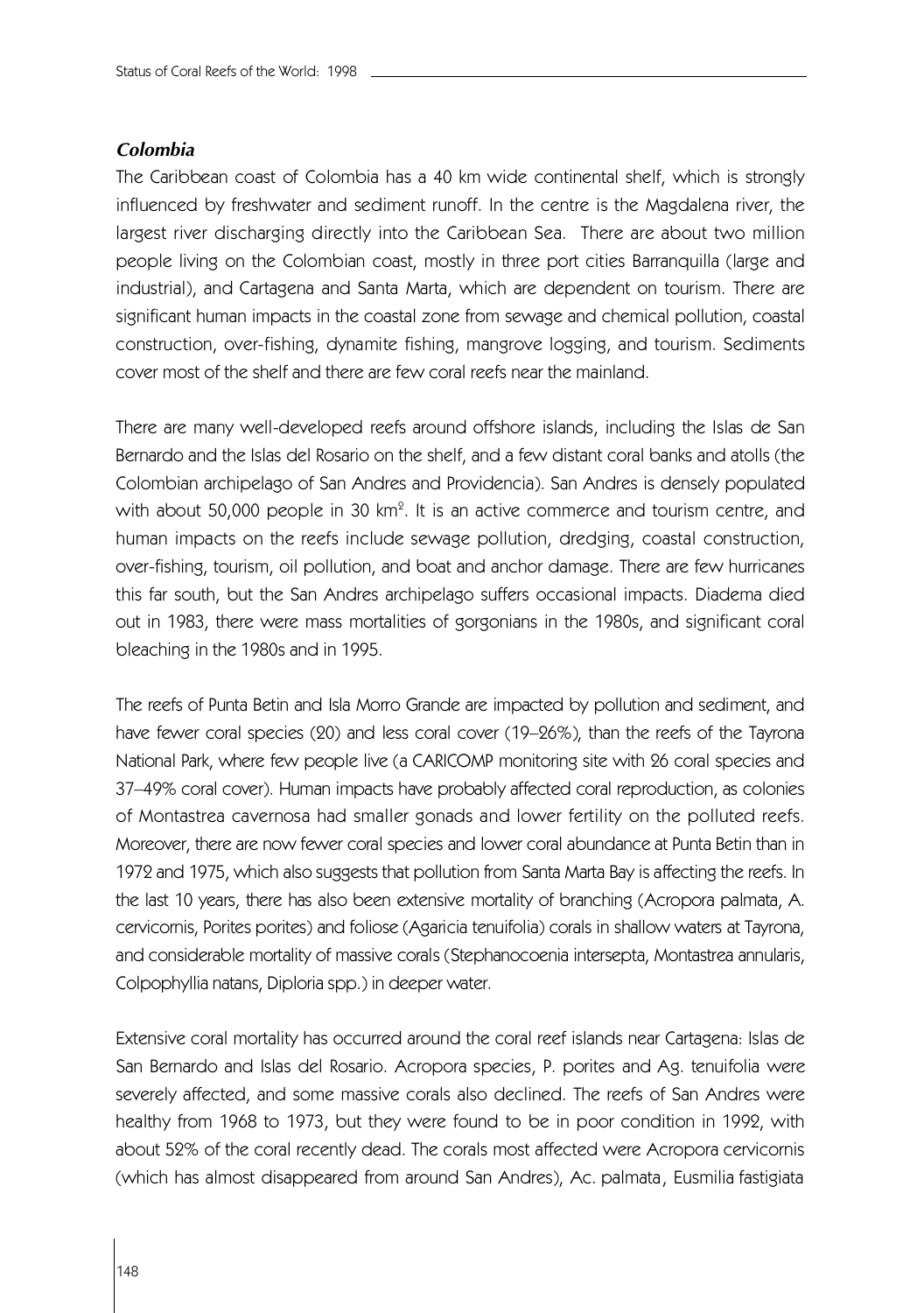and C. natans. Since then, many algae have proliferated (mainly Dictyota, Halimeda, Lobophora and Padina).

Similar results were seen at the three unpopulated atolls of San Andres and Providencia (Courtown, Serrana, and Roncador) in 1994–1995. The amount of recently dead coral was between 43% and 56%, with the most affected species being branching (Acropora spp., Porites porites) and massive corals (Montastrea annularis, Siderastrea siderea, C. natans, Diploria spp.). However, the mortality of the two Acropora species and Gorgonia spp. were much lower than on San Andres.

Environmental management was boosted by creation of the Ministry of the Environment in 1993, which administers national parks and reserves, including Tayrona and Islas del Rosario. Both have some local rangers to enforce regulations, but resources and infrastructure are still insufficient for effective control. Management plans and legislation are being prepared for these and other proposed protected areas (including Islas del San Bernardo, San Andres, and Providencia). Legislation and regulations are also being prepared for coastal area management and further protection of mangroves, seagrass beds, and coral reefs. A nation-wide monitoring programme, on both Atlantic and Pacific coasts, was introduced in 1998.

#### *Jamaica*

The large island of Jamaica (235 km by 80 km) is in the centre of the Caribbean Sea. Cuba, 150 km north, moderates the effects of the northeast trade winds on the well-developed fringing reefs of the north coast, which grow on a very narrow shelf. Patchy reef formations on the south coast grow on a shallow shelf up to 20 km wide, but are punctuated by rivers and sediment slopes. Reefs and corals also grow on neighbouring banks at the Pedro Cays, 70 km south, and the Morant Cays, 50 km southwest. The Jamaican population has doubled in the last 30 years to about 2.5 million. There are many coastal communities, industries are concentrated on the southeast around Kingston, and there has been much recent tourism development on the north coast.

Jamaican reefs suffered little storm damage for more than 30 years, until they were severely impacted by Hurricane Allen in 1980. In the same year, there was some white-band disease in Acropora cervicornis, while in 1983, the abundant sea-urchin Diadema antillarum died off. These combined natural impacts marked the beginning of a major deterioration of Jamaican coral reefs. The reefs did not recover because of insidious, chronic human disturbance, notably over-fishing, and increased sediment and pollution runoff. Over-fishing on the narrow north-coast shelf was obvious in the 1960s, but the unusually high abundance of Diadema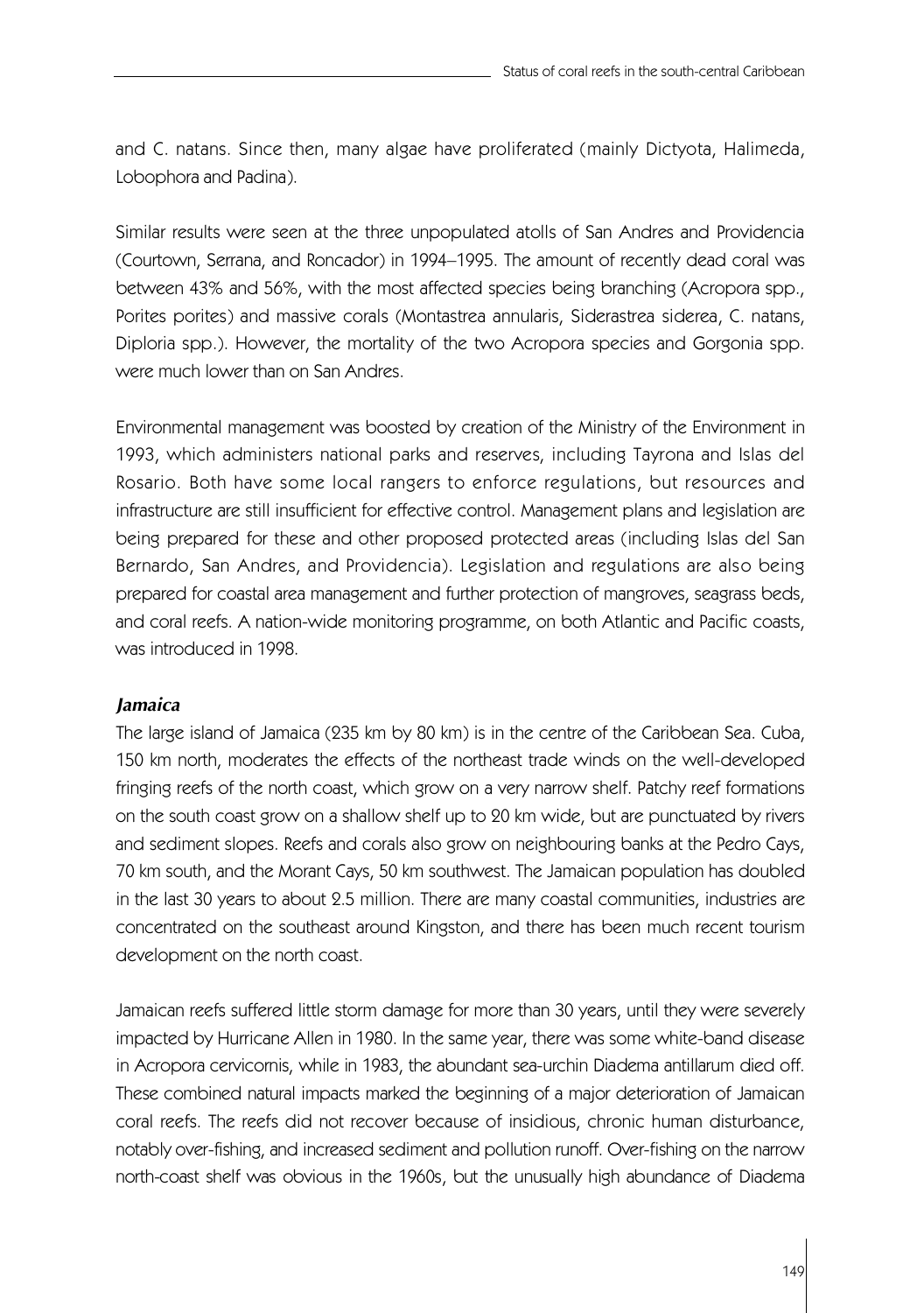grazed down the algae and allowed the corals to dominate. When the Diadema died, algae grew over the reefs, smothered living corals, and prevented new corals settling. This algal growth was helped by nutrient pollution and the removal of grazing fish.

Soil erosion has been a major problem in Jamaica for 50 years, and sedimentation is damaging the reefs near river mouths. Nutrient pollution has increased as human populations grew, particularly in Kingston Harbour and near coastal communities, where nitrates percolate through porous limestone onto the reefs. Increased coral mortality occurs to the west of Kingston Harbour, showing the impact of a pollution plume. Jamaican corals also suffered mass bleaching in the winters of 1987, 1989 and 1990, with considerable mortality.

In the late 1970s, nine reefs on the north coast had coral cover averaging 52% at 10 m depth, but this declined to 3% in the 1990s, in parallel with an increase in fleshy macroalgae from 4% to 92%. Even in areas once dominated by massive corals at Discovery Bay, coral cover is only about 10%, and 14% in Montego Bay Marine Park. In shallow water, where sea-urchin numbers have increased, opportunistic corals have recruited and cover is increasing slightly. Some coral populations around the Port Royal Cays are in good health (coral cover up to 20%) with abundant Acropora cervicornis.

For many years, the main law controlling coastal development was the Beach Control Act (1960), which licensed construction or drainage works near the shore. However, it was easy to ignore. Environmental management has been greatly strengthened by the Natural Resources Conservation Act (1994), and increased staffing of the Natural Resources Conservation Authority, in the Ministry of Environment and Housing. The Ocho Rios and Montego Bay Marine Parks were classic 'paper parks' with no staff or funding until 1989, when the Montego Bay Park was revitalised with USAID funding. In 1998, new land/sea coastal management areas have been created at Negril and the Portland Bight. Also in 1998, the potential for better integrated management of the coastal zone received a boost with the formation of a Council on Ocean and Coastal Zone Management, on which all major sectors are represented, and which reports directly to Cabinet.

Government efforts in conservation and reef management have been increasingly supplemented by NGO activities. Local groups have formed all around the country, and several are doing valuable work in the coastal zone (Negril Coral Reef Preservation Society, Portland Environmental Protection Association, St. Ann Environmental Protection Association, and Caribbean Coastal Area Management Foundation). The Fisheries Improvement Programme, at the Discovery Bay Marine Laboratory, is helping artisanal fishermen to manage their own fishery resources. The CARICOMP monitoring site at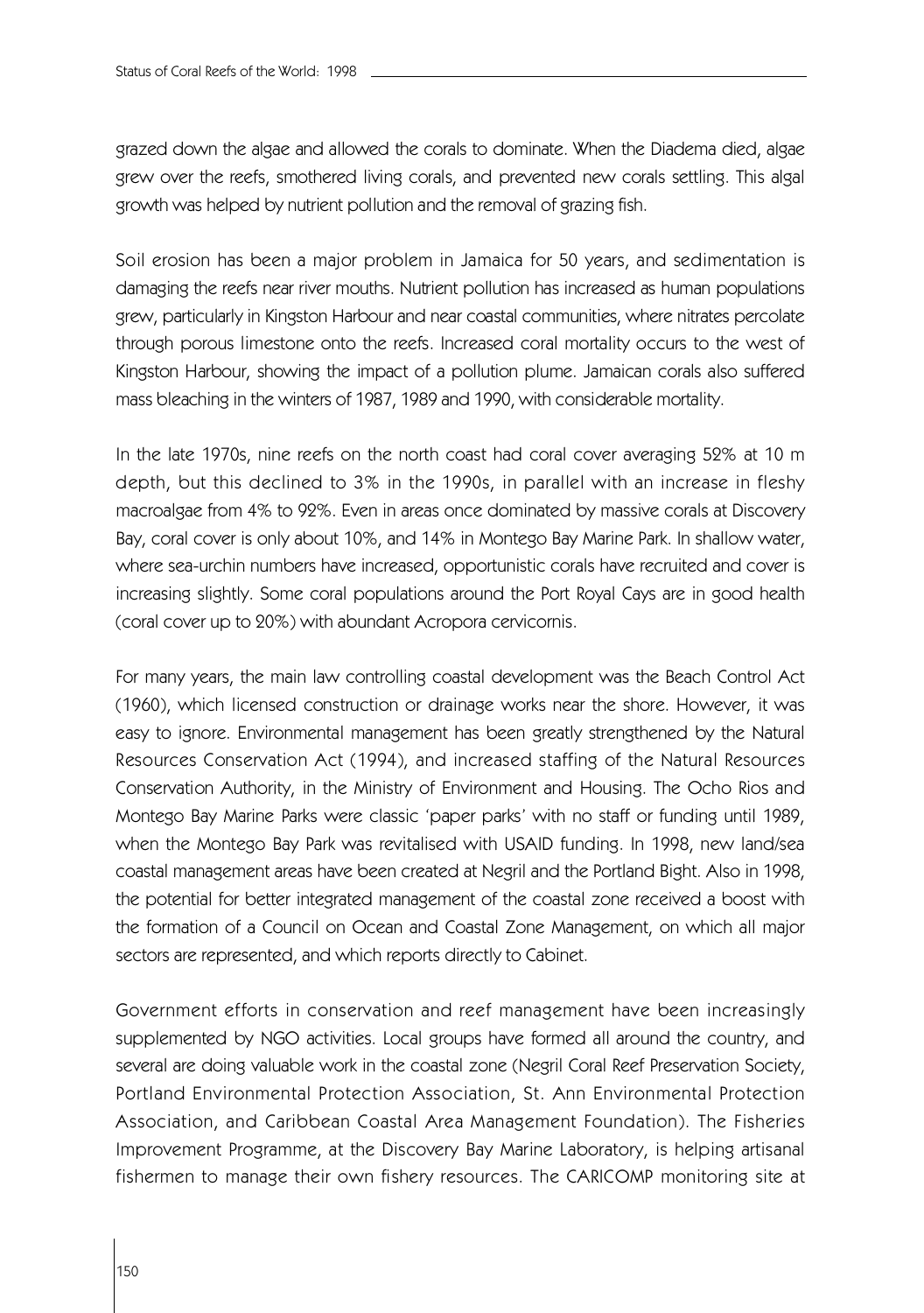Discovery Bay is soon to be joined by others at Portland Bight and Montego Bay. In addition, long-term monitoring for the effects of climate change is to be carried out for the Caribbean Planning for Adaptation to Climate Change project.

### *Netherlands Antilles*

Bonaire (38 km by 10 km) and Curacao (61 km by 14 km) are small oceanic islands about 70 km north of Venezuela. Each lies on a northwest to southeast axis, with the east coasts exposed to persistent trade winds. The shelf around each island is narrow, about 8–12 m deep for about 100 m, then the shelves slope steeply to a sandy terrace at 50–60 m, and then drop off. Coral reefs are well developed on the leeward coasts, but on the windward coasts, the shallow areas are dominated by crustose algae and Sargassum, and the corals grow best in deeper water.

Tourism is the most important industry in Bonaire, increasing at 10% per year for the last 10 years. The resident population is about 11,000 and growing, while there are about 60,000 visitors per year, of whom 26,000 are divers. Building along the coast is booming for tourism and housing, but sediment runoff is increasing from this construction, and there is no central sewage treatment. Fishing is mostly for pelagic fish, and is rare on the reefs.

Curacao has a population of 160,000, which is decreasing, while environmental pressures are increasing dramatically. The economy is based on oil refining, other industries, tourism, and off-shore banking. Massive coastal development is the biggest threat to the reefs, with raw sewage discharge, harbour pollution, and sedimentation from deforestation. Most fish caught are pelagics, with the reef fish catch estimated at 90–180 tonnes per year.

Bonaire and Curacao are on the margin of the hurricane and storm belt. But when hurricanes and storms do impact, their effects are marked. White-band disease caused similar massive damage to Acropora cervicornis in 1980–1981 as it did at Aruba. Diadema antillarum died off in 1983, with a parallel increase in large algae. There was mass bleaching of corals in 1987, 1990, and 1995.

Coral cover at four sites on Curacao and Bonaire decreased from 55–50% to 30–25% at 10 m and 20 m between 1973 and 1992, but was mostly unchanged at 30 m and 40 m depth. The decreases are probably due to increased growth of large algae and ascidians because of increased pollution.

The general condition of Bonaire reefs is good, and the impact of anchoring and sewage pollution is localised. Reef fish are abundant and biomass is high. The healthiest reefs in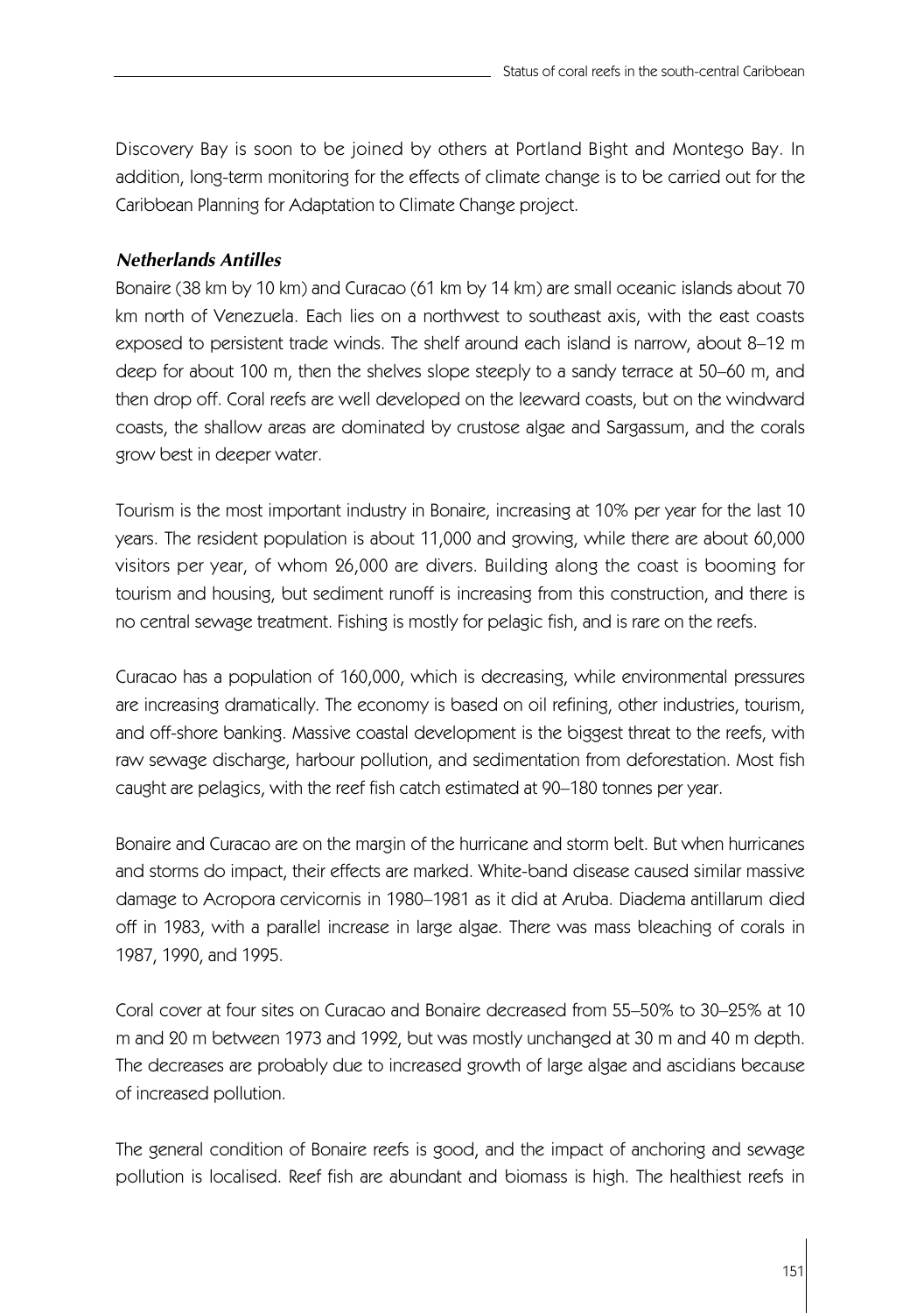Curacao are upstream of the population centres, away from pollution by coastal development and industry. The reefs are also protected by rougher waters and poor access for the public, and pressure from fishing and diving is limited. Elsewhere, the condition of reefs and fish populations have degraded.

The Bonaire Island government introduced marine resource management in the 1970s, banning spearfishing and collection of coral. The Bonaire Marine Park (created in 1979) now extends all around the coast, and like other parks in the Netherlands Antilles, it is administered by a private foundation (STINAPA Netherlands Antilles). There are zonation and management plans, CARICOMP monitoring, permanent moorings, and a visitor centre. The Park is completely self-financed by diver fees of US\$10 per year, grants, and donations. The Reef Management Ordinance (1976) prohibits spearfishing and collection of coral in Curacao, and is still the only legislation. The Curacao Underwater Park (20 km from the eastern tip, Oostpunt, to the capital Willemstad) was opened in 1983, but has no legal status, and is ineffective due to a lack of funds. A management plan was produced in 1995, and legislation is being upgraded to start management in 1997. Meanwhile, a CARICOMP site has been operated since 1994.

#### *Venezuela*

Reef coral development is limited by freshwater and sediment runoff, and cool upwellings. Nearshore coral reefs are scarce, with small reefs at Moroccoy and Mochima. Better reefs occur around offshore oceanic islands, which include the Archipilago Los Roques. There has been much industrial, urban, and tourist development on the coast, with consequent sediment, human, and industrial pollution. There is intensive fishing on the fringing continental reefs and at Los Roques (lobster, conch, and fish). The island reefs are less exploited for tourism, but there is no control.

Hurricanes are relatively rare. There was mass mortality of Diadema in 1983, and large-scale bleaching of corals in 1987, and much more in 1995–1996. Some reefs are currently affected by terrestrial runoff. Recently, there has been mass mortality of marine organisms on the Moroccoy National Park reefs, which eliminated almost all massive coral species. Previously, the cover by massive species alone had been relatively high, at 36%.

Conservation is the responsibility of MARNR; INPARQUES manages protected areas and the national parks at Los Roques, Mochima and Moroccoy. There are many laws, regulations and management plans, such as declaring the coastal strip 80 m wide, including the mangroves, as a protected area, but there are insufficient boats, trained personnel, and funds, and the laws are not fully implemented. The navy controls many oceanic islands, restricting tourism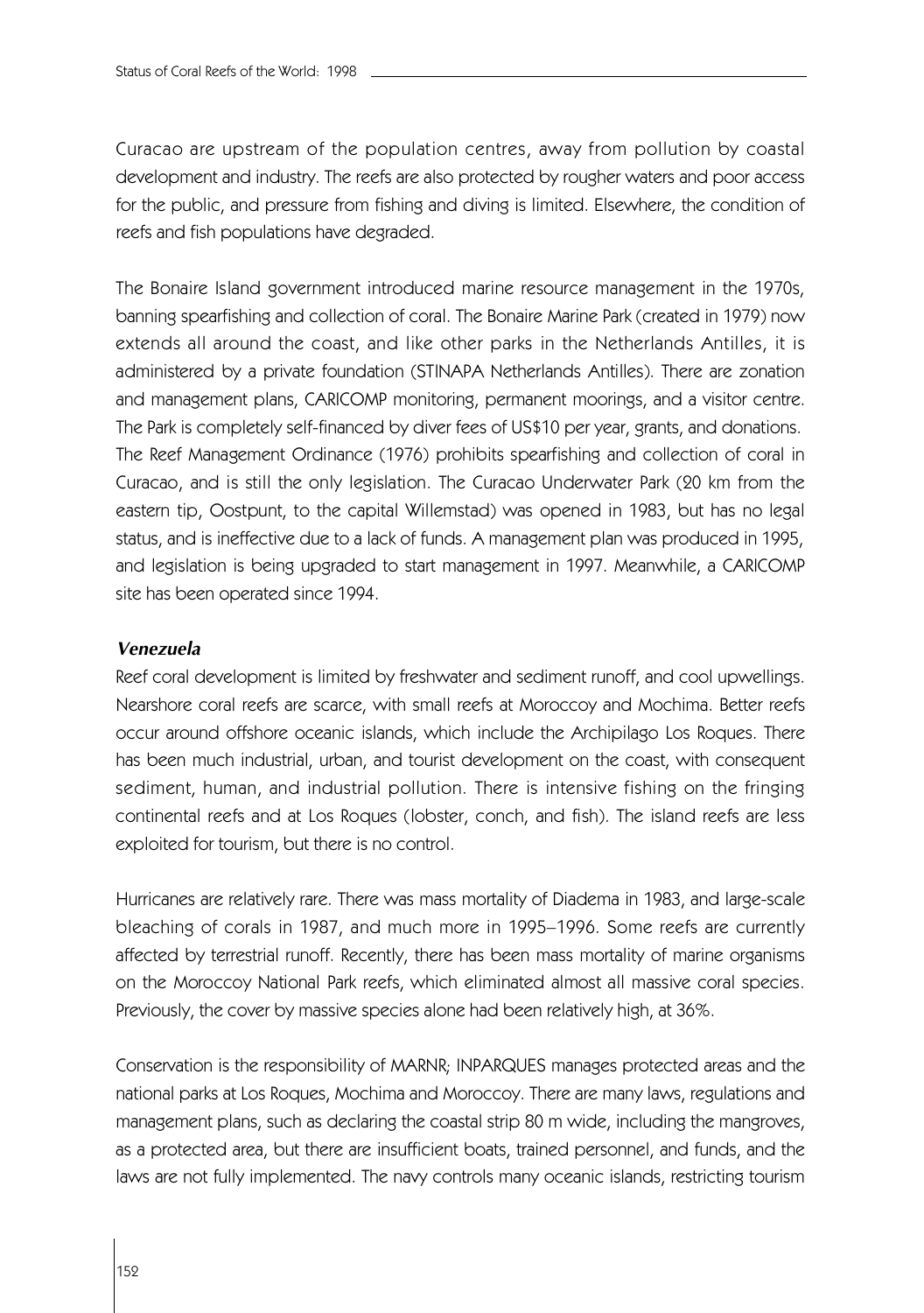and fishing. Some NGOs support reef research programs, for example ECONATURA gives grants for small projects in protected areas, and trains personnel to monitor physical and chemical variables in marine parks. FUDENA maintains a marine turtle conservation programme. CARICOMP sites are located at Moroccoy and Margarita Islands.

#### **RECENT MANAGEMENT ACTIVITIES**

Two significant resource management trends can be seen in the region. First, there is a progression from protecting species, to protecting habitats, then to protecting the wider ecosystem and, ultimately, nation-wide environmental management. No countries have reached that goal, however, most have established marine protected areas (MPAs), mostly as national parks. Most receive too little funding to be fully effective, but they play a valuable role in attracting public and government attention to the importance of natural resources. They stimulate Integrated Coastal Management (ICM) and become valuable centres for learning, and developing appropriate measures, although mostly on a small scale. Integrated management is still hampered by the multiple agencies involved, but some countries (e.g. Cayman) have created more unified structures for environmental decision-making by restructuring departments and creating consultative committees (as in Jamaica).

The small island states of Bonaire and Cayman depend heavily on marine resources and have established more effective conservation mechanisms than the nearby islands of Curacao and Jamaica, where there are many more competing interests. Cayman recently declared a moratorium on development, while Bonaire and other 'island paradises' have not yet established carrying limits.

The second trend is a move from 'top-down' control by government, to 'bottom-up' participation by local resource users and development of co-management. Enforcement of environmental laws requires political will, trained staff and money. Most natural resource agencies are understaffed, and rangers either do not enforce environmental laws, or impose minimal fines. Environmental management by governments is expensive and inefficient; whereas management by an informed and involved population is cheaper and more likely to succeed. As people become aware of environmental issues, politicians follow. In the last 10 years, environmental managers and funding agencies have increased the involvement of all 'stakeholders' in environmental planning and regulation. There has been much talk, and some action, towards co-management in the region, and the participation of NGOs in coastal management has increased. They are contributing to reef monitoring in some cases in association with CARICOMP, which is represented in five of the six countries. In addition, assessments were made for Reef Check in 1997, in Cayman and Bonaire.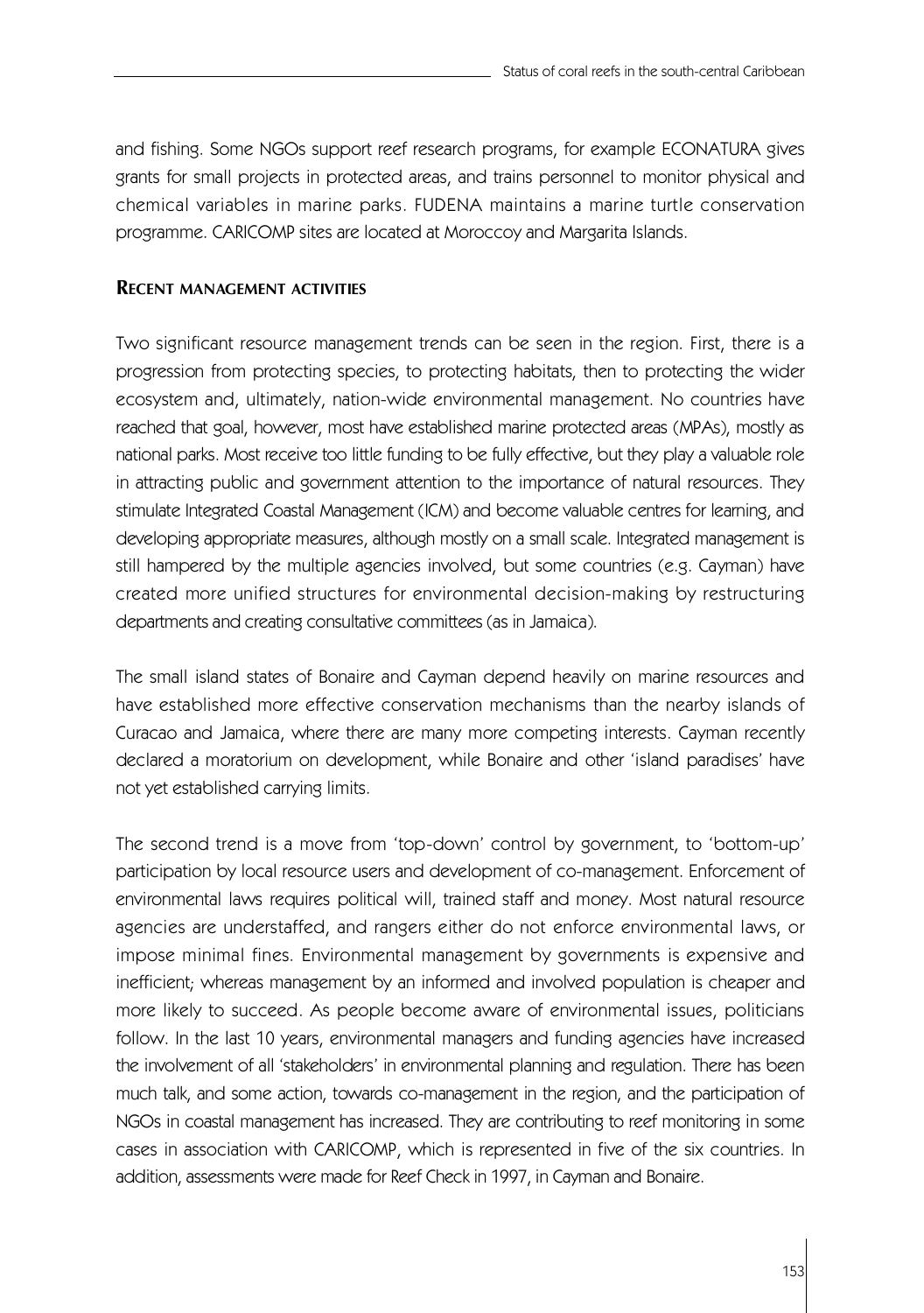The authors for this review were: Jeremy Woodley, University of the West Indies, Jamaica; Kalli De Meyer, Bonaire Marine Park; Phillippe Bush and Gina Ebanks-Petrie, Department of the Environment, Grand Cayman; Jaime Garzon-Ferreira, INVEMAR, Colombia; Eduardo Klein, Universidad de Simon Bolivar, Venezuela; Leendert Pors, Ecological Institute, Curacao; and Cornelius Wilson, Ministry of Transport, Communication and Utilities, Aruba.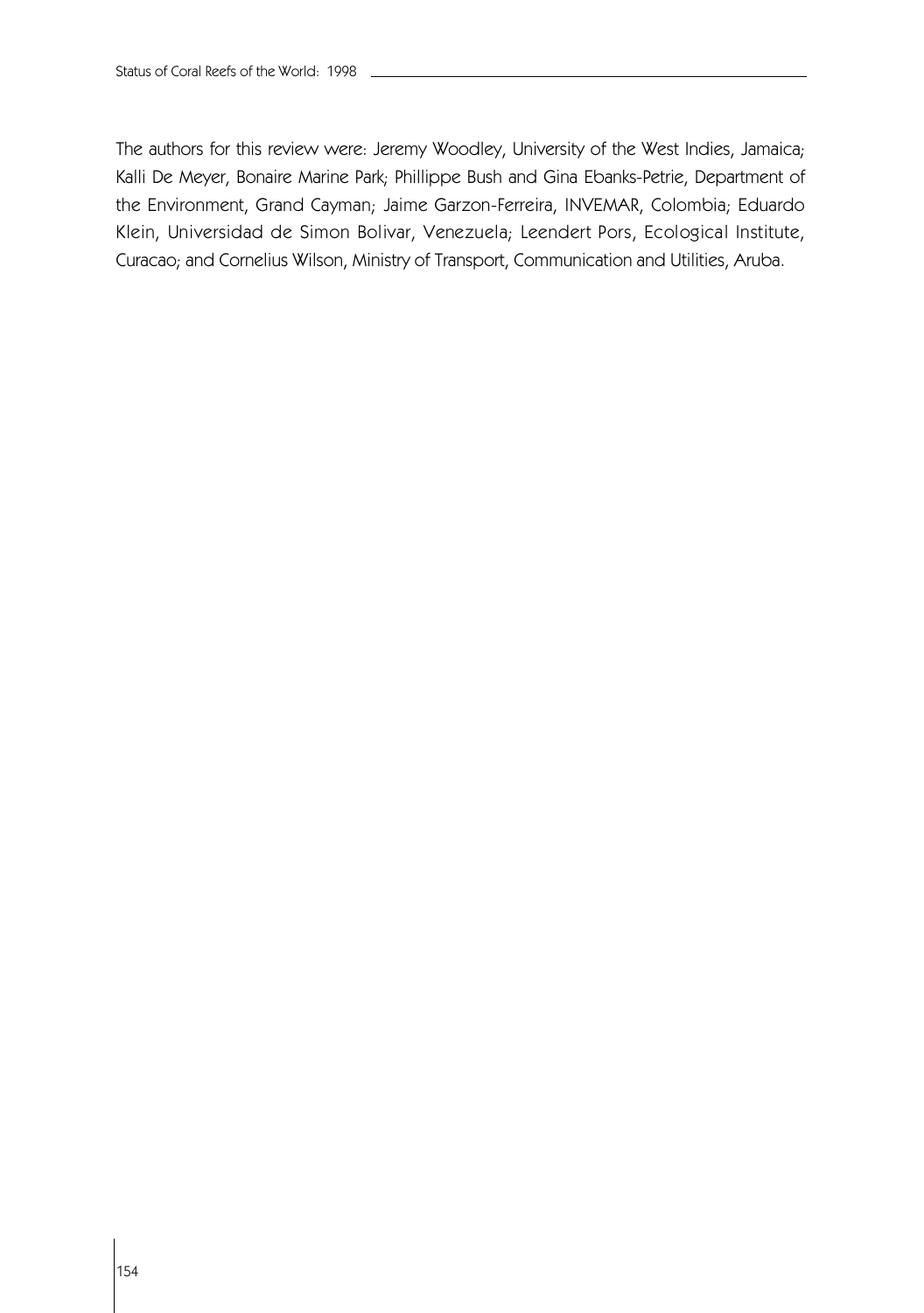# **11. STATUS OF CORAL REEFS OF CENTRAL AMERICA: PACIFIC AND CARIBBEAN COASTS**

# JORGE CORTÉS AND MAREA E HATZIOLOS

#### **ABSTRACT**

Reefs on the Pacific and Caribbean coasts of Central America are remarkably different. The Pacific coast reefs are small with very low diversity and are under very high pressure from natural impacts and increasing human activities. The reefs have been heavily damaged in the past by crown-of-thorns starfish predation and massive bleaching during El Niño years, and now by large amounts of sediment runoff from poor land-use practices. They are also being continually stressed by cold upwellings and damage from bioeroding animals that burrow into coral skeletons and scrape off newly settled corals. These poor coral growth conditions also result in a low capacity to recover from damage. There has been little activity to conserve them, and pressure is not high for protection, except for a few reefs well offshore.

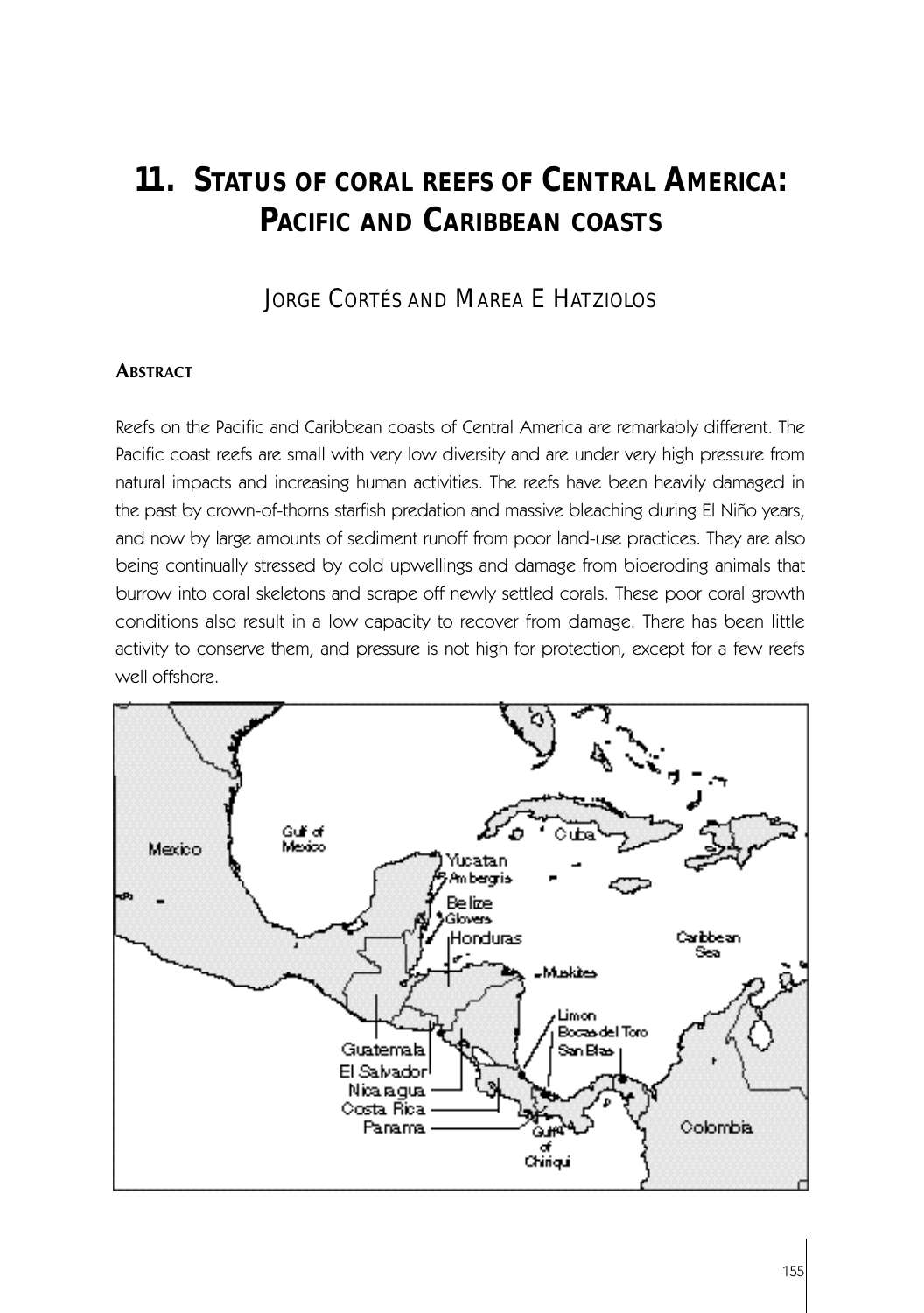The eastern coast of Central America has some of the best reefs in the Caribbean. Reefs off Belize, and also those well offshore of countries to the south, have much higher biodiversity and are generally in good to excellent condition; corals are healthy and some reefs have large fish populations. These reefs have been impacted by coral bleaching, including the current episode, and by the death of the long-spined sea-urchin. But they have generally recovered rapidly. They are now being impacted by increased sediment and nutrient runoff from poor land-use practices, and by increasing fishing pressure, often using illegal means. This is particularly clear in reefs off Panama where significant degradation has been measured. There are a number of marine protected areas (MPAs), some well managed but others existing only on paper. Currently there is a major regional project in preparation, under the Mesoamerican Barrier Reef Initiative (MBRI), which aims to increase the capacity for conservation and sustainable use of coral reefs along the northeastern coast of Mesoamerica, and to increase monitoring and assessment of the health of coral reef ecosystems.

#### **INTRODUCTION**

The reefs of the two coasts of Central America are radically different: those on the Pacific side are generally small, have very low coral species diversity, having formed along the margins of a steep and narrow continental shelf, and are subject to the influences of upwelling and El Niño. In contrast, reefs on the eastern side have some of the highest coral diversity in the Caribbean, and have formed extensive coral reefs along shallow underwater banks. These include the barrier reef running parallel to the coast of Belize, one of the longest in the world. The Mesoamerican Barrier Reef System covers a distance of nearly 1000 km, originating in the northern Yucatan Peninsula in Quintana Roo (Mexico), and extending as far south as the Bay Islands off the north coast of Honduras. Further south, fringing reefs and the many offshore coral cays from Nicaragua to the San Blas Islands of Panama form a second cluster of reefs with associated mangroves and seagrass beds. Research to date has focused on the ecology and geology of the reefs of Panama and Belize. Only recently have reports of degradation in Mesoamerican reefs begun to focus attention on the need for conservation and management of these systems, and hence a better understanding of their structure and function within a larger regional context.

The Caribbean reefs of Mesoamerica are ecologically complex and subject to a variety of natural and increasing anthropogenic stresses. Coral bleaching was a major event in 1983, causing massive mortality of corals. Hurricanes are a major natural disturbance, periodically destroying vast areas of reefs and clearing the way for new settlement and colonization, particularly in northern parts (as occurred recently with Hurricane Mitch). The long-spined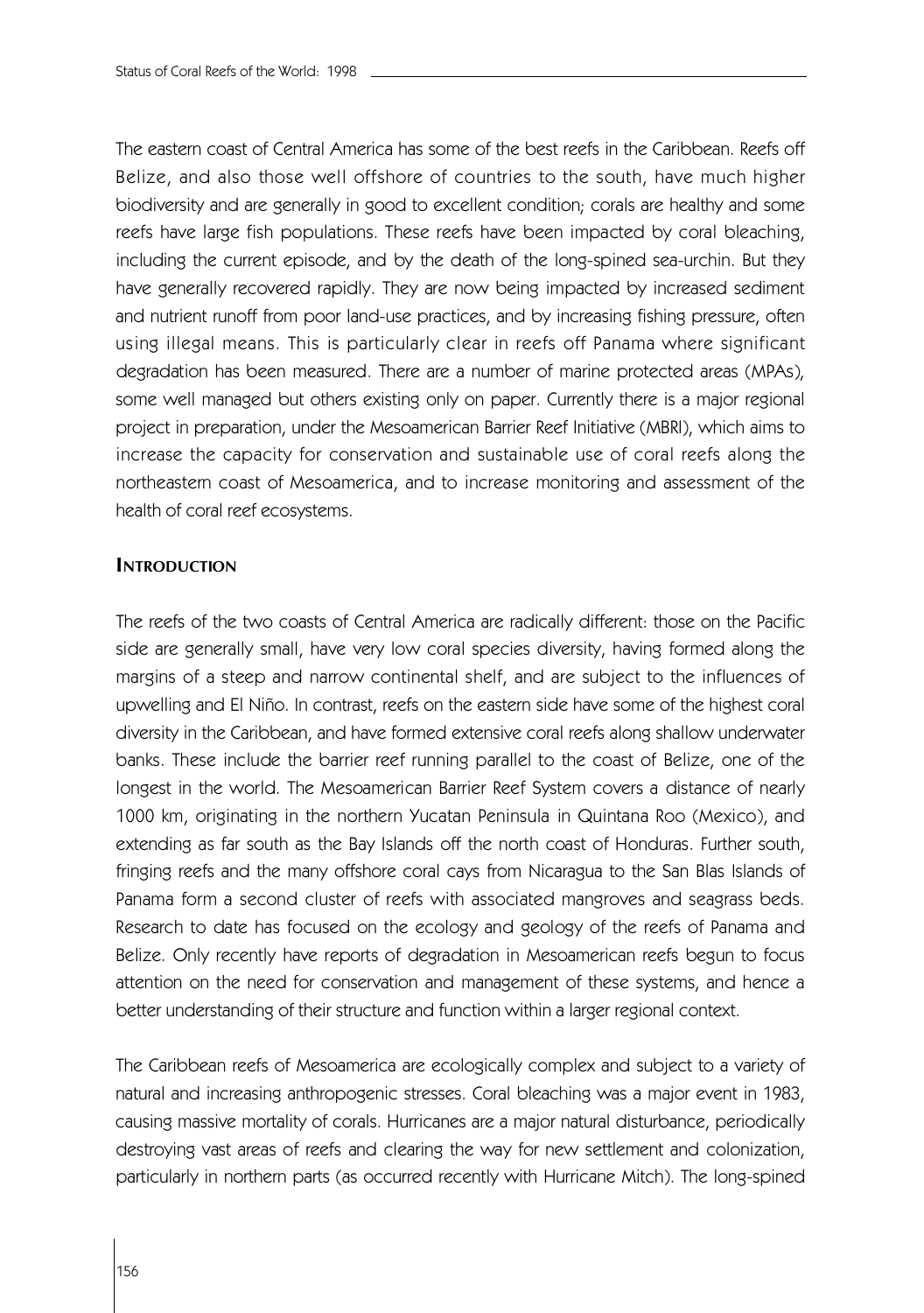sea-urchin Diadema antillarum played a major role on these reefs, as in the rest of the Caribbean, in controlling the growth of macroalgae. When there was a mass die-off in 1983, algal growth exploded and smothered large areas of coral reefs in most countries, except in Belize where near-normal populations of grazing fish remained. In most other areas, fish populations were reduced through the use of fine mesh fish traps, nets and spearfishing. The most recent bleaching event associated with the 1997–1998 El Niño has had marked effects in the western Caribbean, as elsewhere. The overall mortality from this event is still being assessed, but individual accounts indicate that it is extensive. Recovery rates are likely to be affected by cumulative stress from other anthropogenic sources. These include destructive fishing practices, including inappropriate gear, the use of spear guns, and violation of closed seasons and exploitation of spawning aggregations of reef fish, and indirect sources such as pollution and sedimentation.

Deforestation and inappropriate land use in watersheds draining to the Caribbean have resulted in significant erosion and sediment loads affecting reefs. Non-point source pollution from pesticides and agricultural runoff, as well as wastewater from growing municipal and industrial development along the coast, are degrading coastal water quality and contributing to eutrophication. Coastal tourism and port expansion have resulted in habitat loss and degradation through conversion of mangroves, dredging of seagrass beds, and siltation of reefs. These interactive and cumulative effects are likely to play an increasing role in the dynamics of reef community structure and their resilience to natural disturbance. Reefs on the Pacific coast are subject to frequent bouts of cold upwelling water, which favour the growth of macroalgae and limit the growth of corals. By contrast, during El Niño years, seawater temperatures can rise to over 30°C and stay high for weeks, resulting in coral bleaching. Coral diversity is very low because these reefs are isolated from the Pacific centres of high diversity by enormous distances, and from the Caribbean side by land that closed the connection between the two seas 3.5 million years ago. The reefs are usually close to land and are heavily impacted by large amounts of sediment runoff because of heavy rainfall. There is also intense bioerosion by burrowing sea-urchins, boring molluscs, and other animals. This erosion is so intense that most of the reefs are decreasing in coral rock content, not increasing like most other reefs in the world. The crown-of-thorns starfish are persistent predators on these reefs and have caused serious damage in the past.

The combination of stresses on Pacific reefs means that there are very slow rates of recovery following major stress. After the large El Niño bleaching in 1983, it has been estimated that recovery of these reefs may take between 100 and 200 years. Coral reefs that are stressed by either cold upwellings or pollution could take longer to recover.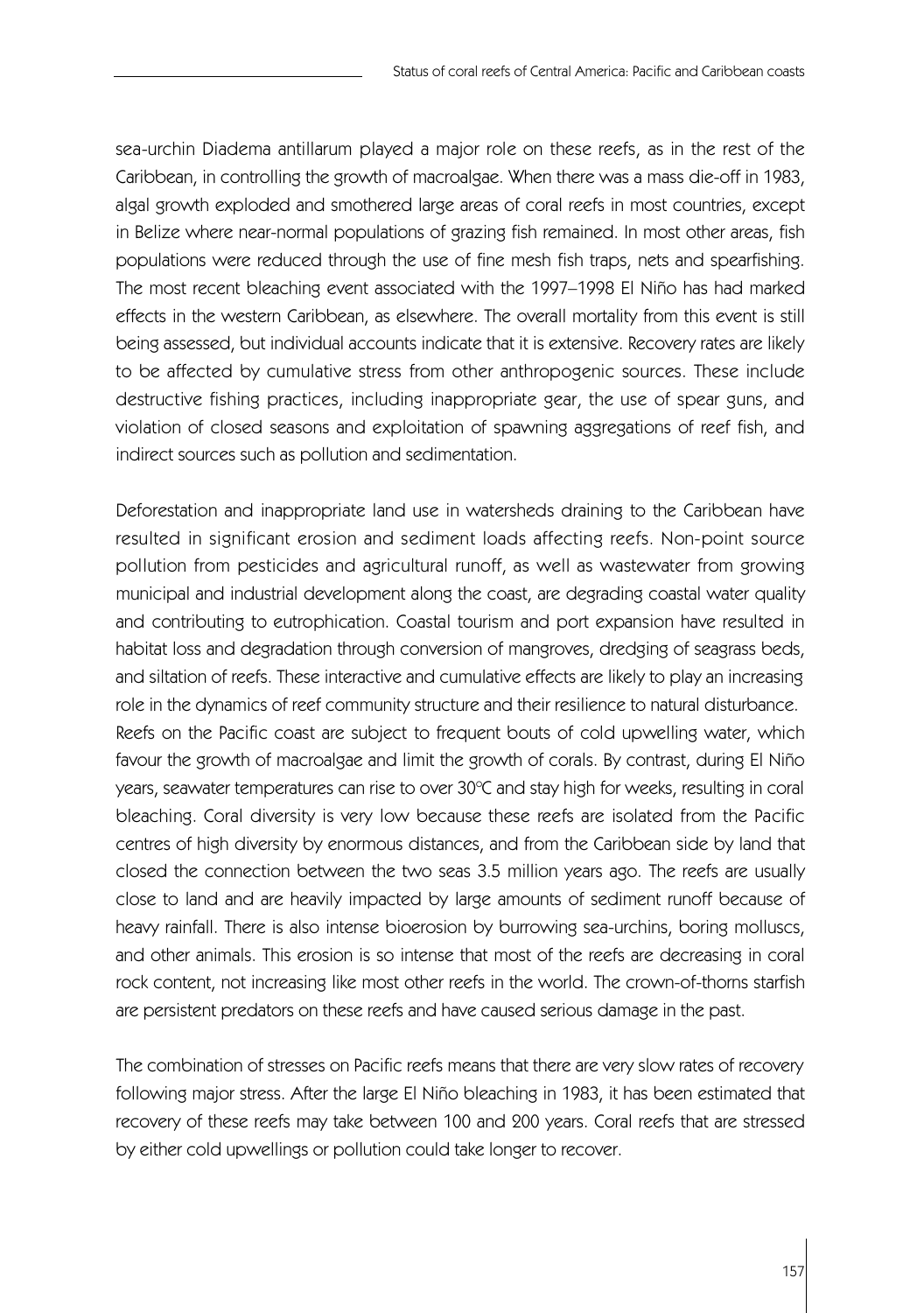#### *Belize*

The longest barrier reef in the Caribbean runs from Belize's northern border with Mexico, north of Ambergris Caye, down to Honduras, a distance of some 250 km. Virtually all types of reefs are found, from shallow platform reefs in the lagoon to deep plunging barrier reefs on the edge of the shelf. A series of oceanic atolls are found outside the reef; among these are Turneffe, and two of the best examples of oceanic atolls in the Caribbean, Lighthouse and Glover's Reef. These reefs are probably the best reefs in the Caribbean, as they are in excellent health, have a high diversity of corals, and large fish populations. The major natural impacts are hurricanes, which strike every six years on average, the most severe being Hattie (1961) and Greta (1978), which damaged corals and sent 2 m storm surges over some islands. The recent coral bleaching in late 1998 appears to be particularly severe, with large areas of the reefs showing extensive bleaching of almost all species, and water temperatures rising to 32°C and as high as 38°C in protected shallow areas.

Most reefs are relatively remote from the mainland. A lagoon, between 10 km and 40 km wide, separates the barrier reefs from the mainland and protects them from sediment runoff and pollution. In addition, Belize has one of the lowest population densities in the Caribbean and most of the tropical and mangrove forests are intact. Fishing pressure is slight to moderate, however there is increasing pressure from fishers coming up from countries to the south. When the Diadema died off in 1983, there were no major increases in macroalgal growth due to a healthy population of herbivore fish, and so there were few impacts on the corals. The offshore atolls are remote from land influences, however they appear to have reasonably high natural levels of water nutrients and are experiencing increasing fishing pressure.

The excellent status of reefs in Belize is attracting increasing numbers of dive tourists, many of whom explore the reefs aboard small ships. The government is active in promoting coastal conservation and is implementing a phased integrated coastal management program. Belize also signed the Tulum Declaration along with its neighbors: Mexico, Honduras, and Guatemala. These four countries are committed to joint management and conservation of the Mesoamerican Barrier Reef System (MBRS), having acknowledged the need for a coordinated plan of action. A regional project to protect the reefs through better monitoring and conservation techniques is now being prepared with Global Environment Facility and World Bank support, and standards and protocols for sustainable use are being introduced. The Mesoamerican Barrier Reef Initiative (MBRI) is part of a larger program to preserve and expand a biological corridor of natural habitats, connecting populations of flora and fauna along the entire Mesoamerican isthmus, from Mexico to Panama.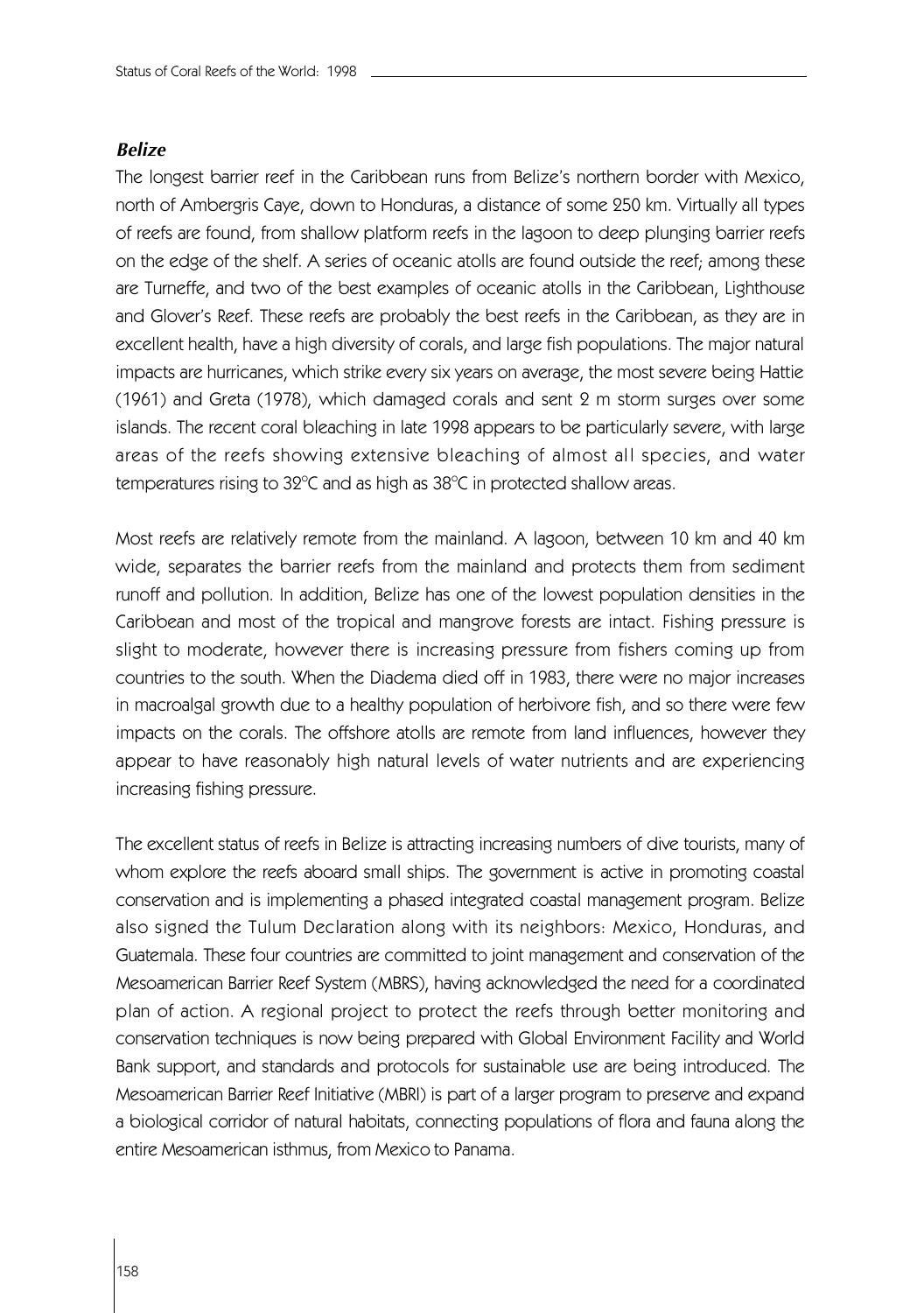# *Costa Rica*

Most of the Caribbean coastline consists of sandy beaches with occasional rocky headlands where reef corals grow. There are reefs on offshore carbonate banks in the north, and small areas of fringing and patch reefs down to the Panamanian border. These reefs are exposed to strong onshore winds and waves that limit growth in shallow water. There are also large sediment flows that restrict reef growth, and these sediment flows have increased in the last 20 years. The reefs were extensively damaged by major bleaching in 1983, and algal proliferation from the Diadema die-off, also in 1983. Reefs around the port of Limon have been damaged by sewage, industrial and petroleum pollution. Recent increases in sediment flow have caused considerable damage to coral cover on the large fringing reefs of the Parque Nacional Cahuita (from an average of 40% in the early 1980s to around 11% now). Likewise there has been a major drop in coral cover (now less than 20%) in Refugio Nacional de Vida Silvestre Gandoca-Manzanillo, but here corals are mostly healthy. Other problems for the reefs are coral and sand mining, and dumping of solid wastes. Intensive citrus and banana farming have resulted in pollution from pesticides, fertilizers, and sediment. Both MPAs have had a massive increase in tourist numbers (a three-fold increase between 1981 and 1991).

On the Pacific coast, the fringing reef of Punta Isolotes, Golfo Dulce (near the border of Panama) has been massively degraded by sedimentation, such that coral cover is down to 2%. This was a well-developed reef with a high cover of Porites and Pocillopora corals, but now the reef is virtually extinguished. The best reefs are those of Culebra Bay in the north. These are also under increasing pressure from land runoff and fishing activities, including collection of ornamental fishes and corals. Attempts at protecting these reefs are meeting with resistance from other stakeholders.

Management of Costa Rican reefs has mostly focused on protected area management rather than control of land-based sources of pollution, sedimentation, and other offsite impacts that have devastating effects downstream.

# *El Salvador*

There are a few small reefs at Los Cobanos, which are heavily impacted by land stresses: sediment pollution, and bioerosion. Little is known of these reefs.

# *Guatemala*

The Caribbean coastline is very short and heavily influenced by sediment-laden rivers, thus, there is virtually no coral reef growth near the coast. The Pacific coast is also influenced by alluvial conditions and dominated by mangroves, with negligible coral reef formation.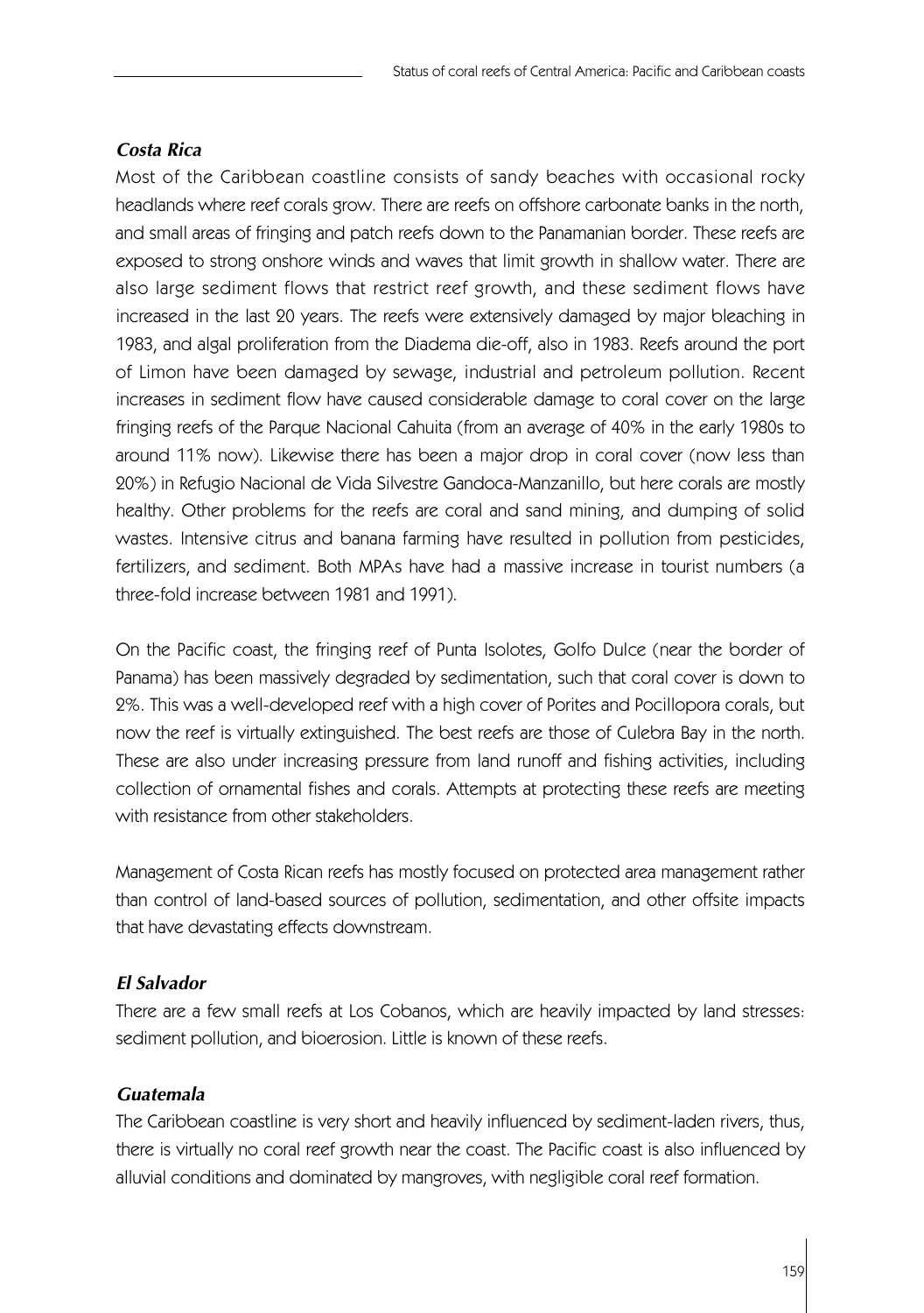#### *Honduras*

There are three main reef groups: nearshore fringing reefs; extensive offshore fringing reefs around the Bay Islands (Utila, Roatan, and Guanaja ), Cayos Cochinos and Islas del Cigne in the north central region; and the offshore fringing and patch reefs of the Caya de la Mosquitia (Mosquito Cayes). The Bay Islands have a well-developed structure and high coral diversity, with 44 species known from these islands. A complete inventory of marine biodiversity of the Bay Islands will be undertaken as part of a five-year Natural Resources Management Project for the Bay Islands, supported by the Inter-American Development Bank and the Government of Honduras. A biodiversity monitoring and geographic information system will also be established under the project. This type of monitoring will be critical in assessing the status of coral reefs in this region following the significant bleaching and coral mortality experienced in these otherwise healthy reefs after the El Niño event of summer 1998. This was followed soon after by the devastating Category IV Hurricane Mitch, which struck the coast of Honduras with 155 mph winds in late October. Such natural disturbances, coupled with the prospects for rapidly increasing tourism and migration from the mainland to the Bay Islands, underscores the vulnerability of these reefs and the need for pro-active management. A new marine reserve for the waters around the Bay Islands is under preparation, which will limit fishing and regulate other marine activities. Other plans include control of land-based sources of stress through better land-use planning and environmental management. Elsewhere, for example along the Mosquito Cayes, fishing pressure is more intense and few fish on inshore reefs reach reproductive size. As a consequence, there is significant growth of algae that smothers corals and impedes their growth in areas with high nutrient loads.

As a participant in the Mesoamerican Barrier Reef System Initiative, Honduras will be part of a regional program involving neighboring Belize, Guatemala, and Mexico in monitoring and assessment of coral reef health. Biophysical and socioeconomic information will be processed and disseminated around the region to help build a picture of ecosystem health at the local, national, and regional levels.

There are no reefs on the short Pacific coast of Honduras, which is part of the Gulf of Fonseca, a highly productive zone of upwelling and continental runoff.

#### *Nicaragua*

There is little information on reefs off both coasts of Nicaragua, but on the east coast there is the largest hard carbonate bank in the Caribbean. On it there are patch and island coral reefs but these are largely unknown. There are four groups: Moskitos Cays; Man-of-War Cays; Cayos de Perlas; and Great and Little Corn Islands. Human occupation of these last islands is resulting in degradation from sewage pollution and over-fishing. There are no reefs off the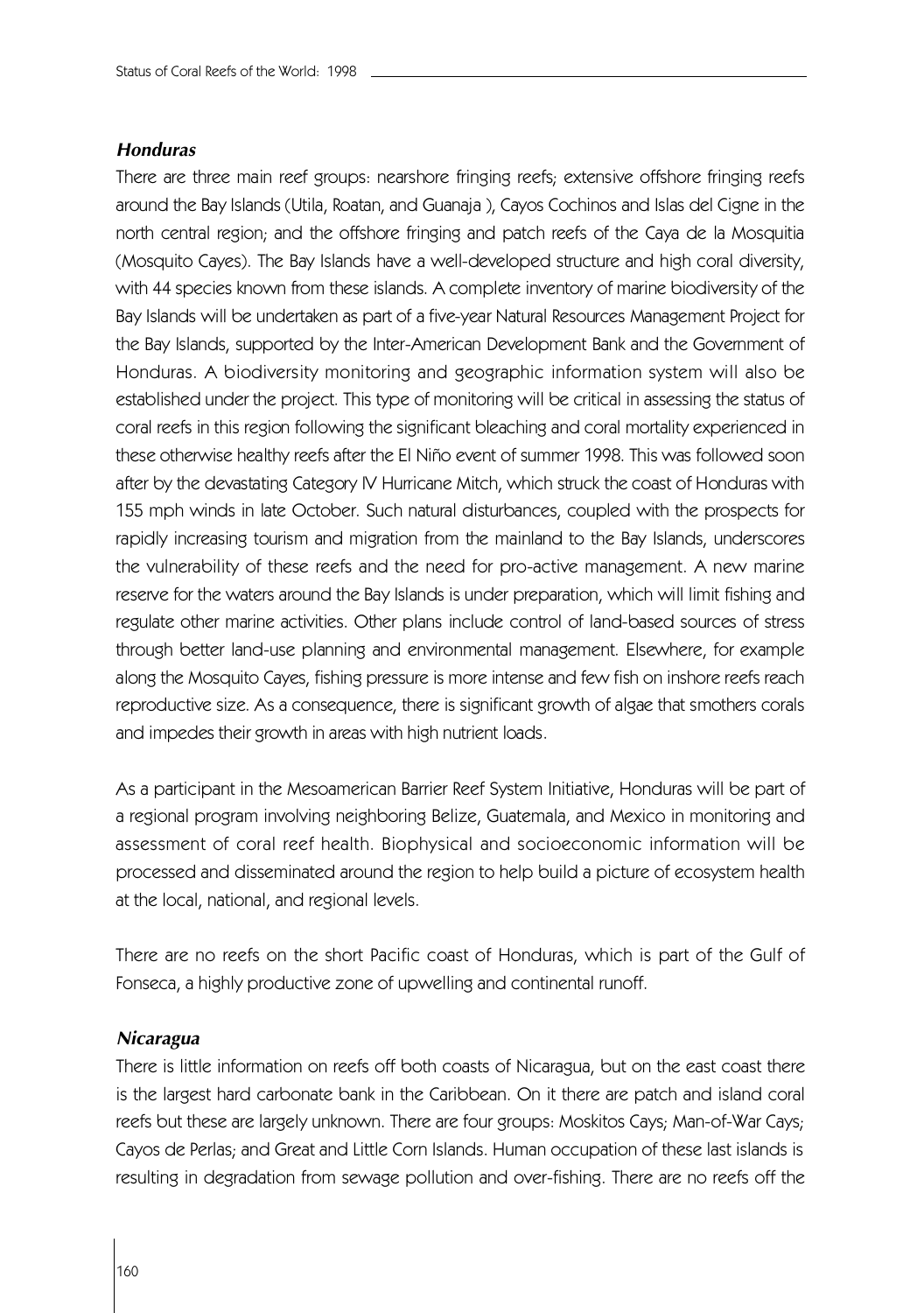mainland coast because of the large amounts of sediment runoff. No reefs are reported from the Pacific coast.

### *Panama*

Panama is protected from hurricanes and cyclones because it is south of the path of most tropical storms. There is, however, frequent upwelling on the Pacific coast, which limits coral reef growth. Both coasts have experienced coral bleaching in association with El Niño events, the most severe in 1983. The most recent El Niño episode (1998) resulted in only moderate coral bleaching on both the Pacific and Caribbean coasts.

There are three large areas of reefs on the Caribbean side: Bocas del Toro; Region Central from Colon to Portobelo; and the several hundred islands of San Blas. A wide range of reefs occur at Bocas del Toro, ranging from those near the shore and mangroves that are subject to heavy sediment influence, to offshore patch reefs growing down to 15 m in pristine clean water. Exposure to large waves limits coral growth in shallow water to hardy, stunted corals. Behind these are extensive areas of seagrasses, and mangroves with patch reefs, which have low coral cover (less than 20%) because of large sediment flows and high algal overgrowth. Fishing pressure is particularly high, and large fish, lobster, and conch are rare.

The reefs of the Central Region were studied intensively following a major oil spill in 1987. There are mostly shallow fringing reefs in this area in less than 6 m of water, with some extending to depths of 12 m. The oil spill at Bahia Las Minas decreased coral cover and diversity, mainly because the oil was trapped in the mangroves, and continually leached out onto the shallow reefs over many months.

In the 1970s, the San Blas reefs were healthy, with active growth extending down to 30 m and coral cover around 30–55%. There were extensive stands of Porites porites and elkhorn coral (Acropora palmata) in shallow water, with deeper zones dominated by Agaricia agaricites. Recent studies have shown that more than half of these corals have been lost (now 12–26% cover), either covered in sediment, broken into rubble or, like the Porites, mined for calcium carbonate. These losses are attributed to a combination of many causes including: the die-off of Diadema, which has encouraged algal overgrowth; coral bleaching; increased sediment and nutrient loads from limited agriculture; unplanned coastal development; and coral mining. Algal cover has doubled since the mid-1980s to about 60% on many reefs. The greatest damage has occurred around the 41 inhabited islands near shore with direct disposal of all effluents onto the reefs, and expansion of the islands by infilling the seagrass beds. Fishing pressure, particularly by spearfishing and seine nets, is intense, and local regulations for sustainable management of the resources are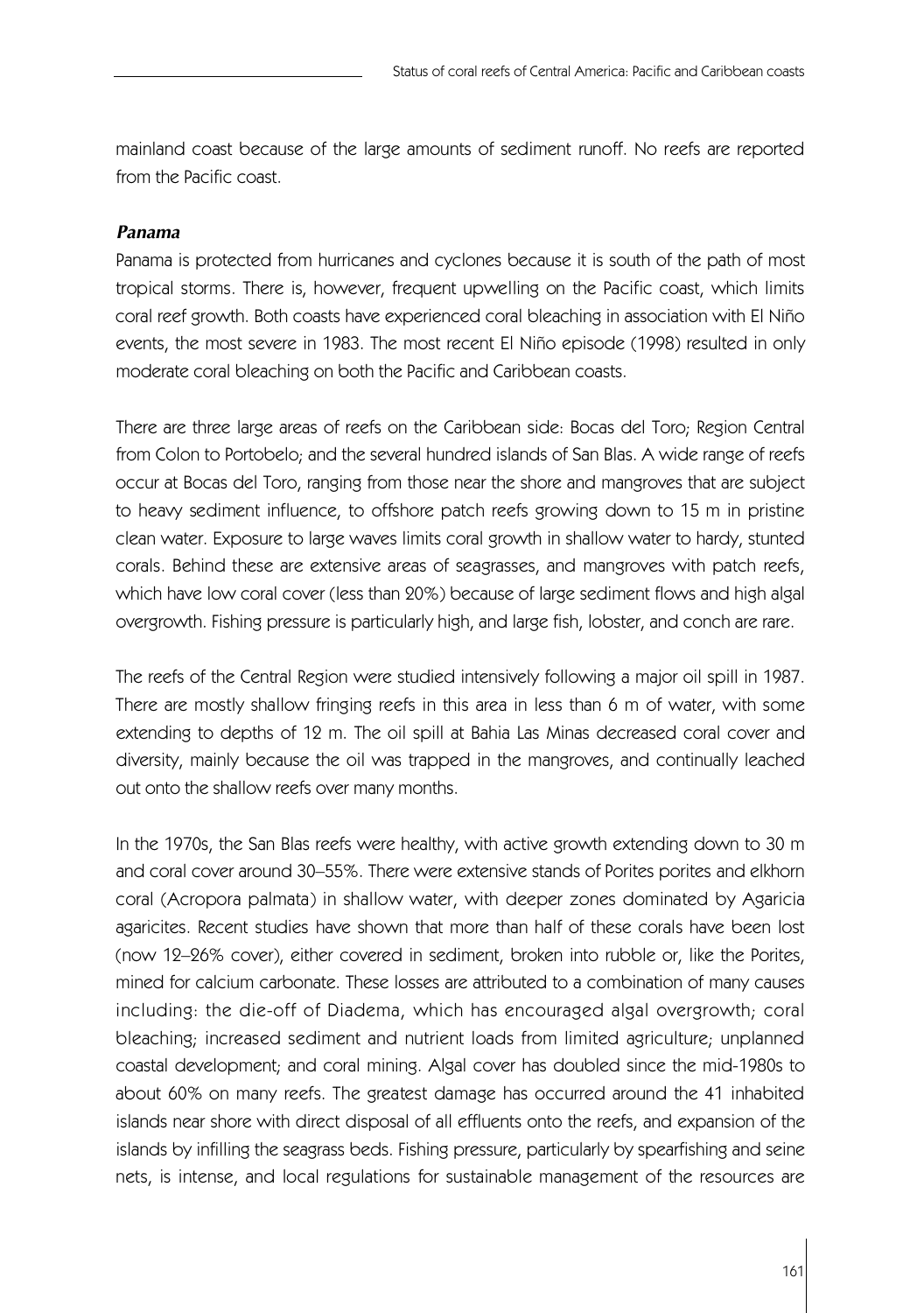ignored. Grouper, lobster, and turtles are exported and their populations are now very low. Coral bleaching in 1983 killed many corals down to 20 m, particularly the dominant coral Agaricia agaricites, whereas the bleaching in 1995 had little impact.

Pacific reefs are mostly small and have low coral diversity with a maximum of 23 coral species, and growth is limited by cold upwellings that promote massive algal blooms and assist large algal growth. Coral growth in the Gulf of Panama occurs almost exclusively as fringing reefs off the islands of Iguana and Pearl. To the north, in the Gulf of Chiriqui, there are reefs both on the mainland and around offshore islands away from oceanic waves. The Coiba Island reef is probably the second largest in the eastern Pacific and covers 160 ha. These reefs were extensively damaged during the 1983 El Niño bleaching event, and have still not recovered.

One coral reef area on the Pacific coast, Coiba, is within a MPA. There has been active cooperation between the local inhabitants of the San Blas Islands, the Kuna Indians, the Smithsonian Tropical Research Institute, and the Panamanian Government to establish the Kuna Biosphere Reserve.

#### **OVERALL STATUS OF REEF MANAGEMENT**

Perceptions of the need for greater reef management have increased with the recognition of the economic value of reefs for tourism and fisheries. This recognition has meant strong development of marine protected areas (MPAs) in Belize and Costa Rica, while Honduras, and to a lesser extent Panama, lag behind. Conservation has been aided by the peace processes between neighbouring countries, and Belize, Guatemala, Honduras, and Mexico are collaborating in a joint initiative for the conservation and sustainable use of the Mesoamerican Barrier Reef System with the assistance of the GEF, the World Bank, and a variety of donors working at the national and regional levels.

These countries have been participating in reef productivity monitoring through CARICOMP (Caribbean Coastal Marine Productivity Program), and research on reefs has been strong in Belize (largely with collaboration from British institutions), and Panama (through collaboration with the Smithsonian Institution of the USA). A more comprehensive ecosystem monitoring and environmental information systems effort will be mounted at the sub-regional level for countries participating in the MBRI.

There are more than 20 MPAs designated along the Caribbean coasts of these six countries, however only a small fraction have effective management plans and staff to assist in conservation. A greater proportion of the reefs of the Western Caribbean will be under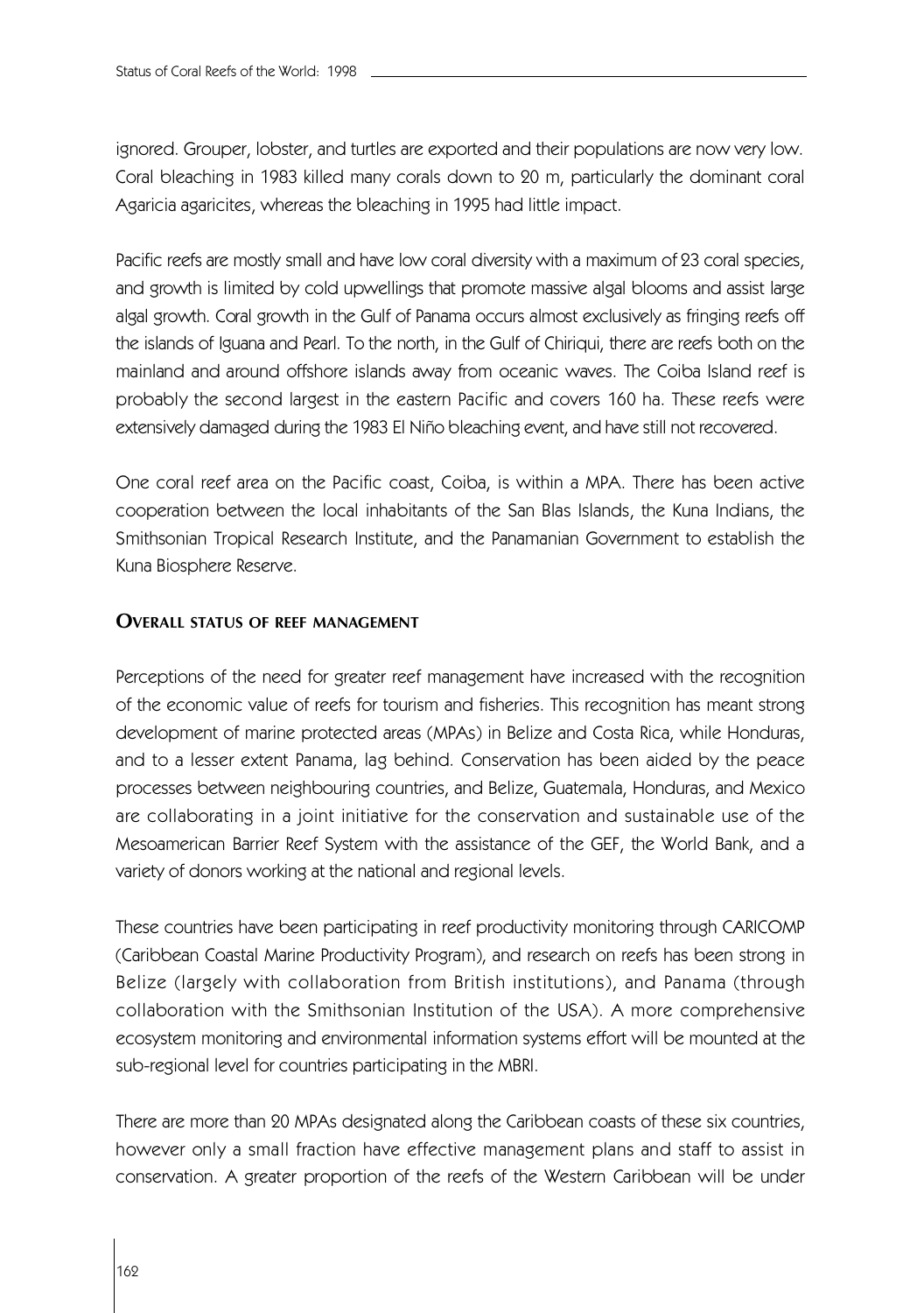protection and active management as part of ongoing national and sub-regional efforts in Mexico, Belize, and Honduras to expand the system of marine protected areas to cover the rich biodiversity and biogeography of the region. Similar efforts will need to be mounted in Nicaragua, Costa Rica, and Panama to ensure that such coverage is truly representative of the region as a whole.

Coral reefs on the Pacific side are poorly developed and generally in poor condition, thus there is little appreciation of these reefs for management. These reefs are heavily stressed by natural and human stresses and recover very slowly from damage. Only two MPAs have been notified: one by Costa Rica on the offshore islands Isla del Coco and another, Coiba Island, off the Gulf of Panama coast.

# **CONCLUSIONS**

The region contains a mixture of very good coral reefs, such as those off Belize, but the majority are coming under increasing stress from human activities, combined with the normal natural stresses, resulting in reduced resilience and many degraded reefs. This is particularly the case on the Pacific coast, but these reefs were always marginal and have very low capacity to recover. Current management capacity is generally poor, but there are encouraging signs of greater commitment to conserve the valuable Caribbean reefs in particular.

Jorge Cortés is from the Centro de Investigacion y Ciencias del Mar y Limnologia and the Universidad de Costa Rica in San Pedro, and Marea Hatziolos is senior coastal and marine resources management specialist at the World Bank in Washington, D.C., with projects in Central America.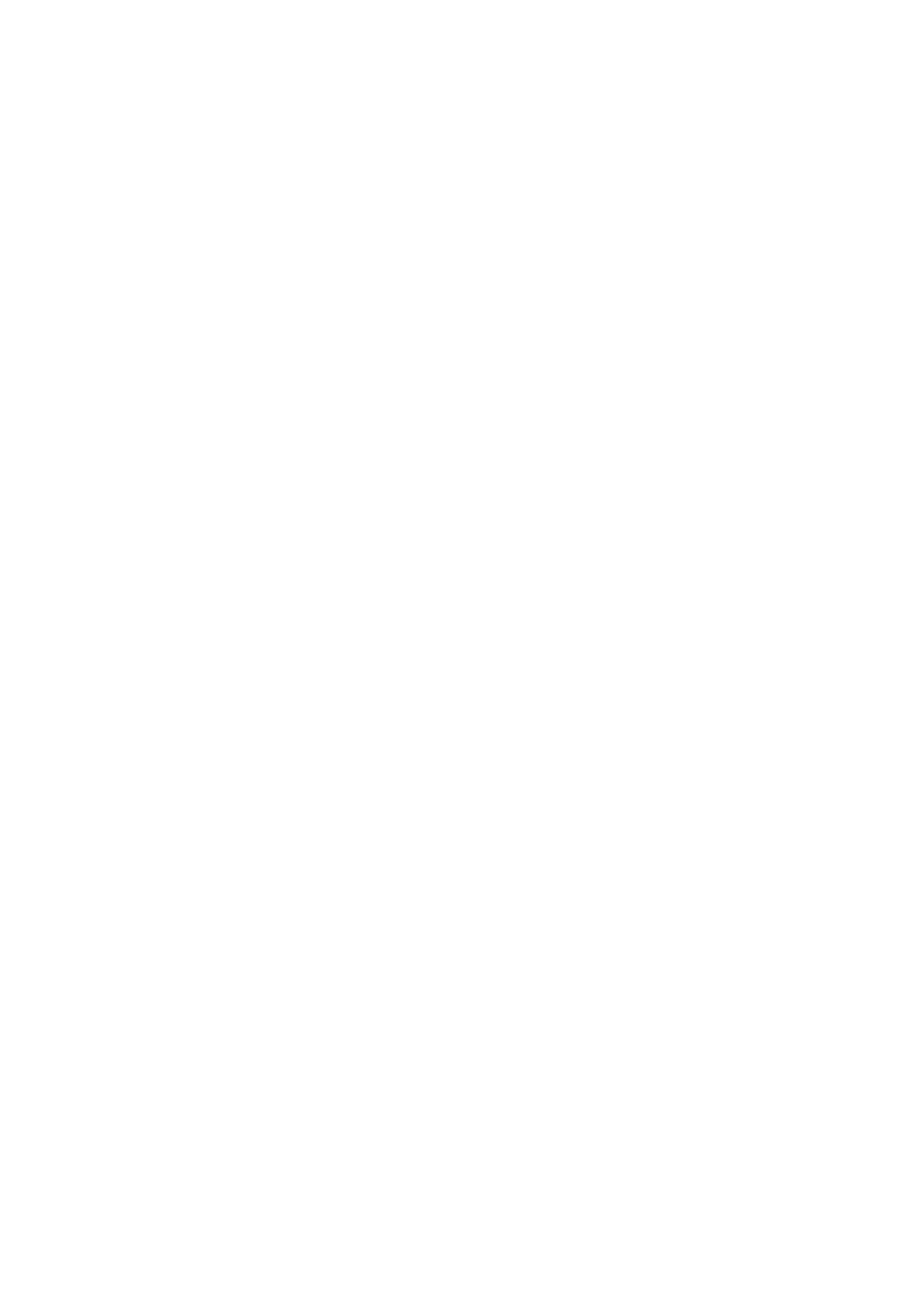# **12. REEF CHECK AND SUSTAINABLE MANAGEMENT OF CORAL REEFS**

# GREGOR HODGSON

## **ABSTRACT**

Reef Check is a global program that began in 1997 to monitor coral reef resources, to raise public awareness about the problems facing coral reefs, and to look at solutions to the problems. In its first year, the Reef Check teams surveyed over 300 reefs in 31 countries and territories. Results indicated that few reefs were unaffected by human activities, even very remote sites. Over-fishing has reduced high-value indicator organisms such as lobster, sharks and grouper to low levels at most reefs, including some within marine protected areas.

In 1998, over 40 countries are participating in the second annual Reef Check survey, which demonstrates that this volunteer survey has succeeded in raising public awareness about reefs around the world. Preliminary results released at a press conference in Hong Kong on 19 November show that extensive bleaching and mortality of corals has occurred in parallel with the massive 1997/98 El Niño event. Mortality on a scale never previously reported is occurring, including some corals that have previously survived for centuries.

#### **THE CATALYST FOR REEF MONITORING**

A meeting of senior coral reef scientists and managers from all over the world was held in Miami in 1993 to determine whether recent reports of global reef decline could be verified. There were many individual stories of reef degradation, but there were insufficient data over broad areas of coral reefs to determine any clear patterns. Many reefs in the Caribbean, south-east Asia and Africa were severely damaged, but large tracts of reefs in the Pacific and Indian Oceans were apparently unaffected and in near pristine condition. This situation catalysed two global coral reef monitoring programs — Reef Check and the Global Coral Reef Monitoring Network (see following essay).

The Reef Check program aimed to tap into the large pool of enthusiastic volunteer SCUBA divers who often travel to places inaccessible to reef scientists. Scientists at the Hong Kong University of Science and Technology developed a set of methods to assess coral reefs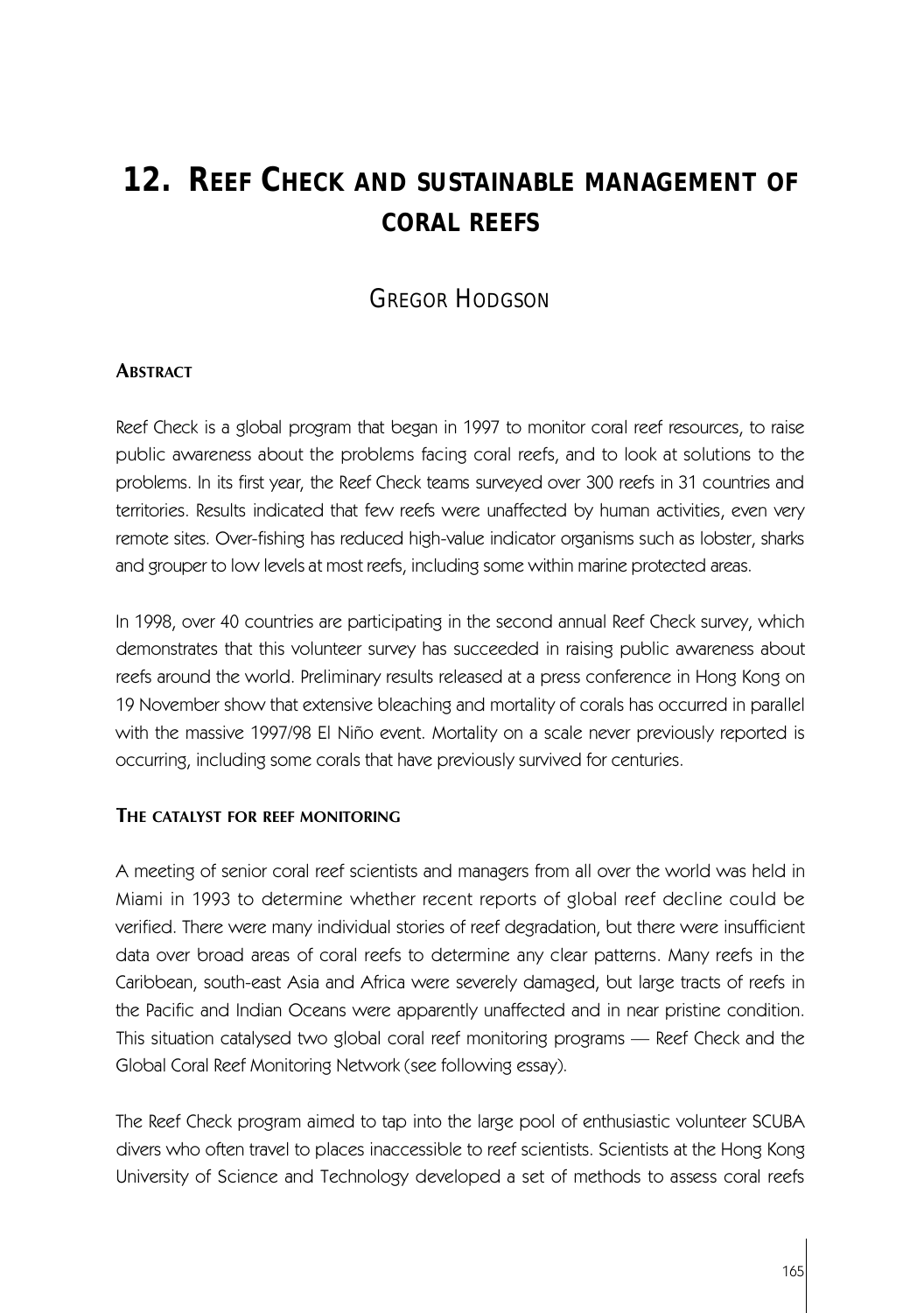rapidly, based on the well-recognised methods used by the Global Coral Reef Monitoring Network. The assessment methodology was designed to be learnt in a day by non-scientist divers and then applied in teams led by one competent marine biologist. The methods set out to measure the percentage cover of living coral, and then to record the presence of key indicator species that could be easily recognised — lobsters, giant clams, and the major fish species targeted by local fishermen, such as grouper, snapper, parrotfish, and humphead wrasse, or easily recognised reef fish, such as butterfly fish. The methods can be viewed on the Reef Check home page at http://www.ust.hk/~webrc/ReefCheck/reef.html.

#### **MECHANISMS FOR GATHERING DATA**

The Reef Check program is essentially a community project and depends upon volunteer help to succeed. Coordinators are located in many countries around the world, and they are responsible for organizing training for teams and implementation of actual surveys. Each team has a scientific team leader who is responsible for ensuring that the team is properly trained and carries out the data collection correctly. In general, while scientists are needed for training and surveys, NGOs are the best organizers for Reef Check.

In 1997, most funding was gathered by local Reef Check coordinators who organised travel and accommodation, often receiving generous contributions from tourist operators and travel companies. This year, these funding mechanisms will be supplemented by a grant from the Rockefeller Brothers Fund, which has allowed Reef Check programs to grow in Asia, especially in Vietnam, Malaysia, Indonesia, Thailand, and the Philippines. A grant from the United Nations Environment Programme (UNEP) has given a big boost to data gathering in the Caribbean. With these clear demonstrations of success, it is expected that additional funding will allow more countries and surveys to be added next year in other parts of the world.

In 1998, Reef Check and the Global Coral Reef Monitoring Network (GCRMN) formed a partnership within the International Coral Reef Initiative (ICRI). The GCRMN is focussed as a government level program, and Reef Check will expand to serve as the community-based monitoring protocol for GCRMN. This will allow sharing of coordinators, training, and survey data. In another collaboration, the 1997 data has been sent to the global database, ReefBase at ICLARM in Manila, and will be incorporated as a special unit so that everyone can have access to this invaluable resource.

#### **THE FIRST RESULTS — 1997 AND 1998**

Reef Check has accomplished a number of goals. It has gathered a comparable two-year set of data as a snapshot of reef health at hundreds of locations around the world. In 1997,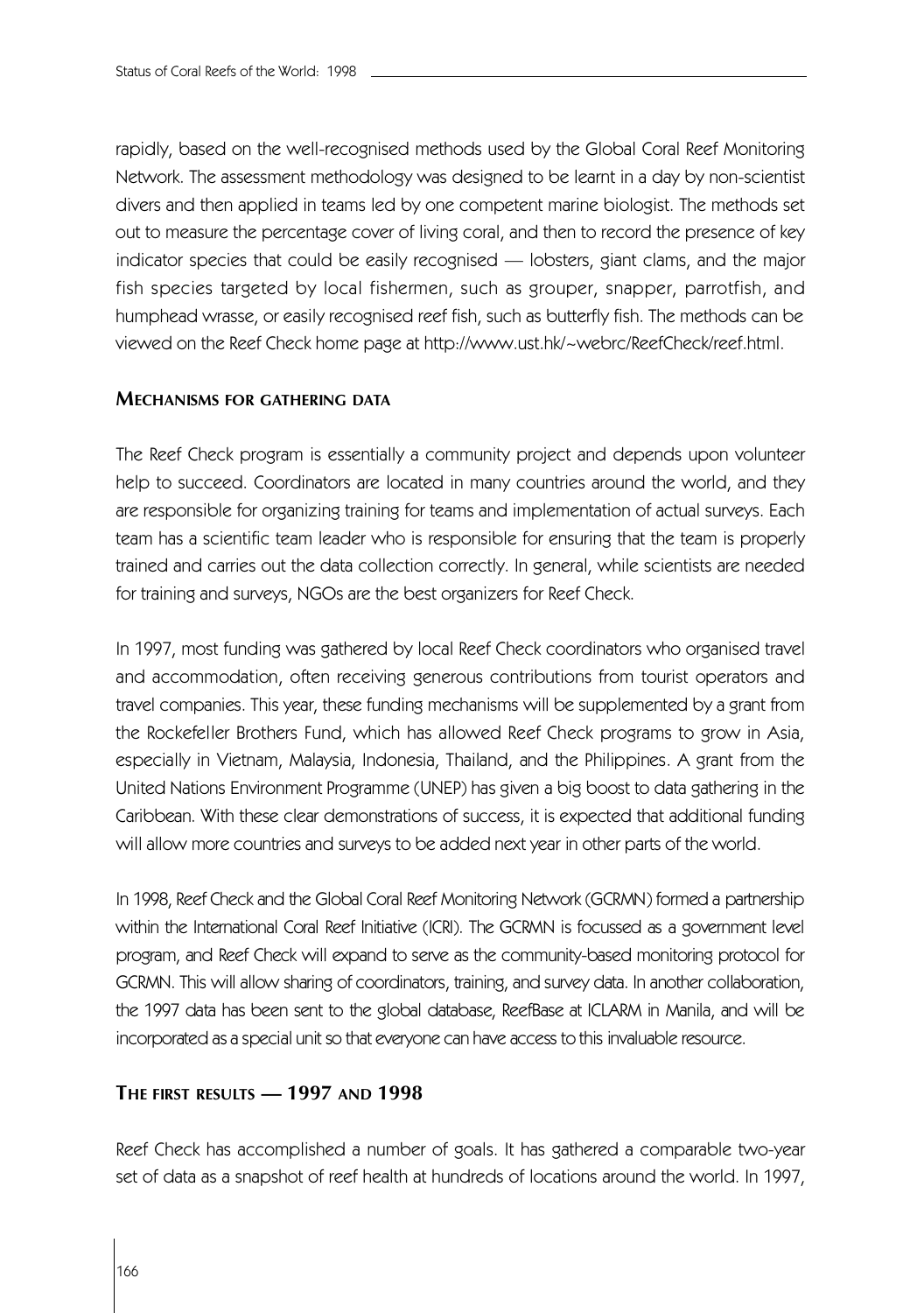the biggest surprises were that there serious over-fishing of high-value reef animals was widespread and that there were virtually no reefs that were not heavily fished, irrespective of how far they were from human population centres. In addition, marine protected areas were generally no different from nearby unprotected areas, such that management regimes do not seem to be working to conserve them. Many other results are described in the summary report on the home page above.

Reef Check has had another significant result beyond gathering data on reef status. The program has involved hundreds of individual SCUBA divers, including housewives and government ministers, in an educational process that taught them about the value of coral reefs, and the threats facing these reefs. These people often became excited about their experiences and now act as 'missionaries' in their own communities, spreading the word about the need for coral reef conservation. Stories based on Reef Check community involvement appeared in many of the major publications in the world and were featured on radio and television in dozens of languages. Slowly but surely, we are raising public awareness about coral reef conservation among the general public. Together with GCRMN operating at the government level, and the dozens of other smaller reef conservation programs operating around the world, we have stimulated a demand for coral reef monitoring in most countries with coral reefs. NGOs and research institutes in countries such as Iran and Bangladesh, with little previous history of concern for reefs, are now asking for help.

This year there have been alarming reports of extensive coral bleaching in all coral reef regions of the world. Reef Check teams are now reporting on this, and presenting an alarming picture of extensive coral death in areas where bleaching has been particularly rare before. Some reports concern losses of coral reef cover of around 80% with almost total devastation of the fast growing branching staghorn species (Acropora).

A major objective is to build awareness so that the public will request governments to do more for coral reefs and to support programs aimed at conservation and management. The end goal is to have annual (or more frequent) coral reef status reports that will attract the attention of the public, similar to other regular reports such as weather or economic forecasts.

Monitoring and raising awareness are two of the easier steps up the long ladder towards sustainable management of coral reefs. The results of monitoring enable an evaluation of reef status, so that management decisions can be made. To reach the ultimate goal will require far more resources: resources devoted to creating larger and more marine protected areas with better enforcement of regulations; more funds for aquaculture and stock enhancement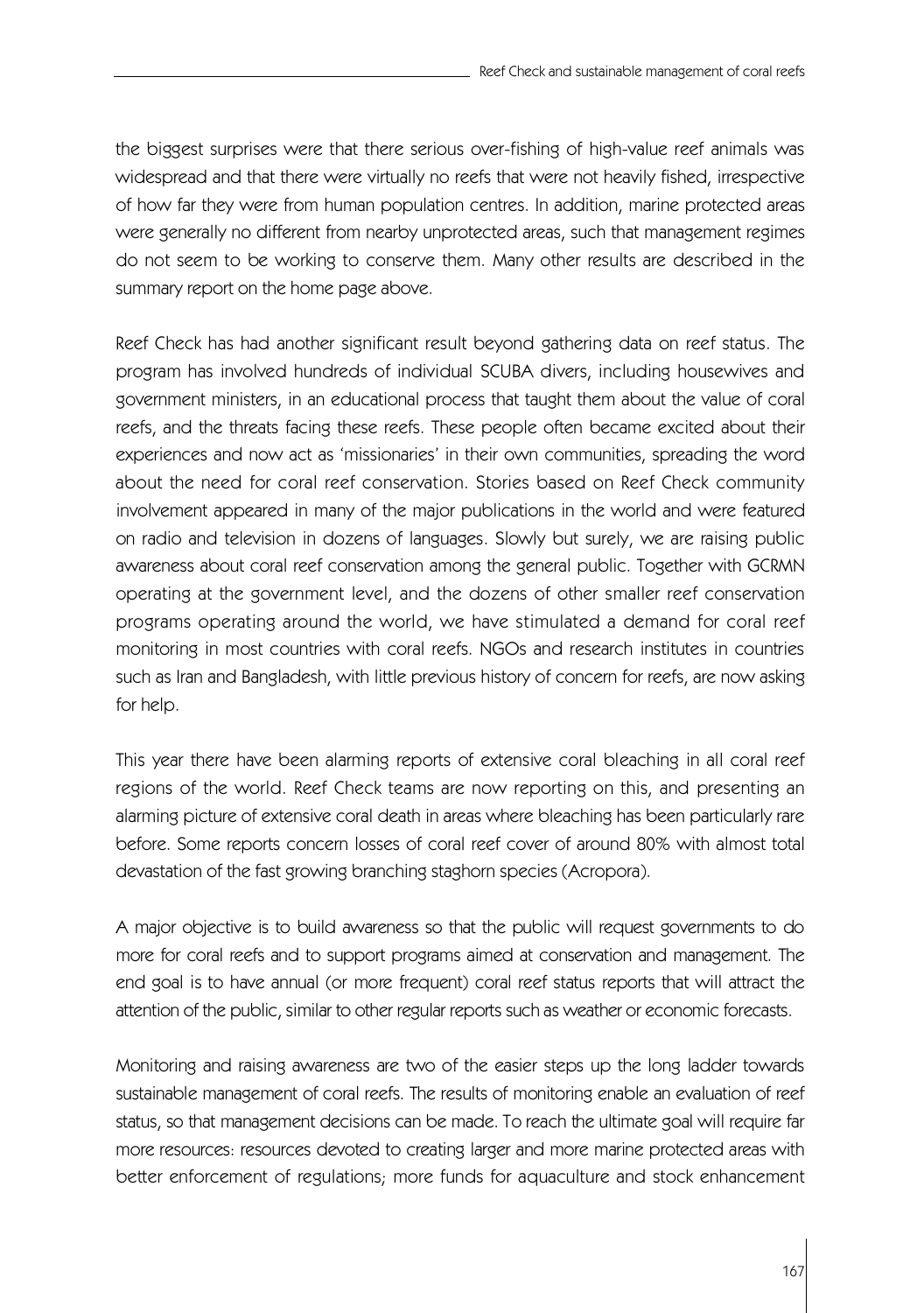research on high-value organisms; better control of fishing; continued public education; and all this within a government framework of Integrated Coastal Management.

In 1999, we will have an unprecedented opportunity to generate more public and government support for coral reef research and conservation following the disastrous global bleaching and mortality event in 1998. The Reef Check program offers a very good opportunity for communities to get involved in solving the problems facing coral reefs.

Gregor Hodgson coordinates Reef Check out of the Hong Kong University of Science and Technology. e-mail: rcgregor@ust.hk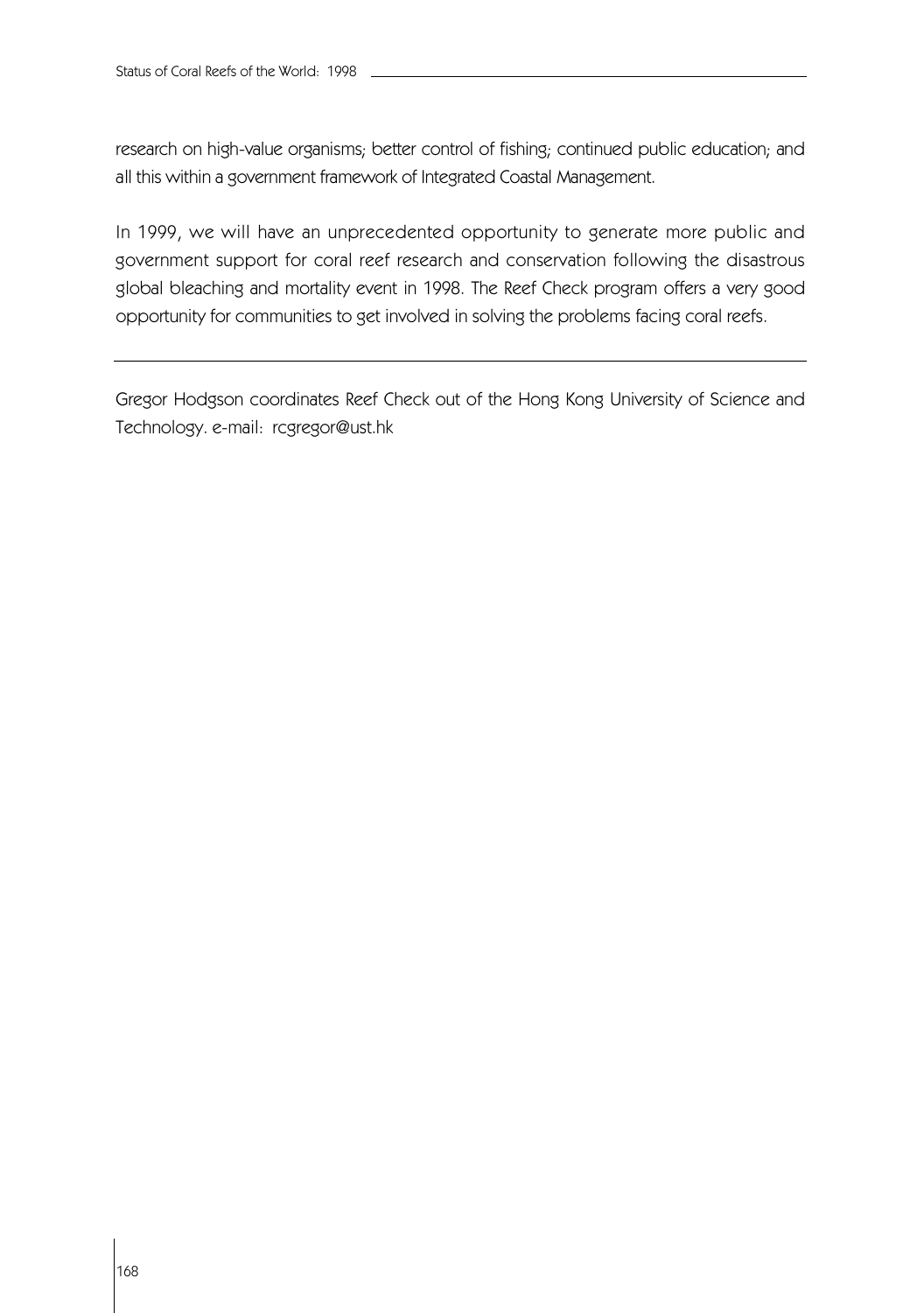# **13. GLOBAL CORAL REEF MONITORING NETWORK: ROLE IN CONSERVATION OF THE WORLD'S REEFS**

# CLIVE WILKINSON AND BERNARD SALVAT

#### **MONITORING AS A CORAL REEF CONSERVATION STRATEGY**

The most effective way to manage coral reef resources and reduce the damaging impacts of human activities is through the direct involvement of user communities. This can only occur if people are aware of the status of reefs, their economic and cultural values, and the damage being done to reefs and probable causes. Communities must also be aware that there are solutions, and many of the solutions are within their control. The Global Coral Reef Monitoring Network (GCRMN) seeks to raise that awareness by involving all users in gathering data on the status and trends in coral reefs using basic methods. Thus, there are two critical products from monitoring: the data and information on reef status and trends; and the awareness that is generated by gathering those data. We have heard people say many times: 'we did not know how bad is was until we put the tape measure down and started counting'.

#### **ALL LEVELS OF MONITORING ARE APPROPRIATE**

Monitoring and assessment of coral reefs were previously regarded as a role for coral reef scientists who had rigorous training in coral reef biology. It was assumed that precise data were necessary for reef conservation and management, but this conflicts with other success stories. For example, thousands of people around the world gather data on bird populations, distribution, and migration patterns, and many people gather weather data after careful instruction on reading a few weather instruments and observing the sky. The data are usually analysed by trained ornithologists and meteorologists, but the patterns would be nothing without observations from thousands of volunteers. We have found through the Reef Check surveys that there are hundreds of people willing to carefully monitor coral reefs. Over 80 governments, many from developing countries, have asked for assistance to monitor their coral reefs during regional meetings organised through the International Coral Reef Initiative (ICRI). The demand is there for the GCRMN.

The GCRMN recognises three overlapping levels of monitoring: community, government and research, with the intensity of monitoring increasing with each level.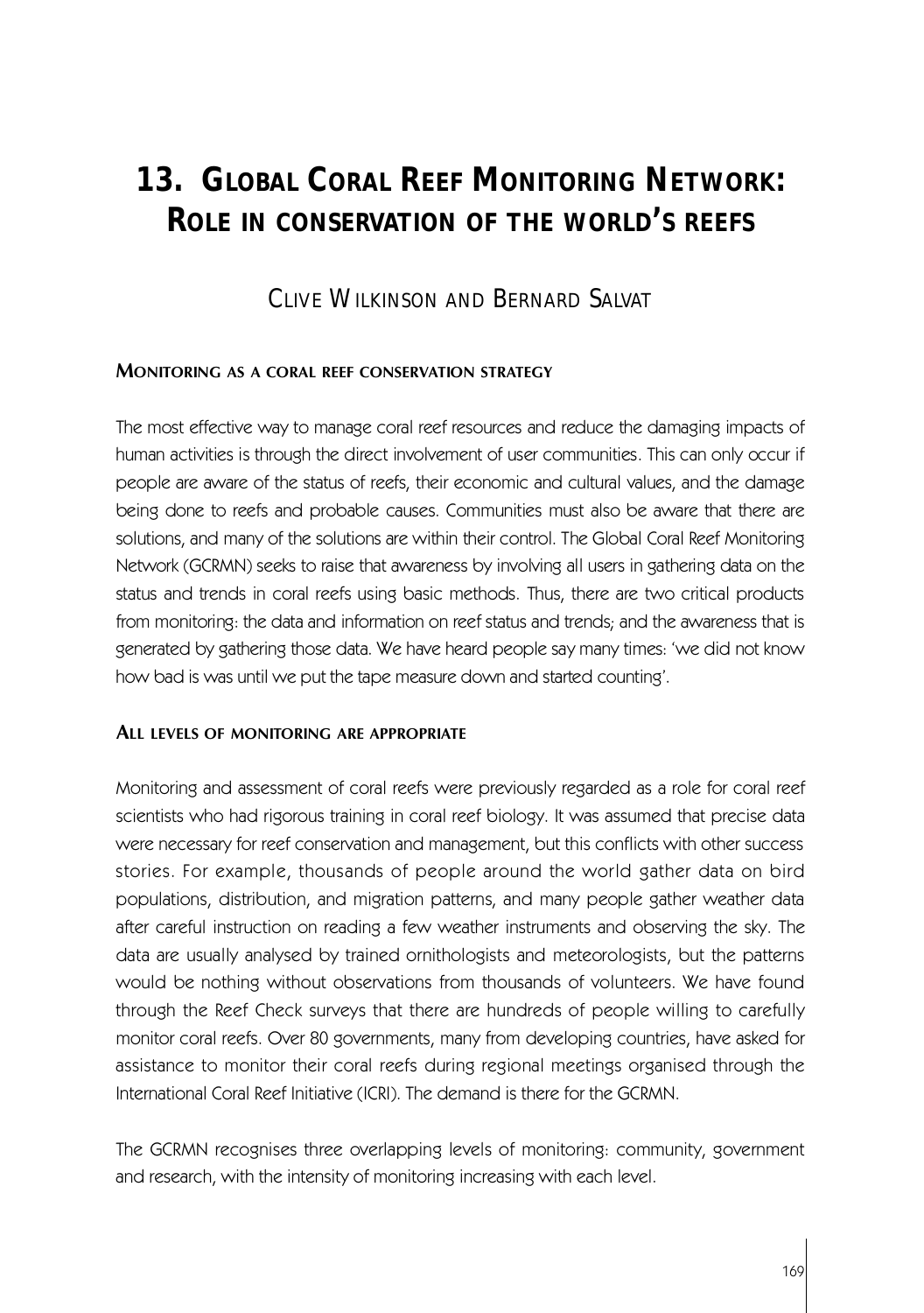- **Community** monitoring by communities, fishers, schools, colleges, tourist operators, and tourists over broad areas with less detail, to provide information on the reef status and causes of damage. Community-level monitoring uses Reef Check methodology and approaches, which were specifically designed for people with little previous experience and qualifications, but who can be trained quickly and efficiently. The monitoring focuses on the proportion of live and dead coral, and counts of easily recognised animals of particular interest to the community — key target species such as high-prized fish, lobsters, sea cucumbers etc.
- **Government** this is monitoring, by predominantly tertiary-trained personnel in government environments or fisheries departments and universities, for moderate coverage of reefs at higher resolution and detail. Governments will be asked to establish a series of sites throughout the country to visit every year or two to determine trends and also to assess current or planned marine protection, with comparisons of adjacent unmanaged sites to assess the effectiveness of management.
- **Research** this is high-resolution assessment over small scales by scientists and institutes currently monitoring reefs for research. This level of assessment is essential to provide the quality control for the community and government levels, and to determine accurately the causes of damage to reefs. The GCRMN will encourage and, if requested, coordinate scientific monitoring, but cannot be involved in method or site selection. These are choices for the individual scientists.

The particular value of **community**-level monitoring is the enormous number of people throughout the world who are potential participants. Moreover, many of these people have detailed knowledge of the reefs and their resources, and a direct interest in maintaining them as sustainable providers of food and services into the future. The number of people who participate in monitoring may only be limited by the enthusiasm and available time of the people able to train and supervise the collection of data. A special target will be to introduce Reef Check monitoring into schools and colleges, to involve the next generation of decision makers.

#### **STAKEHOLDERS FOR THE GLOBAL CORAL REEF MONITORING NETWORK**

The major stakeholders are the people who live on reefs and derive some of their income from reef resources. Our stakeholders are also the millions of tourists who want to enjoy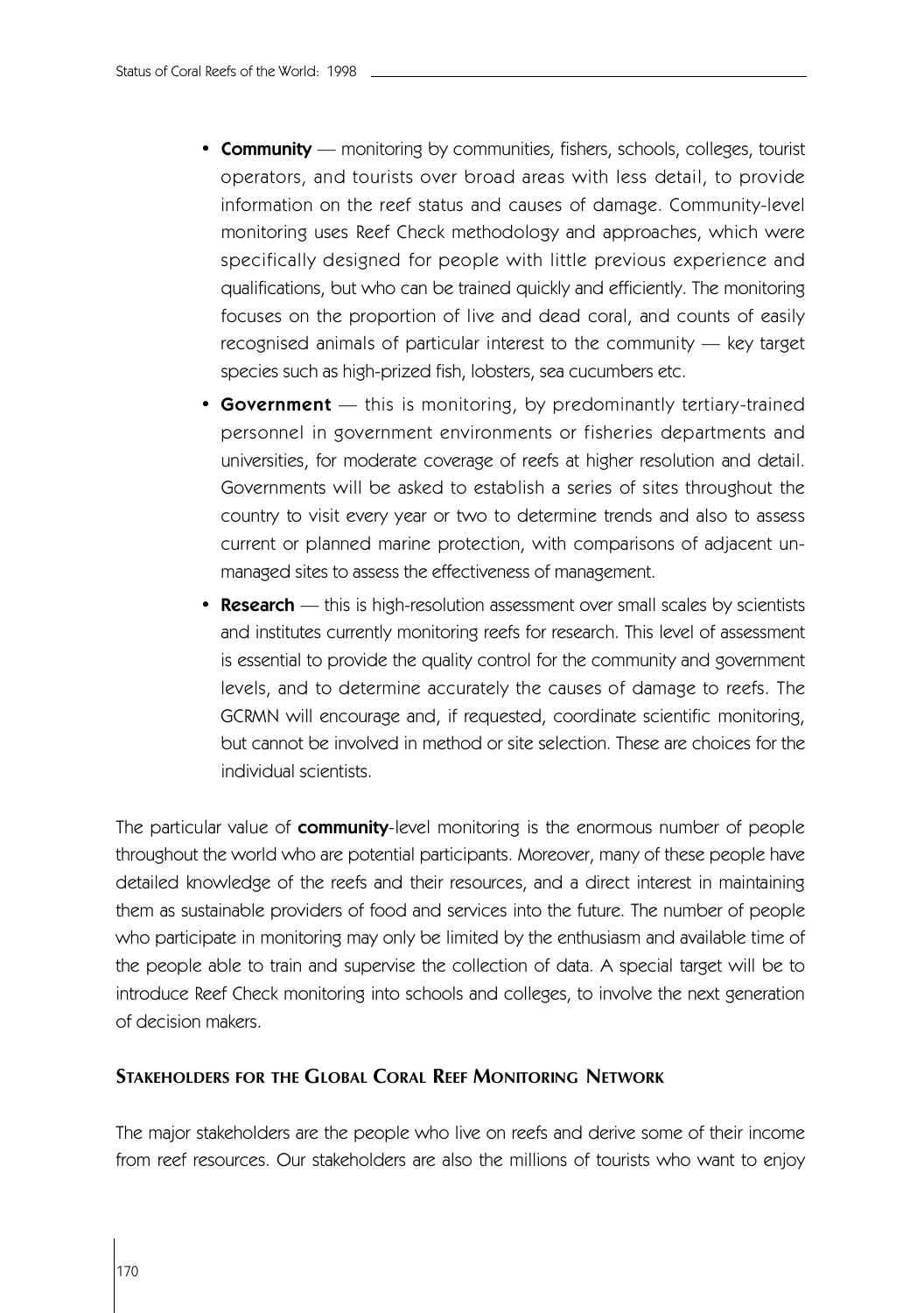reefs as magnificent concentrations of life — biodiversity. In addition, the governments of about 100 countries with reefs are, or will be, stakeholders in the GCRMN, thus the goal is to be particularly inclusive. International agencies, regional and global banks, nongovernmental organisations and education and marine science institutes are both stakeholders and partners.

Resource managers are special stakeholders in the GCRMN because they require information and data for planning. However, there is need to recognise that resource managers often have to make urgent decisions, which need to be made before an appropriate scientific monitoring program can be designed and implemented. There often remains a gulf between what research scientists offer and what management really want, thus the GCRMN aims to work with reef managers to bridge that gap. One particular theme of the GCRMN is to monitor marine protected areas to guide managers in selecting the correct management strategies.

## **GCRMN PRINCIPLES AND STRATEGIES**

The GCRMN emphasises the involvement of local communities in monitoring with equal emphasis on biophysical as well as socioeconomic data. Wherever possible, the GCRMN involves existing organisations and networks, integrates existing monitoring programmes, and maintains flexibility to incorporate different methods of monitoring, other than the 'standard methodology'. The Network must be responsive to reef users and provide feedback in an understandable format. The main activity will probably be introducing or strengthening the capacity to examine reefs by providing a consistent monitoring program that will identify trends in coral reefs and discriminate between natural, anthropogenic, and climatic changes.

A full range of all reef types will be monitored, with particular emphasis on existing or planned marine protected areas (MPAs) to provide data on the resources and effectiveness of management. This will be coordinated with the World Bank, IUCN/CNPPA, GBRMPA Global Representative System of Marine Protected Areas project for site selection and questions asked by MPA management.

#### **HISTORY OF THE GCRMN**

In the early 1990s, international agencies recognised that reefs were declining and formed the UNEP-IOC-IUCN-WMO (United Nations Environment Programme, Intergovernmental Oceanographic Commission of UNESCO, World Conservation Union, World Meteorological Organisation) Global Task Team on the Implications of Climate Change on Coral Reefs. This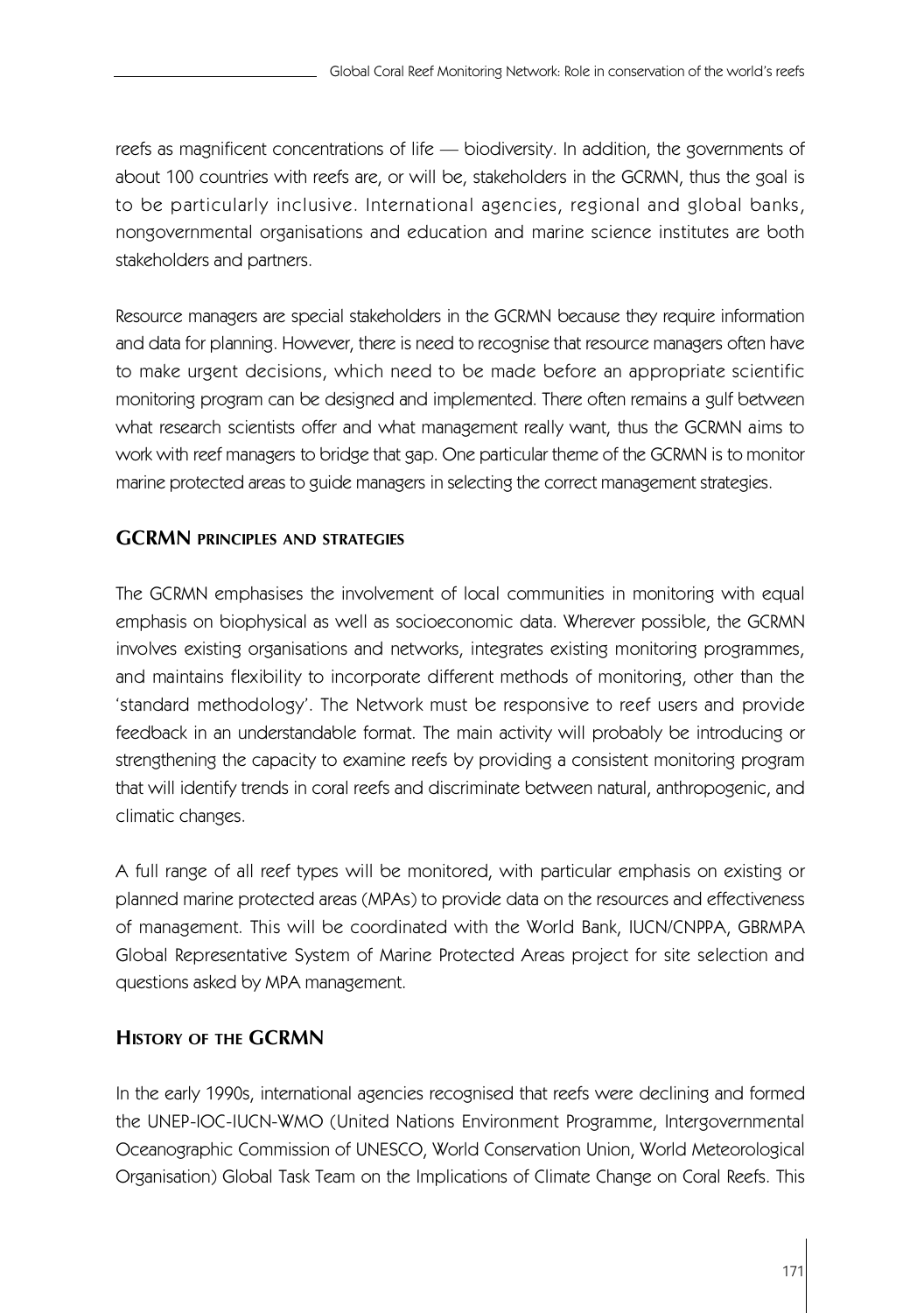team of about a dozen coral reef experts from around the world had two tasks: to select the basic methods and protocols to monitor reefs; and report on the implications of global climate change for reefs. The methods chosen were developed during the ASEAN-Australia Living Coastal Resources project between 1984 and 1994 (see English, Wilkinson and Baker in Suggested Reading) as the basis for government level monitoring. These include the manta-tow method, which involves towing a diver behind a boat for a series of two-minute intervals to obtain a broad perspective, and a series of transect tapes laid on the reef to assess categories of the bottom (as easily recognised life-forms) and counts of fish, particularly those targeted by fishermen.

The International Coral Reef Initiative (ICRI) was launched at the UN Small Islands Developing States conference in Barbados in 1994, and held its first major meeting in Dumaguete, Philippines, in mid-1995. The 35 countries present developed 'The Call to Action' and 'The Framework for Action', which included increased coral reef monitoring, and asked the sponsors of the Global Task Team to take up the challenge. Thus the GCRMN was set up under the sponsorship of IOC/UNESCO, UNEP and IUCN, with the World Bank joining as a sponsor in 1998. The GCRMN is based at AIMS (Australian Institute of Marine Science) and ICLARM (International Center for Living Aquatic Resources Management, Manila), and has a broadly-based Scientific and Technical Advisory Committee to provide science and management advice. ReefBase, the global coral reef database in ICLARM is the end repository for the data. The GCRMN is also a contributor of coral reef data to the Global Ocean Observing System (GOOS).

The GCRMN will function as a network of independent Regional Nodes that will coordinate training, monitoring, and databases within participating countries and institutes in regions based on the UNEP Regional Seas Programme: Middle East; Western Indian Ocean and Eastern Africa; South Asia; East Asian Seas; Pacific; and Caribbean and Tropical Americas. An important innovation was the decision of GCRMN and Reef Check to join forces in 1998 to expand the network of monitoring of coral reefs throughout the world. There is a natural division of emphasis: the GCRMN focusses on government level monitoring; whereas Reef Check targets community and volunteer monitoring. The union was made easy because both projects use compatible methods and send their data to ReefBase.

#### **WHAT HAS THE GCRMN ACHIEVED?**

One Node is functioning in South Asia, funded by the UK, with the governments of India, the Maldives, and Sri Lanka giving strong support. Training has been ongoing and the participants have been gathering data on the status of reefs, particularly after the severe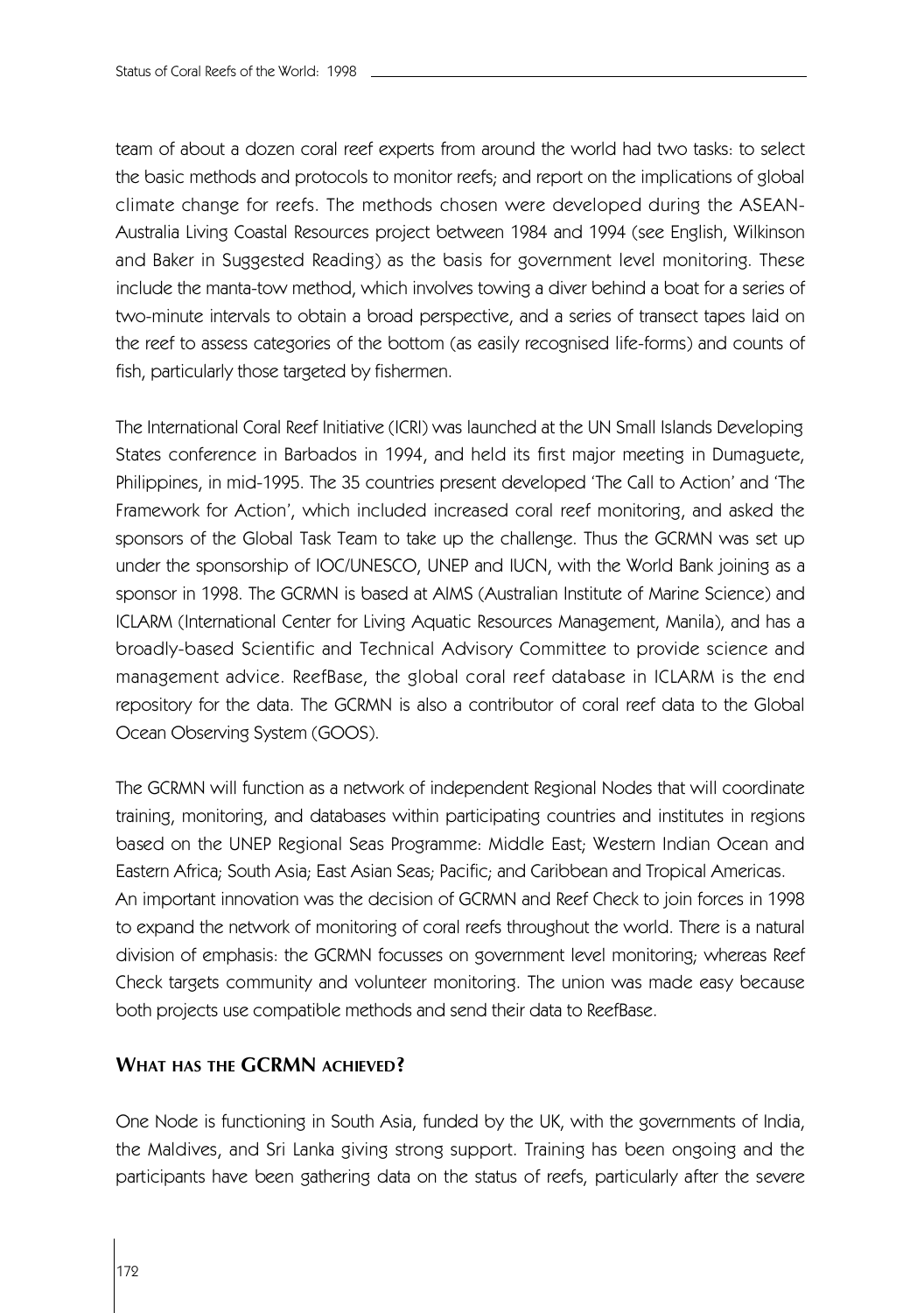bleaching event that started in April. This Node is also playing a key role in the development of a manual for assessing socioeconomic parameters based on existing systems developed by UNEP, ICLARM and the University of Rhode Island (USA) for coastal communities. Another Node is functioning in the South Indian Ocean with assistance from the Indian Ocean Commission and the European Union, involving Comores, Madagascar, Mauritius, Réunion, and the Seychelles. Initial training has been completed, and reef monitoring has started at designated national sites. The countries of the East African coast have agreed to cooperate in reef monitoring and a funding proposal has been submitted by the Kenyan government to Sweden.

Monitoring training has been conducted in the Pacific, coordinated by SPREP, in the Cook Islands, Saipan, Tonga, Palau, Papua New Guinea, and Pohnpei, initially with trainers from the Australian Institute of Marine Science, but now the trainees are the trainers. The Pacific countries are enthusiastic supporters, largely because of a successful Pacific Year of the Coral Reef campaign conducted by SPREP. The countries have agreed on the composition and hosts of six nodes for the whole Pacific. The government of Hawaii is formulating plans for monitoring involving both scientific and community level participants.

Countries in southeast Asia are continuing the monitoring that they first started in the mid-1980s and now Vietnam, Cambodia, and Burma will participate in training funded by Japan, which is itself building a large coral reef conservation centre. There is considerable ongoing monitoring in the Caribbean, and this will expand with the help of the UNEP offices and the Caribbean database in Jamaica. Initiatives by the World Bank and Mexican government are important catalysts towards improving monitoring and management of Central American reefs.

Finally, this booklet is a product of the GCRMN and incorporates data and information assembled by GCRMN, Reef Check and other experienced coral reef experts. Our goal is to use this as the baseline to judge our performance and we aim to update the information every two years.

Clive Wilkinson is the Coordinator of the Global Coral Reef Monitoring Network, based at the Australian Institute of Marine Science, in Townsville (e-mail: c.wilkinson@aims.gov.au), and Bernard Salvat is Chair of GCRMN Scientific and Technical Advisory Committee, based at the University of Perpignan in France (e-mail: bsalvat@univ-perp.fr).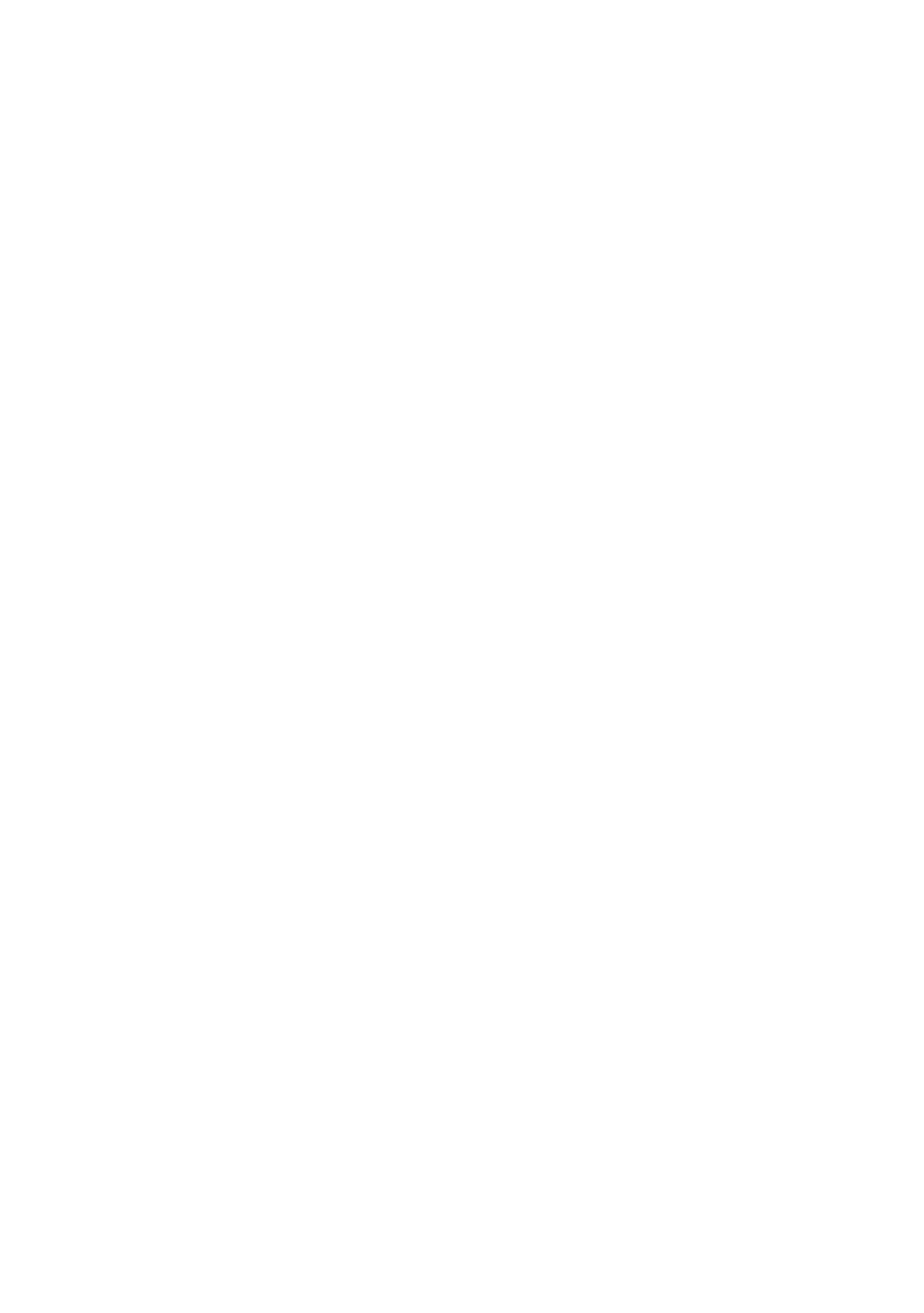# **SUGGESTED READING**

The following are some useful references to follow up the material presented in the essays above.

The bulk of the essays were drawn from papers presented at the 8th International Coral Reef Symposium, held in Panama City, June 1996 and published in Volume 1 of the Proceedings. The reference for these essays is:

Lessios, H.A. and Macintyre, I.E. (eds) (1997). Proceedings of the 8th International Coral Reef Symposium, Panama, June 24-29 1996, Volume 1. Smithsonian Tropical Research Institute, Balboa, Panama.

Other useful material:

Birkeland, C. (1997). Life and Death of Coral Reefs. Chapman & Hall, New York, 536pp.

Birkeland, C. (1997). Symbiosis, fisheries and economic development on coral reefs. Trends in Ecology and Evolution 12:364-367.

Bryant, D., Burke, L., McManus, J. and Spalding, M. (1997). Reefs at Risk: A Map-Based Indicator of Potential Threats to the World's Coral Reefs. World Resources Institute, Washington D.C, 56pp.

English, S., Wilkinson, C. and Baker, V. (1997). Survey Manual for Tropical Marine Resources. 2nd Edition. Australian Institute of Marine Science, Townsville, 390pp.

Ginsburg, R. N. (ed) (1993). Global Aspects of Coral Reefs: Health Hazards and History, 7- 11 June 1993. University of Miami, Miami, 420pp. (This volume has a valuable series of papers on problems facing reefs around the world).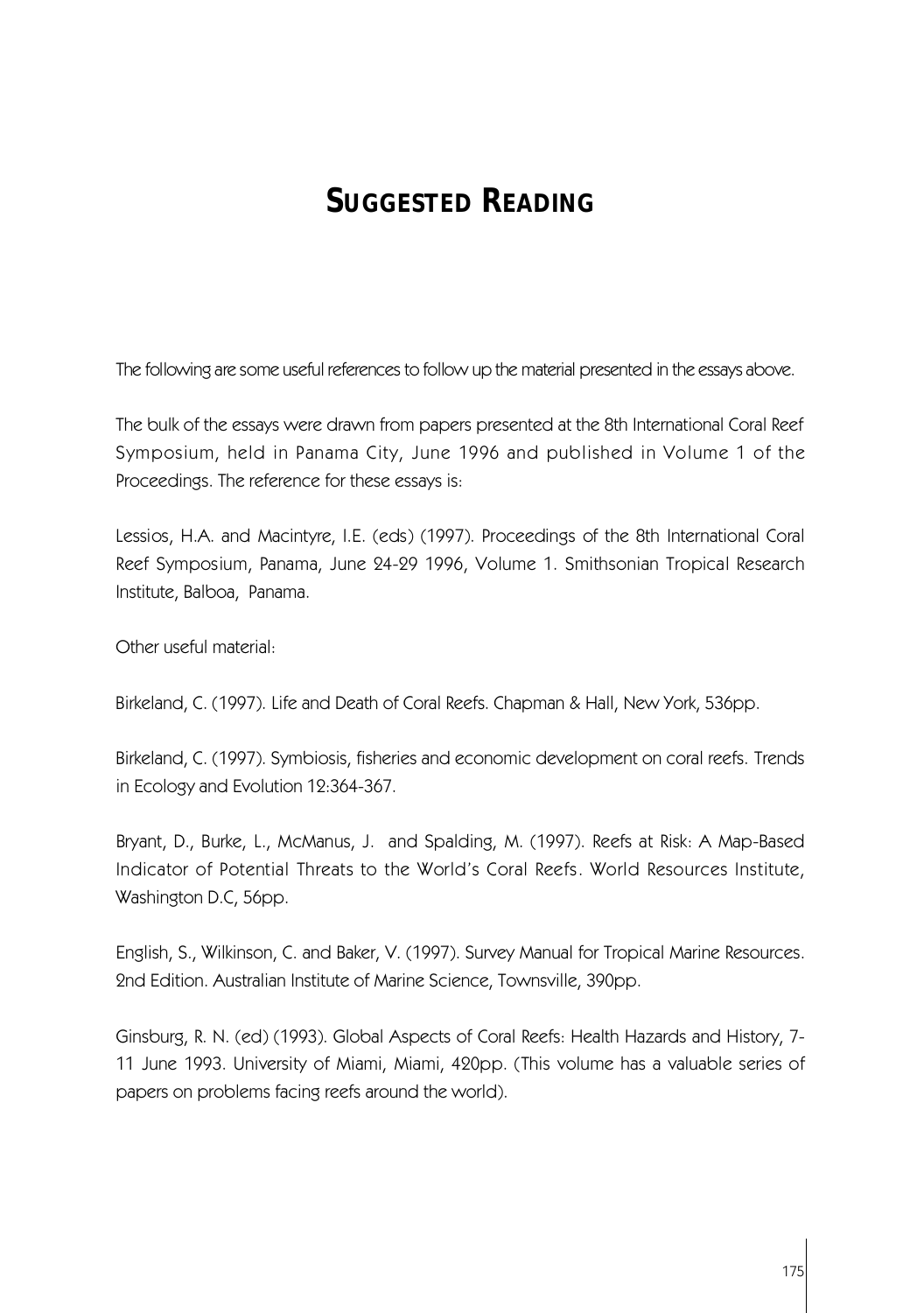Hatziolos, M. E., Hooten, A. J. and Fodor, F. (1998). Coral Reefs: Challenges and Opportunities for Sustainable Management. In Proceedings of an associated event of the fifth annual World Bank Conference on Environmentally and Socially Sustainable Development. World Bank, Washington D.C., 224pp.

IOC/UNEP/IUCN. (1997). IOC/UNEP/IUCN Global Coral Reef Monitoring Network Strategic Plan. UNESCO, Paris, 10pp.

Jonannes, R. E. (1998). The case for data-less marine resource management : examples from tropical nearshore finfisheries. Trends in Ecology and Evolution 13:243-246.

Kelleher, G., Bleakley, C. and Wells, S. (1995). The Global Representative System of Marine Protected Areas. Volume II Wider Caribbean, West Africa and South Atlantic. Great Barrier Reef Marine Park Authority, Townsville ; World Bank, Washington D.C. ; World Conservation Union, Washington D.C., 93pp.

Kelleher, G., Bleakley, C. and Wells, S. (1995). The Global Representative System of Marine Protected Areas. Volume III Central Indian Ocean, Arabian Seas, East Africa and East Asia Seas. Great Barrier Reef Marine Park Authority, Townsville ; World Bank, Washington D.C. ; World Conservation Union, Washington D.C., 147pp.

Kelleher, G., Bleakley, C. and Wells, S. (1995). The Global Representative System of Marine Protected Areas. Volume IV South Pacific, Northeast Pacific, Southeast Pacific and Australia/New Zealand. Great Barrier Reef Marine Park Authority, Townsville ; World Bank, Washington D.C. ; World Conservation Union, Washington D.C., 212pp.

Maragos. J. E., Crosby, M. P. and McManus, J. W. (1996) Coral reefs and biodiversity: a critical and threatened relationship. Oceanography 9:83-99.

Oliver, J., De'ath, G., Done, T., Williams, D., Furnas, M. and Moran, P. (eds) (1995) Long-term monitoring of the Great Barrier Reef. Status Report Number 1. Australian Institute of Marine Science, Townsville, 121pp.

Salvat, B. (ed) (1987). Human impacts on coral reefs: facts and recommendations. Antenne Museum E.P.H.E, French Polynesia, 253pp.

Sheppard, C. R. C. and Sheppard, A. L. S. (1991). Corals and Coral Communities of Arabia. Fauna of Saudi Arabia 12.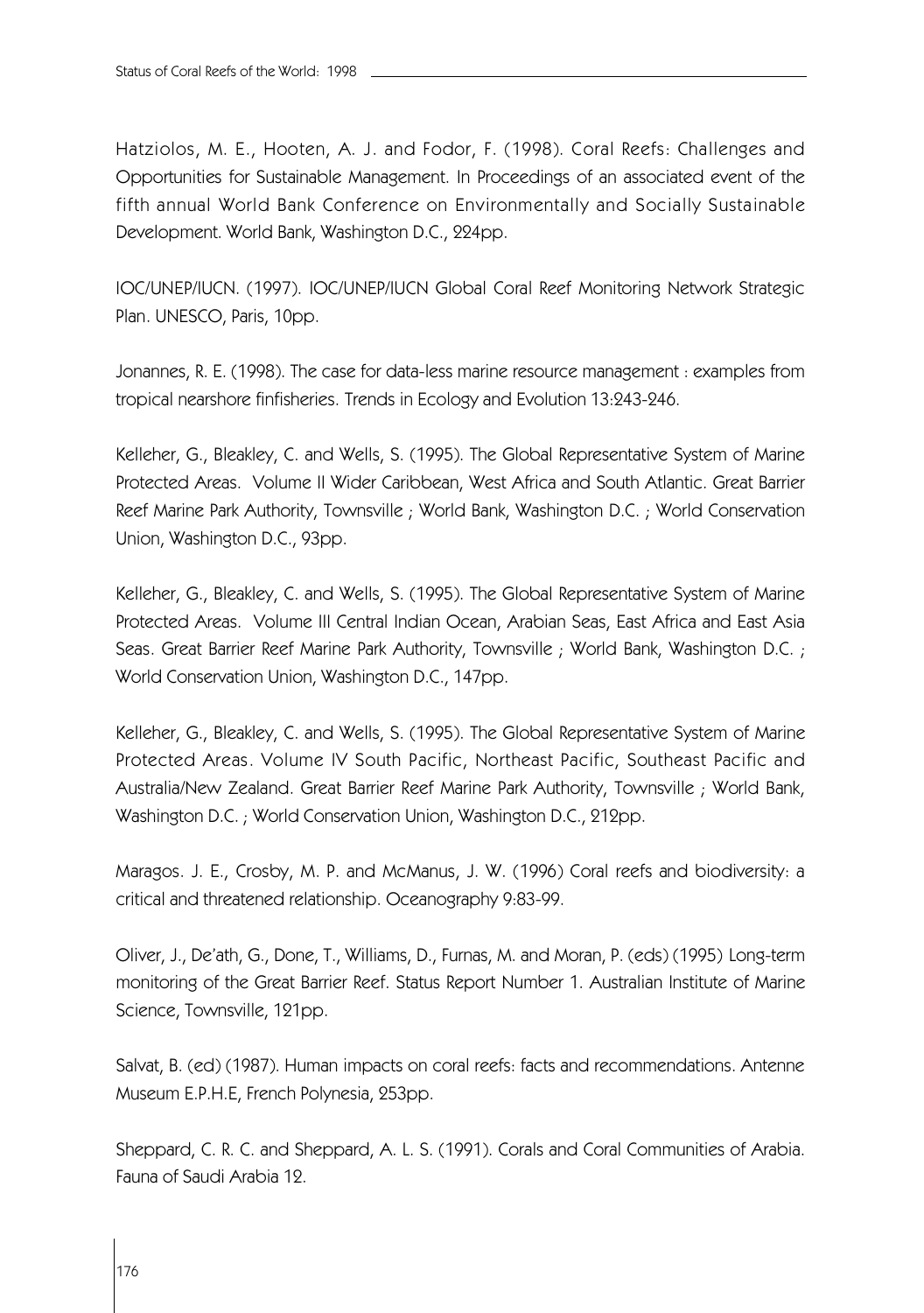Sudara, S., Wilkinson, C. R. and Chou, L. M. (eds ) (1994). Proceedings of the Third Asean-Australia Symposium on Living Coastal Resources. Volume 2: Research Papers. Australian Institute of Marine Science, Townsville, 720pp.

Sweatman, H. (ed) (1997). Long-term monitoring of the Great Barrier Reef. Status Report Number 2. Australian Institute of Marine Science, Townsville, 161pp.

Wachenfeld, D., Oliver, J. and Davis, K. (eds) (1997). State of the Great Barrier Reef World Heritage Area Workshop. In Proceedings of a technical workshop held in Townsville, Qld, 27-29 November 1992. (GBRMPA Workshop Series 23). Great Barrier Reef Marine Park Authority, Townsville, 561pp.

Wachenfeld, D., Oliver, J. and Morrissey, J. I. (eds) (1998). State of the Great Barrier Reef World Heritage Area 1998. Great Barrier Reef Marine Park Authority, Townsville, 138pp.

Wells, S. and Hanna, N. (1992). The Greenpeace Book of Coral Reefs. Sterling Publishing Co., New York, 160pp.

Wells, S.M. (ed) (1988). Coral Reefs of the World. Volume 1: Atlantic and Eastern Pacific. UNEP, Nairobi ; International Union for Conservation of Nature and Natural Resources, Switzerland.

Wells, S.M. (ed) (1988). Coral Reefs of the World. Volume 2: Indian Ocean, Red Sea, and Gulf. UNEP, Nairobi ; International Union for Conservation of Nature and Natural Resources, Switzerland.

Wells, S.M. (ed) (1988). Coral Reefs of the World. Volume 3: Central and western Pacific. UNEP, Nairobi ; International Union for Conservation of Nature and Natural Resources, Switzerland.

Wilkinson, C. R. (1993). Coral reefs of the world are facing widespread devastation: can we prevent this through sustainable management practices? In Proceedings of the seventh International Coral Reef Symposium: Guam, Micronesia, 22-27 June 1992. Mangilao, University of Guam Marine Laboratory.

Wilkinson, C. R. (ed) (1994). Living Coastal Resources of South-east Asia: Status and Management: Report of the Consultative Forum, Third Asean-Australia Symposium on Living Coastal Resources, 1994. Australian Institute of Marine Science on behalf of the ASEAN-Australia Marine Science Project: Living Coastal Resources, Townsville, 133pp.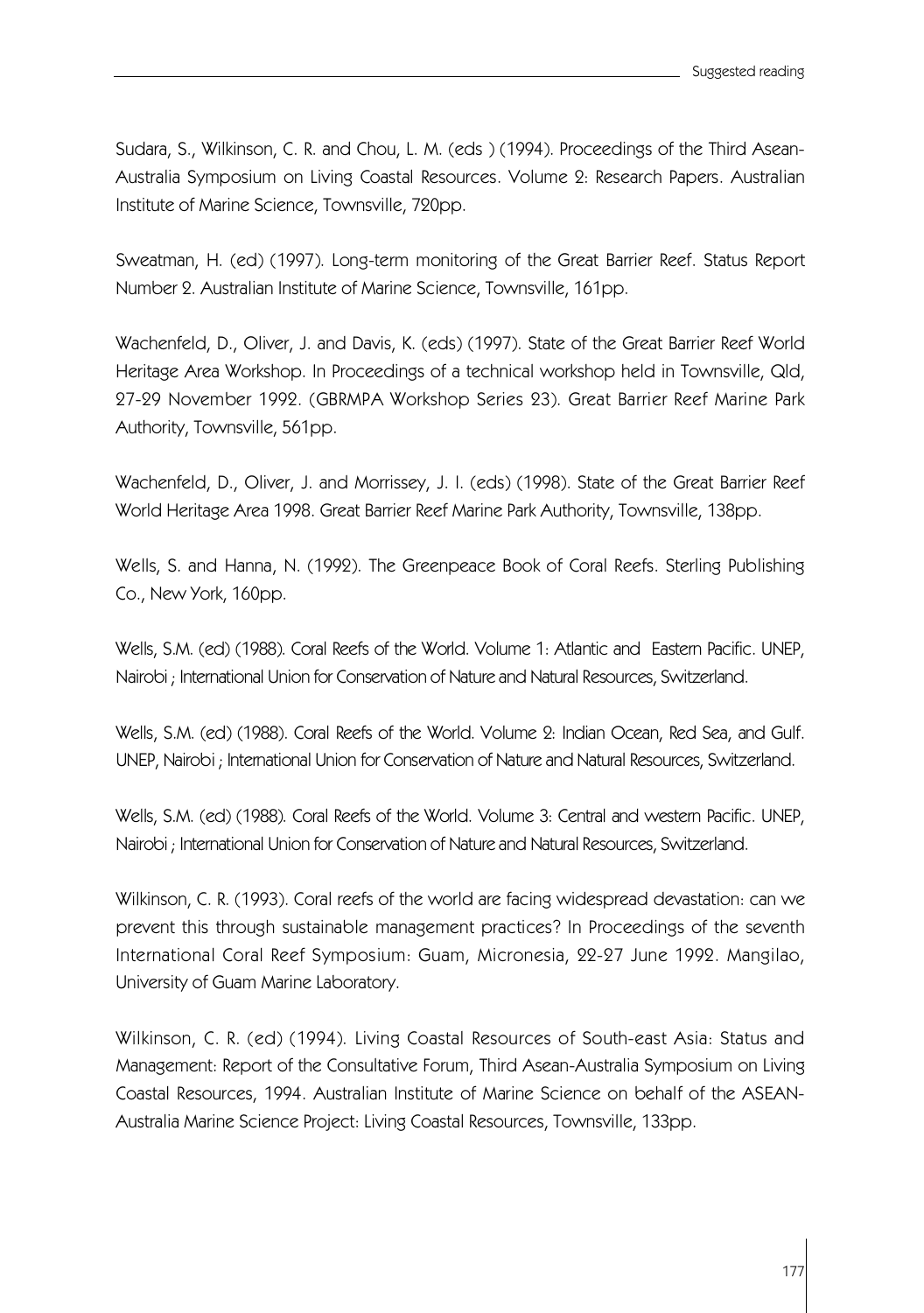Wilkinson, C. R. and Buddemeier, R. W. (1994). Global Climate Change and Coral Reefs: Implications for People and Reefs. Report of the UNEP-IOC-ASPEI-IUCN Global Task Team on Coral Reefs. IUCN, Gland, 124pp.

Wilkinson, C. R., Sudara, S. and Chou, L. M. (eds) (1994). Living coastal resources of Southeast Asia : status and review, Third Asean-Australia Symposium on Living Coastal Resources, 1994. Volume 1: Status Reviews. Australian Institute of Marine Science on behalf of the ASEAN-Australia Marine Science Project: Living Coastal Resources, Townsville, 454pp.

Woodley, J. D. (1995). Tropical American regional report on the issues and activities associated with coral reefs and related ecosystems. Prepared for the 1995 International Coral Reef Initiative Workshop, Dumague City, Philippines, May 1995, unpublished, 64pp.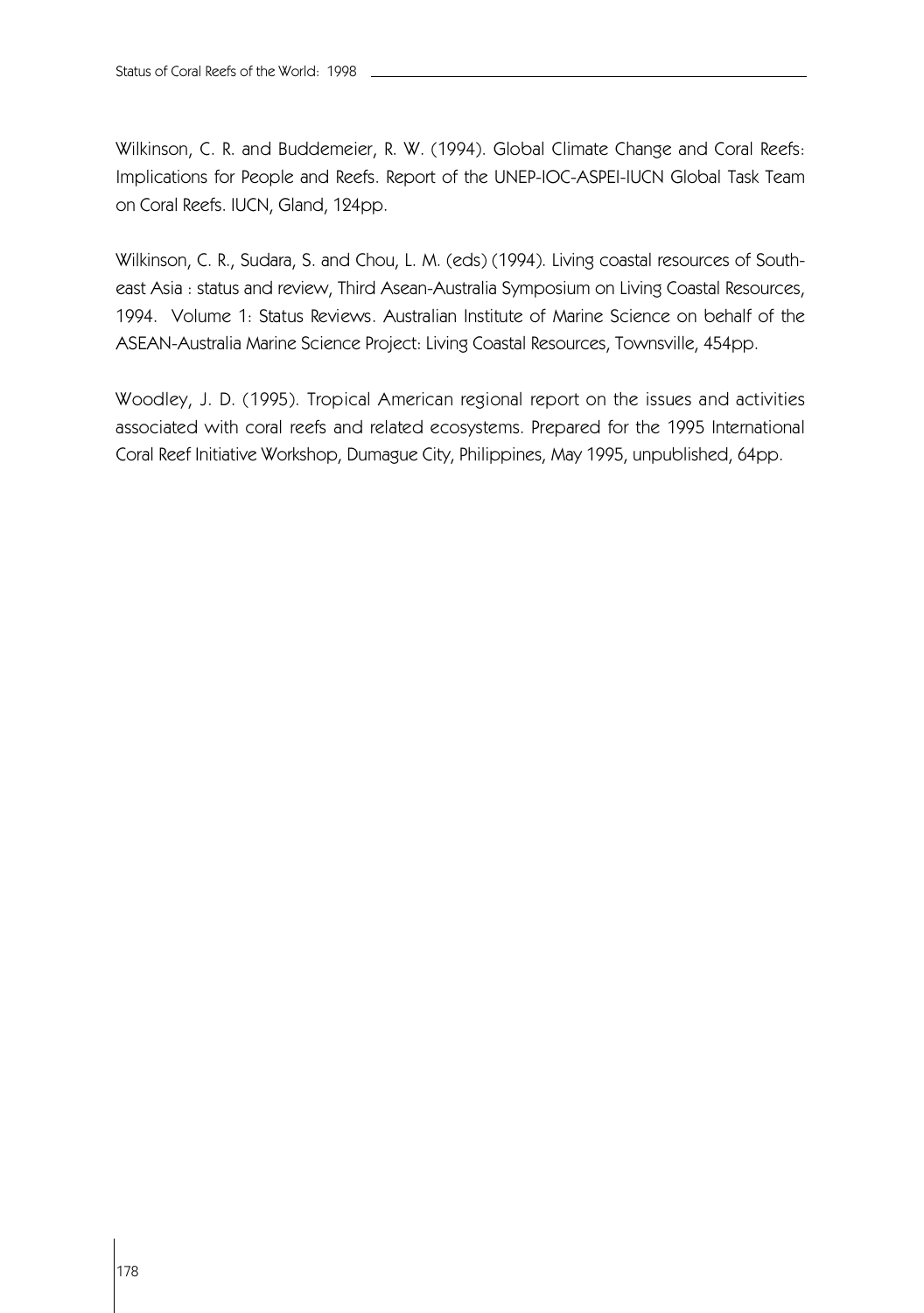# **LIST OF ACRONYMS**

| <b>AGRA</b>      | Atlantic and Gulf Reef Assessment                                      |  |  |
|------------------|------------------------------------------------------------------------|--|--|
| <b>AIMS</b>      | Australian Institute of Marine Science                                 |  |  |
| <b>ASEAN</b>     | Association of South East Asian Nations                                |  |  |
| <b>BS</b>        | <b>Bird Sanctuary</b>                                                  |  |  |
| <b>CARICOMP</b>  | Caribbean Coastal Marine Productivity Program                          |  |  |
| <b>CITES</b>     | Convention on International Trade in Endangered Species of             |  |  |
|                  | Wild Flora and Fauna                                                   |  |  |
| <b>COCCYTAC</b>  | Comite Cunsultor Cientifico y Tecnico de los Arrecifes Coralinos       |  |  |
| <b>COREMAP</b>   | Coral Reef Rehabilitation and Management Project                       |  |  |
| <b>CRIOBE</b>    | Centre de Recherches Insulaires et Observatoir de l'Environnement      |  |  |
| EIA              | Environmental impact assessment                                        |  |  |
| <b>EPHE</b>      | Ecole Pratique des Hautes Etudes                                       |  |  |
| <b>EVAAM</b>     | Etablissement pour la Valorisation des Activités Aquacoles et          |  |  |
|                  | Maritimes                                                              |  |  |
| <b>FSM</b>       | Federated States of Micronesia                                         |  |  |
| <b>GBR</b>       | <b>Great Barrier Reef</b>                                              |  |  |
| <b>GCRMN</b>     | Global Coral Reef Monitoring Network                                   |  |  |
| GEF              | Global Environment Facility (established within the World Bank)        |  |  |
| GOOS             | Global Ocean Observing System                                          |  |  |
| <b>ICLARM</b>    | International Center for Living Aquatic Resources Management           |  |  |
| <b>ICM</b>       | Integrated Coastal Management (also IC Zone M and IC Area M)           |  |  |
| <b>ICRI</b>      | International Coral Reef Initiative                                    |  |  |
| <b>IFREMER</b>   | Institut Francais de Recherche pour l'Exploitation de la Mer           |  |  |
| <b>INPARQUES</b> | Venezuelan national parks body                                         |  |  |
| <b>INVEMAR</b>   | Instituto de Investigaciones Marinas y Costeras (Colombia)             |  |  |
| IOC              | Intergovernmental Oceanographic Commission                             |  |  |
| <b>IUCN</b>      | World Conservation Union                                               |  |  |
| <b>KWS</b>       | Kenya Wildlife Service                                                 |  |  |
| <b>MARNR</b>     | Venezuelan agency for managing national parks                          |  |  |
| <b>MARPOL</b>    | The International Convention of the Prevention of Pollution from Ships |  |  |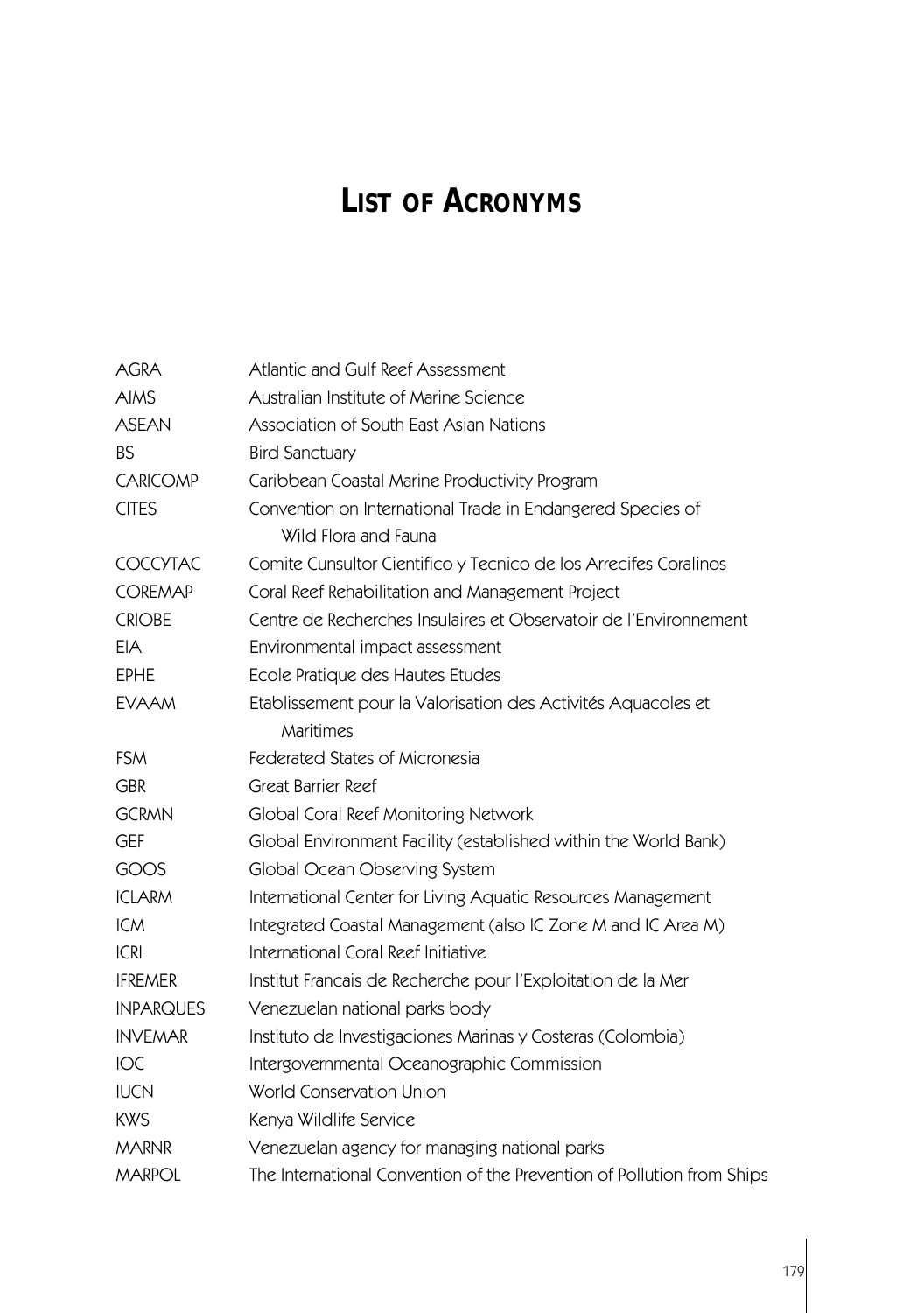| <b>MBRI</b>   | Mesoamerican Barrier Reef Initiative                                     |  |  |
|---------------|--------------------------------------------------------------------------|--|--|
| <b>MBRS</b>   | Mesoamerican Barrier Reef System                                         |  |  |
| MLCD          | Marine Life Conservation District                                        |  |  |
| MMR           | Ministry of Marine Resources (Eritrea)                                   |  |  |
| MPA           | Marine protected area                                                    |  |  |
| <b>NAWC</b>   | Northern area of the wider Caribbean                                     |  |  |
| <b>NHP</b>    | National Historic Park                                                   |  |  |
| NGO           | Nongovernmental organisation                                             |  |  |
| <b>NOAA</b>   | National Oceanographic Atmospheric Administration                        |  |  |
| NP            | National Park                                                            |  |  |
| <b>NWR</b>    | National Wildlife Refuges (USA)                                          |  |  |
| <b>NWS</b>    | National Wildlife Service                                                |  |  |
| ORI           | Oceanographic Research Institute                                         |  |  |
| <b>ORSTOM</b> | Office de Recherche Scientifique et Technologique d'Outre Mer            |  |  |
| OISS          | Offshore Island Seabird Sanctuaries                                      |  |  |
| <b>PERSGA</b> | Regional Organization for the Conservation of the Environment of the Red |  |  |
|               | Sea and Gulf of Aden                                                     |  |  |
| <b>RAP</b>    | Rapid Assessment Protocol                                                |  |  |
| RR            | Recreational Reserve                                                     |  |  |
| <b>RS</b>     | Reserve Specials                                                         |  |  |
| <b>SACEP</b>  | South Asia Cooperative Environment Programme                             |  |  |
| SAP           | <b>Strategic Action Program</b>                                          |  |  |
| <b>SAREC</b>  | Swedish Agency for Research Cooperation (with Developing Countries)      |  |  |
| <b>SCUBA</b>  | Self-contained underwater breathing apparatus                            |  |  |
| Sida          | Swedish International Development Agency                                 |  |  |
| SP            | <b>State Park</b>                                                        |  |  |
| <b>SPREP</b>  | South Pacific Regional Environment Programme                             |  |  |
| TR            | <b>Territorial Reserve</b>                                               |  |  |
| <b>WCMC</b>   | World Conservation Monitoring Centre                                     |  |  |
| WIO           | Western Indian Ocean                                                     |  |  |
| <b>WWF</b>    | Worldwide Fund for Nature                                                |  |  |
| <b>UNEP</b>   | United Nations Environment Programme                                     |  |  |
| <b>UNESCO</b> | United Nations Educational and Scientific Organisation                   |  |  |
| <b>UNDP</b>   | United Nations Development Program                                       |  |  |
| <b>USAID</b>  | United States Agency for International Development                       |  |  |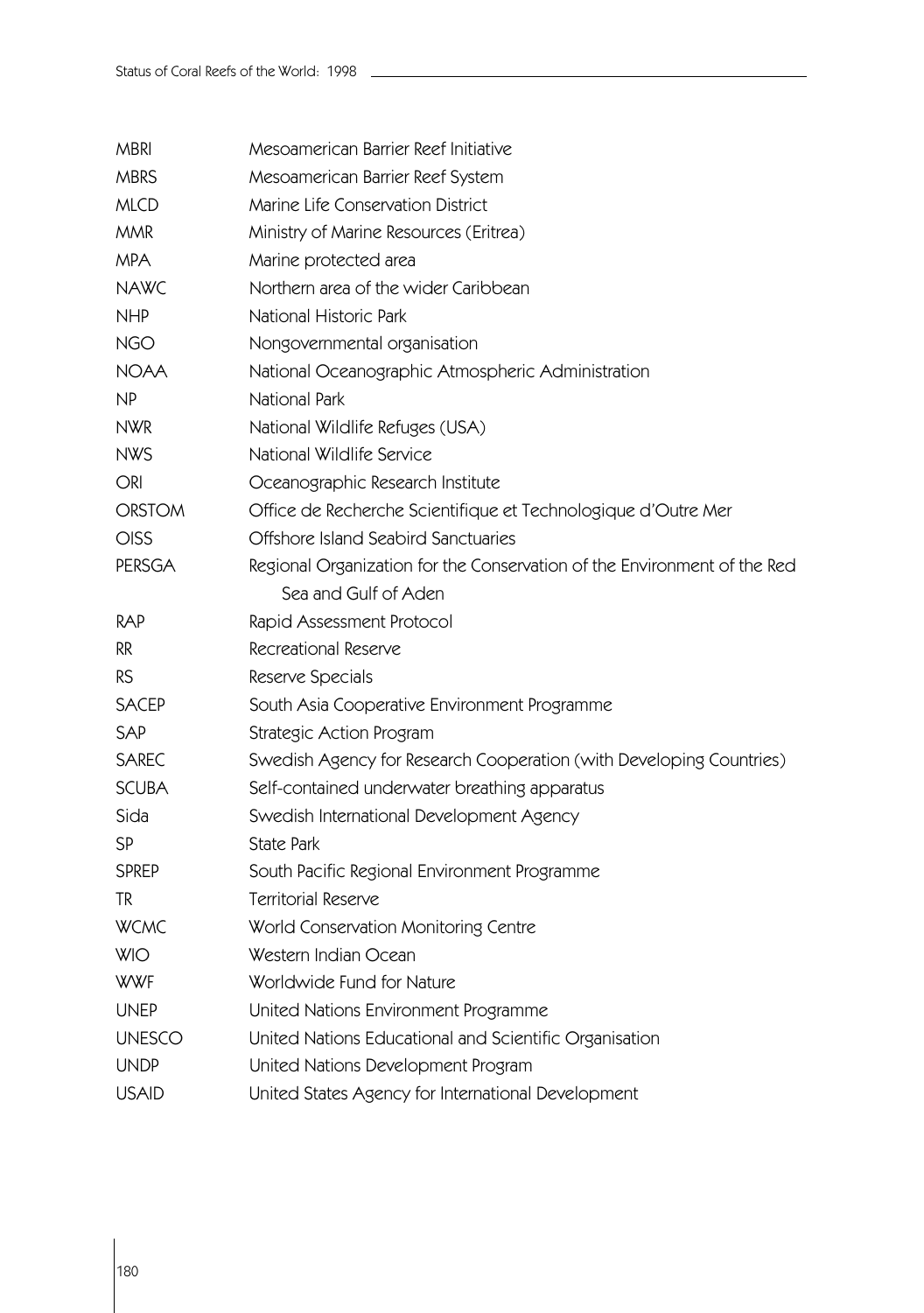# **SPONSORING ORGANISATIONS**

# *Australian Institute of Marine Science (AIMS)*

The Australian Institute of Marine Science is recognised as a world leader in marine science research, with an emphasis on the study of tropical, coastal, estuarine, and shallow water processes.

AIMS was established by the Australian Commonwealth government in 1972 in order to manage Australia's marine environment and marine resources. Its purpose is to generate the knowledge to support the sustainable use and protection of the marine environment through innovative, world-class scientific and technological research.

Tel: +61 07 4753 4444 Fax: +61 07 4772 5852

Web site: http://www.aims.gov.au

# *Coastal Resources Center, University of Rhode Island (USA)*

The Coastal Resources Center at the University of Rhode Island is dedicated to advancing coastal management worldwide. In addition to assisting in the development and implementation of coastal management programs in Rhode Island and the United States, the Center is active in countries throughout the world promoting the sustainable use of coastal resources for the benefit of all. Implementing coastal management projects in the field, building capacity through education and training, and sharing lessons learned and information throughout the coastal community are the foundation of the Coastal Resources Center's work. The Center has been an active participant in the International Coral Reef Initiative since its inception in 1994.

Tel: +1 401 874-6224 E-Mail: cyoung@gso.uri.edu Web site: http://crc.uri.edu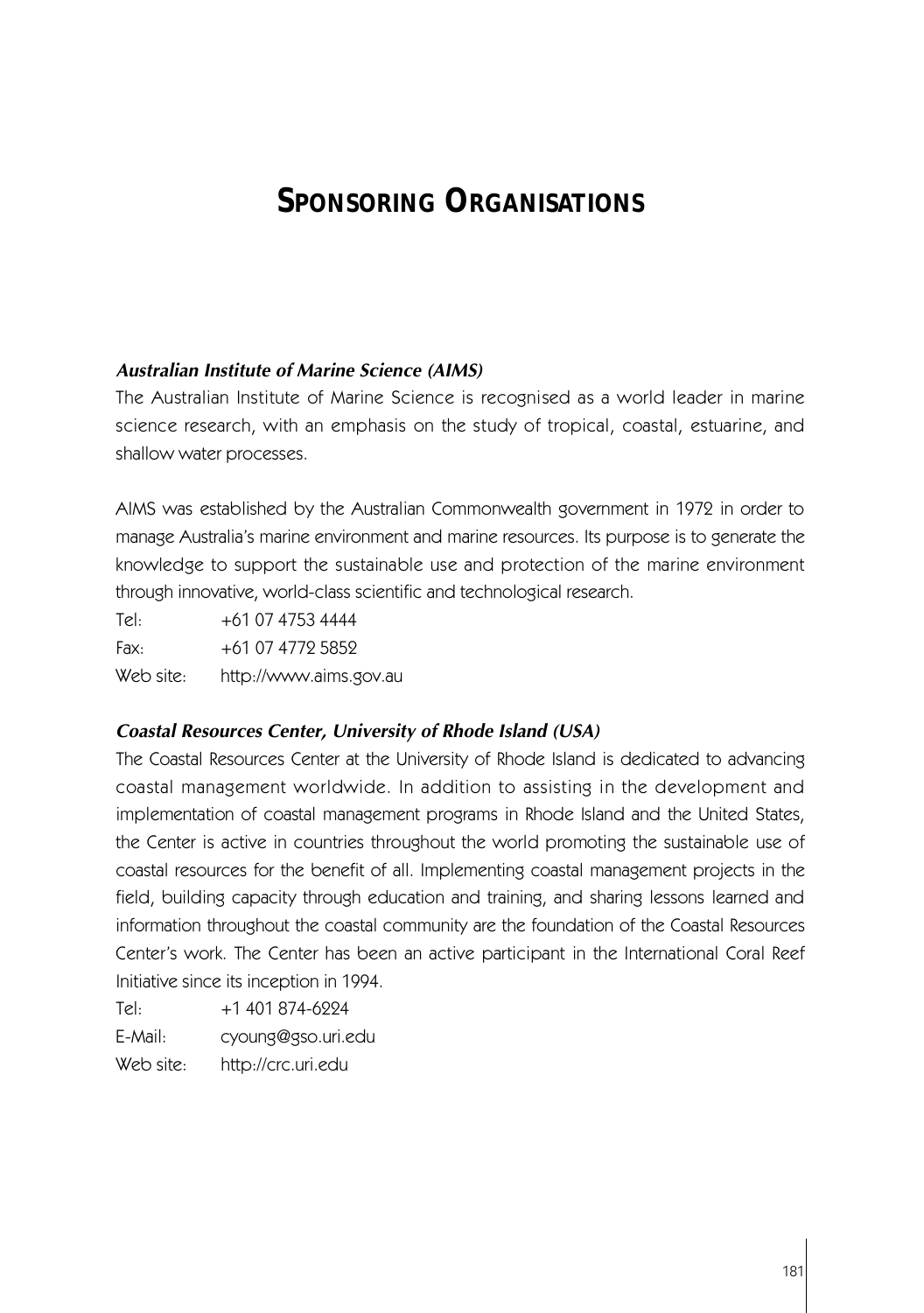# *CORAL - The Coral Reef Alliance*

CORAL is a member-supported, non-profit organization based in California that works with the dive community and others to promote coral reef conservation around the world. CORAL is creating a new constituency for coral reef conservation by building support from divers, snorkellers, and other concerned individuals. CORAL supports community-based organizations by providing financial and technical support for coral reef conservation in communities throughout the world. In addition, CORAL builds public awareness about coral reefs through various education programs. CORAL's mission is to keep coral reefs alive.

E-mail: Coralmail@aol.com

Web site: http://www.coral.org/

#### *EPHE - Fondation Naturalia Polynesia*

The Ecole Pratique des Hautes Etudes (EPHE) is a French scientific institution for postgraduate study and research with centres in various universities. One team working in the University of Perpignan and in French Polynesia specialises in coral reef studies of both the reefs, and resources such as fisheries. It works in association with the Centre National de la Recherche Scientifique (CNRS) and has an active field station on the Island of Moorea. The Fondation Naturalia Polynesia is a private organisation that supports scientific activities in French Polynesia, particularly the EPHE Research Station in Moorea. A special theme is supporting reef research that will be the basis for reef conservation.

Tel: +33 4 6866 2055 Fax: +33 4 6850 3686 E- mail: bsalvat@univ-perp.fr

#### *International Center for Living Aquatic Resources Management (ICLARM)*

ICLARM is an autonomous, non-profit NGO with a charter of international research devoted to improving the productivity, management and conservation of aquatic resources for the benefit of users and consumers in developing countries. ICLARM is based in Manila, Philippines and is a partner in the Consultative Group on International Agricultural Research (CGIAR) focussing on fisheries and other living aquatic resources in three ecosystems, inland waterways, coastal areas and coral reefs. ICLARM has developed ReefBase, an international database of coral reef resources and is also a co-host of the GCRMN.

| Tel:       | +63 2 812 8641 or 818 0466    |
|------------|-------------------------------|
| Fax:       | $+63$ 2 816 3183              |
| $E$ -mail: | iclarm@cgiar.org              |
| Web site:  | http://www.cgiar.org./iclarm/ |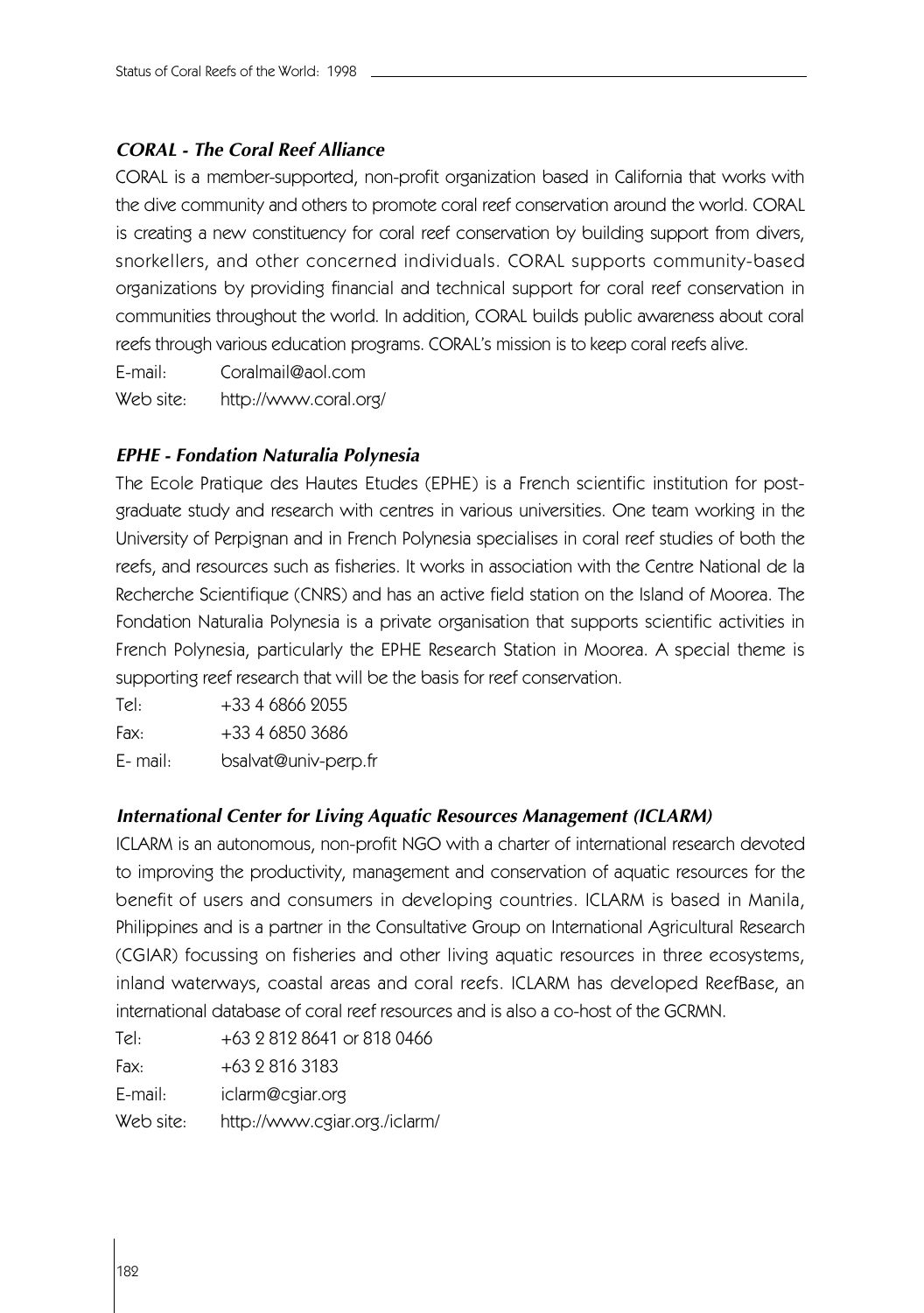# *IOC-UNESCO*

The Intergovernmental Oceanographic Commission (IOC) in Paris has promoted marine scientific investigations and related ocean services for more than 30 years, with a view to learning more about ocean resources, their nature and sustainability. IOC, with United Nations Environment Programme (UNEP), World Conservation Union (IUCN), and the World Meteorological Organization, formed the Global Task Team on Coral Reefs in 1991 to select methods and develop plans to monitor the world's coral reefs. This Task Team was the immediate precursor to the Global Coral Reef Monitoring Network (GCRMN), and after the ICRI Dumaguete meeting in 1995, the IOC, UNEP and IUCN were invited to co-sponsor the GCRMN, with the World Bank joining as a co-sponsor in 1998. The GCRMN is coordinated and administered through the IOC and is a part of the Global Ocean Observing System, to which it contributes data on coral reef health and resources.

Tel: +33 1 45 68 41 89 Fax: +33 1 45 68 58 12 Web site: http://ioc.unesco.org/goos

# *Sida and SAREC*

Sida, the Swedish International Development Cooperation Agency, and its Department for Research Cooperation (SAREC), assist developing countries alleviate poverty and achieve sustainable development. Environmental aspects are integrated in all development cooperation programs to ensure compliance with Agenda 21 and other environmental conventions. The Marine Science Program has actively promoted research cooperation and capacity for Integrated Coastal Zone Management in eastern Africa and the western Indian Ocean as well as in the southeast Asia region. The program is supporting many coastal projects and regional workshops and assisted in the development of the Western Indian Ocean Marine Science Association (WIOMSA) to enhance scientific capacity in the region. Sida is the main supporter of The Coastal Management Center in Manila and the Secretariat for Eastern African Coastal Area Management (SEACAM) which was set up to assist the countries of the region implement the Arusha Resolution (1993) and the Seychelles Statement (1996) on Integrated Coastal Zone Management in east Africa and the western Indian Ocean. Sida is currently developing projects to assist countries assess the significant level of coral bleaching and mortality throughout the western Indian Ocean.

 $Tel: +4686985000$ Fax: +46 8 20 88 64 Web site: http://www.sida.se